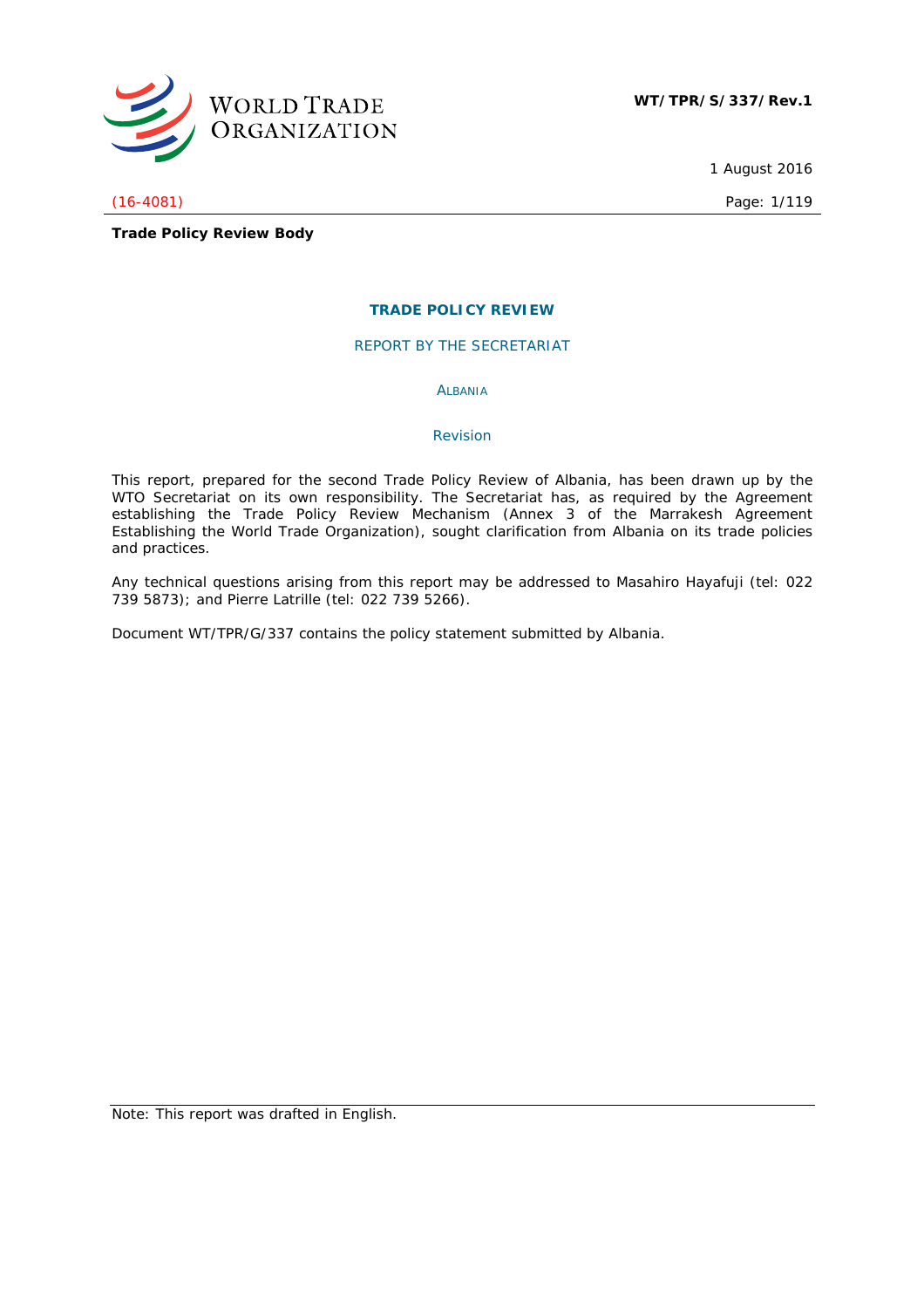# $\overline{\phantom{a}2}$  .

# **CONTENTS**

| 1.1     |  |
|---------|--|
| 1.2     |  |
| 1.3     |  |
| 1.4     |  |
| 1.5     |  |
| 1.5.1   |  |
| 1.5.2   |  |
| 1.5.3   |  |
| 1.5.4   |  |
|         |  |
| 2       |  |
| 2.1     |  |
| 2.1.1   |  |
| 2.1.2   |  |
| 2.2     |  |
| 2.3     |  |
| 2.3.1   |  |
| 2.3.2   |  |
| 2.4     |  |
| 3       |  |
| 3.1     |  |
| 3.1.1   |  |
| 3.1.2   |  |
| 3.1.3   |  |
| 3.1.4   |  |
| 3.1.4.1 |  |
| 3.1.4.2 |  |
| 3.1.4.3 |  |
| 3.1.5   |  |
| 3.1.5.1 |  |
| 3.1.5.2 |  |
| 3.1.6   |  |
| 3.1.6.1 |  |
| 3.1.6.2 |  |
|         |  |
| 3.1.7.1 |  |
| 3.1.7.2 |  |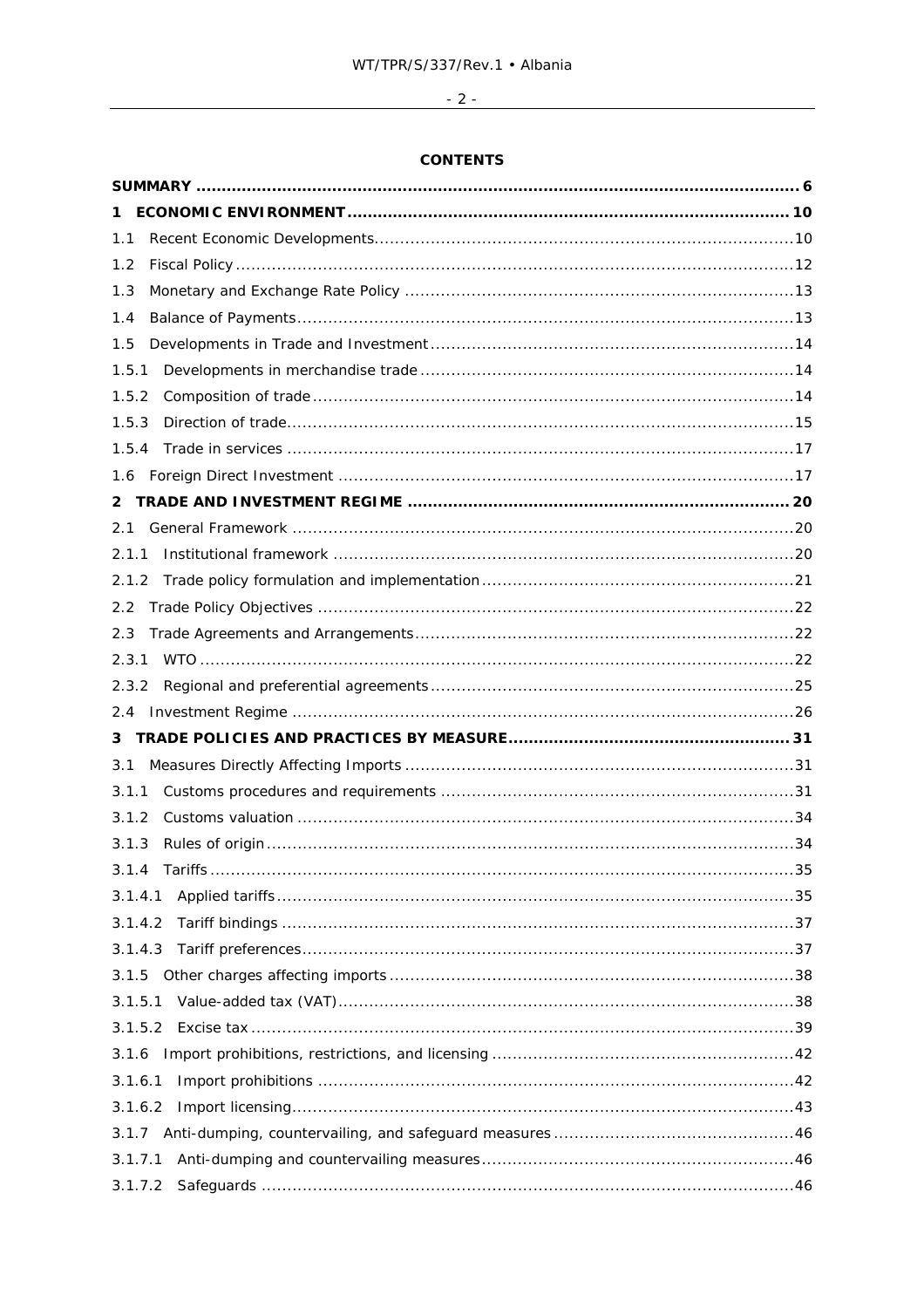| 3.1.8     |  |
|-----------|--|
| 3.1.8.1   |  |
| 3.1.8.1.1 |  |
|           |  |
|           |  |
| 3.1.9     |  |
| 3.1.9.1   |  |
| 3.1.9.2   |  |
| 3.1.10    |  |
|           |  |
| 3.2.1     |  |
| 3.2.2     |  |
| 3.2.3     |  |
| 3.2.4     |  |
| 3.2.5     |  |
| 3.3       |  |
| 3.3.1     |  |
| 3.3.2     |  |
| 3.3.3     |  |
| 3.3.4     |  |
| 3.3.5     |  |
| 3.3.6     |  |
| 3.3.6.1   |  |
|           |  |
| 3.3.6.2.1 |  |
|           |  |
|           |  |
|           |  |
| 4.1       |  |
|           |  |
| 4.1.2     |  |
| 4.1.3     |  |
| 4.1.4     |  |
| 4.1.5     |  |
|           |  |
| 4.2.1     |  |
| 4.2.2     |  |
| 4.2.2.1   |  |
| 4.2.2.2   |  |
|           |  |

# $-3-$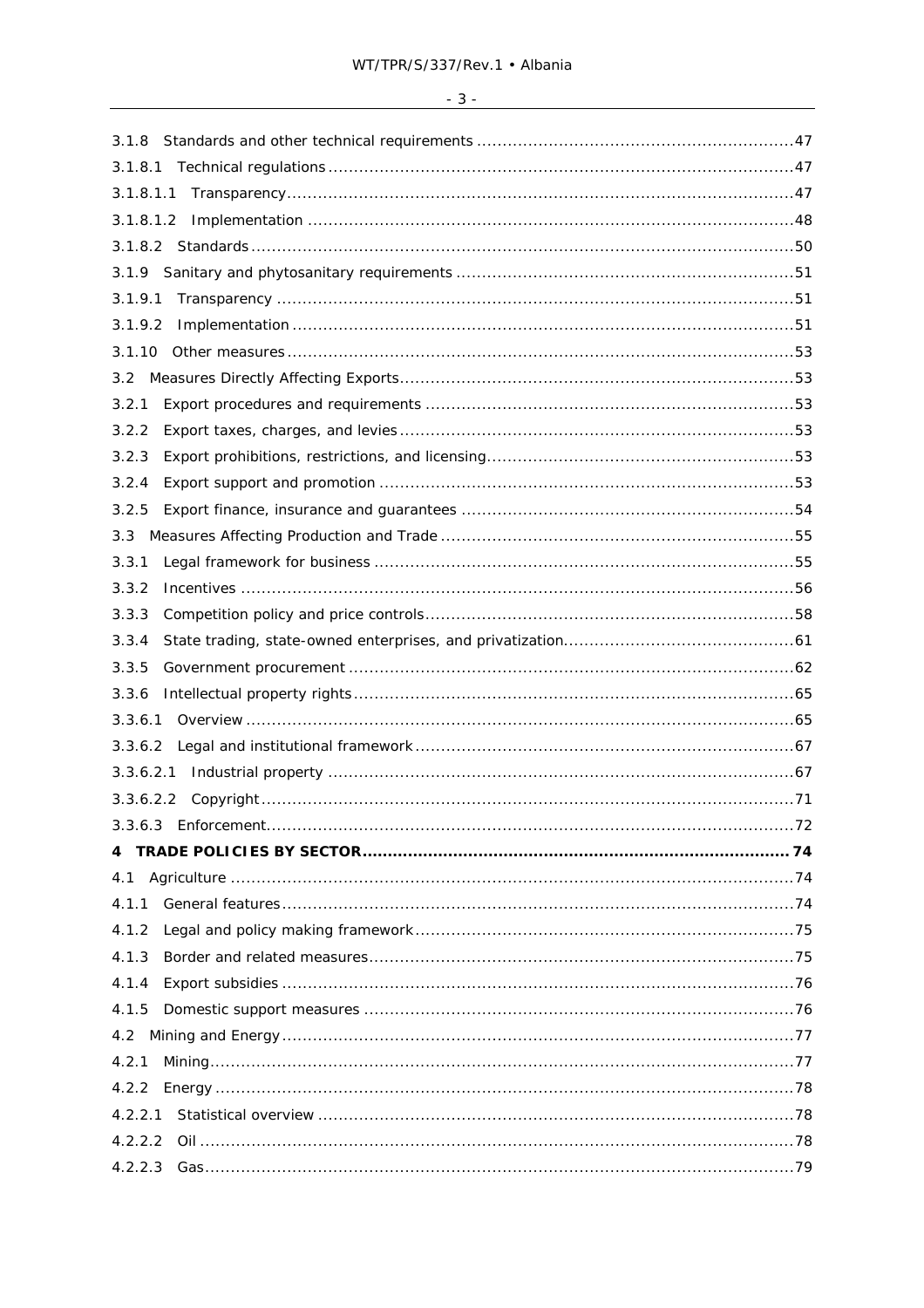# **CHARTS**

| Chart 1.1 Composition of merchandise trade by HS Section, 2010 and 201415 |  |
|---------------------------------------------------------------------------|--|
|                                                                           |  |

# **TABLES**

| Table 2.2 Economic and Technical Cooperation Agreements signed by Albania, 2010-1425          |  |
|-----------------------------------------------------------------------------------------------|--|
| Table 2.3 World Bank 'doing business' indicators for Albania, and their recent evolution 26   |  |
|                                                                                               |  |
|                                                                                               |  |
|                                                                                               |  |
|                                                                                               |  |
| Table 3.5 Products subject to import licensing requirements, December 201543                  |  |
| Table 3.6 Laws, decisions, and orders governing implementation of the TBT Agreement,          |  |
|                                                                                               |  |
| Table 3.8 Conventions and treaties on intellectual property rights to which Albania is a      |  |
|                                                                                               |  |
| Table 4.1 Exports of agricultural products (WTO definition) by main trading partners, 2014 74 |  |
| Table 4.2 Imports of agricultural products (WTO definition) by main trading partners, 201476  |  |
|                                                                                               |  |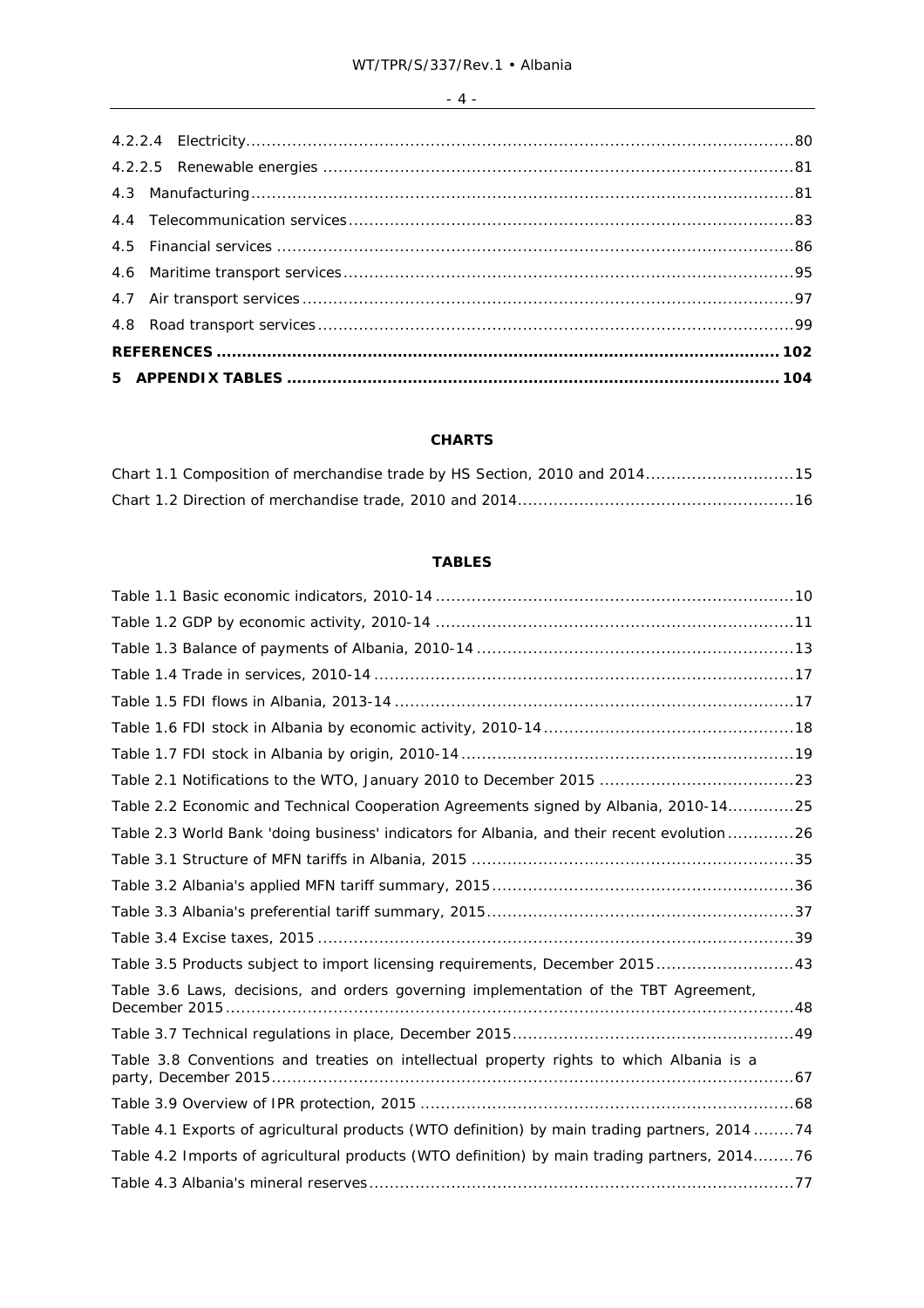| Table 4.7 Contribution to GDP and employment of the manufacturing sector, 2010-1482    |  |
|----------------------------------------------------------------------------------------|--|
|                                                                                        |  |
|                                                                                        |  |
|                                                                                        |  |
|                                                                                        |  |
| Table 4.12 Albania's plurilateral and bilateral air services agreements and their main |  |
| Table 4.13 Quotas negotiated in the framework of the bilateral agreements for 2015 101 |  |

# **BOXES**

| Box 4.1 Main economic characteristics for the telecommunication sector in Albania  83 |  |
|---------------------------------------------------------------------------------------|--|
|                                                                                       |  |
|                                                                                       |  |
|                                                                                       |  |
|                                                                                       |  |
|                                                                                       |  |
|                                                                                       |  |
|                                                                                       |  |
|                                                                                       |  |
|                                                                                       |  |
|                                                                                       |  |
|                                                                                       |  |

# **APPENDIX TABLES**

| Table A3.2 Tariff lines with applied MFN tariffs exceeding the bound rates, 2015 112        |  |
|---------------------------------------------------------------------------------------------|--|
| Table A3.3 Tariff quotas of agricultural products based on preferential trade agreements to |  |
|                                                                                             |  |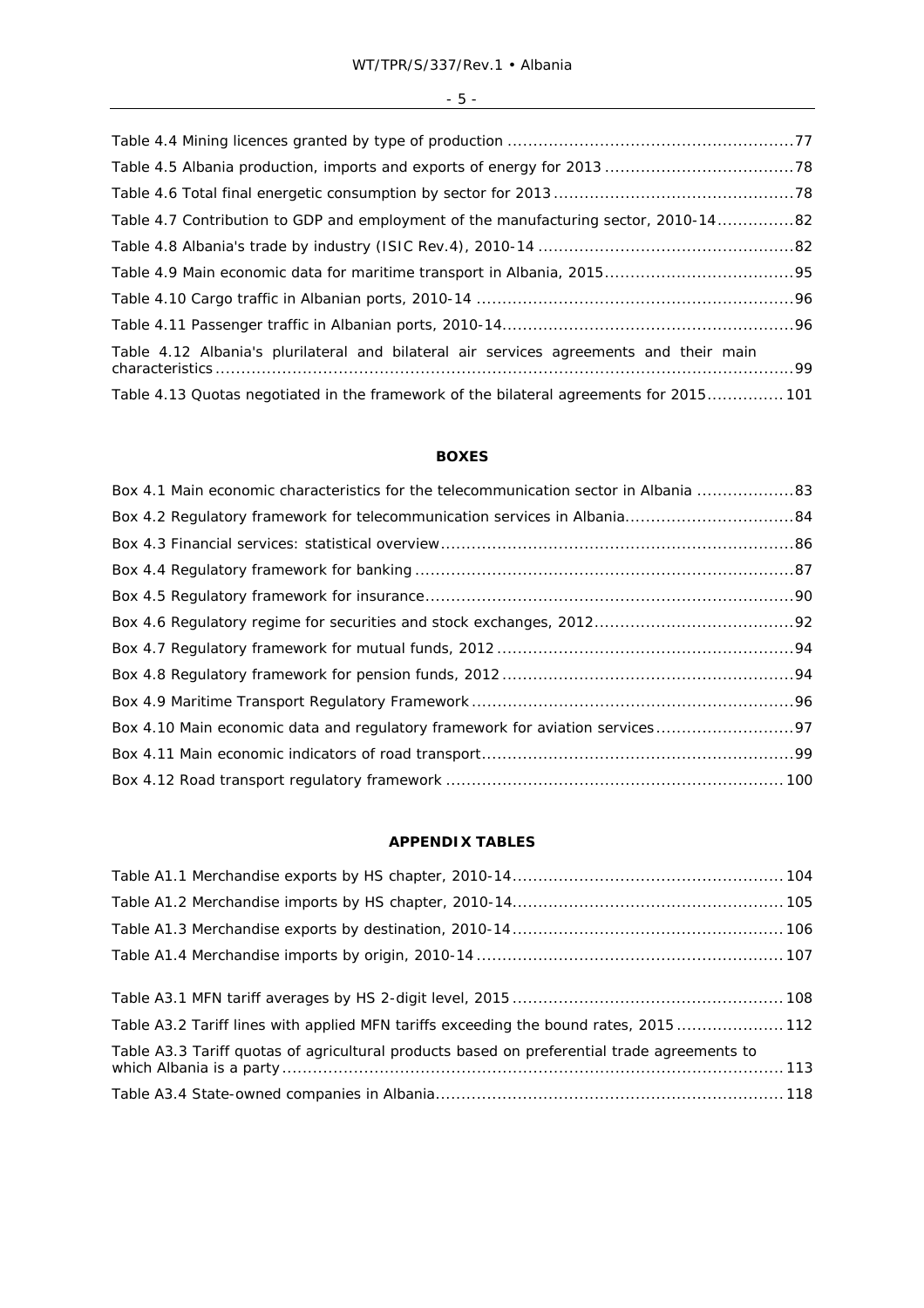#### - 6 -

### **SUMMARY**

1. During the period under review (2010-15), Albania's economic growth weakened up until 2013; since 2014, however, economic recovery appears to be under way. Per capita GDP reached around US\$4,562 in 2014, up from US\$4,086 in 2010. Inflation has been declining since 2010, reaching 1.6% in 2014 (down from 3.6% in 2010). The unemployment rate increased to 17.5% in 2014, up from 14.0% in 2010. The current account deficit increased to 12.9% of GDP in 2014, compared with 11.3% in 2010.

2. The Albanian economy is mainly driven by a growing services sector, which accounted for around 52.3% of GDP in 2014, up from 50.7% in 2010. On the other hand, the manufacturing sector remains small, contributing 5.6% to GDP in 2014. Agriculture accounted for around 47.9% of total employment in 2014, while its share of GDP was just around 14%. Thus, labour productivity in agriculture is lower than in other sectors.

3. Fiscal policy in 2014 was expansionary, with a growth of expenditure and a resulting increase in the budget deficit. Albania's monetary policy has been accommodative in recent years. The main objective of Albania's monetary policy is to achieve and maintain price stability. The Bank of Albania (BOA) aims at achieving this objective through targeting an inflation rate at 3% over the medium term. Albania has been operating under a floating exchange rate regime since 1992.

4. There have been no substantial changes to the Albanian institutional framework since its last review in 2010. Judicial reform remains one of the Government's key objectives, notably with a view to Albania's candidacy to the European Union, as this is one of the criteria closely monitored in that respect and several reforms have been adopted during the period under review.

5. The Ministry of Economic Development, Tourism, Trade and Entrepreneurship has overall responsibility for the formulation of trade policy. A number of other ministries and agencies have policy-making responsibilities in trade-related areas. The institutional framework of trade policy coordination is being revamped with the recent or ongoing establishment of three new bodies: the National Committee for Trade Policy Coordination and Facilitation, the National Economic Council, and the Investment Council.

6. A business and investment strategy has recently been adopted and is itself part of the wider national development and integration strategy, whose main aim is the integration in the medium term of Albania within the European Union. The business and investment strategy is therefore aligned with the EU industrial policy as reflected by the "Europe 2020" document and the South East Europe 2020 strategy. This strategy indicates that Albania's trade policy objectives are guided by WTO principles thereby guaranteeing the absence of quantitative restrictions on imports and exports (except in cases of environmental protection or assistance to fragile industries, cultural heritage, forestry and arms and ammunitions), export subsidies, any kind of tax on exports, and export bans.

7. Albania became a Member of the WTO on 8 September 2000. Its trade policies were reviewed for the first time in 2010. Albania grants at least MFN treatment to all its trading partners. Its process of ratification of the Trade Facilitation Agreement is under way. It has cosponsored the EU proposal on the Information Technology Agreement. Albania has not been involved in any WTO dispute settlement proceedings as a complainant, defendant or third party. Since its accession, Albania has submitted numerous notifications covering various WTO topics.

8. Albania has not extended its network of free trade agreements since its last review; this network is composed of: the 2006 Central European Free Trade Agreement, a 2006 agreement with Turkey, and a 2009 agreement with the European Free Trade Association. During this period, it has also signed 12 economic and technical cooperation agreements. Albania is entitled to benefit from the GSP schemes of Canada, Japan, Norway, Switzerland, and the United States. In addition, since 2000, Albania (together with other Western Balkan countries) is eligible for preferential treatment in the EU market.

9. Albania's relationship with the EU remains governed by the 2009 Stabilisation and Association Agreement (SAA). Albania obtained the status of EU candidate country in June 2014.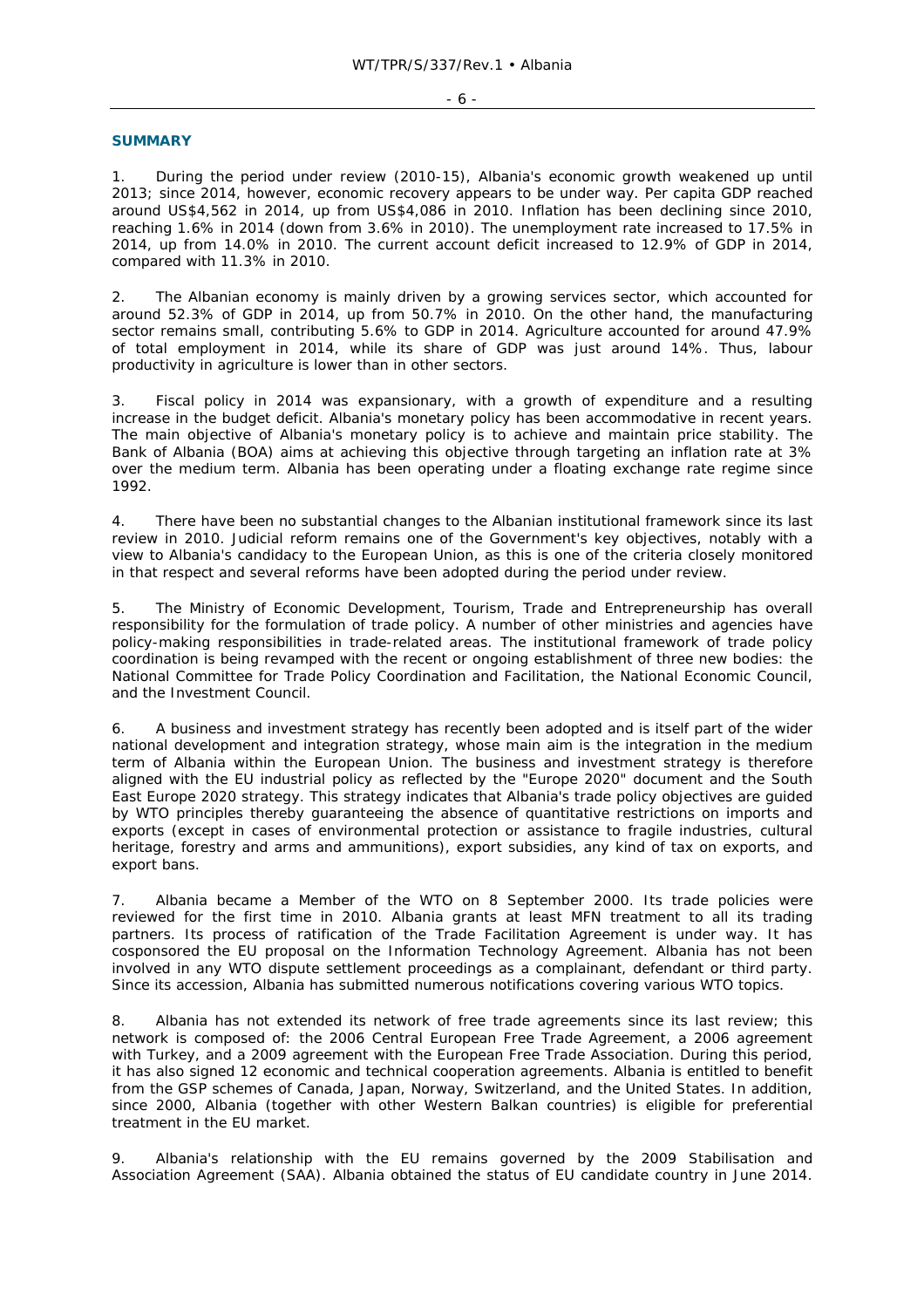- 7 -

In addition to the institutional structure of the SAA, joint working groups to prepare the accession process were established in September 2014. The accession negotiation monitors the approximation process in numerous trade-related areas notably: free movement of goods, free movement of workers, coordination of social security systems, right of establishment and freedom to provide services, free movement of capital, public procurement, company law, intellectual property law, competition policy, state aids, information society and media policy, agricultural policy, food safety and veterinary and phyto-sanitary policy, fisheries, transport policy, energy, taxation, statistics, social policy and employment, enterprise and industrial policy principles, trans-European networks, environment, consumer and health protection and customs union.

10. Many issues related to investment have been integrated into the business and investment development strategy for 2014-2020. The aims of this strategy are to achieve long-term sustainability of investment by promoting re-investment and expansion of existing investments, increasing the share of green-field and export-oriented investments and increasing the share of value-added and high-tech investment.

11. The investment regime has been revamped in 2015 by a new law on strategic investment, which foresees new and reinforced fiscal, administrative, and procedural incentives for both national and foreign investors. This law defines as strategic the following sectors: energy and mining, transport, infrastructure, electronic communications and urban waste, tourism, agriculture and fisheries. Investments in the "areas of technology and economic development" are also defined as strategic investments under the law.

12. In terms of licensing for both national and foreign investors, Albania adopted a single-window system in 2009. A reform to eliminate or alleviate many licensing requirements is under way. Albania has adopted an e-registration system for businesses operational since February 2015. Public-private partnerships are allowed in many sectors, essentially infrastructural sectors, and their legal framework was revised in 2013 so as to reinforce the administrative capacities of the Albanian authorities to manage such partnerships.

13. In Albania, international arbitration decisions related to foreign investments are final and irrevocable for the parties in dispute. Albania has 42 bilateral investment treaties in force and signed seven such agreements during the period under review. Albania is also linked by double taxation agreements with 84 States.

14. A new customs code was adopted on 31 July 2014; certain sections of the code containing provisions on, *inter alia*, authorized economic operators, simplified procedures, and exemption from import duties have entered into force. The law was amended in 2015 to allow duty-free shops to be opened at land and maritime borders that are under the supervision and control of Customs. The authorities consider that the new customs code is in full compliance with EU legislation. Albania submitted its Category A notification under the Agreement on Trade Facilitation (TFA) on 10 September 2014.

15. The customs code specifies that the transaction value of imported goods should be the primary basis to determine customs value. Nonetheless, when a shipment consists of goods with different tariff classifications and treatment and this creates a considerable amount of work and expense, the customs authorities may decide to apply the same customs duties to all cargo based on the tariff subheading with the highest level of customs duty on import.

16. Albania has a relatively open trade regime underpinned by its extensive WTO commitments, and is not reliant on customs duties for government revenue. Albania's overall simple average MFN tariff declined to 4.2% in 2015 (compared with 5.2% in 2009), with the highest applied rate of 15%. The average applied tariff on agricultural products (WTO definition), at 8.7%, is higher than on non-agricultural products (3.0%). Its average bound tariff is 6.7%. All tariffs are *ad valorem*. Tariff quotas are applied to some imports from Turkey and the EU under preferential tariffs. Albania is a signatory to the Information Technology Agreement. Albania has taken no antidumping, countervailing, or safeguard measures since its accession to the WTO in September 2000.

17. Albania applies few non-tariff measures. Import prohibitions are imposed on products that are considered to be hazardous to public health. Import licensing is used mainly for SPS purposes,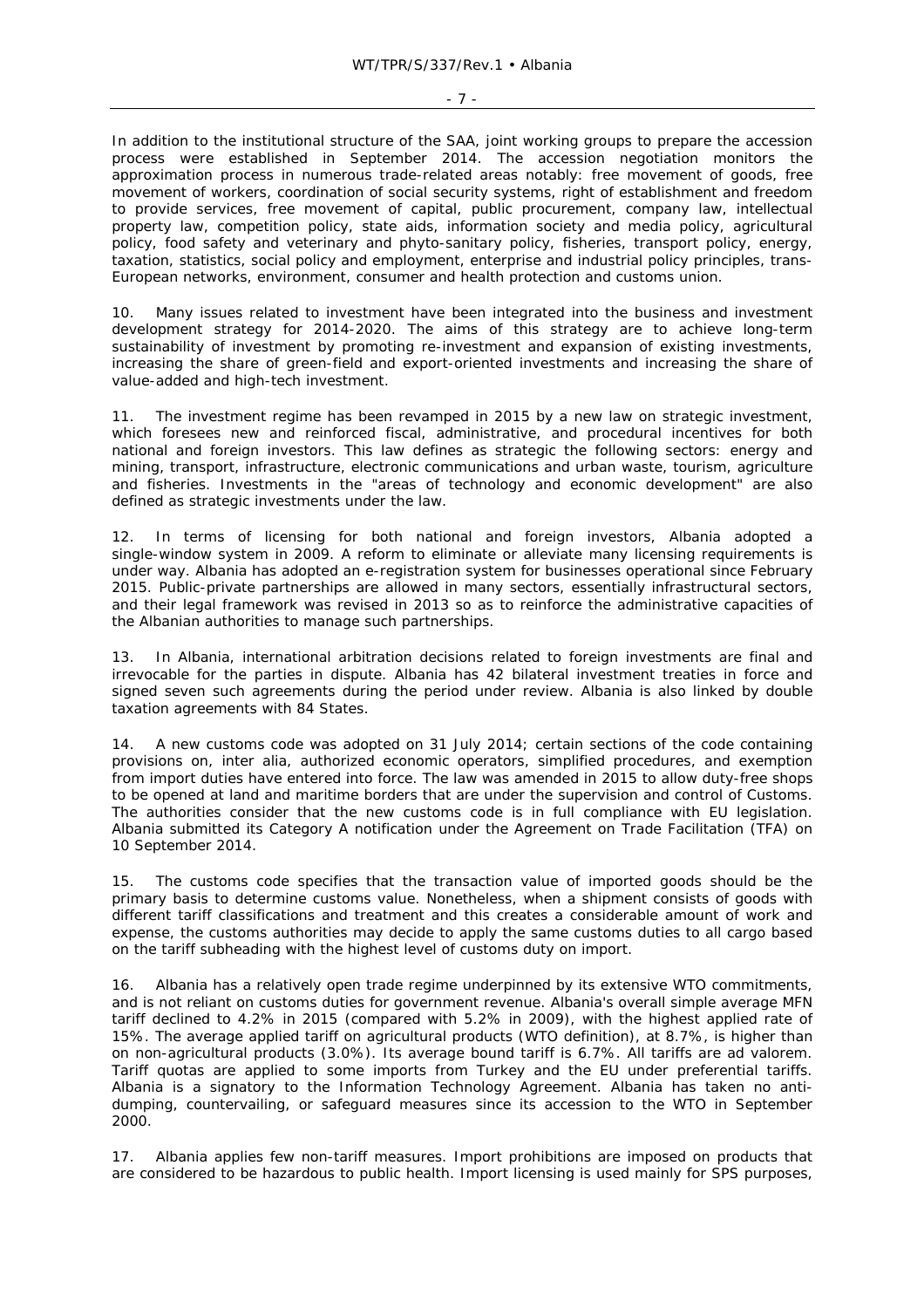security, protection of the environment, and compliance with obligations under international conventions. The Albanian SPS and TBT regimes essentially follow those of the EU. In September 2010, the National Food Authority was established; it is responsible for the control and enforcement of the legislation concerning food safety and consumer protection.

18. No export taxes are applied and licences must be obtained for only a few sensitive products. In 2015, a new law concerning technology and economic development areas was adopted.

19. Since Albania's previous review, there have been no major changes to legislation concerning the provision of incentives. The law forbids aid directly linked to export quantities or current expenditure linked to export activities, as well as aid contingent upon the use of domestic over imported goods. Special provisions apply for small and medium-sized enterprises. Competition policy is regulated by the law on competition protection, as amended in September 2010. The authorities state that the amendment is in line with EU legislation, although certain differences remain.

20. Albania is currently an observer to the WTO Agreement on Government Procurement. The law on public procurement was amended in 2012 and 2014 to further harmonize it with the EU directives in this area.

21. In 2014, Albania notified to the WTO that it does not maintain any state trading enterprises. Some state-owned companies were privatized during the period under review.

22. Some of Albania's intellectual property laws were amended during the review period to conform to EU directives: the law on industrial property was amended in 2013, the law on protection of the topography of integrated circuits in 2014, and the law on copyright and related rights in 2013.

23. Agriculture remains the main source of employment and accounted for an increasing share of GDP in recent years. The sector continues to be characterized by small and fragmented farms. Government policies to date have been focused mainly on rehabilitating infrastructure and assisting farmers through education, training, extension services, the transfer of knowledge, new practices, and technologies, and moving towards integration into the agricultural policies of the EU. In 2014, a new strategy for agricultural and rural development was adopted.

24. The exploration, exploitation and processing of minerals constitutes an important activity for the Albanian economy. Mining production is entirely in private hands. The regime is based on ten-year licences renewable once and granted after a tendering procedure. Of the 615 active licences, 33 were granted to foreign investors, notably for the production of chromium, copper, iron, nickel and limestone.

25. Albania is a producer and exporter of crude oil. The Government is planning to privatize Albpetrol, the state-owned company engaging in the development, production and trade of crude oil in 2016. Exploration and production permits are granted to private and *de facto* foreign companies in the form of "petroleum agreements" approved by the Council of Ministers for 5 years, extendable to 7 years for exploration and to 25 years for exploitation in the case of a discovery.

26. The production of gas in Albania was in decline until a recent discovery, which is still under evaluation. There is no importation of gas since Albania is not linked to the European network of pipelines. A new law, transposing the EU third energy package was adopted in September 2015.

27. Electricity production in Albania is essentially of hydro-electric origin. While Albania does not export electricity, it imports about one-third of its consumption from neighbouring countries. In practice, Albania's electricity sector operates mainly under regulated conditions. A new law adopted in April 2015 is aligned with the provisions of Directive 2009/72/EC (the so-called "third energy package") and addresses the liberalization of the electricity market, public service obligations, the unbundling of the transmission system, the powers of the national regulatory authority, the supply of electricity and customer protection.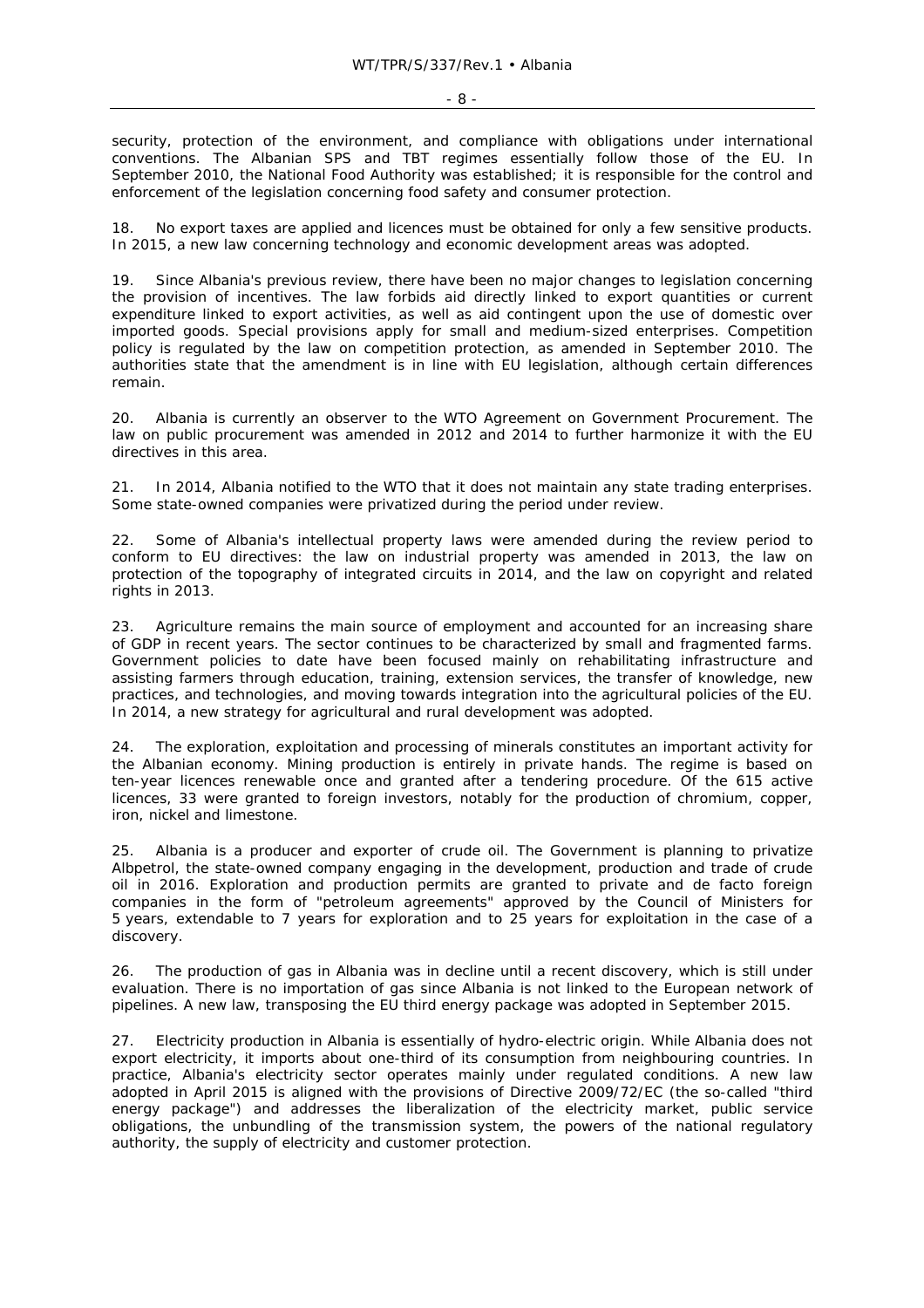28. Manufacturing *sensu stricto* represented 5.6% of Albania's 2014 GDP. The textile and leather/footwear sector accounts for the largest part (29.5%) followed by metal products, rubber and plastic products, and food processing. Albania's main manufactured imports are chemical products, fabricated metal products, and food beverages and tobacco.

29. Regarding telecommunications services, mobile phone subscribers represent around 93% of the total subscribers (including fixed telecommunications). The main mobile and broadband providers have a majority foreign ownership. The incumbent operator Albtelecom has a remaining state ownership share of 24%. Albania has undertaken extensive GATS commitments in telecommunications, reflecting its internal policy of complete liberalization. The adoption of a general authorization licensing regime in 2008 and the abolition of all remaining restrictions in 2013 are in line with the policy. Albania has an independent regulator and amended its basic law in 2013 so as to transpose the EU *acquis*. It has also adopted new regulations regarding facility sharing, local loop unbundling, and number portability. There is no universal service requirement; co-investment procedures and programmes with the mobile operator exist.

30. Financial services represented around 2.5% of GDP in 2014. During the period under review, the number of banks (16, of which 14 foreign controlled) remained stable. Around half of the assets of the insurance sector is under foreign control. Pension funds remain a marginal activity with six operators; there are no companies listed on the Tirana stock exchange. The activities of the securities market are concentrated on bonds. Albania has undertaken extensive GATS commitments regarding financial services. During the period under review, Albania reinforced its legislation in order to incorporate the Basel Committee's prudential principles, the Financial Action Task Force on Money Laundering's anti-money laundering recommendations and the EU *acquis*.

31. Maritime traffic in Albania remains relatively modest, although passenger traffic to Italy is quite sizable. Foreign interests have acquired a concession to operate the main port terminals for containers, bulk or passengers. There are no nationality or ownership conditions attached to the Albanian flag and foreign seafarers can be employed provided that their State of origin recognizes the Albanian seafarers' certificates. There is no cargo sharing, cargo reservation or support policy of any kind. National treatment applies for access to ports except for a rebate for the national flag in three minor ports. There are no restrictions on onshore activities and maritime auxiliary services.

32. Currently, there is no national air transport carrier; two start-ups have applied to establish one. Tirana airport, the only international airport, handled 1.8 million passengers in 2014. Foreign interests have acquired a concession for 20 years regarding its management. Albania has incorporated the EU ground handling directive into its laws. There are no restrictions on auxiliary air transport services covered by the GATS (selling and marketing, computer reservation services and aircraft repair and maintenance). There are no specific air cargo and air charter policies.

33. There are no restrictions on the establishment of foreign trucking companies. The licensing regulation is qualitative and there is no capacity or pricing regulation for freight. Albania has bilateral road transport agreements with about twenty countries; it benefits from the European Conference of Ministers of Transport's multilateral quotas. Albania has transposed the EU *acquis* on road transport.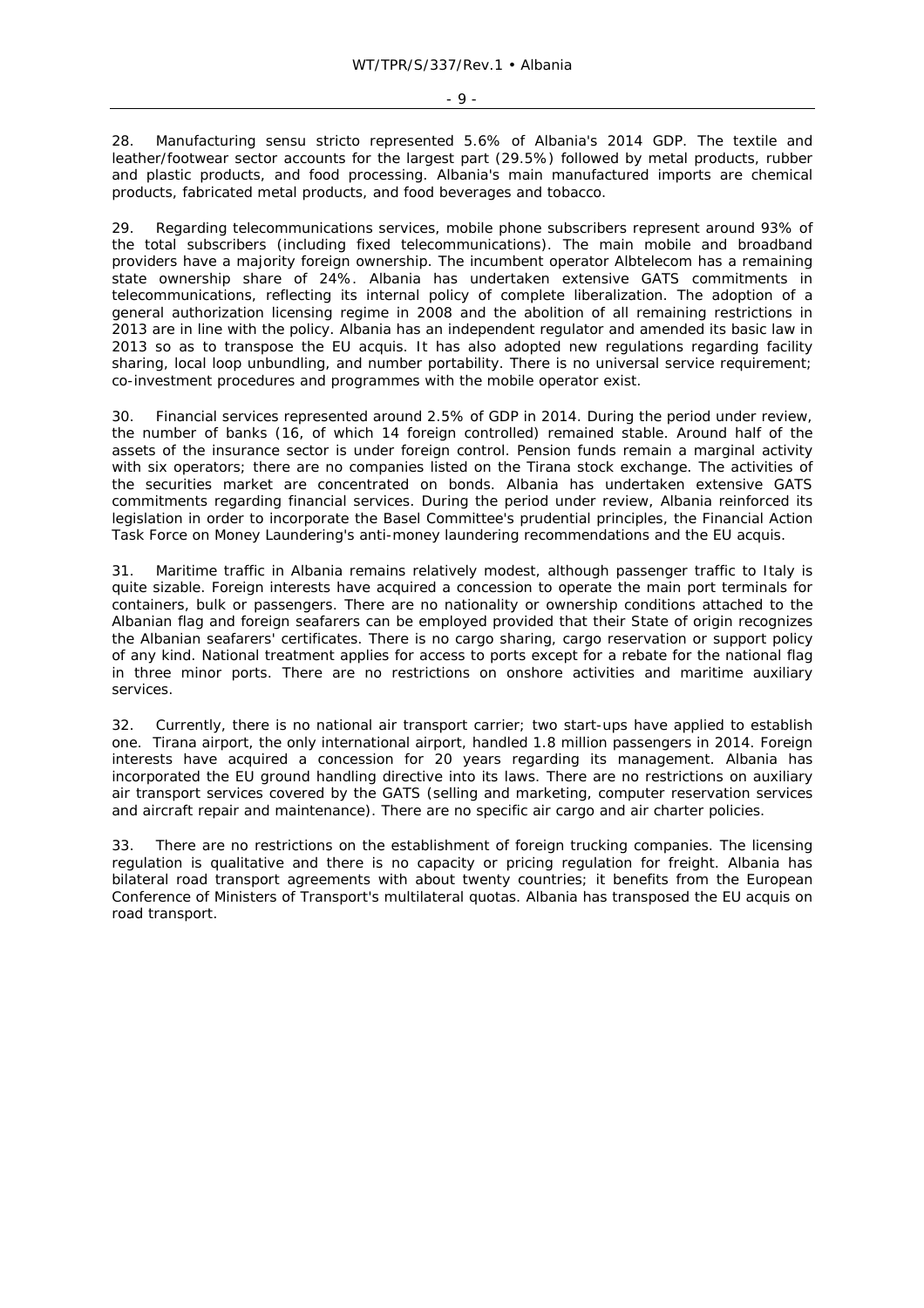### **1 ECONOMIC ENVIRONMENT**

### **1.1 Recent Economic Developments**

1.1. During the period under review (2010-15), Albania's economic growth weakened up until 2013; since 2014, however, economic recovery appears to be under way. Per capita GDP reached around US\$4,562 in 2014, up from US\$4,086 in 2010 (Table 1.1). Inflation has been declining since 2010, reaching 1.6% in 2014, reflecting a strong harvest, imported disinflation, and a negative output gap.<sup>1</sup> The unemployment rate increased to 17.5% in 2014, up from 14.0% in 2010. The current account deficit increased to 12.9% of GDP in 2014, compared with 11.3% in 2010.

### **Table 1.1 Basic economic indicators, 2010-14**

|                                                                      | 2010        | 2011    | 2012        | 2013        | 2014    |
|----------------------------------------------------------------------|-------------|---------|-------------|-------------|---------|
| Nominal GDP (current market prices, LEK billion) <sup>a</sup>        | 1,239.6     | 1,300.6 | 1,332.8     | 1,350.6     | 1,393.5 |
| Nominal GDP (current market prices, US\$ billion) <sup>a</sup>       | 11.9        | 12.9    | 12.3        | 12.8        | 13.2    |
| Nominal GDP (current market prices, $\epsilon$ billion) <sup>a</sup> | 9.0         | 9.3     | 9.6         | 9.6         | 10.0    |
| Real GDP growth $(\%)^b$                                             | 3.7         | 2.7     | 1.4         | 1.1         | 2.2     |
| Per capita GDP (US\$ at current prices)                              | 4,086       | 4,434   | 4,245       | 4,409       | 4,562   |
| Per capita GDP ( $\epsilon$ at current prices)                       | 3,085       | 3,190   | 3,304       | 3,321       | 3,439   |
| Population (million)                                                 | 2.9         | 2.9     | 2.9         | 2.9         | 2.9     |
| Unemployment rate (%)                                                | 14.0        | 14.0    | 13.4        | 15.9        | 17.5    |
| Inflation (CPI, percentage change)                                   | 3.6         | 3.5     | 2.0         | 1.9         | 1.6     |
|                                                                      |             |         |             |             |         |
| GDP by the type of expenditure at current prices (% of<br>$GDP)^a$   |             |         |             |             |         |
|                                                                      |             |         |             |             |         |
| Final consumption                                                    | 88.9        | 88.9    | 88.5        | 88.9        | 90.7    |
| Final consumption of households                                      | 77.6        | 77.8    | 77.5        | 77.9        | 79.2    |
| Final consumption of general government                              | 11.2        | 11.0    | 10.8        | 10.9        | 11.3    |
| Individual consumption                                               | 5.3         | 5.3     | 5.3         | 5.4         | 5.6     |
| Collective consumption                                               | 5.8         | 5.7     | 5.6         | 5.5         | 5.7     |
| Consumption of NPISHs                                                | 0.2         | 0.2     | 0.2         | 0.2         | 0.2     |
| Gross fixed capital formation                                        | 28.4        | 29.4    | 26.5        | 25.9        | 24.9    |
| Domestic absorption                                                  | 117.3       | 118.3   | 115.0       | 114.9       | 115.6   |
| Net export                                                           | $-20.6$     | $-22.7$ | $-18.6$     | $-18.0$     | $-19.1$ |
| Exports of goods and services (f.o.b)                                | 32.4        | 34.0    | 33.4        | 35.4        | 29.9    |
| Imports of goods and services (f.o.b)                                | 53.0        | 56.7    | 52.0        | 53.5        | 49.0    |
| Change in inventories                                                | 1.9         | 2.0     | 1.8         | 2.4         | 3.5     |
| Statistical discrepancy                                              | 1.4         | 2.4     | 1.8         | 0.7         | 0.0     |
|                                                                      |             |         |             |             |         |
| Consolidated general budget (annual) (% of GDP)                      |             |         |             |             |         |
|                                                                      |             |         |             |             |         |
| Total revenue                                                        | 26.2        | 25.4    | 24.7        | 24.0        | 25.9    |
| Grants<br>Tax revenue                                                | 0.4<br>23.3 | 0.3     | 0.4<br>22.5 | 0.4<br>22.0 | 0.7     |
| of which:                                                            |             | 23.4    |             |             | 23.8    |
| Tax offices and customs                                              | 18.0        | 18.1    | 17.4        | 16.8        | 17.9    |
| of which: VAT                                                        | 9.2         | 9.2     | 8.7         | 8.2         | 8.8     |
|                                                                      |             |         | 2.7         |             |         |
| Excise tax                                                           | 3.1         | 3.1     |             | 2.8         | 2.9     |
| Custom duties                                                        | 0.6         | 0.5     | 0.5         | 0.4         | 0.4     |
| Non-tax revenue                                                      | 2.5         | 1.7     | 1.8         | 1.6         | 1.5     |
| Total expenditure                                                    | 29.3        | 28.9    | 28.2        | 28.9        | 31.0    |
| Current expenditures                                                 | 24.3        | 23.5    | 23.4        | 24.1        | 24.1    |
| Capital expenditures                                                 | 5.4         | 5.4     | 4.6         | 4.8         | 4.3     |
| Overall deficit                                                      | $-3.1$      | $-3.5$  | $-3.4$      | $-4.9$      | $-5.1$  |

 $\frac{1}{1}$ <sup>1</sup> IMF (2015), *Albania: Fourth Review under the Extended Arrangement and Request for Modification and Waiver of Applicability of Performance Criteria – Staff Report*.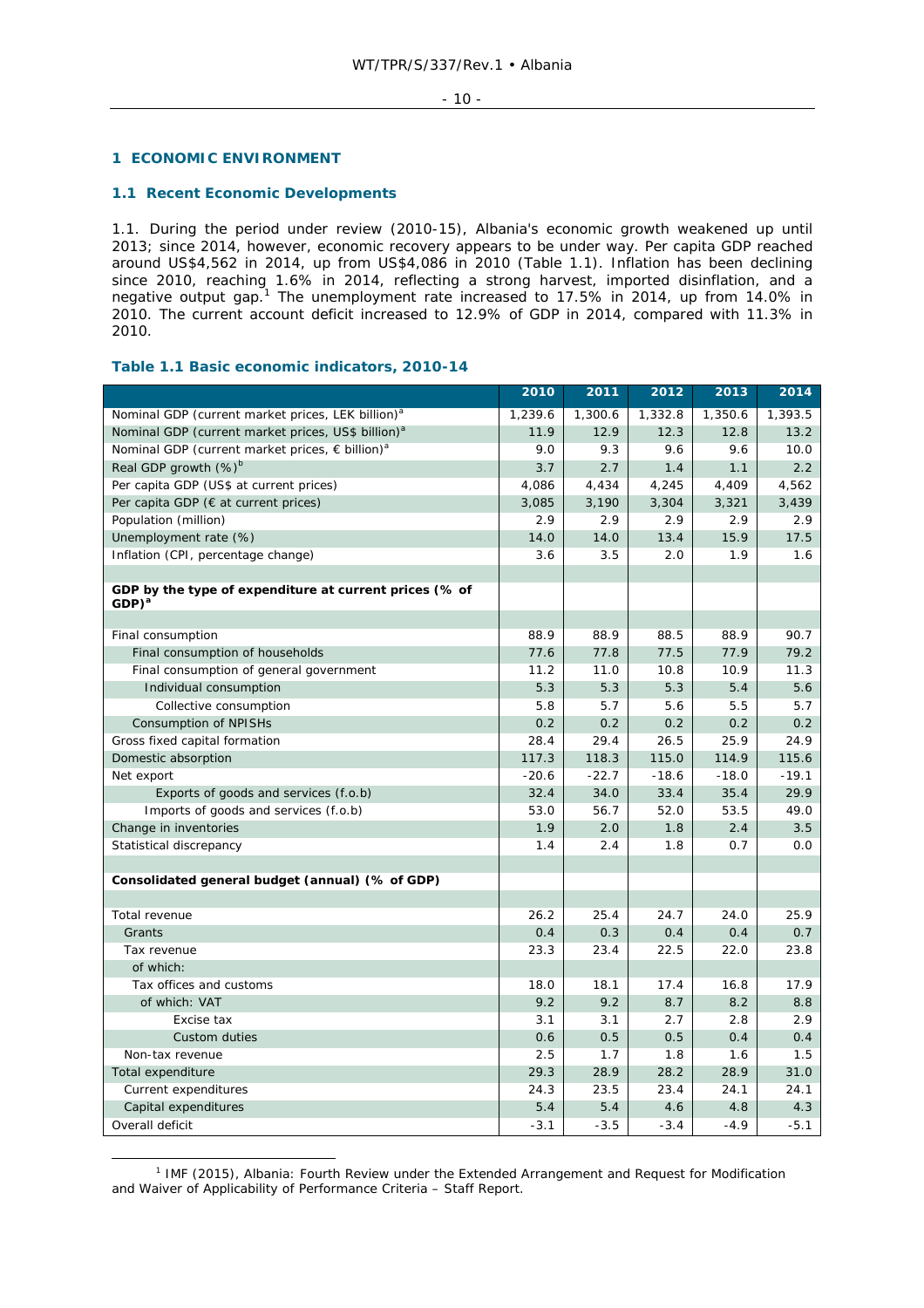### WT/TPR/S/337/Rev.1 • Albania

|                                                        | 2010     | 2011     | 2012    | 2013     | 2014     |
|--------------------------------------------------------|----------|----------|---------|----------|----------|
| Deficit financing                                      | 3.1      | 3.5      | 3.4     | 4.9      | 5.1      |
| <b>Domestic</b>                                        | 1.1      | 2.0      | 2.0     | 4.1      | 3.0      |
| Foreign                                                | 2.0      | 1.5      | 1.4     | 0.8      | 2.1      |
|                                                        |          |          |         |          |          |
| Total public debt                                      | 57.7     | 59.4     | 62.0    | 70.1     | 71.8     |
| Public debt from the budget (stock)                    | 54.0     | 55.7     | 58.0    | 61.1     | 65.2     |
| Domestic (stock)                                       | 32.4     | 33.1     | 34.0    | 36.7     | 38.1     |
| Foreign (stock)                                        | 21.6     | 22.6     | 23.9    | 24.4     | 27.1     |
|                                                        |          |          |         |          |          |
| External sector (% of GDP, unless otherwise indicated) |          |          |         |          |          |
|                                                        |          |          |         |          |          |
| Albanian LEK/US\$ (period average)                     | 103.9    | 100.9    | 108.2   | 105.7    | 105.5    |
| Albanian LEK/€ (period average)                        | 137.7    | 140.3    | 139.0   | 140.3    | 139.9    |
| Real effective exchange rate                           | 112.53   | 112.99   | 114.21  | 113.87   | 111.59   |
| Nominal effective exchange rate                        | 113.35   | 113.77   | 113.69  | 113.70   | 112.24   |
|                                                        |          |          |         |          |          |
| Current account ( $\epsilon$ millions)                 | $-1,019$ | $-1,225$ | $-978$  | $-1,049$ | $-1,303$ |
| % of GDP                                               | $-11.3$  | $-13.2$  | $-10.2$ | $-10.9$  | $-12.9$  |
| Net merchandise trade (% of GDP)                       | $-23.1$  | $-24.2$  | $-20.9$ | $-19.7$  | $-21.5$  |
| Merchandise exports (% of GDP)                         | 13.0     | 15.2     | 15.9    | 11.0     | 9.3      |
| Merchandise imports (% of GDP)                         | $-36.1$  | $-39.3$  | $-36.8$ | $-30.7$  | $-30.7$  |
| Services balance (% of GDP)                            | 2.6      | 1.5      | 2.2     | 2.3      | 3.2      |
| Remittances from expatriates (% of GDP)                | 7.7      | 7.2      | 7.1     | 6.9      | 5.9      |
| Total external debt stock <sup>c</sup> (% of GDP)      | 33.6     | 34.8     | 35.6    | 34.4     | 36.9     |
| Reserves (stock) in million €                          | 1,905    | 1,913    | 1,973   | 2,015    | 2,192    |
| Reserves in months of imports                          | 4.8      | 4.4      | 4.7     | 5.4      | 5.6      |

a Semi-final for 2013, and preliminary for 2014.<br>b Seasonally adjusted; chain-linked volume mea

b Seasonally adjusted; chain-linked volume measures, reference year 2010 (2010=100).

c Public and private external debt, including arrears (figures are from IMF Country Report).

Source: Bank of Albania online information. Viewed at: http://www.bankofalbania.org/; Instant online information. Viewed at: http://www.instat.gov.al/; information provided by the authorities of Albania; and IMF Albania Country Reports, No. 15/48 (February 2015) and No. 15/129 (May 2015).

1.2. The Albanian economy is driven by the services sector, which accounted for around 52.3% of GDP in 2014, up from 50.7% in 2010 (Table 1.2). Within services, the largest contribution in growth has been made by public administration and defence. The share of agriculture, forestry and fishing is significant and gradually increasing. The share of construction declined from 14.8% of GDP in 2010 to 10.8% in 2014. The manufacturing sector remains small, contributing 5.6% to GDP in 2014. Although agriculture has been declining, it still accounted for around 47.9% of total employment in 2014, while its share of GDP was just around 14%; labour productivity in agriculture is thus lower than in other sectors. The share of non-agriculture in total employment has been increasing since 2010.

# **Table 1.2 GDP by economic activity, 2010-14**

|                                                                                                                                                   | 2010 | 2011 | 2012 | $2013^a$ | $2014^{b}$ |
|---------------------------------------------------------------------------------------------------------------------------------------------------|------|------|------|----------|------------|
| GDP distribution at current basic prices (% of GDP) <sup>c</sup>                                                                                  |      |      |      |          |            |
| Agriculture, forestry and fishing                                                                                                                 | 20.7 | 21.1 | 21.7 | 22.5     | 22.6       |
| Industry <sup>d</sup>                                                                                                                             | 13.8 | 13.6 | 13.3 | 14.4     | 14.2       |
| of which: Manufacturing                                                                                                                           | 6.3  | 6.6  | 5.3  | 5.6      | 5.6        |
| Construction                                                                                                                                      | 14.8 | 14.7 | 13.2 | 12.0     | 10.8       |
| <b>Services</b>                                                                                                                                   | 50.7 | 50.7 | 51.8 | 51.1     | 52.3       |
| Wholesale and retail trade; repair of motor vehicles<br>and motorcycles; transportation and storage;<br>accommodation and food service activities | 19.1 | 18.9 | 19.2 | 18.3     | 18.5       |
| Information and communication                                                                                                                     | 4.2  | 3.9  | 3.6  | 3.2      | 3.0        |
| Financial and insurance activities                                                                                                                | 2.7  | 3.0  | 2.8  | 2.6      | 2.9        |
| Real estate activities                                                                                                                            | 7.1  | 7.0  | 6.9  | 7.3      | 7.2        |
| Professional, scientific and technical activities;<br>administrative and support service activities                                               | 3.2  | 3.3  | 4.5  | 5.0      | 5.4        |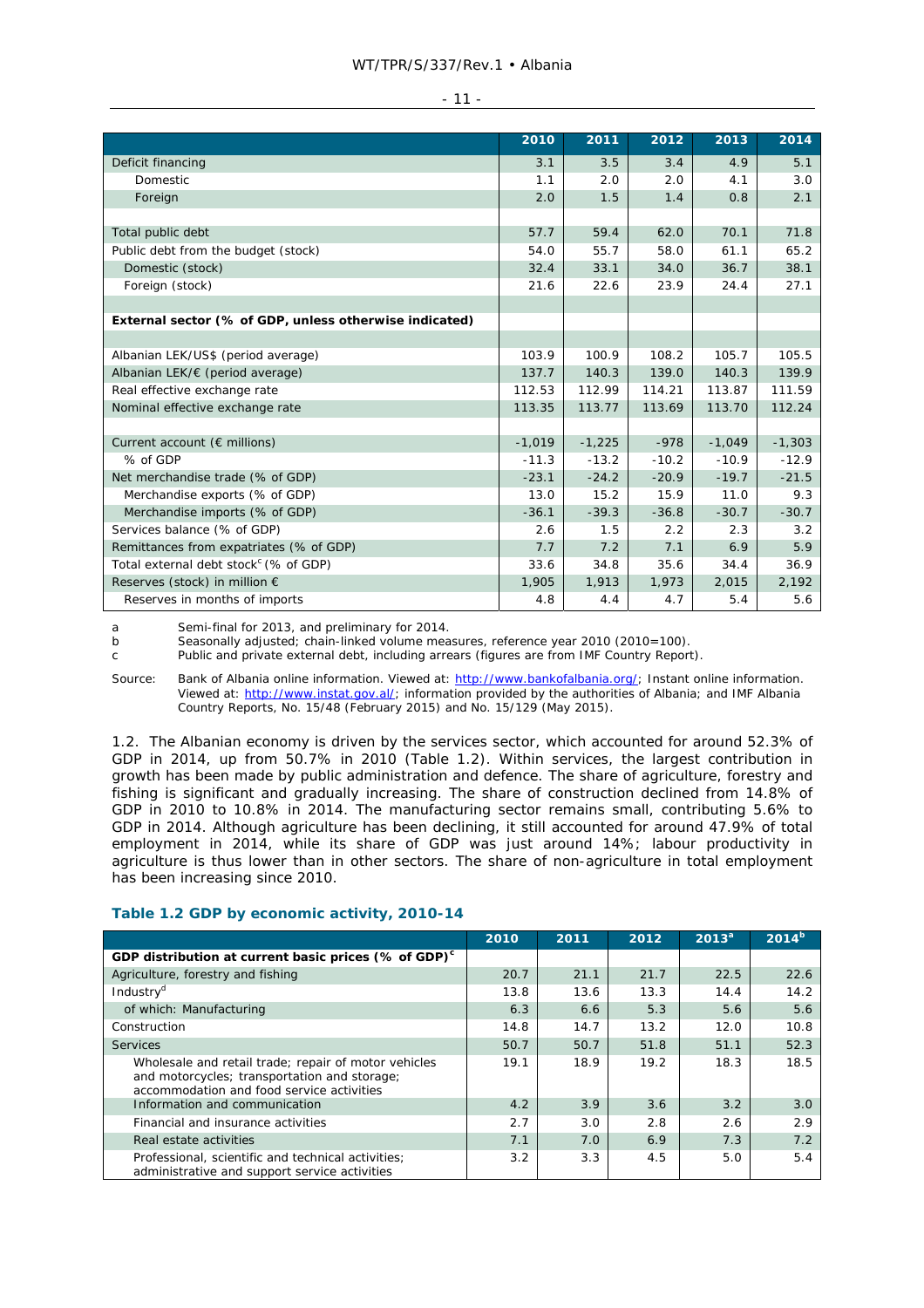|                                                                                                                                                   | 2010    | 2011   | 2012    | 2013 <sup>a</sup> | 2014 <sup>b</sup> |
|---------------------------------------------------------------------------------------------------------------------------------------------------|---------|--------|---------|-------------------|-------------------|
|                                                                                                                                                   | 11.6    | 11.9   | 12.5    | 12.7              | 12.9              |
| Public administration and defence; compulsory social<br>security; education; human health and social work<br>activities                           |         |        |         |                   |                   |
| Arts, entertainment and recreation, repair of                                                                                                     | 2.8     | 2.8    | 2.2     | 2.1               | 2.5               |
| household goods and other services                                                                                                                |         |        |         |                   |                   |
| GDP by economic activity at 2010 constant prices<br>(Annual % change) <sup>e</sup>                                                                |         |        |         |                   |                   |
| Agriculture, forestry and fishing                                                                                                                 | 7.6     | 4.8    | 5.4     | 0.7               | 2.0               |
| Industry <sup>d</sup>                                                                                                                             | 19.5    | 2.1    | $-3.6$  | 13.4              | 0.6               |
| of which: Manufacturing                                                                                                                           | 11.6    | 10.5   | $-15.7$ | 6.6               | 3.6               |
| Construction                                                                                                                                      | $-7.5$  | 3.2    | $-8.5$  | $-8.4$            | $-6.8$            |
| Services                                                                                                                                          | 2.4     | 2.7    | 3.2     | 0.5               | 4.1               |
| Wholesale and retail trade; repair of motor vehicles<br>and motorcycles; transportation and storage;<br>accommodation and food service activities | 4.2     | 3.5    | 1.9     | $-5.2$            | 2.3               |
| Information and communication                                                                                                                     | $-16.5$ | $-3.7$ | $-5.4$  | $-11.5$           | $-2.4$            |
| Financial and insurance activities                                                                                                                | 5.7     | 8.4    | 2.3     | 1.7               | 0.1               |
| Real estate activities                                                                                                                            | 0.5     | 0.0    | 1.1     | 8.7               | 1.7               |
| Professional, scientific and technical activities;<br>administrative and support service activities                                               | 0.9     | 5.0    | 34.7    | 13.1              | 8.1               |
| Public administration and defence; compulsory social<br>security; education; human health and social work<br>activities                           | 4.5     | 4.6    | 6.7     | 4.0               | 5.6               |
| Arts, entertainment and recreation, repair of<br>household goods and other services                                                               | 22.6    | $-2.1$ | $-22.4$ | $-1.3$            | 25.2              |
| Gross domestic product                                                                                                                            | 3.7     | 2.7    | 1.4     | 1.1               | 2.2               |
| Memo:                                                                                                                                             |         |        |         |                   |                   |
| Structure of employment (% of total)                                                                                                              |         |        |         |                   |                   |
| State sector                                                                                                                                      | 18.4    | 17.8   | 17.1    | 17.9              | 17.7              |
| Budgetary                                                                                                                                         | 14.0    | 13.9   | 13.4    | 14.1              | 13.9              |
| Non-budgetary                                                                                                                                     | 4.4     | 4.0    | 3.7     | 3.8               | 3.8               |
| Non-agricultural private sector                                                                                                                   | 26.7    | 27.7   | 28.0    | 31.7              | 34.4              |
| Agricultural private sector                                                                                                                       | 54.9    | 54.5   | 54.9    | 50.4              | 47.9              |

a Semi-final.

b Preliminary.

c Seasonally adjusted.

d Referring to mining and quarrying; manufacturing; electricity, gas, steam and air conditioning supply; water supply; sewerage, waste management and remediation activities.

e Seasonally adjusted; chain-linked volume measures, reference year 2010 (2010=100).

Source: Instant online information. Viewed at http://www.instat.gov.al/.

1.3. In the United Nations 2014 Human Development Report, Albania ranked 95<sup>th</sup> out of 187 countries (compared with  $97<sup>th</sup>$  in the previous year).<sup>2</sup> Key challenges facing Albania continue to include the improvement in fiscal imbalances and the reduction of public debt. The authorities consider it imperative for the country to pursue structural reform, invest further to improve the business environment, and enhance productivity.

### **1.2 Fiscal Policy**

 $\frac{1}{2}$ 

1.4. Albania ran a general government deficit over the whole 2010-14 period. Fiscal policy in 2014 was expansionary, with a growth of expenditure and a resulting increase in the budget deficit.<sup>3</sup> The deficit rose from 3.1% of GDP in 2010 to 5.1% in 2014, reflecting rapid growth in expenditure (from 29.3% of GDP in 2010 to 31.0% in 2014), mainly as a result of subsidies and policy lending to the energy sector. Revenue declined between 2010 and 2013, but increased in 2014 to 25.9% of GDP. Tax revenue was around 22-24% of GDP during the period under review. VAT is the main source of government revenue. Reliance on customs duties is very low (at 0.4% of GDP in 2014) and it declined over the review period. The authorities intend to reduce the public debt to below 60% of GDP by 2018.

<sup>&</sup>lt;sup>2</sup> United Nations Development Report (UNDP) 2014.

<sup>&</sup>lt;sup>3</sup> The increase in both spending and the deficit was driven by substantial arrears clearance. The 2014 budget also incorporated the (previously off-budget) public support to the electricity sector.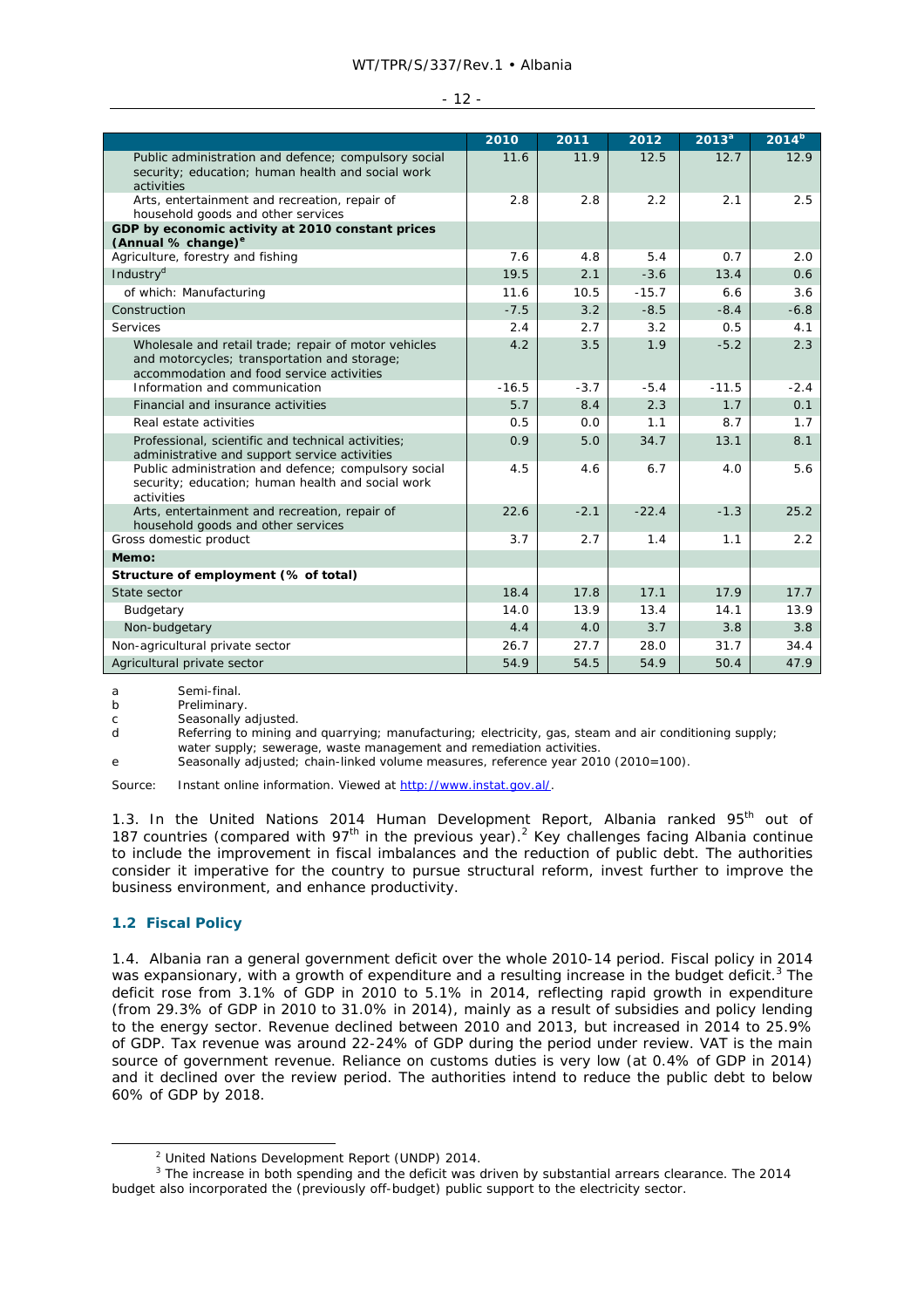### **1.3 Monetary and Exchange Rate Policy**

1.5. Albania's monetary policy has been accommodative in recent years. The Bank of Albania (BOA), Albania's central bank, lowered its policy rate by 0.25 percentage points in November 2015, to 1.75%, compared with 5.0% at end-2010. The main objective of Albania's monetary policy is to achieve and maintain price stability. The BOA aims at achieving and maintaining price stability through targeting an inflation rate at 3% over the medium term. The inflation rate is defined as the annual change in the consumer price index (CPI) calculated and published by the Albanian Institute of Statistics (INSTAT). The BOA considers that targeting inflation at 3% over the medium term helps to better anchor inflation expectations, and that setting the target slightly above that of the European Central Bank allows a necessary buffer for the structural adjustment and the economic convergence Albania needs as an emerging economy in a catch-up process with richer economies.

1.6. Albania has been operating under a floating exchange rate regime since 1992. The authorities state that interventions of the BOA are limited by regulation and have been rarely implemented; it can intervene in the foreign exchange market only in situations of large exchange rate misalignments not supported by economic fundamentals in order to smooth large short-term market fluctuations and for foreign exchange accumulation. There is no exchange rate target. Interventions must not interfere with the main monetary policy goal of achieving price stability and hence must not conflict with the inflation target. The exchange rate with respect to the euro remained relatively stable during 2010-14, at around LEK 140/€.

1.7. On 28 February 2014, the IMF approved a three-year Extended Arrangement with access equivalent to SDR 295.42 billion.

# **1.4 Balance of Payments**

 $(6.10)$ 

1.8. Albania maintained a current account deficit over 2010-14 (Table 1.3). While the level of this deficit fluctuated over 2010-14, it increased considerably in 2011 and 2014. Albania's merchandise trade deficit was the main contributor to the current account deficit during the period, accounting for around 21.5% of GDP in 2014. Remittances from workers abroad (mainly in Greece) represent a key source of household income. Since the advent of the 2008 economic crisis, remittances have been declining, from 7.7% of GDP in 2010 to 5.9% in 2014. Albania has a relatively large domestic savings-investment gap, which reflects the sizable current account deficits. The authorities consider that this is against the background of investment needs of the country and the rapid capital accumulation it has undergone under the economic transition since the beginning of the 1990s. Gross reserves reached around €2.2 billion, equivalent of about 5.6 months of imports of goods and services.

| (€ miiiion)                      |          |          |          |          |          |
|----------------------------------|----------|----------|----------|----------|----------|
|                                  | 2010     | 2011     | 2012     | 2013     | 2014     |
| Current account                  | $-1,019$ | $-1,225$ | $-978$   | $-1.049$ | $-1,287$ |
| Credits                          | 4,285    | 4,381    | 4,414    | 3,714    | 3,790    |
| Debits                           | $-5,304$ | $-5,606$ | $-5,392$ | $-4,763$ | $-5,078$ |
| Goods, balance of payments basis | $-2,083$ | $-2,242$ | $-1,999$ | $-1,979$ | $-2,216$ |
| Credits                          | 1,172    | 1,406    | 1,526    | 1,051    | 932      |
| <b>Debits</b>                    | $-3,254$ | $-3,647$ | $-3,525$ | $-3,030$ | $-3,147$ |
| <b>Services</b>                  | 232      | 135      | 213      | 226      | 323      |
| Credits                          | 1,751    | 1.747    | 1,673    | 1,715    | 1,881    |
| <b>Debits</b>                    | $-1,519$ | $-1,612$ | $-1,460$ | $-1,489$ | $-1,558$ |
| Income                           | $-90$    | $-25$    | $-72$    | 24       | $-119$   |
| Credits                          | 286      | 216      | 188      | 138      | 126      |
| <b>Debits</b>                    | $-376$   | $-241$   | $-260$   | $-113$   | $-245$   |
| Current transfers                | 922      | 906      | 880      | 680      | 725      |
| Credits                          | 1,077    | 1,012    | 1,026    | 810      | 852      |
| Debits                           | $-154$   | $-105$   | $-147$   | $-130$   | $-127$   |
| Official sector                  | 45       | 29       | 33       | 17       | 9        |
| Credits                          | 53       | 36       | 41       | 25       | 16       |
| <b>Debits</b>                    | $-8$     | $-7$     | -8       | -8       | $-6$     |
| Other sector                     | 877      | 878      | 847      | 663      | 715      |
| Credits                          | 1,024    | 976      | 986      | 786      | 836      |
| <b>Debits</b>                    | $-146$   | -98      | $-139$   | $-122$   | $-121$   |
| of which:                        |          |          |          |          |          |

### **Table 1.3 Balance of payments of Albania, 2010-14**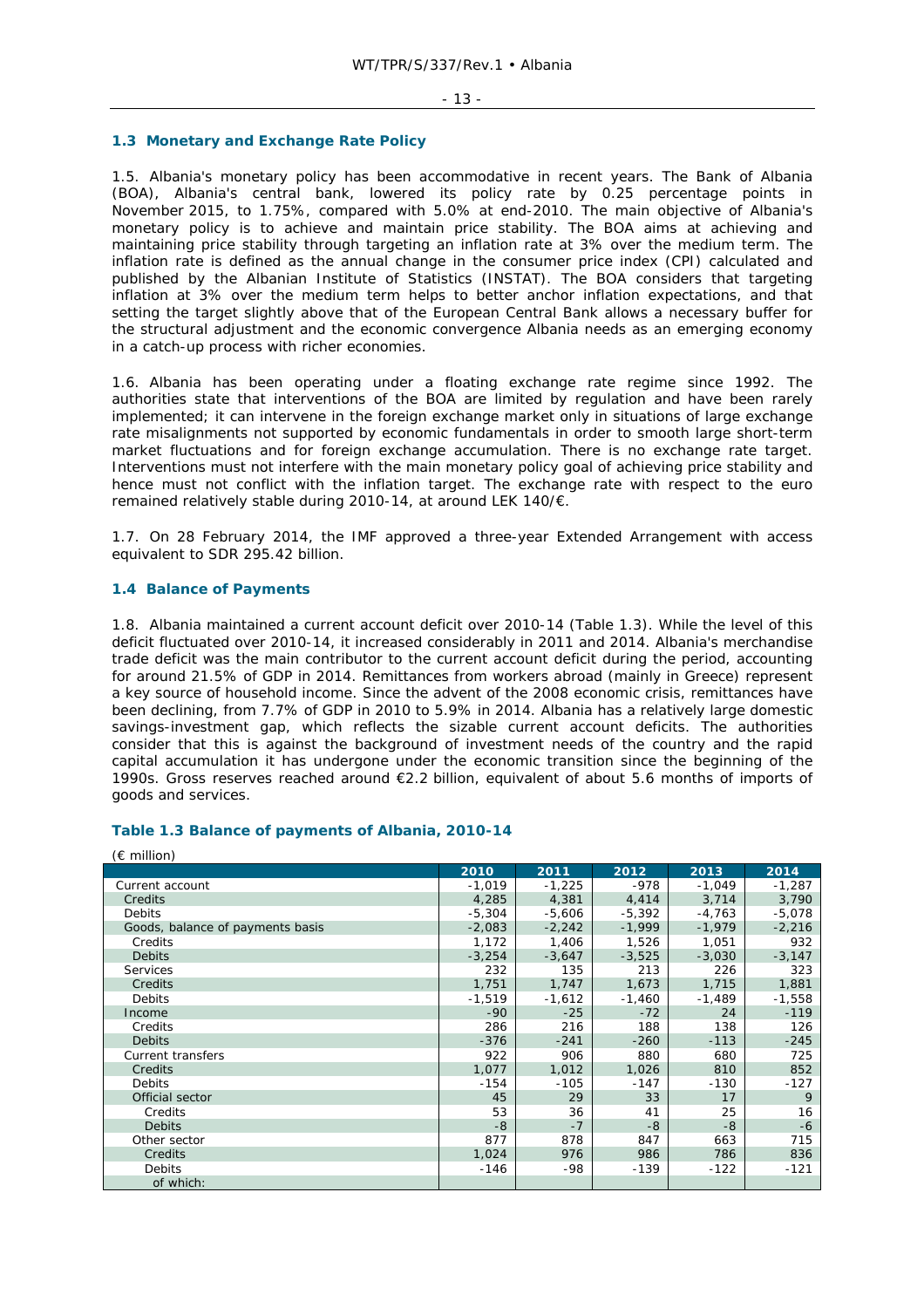### - 14 -

|                               | 2010   | 2011  | 2012 | 2013 | 2014  |
|-------------------------------|--------|-------|------|------|-------|
| Worker's remittances          | 690    | 665   | 675  | 544  | 592   |
| Credits                       | 696    | 670   | 680  | 547  | 595   |
| <b>Debits</b>                 | $-1$   | -5    | -5   | -3   | -3    |
| Capital and financial account | 872    | 954   | 779  | 855  | 1,090 |
| Capital account               | 86     | 85    | 81   | 48   | 87    |
| Financial account             | 787    | 869   | 698  | 807  | 935   |
| Reserve assets                | $-179$ | 29    | -77  | 104  | 97    |
| Net errors and omissions      | 325    | 243   | 276  | 194  | 266   |
| Net balance                   | 179    | $-29$ |      | 104  | 97    |

Note: Historical data from 2010 to 2012 reflect BPM5. The data from 2013 onwards reflect BPM6. Thus, the last two years, 2013 and 2014, are not strictly comparable with other years.

1.9. Albania's public external debt stood at around 27.1% of GDP in 2014, up 2.7 percentage points from the previous year. Public domestic debt has been increasing since 2010, and reached around 38.1% of GDP, and total public debt reached around 65.2% of GDP.

### **1.5 Developments in Trade and Investment**

### **1.5.1 Developments in merchandise trade**

1.10. Albania's exports of goods and services amounted to around 29.9% of GDP in 2014, while imports of goods and services around 49%.

### **1.5.2 Composition of trade**

1.11. In value terms (euros), exports increased during the period under review, to reach €1.8 billion (Table A1.1). In 2014, Albania's main exports were: mineral products (33.6% of the value of total merchandise exports); footwear (nearly 16.9%); textiles and textile articles (16.7%), and base metals and articles (14.2%) (Chart 1.1). The strongest levels of growth over the period have been in mineral products. The value of exports of base metals and textiles and textile articles declined between 2010 and 2014.

1.12. The value of imports grew in 2011 (by 11.7%) and 2014 (by 7.2%), but declined in 2012 (by 2.2%) and 2013 (by 3.2%) (Table A1.2). In 2014, Albania's main imports were: mineral products (16.3% of the value of total merchandise imports); machinery and electrical equipment (12.7%); base metals and articles (10.4%); chemicals and products (9.2%); and textiles and textile articles (9.1%). There was an increase in the value of imports of mineral products, chemicals and products, and textiles and textile articles over the period, as well as a slight decline in the imports of machinery and electrical equipment, and base metals and articles.

Source: Bank of Albania online information. Viewed at: http://www.bankofalbania.org/; and information provided by the Albanian authorities.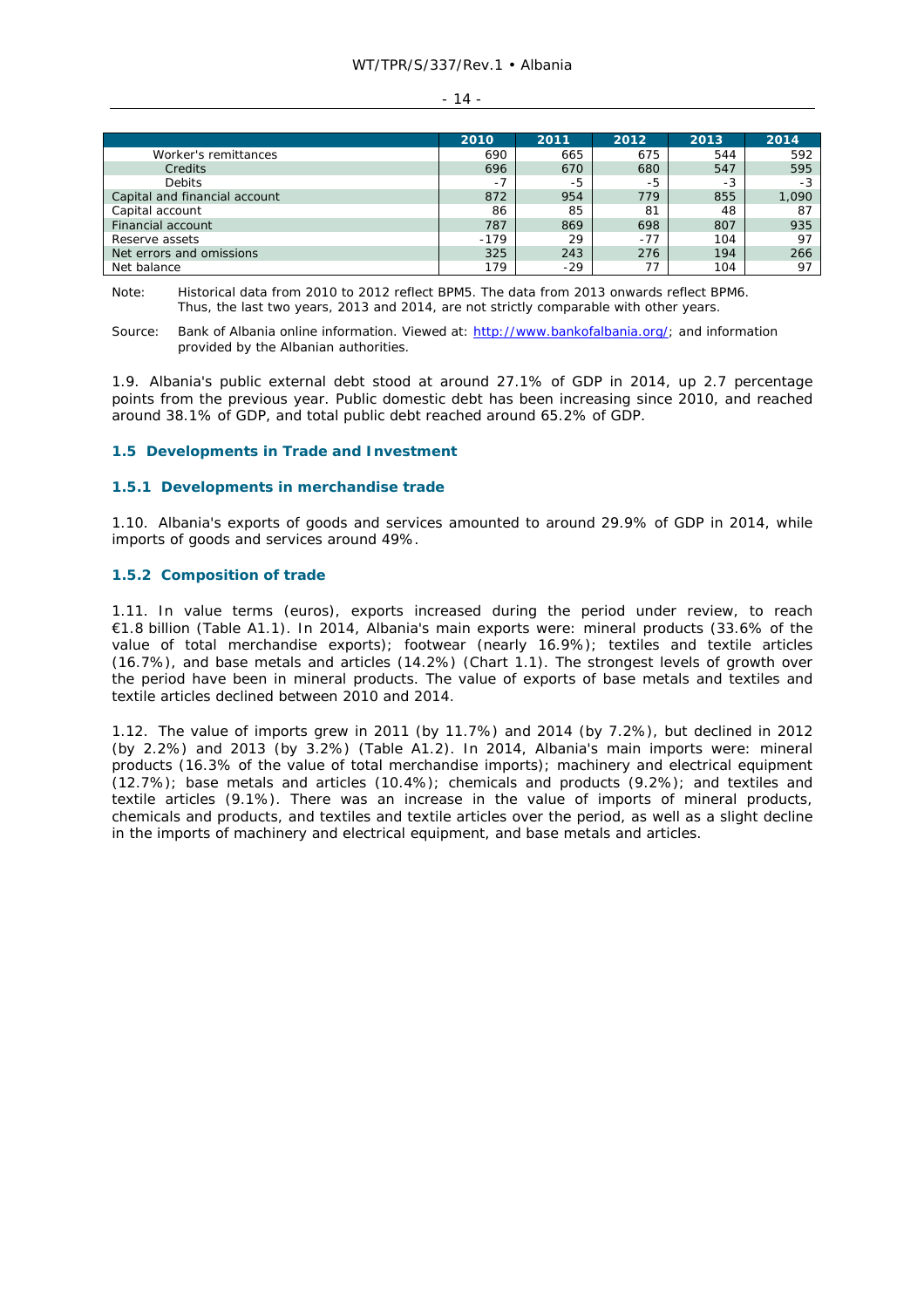



**Total: €3.5 billion Total: €3.9 billion** 

products 8.0%

7.6%

9.2%

9.1%



# **1.5.3 Direction of trade**

1.13. The EU is by far the destination for the largest share of Albanian merchandise exports (in value terms): around 77.4% in 2014, and the export share increased between 2010 and 2014 by around 7.2 percentage points (Chart 1.2). Albania's other main trading partners include Serbia and Turkey (Table A1.3).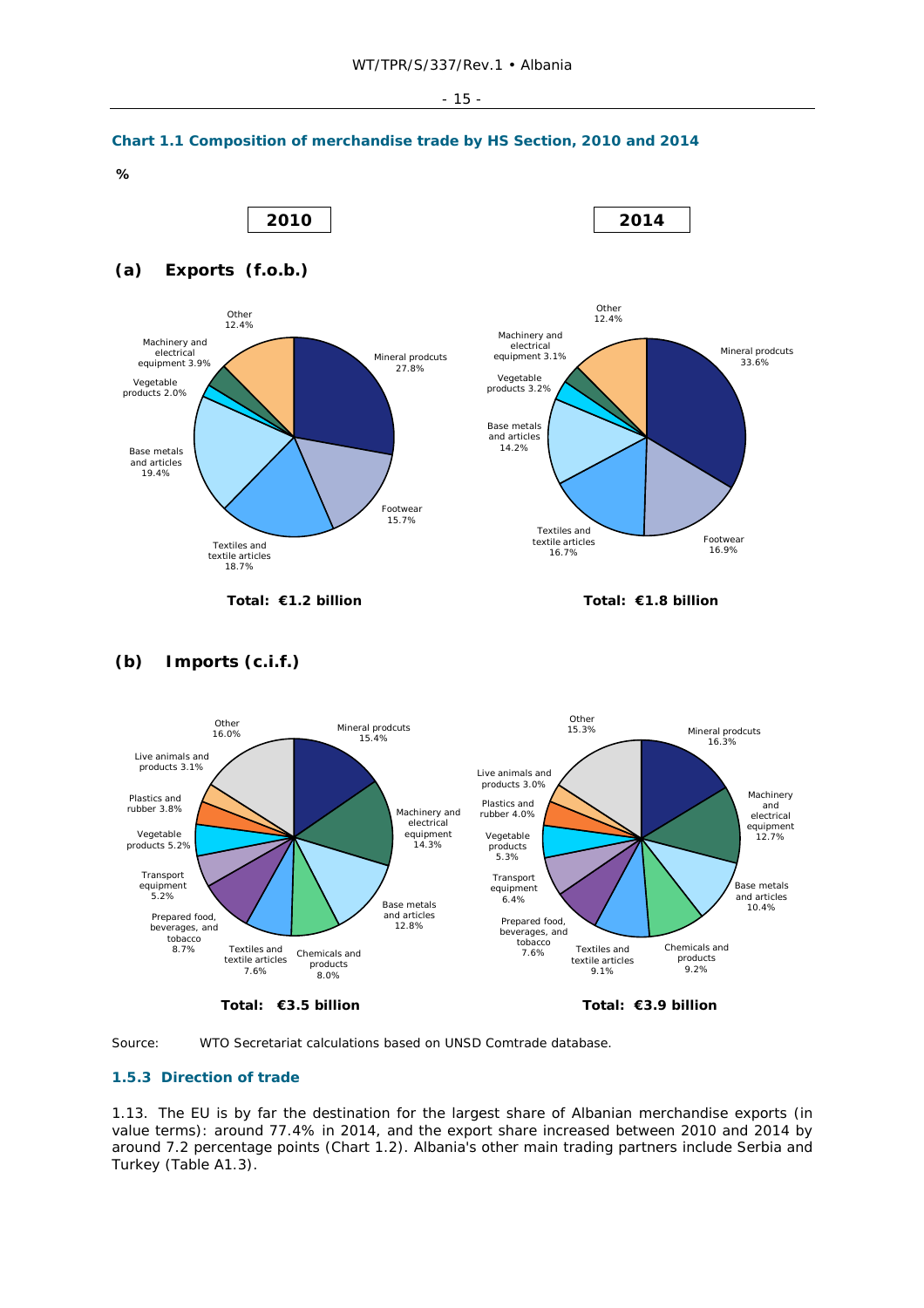- 16 -

1.14. The EU is also Albania's main source of merchandise imports, accounting for around 61.1% of the total value in 2014 (Table A1.4). Other main sources of imports include: China (7.3%), Turkey (7.1%), Serbia (5.4%), CIS (3.1%), and Switzerland (3.1%). The share of imports from the EU and CIS declined over the period, while the share of imports from China, Turkey, Serbia, and Switzerland increased.











**Total: €3.5 billion Total: €3.9 billion**



Source: WTO Secretariat calculations based on UNSD Comtrade database.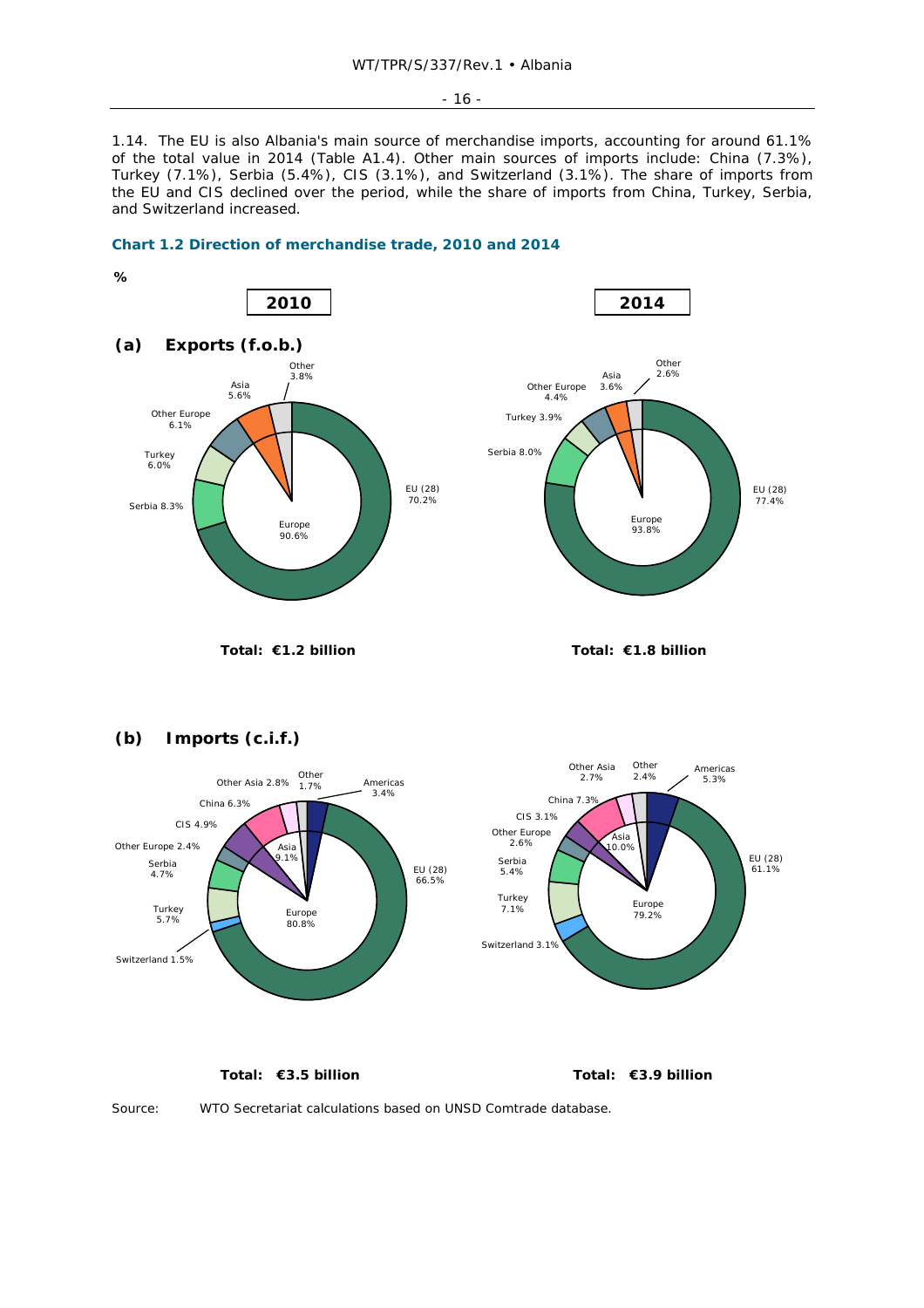### - 17 -

### **1.5.4 Trade in services**

1.15. Trade in services (exports + imports) increased by 7.3% in 2014 (Table 1.4). Exports of services accounted for around 66.8% of total exports of goods and services in 2014, while services imports were 33.1% of total imports. Albania maintained a surplus in the balance of trade in services during the period under review; this surplus reached €323 million in 2014, equivalent to around 3.2% of GDP, mainly on account of a higher surplus in travel.

# **Table 1.4 Trade in services, 2010-14**

 $(E \text{ million and } %)$ 

|                                                        | 2010                 | 2011  | 2012                 | 2013  | 2014  |
|--------------------------------------------------------|----------------------|-------|----------------------|-------|-------|
| Balance on services ( $\epsilon$ million)              | 232                  | 135   | 213                  | 226   | 323   |
| Exports ( $\epsilon$ million)                          | 1,751                | 1,747 | 1.673                | 1.715 | 1,881 |
|                                                        |                      |       | (% of total exports) |       |       |
| Goods-related services                                 | n.a.                 | n.a.  | n.a.                 | 8.7   | 10.6  |
| Transport                                              | 10.8                 | 12.8  | 12.1                 | 11.1  | 7.8   |
| Travel                                                 | 70.1                 | 66.9  | 68.4                 | 64.5  | 68.2  |
| Other commercial services                              | 17.0                 | 18.7  | 17.2                 | 14.0  | 11.9  |
| of which:                                              |                      |       |                      |       |       |
| Telecommunications, computer, and information services | 4.6                  | 4.8   | 8.1                  | 8.0   | 6.7   |
| Other business services                                | 8.3                  | 8.4   | 6.4                  | 3.8   | 3.3   |
|                                                        |                      |       |                      |       |       |
| Government goods and services n.i.e.                   | 2.2                  | 1.6   | 2.3                  | 1.8   | 1.5   |
|                                                        |                      |       |                      |       |       |
| Imports ( $\notin$ million)                            | 1,519                | 1,612 | 1,460                | 1,674 | 1,763 |
|                                                        | (% of total imports) |       |                      |       |       |
| Goods-related services                                 | n.a.                 | n.a.  | n.a.                 | 0.0   | 0.0   |
| Transport                                              | 15.7                 | 17.0  | 17.5                 | 11.1  | 11.0  |
| Travel                                                 | 67.9                 | 69.6  | 68.7                 | 74.7  | 76.8  |
| Other commercial services                              | 15.5                 | 12.9  | 13.2                 | 11.2  | 10.3  |
| of which:                                              |                      |       |                      |       |       |
| Insurance and pension services                         | 3.9                  | 4.1   | 4.5                  | 1.0   | 0.9   |
| Telecommunications, computer, and information services | 2.7                  | 3.0   | 3.3                  | 4.5   | 3.3   |
| Other business services                                | 5.7                  | 2.7   | 3.5                  | 2.8   | 2.7   |
| Government goods and services n.i.e.                   | 0.9                  | 0.6   | 0.6                  | 3.0   | 1.9   |

n.a. Not applicable.

 $(F \text{ million})$ 

Note: Historical data from 2010 to 2012 reflect BPM5. The data from 2013 onwards reflect BPM6. Thus, the last two years, 2013 and 2014, are not strictly comparable with other years.

Source: Bank of Albania online information. Viewed at: http://www.bankofalbania.org/; and information provided by the Albanian authorities.

# **1.6 Foreign Direct Investment**

1.16. Foreign direct investment in 2014 totalled €869.2 million, down by 8% from 2013 (Table 1.5). Around 58% of foreign investment flows in 2014 were directed to mining and quarrying, 12.9% to transport, storage and communication, and 8.6% to electricity, gas and water supply. Foreign investment flows originated mainly from EU countries, Switzerland, and "other" countries. In 2014, the stock of FDI was largest in transport, storage and communication, financial intermediation, and mining and quarrying (Table 1.6). The stock of FDI mainly originated from the EU countries, Canada, and Turkey (Table 1.7).

### **Table 1.5 FDI flows in Albania, 2013-14**

| ູ ບັນທີ່ທັບ ເມ <i>ັ</i> | 2013   | 2014  |
|-------------------------|--------|-------|
| <b>Total FDI</b>        | 944.8  | 869.2 |
| By country              |        |       |
| EU(28)                  | 259.5  | 271.0 |
| Greece                  | 13.2   | 118.5 |
| <b>Netherlands</b>      | 70.4   | 82.2  |
| Italy                   | 82.9   | 37.8  |
| Germany                 | 7.8    | 22.0  |
| Cyprus                  | $-0.7$ | 13.3  |
| Croatia                 | 0.0    | 6.1   |
| United Kingdom          | $-1.1$ | 4.8   |
| Czech Republic          | 40.3   | 2.6   |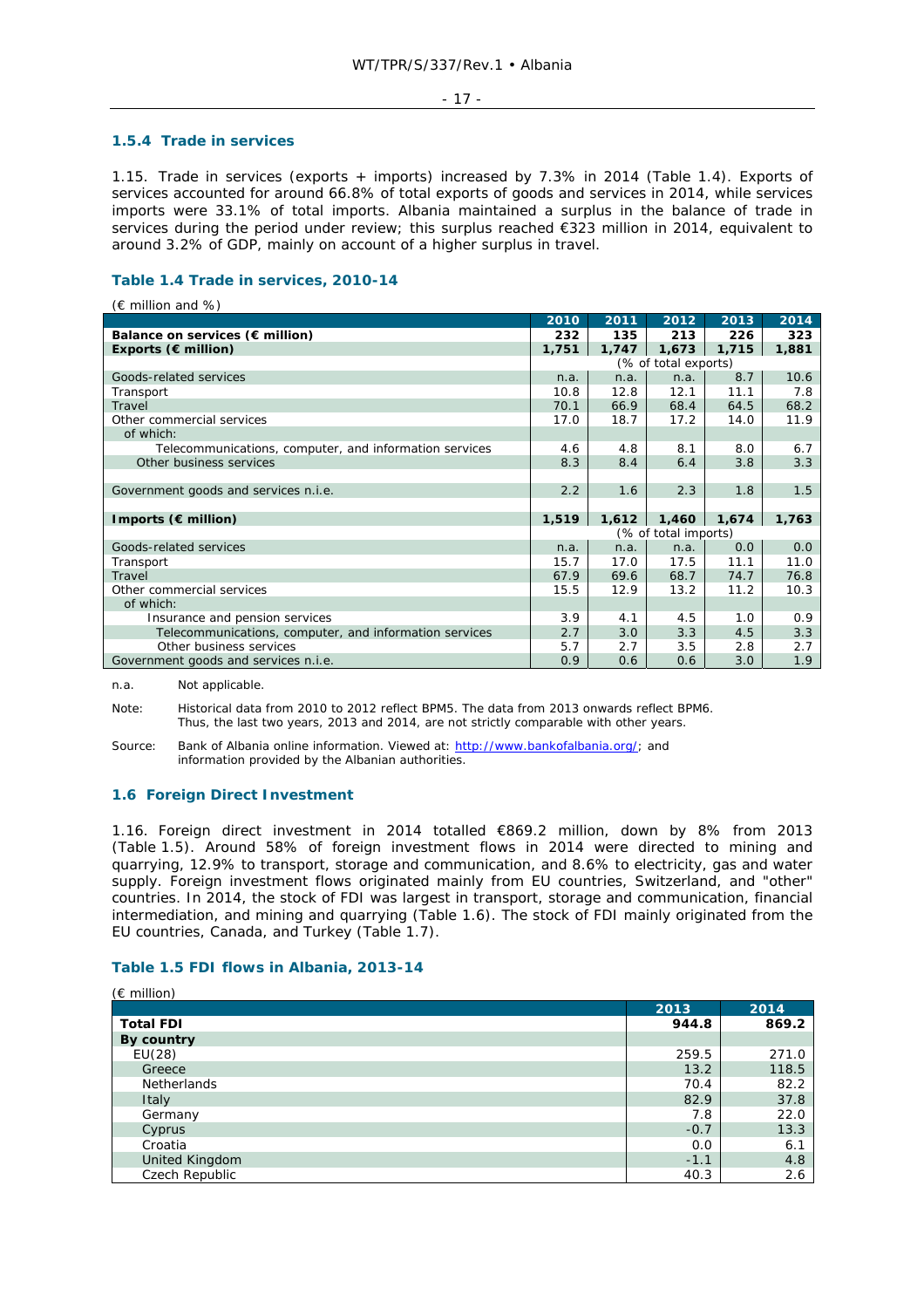| ۰. |
|----|
|----|

|                                                                        | 2013     | 2014    |
|------------------------------------------------------------------------|----------|---------|
| Switzerland                                                            | $-46.1$  | 73.5    |
| Turkey                                                                 | 47.6     | 63.5    |
| United States of America                                               | 16.1     | 35.3    |
| Cayman Islands                                                         | 17.4     | 18.9    |
| Norway                                                                 | $-20.9$  | 0.6     |
| Other (including Canada)                                               | 458.4    | 119.1   |
|                                                                        |          |         |
| By economic activity                                                   |          |         |
| Agriculture, hunting and forestry                                      | 0.0      | 0.0     |
| Fishing                                                                | $-0.1$   | $-2.6$  |
| Mining and quarrying                                                   | 589.2    | 503.6   |
| Manufacturing                                                          | $-113.6$ | 38.5    |
| Electricity, gas and water supply                                      | 106.9    | 75.1    |
| Construction                                                           | $-3.3$   | $-24.0$ |
| Wholesale and retail trade:                                            | $-9.1$   | 44.8    |
| repair of motor vehicles, motorcycles and personal and household goods |          |         |
| Hotels and restaurants                                                 | 0.2      | $-1.9$  |
| Transport, storage and communication                                   | 16.2     | 112.5   |
| Financial intermediation                                               | 77.2     | 36.6    |
| Real estate, renting and business activities                           | 237.9    | 71.2    |
| Education                                                              | 1.3      | 2.5     |
| Health and social work                                                 | $-4.0$   | $-1.7$  |
| Other community, social and personal service activities                | 0.1      | 4.4     |
| Extra-territorial organizations and bodies                             | 14.3     | 10.4    |
| Other                                                                  | 31.7     | 0.0     |

Source: WTO Secretariat's calculations based on data from Time Series Database of the Bank of Albania. Viewed at: https://www.bankofalbania.org/web/Time\_series\_22\_2.php.

# **Table 1.6 FDI stock in Albania by economic activity, 2010-14**

|                                                                                                             |                |                | $\epsilon$ million |              |              | % of total FDI |       |       |        |       |
|-------------------------------------------------------------------------------------------------------------|----------------|----------------|--------------------|--------------|--------------|----------------|-------|-------|--------|-------|
|                                                                                                             | 2010           | 2011           | 2012               | 2013         | 2014         | 2010           | 2011  | 2012  | 2013   | 2014  |
| <b>Total FDI</b>                                                                                            | 2,436          | 3,400          | 3,893              | 4,113        | 4,553        | 100.0          | 100.0 | 100.0 | 100.0  | 100.0 |
| Agriculture, hunting and<br>forestry                                                                        | $\overline{7}$ | $\overline{4}$ | $\mathbf{1}$       | $\mathbf{1}$ | $\mathbf{1}$ | 0.3            | 0.1   | 0.0   | 0.0    | 0.0   |
| Fishing                                                                                                     | 2              | 4              | $\mathbf 0$        | 0            | 0            | 0.1            | 0.1   | 0.0   | 0.0    | 0.0   |
| Mining and quarrying                                                                                        | 311            | 612            | 810                | 742          | 677          | 12.8           | 18.0  | 20.8  | 18.0   | 14.9  |
| Mining and guarrying of<br>energy producing<br>materials                                                    | 270            | 539            | 728                | 666          | 604          | 11.1           | 15.8  | 18.7  | 16.2   | 13.3  |
| Mining and quarrying,<br>except of energy<br>producing materials                                            | 41             | 73             | 83                 | 76           | 73           | 1.7            | 2.2   | 2.1   | 1.9    | 1.6   |
| Manufacturing                                                                                               | 378            | 431            | 335                | 394          | 412          | 15.5           | 12.7  | 8.6   | 9.6    | 9.1   |
| of which:                                                                                                   |                |                |                    |              |              |                |       |       |        |       |
| Other non-metallic<br>mineral products                                                                      | 125            | 206            | 216                | 221          | 222          | 5.1            | 6.1   | 5.6   | 5.4    | 4.9   |
| Food products,                                                                                              | 64             | 52             | 29                 | 60           | 65           | 2.6            | 1.5   | 0.8   | 1.5    | 1.4   |
| beverages and tobacco<br>Textiles and textile                                                               | 34             | 30             | 24                 | 26           | 30           | 1.4            | 0.9   | 0.6   | 0.6    | 0.7   |
| products                                                                                                    |                |                |                    |              |              |                |       |       |        |       |
| Basic metals and<br>fabricated metal<br>products                                                            | 51             | 46             | 17                 | 21           | 24           | 2.1            | 1.3   | 0.4   | 0.5    | 0.5   |
| Leather and leather<br>products                                                                             | 39             | 36             | 16                 | 18           | 22           | 1.6            | 1.1   | 0.4   | 0.4    | 0.5   |
| Pulp, paper and paper<br>products; publishing<br>and printing                                               | 18             | 22             | $\overline{7}$     | 11           | 13           | 0.7            | 0.6   | 0.2   | 0.3    | 0.3   |
| Electrical and optical<br>equipment                                                                         | 14             | 14             | 13                 | 12           | 11           | 0.6            | 0.4   | 0.3   | 0.3    | 0.2   |
| Chemicals, chemical<br>products and man-<br>made fibres                                                     | 13             | 13             | $\overline{2}$     | 9            | 8            | 0.5            | 0.4   | 0.0   | 0.2    | 0.2   |
| Electricity, gas and water<br>supply                                                                        | 118            | 247            | 30                 | $-4$         | 399          | 4.8            | 7.3   | 0.8   | $-0.1$ | 8.8   |
| Construction                                                                                                | $-1$           | 11             | 142                | 140          | 107          | 0.0            | 0.3   | 3.6   | 3.4    | 2.4   |
| Wholesale and retail trade:<br>repair of motor vehicles,<br>motorcycles and personal<br>and household goods | 240            | 217            | 157                | 156          | 189          | 9.9            | 6.4   | 4.0   | 3.8    | 4.1   |
| of which: wholesale trade                                                                                   | 199            | 165            | 143                | 138          | 156          | 8.2            | 4.9   | 3.7   | 3.3    | 3.4   |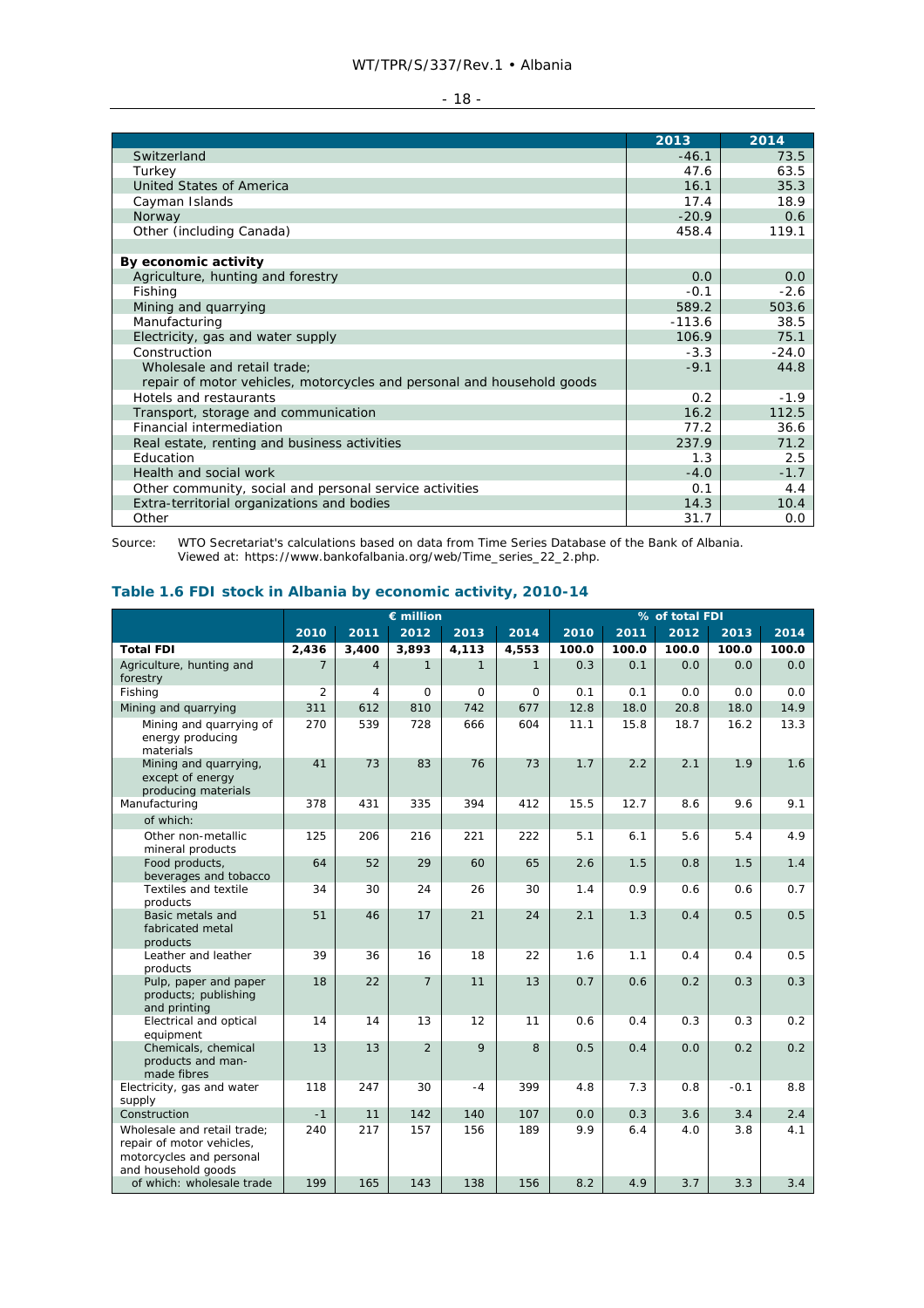|                                                                                       |                |              | $\epsilon$ million |       |       | % of total FDI |      |      |      |      |  |
|---------------------------------------------------------------------------------------|----------------|--------------|--------------------|-------|-------|----------------|------|------|------|------|--|
|                                                                                       | 2010           | 2011         | 2012               | 2013  | 2014  | 2010           | 2011 | 2012 | 2013 | 2014 |  |
| and commission trade,<br>except of motor vehicles<br>and motorcycles                  |                |              |                    |       |       |                |      |      |      |      |  |
| Hotels and restaurants                                                                | 76             | 70           | 63                 | 63    | 60    | 3.1            | 2.1  | 1.6  | 1.5  | 1.3  |  |
| Transport, storage and<br>communication                                               | 400            | 389          | 789                | 1,157 | 1,219 | 16.4           | 11.4 | 20.3 | 28.1 | 26.8 |  |
| of which:                                                                             |                |              |                    |       |       |                |      |      |      |      |  |
| Supporting and auxiliary<br>transport activities;<br>activities of travel<br>agencies | 42             | 41           | 34                 | 38    | 42    | 1.7            | 1.2  | 0.9  | 0.9  | 0.9  |  |
| Post and<br>telecommunications                                                        | 360            | 349          | 753                | 1.110 | 1.180 | 14.8           | 10.3 | 19.3 | 27.0 | 25.9 |  |
| Financial intermediation                                                              | 700            | 715          | 753                | 818   | 768   | 28.7           | 21.0 | 19.3 | 19.9 | 16.9 |  |
| Real estate, renting and<br>business activities                                       | 63             | 83           | 90                 | 361   | 400   | 2.6            | 2.4  | 2.3  | 8.8  | 8.8  |  |
| Education                                                                             | $\overline{4}$ | 6            | $\overline{7}$     | 13    | 17    | 0.2            | 0.2  | 0.2  | 0.3  | 0.4  |  |
| Health and social work                                                                | 64             | 47           | 36                 | 33    | 29    | 2.6            | 1.4  | 0.9  | 0.8  | 0.6  |  |
| Other community, social<br>and personal service<br>activities                         | 12             | $\mathsf{Q}$ | 18                 | 19    | 26    | 0.5            | 0.3  | 0.5  | 0.5  | 0.6  |  |
| Extra-territorial<br>organizations and bodies                                         | 24             | 36           | 46                 | 60    | 60    | 1.0            | 1.1  | 1.2  | 1.5  | 1.3  |  |
| Other manufacture                                                                     | 38             | 521          | 616                | 160   | 189   | 1.6            | 15.3 | 15.8 | 3.9  | 4.2  |  |

Note: Data from 2010 to 2011 are based on BPM5. The data from 2012 onwards reflect BPM6. Thus, the data from 2012 to 2014 are not strictly comparable with other years.

Source: WTO Secretariat's calculations based on data provided by the authorities and data from Time Series Database of the Bank of Albania. Viewed at: https://www.bankofalbania.org/web/Time\_series\_22\_2.php.

# **Table 1.7 FDI stock in Albania by origin, 2010-14**

|                                          | $\epsilon$ million |       |       |       | % of total FDI |        |        |       |       |       |
|------------------------------------------|--------------------|-------|-------|-------|----------------|--------|--------|-------|-------|-------|
|                                          | 2010               | 2011  | 2012  | 2013  | 2014           | 2010   | 2011   | 2012  | 2013  | 2014  |
| <b>Total FDI</b>                         | 2,436              | 3,400 | 3,893 | 4,113 | 4,553          | 100.0  | 100.0  | 100.0 | 100.0 | 100.0 |
| EU(28)                                   | 1,773              | 1,938 | 2,087 | 2,510 | 2,952          | 72.8   | 57.0   | 53.6  | 61.0  | 64.8  |
| Greece                                   | 601                | 508   | 782   | 1,093 | 1,169          | 24.7   | 14.9   | 20.1  | 26.6  | 25.7  |
| Italy                                    | 387                | 427   | 457   | 508   | 526            | 15.9   | 12.6   | 11.7  | 12.4  | 11.6  |
| Netherlands                              | 223                | 253   | 338   | 389   | 505            | 9.1    | 7.4    | 8.7   | 9.5   | 11.1  |
| Austria                                  | 354                | 444   | 391   | 432   | 357            | 14.5   | 13.0   | 10.0  | 10.5  | 7.8   |
| Germany                                  | 84                 | 84    | 100   | 120   | 128            | 3.4    | 2.5    | 2.6   | 2.9   | 2.8   |
| Cyprus                                   | 60                 | 129   | 106   | 86    | 117            | 2.5    | 3.8    | 2.7   | 2.1   | 2.6   |
| Canada                                   | 270                | 529   | 705   | 797   | 755            | 11.1   | 15.6   | 18.1  | 19.4  | 16.6  |
| Turkey                                   | 187                | 188   | 329   | 375   | 394            | 7.7    | 5.5    | 8.4   | 9.1   | 8.6   |
| United States of America                 | -98                | $-47$ | 36    | 34    | 88             | $-4.0$ | $-1.4$ | 0.9   | 0.8   | 1.9   |
| Switzerland                              | 68                 | 544   | 395   | 98    | 82             | 2.8    | 16.0   | 10.1  | 2.4   | 1.8   |
| Lebanon                                  | 28                 | 29    | 52    | 43    | 47             | 1.2    | 0.9    | 1.3   | 1.0   | 1.0   |
| Cayman Islands                           | $-7$               | 57    | 58    | 34    | 26             | $-0.3$ | 1.7    | 1.5   | 0.8   | 0.6   |
| Former Yugoslav Republic<br>of Macedonia | 22                 | 17    | 17    | 20    | 22             | 0.9    | 0.5    | 0.4   | 0.5   | 0.5   |
| Kosovo                                   | 10                 | 5     | 13    | 13    | 15             | 0.4    | 0.2    | 0.3   | 0.3   | 0.3   |
| Other                                    | 184                | 140   | 202   | 191   | 174            | 7.5    | 4.1    | 5.2   | 4.6   | 3.8   |

Note: Data from 2010 to 2011 are based on BPM5. The data from 2012 onwards reflect BPM6. Thus, the data from 2012 to 2014 are not strictly comparable with other years.

Source: WTO Secretariat's calculations based on data from Time Series Database of the Bank of Albania. Viewed at: https://www.bankofalbania.org/web/Time\_series\_22\_2.php.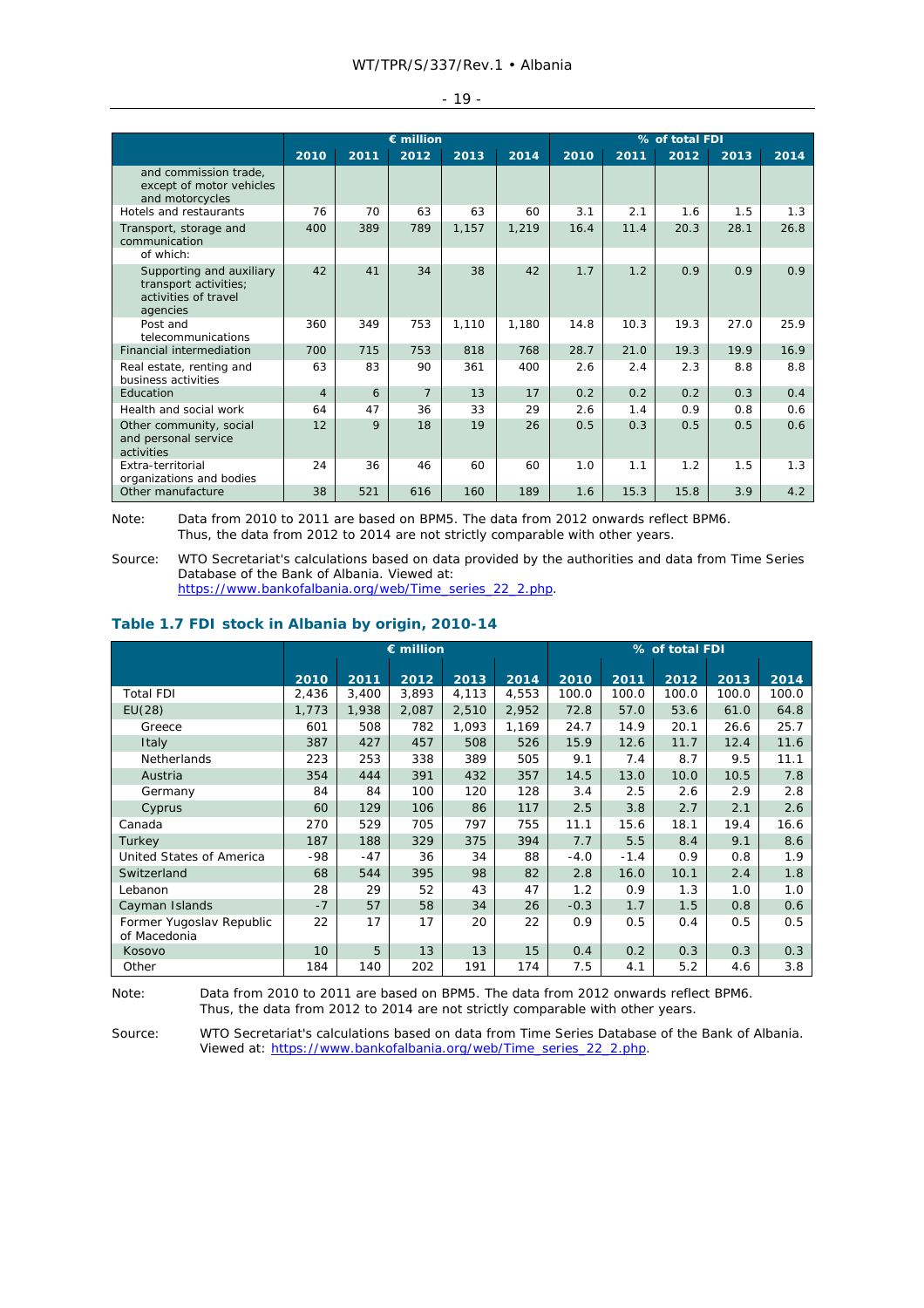### - 20 -

### **2 TRADE AND INVESTMENT REGIME**

# **2.1 General Framework**

# **2.1.1 Institutional framework**

2.1. The Constitution of the Republic of Albania sets out, *inter alia*, the functions of the executive, legislature, and judiciary. $1$ 

2.2. The President is the Head of State, and is elected via a qualified majority vote of the National Assembly.<sup>2</sup> The Presidential term of office is five years, renewable once. The Constitution grants limited authority to the President, rendering this role largely ceremonial. $3$  Executive power is vested in the Council of Ministers, comprising the Prime Minister, the Deputy Prime Minister, and Ministers. The President appoints the Prime Minister based on the proposal of the party or coalition possessing the majority of seats in the Assembly, usually following a general election. Albania's assembly comprises 140 members, elected by proportional representation for a four-year term.4

2.3. The Constitution (Article 95.2) grants extensive powers to the Council of Ministers, which may exercise any state function not attributed to other bodies of central or local government. Some observers have noted that this is often used as a constitutional basis for general and even enlarged discretionary powers of the administration (Articles 9 and 21 of the Code of Administrative Procedures).

2.4. Since the last review in 2010, the Constitution has been amended once, in September 2012. The amendment allows for the investigation and criminal prosecution of members of the legislature, judges, and members of the Council of Ministers without prior authorization by the assembly as required under the former law. The changes necessary for the implementation of this amendment were introduced into the Code of Criminal Procedure in March 2014. This reform was promoted by the Prosecutor General, supported by both the ruling parties and the opposition and welcomed by the Organization for Security and Cooperation in Europe (OSCE) and by the European Union who had recommended anti-corruption measures in its successive progress reports on enlargement.

2.5. In 2014, a reform of local administration (Law No. 115/2014 of 31 July 2014) reduced the number of municipalities from 373 to 61 in order to remedy pre-existing fragmentation; to counterbalance the depopulation of eastern and rural areas; and to increase the capacities of local governments by better matching their resources and the services they provide. This reform follows a recommendation contained in the EU progress reports relating to Albania's candidacy to the EU.

2.6. No changes have been made since the last review to the basic principles of the legal system; the hierarchy of norms; the parliamentary procedures; the functions of the Constitutional Court; and the signing and entry into force of international agreements.<sup>5</sup>

2.7. Judicial reform remains one of the Government's key objectives, notably with a view to Albania's candidacy to the European Union, this criteria being closely monitored in that context. During the period under review, rules on the suspension and removal of members from the High Council of Justice have been adopted by virtue of Law No. 101/2014, increasing the transparency, accountability and efficiency of this constitutional body. Moreover, the administrative courts foreseen by the 2008 Law on Organization of the Judicial System, whose organization and functioning is provided for by Law 49/2012, have been functioning since November 2013. The creation of administrative courts constitutes an improvement towards the efficiency and reduction in time of the judicial process. In 2014, the parliament adopted an amendment to Law 49/2012 on

 $\frac{1}{1}$ <sup>1</sup> The Constitution was adopted on 21 October 1998, and entered into effect on 28 November 1998. Viewed at: http://www.president.al/?page\_id=663.<br><sup>2</sup> Presidential candidates must be put forward by at least 20 members of the Assembly.

<sup>&</sup>lt;sup>2</sup> Presidential candidates must be put forward by at least 20 members of the Assembly.<br><sup>3</sup> The powers of the President are mainly set out in Part Four, Article 92 of the Constitution. The President exercises his or her power via the issuance of decrees.

Full proportional representation was introduced by constitutional amendment in 2008. Previously, 100 members were elected directly, and another 40 by proportional representation.

<sup>&</sup>lt;sup>5</sup> For a detailed description of these elements see the previous TPR report of Albania, WTO (2010), paragraphs 12 to 14.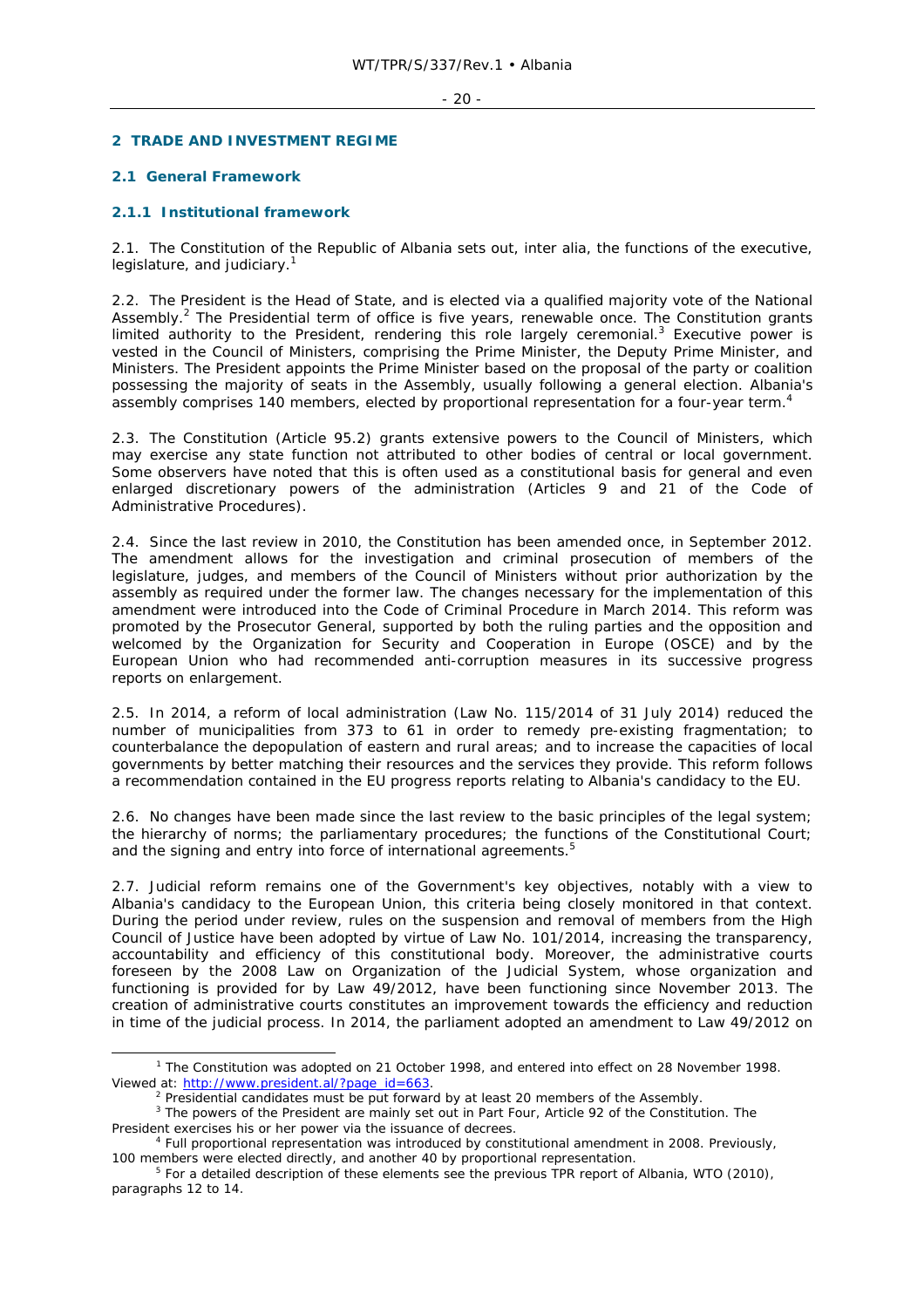administrative courts, by virtue of Law No. 100/2014. The amendment allows for the inclusion of legal assistants to facilitate the work of the judges in the administrative courts of first instance and Administrative Court of Appeal, guaranteeing independence in the discharge of their duties. The School for Magistrates has been reformed and new criteria for the selection of magistrates were introduced by virtue of Law No. 97/2014 amending Law No. 8136/1996.

2.8. A new strategy and action plan for judicial reform for 2014-2020 has been drafted by a Senior Level Experts Group and was approved in principle by Decision No. 15, dated 30 July 2015, of the Special Parliamentary Commission on Judicial Reform. The strategy and the action plan will serve as a reference point for the drafting of the constitutional and legal amendments, and the opinion of the Venice Commission has been requested. The Senior Level Experts Group has just finalized the public consultations on constitutional amendments. Said amendments consist in some changes to the role of the President in the judicial system; independence and effectiveness of the High Court; independence and impartiality of the High Council of Justice; the role of the Prosecutor's office, Constitutional Court, and accountability of the judges.

# **2.1.2 Trade policy formulation and implementation**

2.9. The Ministry of Economic Development, Tourism, Trade and Entrepreneurship (MEDTTE) has overall responsibility for the formulation of trade policy. A number of other ministries and agencies have policy-making responsibilities in trade-related areas. The institutional framework of trade policy coordination is currently being completely revamped with the recent or ongoing establishment of three new bodies (outlined below), replacing the Business Advisory Council established by Law No. 9607 of 11 September 2006.

2.10. First, a National Committee for Trade Policy Coordination and Facilitation will soon be established (the draft order of the Prime Minister establishing the Committee has recently been sent for approval). MEDTTE is responsible for the setting up and management of this Committee, tasked with coordinating and overseeing the formulation of trade policy. The Committee will be chaired by the Minister responsible for trade and will include representatives from all institutions involved in trade policy making and facilitation (Ministry of Finance; Ministry of Industry and Energy; Ministry of Transport and Infrastructure; Ministry of Agriculture, Rural Development and Water Management; Ministry of Health; Ministry of EU Integration; General Director of Customs; and four representatives from business associations).

2.11. The main functions of this committee will be:

- a. Coordination of trade policy-making at the national level through (i) preliminary discussion of any new trade policy having direct or indirect impact on trade, (ii) periodic assessment of the impact of sectoral policies in Albania's trade policy, and (iii) assessment at an early stage of any new sectoral policy and its related impact on trade policy;
- b. Consultation regarding trade policy with the business community through: (i) introduction of new policies and effective discussion with trade and business community on its impact, (ii) discussion of any internal trade barriers created by sectoral legislation, and (iii) presentation and discussion of trade barriers created between trading partners;
- c. Propose measures to facilitate trade through: (i) coordination of activities within the context of the WTO Trade Facilitation Agreement, (ii) promotion of measures to establish a Single Window customs system, (iii) supervision of the enforcement of activities facilitating trade agreement with Kosovo, and (iv) supervision of tradefacilitation activities under CEFTA; and
- d. Monitoring of trade policy through: preparation of annual reports on the progress of trade policy, in particular with regard to administrative capacities.

2.12. Second, the National Economic Council has been established by Law 57/2014 of 5 June 2014 'On the set up and functioning of the National Economic Council', as a single consultation structure between the Government, national and foreign-owned companies, financial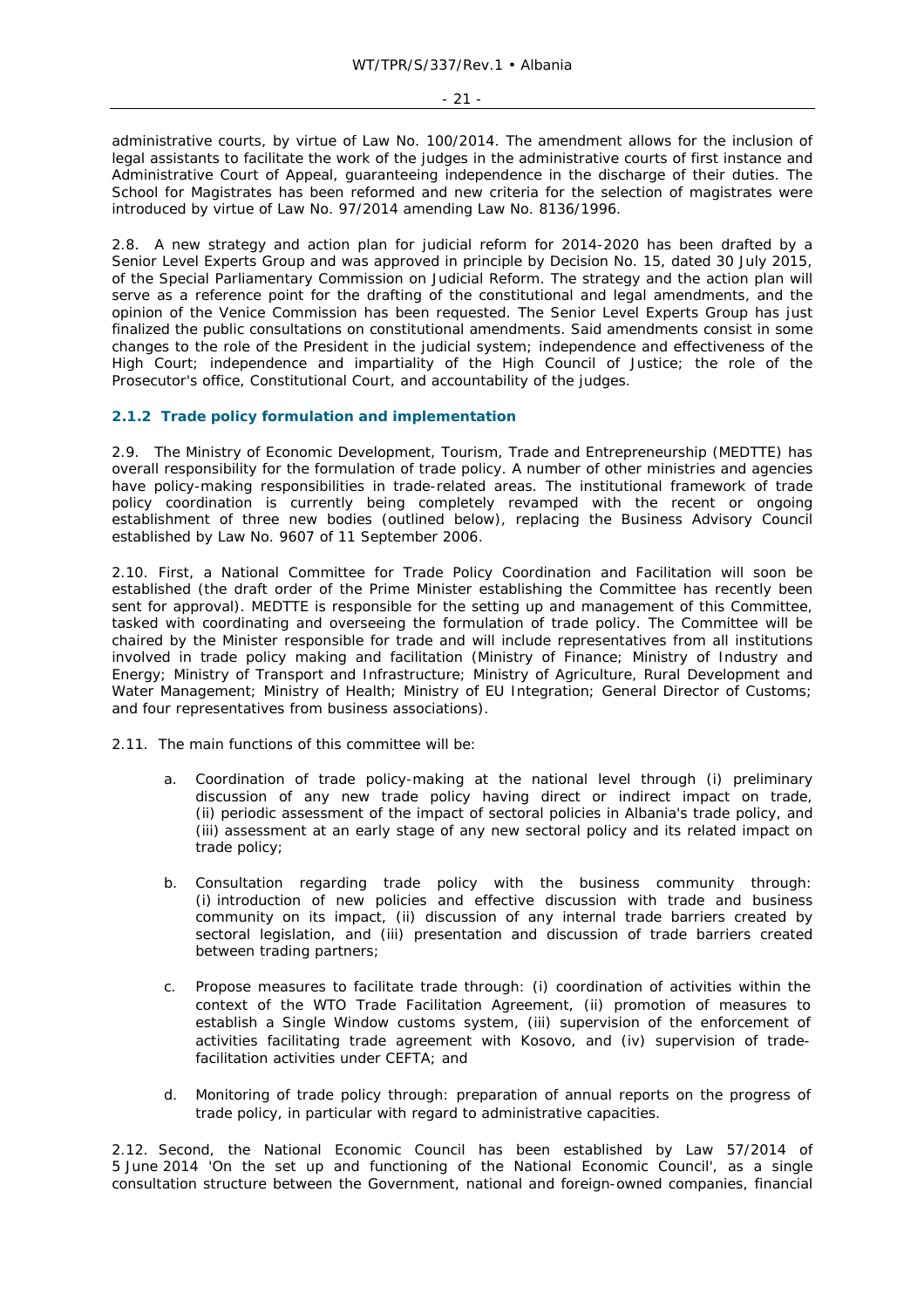organisations, and academia. It has so far held eight meetings. Many reforms and policies affecting the country's economic development are discussed and presented during these meetings, such as business reform, inward processing ("façon") regulations, an 'Industry Package' for the plastics industry, the Single Window customs system, the new Customs Code, the Budget Law, the Action Plan on Informality, etc.

2.13. Third, the Investment Council was created by the Decree of the Council of Ministers No. 294, of 8 April 2015 "For the establishment of Investment Council". The Investment Council is a platform set up by the Albanian authorities, with support from the European Bank for Reconstruction and Development (EBRD), to intensify the dialogue between the Government and the private sector, improve the business climate, and promote good governance. Following the launch meeting held on 15 April 2015, the IC met for the first time on 1 July 2015, during which its working methodology (internal regulation) was approved. The topic of the first meeting was the discussion of the Deregulation Reform, aiming to reduce risk and costs to businesses. Information on the activity of the Investment Council is provided in its website<sup>6</sup>. The second meeting held on 5 October 2015 dealt with tax inspection and bankruptcy law. Finally, alongside these institutional mechanisms and in response to specific needs and requirements of policymaking, ad hoc arrangements can be made.

# **2.2 Trade Policy Objectives**

2.14. A 'Business and Investment Development Strategy 2014-2020' was approved by the Decree of the Council of Ministers No. 635, dated 1 October 2014.<sup>7</sup> This document assigns two main strategic objectives, notably productivity growth and competitiveness, and describes the means necessary to achieve those goals, in particular the dynamic development of enterprises, the promotion of investments, and a better utilization of natural, human and financial resources. It also sets some quantitative targets. This business and investment strategy is itself part of the wider national development and integration strategy, the main aim of which is Albania's mediumterm integration within the European Union. The business and investment strategy is therefore aligned with the EU industrial policy as reflected by the 'Europe 2020' document and its regional offshoot, the South East Europe 2020 strategy (SEE 2020).

2.15. The Business and Investment Development Strategy 2014-2020 indicates that the trade policy objectives of Albania are guided by WTO principles and therefore guarantee the absence of quantitative restrictions on imports and exports (except in cases of environmental protection or assistance to fragile industries, cultural heritage, forestry and arms and ammunitions), export subsidies, any kind of tax on exports and export bans.

2.16. Export-wise, the business strategy identifies the following main challenges and weaknesses: lack of coordination between the public and private sectors; poor physical infrastructure; difficulties in the fulfilment of quality standards; and lack of efficient export-financing schemes. The objectives that stem from this analysis are the full integration of Albania into the regional market (with a specific focus on Kosovo and FYROM), EU market and global market; import substitution in areas such as steel, cement and agricultural products; the reduction of administrative costs; the elimination of non-tariff barriers; and the liberalization of services trade within the region.

### **2.3 Trade Agreements and Arrangements**

### **2.3.1 WTO**

2.17. Albania became a Member of the WTO on 8 September 2000. Albania grants at least MFN treatment to all its trading partners.

2.18. Albania is an active participant in the Doha development agenda and made several joint submissions with other delegations during the period under review, notably on services  $,$  TRIPS

 $\overline{\phantom{0}}$ <sup>6</sup> Online information. Viewed at: http://www.investment.com.al/. <sup>7</sup> Online information. Viewed at:

http://www.ekonomia.gov.al/files/userfiles/Business&Investment\_Dev.\_Strategy.pdf.

WTO document JOB/SERV/60, 15 April 2011.

<sup>9</sup> WTO document TN/C/W/60, 19 April 2011.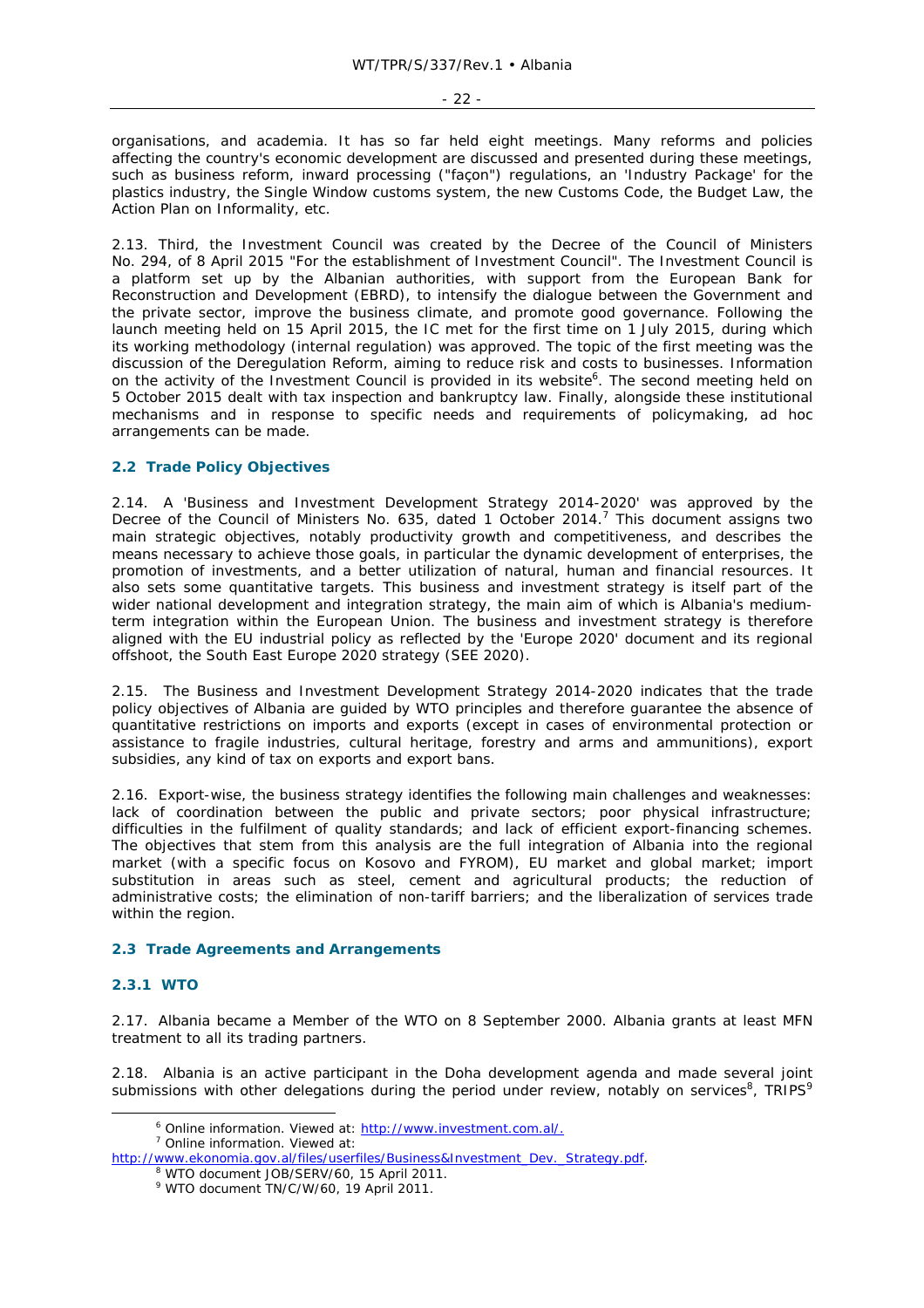and the general state of the negotiations.<sup>10</sup> The trade policy objectives of Albania are motivated by national economic needs and private sector development. According to the authorities they are aimed at creating and maintaining a trade regime fully compliant with international obligations and WTO law, and one that is transparent, non-discriminatory, predictable and proportional to public policy and security needs. Trade facilitation as a complement to trade liberalization is an integral part of this policy.

2.19. Regarding recent agreements concluded under the auspices of the WTO, legal procedures are in progress for the acceptance of the Protocol on Trade Facilitation amending the Marrakesh Agreement establishing WTO and introducing the Trade Facilitation Agreement.

2.20. Albania is a party to the Information Technology Agreement in WTO; it has co-sponsored the EU's proposal and has recently supported the declaration and the list of products proposed to be covered by this agreement.

2.21. With regard to accession to the Government Procurement Agreement (GPA), following a third request from the GPA Committee, in July 2015 Albania officially replied on its intention not to accede to GPA at that moment. The process of harmonization of national legislation with EU acquis in all areas is a priority and public administration capacities are dedicated to this process. The Albanian authorities therefore consider that any process of accession to GPA at this stage would prove difficult and very demanding.

2.22. Albania has not been involved in WTO dispute settlement proceedings as complainant, defendant or third party. Since its accession, Albania has submitted numerous notifications covering various WTO topics (Table 2.1)

| <b>Legal provision</b>                                              | <b>Description of</b><br>requirement                                      | Frequency                                               | <b>WTO document</b><br>(most recent or series)                                                                             |  |  |  |  |
|---------------------------------------------------------------------|---------------------------------------------------------------------------|---------------------------------------------------------|----------------------------------------------------------------------------------------------------------------------------|--|--|--|--|
| General Agreement on Tariffs and Trade 1994                         |                                                                           |                                                         |                                                                                                                            |  |  |  |  |
| Article XVII: 4                                                     | Products traded by state-<br>trading enterprises                          | Every three years                                       | No notification made                                                                                                       |  |  |  |  |
| Article XXIV: 7                                                     | Customs unions and free-<br>trade areas                                   | Ad hoc                                                  | WT/REG/292/N/1<br>WT/REG/292/N/2<br>WT/REG/292/N/3                                                                         |  |  |  |  |
|                                                                     | Understanding on the Interpretation of Article XVII (State Trading)       |                                                         |                                                                                                                            |  |  |  |  |
| Article XVII: 4(a)                                                  | State trading activities                                                  | Annual                                                  | G/STR/N/13/ALB<br>G/STR/N/14/ALB<br>G/STR/N/15/ALB                                                                         |  |  |  |  |
| <b>Agreement on Agriculture</b>                                     |                                                                           |                                                         |                                                                                                                            |  |  |  |  |
| Article 5.7                                                         | Special safeguard                                                         | Annual, ad hoc                                          | No notification made                                                                                                       |  |  |  |  |
| Articles 10 and 18.2                                                | Export subsidies                                                          | Annual                                                  | G/AG/N/ALB/5                                                                                                               |  |  |  |  |
| Article 12.1(b)                                                     | New export restrictions                                                   | Ad hoc                                                  | No notification made                                                                                                       |  |  |  |  |
| Article 16.2                                                        | Food aid and other<br>assistance                                          | Annual, ad hoc                                          | No notification made                                                                                                       |  |  |  |  |
| Article 18.2                                                        | Volume of imports under<br>tariff quotas                                  | Annual                                                  | No notification made                                                                                                       |  |  |  |  |
| Article 18.2                                                        | Tariff quota administration                                               | Once, then changes                                      | No notification made                                                                                                       |  |  |  |  |
| Articles 18.2 and 18.3                                              | Domestic support                                                          | Annual and ad hoc                                       | G/AG/N/ALB/6<br>G/AG/N/ALB/7                                                                                               |  |  |  |  |
| Agreement on the Application of Sanitary and Phytosanitary Measures |                                                                           |                                                         |                                                                                                                            |  |  |  |  |
| Article 7 and Annex B                                               | Proposed SPS regulations<br>(including proposed or<br>emergency measures) | Ad hoc                                                  | G/SPS/N/ALB/124,<br>G/SPS/N/ALB/126 to 184                                                                                 |  |  |  |  |
| Annex B, paragraph 3                                                | Enquiry point                                                             | Once, then changes                                      | No notification made                                                                                                       |  |  |  |  |
| Annex B, paragraph 10                                               | National notification<br>authority                                        | Once, then changes                                      | No notification made                                                                                                       |  |  |  |  |
| <b>Agreement on Technical Barriers to Trade</b>                     |                                                                           |                                                         |                                                                                                                            |  |  |  |  |
| Articles 2, 3, 5 and 7                                              | Proposed and adopted<br>technical regulations                             | Before or immediately<br>after the measure is<br>taken. | G/TBT/N/ALB/71<br>G/TBT/N/ALB/72<br>G/TBT/N/ALB/73<br>G/TBT/N/ALB/74<br>G/TBT/N/ALB/75<br>G/TBT/N/ALB/76<br>G/TBT/N/ALB/77 |  |  |  |  |

### **Table 2.1 Notifications to the WTO, January 2010 to December 2015**

 <sup>10</sup> WTO document TN/C/15, 31 July 2015.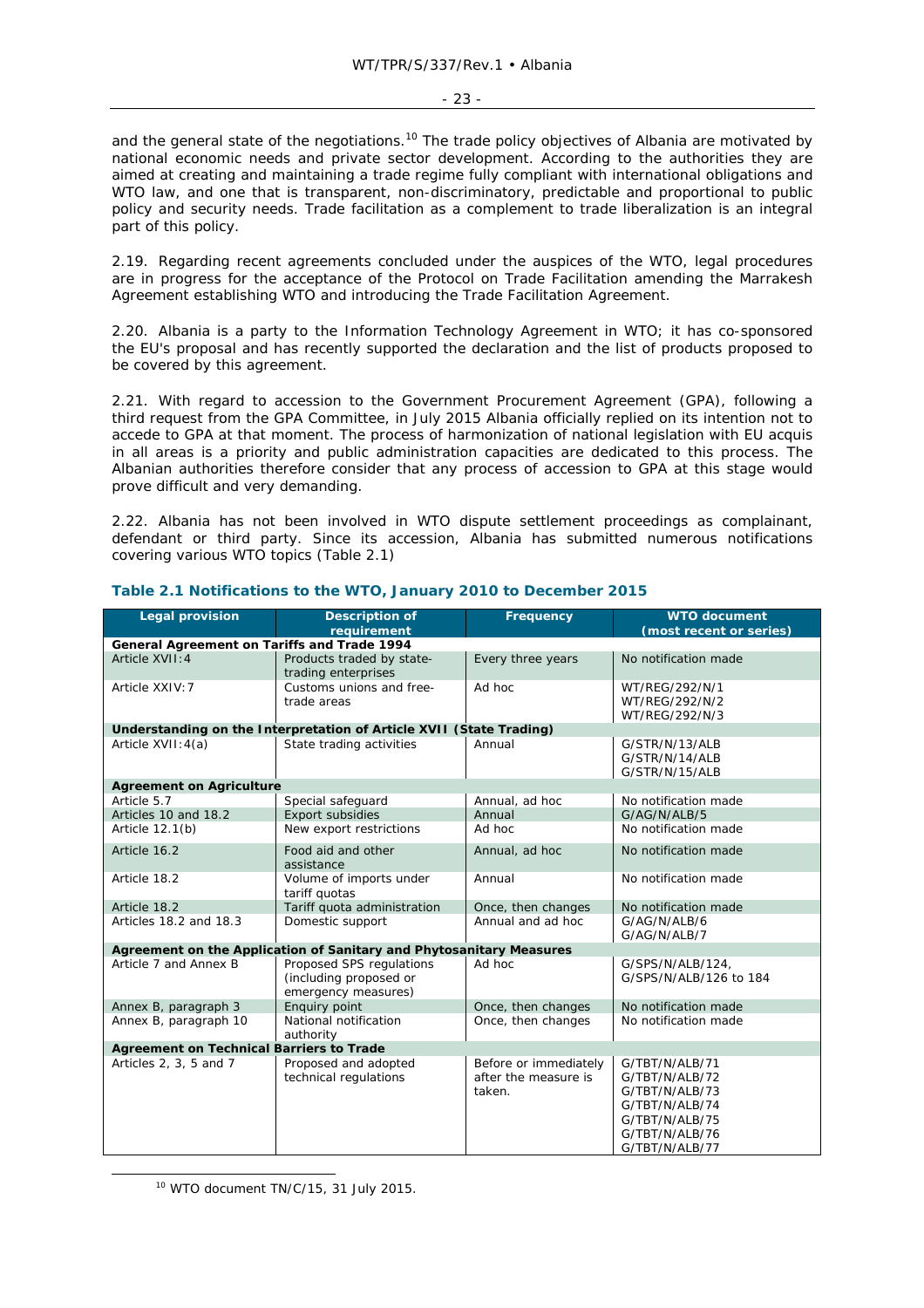| <b>Legal provision</b>                                                                                 | <b>Description of</b><br>requirement                                                         | Frequency                                                           | <b>WTO document</b><br>(most recent or series)                                                                                     |
|--------------------------------------------------------------------------------------------------------|----------------------------------------------------------------------------------------------|---------------------------------------------------------------------|------------------------------------------------------------------------------------------------------------------------------------|
| Article 5.6, 5.7 and 7.2                                                                               | Conformity assessment<br>procedures                                                          | Ad hoc                                                              | G/TBT/N/ALB/45<br>G/TBT/N/ALB/55 to 70                                                                                             |
| Article 2.9<br>Article 10.1 and 10.3                                                                   | Enquiry point                                                                                | Once, then changes                                                  | No notification made                                                                                                               |
| Article 15.2                                                                                           | Implementation and<br>administration measures                                                | Once, then changes                                                  | No notification made                                                                                                               |
| Paragraph J, Code of<br>Good Practice for the<br>Preparation, Adoption and<br>Application of Standards | Work programme of bodies<br>that have accepted the Code                                      | Biannual                                                            | No notification made                                                                                                               |
|                                                                                                        | Agreement on Trade-Related Investment Measures (TRIMs)                                       |                                                                     |                                                                                                                                    |
| Article 5.1                                                                                            | TRIMs not in conformity with<br>the provisions of the<br>Agreement                           | Once                                                                | No notification made                                                                                                               |
|                                                                                                        | Agreement on Implementation of Article VI of the GATT 1994 (Anti-dumping)                    |                                                                     |                                                                                                                                    |
| Article 16.4                                                                                           | Anti-dumping actions taken                                                                   | Biannual                                                            | No action taken                                                                                                                    |
|                                                                                                        | over the past six months                                                                     |                                                                     | (G/ADP/N/202/Add.1)                                                                                                                |
| Article 16.5<br>Article 18.5                                                                           | Investigating authority<br>Laws and regulations                                              | Once, then changes<br>Once, then changes                            | No notification made<br>No notification made                                                                                       |
|                                                                                                        | Agreement on Implementation of Article VII of the GATT 1994 (Agreement on Customs Valuation) |                                                                     |                                                                                                                                    |
| Article 22.2                                                                                           | Legislation                                                                                  | Once, then changes                                                  | No notification made                                                                                                               |
| Annex III, paragraph 3                                                                                 | Reservations in respect of                                                                   | Once                                                                | No notification made                                                                                                               |
| Decision of the Committee                                                                              | valuation methods order<br>Responses to the checklist of                                     | Once                                                                | No notification made                                                                                                               |
| on CV (12 May 1995)<br>Decisions under paras. A3                                                       | issues<br>Application of decision                                                            | Once                                                                | No notification made                                                                                                               |
| and A4 of document<br>G/VAL/5                                                                          |                                                                                              |                                                                     |                                                                                                                                    |
| <b>Agreement on Preshipment Inspection</b><br>Article 5                                                | Laws or regulations notified                                                                 | Once, then changes                                                  | No notification made                                                                                                               |
| <b>Agreement on Rules of Origin</b>                                                                    |                                                                                              |                                                                     |                                                                                                                                    |
| Article 5.1                                                                                            | Rules, judicial decisions                                                                    | Once                                                                | No notification made                                                                                                               |
| Article 5.2                                                                                            | Changes in non-preferential<br>rules of origin                                               | Ad hoc                                                              | No notification made                                                                                                               |
| Annex II                                                                                               | Preferential and non-<br>preferential rules of origin                                        | Once, then changes                                                  | No notification made                                                                                                               |
| <b>Agreement on Import Licensing Procedures</b>                                                        |                                                                                              |                                                                     |                                                                                                                                    |
| Articles 1.4(a), 8.2(b)<br>Article 5                                                                   | Laws and regulations<br>Import licensing procedures                                          | Once, then changes<br>Ad hoc                                        | G/LIC/N/1/ALB/4<br>No notification made                                                                                            |
| Article 7.3                                                                                            | Questionnaire                                                                                | Annual                                                              | G/LIC/N/3/ALB/5 to 7                                                                                                               |
| Article 8.2(b)                                                                                         | Changes in legislation                                                                       | Once, then changes                                                  | G/LIC/N/1/ALB/4                                                                                                                    |
|                                                                                                        | <b>Agreement on Subsidies and Countervailing Measures</b>                                    |                                                                     |                                                                                                                                    |
| Article 25.1                                                                                           | Article XVI: 1 of the GATT<br>1994 and Article 25 of the<br><b>SCM Agreement</b>             | <b>Full notifications</b><br>every three years;<br>annual updating. | G/SCM/N/186/ALB<br>G/SCM/N/220/ALB<br>G/SCM/N/253/ALB<br>G/SCM/N/284/ALB                                                           |
| Article 25.11                                                                                          | Countervailing duties applied<br>over the past six months                                    | Biannual                                                            | G/SCM/N/203, 212, 219, 228,<br>235, 242, 250, 267, 281                                                                             |
| Article 25.12                                                                                          | Investigating authority,<br>domestic investigation<br>procedures                             | Once                                                                | No notification made                                                                                                               |
| Article 32.6                                                                                           | Laws and regulations                                                                         | Once, then changes                                                  | No notification made                                                                                                               |
| <b>Agreement on Safeguards</b><br>Article 12.6                                                         | Laws and regulations                                                                         | Once, then changes                                                  | No notification made                                                                                                               |
| <b>General Agreement on Trade in Services (GATS)</b>                                                   |                                                                                              |                                                                     |                                                                                                                                    |
| Article III: 3                                                                                         | Legislation                                                                                  | Ad hoc                                                              | S/C/N/610, S/C/N/623 - 641                                                                                                         |
| Article III: 4 and IV: 2                                                                               | Enquiry and contact point                                                                    | Once, then changes                                                  | No notification made                                                                                                               |
| Article V: 7(a)                                                                                        | Economic integration<br>agreements                                                           | Once only                                                           | No notification made                                                                                                               |
|                                                                                                        | Agreement on Trade-Related Aspects of Intellectual Property Rights (TRIPS)                   |                                                                     |                                                                                                                                    |
| Article 63.2                                                                                           | Laws and regulations                                                                         | Once, then changes                                                  | IP/N/1/ALB/4 and 4/Rev.1<br>IP/N/1/ALB/4/D/3<br>IP/N/1/ALB/4/I/2 and 3<br>IP/N/1/ALB/4/G/1<br>IP/N/1/ALB/4/P/3<br>IP/N/1/ALB/4/T/1 |
| Article 69<br>Decision of the Council for<br>TRIPS of 21 November<br>1995                              | Contact points<br>Checklist of issues on<br>enforcement                                      | Once, then changes<br>Once, then changes                            | No notification made<br>No notification made                                                                                       |
| <b>Trade Facilitation</b><br>Agreement<br>WT/L/911                                                     | Notification of category A<br>commitments                                                    | Once                                                                | WT/PCTF/N/ALB/1                                                                                                                    |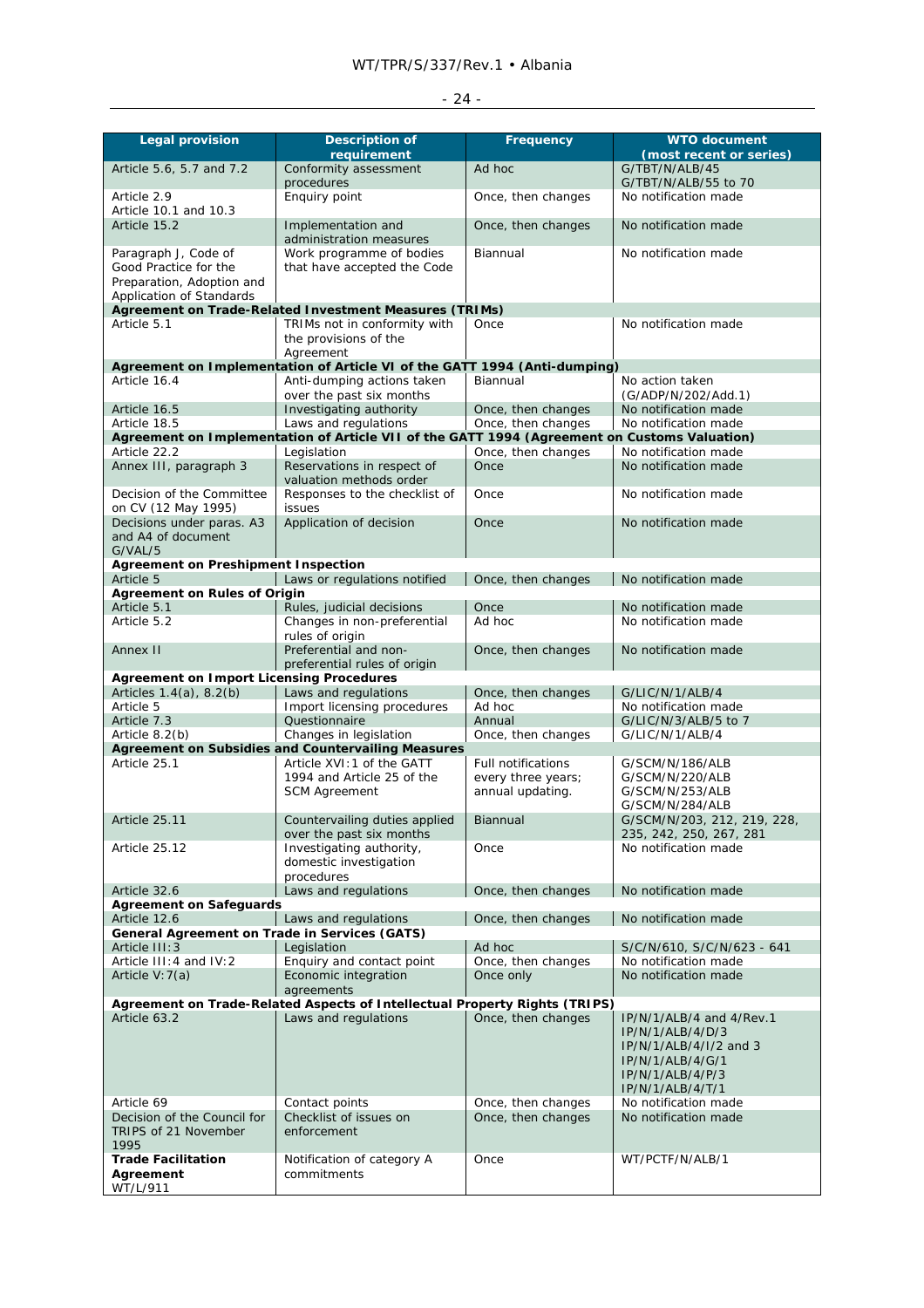| Legal provision                                                                                                | Description of<br>requirement         | <b>Frequency</b> | <b>WTO document</b><br>(most recent or series) |
|----------------------------------------------------------------------------------------------------------------|---------------------------------------|------------------|------------------------------------------------|
| Other<br>Integrated Data Base for<br>Personal Computers.<br><b>General Council Decision</b><br>of 16 July 1997 | Customs tariffs, import<br>statistics | Annual           | March 2015                                     |

Source: WTO Secretariat.

# **2.3.2 Regional and preferential agreements**

2.23. Albania has not extended its network of free trade agreements since the last TPR report in March 2010 and it remains composed of the 2006 Central European Free Trade Agreement members (Bosnia and Herzegovina; Croatia; the Former Yugoslav Republic of Macedonia; Moldova; Serbia and Montenegro; and UNMIK/Kosovo (United Nations Interim Administration Mission in Kosovo)); a 2006 agreement with Turkey; and a 2009 agreement with  $EFTA^{11}$ . This latter agreement entered into force in November 2010 (for Albania, Liechtenstein and Switzerland); 1 August 2011 (for Albania and Norway); and 1 October 2011 (for Albania and Iceland). Full implementation started on 7 February 2011 (for Albania, Liechtenstein and Switzerland); 28 July 2011 (for Albania and Norway); and 16 September 2011 (for Albania and Iceland). Two out of those three agreements, Albania–Turkey and Albania-EFTA, have been the subject of a factual presentation by the WTO secretariat and of an examination by the WTO Committee on Regional Trade Agreements<sup>12</sup>.

2.24. During the period under review, Albania has signed 12 economic and technical cooperation agreements, which are detailed in Table 2.2 below.

| No.            | Country                     | Date of approval                   | Date of signature | Date of entry into<br>force |
|----------------|-----------------------------|------------------------------------|-------------------|-----------------------------|
|                | Azerbaijan                  | 2013                               | 8 April 2013      | 23 May 2013                 |
| 2              | Bulgaria                    | 2012                               | 22 October 2012   | 20 February 2013            |
| 3              | Hungary                     | 2010                               | 26 March 2010     | 19 March 2011               |
| $\overline{4}$ | Kosovo                      | VKM no. 223, 23 April 2014         | 11 January 2014   | 11 March 2015               |
|                | (Agreement to promoting and |                                    |                   |                             |
|                | facilitating trade)         |                                    |                   |                             |
| 4.1            | Kosovo Protocol             | 2015                               | 23 March 2015     | 23 March 2015               |
| 5              | Montenegro                  | DCM no. 858 dated 10 December 2014 | 23 February 2015  | 20 November 2015            |
| 6              | <b>UAE MOU</b>              | 2014                               | 13 March 2014     | 13 March 2014               |
| 7              | China, People's Republic of | DCM no. 332 dated 22 April 2015    | 16 July 2015      | Not yet in force            |
| 8              | China, People's Republic of | DCM no. 27 dated 22 January 2014   | 23 January 2014   | Not yet in force            |
| 9              | Kazakhstan                  | DCM 213 dated 11 March 2015        | Not signed        | Not yet in force            |
| 10             | Korea                       | DCM 903 dated 11 November 2015     | 29 September 2015 | Not yet in force            |
| 11             | Kuwaiti MoU                 | DCM no. 753 dated 12 November 2014 | 19 November 2014  | Not yet in force            |
| 12             | <b>UAE MoU</b>              | 2012                               | 22 January 2012   | Not yet in force            |

**Table 2.2 Economic and Technical Cooperation Agreements signed by Albania, 2010-14** 

Source: Information provided by the Albanian authorities.

2.25. These agreements complement trade and economic cooperation agreements in force with: Argentina; Austria; Bulgaria; China; Croatia; the Czech Republic; Egypt; France; Germany; Greece; Israel; Italy; FYROM; Malaysia; the Netherlands; Poland; Romania; Russia; Serbia and Montenegro; Switzerland; Turkey; Ukraine; the United States; and Uruguay. According to official sources, these agreements are intended to promote trade and economic cooperation.<sup>13</sup>

2.26. Albania is entitled to benefit from the GSP schemes of Canada, Japan, Norway, Switzerland, and the United States. In addition, since 2000, Albania (together with other Western Balkan countries) is eligible for preferential treatment in the EU market under a waiver to GATT Article I:1. The waiver was originally set to expire in 2006, but was extended until

<sup>&</sup>lt;sup>11</sup> For a detailed analysis of the provisions of these agreements, see the previous TPR report WTO (2010), Table 2.2, page 24.<br><sup>12</sup> WTO documents WT/REG240/1, WT/REG240/M/1, WT/REG292/1/Rev.1 and WT/REG292/M/1.<br><sup>13</sup> Albinvest online information. Viewed at: <u>www.aida.gov.al</u>.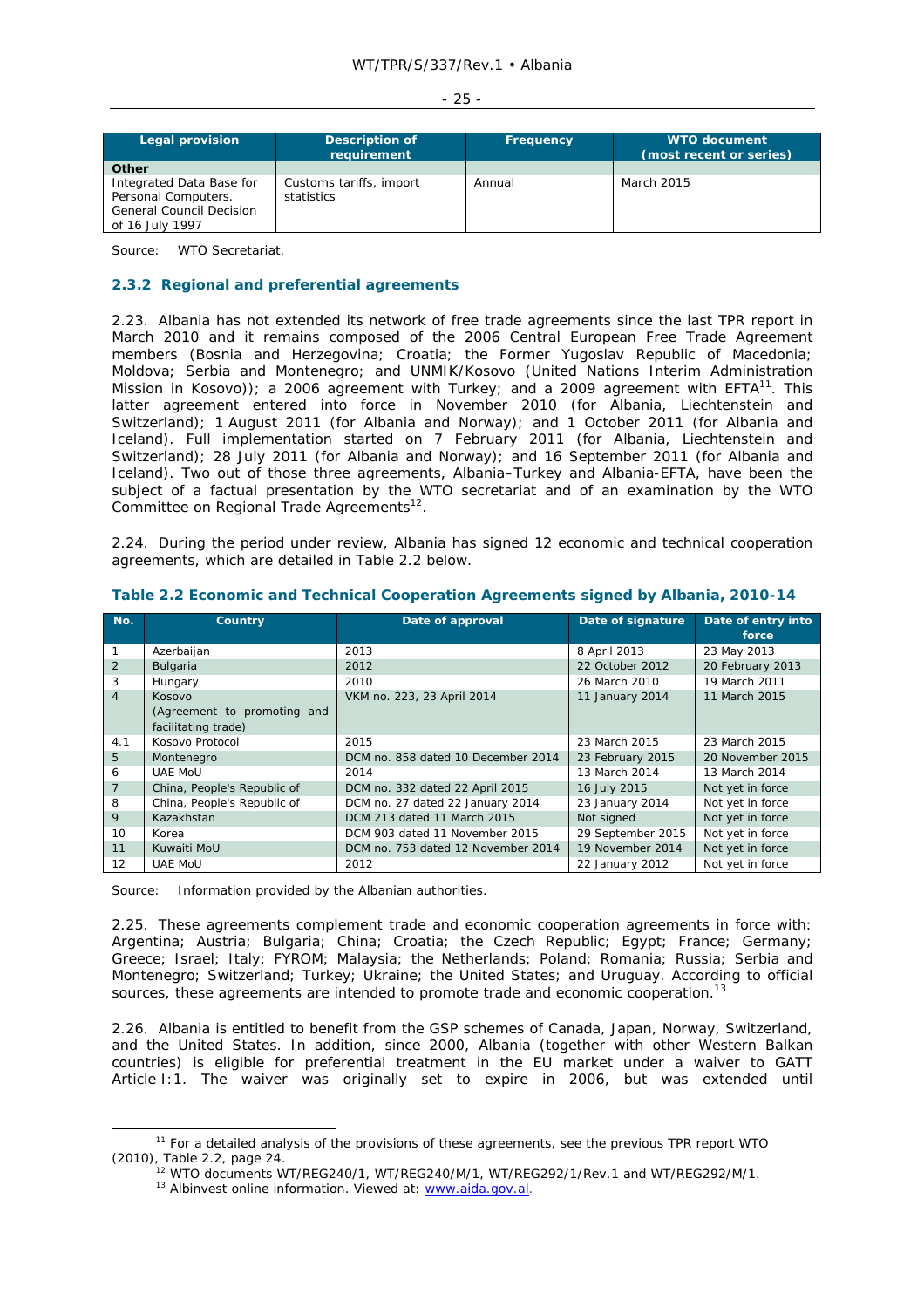31 December 2015.<sup>14</sup> The EU has further extended this waiver until 2020 and legal procedures to that effect in the EU are underway.

2.27. The relationship of Albania with the EU continues to be governed by the 2009 Stabilisation and Association Agreement (SAA); Albania obtained the status of EU candidate country in June 2014, following a recommendation by the EU Commission in October 2013, and by end-2016 might receive a date from the EU for initiating accession negotiations. In addition to the institutional structure of the SAA, joint working groups to prepare the accession process were established in September 2014. The joint working groups (JWG) were formed for each of the five following priorities (public administration, reform of the judicial system, fight against corruption, fight against organized crime, fundamental rights). At the time of compiling this report, the JWGs were composed of the representatives of Albanian institutions and their respective counterparts from the European Commission. The JWGs met every three or four months, generally to prepare the High Level Dialogue meetings.

2.28. Between 2007 and 2013 Albania received €594 million of financial assistance under the Instrument for Pre-accession Assistance (IPA II). Under the IPA II programme Albania will benefit from a total of €640 million of assistance (of which €66 million in 2014 and €89 million in 2015) over the period 2014-2020. There is no trade-specific programme under the aegis of the IPA II.

2.29. In the context of the approximation and pre-accession processes, the EU is closely monitoring not only political and macro-economic developments in Albania but also the future ability of the country to take on the obligations of membership in the following areas: free movement of goods (including standardization, conformity assessment, accreditation, metrology, market surveillance); free movement of workers; coordination of social security systems; right of establishment and freedom to provide services (including mutual recognition of qualifications); free movement of capital (including modernization of payments systems and fight against money laundering); public procurement; company law; intellectual property law; competition policy; state aids; information society and media policy; agricultural policy; food safety, veterinary and phyto-sanitary policy; fisheries; transport policy; energy; taxation; statistics; social policy and employment; enterprise and industrial policy principles; trans-European networks; environment; consumer and health protection; and customs union.

# **2.4 Investment Regime**

2.30. Albania is ranked by the World Bank's "Doing Business Report 2016" at 97<sup>th</sup> position out of 189 countries covered by the report. Its ranking according to the various criteria of this report is described in Table 2.3.

| <b>Topics</b>                     | <b>DB 2016 Rank</b> | <b>DB 2015 Rank</b> | <b>Change in Rank</b> |
|-----------------------------------|---------------------|---------------------|-----------------------|
| Starting a business               | 58                  | 54                  | -4                    |
| Dealing with construction permits | 189                 | 122                 | $-67$                 |
| Getting electricity               | 162                 | 159                 | -3                    |
| Registering property              | 107                 | 104                 | $-3$                  |
| Getting credit                    | 42                  | 36                  | -6                    |
| Protecting minority investors     | 8                   | 18                  | 10                    |
| Paying taxes                      | 142                 | 130                 | $-12$                 |
| Trading across borders            | 37                  | 37                  | No change             |
| Enforcing contracts               | 96                  | 96                  | No change             |
| Resolving insolvency              | 42                  | 40                  |                       |

### **Table 2.3 World Bank 'doing business' indicators for Albania, and their recent evolution**

Source: World Bank online information. Viewed at: http://www.doingbusiness.org.

2.31. Many of the issues underlined by those rankings (notably the enforcement of law and of contracts, the granting of property titles, and the size of the informal economy) have been acknowledged by the Albanian authorities and integrated in the Business and Investment Development Strategy for 2014-2020, which has been partially described above. The objectives spelt out in this strategy for Foreign Direct Investment (FDI) are to maintain a high level of FDI for

 <sup>14</sup> WTO documents WT/L/380, 13 December 2000; WT/L/380/Corr.1, 8 January 2001; and WT/L/654, 2 August 2006. Under the terms of this waiver, the EU is required to submit an annual report to the WTO General Council. For the most recent report, see WTO document WT/L/763, 21 July 2009.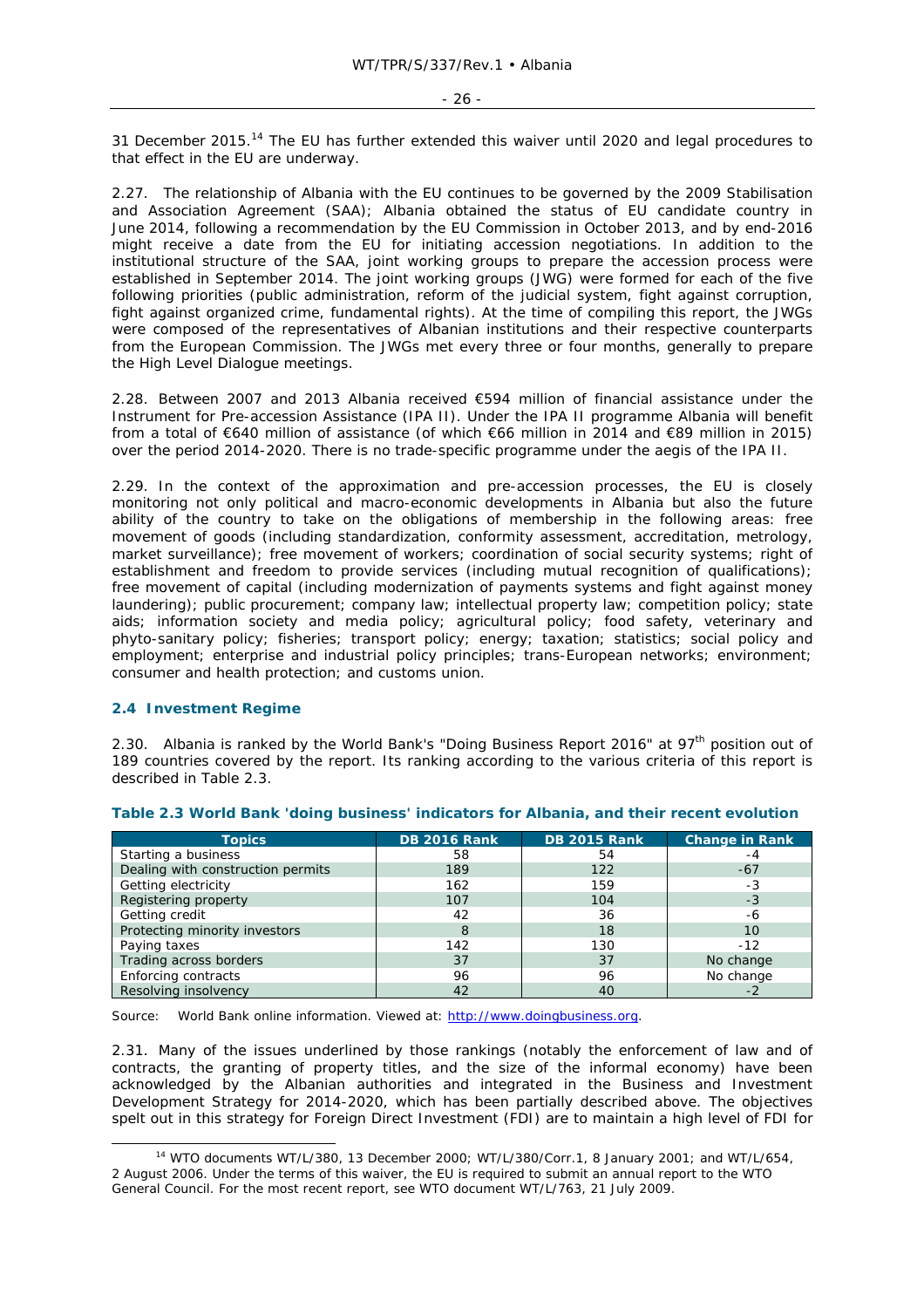### - 27 -

the next seven years; to achieve long-term sustainability of investment by promoting reinvestment and expansion of existing investments; to increase the share of greenfield and export-oriented investments; and to increase the share of value-added and high-tech investment. To this effect the investment-promotion agency (AIDA – Albanian Investment Development Agency) will serve as a one-stop shop for FDI (except for registration), and will cover all stages of investments, i.e. pre-investment (information dissemination, sector studies and analysis, investment assessment, partner match-up, assistance-to-investor visit), investment *per se* (assistance to investment start-up and locating procedures) and post investment (assistance for operational problems). It will also be empowered to negotiate specific incentives for investors.

2.32. The Albanian legal framework on foreign direct investment is defined by Law No. 7764 of 2 November 1993 "On Foreign Investment", as amended by Law No. 10316 of 16 September 2010, and which allowed for a special state-protection regime. However, no request for such a regime was ever filed and in the absence of any application, provision for it expired on 31 December 2014.

2.33. In addition a new law on strategic investment, covering foreign and domestic investments, has just entered in force. Law No. 55/2015 of 28 May 2015 "On strategic investments in the Republic of Albania" lays down the procedures and rules to be implemented by government bodies during the examination of strategic investments as well as the support and services provided to strategic national or foreign investors.

2.34. The law foresees the establishment of a Committee on Strategic Investment, as a collegial body of the Council of Ministers, and headed by the prime minister. The committee will attribute to investments either the status of 'assisted investment' or of 'strategic investment' where special additional support is provided by the administration. AIDA will play the role of secretariat of the Committee on Strategic Investments. The implementing legislation based on Law No. 55/2015 entered into force on January 2016

2.35. The law defines the following sectors as strategic: energy and mining; transport; infrastructure; electronic communications and urban waste; tourism; agriculture; and fisheries. For each strategic sector, the law stipulates the minimum invested capital necessary to be recognised as a strategic investment. The law establishes procedures for strategic investments and creates facilitating rules or accelerating administrative processes in order to achieve the main goal of promoting and attracting public, private, domestic and foreign investment in the strategic sectors. Investments in the areas of technology and economic development are also defined as strategic investments under the law. Technological and economic development areas benefit from specific incentives under the new law on Technical and Economic Development Areas described below.

2.36. The Law on Strategic Investment also provides for the setting up of a fund of state-owned immovable properties so as to provide land, buildings and infrastructures for a symbolic rent to investors. The rules on the use of these immovable properties in support of strategic investors will be approved by the Council of Ministers. In order to implement that provision and administer the provision of land to investors, the State Aid Commission issued its Decision No. 58 of 13 July 2015 "On the state aid scheme for the implementation of strategic investments", stipulating that the State Aid Commission will examine each state aid provided under Law No. 55/2015 of 28 May 2015. AIDA will report to the State Aid Commission each year on the state aid provided under this Law.

2.37. Another significant development regarding investment incentive is the decision by the Council of Ministers No. 647 of 22 July 2015 implementing the recent amendment by Law No. 54/2015 of 28 May 2015 of the Law No. 9789 of 19 July 2007 on the establishment and operation of technological and economic development areas. Before the 2015 amendment, Albanian legislation stipulated only that 'goods entering the free economic zone from licensed persons, and services offered within the zone, are exempted from custom duties and value-added tax'. The new amendments have reinforced the fiscal, administrative and procedural incentives and made them more favourable to both national and foreign investors.

2.38. The developers and users are exempt from the payment of the 50% tax-on-profit rate for the first five years from the commencement of their activity in the area; 20% of the annual capital expenses are recognized as deductible expenses of the tax period for the developer and user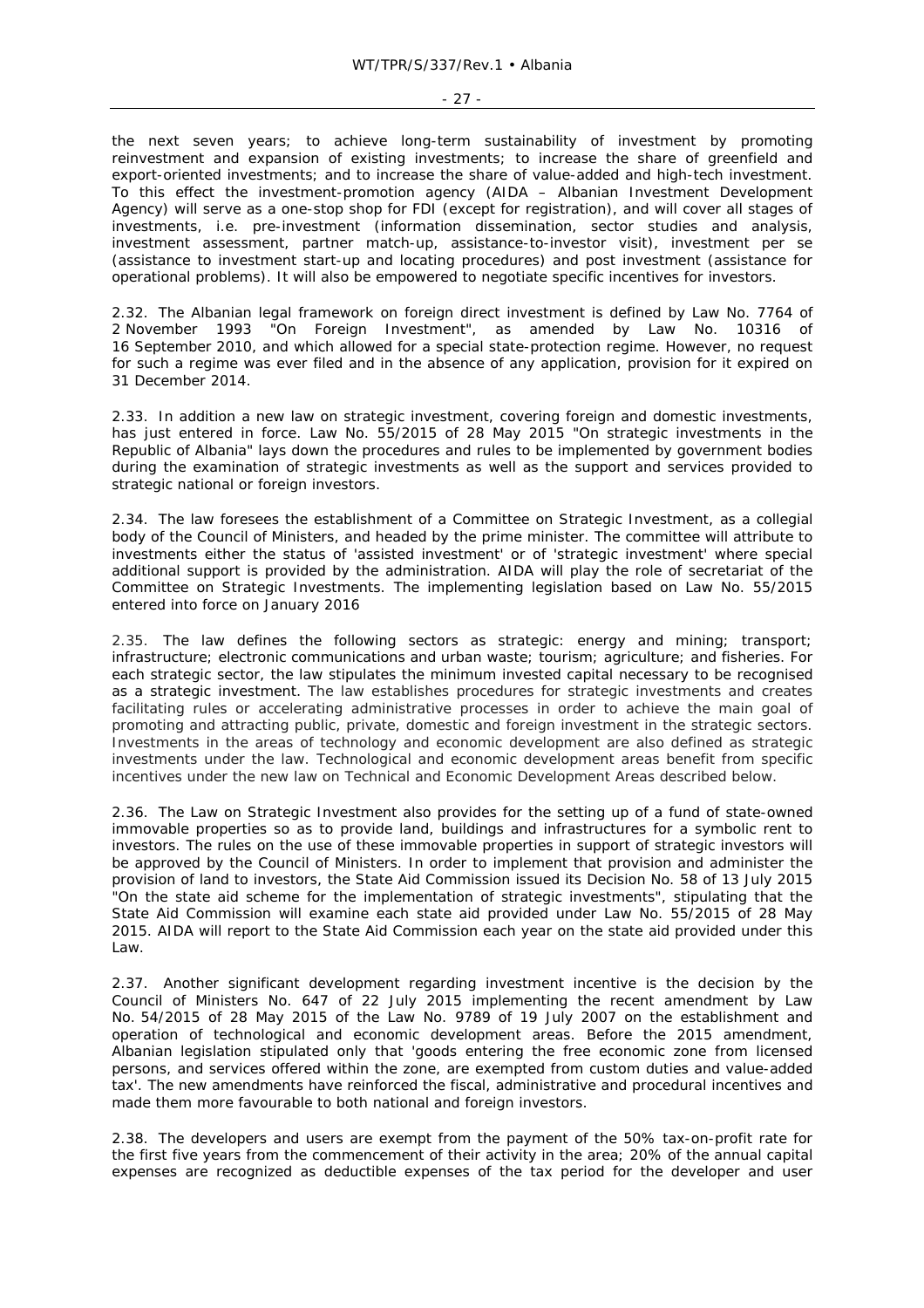### - 28 -

investing in the area, for a period of 2 years, notwithstanding the repayment amounts; the project of the developer is exempted from the tax of infrastructure impact: constructions realized in this area are exempted from the tax of immovable property for a five-year-period; the developers or users of the area are exempted from the tax on transferring the right of ownership on immovable properties; supply of Albanian goods, are considered as supply for export with zero level, expenses for salaries and social and health contributions which the employer pays for the employee, are deductible for 150% of their amount during the first fiscal year of activity operation. In the following years, additional expenses for salaries, in relation to the previous year, are deductible expenses for 150% of their amount; and the costs of training the employees and expenses for scientific research are accepted deductible for 200% of their value, for a 10-year period.

2.39. In terms of licensing for both national and foreign investors, in 2009 Albania adopted a single window system. It is contained in Law No. 10081 of 23 February 2009 on licences, authorizations and permits in the Republic of Albania", and in its implementing regulation, the Decision of the Council of Ministers DCM No. 538 of 26 May 2009, "On licences and permits handled by or through the National Licensing Centre (NLC)".

2.40. Licences and permits that are handled by or through NLC are divided into 3 groups. Group 1 includes those categories or subcategories for which the evaluation of criteria fulfilment is based solely on the self-declarations of the applicant. Group 2 includes those categories or subcategories for which the evaluation of criteria fulfilment, apart from the self-declarations of the applicant, at least for one of the conditions, is based on the supporting documents submitted by the applicant. Group 3 includes those categories or subcategories for which the evaluation of the fulfilment of the criteria for at least one of them is based on a process of inspection, testing, competition, interview, or any other method of evaluation.

2.41. The procedure involves two or three phases depending on the group: First an electronic registration, which lasts an average of 10 to 40 minutes, then either an approval or rejection within 2 working days for group 1 or a transmission to the line ministry within 4 working days for groups 2 and 3. The line ministry then assigns a physical person who shall be responsible for the application and publishes his name electronically. The file is instructed according to the various time-frames set by the respective sectoral legislation, a non-publication triggering after a set delay silent consent.

2.42. This system has been reinforced by a recent deregulation reform. This reform will suppress a certain number of licensing requirements while extending the scope of the single window managed by the National Licensing Centre for the remaining authorizations. To that effect, an ad hoc working group reviewed all existing authorizations.

2.43. Based on this report, Law No. 6/2015 of 12 February 2015 "On some amendments and addenda to Law No. 10081 of 23 February 2009 "On licences, authorisations and permits in the Republic of Albania", was prepared and adopted. The amendments stipulate that certain categories of authorisations, under the competency of the central institutions, as well as their issuing will be carried out in accordance with the conditions and procedures stipulated by Law No. 10081 of 23 February 2009 through the National Licensing Centre.

2.44. Regarding business registration, e-registration has just been put in place by Law No. 8/2015 of 19 February 2015 "On some amendments and addenda to Law No 9723 of 3.05.2007 "On National Registration Centre". This law partially approximates the Directive 2009/101/EC of the European Parliament and of the Council of 16 September 2009. The corresponding online application has been operational since February 2015. Between February and September 2015 it had already processed over 15,000 electronic requests, most of which were related to the annual filing of accounting sheets and audit reports.

2.45. The Albanian legal framework for public-private partnerships (PPP) and Concessions is defined by Law No. 125/2013 and Council of Ministers Decree No. 575/2013 "Rules for evaluation concession and PPP" amended in August 2015.

2.46. The law stipulates that Concessions/PPPs may be awarded for the realization of works and/or provision of services in and for the following sectors and purposes: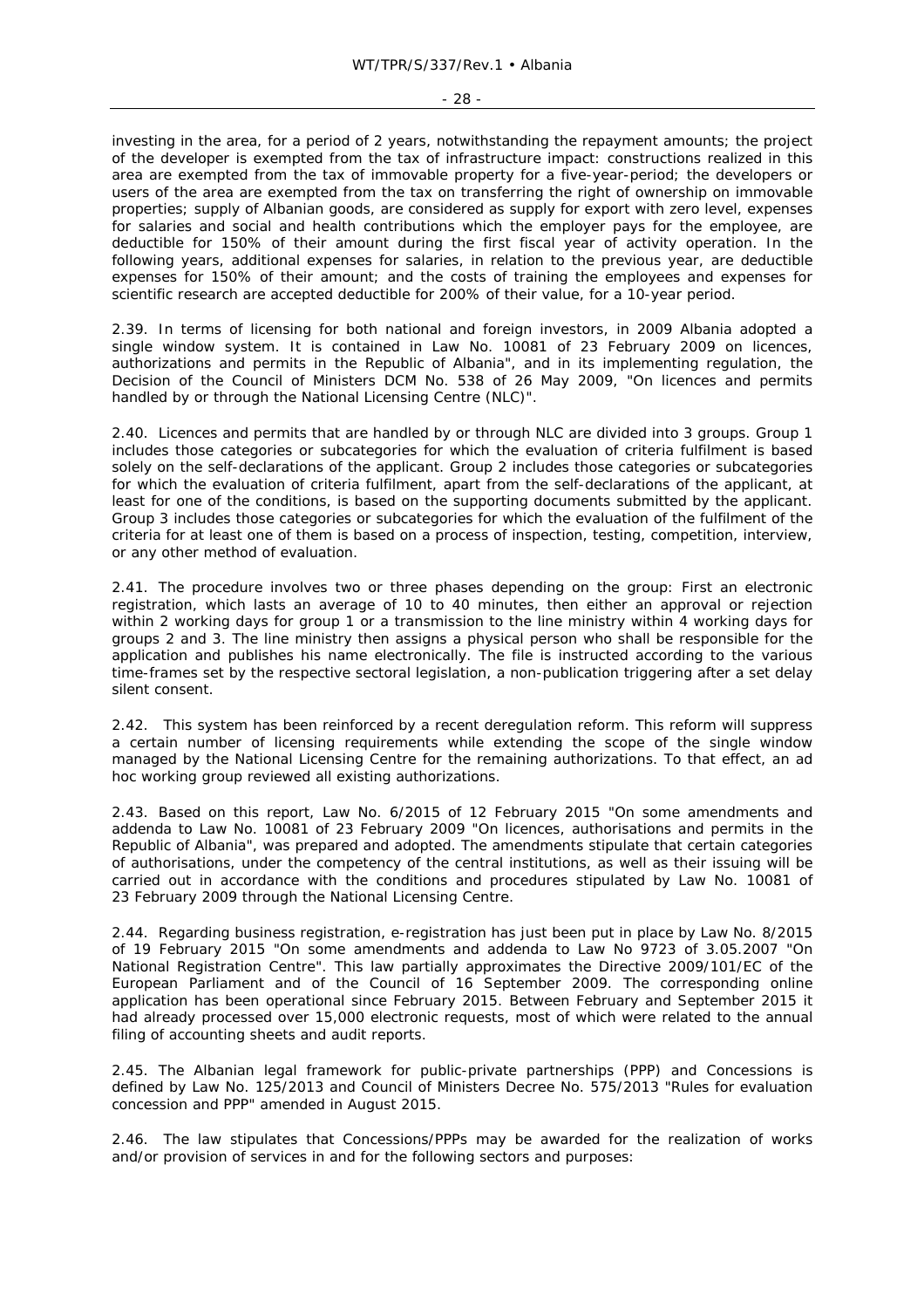- a. Transport (railway system, rail transport, ports, airports, roads, tunnels, bridges, parking, public transport);
- b. Generation and distribution of electricity and heating energy;
- c. Production and distribution of water, treatment, collection distribution and administration of waste water, irrigation, drainage, cleaning of canals and dams;
- d. Waste management, including their collection, transfer, treatment and disposal;
- e. Telecommunication;
- f. Science and Education;
- g. Tourism, Leisure and hospitality;
- h. Culture and Sports;
- i. Health;
- j. Social services;
- k. Prison and judicial infrastructure;
- l. Rehabilitation of land and forests;
- m. Industrial parks, mines and similar business support infrastructure;
- n. Housing;
- o. Public administration facilities, IT and data base infrastructure;
- p. Natural gas distribution;
- q. Urban and suburban rehabilitation and development;
- r. Public lighting in local administrative bodies territory;
- s. Agriculture.

2.47. The decision to create a PPP lies with the Council of Ministers, upon the proposal of the line ministries or, upon proposals, which they receive from local government units or central bodies. The 2015 amendments have reinforced the administrative capacities to assess the costs and benefits of PPP by assigning a role of coordinator and legal control to the Ministry of Economy and to its specialized body, the Concession Treatment Agency, at every stage of the projects (namely preparation of feasibility study; preparation of competitive procedure; evaluation and determination of the best offers; negotiations and conclusion of concession contracts and monitoring of the concession contract). The Ministry of Finance is assigned to give prior approval related to affordability, sustainability and fiscal feasibility in case where financial support from the Government is required. It is also asked to give its prior approval for all planned changes which affect or create a risk of direct or indirect impact on the state budget or local authority budget.

2.48. The concession treatment Agency is also tasked with proposing amendments to the PPP legislation and studying and analysing the global trends and experiences in this field. The agency is also designing the registry of concession/PPP which is due for 2016 and which will collect and organize information related to concession/PPP contracts.

2.49. Regarding multilateral treaties on investment protection, Albania has ratified both the New York Convention of 1958 and the Geneva Convention of 1961 on 27 June 2001. It is member of the ICSID Washington Convention 1965 since 1991 and of the Energy Charter Treaty 1994, which it ratified on 15 December 1997. In addition, most of the bilateral investment treaties that Albania has entered with other states contain dispute resolution provisions by international arbitration.

2.50. Albania also has ratified the World Bank's Multilateral Investment Guarantees Agency (MIGA) Convention since 1991. Since 2010, Albania has been host country to three projects in the banking sector and energy sector. There have been no disputes related to those projects.

2.51. According to Law No. 7764 of 2 November 1993, disputes between a foreign investor and a private Albanian party, state enterprise or public administration shall be resolved according to the procedure agreed between the parties. In case the parties have not agreed on the dispute settlement procedure, the foreign investor may address the Albanian court or arbitration body. Disputes related to the expropriation, compensation following expropriation or unequal treatment, as well as expatriation of funds and contributions in kind related to a foreign investment may be submitted to ICSID. International arbitration decisions related to foreign investments are final and irrevocable for the parties in dispute. Law No. 7764/1993 stipulates that Albania is committed to recognize and enforce any international arbitration award concerning a dispute relating to foreign investment. Moreover, in case any provision of Law No. 7764/1993 is not in conformity with international agreements ratified by Albania, the latter will prevail to the extent that they provide greater rights or protection for foreign investors.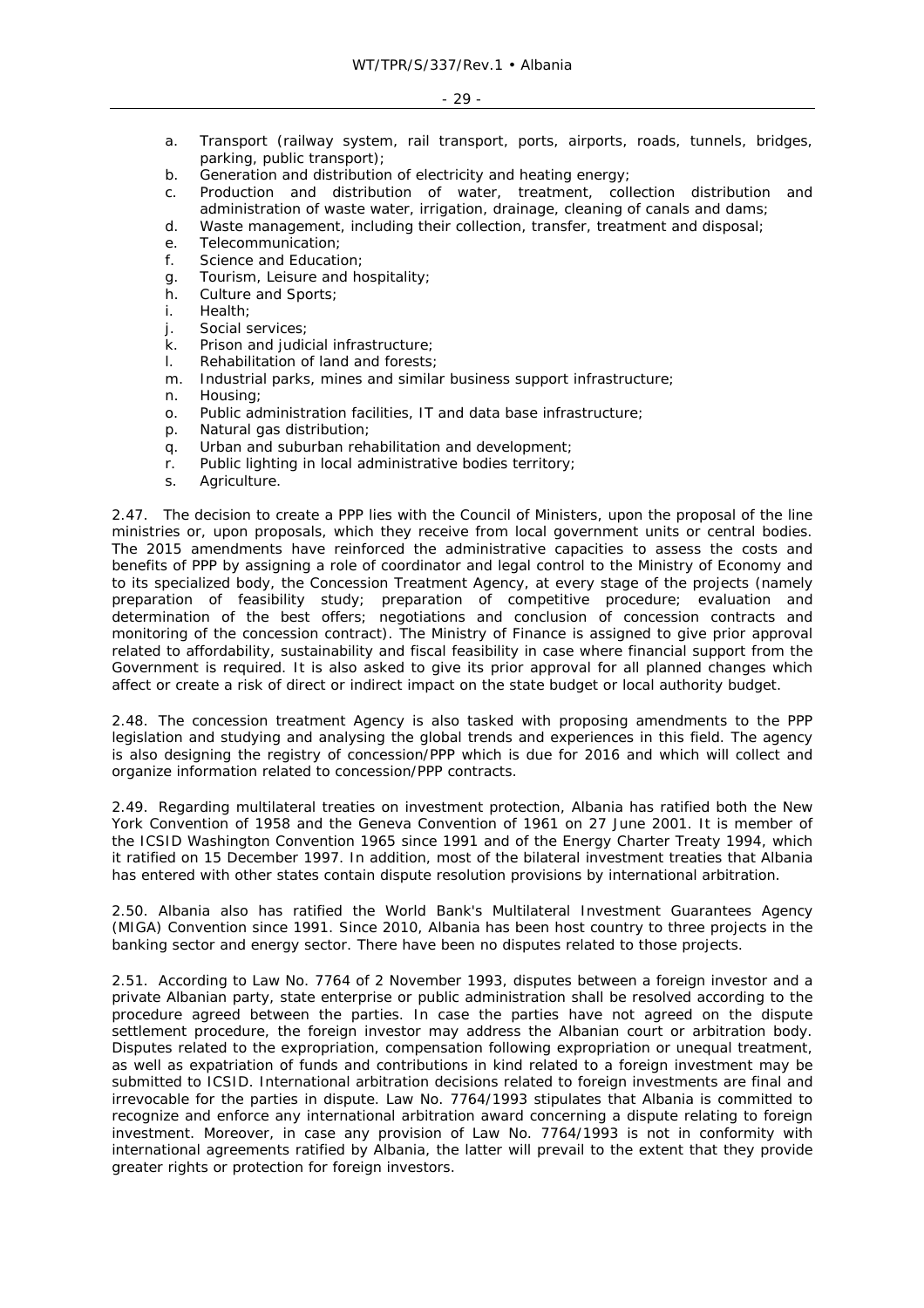2.52. During the period under review Albania completed its network of bilateral investments by signing agreements with Cyprus (2010), Malta (2011), Qatar (2011) Azerbaijan (2012), San Marino (2012), Kosovo (2015) and United Arab Emirates (2015). All these recent agreements have entered into force except those with Qatar, Kosovo and United Arab Emirates. In addition the agreement signed in 2007 with Kuwait entered into force in 2013. This brings the total of BIT partners of Albania to 45, 42 of which are in force.<sup>15</sup> Albania is currently finalizing or negotiating BITs with Canada, Iceland, Lebanon and Morocco.

2.53. Regarding double taxation agreements, Albania is linked with 84 states by the Multilateral Competent Authority Agreement on standard exchanges of information of the Global Forum on Transparency, based on Article 6 of the OECD convention on Convention on Mutual Administrative Assistance in Tax Matters. Furthermore, Albania has signed double taxation agreements with Poland (1993), Croatia (1994), Italy (1994), Malaysia (1994), Turkey (1994), the Czech Republic (1995), Greece (1995), Hungary (1995), Romania (1995), Russia (1995), Bulgaria (1998), FYROM (1998), Norway (1998), Sweden (1998), Malta (2000), Moldova (2002), China (2004), France (2004), Kosovo (2004), Netherlands (2004), Serbia (2004), Egypt (2005), Estonia (2005 and 2010), Montenegro (2005), the Republic of Korea (2006), Austria (2007), Bosnia and Herzegovina (2008), Latvia (2008), Slovenia (2008), Ireland (2009), Luxemburg (2009), Germany (2010), Kuwait (2010), Singapore (2010), Spain (2010), India (2013), the United Arab Emirates (2014) and the United Kingdom (2014). All these conventions have entered into force except for those with Estonia (revision), India and the United Arab Emirates. Albania also continues to negotiate double taxation agreements with new jurisdictions.

<sup>&</sup>lt;sup>15</sup> Austria, Azerbaijan, BLEU (Belgium-Luxemburg Economic Union), Bosnia and Herzegovina, Bulgaria, China, Croatia, Cyprus, Czech Republic , Denmark, Egypt, Finland, France, Germany, Greece, Hungary, Israel, Italy, Republic of Korea, Lithuania, FYROM, Malaysia, Malta, Moldova, Netherlands, Poland, Portugal, Romania, Russian Federation, San Marino, Serbia, Slovenia, Spain, Sweden, Switzerland, Tunisia, Turkey, Ukraine, United Kingdom, and the United States.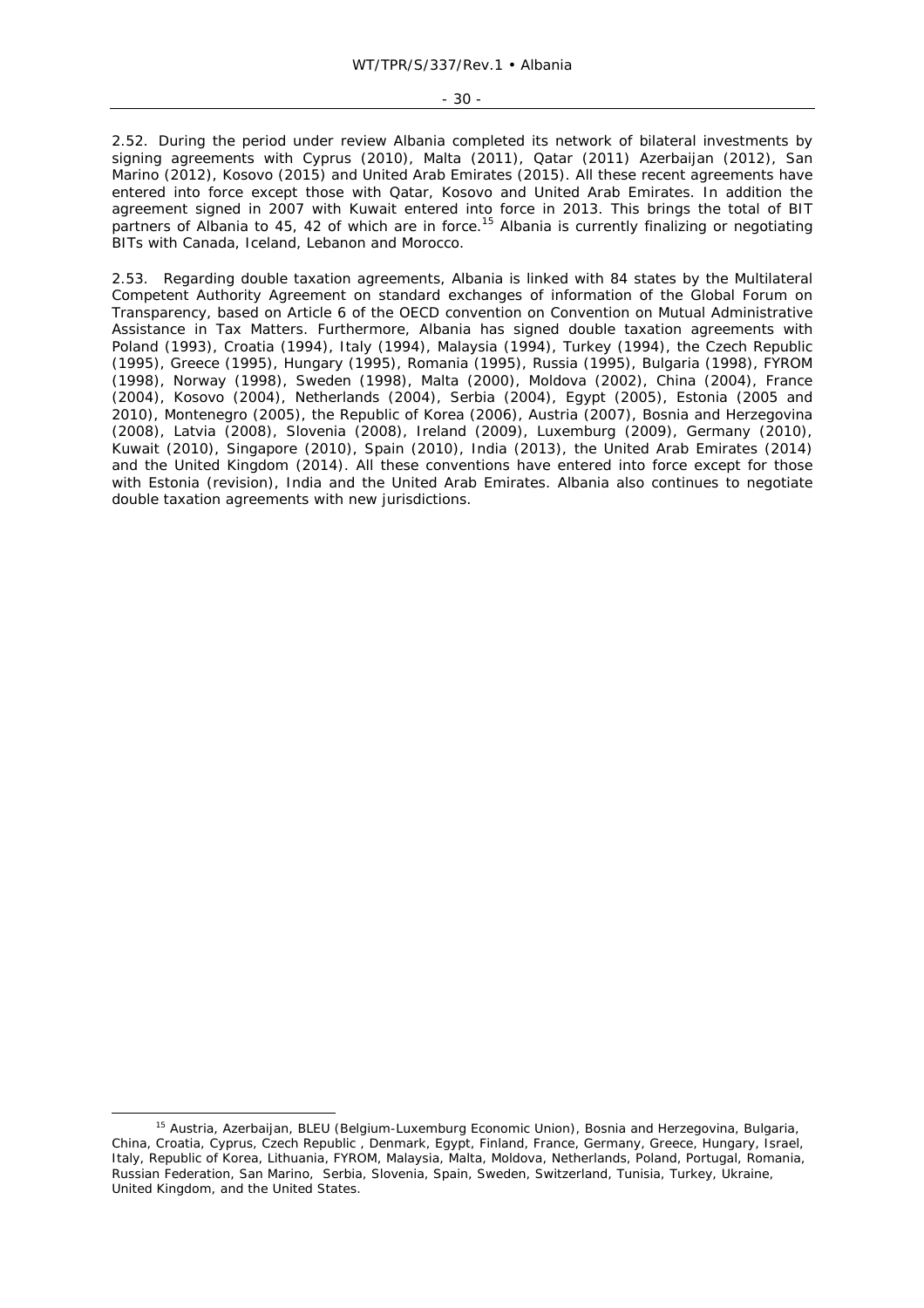### **3 TRADE POLICIES AND PRACTICES BY MEASURE**

# **3.1 Measures Directly Affecting Imports**

### **3.1.1 Customs procedures and requirements**

3.1. The General Directorate of Customs, under the supervision of the Ministry of Finance, is responsible for customs procedures in Albania. Organizational changes that have taken place in the Customs Administration since 2010 include the establishment of the Excise Department in August 2012 by the entry into force of the new law "On Excises in the Republic of Albania" and its implementing provisions.

3.2. Albania's main legislation governing customs issues includes the Customs Code and its implementing regulations including the Decision of the Council of Ministers (DCM) No. 205 "On Implementing Provisions of Customs Code".<sup>2</sup> A new customs code, which is intended to further reflect the *acquis communautaire* and EU standards in the area of customs, was adopted on 31 July 2014 (Law No. 102/2014)<sup>3</sup>; the Code partially entered into force on 6 September 2014 and on 1 January 2015. Law No. 102/2014 was amended by Law No. 32/2015 of 2 April 2015 "On some amendments and additions to the Law No. 102/2014". This amendment, *inter alia,* allows duty-free shops to be opened at land and maritime borders that are under the Customs' supervision and control. The partial entry into force of the new code on 1 January 2015 involved, *inter alia,* provisions for authorized economic operators, simplified procedures, and exemption from import duties. Where the new code is not yet in force, the previous version of the Customs Code (Law No. 8449 of 27 January 1999) still applies. The authorities envisage that the remaining part of the new code will enter into force on 1 June 2017, at which time the old customs code will be entirely repealed. The authorities consider that the new customs code is in full compliance with, *inter alia,* Regulation of the European Parliament and Council No. 952/2013 (9 October 2013) "Union Customs Code", and is partially aligned with some other acts of the EU. The authorities indicate that after the implementing provisions of EU Regulation No. 952/2013 are adopted, Albania will start aligning its national provisions with them.

3.3. Albanian customs legislation does not contain a general requirement for importers or exporters to be registered.<sup>4</sup> Since 2010, there have been no changes to specific circumstances where importers must be registered to clear customs.<sup>5</sup> An authorization must be requested for the importation (or exportation) of dual-use goods.<sup>6</sup> The authorities note that registration in the

<sup>4</sup> All businesses must register at the National Registration Centre (NRC) and obtain a unique ID number; the number is used in all import/export transactions.

 $W$ TO (2010).

 $\frac{1}{1}$ <sup>1</sup> Under the new law (Excise Law), the Customs Administration is responsible for (1) the administration of the excise tax regarding imports and domestic production; (2) the abolition of three Regional Directorates in 2013; (3) the establishment of scanning offices in five Customs branches; and (4) the establishment of the Information Directorate that aims, *inter alia,* to perform customs operations through computer systems and online operations. Other changes include the establishment of the Anti-corruption and Interior Investigation Directorate in November 2010. The Directorate investigates infringements of the Ethics Code or possible cases of corruption denounced by citizens or economic operators, or otherwise based on information provided by parties inside or outside the institution. 2

 $2$  DCM No. 205 has been amended by: DCM No. 366 (30 April 2015) "On some amendments and additions on the Decision No. 205 (13 April 1999)", regarding, *inter alia,* simplified customs procedures and authorized economic operator (AEO) exemptions; DCM No. 919 (29 December 2014) "On implementing provisions of Law No. 102/2014 (31 July 2014)"; and DCM No. 921 (29 December 2014) "On the employees of the customs administration".

<sup>&</sup>lt;sup>3</sup> The new law is intended to approximate: (1) Regulation of the European Parliament 952/2013 (9 October 2013) "Customs Code of the Union"; (2) Council Regulation (EC) No. 1186/2009 (16 November 2009) on exemption from customs duties; (3) Council Directive 2007/74/EC (20 December 2007) on exemptions from the value-added tax for goods imported by travellers; (4) European Commission proposal for a Directive of the European Parliament and the Commission on violation and sanctions in the customs field; and (5) European Commission Release 169/2008 on missions and objectives of customs authorities. 4

<sup>&</sup>lt;sup>6</sup> Dual-use goods are defined as certain kinds of products, equipment, materials, software and technologies not specially designed for military purposes and for works and services related to them, which, besides being used for civil purposes, are also used in the design, production, and use of weapons intended for military purposes, weapons of mass destruction, the ways for their proliferation or the proliferation of explosive and nuclear equipment, including several types of nuclear materials, chemical bacteriological and biological agents, and toxic mixtures. The list of dual-use goods is approved by DCM No. 106 of 9 February 2011. The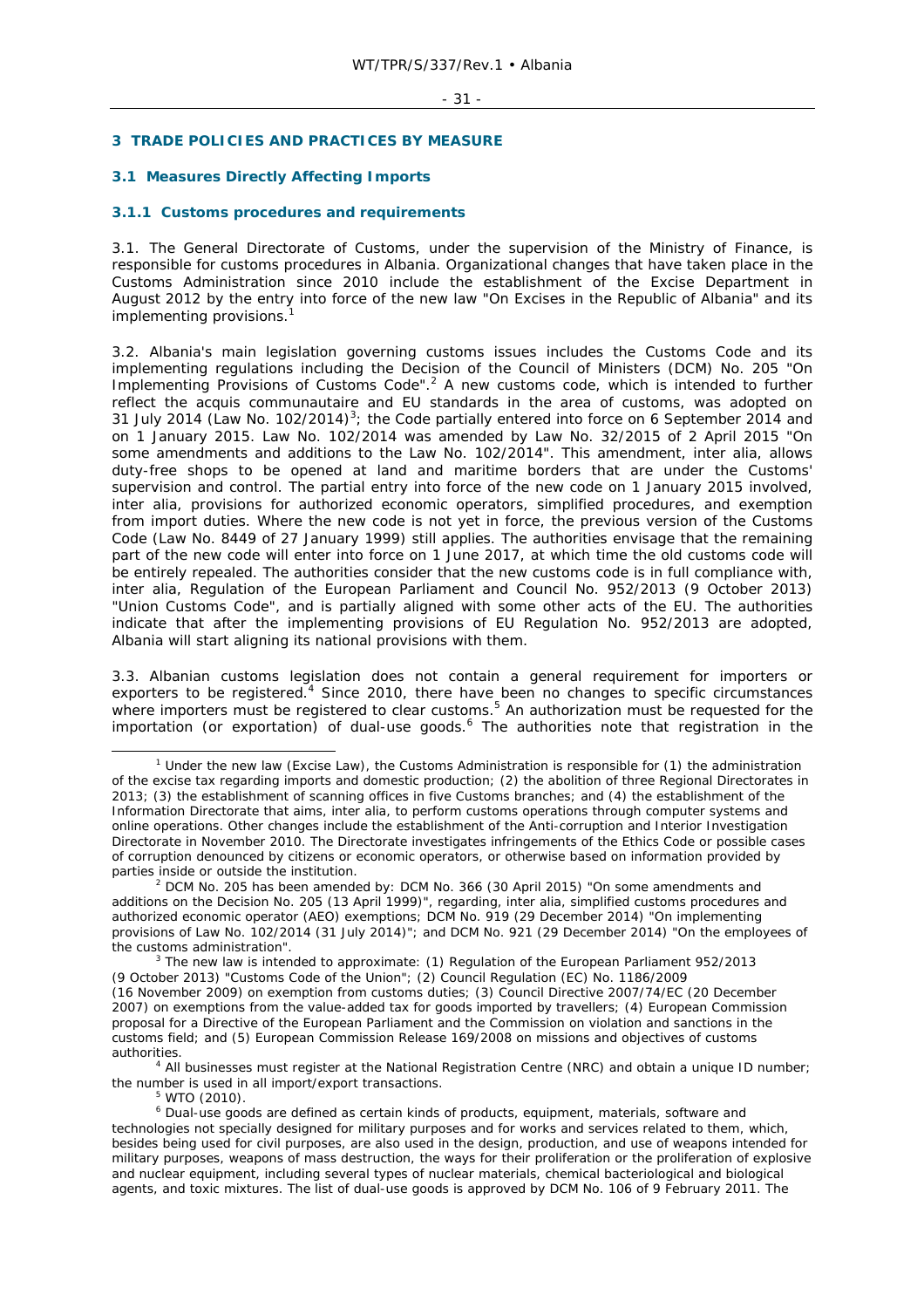customs system has the purpose of improving control over the licences or permits issued by other competent bodies. The Single Administrative Document for customs entries is stamped by customs officers charged with verification, physical control, and control of valuation.<sup>7</sup>

3.4. All customs procedures are processed through a centralized electronic system. Since 2010, Albania has continued to use the Automatic System for Customs Data (ASYCUDA World). In 2013, a module for online payment was introduced. The rules for processing imports (and exports) are contained in the Customs Code and its implementing regulations.

3.5. Data provided by the authorities indicate that in 2014 average release time for imports per consignment was about 21.5 hours for sea cargos (compared to 18.9 hours in 2010), 4.3 hours for air cargos (10.1 hours in 2010), and 2.3 hours for cargos by road transport (4.1 hours in 2010).

3.6. In order to conduct risk analysis, Customs uses a selectivity module stored in the ASYCUDA World system. The authorities state that risk indicators may relate to a particular commodity code, country of origin, value of goods, means of transportation, blacklist of unreliable companies, etc. The authorities indicate that approximately 10% of goods passed through the red channel were subject to inspection at the border in recent years.

3.7. Certain goods must be processed in specific customs offices; the authorities state that this is mostly because of the nature of the goods. Such is the case for fuels (at the Durres customs office), and goods for use in civil aircraft (at Rinas Airport). Imports of live animals, fresh fruit, and vegetables are processed at the border crossing point.

3.8. Albania has taken further initiatives to step up border security. Key objectives are set out in: (1) the action plan on integrated border management for 2010-2014; (2) the strategy and action plan for border management for the period  $2014$ - $2020^8$ ; and (3) the integrated project for the detection of radioactive materials outside the regulating system in collaboration with the International Energy Agency.

3.9. When a shipment consists of goods with different tariff classifications and treatment and this creates a considerable amount of work and expense, considering the amount of the import duties to be paid, in accordance with Article 161 of Law No. 102/2014 and based on an application by the declarant, the customs authorities may decide to apply the same customs duties to all cargo, based on the tariff subheading with the highest level of customs duty on import.<sup>9</sup>

3.10. Albanian legislation allows for different customs regimes: (1) free circulation<sup>10</sup>; (2) processing under customs control<sup>11</sup>; (3) inward processing regime<sup>12</sup>; (4) temporary admission

ł

<sup>10</sup> The normal import regime, by which goods enter into the customs territory of Albania permanently, is subject to the payment of the relevant import duties and other taxes.<br><sup>11</sup> Under this regime, imported goods are subject to transformation operations, without payment of

authorities maintain that this list is in line with the EU Council Regulation (EC) No. 428/2009, Annex I (last updated in 2010).

 $\frac{7}{1}$  Under the Customs Code's implementing provisions (Article 142), the main documents required by customs for imported (or exported) goods are a commercial invoice and a transport document (airway bill or bill of lading). Other documents that may be required in specific cases include: a certificate of origin, a summary declaration or commercial document containing particulars necessary to identify the goods, a packing list, a quality certificate, a contract, and a bank transaction payment slip. A phytosanitary certificate is required for imports of fruits, vegetables, seeds, and other plants, and a heath certificate is required for livestock products, pharmaceuticals, and processed food.

<sup>&</sup>lt;sup>8</sup> DCM No. 119 of 5 March 2014 "Adoption of the National Strategy for Integrated Management Border Action Plan, 2014-2020".

<sup>&</sup>lt;sup>9</sup> On 1 January 2015, Albania repealed Article 104 of Law No. 8449/1999.

import duties. Authorizations for processing under customs control are issued at the request of the interested person and are granted only: (a) to persons located in Albania; (b) for imported goods that can be identified in the processed products; and (c) when the operation creates or maintains a processing activity in Albania, without sacrificing the interests of Albanian producers of similar products. Duty is payable when the finished product is put into free circulation.<br><sup>12</sup> The inward processing regime allows foreign goods to undergo transformation or processing

operations in Albania's customs territory without the application of tariffs or other trade measures, except for customs processing fees, provided that resulting products are exported.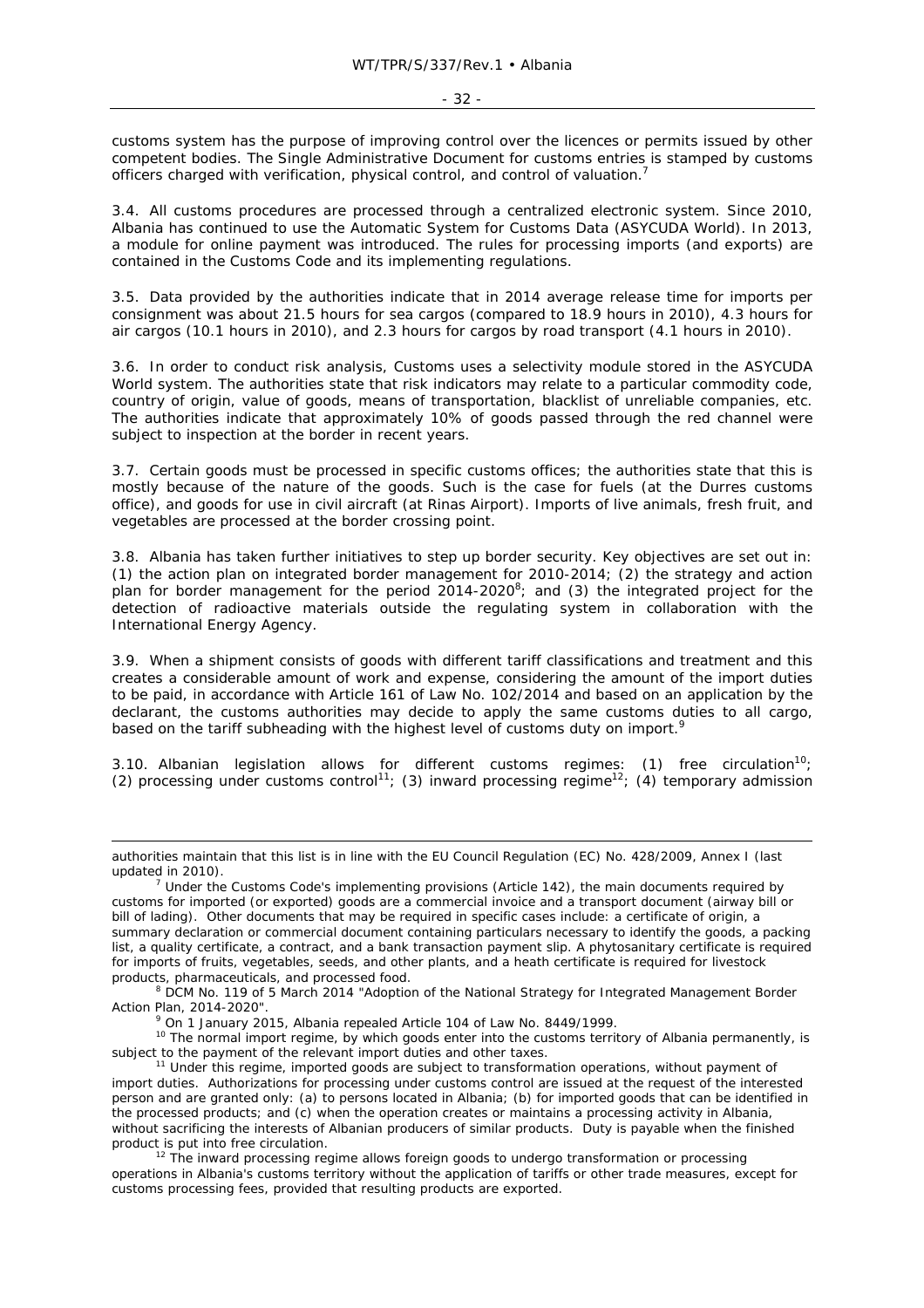regime<sup>13</sup>; (5) outward processing regime<sup>14</sup>; (6) customs warehouse regime<sup>15</sup>; and (7) a transit regime. $16$ 

3.11. In 2014, the General Directorate of Customs granted 1,005 authorizations. Of these, 574 were granted for inward processing under customs control, 388 for temporary admission, 12 for customs warehouses, and 22 for the outward processing regime.

3.12. Economic operators or their legal representatives may write to the customs authorities requesting a decision on the application of customs rules; this must be provided by Customs within 30 days. The economic operators have ten days within which to appeal this decision to the Director-General of Customs, who is obliged to respond within 20 days either accepting or denying the appeal.17 In accordance with the Customs Code and its regulations, importers may also appeal decisions by Customs that a customs violation has taken place.<sup>18</sup> Appeals must be made in writing to the Director-General of Customs within five days of the notification of a Customs decision in cases where fines were applied, or ten days in cases where the appeal relates to customs value or customs rules. If fines were applied, appellants must pay the total amount of customs duties legally due, and deposit in advance into a bank account of the General Directorate of Customs an amount equal to 40% of the total fine. The Director-General of Customs must decide on the appeal within 30 days. If the appeal is accepted, the deposited amount is paid back, and if rejected, the appellant must pay the remainder of the fine.<sup>19</sup> If the appeal is rejected, the appellant can present a further court appeal within 30 days of the notification of rejection without being obliged to pay the remaining 60% of the total amount of the fine applied, as a condition for court appeal.<sup>20</sup> If the court rules in favour of the appellant, the amount of the fine is returned. 2,742 appeals against customs decisions were lodged between January 2010 and November 2015, mainly concerning value of goods; origin of goods; tariff classification; differences of quantity, weight, and quality; customs regimes (authorizations); and excise. The authorities note that the customs administration won around 63% of appeals in court in 2010, 75% in 2011, 73% in 2012, 57% in 2013, 72% in 2014, and 72% in 2015 (January to November).

3.13. In accordance with Law No. 61/2015 of 24 May 2012 "On excises in the Republic of Albania", which entered into force on 1 October 2012, the Customs administration is responsible for the excise taxes (section  $3.1.5.2$ ).<sup>21</sup> Complaints regarding excises are examined in accordance with this law.

3.14. Albania submitted its Category A notification under the Agreement on Trade Facilitation (TFA) on 10 September 2014.<sup>22</sup> The authorities state that legal procedures to ratify the TFA are in progress.

3.15. Albania is a member of the World Customs Organization. It has signed bilateral agreements on customs assistance with: Austria (signed in 2008); Bulgaria (2003); Croatia (2003); Cyprus (2006); Egypt (2015); Greece (1993); Italy (1998); Kosovo (2009); Former Yugoslav Republic of

 $13$  Under the temporary admission regime, imported goods destined for re-export can be used in the Albanian custom territory, completely or partially exempted from import duties, for up to a year, provided they<br>do not undergo any transformation.

<sup>&</sup>lt;sup>14</sup> Under the outward processing regime, Albanian products may be exported temporarily for processing and re-imported with complete or partial exception from import duties.

<sup>&</sup>lt;sup>15</sup> Under the customs warehouse regime, products may be stored temporarily in Albania without payment of import duties.

<sup>&</sup>lt;sup>16</sup> Goods entering Albania under the transit regime (in transit to a foreign country) are exempt from

customs duty, VAT, and excise taxes.<br><sup>17</sup> Articles 18 to 20 of Law No. 8449/1999.<br><sup>18</sup> Customs violations include both administrative violations (including those related to customs valuation) as well as smuggling.

<sup>&</sup>lt;sup>19</sup> Customs Code Title VIII. The amount of fine was modified as Article 267 was amended by Article 292 of Law No. 102/2014, which entered into force on 6 September 2014.<br><sup>20</sup> Article 289/5 of Law No. 8449 of 29 January 1999 was amended by Decision No. 18 of 23 April 2010

of the Constitutional Court, which abolished the part of the paragraph 'must pay the rest of 60% of the fine'.<br><sup>21</sup> The authorities state that the law approximated CE Directive No. 2008/118 concerning excise (Celex

<sup>32008</sup>L0118); Council Directive 2003/96/EC of 27 October 2003 (Celex 32003L0096); Directive 92/83/EEC of 19 October 1992 (Celex 31992L0083); Directive 92/84 EEC of 19 October 1992 (Celex 31992L0084); Directive 92/12/EEC of 25 February 1992 (Celex 31992L0012); and Council Decision of 22 June 2006. 22 WTO document WT/PCTF/N/ALB/1, 10 September 2014.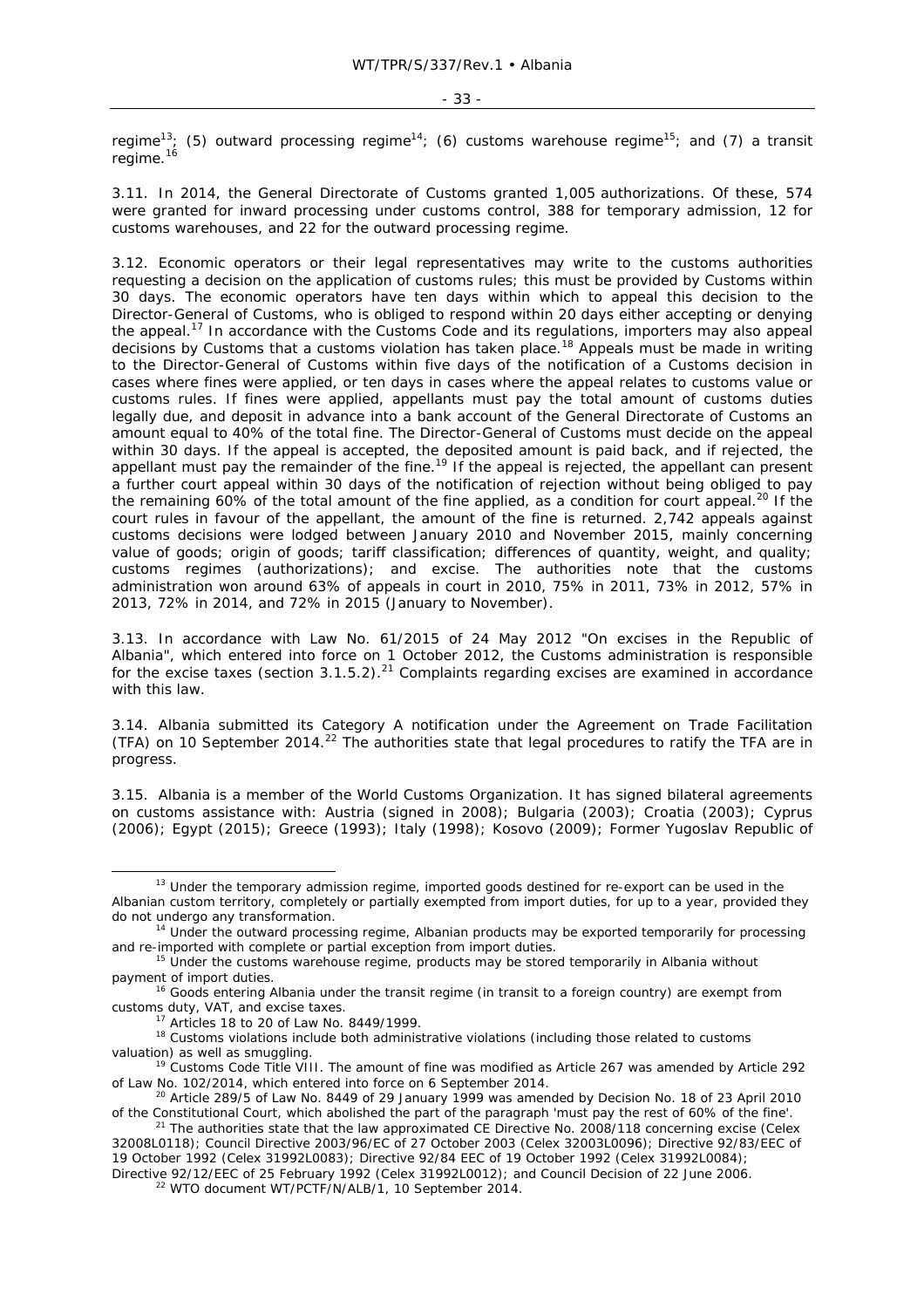Macedonia (1998); Moldova (2004); Romania (2004); Serbia (2015); Slovenia (2005); Spain  $(2009)$ ; and Turkey (2007).<sup>23</sup> Albania is also a member of the Istanbul Convention.<sup>2</sup>

3.16. Under Law No. 8449/1999 (Articles 3/d/v and 10/2/d), the customs authorities have the power to negotiate, prepare and sign international agreements and conventions in the customs field. Under Article 25, customs authorities are prevented from disclosing confidential information; while, in accordance with Article 20 (2), confidential information can be transmitted to customs authorities and other relevant authorities of countries or territories outside the customs area of Albania for cooperation purposes, based on an international agreement or national legislation in the field of trade. The authorities state that one of the strategic principles of the customs authorities is to strengthen international cooperation or mutual assistance in customs matters, through agreements with other countries and increased participation in international fora responsible for international law.

3.17. Albania does not make use of pre-shipment inspection services.

### **3.1.2 Customs valuation**

3.18. Albania's rules on customs valuation are contained in Articles 33 to 40 of the Law No. 8449/1999 and in Articles 54 to 69 of its implementing regulations (including DCMs Nos. 205, 366, 919 and 921). Since its previous review in 2010, Albania submitted no new notification to the WTO concerning customs valuation.<sup>25</sup>

3.19. Law No. 8449/1999 specifies that the transaction value of imported goods should be the primary basis to determine customs value. Where this is not possible, the sequence of methods set out in the WTO Agreement on Customs Valuation is to be followed. The transaction value includes the costs of transportation, insurance, and freight. The use of minimum values or reference prices is prohibited. The authorities state that around 86-89% of the total number of imported consignments was subject to transaction value methods for valuation purposes during the period under review. Under-invoicing is still of concern for goods originating from certain areas. The authorities maintain that Customs addresses requests from customs authorities of EU countries for verification based on the Protocol 6 'on customs mutual assistance' of the 'Stabilization and Association Agreement' of 1 April 2009. With the Italian customs, an MoU exists under which monthly data are exchanged between Albania and Italy for consignments over €25,000 with a view to detecting under-invoicing.

3.20. Exchange rates used for customs valuation purposes are determined each month and are valid from the  $6<sup>th</sup>$  of the month to the  $5<sup>th</sup>$  of the following month. The rates used are those published by the Bank of Albania at the end of the month preceding this period.<sup>26</sup>

# **3.1.3 Rules of origin**

3.21. Albania's non-preferential rules of origin are contained in Chapter 2 of the Customs Code (Law No. 8449 of 27 January 1999, Articles 29 to 31), and Articles 44 to 46 of the Implementing Provisions of the Customs Code, as approved by DCM No. 2051 of 13 April 1999.<sup>27</sup> Under Albania's legislation, the country of origin of a good is defined as where it was wholly obtained or produced or last substantially processed.<sup>28</sup> The stated purpose of non-preferential rules of origin includes the implementation of Albania's customs tariff, as well as other trade policy measures. While origin is self-declared, a certificate of origin from the appropriate authority in the exporting country is

<sup>&</sup>lt;sup>23</sup> Albanian Customs online information. Viewed at: http://www.dogana.gov.al/sq/node/109/.<br><sup>24</sup> The Istanbul Convention on temporary admission (26 June 1990) combines all existing Conventions on temporary admission and provides simplified and harmonized procedures and standardized model Customs documents for the temporary importation of goods.<br><sup>25</sup> Albania's most recent notification submitted to the Committee on Customs Valuation is WTO

document G/VAL/N/3/ALB/1, 27 November 2007.<br><sup>26</sup> The only exception is when the exchange rate at the moment of the transaction differs by more than

<sup>5%</sup> from the monthly published rate, in which case, the former rate will be used.<br><sup>27</sup> WTO document G/RO/N/53, 18 September 2007.<br><sup>28</sup> Under Article 30 of Law No. 8449/1999, "Goods for which production involves more than on shall be deemed to originate in the country where they underwent their last substantial, economically justified processing or working in an undertaking equipped for that purpose and resulting in the manufacture of a new product or representing an important stage of manufacture."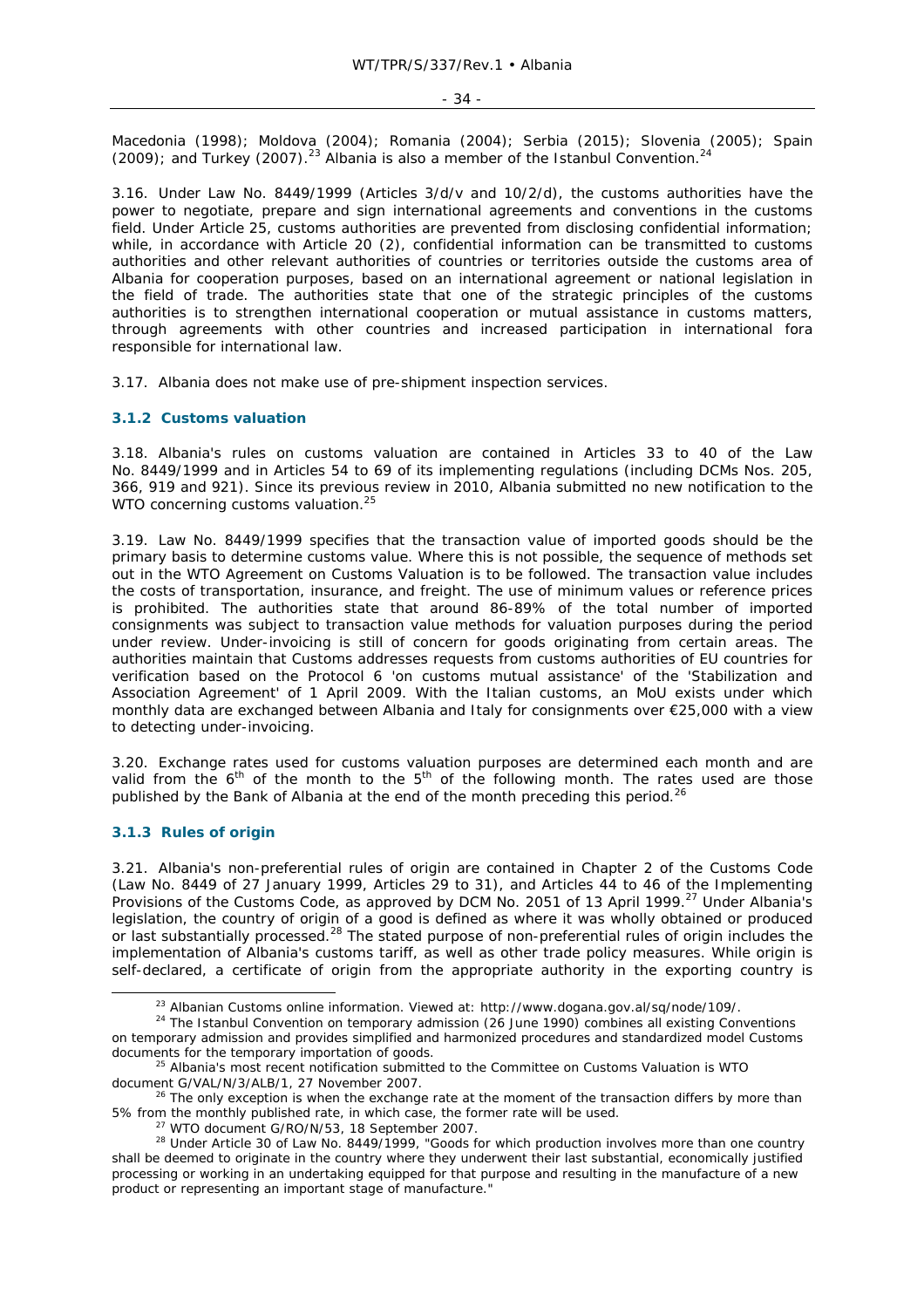required when the origin of the goods influences the customs value, or in cases where imports from a particular country of origin are prohibited. The Customs Administration may, in case of serious doubt, require additional proof of origin.

3.22. Albania maintains preferential rules of origin in the context of its free-trade agreements with the EU, EFTA partners, CEFTA partners, and Turkey. Rules for determining preferential origin of goods are defined in Article 32 of Law No. 8449/1999 and Articles 47-52 of the Implementing Provisions of the Customs Code as well as the protocol of origin in free trade agreements to which Albania is party. In line with regional integration efforts, rules of origin are similar across each of these agreements. Origin is conferred on products that: are wholly obtained or produced in a country; incorporate non-originating materials that account for 10% (or 15% in the case of sets) or less of the ex-works price or the product (excluding HS chapters 50 to 63); or contain thirdcountry material that has then undergone sufficient working or processing. The specific criteria for sufficient working or processing are set out in annexes to each FTA. For imports into Albania, diagonal cumulation applies within the CEFTA parties as well as within CEFTA parties participating in the EU Stabilization and Association Process, the EU and Turkey (SAP cumulation). Thus, products manufactured in one of the parties, incorporating materials from any of the other parties, need not satisfy the sufficient-processing criteria to confer origin; processing must, however, go beyond minor operations such as being packaged or cleaned.

3.23. Under the CEFTA, diagonal cumulation may be extended to EFTA and other parties participating in the Stabilization and Association Process as long as rules of origin are identical and that FTAs with these countries are in force. According to the Albanian authorities, the FTA between Albania and Turkey allows for the cumulation of origin for materials covered by the EU-Turkey trade agreement and products originating in the EU, the Former Yugoslav Republic of Macedonia, Serbia, Montenegro and Bosnia and Herzegovina; only bilateral cumulation under the Albania-EFTA FTA applies among Albania and EFTA countries. Albania has adopted and has been applying the Pan Euro-Mediterranean Convention on Rules of Origin (PEM) since 1 May 2012.

3.24. To qualify for preferential treatment, goods must be transported directly between parties to the respective FTA or, if transported through other territories, remain under the surveillance of customs authorities; evidence to this effect is required. In addition, non-originating materials used in the manufacture of originating products may not be subject to drawback of, or exemption from, customs duties when products are exported.

# **3.1.4 Tariffs**

3.25. Import duties accounted for around 1.6% of total government revenue in 2014, and for some 1.3% of the value of imports. Albania levies customs duties on the c.i.f. value of imports. The tariff is amended through the passage of laws: five such laws were passed between 2010 and 2015. The last tariff amendment was introduced on 27 November 2014.

# **3.1.4.1 Applied tariffs**

3.26. Albania's customs tariff is based on the Harmonized Commodity Description and Coding system (HS 2012). The Combined Nomenclature (CN) 2015 comprises 9,386 tariff lines at the eight-digit level. Albania uses only *ad valorem* tariffs and does not apply MFN tariff quotas; tariff quotas are applied under preferential duties. Nearly 49% of Albania's tariff lines are duty free (Table 3.1).

| (%)            |                                                     |                    |      |                          |  |  |  |
|----------------|-----------------------------------------------------|--------------------|------|--------------------------|--|--|--|
|                |                                                     | <b>MFN</b> applied |      | Final Bound <sup>a</sup> |  |  |  |
|                |                                                     | 2009               | 2015 |                          |  |  |  |
| $\mathbf{1}$ . | Bound tariff lines (% of all tariff lines)          | n.a                | n.a  | 100.0                    |  |  |  |
| 2.             | Simple average tariff rate                          | 5.2                | 4.2  | 6.7                      |  |  |  |
|                | Agricultural products (WTO definition)              | 8.8                | 8.7  | 10.2                     |  |  |  |
|                | Non-agricultural products (WTO definition)          | 4.2                | 3.0  | 6.1                      |  |  |  |
|                | Agriculture, hunting, forestry and fishing (ISIC 1) | 5.4                | 5.0  | 7.9                      |  |  |  |
|                | Mining and quarrying (ISIC 2)                       | 2.5                | 2.5  | 5.5                      |  |  |  |

### **Table 3.1 Structure of MFN tariffs in Albania, 2015**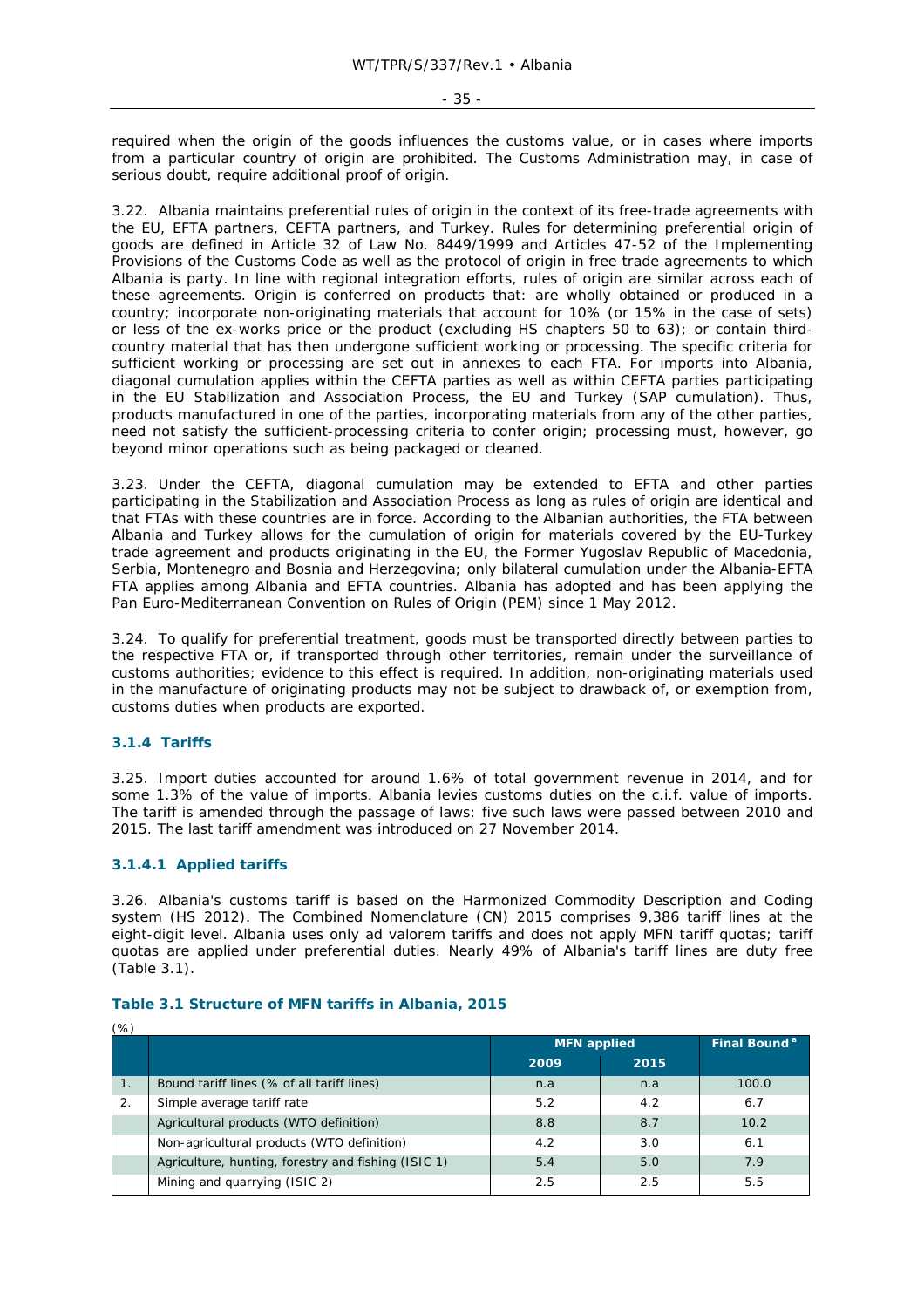### WT/TPR/S/337/Rev.1 • Albania

### - 36 -

|     |                                                                 | <b>MFN</b> applied |      | Final Bound <sup>a</sup> |
|-----|-----------------------------------------------------------------|--------------------|------|--------------------------|
|     |                                                                 | 2009               | 2015 |                          |
|     | Manufacturing (ISIC 3)                                          | 5.2                | 4.2  | 6.6                      |
| 3.  | Duty-free tariff lines (% of all tariff lines)                  | 39.4               | 48.6 | 31.2                     |
| 4.  | Simple average rate of dutiable lines only                      | 8.6                | 8.2  | 9.7                      |
| 5.  | Tariff quotas (% of all tariff lines)                           | 0.0                | 0.0  | 0.0                      |
| 6.  | Non-ad valorem tariffs (% of all tariff lines)                  | 0.0                | 0.0  | 0.0                      |
| 7.  | Domestic tariff peaks (% of all tariff lines) <sup>b</sup>      | 0.0                | 11.8 | 0.0                      |
| 8.  | International tariff peaks (% of all tariff lines) <sup>c</sup> | 0.0                | 0.0  | 14.7                     |
| 9.  | Overall standard deviation of applied rates                     | 5.8                | 5.5  | 6.4                      |
| 10. | Nuisance applied rates (% of all tariff lines) <sup>d</sup>     | 19.4               | 17.6 | 0.0                      |

n.a. Not applicable.

a Calculations for final bound rates are taken from the CTS database.

The final bound schedule is based on HS07 nomenclature and consists of 6,297 tariff lines.

b Domestic tariff peaks are defined as those exceeding three times the overall simple average applied rate.

c International tariff peaks are defined as those exceeding 15%.

- d Nuisance rates are those greater than zero, but less than or equal to 2%.
- Note: 2009 tariff schedule is based on HS07 nomenclature consisting of 9,570 tariff lines at 8-digit level. 2015 tariff schedule is based on HS12 nomenclature consisting of 9,386 tariff lines at 8-digit level.
- Source: WTO Secretariat calculations, based on data provided by the Albanian authorities and WTO CTS database.

3.27. The overall simple average applied MFN tariff in 2015 was 4.2%. Tariffs range from duty free to 15%. The tariff comprises six rates: 0%, 2%, 5%, 6%, 10%, and 15%. The most frequently used rates, apart from 0%, are 2% and 10%.

3.28. Albania's average applied tariff is higher for agricultural products (WTO definition), at 8.7%, than for non-agricultural products, at 3.0% (Tables 3.2 and A3.1).

# **Table 3.2 Albania's applied MFN tariff summary, 2015**

|                                     | <b>Number</b> | <b>Simple</b>     | <b>Tariff</b>   | <b>Share of</b>           | SD <sup>a</sup> | CV <sup>b</sup> |
|-------------------------------------|---------------|-------------------|-----------------|---------------------------|-----------------|-----------------|
|                                     | of lines      | average<br>$(\%)$ | range<br>$(\%)$ | duty-free<br>lines $(\%)$ |                 |                 |
| Total                               | 9.386         | 4.2               | $0 - 15$        | 48.6                      | 5.5             | 1.3             |
| <b>HS 01-24</b>                     | 2,449         | 7.2               | $0 - 15$        | 29.6                      | 5.8             | 0.8             |
| HS 25-97                            | 6,937         | 3.2               | $0 - 15$        | 55.3                      | 4.9             | 1.6             |
| By WTO category                     |               |                   |                 |                           |                 |                 |
| WTO agricultural products           | 2,068         | 8.7               | $0 - 15$        | 11.4                      | 5.1             | 0.6             |
| Animals and products thereof        | 351           | 9.1               | $0 - 15$        | 2.3                       | 3.3             | 0.4             |
| Dairy products                      | 151           | 9.7               | $2 - 15$        | 0.0                       | 1.7             | 0.2             |
| Fruit, vegetables, and plants       | 503           | 11.2              | $2 - 15$        | 0.0                       | 3.4             | 0.3             |
| Coffee, tea, cocoa and cocoa        | 47            | 10.9              | $0 - 15$        | 4.3                       | 3.5             | 0.3             |
| preparations                        |               |                   |                 |                           |                 |                 |
| Cereals and preparations            | 230           | 6.7               | $0 - 15$        | 4.8                       | 4.5             | 0.7             |
| Oils seeds, fats, oil and their     | 174           | 2.0               | $0 - 10$        | 72.4                      | 3.8             | 1.9             |
| products                            |               |                   |                 |                           |                 |                 |
| Sugars and confectionary            | 44            | 6.0               | $0 - 10$        | 2.3                       | 4.1             | 0.7             |
| Beverages, spirits and tobacco      | 303           | 11.0              | $0 - 15$        | 23.1                      | 6.5             | 0.6             |
| Cotton                              | 6             | 2.0               | 2.0             | 0.0                       | 0.0             | 0.0             |
| Other agricultural products, n.e.s. | 259           | 6.4               | $0 - 15$        | 6.6                       | 4.8             | 0.8             |
| WTO non-agricultural products       | 7,318         | 3.0               | $0 - 15$        | 59.1                      | 4.9             | 1.6             |
| Fish and fishery products           | 500           | 0.0               | $0 - 10$        | 99.8                      | 0.4             | 22.3            |
| Minerals and metals                 | 1,442         | 4.5               | $0 - 15$        | 46.8                      | 5.9             | 1.3             |
| Chemicals and photographic          | 1,232         | 1.6               | $0 - 10$        | 48.9                      | 2.0             | 1.3             |
| supplies                            |               |                   |                 |                           |                 |                 |
| Wood, pulp, paper and furniture     | 438           | 0.3               | $0 - 15$        | 95.7                      | 1.8             | 6.5             |
| <b>Textiles</b>                     | 850           | 5.0               | $0 - 15$        | 38.1                      | 5.0             | 1.0             |
| Clothing                            | 341           | 0.0               | $\Omega$        | 100.0                     | 0.0             | 0.0             |
| Leather, rubber, footwear and       | 264           | 8.5               | $0 - 15$        | 23.9                      | 6.0             | 0.7             |
| travel goods                        |               |                   |                 |                           |                 |                 |
| Non-electric machinery              | 882           | 0.5               | $0 - 10$        | 88.9                      | 2.0             | 3.7             |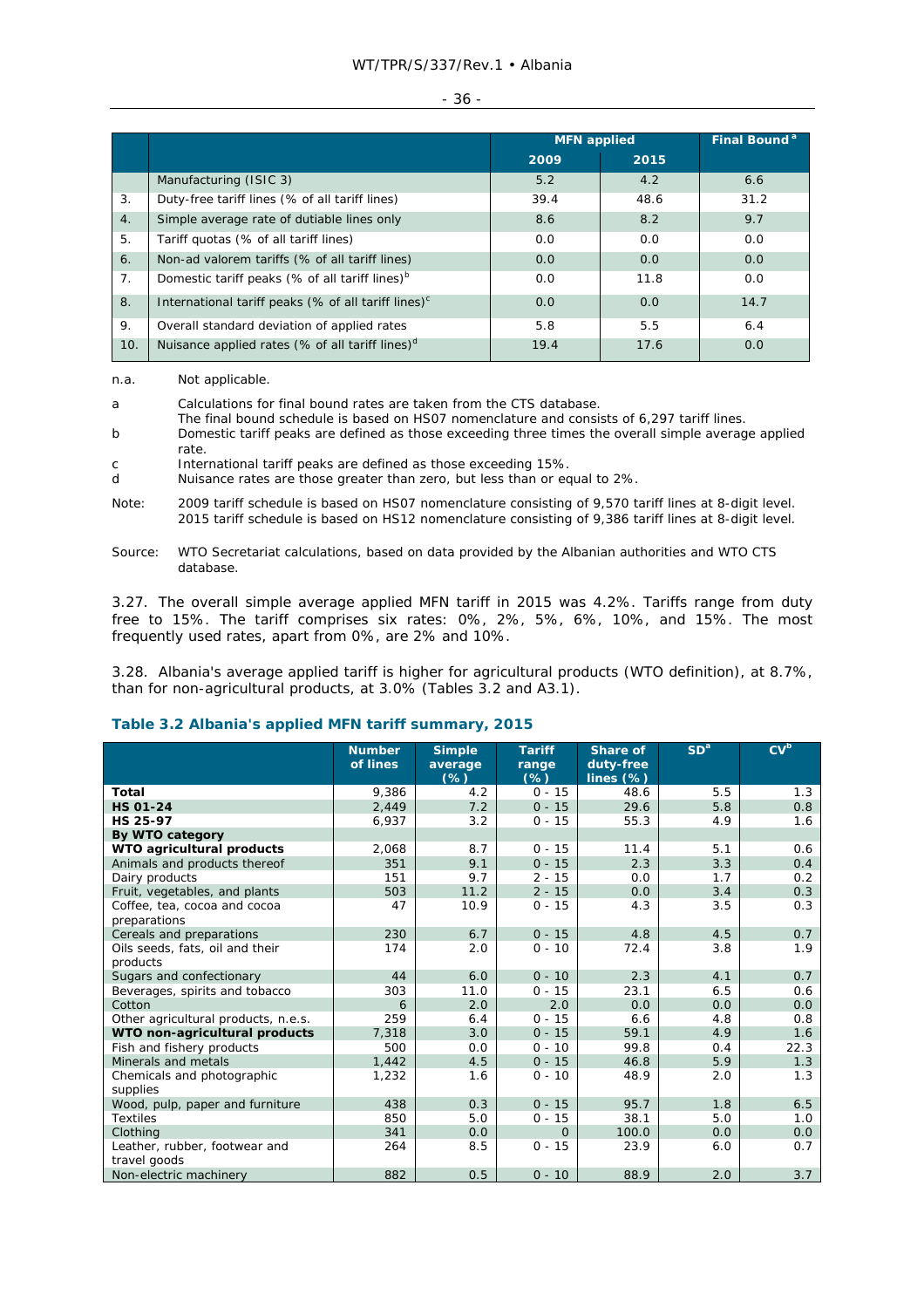#### - 37 -

|                                              | <b>Number</b> | <b>Simple</b>     | <b>Tariff</b>   | <b>Share of</b>           | SD <sup>a</sup> | CV <sup>b</sup> |
|----------------------------------------------|---------------|-------------------|-----------------|---------------------------|-----------------|-----------------|
|                                              | of lines      | average<br>$(\%)$ | range<br>$(\%)$ | duty-free<br>lines $(\%)$ |                 |                 |
| Electric machinery                           | 447           | 2.9               | $0 - 10$        | 56.8                      | 4.2             | 1.4             |
| Transport equipment                          | 253           | 3.1               | $0 - 15$        | 40.3                      | 5.0             | 1.6             |
| Non-agricultural products, n.e.s.            | 620           | 6.2               | $0 - 15$        | 38.1                      | 6.7             | 1.1             |
| Petroleum                                    | 49            | 3.8               | $0 - 10$        | 51.0                      | 4.6             | 1.2             |
| By ISIC sector <sup>c</sup>                  |               |                   |                 |                           |                 |                 |
| ISIC 1 - Agriculture, hunting and<br>fishing | 634           | 5.0               | $0 - 15$        | 32.6                      | 5.2             | 1.0             |
| ISIC 2 - Mining and guarrying                | 115           | 2.5               | $0 - 10$        | 7.8                       | 2.3             | 0.9             |
| ISIC 3 - Manufacturing                       | 8.636         | 4.2               | $0 - 15$        | 50.3                      | 5.5             | 1.3             |
| By stage of processing                       |               |                   |                 |                           |                 |                 |
| First stage of processing                    | 1,189         | 4.0               | $0 - 15$        | 36.4                      | 4.8             | 1.2             |
| Semi-processed products                      | 2,755         | 2.0               | $0 - 15$        | 60.4                      | 3.4             | 1.7             |
| Fully processed products                     | 5,442         | 5.4               | $0 - 15$        | 45.2                      | 6.0             | 1.1             |

a Standard deviation.

b Coefficient of variation.

c International Standard Industrial Classification (Rev.2). Electricity, gas and water are excluded (1 tariff line).

Note: 2015 tariff schedule is based on HS12 nomenclature.

Source: WTO Secretariat calculations, based on data provided by the Albanian authorities.

### **3.1.4.2 Tariff bindings**

3.29. All of Albania's tariffs are bound. The overall bound tariff average is 6.7%. There is hence only a small gap between the overall average applied and bound rates. Agricultural products (WTO definition) are bound at an average rate of 10.2%, while the average bound rate for nonagricultural products is 6.1%. Based on the 2015 tariff schedule provided by the authorities and Albania's bound tariff schedule, applied MFN rates for some tariff lines exceed their corresponding bound rates; according to the authorities, Albania will rectify this situation in the near future (Table A3.2).

#### **3.1.4.3 Tariff preferences**

3.30. Albania grants tariff preferences to EU member States, Turkey, EFTA and CEFTA countries. Imports from EU member countries face an average tariff of 0.8%; while imports of industrial products (HS chapters 25-97) are duty free, goods classified under HS chapters 1-24 face an average tariff of 3.2%. Similarly, regarding agricultural goods (WTO classification), imports from the EU are subject to an average rate of 3.8%, compared with an average MFN tariff rate of 8.7%, while non-agricultural imports originating in the EU enter Albania duty free, compared with an MFN rate of 3.0%, (Table 3.3). Preferences granted to imports from EFTA countries are similar to those granted to imports originating in the EU. Imports from Turkey enter at an average tariff rate of 1.8%: non-agricultural products (WTO definition) face an average tariff of 0.1%, while the preferences granted for agriculture (WTO definition) are limited, since these imports enter at an average 8.3% tariff, just below the MFN rate. Albania offers duty-free access to all products from CEFTA countries.

3.31. Tariff rate quotas exist in preferential tariffs for Turkey and the EU; they existed in preferential tariffs for some CEFTA countries until 2011 (Table A3.3).

| (% )     |                            |            |                                                         |                                    |          |                                                                    |                                                              |             |                                                                 |                                               |           |                                                              |
|----------|----------------------------|------------|---------------------------------------------------------|------------------------------------|----------|--------------------------------------------------------------------|--------------------------------------------------------------|-------------|-----------------------------------------------------------------|-----------------------------------------------|-----------|--------------------------------------------------------------|
|          |                            | <b>MFN</b> |                                                         |                                    | EC       |                                                                    |                                                              | <b>EFTA</b> |                                                                 | <b>Turkey</b>                                 |           |                                                              |
|          | age<br>elqr<br>aver<br>ູ້ສ | Range      | ൕ<br>$\delta$<br>đ١<br>εs<br>۵<br>$-$<br>īg<br>卢<br>완 울 | age<br>$\mathbf{Q}$<br>۹<br>ē<br>៵ | Range    | $\omega$<br>ð<br>(l)<br>es<br>$\omega$<br><b>Shar</b><br>duty<br>È | age<br>$\mathbf{\Phi}$<br>-<br>o,<br>а<br>ᄒ<br>►<br>ΰō<br>ĥ, | Range       | $\mathbf{\Phi}$<br>৳<br>٥<br>δg<br><b>d</b><br>ā<br>E<br>킁<br>访 | $\frac{1}{9}$<br>Simple<br>$\sigma$<br>능<br>ã | ge<br>Ran | ୍ଚ୍ଚ<br>ବ<br>৳<br>ser<br>(l)<br>E<br>$\sigma$<br>$rac{1}{2}$ |
| Total    | 4.2                        | $0 - 15$   | 48.6                                                    | 0.8                                | $0 - 15$ | 92.9                                                               | 0.8                                                          | $0 - 15$    | 92.9                                                            | 1.8                                           | $0 - 15$  | 81.4                                                         |
| HS 01-24 | 7.2                        | $0 - 15$   | 29.6                                                    | 3.2                                | $0 - 15$ | 72.8                                                               | 3.2                                                          | $0 - 15$    | 72.6                                                            | 6.9                                           | $0 - 15$  | 33.0                                                         |
| HS 25-97 | 3.2                        | $0 - 15$   | 55.3                                                    | 0.0                                | 0.0      | 100.0                                                              | 0.0                                                          | 0.0         | 100.0                                                           | 0.1                                           | $0 - 6$   | 98.5                                                         |

#### **Table 3.3 Albania's preferential tariff summary, 2015**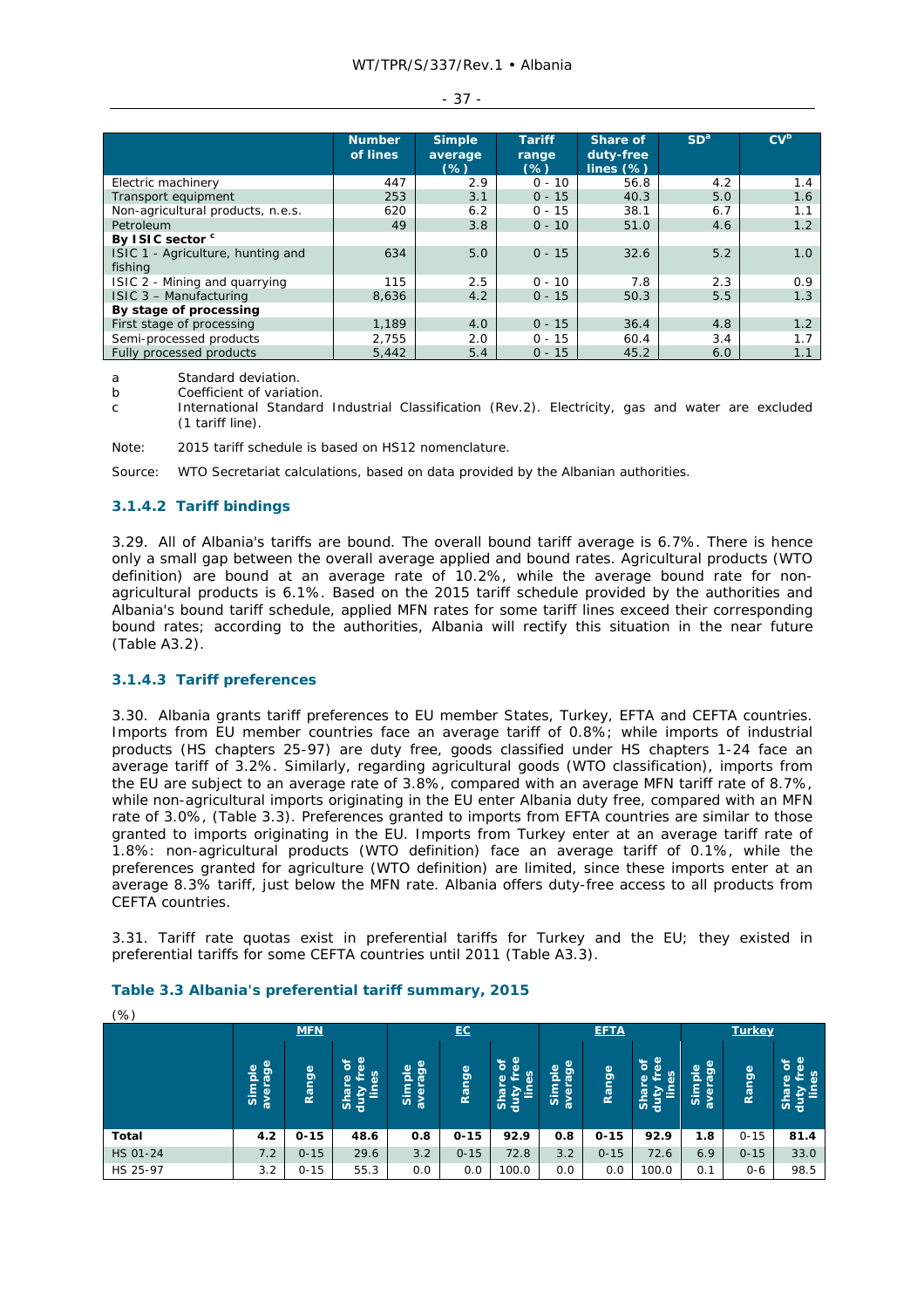|  | ۰.<br>., |  |
|--|----------|--|
|--|----------|--|

|                                                     |                   | <b>MFN</b> |                                |                   | EC       |                                |                   | <b>EFTA</b> |                                |                   | <b>Turkey</b> |                                |
|-----------------------------------------------------|-------------------|------------|--------------------------------|-------------------|----------|--------------------------------|-------------------|-------------|--------------------------------|-------------------|---------------|--------------------------------|
|                                                     | average<br>Simple | Range      | duty free<br>Share of<br>lines | average<br>Simple | Range    | duty free<br>Share of<br>lines | average<br>Simple | Range       | duty free<br>Share of<br>lines | average<br>Simple | Range         | duty free<br>Share of<br>lines |
| By WTO category                                     |                   |            |                                |                   |          |                                |                   |             |                                |                   |               |                                |
| WTO agricultural<br>products                        | 8.7               | $0 - 15$   | 11.4                           | 3.8               | $0 - 15$ | 67.7                           | 3.9               | $0 - 15$    | 67.6                           | 8.3               | $0 - 15$      | 15.8                           |
| Animals and<br>products thereof                     | 9.1               | $0 - 15$   | 2.3                            | 7.1               | $0 - 15$ | 29.6                           | 7.1               | $0 - 15$    | 29.6                           | 9.1               | $0 - 15$      | 2.3                            |
| Dairy products                                      | 9.7               | $2 - 15$   | 0.0                            | 4.4               | $0 - 15$ | 57.0                           | 4.4               | $0 - 15$    | 57.0                           | 9.7               | $2 - 15$      | 0.0                            |
| Fruit, vegetables,<br>and plants                    | 11.2              | $2 - 15$   | 0.0                            | 3.1               | $0 - 15$ | 76.1                           | 3.1               | $0 - 15$    | 76.1                           | 10.8              | $0 - 15$      | 3.8                            |
| Coffee, tea, and<br>cocoa and cocoa<br>preparations | 10.9              | $0 - 15$   | 4.3                            | 1.3               | $0 - 15$ | 91.5                           | 1.6               | $0 - 15$    | 89.4                           | 10.9              | $0 - 15$      | 4.3                            |
| Cereals and<br>preparations                         | 6.7               | $0 - 15$   | 4.8                            | 0.8               | $0 - 15$ | 87.8                           | 0.8               | $0 - 15$    | 87.8                           | 6.4               | $0 - 15$      | 16.1                           |
| Oils seeds, fats, oil<br>and their products         | 2.0               | $0 - 10$   | 72.4                           | 0.2               | $0 - 10$ | 98.3                           | 0.2               | $0 - 10$    | 98.3                           | 1.8               | $0 - 10$      | 77.6                           |
| Sugars and<br>confectionary                         | 6.0               | $0 - 10$   | 2.3                            | 0.0               | 0.0      | 100.0                          | 0.0               | 0.0         | 100.0                          | 6.0               | $0 - 10$      | 2.3                            |
| Beverages, spirits<br>and tobacco                   | 11.0              | $0 - 15$   | 23.1                           | 8.6               | $0 - 15$ | 42.6                           | 8.6               | $0 - 15$    | 42.6                           | 10.5              | $0 - 15$      | 26.1                           |
| Cotton                                              | 2.0               | 2.0        | 0.0                            | 0.0               | 0.0      | 100.0                          | 0.0               | 0.0         | 100.0                          | 2.0               | 2.0           | 0.0                            |
| Other agricultural<br>products, n.e.s.              | 6.4               | $0 - 15$   | 6.6                            | 1.3               | $0 - 15$ | 90.0                           | 1.4               | $0 - 15$    | 89.2                           | 5.4               | $0 - 15$      | 17.4                           |
| WTO non-<br>agricultural<br>products                | 3.0               | $0 - 15$   | 59.1                           | 0.0               | 0.0      | 100.0                          | 0.0               | 0.0         | 100.0                          | 0.0               | $0 - 10$      | 99.9                           |
| Fish and fishery<br>products                        | 0.0               | $0 - 10$   | 99.8                           | 0.0               | 0.0      | 100.0                          | 0.0               | 0.0         | 100.0                          | 0.0               | $0 - 10$      | 99.8                           |
| Minerals and metals                                 | 4.5               | $0 - 15$   | 46.8                           | 0.0               | 0.0      | 100.0                          | 0.0               | 0.0         | 100.0                          | 0.0               | 0.0           | 100.0                          |
| Chemicals and<br>photographic<br>supplies           | 1.6               | $0 - 10$   | 48.9                           | 0.0               | 0.0      | 100.0                          | 0.0               | 0.0         | 100.0                          | 0.0               | $0 - 6$       | 99.6                           |
| Wood, pulp, paper<br>and furniture                  | 0.3               | $0 - 15$   | 95.7                           | 0.0               | 0.0      | 100.0                          | 0.0               | 0.0         | 100.0                          | 0.0               | 0.0           | 100.0                          |
| <b>Textiles</b>                                     | 5.0               | $0 - 15$   | 38.1                           | 0.0               | 0.0      | 100.0                          | 0.0               | 0.0         | 100.0                          | 0.0               | 0.0           | 100.0                          |
| Clothing                                            | 0.0               | 0.0        | 100.0                          | 0.0               | 0.0      | 100.0                          | 0.0               | 0.0         | 100.0                          | 0.0               | 0.0           | 100.0                          |
| Leather, rubber,<br>footwear and travel<br>goods    | 8.5               | $0 - 15$   | 23.9                           | 0.0               | 0.0      | 100.0                          | 0.0               | 0.0         | 100.0                          | 0.0               | 0.0           | 100.0                          |
| Non-electric<br>machinery                           | 0.5               | $0 - 10$   | 88.9                           | 0.0               | 0.0      | 100.0                          | 0.0               | 0.0         | 100.0                          | 0.0               | 0.0           | 100.0                          |
| Electric machinery                                  | 2.9               | $0 - 10$   | 56.8                           | 0.0               | 0.0      | 100.0                          | 0.0               | 0.0         | 100.0                          | 0.0               | 0.0           | 100.0                          |
| Transport<br>equipment                              | 3.1               | $0 - 15$   | 40.3                           | 0.0               | 0.0      | 100.0                          | 0.0               | 0.0         | 100.0                          | 0.0               | 0.0           | 100.0                          |
| Non-agricultural<br>products, n.e.s.                | 6.2               | $0 - 15$   | 38.1                           | 0.0               | 0.0      | 100.0                          | 0.0               | 0.0         | 100.0                          | 0.0               | 0.0           | 100.0                          |
| Petroleum                                           | 3.8               | $0 - 10$   | 51.0                           | 0.0               | 0.0      | 100.0                          | 0.0               | 0.0         | 100.0                          | 0.0               | 0.0           | 100.0                          |

Note: 2015 tariff schedule is based on HS12 nomenclature.

Albania offers duty-free access to all products from CEFTA members.

Source: WTO Secretariat calculations, based on data provided by the Albanian authorities.

### **3.1.5 Other charges affecting imports**

### **3.1.5.1 Value-added tax (VAT)**

3.32. VAT is among the main sources of tax revenue in Albania, contributing 34.8% to total government revenue in 2014. In December 2013, Law No. 182/2013 amending Law No. 7928 of 27 April 1995 "On Value Added Tax" was adopted. The new law is based on the new tax policy where, for example, the supply of medicines, as well as medical and health services, is exempted from VAT as of 1 April 2014. In the hydrocarbons sector, the law also removed VAT exemption on imports of goods and domestic suppliers by contractors and subcontractors in the development stage, and exempted VAT on machinery worth over US\$500,000 that is deemed to be used to increase productivity, and fuel used for the needs of oil producing companies.<sup>29</sup> VAT exemption on

<sup>&</sup>lt;sup>29</sup> AIDA online information. Viewed at: http://aida.gov.al/pages/taxes/ [03.02.2016].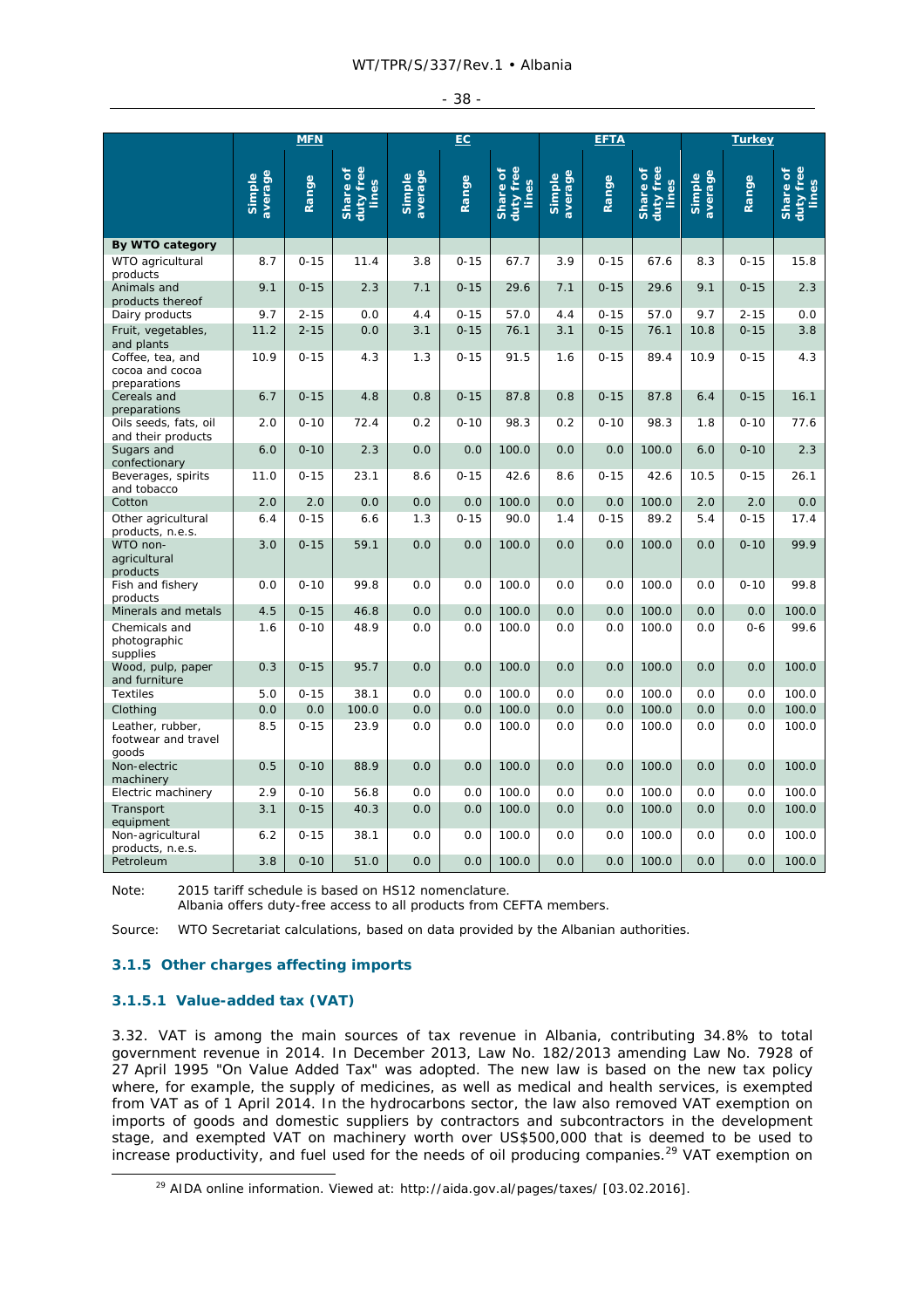research and development for hydrocarbon operations remains. The law also changed payment procedures for refundable VAT, by, *inter alia,* transferring the responsible authority administering the VAT from the tax offices to the treasury offices, and extending the period for control and approval of the outstanding credit-refundable VAT from 30 days to 60 days, considering an increase in the number of VAT tax payers in recent years.

3.33. Persons and companies involved in any economic activity (excluding farming) must be VATregistered if they have an annual turnover of lek 5 million or more per calendar year; nonetheless, any person that engages in trade (import or export) must register for VAT purposes, irrespective of the annual turnover. The general VAT rate is 20% for domestically produced and imported goods and services. The VAT is levied on the ex-factory price of domestic products and on the c.i.f. value of imports plus the sum of import duties and other charges, including excise taxes. Exports of goods and services are zero rated. In addition to those mentioned in the previous paragraph, exemptions to the VAT apply to: the supply of financial services (except non-life-insurance premiums, which are taxable at the standard rate of 20%); gold, bank notes or currencies supplied to the Bank of Albania; postal services; the sale of new and existing buildings; and certain operations of non-profit organizations.30

3.34. Special VAT schemes apply in certain cases. For instance, payment of VAT may be postponed for 12 months on the importation of investment goods used in the economic activity of a taxable person and on imported machinery for re-sale. In the case of prepaid mobile phone cards the issuing company pays VAT on the price of the prepaid card, while the distributor only pays VAT on the commission charged to the mobile company. Farmers, who are not subject to VAT, may benefit from compensation for certain eligible products sold to VAT-taxable subjects. This compensation is equivalent to 6% of the value of the transaction, based on the invoice issued by the buyer. The amount is subject to VAT credit for the buyer.

### **3.1.5.2 Excise tax**

3.35. Excise taxes are levied on coffee; energy drinks; alcoholic beverages; tobacco and tobacco products; petroleum by-products; tyres; and batteries (Table 3.4). Law No. 61/2015 of 24 May 2012 "On excises in the Republic of Albania" has been amended by Law No. 121/2012 of 20 December 2012, Law No. 180/2013 of 28 December 2013, Law No. 142/2014 of 23 October 2014, and Law No. 158/2014 of 27 November 2014. Law No. 121/2012 amended excise duties on coffee products. Law No. 180/2013 amended excise duties on various products including cigarettes, which were amended to lek 4,500 per 1,000 piece from 1 January 2014, lek 5,500 per 1,000 piece from 1 January 2015, and are to be amended to lek 6,000 per 1,000 piece from 1 January 2017 $31$ ; the law also eliminated excise duty exemption for imported petroleum derivatives. Law No. 142/2014 stipulates, *inter alia,* measures of fiscal policy in the review of excise level for some products. Law No. 158/2014 stipulated some changes including the excise tax on energy drinks. Excise taxes represented around 11.7% of total government revenue in 2015.

| <b>HS Code</b> | <b>Description</b>                                                              | <b>Tax rate</b>      |
|----------------|---------------------------------------------------------------------------------|----------------------|
|                | Coffee                                                                          |                      |
| 09011100,      | Coffee, not roasted, whether or not decaffeinated                               | lek 0/kg             |
| 09011200       |                                                                                 |                      |
| 09012100.      | Coffee, roasted, whether or not decaffeinated                                   | lek 60/kg            |
| 09012200       |                                                                                 |                      |
| 090190         | Coffee husks and skins; coffee substitutes containing coffee                    | lek 50/kg            |
| 21011100       | Extracts, essences and concentrates of coffee, and preparations with a basis of | lek 250/kg           |
| 21011298       | these products (e.g. instant coffee)                                            |                      |
|                | <b>Energy drinks</b>                                                            |                      |
| 22021000       | Energy drinks                                                                   | lek 30/litre         |
|                | Beer, wine, alcohol and alcoholic beverages                                     |                      |
| 2203           | Beer made of malt, by domestic and foreign manufacturers in quantities up to    | lek 360 / hectolitre |
|                | 200,000 hectolitres/year                                                        |                      |

#### **Table 3.4 Excise taxes, 2015**

<sup>30</sup> Printed materials of any kind, imported or domestically produced; promotional and advertising services from electronic and printed media; and the activities of casinos and hippodromes are also exempted from the VAT. Also exempted from the VAT are goods in transit, and imports of goods under the active processing regime for export purposes. The VAT is applied on a national treatment basis.<br><sup>31</sup> According to the authorities, this change addresses requirements in the relevant EU directive that the

minimum level of excise taxes on cigarettes be at least 57% of the retail price.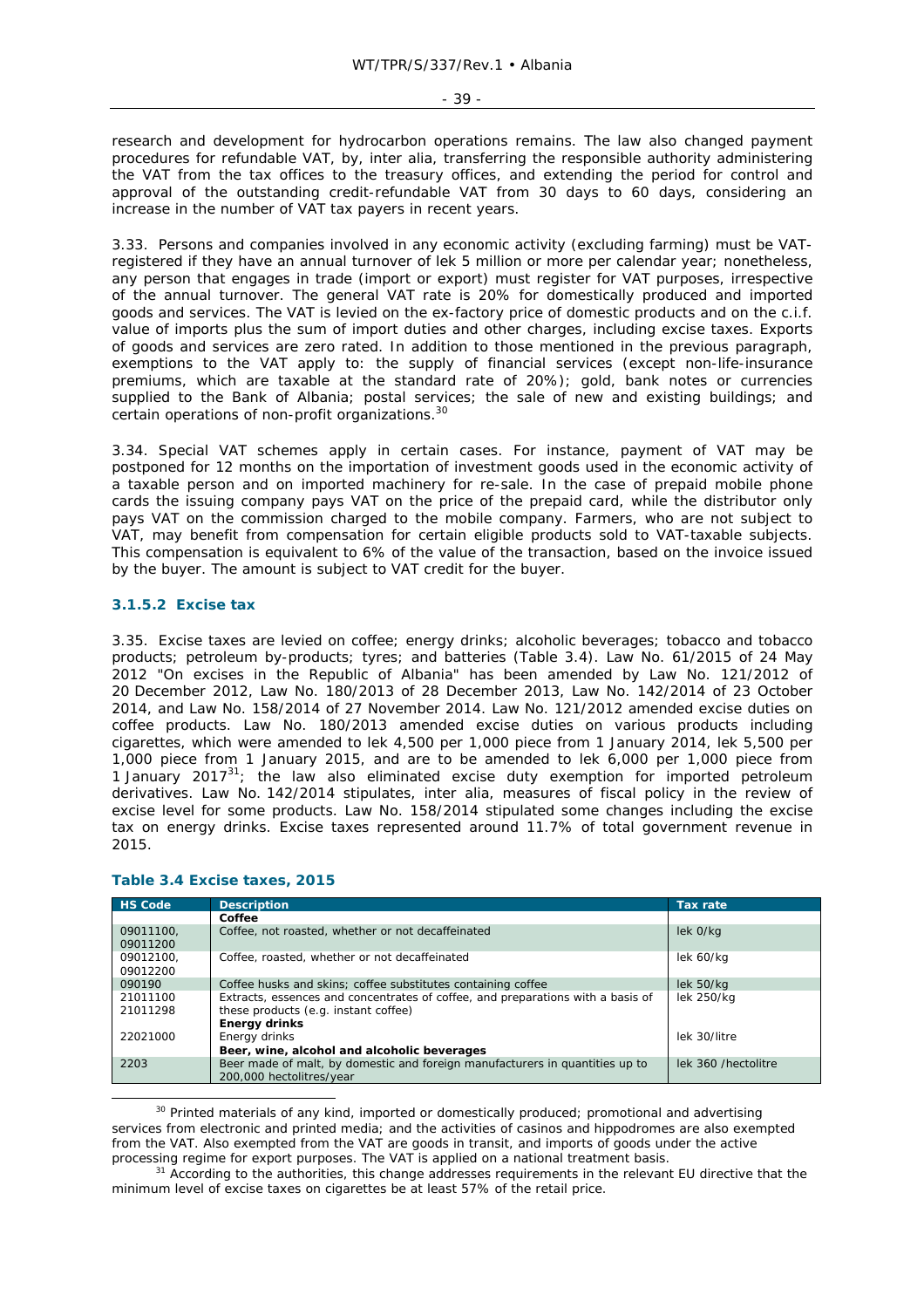## $-40 -$

| <b>HS Code</b><br>2203                                                                                                                                                                                                                                   | <b>Description</b><br>Beer made of malt, by domestic and foreign manufacturers in quantities more<br>than 200,000 hectolitres/year                                                                                                                                                                                                                                                                                                                                                                                                                  | <b>Tax rate</b><br>lek 710 /hectolitre                                                                                                                                                                                                                                                                                                                                                                                                  |
|----------------------------------------------------------------------------------------------------------------------------------------------------------------------------------------------------------------------------------------------------------|-----------------------------------------------------------------------------------------------------------------------------------------------------------------------------------------------------------------------------------------------------------------------------------------------------------------------------------------------------------------------------------------------------------------------------------------------------------------------------------------------------------------------------------------------------|-----------------------------------------------------------------------------------------------------------------------------------------------------------------------------------------------------------------------------------------------------------------------------------------------------------------------------------------------------------------------------------------------------------------------------------------|
| 220421<br>220429<br>220430<br>22043010                                                                                                                                                                                                                   | Still wine and grape must; Vermouth and other wine flavoured with plants or<br>aromatic substances; Other fermented beverages (i.e. cider, perry, mead);<br>mixtures of fermented beverages and mixtures of still fermented beverages and<br>non-alcoholic beverages                                                                                                                                                                                                                                                                                |                                                                                                                                                                                                                                                                                                                                                                                                                                         |
| 22043096<br>22043098<br>22051010<br>22059010<br>22060010<br>22060051<br>22060059<br>22060081<br>22060089                                                                                                                                                 | by domestic and foreign manufacturers in quantities up to 10,000<br>$\overline{\phantom{a}}$<br>hectolitres/year<br>by domestic and foreign manufacturers in quantities of more than 10,000<br>hectolitres/year                                                                                                                                                                                                                                                                                                                                     | lek 3,000/hectolitre for<br>wine of an actual<br>alcoholic strength by<br>volume up to 12.5 vol.<br>and lek 4,000/hectolitre<br>for wine of an actual<br>alcoholic strength by<br>volume exceeding<br>12.5 vol.<br>lek 10,000/hectolitre for<br>wine of an actual<br>alcoholic strength by<br>volume up to 12.5 vol.<br>and lek<br>12,000/hectolitre for<br>wine of an actual<br>alcoholic strength by<br>volume exceeding<br>12.5 vol. |
| 220410<br>22042106<br>22042107<br>22042108<br>22042109<br>22051010<br>22059010<br>22060031<br>22060039                                                                                                                                                   | Asti spumante, Champagne; wines other than those falling under 220410 in<br>bottles with 'mushroom' stoppers held in place by ties or fastenings; wine,<br>otherwise put with an acceptable excess pressure due to carbon dioxide.<br>Vermouth and other wines flavoured with plants and aromatic substances of an<br>actual alcoholic strength by volume of 18% vol. or less. Other fermented<br>beverages (e.g. cider, perry, mead); mixtures of fermented beverages and<br>mixtures of sparkling fermented beverages and non-alcoholic beverages | lek 5,200/hectolitre                                                                                                                                                                                                                                                                                                                                                                                                                    |
| 22042185-91<br>22042193-98<br>22042985-91<br>22042993-98<br>22051010<br>22051090<br>22059010<br>22059090<br>22060010<br>22060031<br>22060039<br>22060051<br>22060059<br>22060081<br>22060089                                                             | Intermediate alcoholic beverages of an actual alcoholic strength by volume<br>exceeding 15% vol., but not exceeding 22% vol., in accordance with provisions<br>of Article 74 of the law                                                                                                                                                                                                                                                                                                                                                             | lek 5,200/hectolitre                                                                                                                                                                                                                                                                                                                                                                                                                    |
| 22042192-98<br>22042992-98<br>22051090<br>22059090                                                                                                                                                                                                       | Alcoholic beverages obtained by distilling grape wine or grape marc, Whiskies,<br>Rum and other spirits obtained by distilling fermented sugar-cane products, Gin<br>and Geneva, Vodka, Liqueurs and cordials, anisette.                                                                                                                                                                                                                                                                                                                            |                                                                                                                                                                                                                                                                                                                                                                                                                                         |
| 22060010<br>22060031<br>22060039<br>22060051                                                                                                                                                                                                             | $\mathbb{Z}^2$<br>by domestic and foreign manufacturers in quantities up to 20,000<br>hectolitres/vear                                                                                                                                                                                                                                                                                                                                                                                                                                              | lek 65,000/hectolitre of<br>anhydrous alcohol<br>lek 84,500/hectolitre of                                                                                                                                                                                                                                                                                                                                                               |
| 22060059<br>22060081<br>22060089<br>22082012<br>22082014<br>22082026<br>22082027<br>22082029<br>22082040<br>22082062<br>22082064<br>22082086<br>22082087<br>22082089<br>22083011<br>22083019<br>22083030<br>22083041<br>22083049<br>22083061<br>22083069 | by domestic and foreign manufacturers in quantities over 20,000<br>$\overline{\phantom{a}}$<br>hectolitres/year                                                                                                                                                                                                                                                                                                                                                                                                                                     | anhydrous alcohol                                                                                                                                                                                                                                                                                                                                                                                                                       |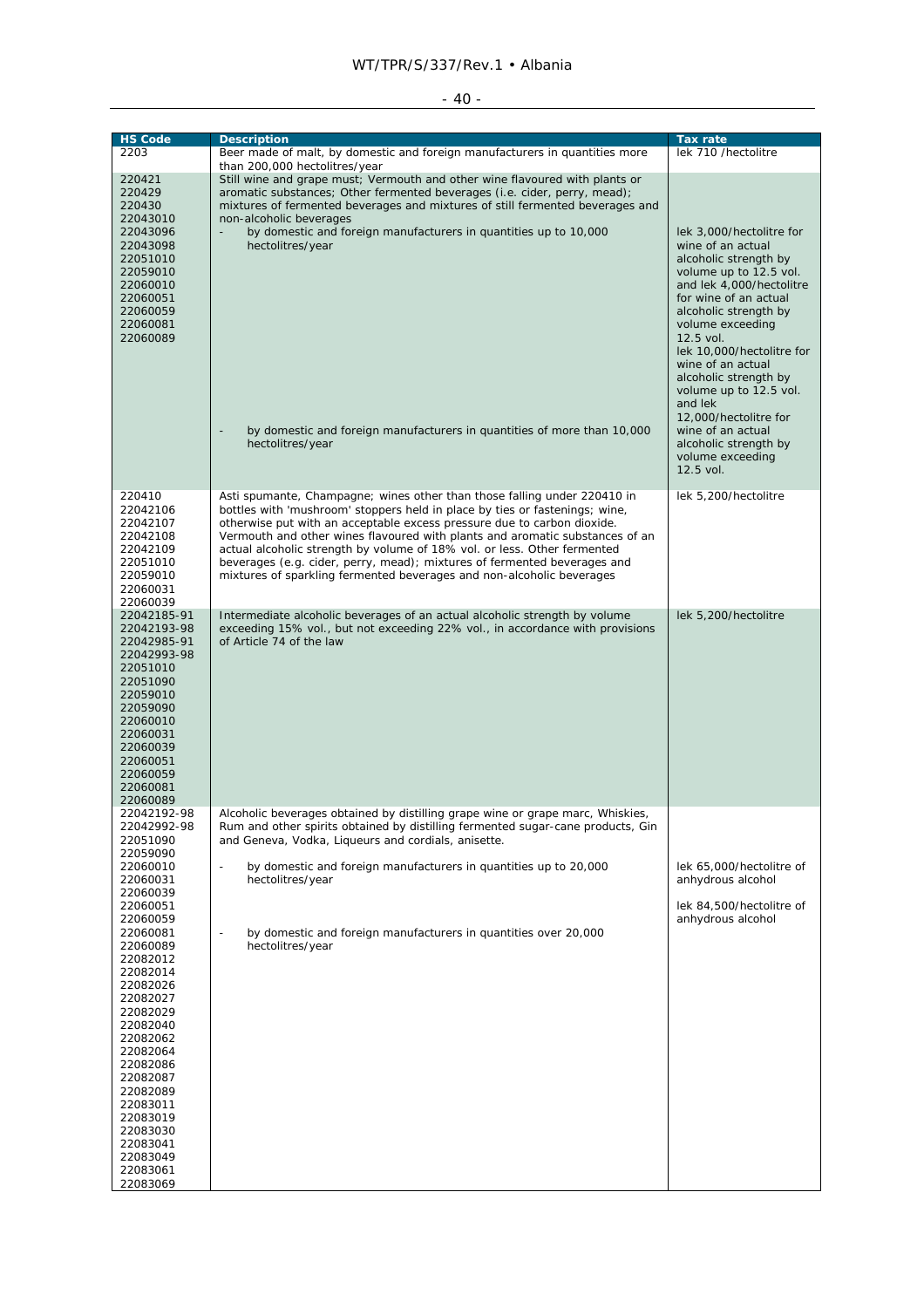| the contract of the contract of the |  |
|-------------------------------------|--|
|                                     |  |

| <b>HS Code</b>       | <b>Description</b>                                                                                   | <b>Tax rate</b>                                 |
|----------------------|------------------------------------------------------------------------------------------------------|-------------------------------------------------|
| 22083071             |                                                                                                      |                                                 |
| 22083079             |                                                                                                      |                                                 |
| 22083082             |                                                                                                      |                                                 |
| 22083088             |                                                                                                      |                                                 |
| 22084011             |                                                                                                      |                                                 |
| 22084031             |                                                                                                      |                                                 |
| 22084039             |                                                                                                      |                                                 |
| 22084051             |                                                                                                      |                                                 |
| 22084091             |                                                                                                      |                                                 |
| 22084099             |                                                                                                      |                                                 |
| 22085011             |                                                                                                      |                                                 |
| 22085019             |                                                                                                      |                                                 |
| 22085091             |                                                                                                      |                                                 |
| 22085099<br>22086011 |                                                                                                      |                                                 |
|                      |                                                                                                      |                                                 |
| 22086019             |                                                                                                      |                                                 |
| 22086091             |                                                                                                      |                                                 |
| 22086099<br>22087010 |                                                                                                      |                                                 |
| 22087090             |                                                                                                      |                                                 |
| 22089011             |                                                                                                      |                                                 |
| 22089019             |                                                                                                      |                                                 |
| 22089033             |                                                                                                      |                                                 |
| 22089038             |                                                                                                      |                                                 |
| 22089041             |                                                                                                      |                                                 |
| 22089045             |                                                                                                      |                                                 |
| 22089048             |                                                                                                      |                                                 |
| 22089052             |                                                                                                      |                                                 |
| 22089054             |                                                                                                      |                                                 |
| 22089056             |                                                                                                      |                                                 |
| 22089069             |                                                                                                      |                                                 |
| 22089071             |                                                                                                      |                                                 |
| 22089075             |                                                                                                      |                                                 |
| 22089077             |                                                                                                      |                                                 |
| 22089078             |                                                                                                      |                                                 |
| 22071000             | Non-denatured ethyl alcohol of an actual alcoholic strength by volume of 80%                         | lek 45,000/hectolitre of                        |
| 22089091             | vol. or more                                                                                         | anhydrous alcohol                               |
| 22089099             |                                                                                                      |                                                 |
| 22072000             | Denatured ethyl alcohol                                                                              | $O$ (zero)                                      |
| 22082029             | Raki                                                                                                 | lek 20,000/hectolitre of                        |
|                      |                                                                                                      | anhydrous alcohol                               |
| Chapters 17 to       | All products that have an actual alcoholic strength by volume exceeding 1.2%                         | lek 45,000/hectolitre of                        |
| 22 for the CN        | vol. and regardless their classification under the CN system pursuant to Article                     | anhydrous alcohol                               |
|                      | 64 of the law                                                                                        |                                                 |
|                      | Tobacco and its by-products                                                                          |                                                 |
| 24021000             | Cigars and cigarillos containing tobacco                                                             | lek 2,500/kg<br>lek 5,500/1,000 pieces          |
| 240220               | Cigarettes containing tobacco                                                                        |                                                 |
|                      |                                                                                                      | From 1 January 2016 -                           |
|                      |                                                                                                      | lek 6,000/1,000 pieces                          |
|                      |                                                                                                      | From 1 January 2017 -<br>lek 6,500/1,000 pieces |
| 240290               | Cigars, cigarillos and cigarettes containing tobacco substitutes                                     | lek 2,240/kg                                    |
| 2403                 | Other manufactured tobacco and substitutes, "homogenized" tobacco, extracts                          | lek 4.400/ka                                    |
|                      | and essences                                                                                         | From 1 January 2016 -                           |
|                      |                                                                                                      | lek 5,100/kg                                    |
|                      |                                                                                                      | From 1 January 2017 -                           |
|                      |                                                                                                      | lek 5,800/kg                                    |
|                      | <b>Energy products</b>                                                                               |                                                 |
| 1507 to 1518         | Vegetable and animal oils and fats and their product (if used for heating or                         | As referred to in Articles                      |
|                      | engines)                                                                                             | 50 and 51 of the law                            |
| 27101010             | Mineral oils and their products falling within CN codes in the Chapter 2707                          | lek 50/litre                                    |
| 27071090             |                                                                                                      |                                                 |
| 27072010             |                                                                                                      |                                                 |
| 27072090             |                                                                                                      |                                                 |
| 27073010             |                                                                                                      |                                                 |
| 27073090             |                                                                                                      |                                                 |
| 27075010             |                                                                                                      |                                                 |
| 27075090             |                                                                                                      |                                                 |
| 27101211             | Petroleum oil undergoing a specific process                                                          | lek 50/litre                                    |
| 27101241             | Light oils (gasoline and benzene)                                                                    | lek 37/litre                                    |
| 27191245             | Gasoline and unleaded benzene, with lead containing not more than 0.013                              |                                                 |
| 27101249             | gr/litre                                                                                             |                                                 |
|                      | With an octane number less than 95                                                                   |                                                 |
|                      | With an octane number 95-98                                                                          |                                                 |
|                      | With an octane number 98 or more                                                                     |                                                 |
| 27101251<br>27101259 | Leaded gasoline, with lead containing more than 0.013 gr/litre<br>With an octane number less than 98 | lek 50/litre                                    |
|                      | With an octane number 98 or more                                                                     |                                                 |
| 27101911-29          | Kerosene                                                                                             | lek 20/litre                                    |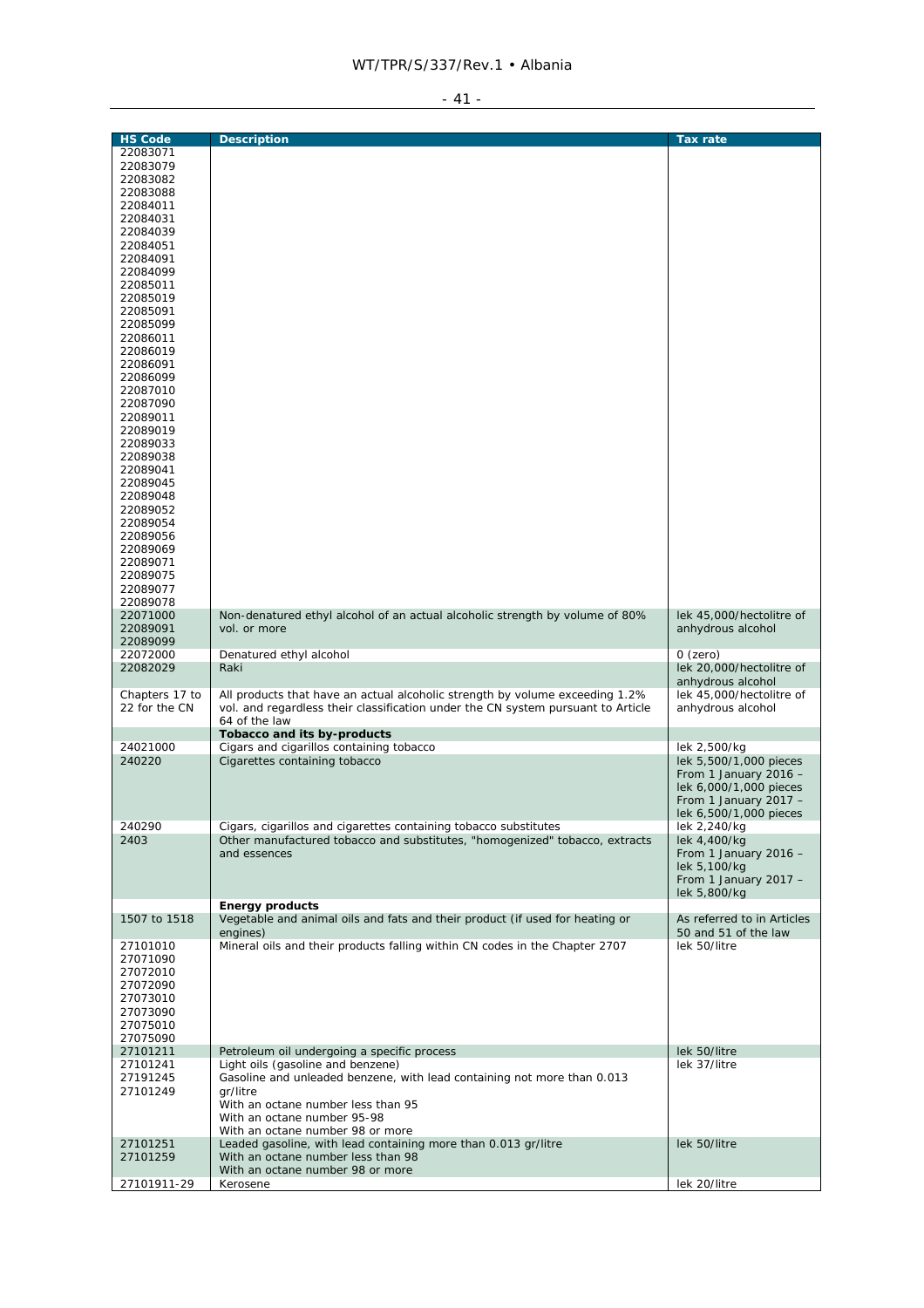| × |  |
|---|--|
|---|--|

| <b>HS Code</b> | <b>Description</b>                                                               | <b>Tax rate</b>            |
|----------------|----------------------------------------------------------------------------------|----------------------------|
| 27101921-25    | Fuels, kerosene type                                                             | lek 20/litre               |
| 27101931-48    | Heavy oils (gas oil)                                                             | lek 37/litre               |
| 27101951-69    | Heavy oils as fuels (fuels, solar, fuel oil)                                     | lek $37/kg$                |
| 271020         | Biodiesel with petroleum oils                                                    | $lek$ 37/ $kq$             |
| 27101971-99    | Lubricating oils and other oils                                                  | lek 40/kg                  |
| 27109100-      | Waste oils                                                                       | lek 5/kg                   |
| 9900           |                                                                                  |                            |
| 27121090       | Grease                                                                           | lek 405/kg                 |
| 27131100       | Petroleum coke                                                                   | lek 2/kg                   |
| 27131200       |                                                                                  |                            |
| 27132000       | Petroleum bitumen                                                                | lek 5/kg                   |
| 271390         | Residues of petroleum oils and bituminous minerals (bitumen)                     | lek 5/kg                   |
|                |                                                                                  |                            |
| 2715           | Bituminous mixtures based on natural asphalt, on petroleum bitumen, on           | lek 5/kg bitumen           |
|                | mineral tar or mineral tar pitch (bituminous mastics). Bituminous varnish (i.e.  |                            |
|                | asphalt-cement)                                                                  |                            |
| 27111211       | Petroleum gases and other gaseous hydrocarbons                                   | lek 0/litre                |
| 27111219       |                                                                                  |                            |
| 27111291       |                                                                                  |                            |
| 27111293       |                                                                                  |                            |
| 27111294       |                                                                                  |                            |
| 27111297       |                                                                                  |                            |
| 27111310       |                                                                                  |                            |
| 27111330       |                                                                                  |                            |
| 27111391       |                                                                                  |                            |
| 27111397       |                                                                                  |                            |
|                |                                                                                  |                            |
| 27111400       |                                                                                  |                            |
| 27111900       |                                                                                  |                            |
| 2901           | Acyclic hydrocarbons                                                             | lek 37/kg                  |
| 2902           | <b>Cyclic hydrocarbons</b>                                                       | lek 37/kg                  |
| 29051100       | Methanol (Methyl Alcohol)                                                        | As referred to in Articles |
|                |                                                                                  | 50 and 51 of the law       |
| 34031910       | Lubricating preparations for machineries, equipment and vehicles                 | lek 40/kg                  |
| 34039900       |                                                                                  |                            |
| 3811, 3817     | Anti-knock preparations, anti-oxidizing preparations, gum inhibitors, viscosity  | As referred to in Articles |
|                | improvers, anti-corrosive preparations, and prepared additives, for mineral oils | 50 and 51 of the law       |
|                | (including gasoline) or other liquids used for the same purposes as mineral oils |                            |
|                |                                                                                  |                            |
|                |                                                                                  |                            |
|                | Mixed alkylbenzenes and mixed alkylnaphthalenes                                  |                            |
| 382600         | Fatty acids/biodiesel containing less than 70% by weight petroleum oils under    | lek 37/litre               |
|                | Chapter 27                                                                       |                            |
|                | <b>Fireworks</b>                                                                 |                            |
| 36041000       | <b>Fireworks</b>                                                                 | lek 200/kg                 |
| 36049000       | Other                                                                            | lek 200/kg                 |
|                | <b>Pneumatic tyres</b>                                                           |                            |
| 4011           | New pneumatic tyres, of rubber                                                   | lek 20/kg                  |
| 4012 (ex.      | Retreaded pneumatic tyres of rubber; solid or cushion tyres; tyre treads and     | lek 40/kg                  |
| 40122000)      | tyre flaps                                                                       |                            |
| 40122000       | Used pneumatic tyres                                                             | lek 100/kg                 |
|                | Primary cells and primary batteries; electric accumulators                       |                            |
| 8506           | Primary cells and primary batteries                                              | lek 200/kg                 |
| 8507           | Electric accumulators, including separators therefore, whether or not            | lek 20/kg                  |
|                |                                                                                  |                            |
|                | rectangular (including square)                                                   |                            |
|                | Electric filament lamps                                                          |                            |
| 85392210       | Reflector lamps                                                                  | lek 100/item               |
| 85392290       | Other                                                                            |                            |
| 85392992       | Exceeding 100V                                                                   |                            |
| 85392998       | Not exceeding 100V                                                               |                            |

Source: DCM No. 61/2012, as amended (most recently by DCM No. 148/2014).

3.36. Exemptions to excise taxes apply on exports and approved customs or tax suspension regimes as well as gas oil and by-products used in oil research activities. Excise tax is refundable on: exports; approved suspension regimes; gas oil used for fishing boats; and fuel used by producers of electricity resources of 5 MW or more for each energy resource, as well as fuel used in the production of agriculture products in heated greenhouses.

### **3.1.6 Import prohibitions, restrictions, and licensing**

### **3.1.6.1 Import prohibitions**

3.37. Albania imposes import prohibitions on products that are considered to be hazardous or to threaten public health. Prohibitions apply to certain imports including: dangerous waste (unless it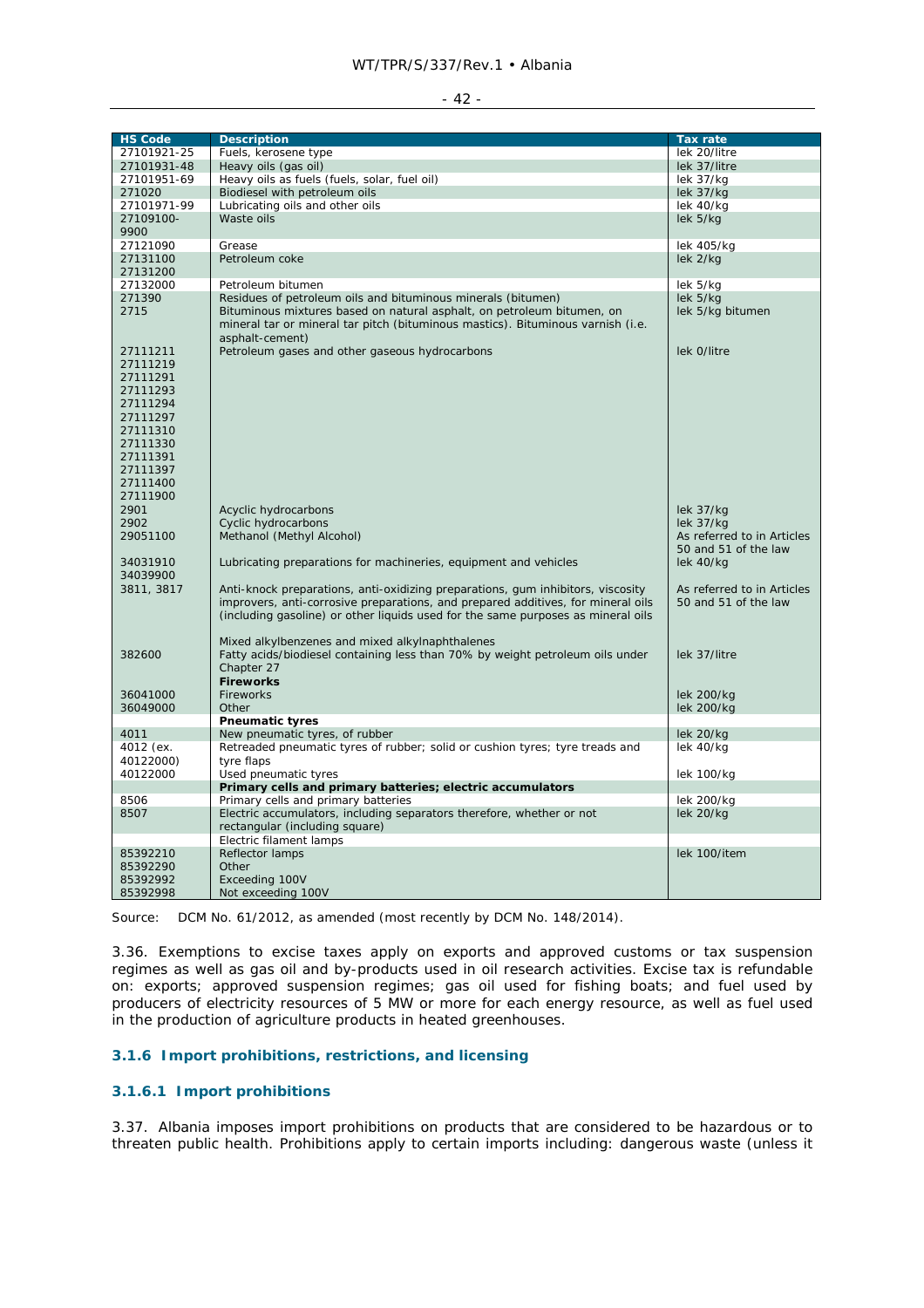may be used, processed or recycled, in which case an import licence is required)<sup>32</sup>; chemical products under the Chemical Weapons Convention (without a licence) $^{33}$ ; and narcotics and psychotropic substances (as listed in Schedule 1 of the Single Convention on Narcotic Drugs 1961 and Convention on Psychotropic Substances 1971).

3.38. The Law on Veterinary Service (Law No. 10465 of 29 September 2011) prohibits the importation of: live animals, veterinary medicinal products, embryonic animal products, products of animal origin (not for human consumption), which can transmit an infectious disease or endanger the health of people or animals; and live organisms, such as bacteria, viruses and moulds, which are pathogenic to animals and humans.<sup>34</sup> The law transferred the responsibilities for animal health and welfare to the Veterinary Service. The Law on Plant Protection Service prohibits the importation of plants, plant products, and other objects that are carrying pests. $35$ 

### **3.1.6.2 Import licensing**

3.39. Albania requires importers of certain products to be licensed, for reasons including SPS objectives, security, protection of the environment, and compliance with obligations under international conventions (Table 3.5). In addition, in some cases, the respective products to be imported are subject to further restrictions. Most import licences are granted by the National Licences Centre under the Ministry of Economic Development, Trade and Entrepreneurship.

3.40. Albania's import licensing requirements and the procedures to implement them are set out in a variety of laws, regulations, ministerial orders, decisions of the Council of Ministers, rules, and ministerial guidelines. Documentary and other information must be presented in order for the licence to be granted. If these requirements are met, the licence is granted automatically. Licensing is not automatic for narcotic and psychotropic drugs and certain flora and fauna, as well as for medicinal products, military goods, and fish and fish products.

3.41. Albania provided WTO Members with responses to the questionnaire on import licensing procedures in 2011, 2012, and 2014.36

#### **Table 3.5 Products subject to import licensing requirements, December 2015**

| <b>Product</b>                     | <b>Legal Provisions/Procedures</b>                         | <b>Purpose</b>                  |
|------------------------------------|------------------------------------------------------------|---------------------------------|
| animals; leather;<br>feed;<br>Live | Law No. 10081 of 23 February 2009 (On licences,            | Food safety. Importing firms    |
| biological material for<br>animal  | authorization and permission in the Republic of Albania);  | must fulfil sanitary conditions |
| insemination; veterinary drugs     | Law No. 9863 of 28 January 2008 (On Food); Decision        | in accordance with Albanian     |
| and vaccines (HS Chapters 01,      | No. 538 of 26 May 2009 "On licences and authorization      | law                             |
| 02, 03 and 04, HS headings         | that are checked over through NCL and some other           |                                 |
| 1601 and 1602)                     | common sub-legal regulations"; Decision No. 1295 of 29     |                                 |
|                                    | December 2009 "On some amendments in Decision No.          |                                 |
|                                    | 538/2009"; Law No. 9426 of 6 October 2005 "Animal          |                                 |
|                                    | Breeding". Imports are only permitted from countries       |                                 |
|                                    | that meet the requirements of the OIE and other            |                                 |
|                                    | international organizations of which Albania is a          |                                 |
|                                    | participant. However, to ensure cooperation, Albania has   |                                 |
|                                    | bilateral veterinary agreements with Former Yugoslav       |                                 |
|                                    | Republic of Macedonia, Croatia, Romania, Bulgaria,         |                                 |
|                                    | Brazil, Kosovo, Serbia, and Bosnia-Herzegovina.            |                                 |
|                                    | Importers of these products must be licensed. To obtain    |                                 |
|                                    | a licence for food of animal origin, the importer's        |                                 |
|                                    | establishment must be inspected by one of the Regional     |                                 |
|                                    | Directories of the National Food Authority, and final      |                                 |
|                                    | approval must be granted by the General Director of the    |                                 |
|                                    | National Food Authority. Applications for import licences  |                                 |
|                                    | are processed within ten days and a registration fee is    |                                 |
|                                    | levied. Licences are issued automatically if the requisite |                                 |
|                                    | conditions are met. Import licences for veterinary         |                                 |

 $32$  Law No. 156 of 10 October 2013 "On some amendments in the Law No. 10463 of 22 September 2011 "On integrated waste management".<br><sup>33</sup> According to Law No. 9092 of 3 July 2003, the maximum amount allowed to be imported into Albania

is one tonne; they are limited to products for scientific, medicinal or pharmaceutical purposes.<br><sup>34</sup> Law No. 10465 of 29 September 2011, "On Veterinary Service in the Republic of Albania", Articles 33

and 38.<br><sup>35</sup> Law No. 9362 of 24 March 2005, "On Plant Protection Service".<br><sup>36</sup> Albania's responses to the questionnaire on import licensing procedures since 2010 are contained in WTO documents G/LIC/N/3/ALB/5, G/LIC/N/3/ALB/6, and G/LIC/N/3/ALB/7, 24 January 2011, 5 November 2012, and 14 April 2014, respectively.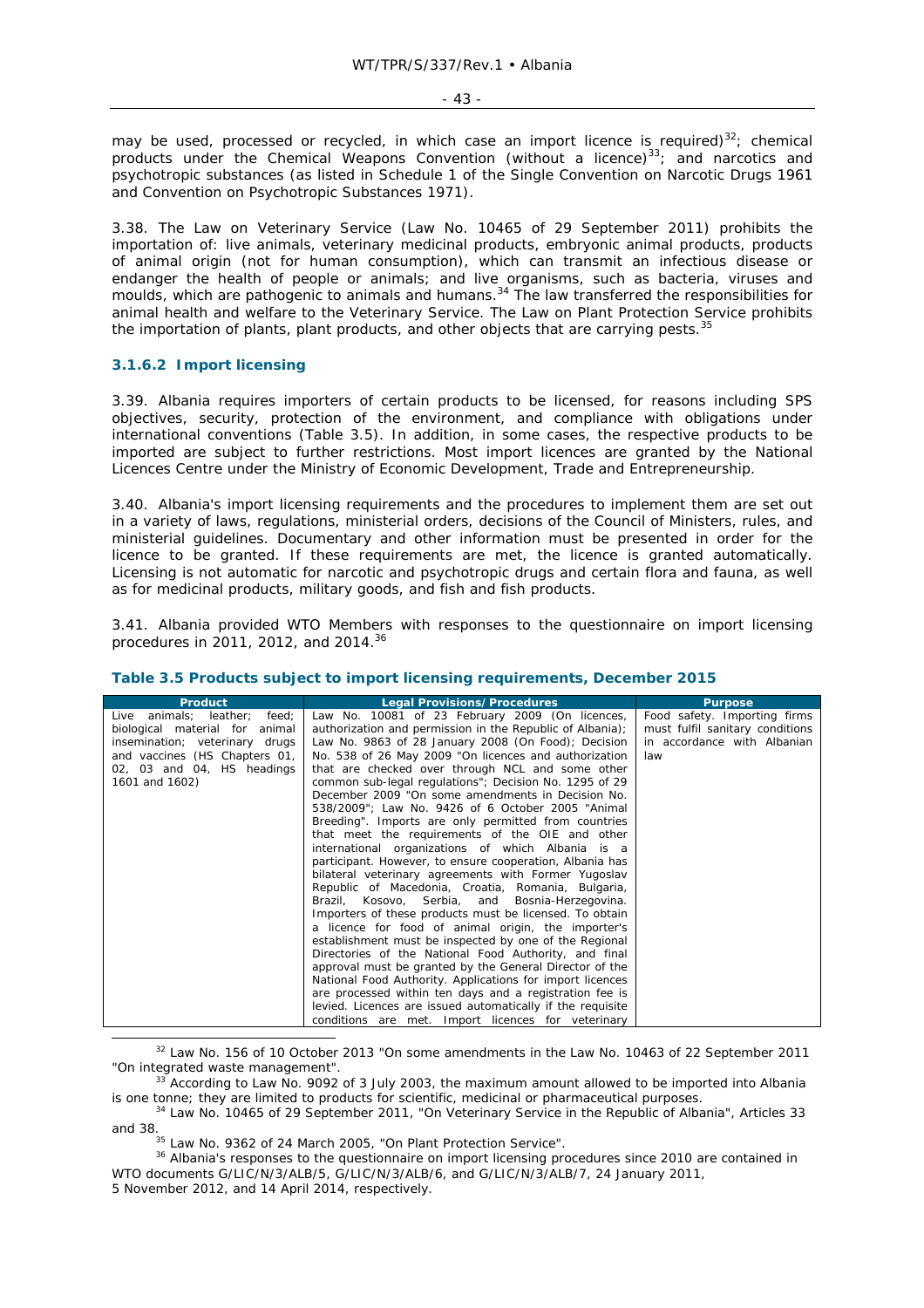# - 44 -

| <b>Product</b>                                                       | <b>Legal Provisions/Procedures</b><br>medicines and vaccines are valid for five years and for                         | <b>Purpose</b>                                                    |
|----------------------------------------------------------------------|-----------------------------------------------------------------------------------------------------------------------|-------------------------------------------------------------------|
|                                                                      | one year for other products. Licensees must reapply to                                                                |                                                                   |
|                                                                      | have their licences extended. A list of licensed importers                                                            |                                                                   |
| Plant protection products (certain                                   | is sent to the Border Inspection Point.<br>Law No. 10081 of 23 February 2009 'On Licensing,                           | Control of poisonous products,                                    |
| products of HS heading 3808                                          | Authorizations and Permissions in the Republic of                                                                     | the careless use of which                                         |
| including insecticides, fungicides,                                  | Albania'; Law No. 9362 of 24 March 2005 'On Plant                                                                     | could affect plants, animals,                                     |
| herbicides, disinfectants)                                           | Protection Services', as amended in 2011 to reorganize<br>relevant divisions concerning plant protection services     | human<br>beings,<br>and<br>the<br>environment                     |
|                                                                      | and reallocate responsibilities related, inter alia, to                                                               |                                                                   |
|                                                                      | inspection. DCM No. 1555 of 12 November 2008                                                                          |                                                                   |
|                                                                      | (approval of the regulation on plant protection products).<br>Only registered plant protection products (PPPs) may be |                                                                   |
|                                                                      | imported into Albania. To be registered, an application                                                               |                                                                   |
|                                                                      | with the required documents and samples must be                                                                       |                                                                   |
|                                                                      | submitted to the Registration Office of PPPs. The<br>applicant must also declare the kind of packaging to be          |                                                                   |
|                                                                      | used for that PPP. Within 30 days the request is either                                                               |                                                                   |
|                                                                      | accepted or, if not, the applicant is informed in writing of                                                          |                                                                   |
|                                                                      | the reasons for refusal. Additional data may be<br>requested. Licences are issued automatically if the                |                                                                   |
|                                                                      | required criteria are met.                                                                                            |                                                                   |
| Wild species of flora and fauna                                      | Law No. 9021 of 6 March 2003 (accession of Albania to                                                                 | To restrict the number of                                         |
| listed in the Appendices of the<br><b>CITES Convention</b>           | CITES); Law No. 9867 of 31 January 2010 "On the rules<br>and procedures on international trade of endangered          | species, wild animals,<br>and<br>plants<br>to<br>improve<br>their |
|                                                                      | species of wild fauna and flora". The licensing system                                                                | conservation<br>status<br>and                                     |
|                                                                      | applies to trade between parties to the CITES                                                                         | comply with Albania's CITES                                       |
|                                                                      | Convention. Quota system for licences determined by<br>the CITES Convention Secretariat annually. Advice of the       | commitments                                                       |
|                                                                      | appropriate national scientific authority is required.                                                                |                                                                   |
|                                                                      | Processing time is generally up to 15 working days from                                                               |                                                                   |
|                                                                      | receipt of the application and licences are valid for a<br>year.                                                      |                                                                   |
| Certain fish and fish products                                       | Law No. 64/2012 of 31 May 2012 "On Fishery", as                                                                       | Environmental measure<br>to                                       |
| (eggs, larvae and fingerlings of<br>any water species (not for       | amended; Regulation No. 1 of 7 March 2014 (licensing of<br>fisheries and aquaculture). Authorization required from    | protect Albanian waters and<br>regulate the introduction of       |
| aquaculture<br>purposes))<br>(HS                                     | the Ministry of Agriculture, Rural Development and                                                                    | species with no relation to                                       |
| Chapter 3)                                                           | Water Administration. Authorization is, <i>inter alia</i> ,                                                           | aquaculture                                                       |
|                                                                      | contingent upon a health certificate having been<br>obtained from the Veterinary Directorate, and that the            |                                                                   |
|                                                                      | Ministry of Environment issue an environmental                                                                        |                                                                   |
|                                                                      | permission and provide that the species are not                                                                       |                                                                   |
|                                                                      | dangerous for biodiversity. Applications are processed<br>within 30 days. An environmental licence needs to be        |                                                                   |
|                                                                      | issued by the Ministry of Environment. Products must                                                                  |                                                                   |
|                                                                      | undergo a quarantine period, with the costs borne by the<br>importer.                                                 |                                                                   |
| Imports of waste                                                     | Law No. 156 of 10 October 2013 "On some amendments                                                                    | <b>SPS</b><br>measures<br>and                                     |
|                                                                      | in the Law No. 10463/2011:<br>Law No. 10431 of 9 June 2011 ("On protection of                                         | environmental protection                                          |
|                                                                      | environment"); Law No. 10463 of 22 September 2011                                                                     |                                                                   |
|                                                                      | ("On integrated waste management"); DCM No. 835 of                                                                    |                                                                   |
|                                                                      | 28 December 2005 ("On approval of the list of danger<br>waste, other waste and other remains, that are not            |                                                                   |
|                                                                      | allowed to be imported, with the aim to preserve, to                                                                  |                                                                   |
|                                                                      | deposit and to exterminate"). Only non-dangerous waste                                                                |                                                                   |
|                                                                      | that may be reused, processed or recycled may be<br>imported into Albania. Applications must be made to the           |                                                                   |
|                                                                      | Ministry of Environment and approval obtained from the                                                                |                                                                   |
|                                                                      | Council of Ministers. Approval can take up to a month. A                                                              |                                                                   |
| Medicinal<br>(narcotic<br>products                                   | licensing fee is charged.<br><b>Pharmaceutical products</b>                                                           | products<br>Control<br>and                                        |
| psychotropic<br>drugs<br>and                                         | Law No. 105/2014 of 31 July 2014 "On drugs and                                                                        | inspecting structures that will                                   |
| substances;<br>pharmaceutical                                        | pharmaceutical service", as amended by Law No.                                                                        | enter Albania                                                     |
| products (included in HS chapter<br>30)); dental materials (included | 109/2015 of 15 October 2015 "On a change to the Law<br>No. 105/2014". The change is related to pharmaceuticals        |                                                                   |
| in HS chapters $33, 34, 37$ ;                                        | manufactured within the Balkan area. According to this                                                                |                                                                   |
| medical and dental equipment                                         | change, such category of products are accepted by                                                                     |                                                                   |
| and devices (included in HS<br>chapters 37, 70, 90 and 94);          | Albania's National Agency of Drugs and Medical Devices<br>to be equipped with marketing authorization; DCM No.        |                                                                   |
| disinfectant, disinsectants and                                      | 142 of 18 February 2015 "On designation of the rules for                                                              |                                                                   |
| deratization substances (DDD)                                        | issuing of the Minister of Health's authorization with                                                                |                                                                   |
| (included in HS chapters 28 and<br>29)                               | regard to unauthorised drugs"; DCM No. 325, of 14 June<br>1993 (regime for exportation-importation and production     |                                                                   |
|                                                                      | of medicines);                                                                                                        |                                                                   |
|                                                                      | Guideline No. 180 of August 1993 (cooperation on the                                                                  |                                                                   |
|                                                                      | import-export regime), amended by Order of Minister of<br>Health No. 81 of 6 March 2008.                              |                                                                   |
|                                                                      |                                                                                                                       |                                                                   |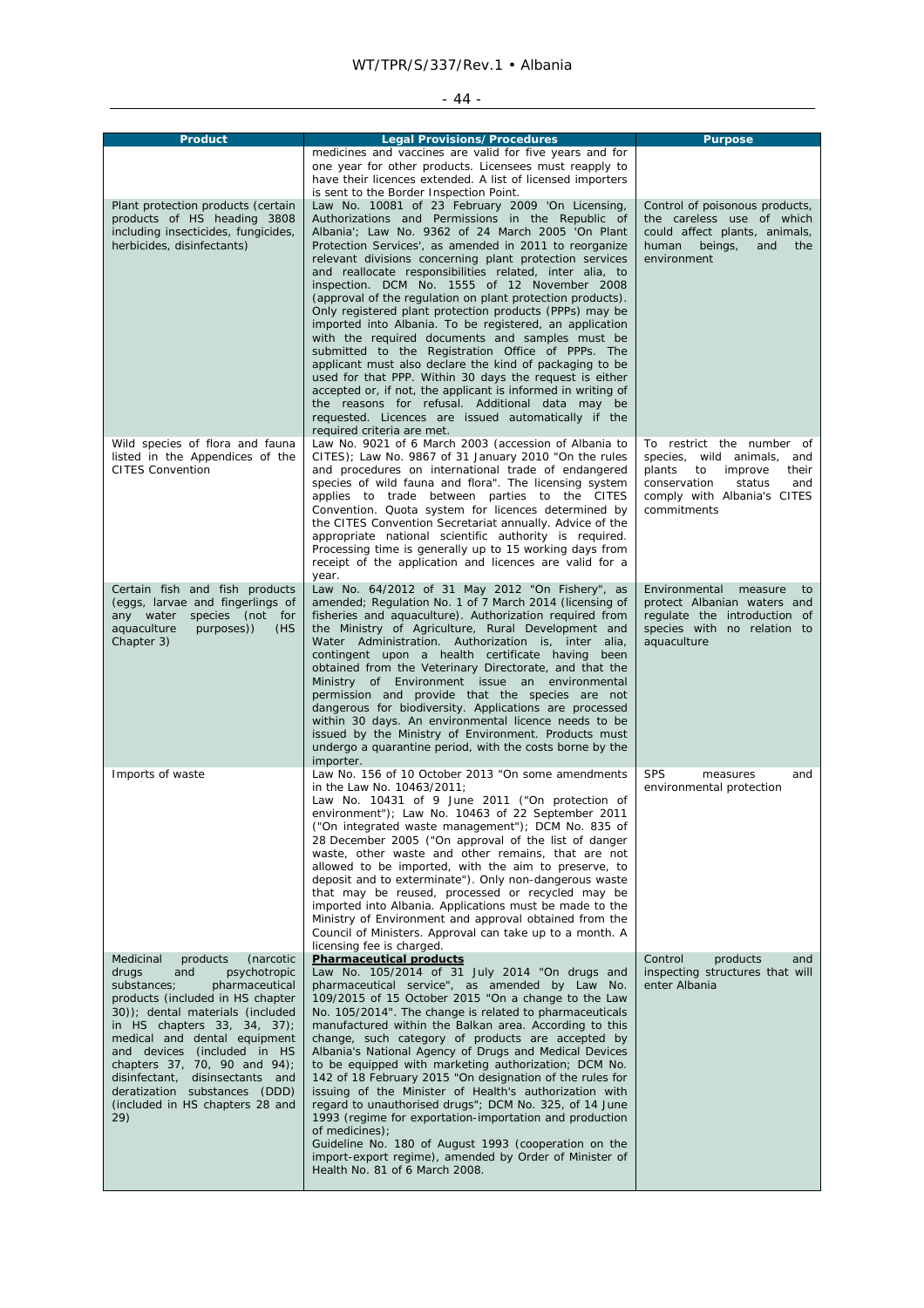#### - 45 -

| <b>Product</b>                    | <b>Legal Provisions/Procedures</b>                                                                                    | <b>Purpose</b>                 |
|-----------------------------------|-----------------------------------------------------------------------------------------------------------------------|--------------------------------|
|                                   | Narcotic drugs and psychotropic substances:                                                                           |                                |
|                                   | Law No. 7975 of 26 July 1995 (narcotic drugs and<br>psychotropic substances), as amended by Law No. 9271              |                                |
|                                   | of 9 November 2004, Law No.9559 of 8 June 2006, Law                                                                   |                                |
|                                   | No. 10137 of 11 May 2009, and Law No. 46/2013 of 14                                                                   |                                |
|                                   | February 2013.                                                                                                        |                                |
|                                   |                                                                                                                       |                                |
|                                   | Dental health equipment (if source of ionizing                                                                        |                                |
|                                   | radiation):                                                                                                           |                                |
|                                   | Law No. 9928 of 9 June 2008 (dental health service), as                                                               |                                |
|                                   | amended; DCM No. 158 of 12 February 2008 (on import-<br>export of ionizing radiation) (if dental and medical          |                                |
|                                   | equipment are a source of ionizing radiation, a licence by                                                            |                                |
|                                   | the Commission on Radiation Protection is required);                                                                  |                                |
|                                   | Law No. 8025 of 9 November 1995 "On protection from                                                                   |                                |
|                                   | ionized radiation", as amended by Law No. 9973 of 28                                                                  |                                |
|                                   | July 2008, Law No. 26/2013, Law No. 10137 of 11 May                                                                   |                                |
|                                   | 2009, and Law No. 26/2013 of 14 February 2013.                                                                        |                                |
|                                   | <b>Medical devices:</b>                                                                                               |                                |
|                                   | Law No. 89/2014 "On medical devices" and related                                                                      |                                |
|                                   | DCMs:                                                                                                                 |                                |
|                                   |                                                                                                                       |                                |
|                                   | Disinfection,<br>disinsection<br>and<br>deratization                                                                  |                                |
|                                   | substances (DDD):                                                                                                     |                                |
|                                   | Law No. 95/2015 "On Services and Biocidal Product in                                                                  |                                |
|                                   | Public Health; - Order of Minister of Health No. 202 of 23                                                            |                                |
|                                   | May 2014 "On import authorization of biocidal products<br>and approval of list of biocidal products for disinfection, |                                |
|                                   | disinsection and deratization in public health"; DCM No.                                                              |                                |
|                                   | 538 of 26 May 2009 (licences and permits handled by or                                                                |                                |
|                                   | through the National Licensing Centre and on some                                                                     |                                |
|                                   | sublegal common regulations) and related Minister of                                                                  |                                |
|                                   | Health Order No. 102 of 22 February 2010 (on                                                                          |                                |
|                                   | authorization for the import-export wholesale, and retail                                                             |                                |
|                                   | of DDD substances; Law No. 10138 of 11 May 2009 "On<br>Public Health", as amended by the Law No. 52/2013 of           |                                |
|                                   | 14 February 2013 "On some changes to the Law No.                                                                      |                                |
|                                   | 10138". The change is related to inspection issues, for                                                               |                                |
|                                   | instance, designation of the responsible authority for                                                                |                                |
|                                   | inspection.                                                                                                           |                                |
|                                   |                                                                                                                       |                                |
|                                   | Only natural and juridical persons registered nearby the                                                              |                                |
|                                   | National Licensing Centre may import these products.<br>With respect to medicines, applications for import            |                                |
|                                   | licences (authorization) by registered entities are made                                                              |                                |
|                                   | to: the National Agency for Drugs and Medical Devices                                                                 |                                |
|                                   | for registered (authorized) medicines, and to the                                                                     |                                |
|                                   | Pharmaceutical Department within the Ministry of Health                                                               |                                |
|                                   | for unregistered (unauthorized) and donated medicines.                                                                |                                |
|                                   | Validity periods for licences to import vary from one                                                                 |                                |
|                                   | month to one year depending on the product imported,<br>and importers may apply to extend the validity.               |                                |
|                                   | Licensing fees vary. For narcotic and psychotropic drugs,                                                             |                                |
|                                   | there is an annual quantity approved for the country,                                                                 |                                |
|                                   | and conditions applied to licensing are more stringent.                                                               |                                |
| Military<br>goods<br>(arms<br>and | Law No. 9707 of 5 April 2007 (state control of the                                                                    | Safety: control of activity of |
| munitions, fireworks, explosives  | activity of import and export of dual-use goods).                                                                     | traders due to dangerousness   |
| for civil use and other dual-use  | Permission to import and export military goods is issued                                                              | of goods                       |
| goods)                            | by the Export State Control Authority at the Ministry of<br>Defence, and radioactive materials by the Ministry of     |                                |
|                                   | Foreign Affairs. Applications for licences are processed                                                              |                                |
|                                   | within 30 days and are valid for one to three years.                                                                  |                                |
|                                   | Licensing fees are charged. DCM No. 106 of 9 February                                                                 |                                |
|                                   | 2011 "On approving the updated list of military goods                                                                 |                                |
|                                   | and dual use goods and technologies". Law No. 9126 of                                                                 |                                |
|                                   | 21 July 2003 "On civilian use of Explosives in the                                                                    |                                |
|                                   | Republic of Albania". DCM No. 469 of 29 June 2011 "On                                                                 |                                |
|                                   | Procedures to grant import-export and production<br>licences for explosives for civilian use". DCM No. 853 of         |                                |
|                                   | 17 December 2004 "On Procedures to grant import-                                                                      |                                |
|                                   | export and production licences for fireworks and                                                                      |                                |
|                                   | pyrotechnical articles".                                                                                              |                                |

Source: WTO documents G/LIC/N/3/ALB/5, G/LIC/N/3/ALB/6, and G/LIC/N/3/ALB/7; and information provided by the Albanian authorities.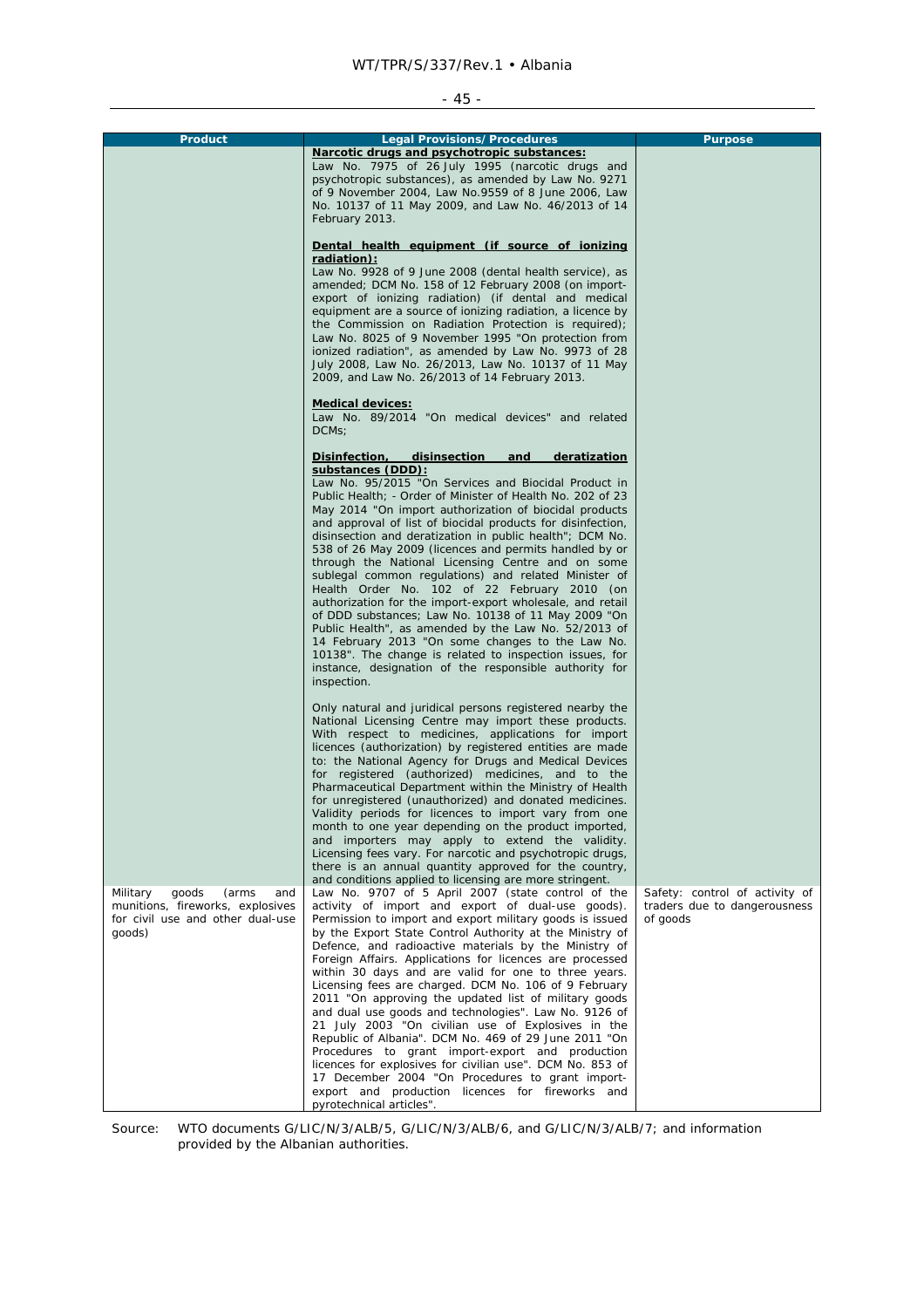### **3.1.7 Anti-dumping, countervailing, and safeguard measures**

### **3.1.7.1 Anti-dumping and countervailing measures**

3.42. Albania's rules on anti-dumping and countervailing measures are contained in Law No. 9796 of 23 July 2007 "On Antidumping and Countervailing Measures", unchanged since its previous Review. The authorities state that the law is harmonized with the relevant EU regulations.<sup>37</sup> The law was notified to the WTO $^{38}$ , and some Members sought, and received, clarifications from Albania regarding certain of its provisions.<sup>39</sup> The law also contains provisions on subsidies. Since its accession to the WTO, Albania has not undertaken any anti-dumping or subsidy investigations, nor has it maintained any anti-dumping or countervailing measures. The authorities state that this is because they have not had any request from the business community to investigate or take any measures.

3.43. Investigations into whether exports have been dumped or subsidized may be initiated upon written application by Albanian industry to the Ministry of Economic Development, Tourism, Trade and Entrepreneurship (MEDTTE). The Market Surveillance Department within the MEDTTE functions as a technical secretariat during anti-dumping investigations. The accuracy and sufficiency of the applications is examined by the MEDTTE before it is submitted to an intercollegial Commission (Commission for Evaluation of Measures on Imports), also headed by the MEDTTE.<sup>40</sup> The Commission must decide whether to initiate an investigation within 45 days of submission of the application (or up to 60 days when additional information is required; it may also self-initiate an investigation, provided sufficient data are available on the dumping, subsidy, injury, and causal link. The investigation itself is undertaken by the MEDTTE and must be concluded within one year or in specific cases within 18 months. The decision to impose final measures lies with the Commission. The Commission's decisions in this regard may be appealed. Anti-dumping and countervailing measures may be in force for as long as necessary to neutralize the dumping or subsidy. Unless measures are maintained following a review, however, they are repealed no later than five years after the date of imposition. A review may be undertaken at any time after imposition of the measure, on the Commission's own initiative or upon a request filed by, or on behalf of, Albanian industry. Measures are subject to review on the initiative of the Commission, upon written request or on behalf of domestic producers.

3.44. In each of Albania's free-trade agreements, it is specified that parties may have recourse to anti-dumping and countervailing measures in accordance with the respective WTO provisions.

#### **3.1.7.2 Safeguards**

3.45. Albania's main safeguards legislation includes Law No. 9790 of 19 July 2007 "On Safeguard Measures on Imports". Albania has not initiated any safeguard investigations, nor taken any safeguard measures.

3.46. Applications for safeguard investigations follow similar procedures, as do those for antidumping and subsidy investigations. An inter-collegial commission headed by the MEDTTE is responsible, *inter alia*, for deciding whether to initiate investigations and on the imposition of provisional or final measures. The MEDTTE is responsible for undertaking the investigation. Albanian producers may request investigations in writing and the Commission must decide on whether to initiate an investigation within 30 days (or 45 days in certain circumstances) from the date of this submission. The application is considered to have been made by, or on behalf of, the local industry, only if it is supported by Albanian manufacturers whose joint product accounts for more than 50% of total production of the similar product, regardless of whether they express themselves in favour of or against the application. Albanian manufacturers in favour of the

<sup>&</sup>lt;sup>37</sup> The authorities indicate that relevant EU regulations include: Directives No. 2026/97 (OJ L 288, 21 October 1997); No. 384/96 (OJ L 56, 6 March 1996); and No. 3285/94 (OJ L 349, 31 December 1994).

<sup>&</sup>lt;sup>38</sup> WTO documents G/ADP/N/1/ALB/2/Rev.1 and G/SCM/N/1/ALB/2/Rev.1, 8 May 2008.<br><sup>39</sup> These questions from Members and responses by Albania are contained in WTO documents

G/ADP/Q1/ALB/4 and G/SCM/Q1/ALB/4, 8 April 2008 to G/ADP/Q1/ALB/11 and G/SCM/Q1/ALB/11,

<sup>12</sup> January 2009.<br><sup>40</sup> The Commission is chaired by the Minister of Economic Development, Trade and Entrepreneurship and is composed of seven experts from the institutions covered by the Law. The organization and functioning of the Commission is regulated by Council of Ministers Decision No. 1616 of 10 December 2008.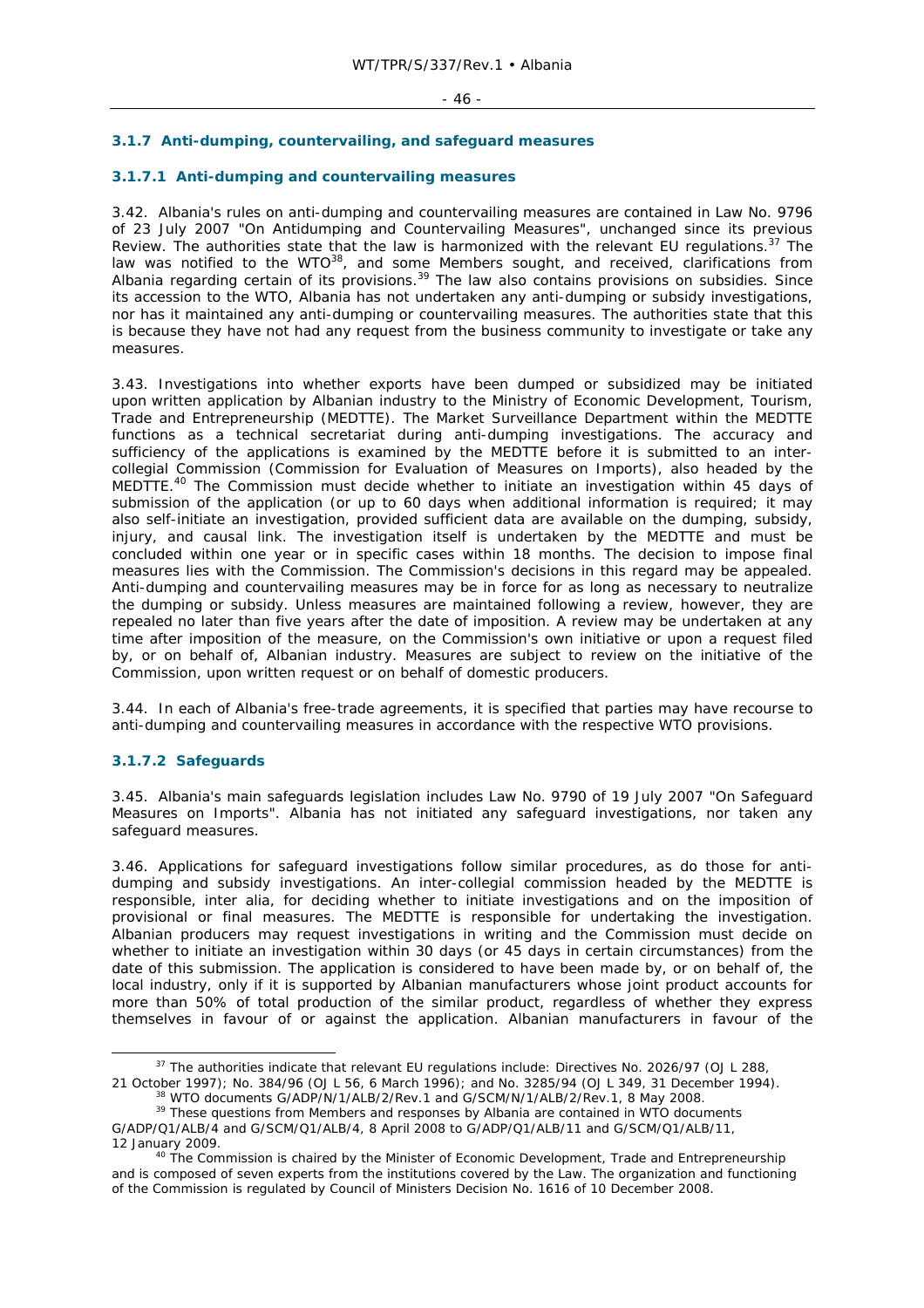application must account for not less than 25% of the total production. Applications may also be initiated by the MEDTTE, with the Commission's approval. The existence or threat of material injury must be proven before an investigation can proceed.

3.47. Temporary measures may be applied under critical circumstances, when failure to apply them would cause injury that would be very difficult to rectify. They can also be applied when, based on clear preliminary data, it is established that the increasing imports have caused, or threaten to cause, a serious direct injury to the local manufacturers of similar or competitive products. The temporary measures must take the form of a tariff increase, and may not be applied for more than 200 days. Final measures may take the form of an additional customs duty or a quantitative restriction. Before imposing quantitative restrictions, the Commission must take into account their effect on trade flows, and possible negative impact on the economy.

3.48. Final safeguard measures should be implemented, as a general rule, for a maximum of four years, including the duration of any provisional measure. Nonetheless, the measure may be extended for up to four more years if it continues to be necessary to prevent or regulate the injury. If measures are imposed for more than one year, they must be liberalized progressively. Interested parties may request judicial review of the Commission's final decisions.

3.49. Albania's agreements with the EU (the Stabilisation and Association Agreement (SAA)) and its CEFTA partners also contain a general safeguard clause.<sup>41</sup> Such a clause is also contained in Albania's agreements with Turkey or EFTA. Parties may have recourse to safeguard measures not only for reasons of injury (actual or the threat of) to like or directly competitive products (as also specified in the WTO Agreement on Safeguards), but also where imports cause or threaten to cause 'serious disturbances in any sector of the economy or difficulties which could bring about serious deterioration in the economic situation of a region of the importing country.' Both of the agreements provide for a consultation or examination period between the parties in advance of measures being taken, except in emergency situations. Under the SAA, safeguard measures should normally consist of either a suspension of an applicable duty reduction or an increase of the duty rate up to the MFN rate. Under the CEFTA Agreement, any duty increases should not exceed the lesser of the MFN rate in effect at the time the action was taken or of the MFN rate on the day preceding the date of entry into force of the Agreement. Measures should generally not exceed one year under both agreements, although some flexibility is provided for in exceptional circumstances.

### **3.1.8 Standards and other technical requirements**

### **3.1.8.1 Technical regulations**

#### **3.1.8.1.1 Transparency**

3.50. The General Directorate of Standardization (DPS) is responsible for the adoption of standards in Albania<sup>42</sup>, and is Albania's national authority for notifications and its National Enquiry Point.<sup>43</sup> The General Accreditation Directorate (DPA) under the Ministry of Economic Development, Tourism, Trade and Entrepreneurship is the national accreditation body.<sup>4</sup>

3.51. Albania's laws, decisions, and orders governing implementation and administration of the TBT Agreement include Law No. 9870 of 4 February 2008 "On standardization", as amended by Law No. 53/2015 "On some amendments to the Law No. 9870/2008" and Law No. 10384 of 24 February 2011 "On some amendments to the Law No. 9,870/2008"; DCM No. 190 of 13 March 2012 "On Code of development, adoption, approval and implementation of standards"; Law No. 116 of 11 September 2014 "On the accreditation of conformity assessment bodies in the Republic of Albania"; DCM No. 667 of 29 July 2015 "On organization and functioning of the General Directorate of Accreditors"; Law No. 10489 of 15 December 2011 "On marketing and market surveillance of non-food products"; and Law No. 10480 of 17 November 2011 "On general safety of non-food products".

<sup>&</sup>lt;sup>41</sup> EU-Albania SAA (Article 38), and the CEFTA Agreement (Articles 23 and 24).<br><sup>42</sup> DPS online information. Viewed at: http://www.dpa.gov.al/ [28.10.2015].<br><sup>43</sup> WTO document G/TBT/ENQ/35/Rev.2, 13 May 2009. The responsib DCM No. 789 of 22 July 2009.<br><sup>44</sup> DPA online information. Viewed at: http://www.dpa.gov.al/ [28.10.2015].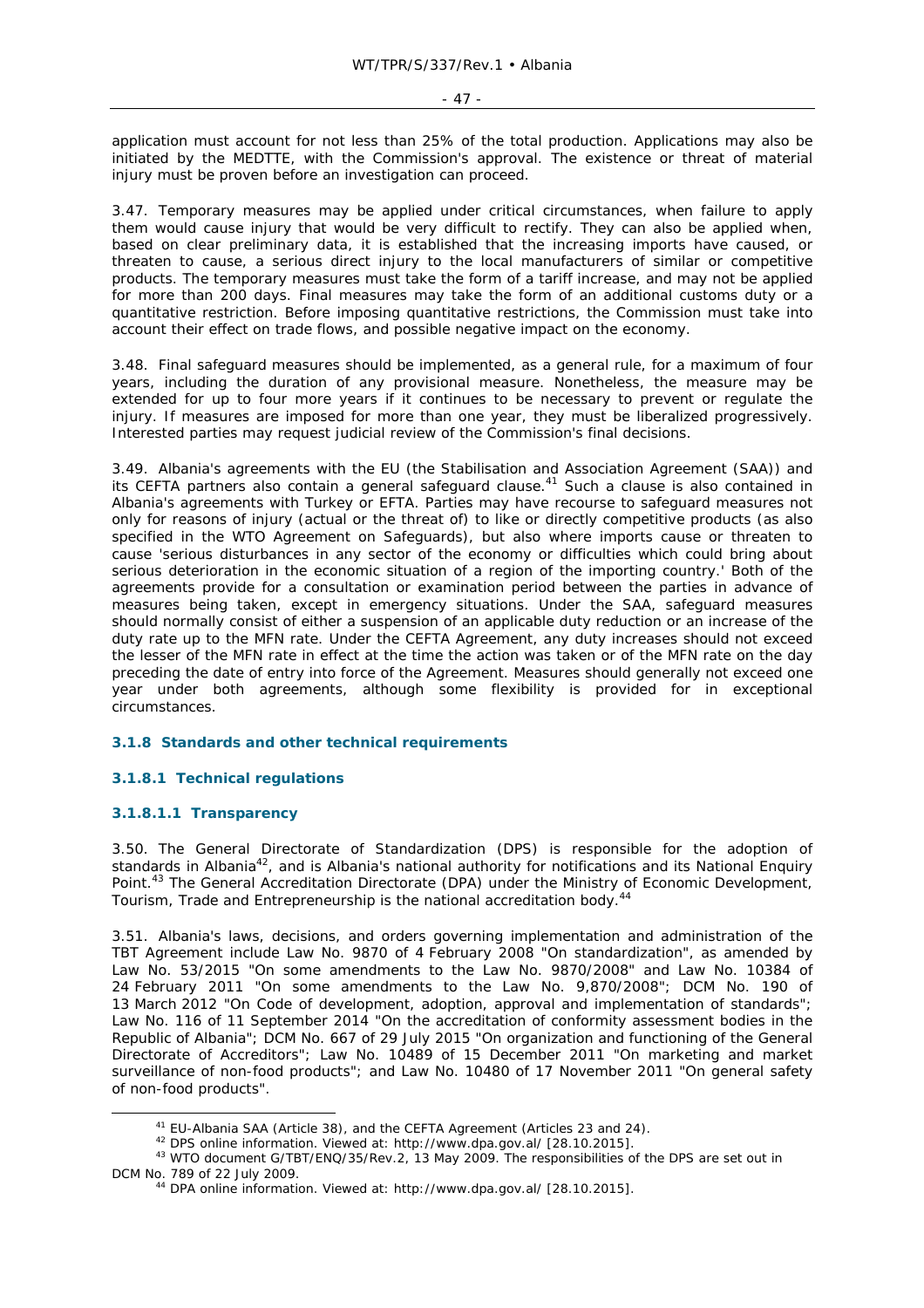3.52. Law No. 53/2015 partially approximates EU Regulation No. 1025/2012.<sup>45</sup> By the adoption of Law No. 10384/2011, the DPS was made responsible for organizing all standardization activities and for adopting and publishing as Albanian documents the telecommunication standards as published by European and international organizations.

3.53. Since 2010, no specific trade concerns against technical regulations maintained by Albania have been raised by in the Committee on Technical Barriers to Trade. Albania has not notified to the WTO any mutual recognition agreements with third countries on issues related to technical regulations, standards, or conformity assessment procedures. Since October 2015, the General Directorate of Accreditation has been a signatory of the European Accreditation Multilateral Agreement (EA-MLA). The DPS has cooperation agreements with the standardization bodies in Bosnia and Herzegovina, Croatia, Kosovo, Former Yugoslav Republic of Macedonia, Montenegro, Russia and Turkey. In October 2015, the DPS signed an MoU with the Czech Office for Standards, Metrology and Testing (UNMZ) with a view to enhancing cooperation in the field of standardization.

### **Table 3.6 Laws, decisions, and orders governing implementation of the TBT Agreement, December 2015**

| Law number, date and title                                                                                 |                                                                                                               |
|------------------------------------------------------------------------------------------------------------|---------------------------------------------------------------------------------------------------------------|
| Standardization                                                                                            |                                                                                                               |
|                                                                                                            | Law No. 53 of 21 May 2015 "On amendments to Law No. 9870". The law has made relevant changes to Article 8 of  |
| Law No.9870/2008 relating to the employment procedures in the DPS.                                         |                                                                                                               |
|                                                                                                            | Law No. 10384 of 24 February 2011 "On amendments to Law No. 9870". Under the law, the DPS is responsible for  |
|                                                                                                            | organizing all standardization activities and for adopting and publishing Albanian standards, including those |
|                                                                                                            | concerning telecommunication standards (as published by the European (ETSI) and international (ITU-T)         |
| organizations).                                                                                            |                                                                                                               |
| Law No. 9870 of 4 February 2008 "On standardization"                                                       |                                                                                                               |
| DCM No. 754 of 16 September 2015                                                                           |                                                                                                               |
| DCM No. 138 of 18 February 2015                                                                            |                                                                                                               |
| DCM No. 190 of 13 March 2012                                                                               |                                                                                                               |
| DCM No. 433 of 5 May 2010<br>DCM No. 789 of 22 July 2009                                                   |                                                                                                               |
| <b>Accreditation</b>                                                                                       |                                                                                                               |
| Law No. 116 of 11 September 2014 "On the accreditation of conformity assessment bodies in the Republic of  |                                                                                                               |
| Albania"                                                                                                   |                                                                                                               |
| DCM No. 667 of 29 July 2015 "On organization and functioning of the General Directorate of Accreditation"  |                                                                                                               |
| <b>Conformity Assessment</b>                                                                               |                                                                                                               |
| Law No. 10489 of 15 December 2011 "On marketing and market surveillance of non-food products"              |                                                                                                               |
| <b>Specific fields</b>                                                                                     |                                                                                                               |
| Law No. 9780 of 17 July 2007 "On construction products"                                                    |                                                                                                               |
| Law No. 9323 of 25 November 2004 "On medicinal products and pharmaceutical services"                       |                                                                                                               |
| Law No. 8531 of 23 September 1999 "On the fertilisers control service"                                     |                                                                                                               |
| Law No. 7941 of 31 May 1995 "On food"                                                                      |                                                                                                               |
| DCM No. 604 of 17 November 2000 "On the labelling of food products"                                        |                                                                                                               |
| DCM No. 609 of 17 November 2000 "On the industrialization and commercialization of natural mineral waters" |                                                                                                               |
| DCM No. 234 of 11 May 2000 "On the rules and criteria of sampling and analysis of fertilisers"             |                                                                                                               |
| DCM No. 888 of 19 December 2007 "On essential requirements and conformity assessment of toys"              |                                                                                                               |
| DCM No. 889 of 19 December 2007 "On essential requirements and conformity assessment of simple pressure    |                                                                                                               |
| vessels"                                                                                                   |                                                                                                               |
| DCM No. 73 of 28 January 2008 "On essential requirements and conformity assessment of pressure equipment"  |                                                                                                               |
| DCM No. 369 of 27 March 2008 "On essential requirements and conformity assessment of low voltage devices   |                                                                                                               |

Source: Information provided by the Albanian authorities.

### **3.1.8.1.2 Implementation**

3.54. Between 1 January 2010 and 26 October 2015, Albania made 39 notifications under Article 10.6 of the TBT Agreement.<sup>46</sup> All of these notifications provide for a comment period of 60 days following circulation to WTO Members. They are largely based on, or transpose, EC Directives and international agreements. Albania's technical regulations currently in place are shown in Table 3.7.

3.55. Under the SAA (Article 75), Albania is committed to gradually conform with EU technical regulations and European standardization, metrology accreditation, and conformity assessment

<sup>&</sup>lt;sup>45</sup> The authorities state that Article 2 of the law has approximated only point 2 of Article 26 of the EU Regulation.<br><sup>46</sup> WTO documents G/TBT/N/ALB/39, 21 April 2010 to G/TBT/N/ALB/77, 30 October 2015.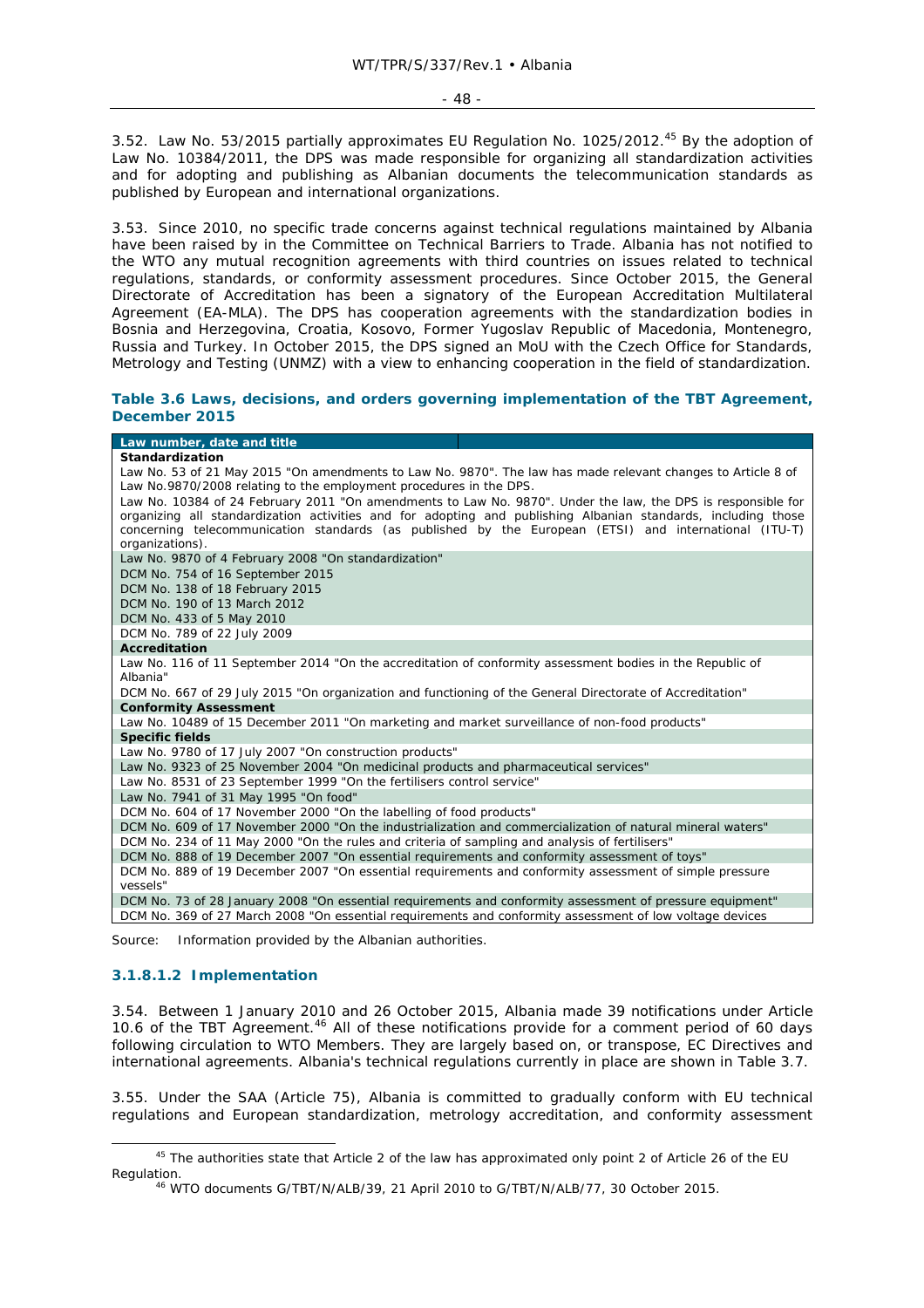procedures. The SAA sets out that, as a first step, Albania is, *inter alia,* obliged to: promote the use of EU technical regulations, European standards and conformity assessment procedures, and, where appropriate, conclude European Conformity Assessment Protocols once Albania's legislative framework is aligned with that of the EU.

3.56. The authorities indicate that, in accordance with their commitments in the SAA, all Albanian technical regulations are the result of the adoption of EU technical regulations, in other words no technical regulations are devised in Albania. The drafting of the Albanian version of the adopted EU regulations is the responsibility of the incumbent Ministry in Albania. This responsibility mainly falls on the MEDTTE's Market Surveillance Department, which is in practice responsible for drafting the majority of technical regulations. Once drafted, the technical regulations are sent to the General Directorate of Standardization for notification to the WTO, line ministries, and business organizations for comments and suggestions. Once this consultation process is finished, the draft regulations are sent to the Council of the Ministers for final approval. Usually, a technical regulation is implemented one year after its publication on the *Official Gazette*.

### **Table 3.7 Technical regulations in place, December 2015**

| <b>Regulation Number, Date and Title</b>                                                                          |
|-------------------------------------------------------------------------------------------------------------------|
| DCM No. 262 of 3 April 2013 "On approval of technical regulation on toy safety" (Directive 2009/48/EC)            |
| DCM No. 1065 of 23 December 2015 "On approval of technical regulation on simple pressure vessels and reference    |
| list of relevant harmonized standards" (Directive 2009/105/EC)                                                    |
| DCM No. 1062 of 23 December 2015 "On approval of technical regulation on pressure equipment and reference list    |
| of relevant harmonized standards" (Directive 2014/68/EC)                                                          |
| DCM No. 1061 of 23 December 2015 "On approval of technical regulation on electrical equipment designed for use    |
| within certain voltage limits and reference list of relevant harmonized standards" (Directive 2006/95/EC)         |
| DCM No. 1054 and No. 1067 of 23 December 2015 "On the approval of technical regulation for electromagnetic        |
| compatibility and reference list of relevant harmonized standards" (Directive 2004/108 EC)                        |
| DCM No. 1060 of 23 December 2015 "On approval of technical regulation on machinery and reference list of          |
| relevant harmonized standards" (Directive 2009/127/EC)                                                            |
| DCM No. 1063 of 23 December 2015 "On the approval of technical regulation on the noise emission in the            |
| environment by equipment for use outdoors" (Directive 2000/14/EC)                                                 |
| DCM No. 77 of 30 January 2013 "On approval of technical regulation on essential requirements and conformity       |
| assessment of non-automatic weighting instruments" (Directive 2009/23/EC)                                         |
| DCM No. 1066 of 23 December 2015 "On approval of technical regulation on equipment and protective systems         |
| intended for use in potentially explosive atmospheres, and reference list of relevant harmonized standards"       |
| (Directive 94/9/EC)                                                                                               |
| DCM No. 1057 of 23 December 2015 "On approval of technical regulation on lifts and reference list of relevant     |
| harmonized standards" (Directive 95/16/EC)                                                                        |
| Law No. 138 of 8 February 2013 "On the energy consumption information of energy related product" (Directive       |
| 2009/28/EC)                                                                                                       |
| DCM No. 1064 of 23 December 2015 "On approval of technical regulation for new hot-water boilers fired with liguid |
| or gaseous fuels" (Directive 92/42/EEC)                                                                           |
| DCM No. 1053 of 23 December 2015 "On approval of technical regulation on personal protective equipment and        |
| reference list of relevant harmonized standards" (Directive 89/686/EC)                                            |
| DCM No. 1055 of 23 December 2015 "On measurement instrument and reference list of relevant harmonized             |
| standards" (Directive 2004/22/EC)                                                                                 |
| DCM No. 1067 of 23 December 2015 "On approval of technical regulation for appliances burning gaseous fuel and     |
| reference list of relevant harmonized standards" (Directive 2009/142/EC)                                          |
|                                                                                                                   |

Source: Information provided by the Albanian authorities.

3.57. Technical regulations from non-EU trading partners are accepted as equivalent after evaluation of a declaration of conformity and a technical dossier; standards applied by the foreign manufacturer must fulfil Albanian (and EU) essential requirements in accordance with Article 15 of Law No. 9779 of 16 September 2007. According to Article 26 of Law No.10489 of 15 December 2011, certificates, tests, and inspection reports issued by conformity-assessment bodies notified by EU member States, and the list of these published in the OJCE, are recognized in Albania.

3.58. Certificates, tests, and inspection reports issued by conformity assessment bodies in countries outside the EU may be recognized and accepted in Albania if the issuing bodies are accredited by an accreditation body signatory to the European Co-operation for Accreditation (EA), the International Laboratory Accreditation Cooperation (ILAC) or the International Accreditation Forum (IAF) Multilateral Agreements, provided that the respective conformity assessment tasks are included in the scope of the multilateral agreements to which the accreditation body is a signatory.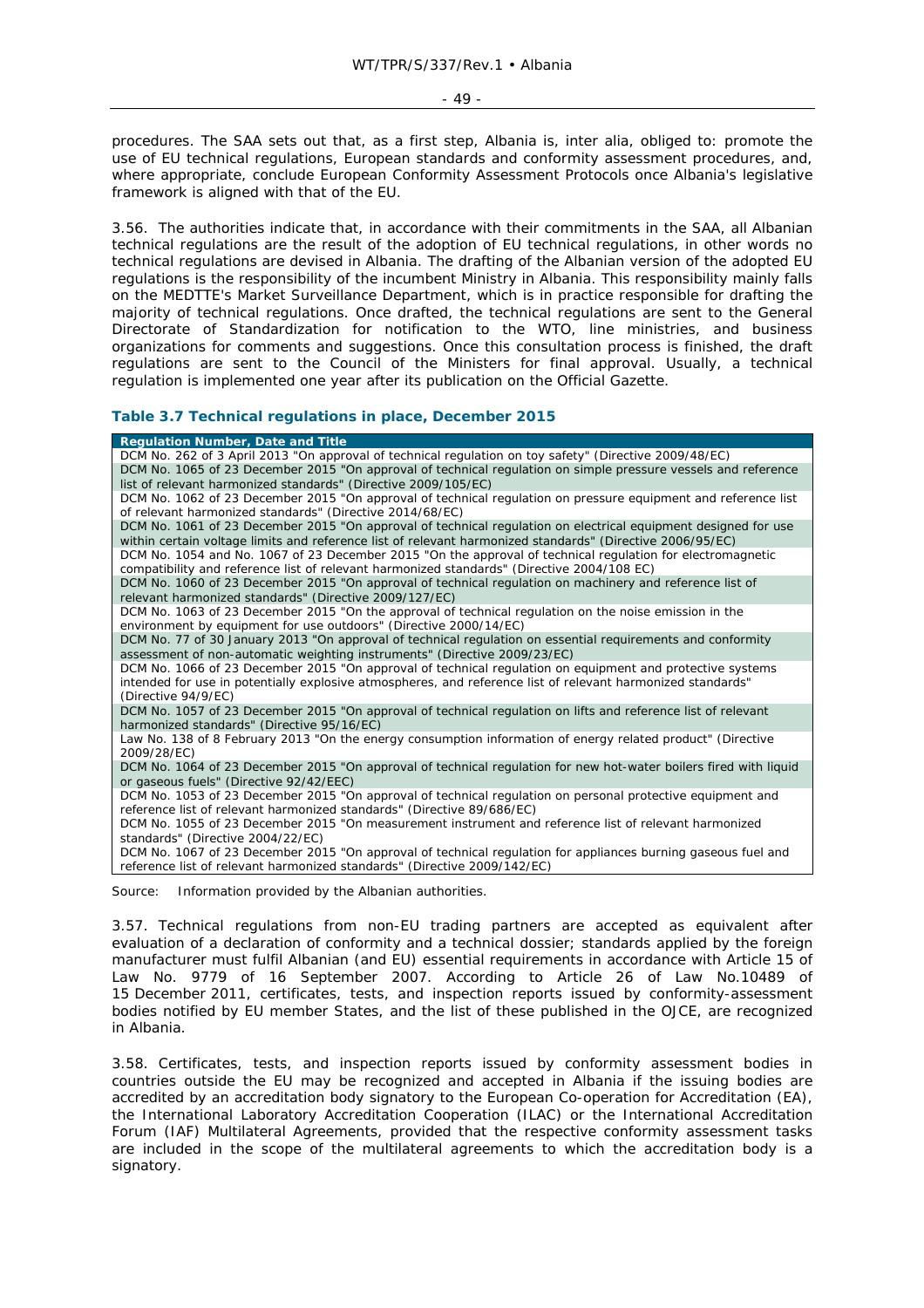3.59. The certificates, tests, and inspection reports issued by conformity assessment bodies that are not covered by the EA, ILAC or IAF Multilateral Agreements may be recognized in Albania based on the equivalence of accreditation procedures. This equivalence is established by the National Accreditation Body in Albania.

3.60. The Albanian Accreditation Directorate is a full member of the EA, which allows the Directorate to take part in meetings, give suggestions and comments in documents proposed by the EA and other organizations and accreditation bodies, and to vote. The Albanian Directorate of Accreditation is an associated member of ILAC and an accreditation body member of the IAF, and has an MoU with its homologous institutions in Greece, Romania, Kosovo, Montenegro, Former Yugoslav Republic of Macedonia, Poland, Sweden, and Turkey.

3.61. Testing and/or inspection must be carried out according to the relevant EU harmonized standards (adapted into Albanian ones). Tests for the pre-marketing of regulated products, in cases where technical regulations transpose a New Approach Directive, must be conducted by designated laboratories. Accreditation is a pre-condition for obtaining the status of designated laboratory. Most market surveillance activities for industrial products are the responsibility of the MEDTTE, and are usually based on risk assessment, random checks, and sampling carried out by accredited laboratories. Market surveillance for construction products and for medical devices is under the Ministry of Transport and Infrastructure, and the Ministry of Health, respectively. Market surveillance activities are based on the EU's General Product Safety Directive (GPSD) provisions. Law No. 9779 of 16 July 2007 entitles the competent Ministry to order the removal of deficiencies within a prescribed time limit. By the end of November 2015, the General Directorate of Accreditation has accredited 25 testing laboratories, 1 medical laboratory, 2 management system certification bodies, 3 personnel certification bodies, and 9 inspection bodies.

### **3.1.8.2 Standards**

3.62. The principal law governing the adoption of standards on engineering, transport, food, agriculture, units, and measurements, is Law No. 9870 of 4 February 2008 "On standardization". In 2011, Albania adopted Law No. 10384 of 24 February 2011 "For some amendments to the Law No. 9870". This amendment enabled the DPS to be responsible for organizing all standardization activities and adopting and publishing as Albanian documents the telecommunication standards as published by European and international organizations. On 13 March 2012, the Council of Ministers approved the Decision No. 190 "On Code of development, adoption, approval and the implementation of standards".

3.63. In December 2012, the Managing Board was established. It is one of the managing bodies of the DPS, and is composed of the representatives of standardization stakeholders.

3.64. The DPS represents Albania in various European and international standard-setting organizations. Since 2013, it has been a full member of the European Institution for Telecommunication Standards (ETSI). It is an Associate Member of the International Electrotechnical Commission (IEC), with limited voting rights, and a Correspondent Member of the International Organization for Standardization (ISO). It is also an Affiliate Member (without voting rights) of both the European Committee for Standardization (CEN) and the European Committee for Electrotechnical Standardization (CENELEC).

3.65. Between 2010 and 2015, a total of 13,609 standards were adopted, as well as 3,406 amendments and standardization documents: 11,951 were European standards (2,392 from CENELEC, 7,852 from CEN, 1,707 from ETSI). Some 26,687 standards are currently in place (December 2015), of which 74% are European standards, 12% ISO and IEC standards, 11% are national standards, and 3% are standards adopted from other sources. In line with Albania's commitment under the SAA to gradually take on board EU standards, Albania has adopted as its own standards approximately 97% of the CEN and CENELEC standards.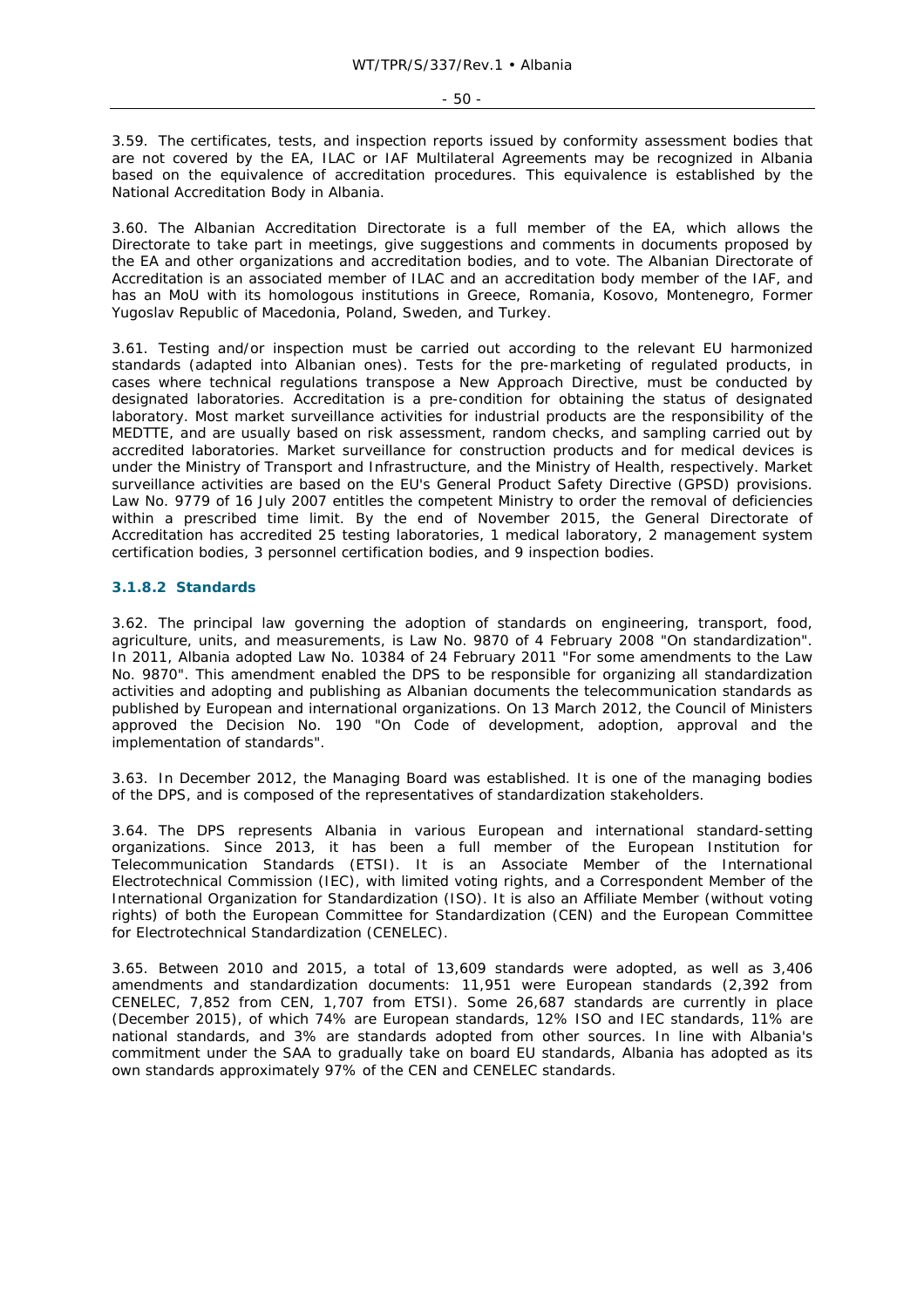#### - 51 -

### **3.1.9 Sanitary and phytosanitary requirements**

### **3.1.9.1 Transparency**

3.66. The main institutions responsible for developing laws and regulations relating to animal, human, and plant health are the Ministry of Health; the Ministry of Environment; and the Ministry of Agriculture, Rural Development and Water Administration. The National Food Authority was established and became operational on 1 September 2010. It is responsible for the control and enforcement of the legislation concerning food safety and consumer protection. SPS measures are also implemented at the sub-central level by the appropriate local authorities.

3.67. The main SPS-related laws in Albania are: Law No. 9863 of 28 January 2008 "On Food", as amended; Law No. 10465 of 29 September 2011 "On Veterinary Service in the Republic of Albania", as amended; Law No. 9308 of 4 November 2004 'Veterinary Service', as amended, and Law No. 9362 of 24 March 2005 'Plant Protection Service', as amended. Detailed requirements are set out in specific decisions of the Council of Ministers and Ministerial Ordinances related to particular areas.

3.68. The Directorate of Food Safety in the Ministry of Agriculture, Rural Development and Water Administration (MARDWA) is Albania's national notification authority and its enquiry point under the SPS Agreement.

3.69. Albania is member of the Codex Alimentarius Commission, the European and Mediterranean Plant Protection Organization (EPPO), and the World Organization for Animal Health (OIE), as well as a contracting party to the International Plant Protection Convention (IPPC).

3.70. In 2010, Chile reported to the SPS committee that Albania restricted imports of poultry products from Chile allegedly because of avian influenza.<sup>47</sup> Chile stated that no avian influenza had been found in the country since 2002, and if Albania's concern was with regard to the A1/ H1N1 virus, Chile noted that there was no scientific evidence that this virus was spread by poultry products. Chile therefore requested that Albania remove these emergency measures. Albania notified to the SPS committee that the measure had been withdrawn, effective 12 June 2010.<sup>48</sup>

### **3.1.9.2 Implementation**

3.71. SPS measures may take the form of laws, regulations, or ministerial orders. SPS measures are drafted by the relevant Central Competent Authority (CCA), under the various directorates of the Ministry of Agriculture, Rural Development, and Water Administration (MARDWA) and the Ministry of Health. The CCA conducts risk assessment and develops the measures. Implementation may be immediate, or medium or long term. The cost of developing the measure and conducting risk assessment is covered by the state budget.

3.72. The National Food Authority (NFA), established in 2010, is a public body, reporting to the Minister of Agriculture, Rural Development and Water Administration, and responsible for the control and enforcement of the legislation concerning food safety and consumer protection. The NFA is one of the competent authorities responsible for food safety in Albania and operates at the central level, through the NFA General Directorate, and at the regional level through 12 NFA Regional Directorates.<sup>49</sup> The NFA, through its food inspectors, is responsible for the enforcement activity in the field.<sup>50</sup> At the regional level, the NFA has established a territorial control organization for food safety in the 12 administrative regions. The NFA is also responsible for safety and quality control of imported food products, manufactured and marketed in the country and the raw materials used in the food industry.

3.73. In accordance with Law No. 9362, the Structure Responsible for Plant Protection cooperates and coordinates work with the General Directorate of Standardization to adapt international and

<sup>&</sup>lt;sup>47</sup> WTO document G/SPS/R/61, 16 February 2011.<br><sup>48</sup> WTO document G/SPS/N/ALB/124/Add.1, 24 November 2010.<br><sup>49</sup> Thirteen Border Inspection Points under NFA Regional Directorates are in charge of controlling plant

and plant products, livestock, animal by-products and food of animal and non-animal origin at the borders.<br><sup>50</sup> The food inspectors are in charge of controlling food products of animal and non-animal origin.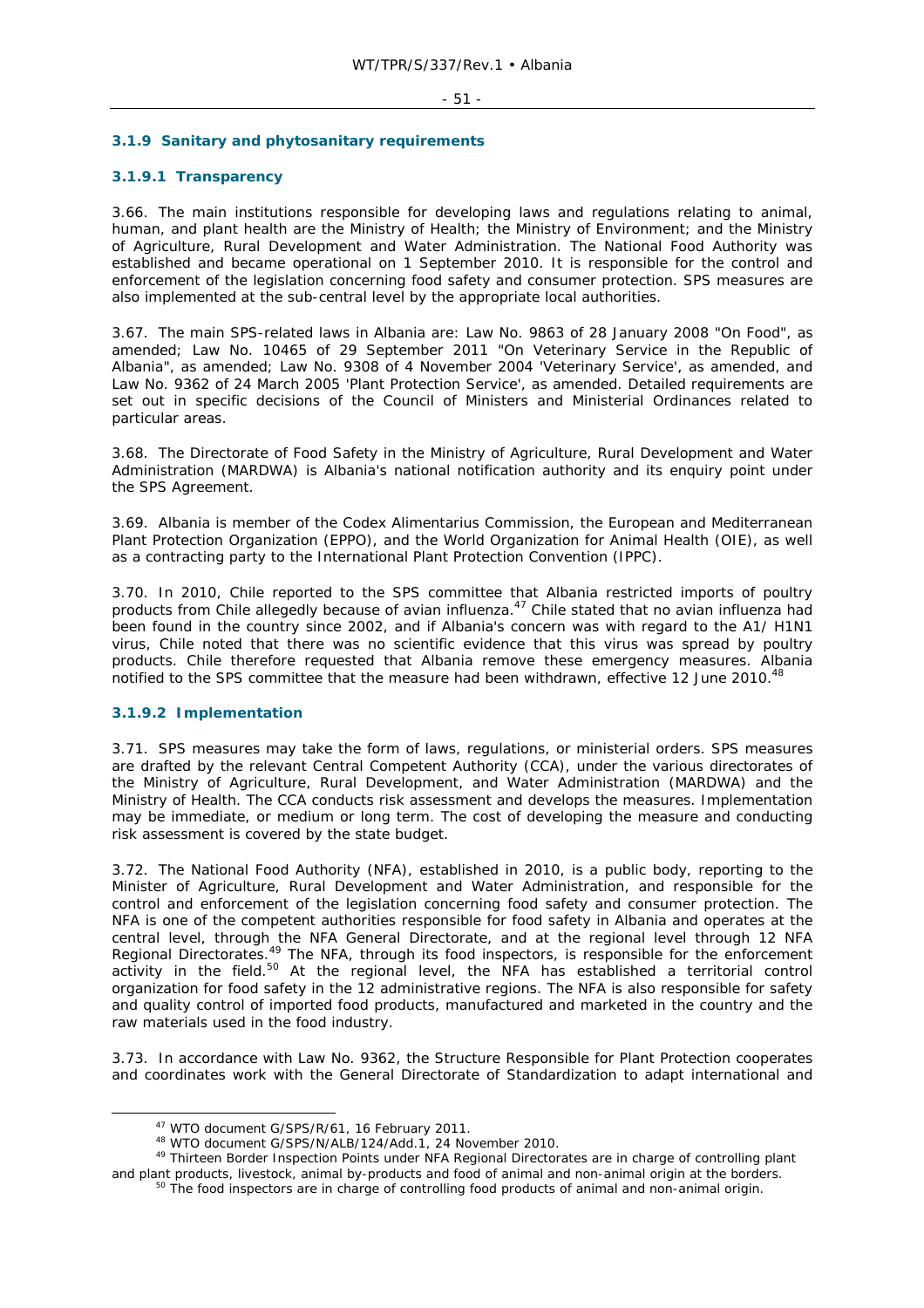European standards to the field.<sup>51</sup> This is also the case for animals and animal products, and food products. The procedures used are EU standards transposed as Albanian procedures. The Plant Protection Law requires copies of proposed SPS measures to be provided to WTO Members within a reasonable period, and that a process be established to take comments into account without discrimination.

3.74. Albania filed 61 SPS notifications to the WTO between 1 January 2010 and 31 October 2015.<sup>52</sup> Only five of these notifications allowed for a 60-day comment period by Members before their entry into force.<sup>53</sup>

3.75. The NFA is, *inter alia,* responsible for customs control of imported food products. It checks that food imports are labelled in the Albanian language, as required by the Council of Ministers Decree No. 554, and takes samples for analysis. All imports of food of animal origin that require special controls are physically inspected at the border by the NFA. Albania recognizes risk assessments for third countries carried out by EU members.<sup>54</sup> Albania follows OIE and EPPO procedures for recognizing pest- or disease-free areas.

3.76. All imports of live animals, products of animal origin (excluding food), unprocessed materials, biologic materials, bio-products, veterinary drugs, and food for animal use are inspected at authorized border inspection posts (those with facilities for veterinary control). Imports must be accompanied by an international veterinary certificate. Veterinary inspectors form part of the customs team, and have the authority to inspect the sanitary-veterinary conditions of import shipments as well as to take samples for laboratory analysis. If the veterinary inspector suspects a contagious disease, contamination, organic deterioration, or notices that documentation is incomplete, he/she may order the consignment to be locked. The Chief Veterinary Office of the Region checks the consignment and may release the goods or otherwise revoke the entry of the consignment, require laboratory analysis, confiscate the consignment or take other preventative measures. Imports (as well as exports) are subject to a veterinarian fee. All imported animals are subject to quarantine for a minimum of 21 days, except for animals that are imported from disease-free countries and are destined for slaughter within 72 hours. Quarantine costs are borne by the importer. Importers of live animals, leather, feed, biologic material on animal insemination, and veterinary drugs and vaccines must be licensed. Imports are permitted from countries that meet international standards; however, to ensure cooperation, Albania has bilateral veterinary agreements with Former Yugoslav Republic of Macedonia (1998), Croatia (1998), Romania (1999), Bulgaria (2000), Kosovo (2012), Brazil (2006), Serbia (2012), and Bosnia and Herzegovina (2013). Law No. 10465 of 29 November 2011, as amended (Article 82, paragraph 2), prohibits the use of hormones in food and products of animal origin and feedstuffs; for this reason, imports of food of animal origin that are labelled as containing hormones are not permitted.

3.77. Albania does not have any legislation in force regarding the marketing of food composed of, or containing, GMOs. However, Law No. 9863 of 28 January 2008, as amended, has a chapter on food composed of, or containing, GMOs. This chapter allows, subject to risk analysis and authorization by the MARDWA, imports of food containing GMOs (classified as 'new food') provided that products are labelled as containing GMOs (Article 36). This chapter entered into force in May 2013.

3.78. Under Law No. 9362 of 24 March 2005, plants and plant products are inspected by inspectors from the Plant Protection Service at approved customs entry points. The numbers of inspections of consignments of plants and plant products for the review period are: 26 (2011), 48 (2012), 83 (2013), 165 (2014), and 102 (2015). Where there are concerns about quality, consignments are held at the border inspection post and samples taken. Imports must be accompanied by phytosanitary certificates. Only registered plant protection products may be imported into Albania: the register is held by the Directorate of Plant Protection Services. In order to add a new product to this list, an assessment involving several agencies must be undertaken. An import licence is also required from the Directorate of Plant Protection Services. Import licences may only be granted to graduates of the Faculty of Agronomy.

 $^{51}$  Draft acts are sent to the General Directorate of Standardization for comments.<br> $^{52}$  WTO documents G/SPS/N/ALB/126, 15 February 2010 to G/SPS/N/ALB/184, 29 May 2015.<br> $^{53}$  WTO documents G/SPS/N/ALB/149, 5 June 2

<sup>2</sup> August 2012, G/SPS/N/ALB/171, 17 February 2014, and G/SPS/N/ALB/182, 20 February 2015. 54 The NFA adopts the lists approved by the EU for the third countries.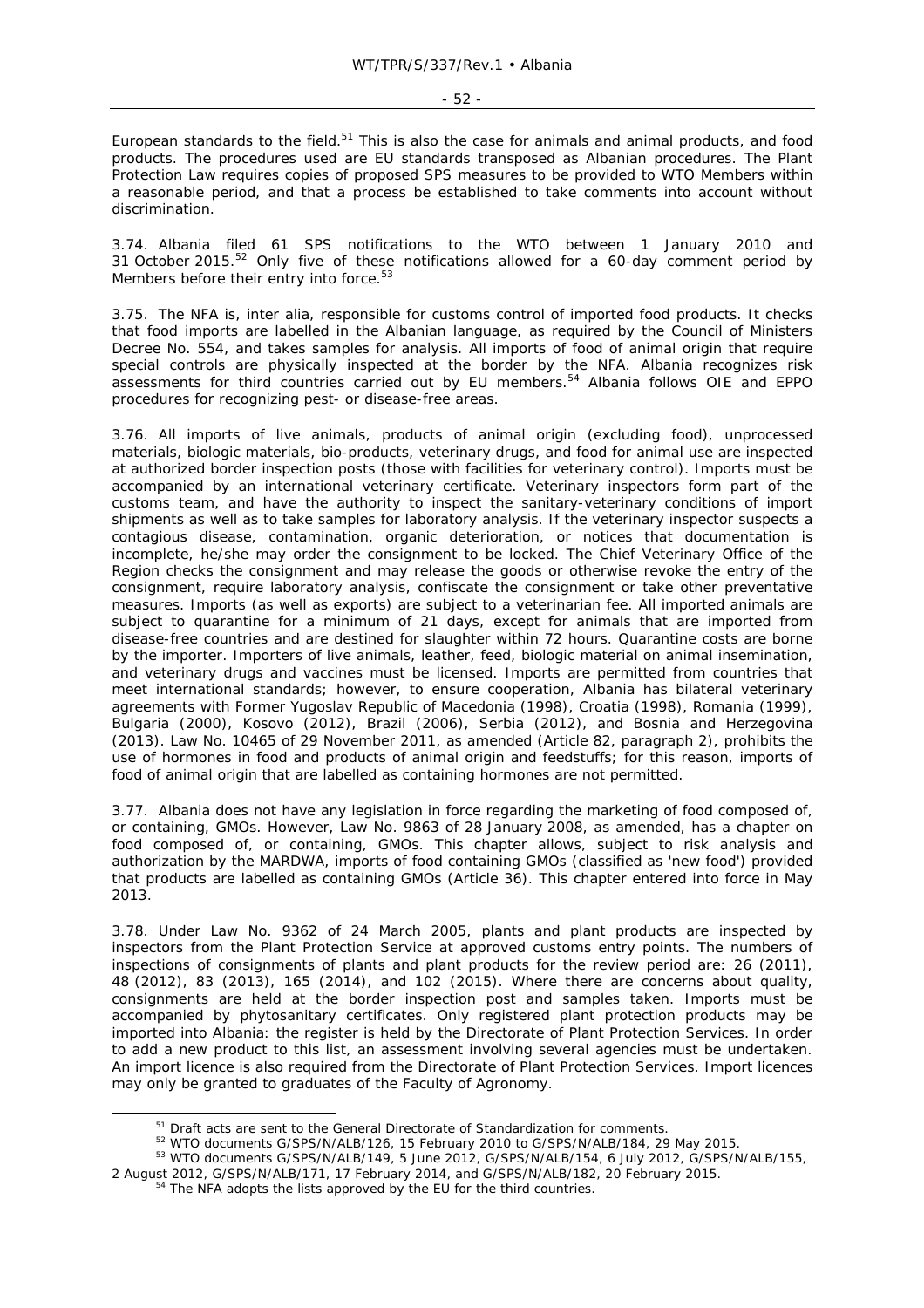#### **3.1.10 Other measures**

3.79. The authorities state that Albania does not maintain any trade-related investment measures.

### **3.2 Measures Directly Affecting Exports**

#### **3.2.1 Export procedures and requirements**

3.80. Albanian legislation on customs matters, including exports, is contained in the Customs Code (Law No. 8449 of 27 January 1999), as amended. Export procedures are the same for goods transported by air, by sea or by road.

3.81. Goods that are not subject to prohibition or restriction measures and with a value of up to lek 100,000, may be cleared for export directly at the border; the customs declaration does not need to be submitted in advance. This provision does not apply when the person making the export declaration is a professional customs agent. In all other cases, export declarations must be submitted to Customs prior to export. Based on risk analysis, exports are inspected prior to loading into containers. There are no registration requirements for exporters or export products. Export declarations are processed electronically.

#### **3.2.2 Export taxes, charges, and levies**

3.82. Albania does not apply any export duties or taxes.

#### **3.2.3 Export prohibitions, restrictions, and licensing**

3.83. The exportation of firearms, ammunition, psychotropic substances, and narcotic drugs is prohibited. Special export permits are required for precious metals, antiques, national costumes of artistic or folkloric value, and books and works of art that form part of the national heritage and culture. Exports of some organic chemicals included in HS Chapter 29 are prohibited to non-signatories of the Montreal Protocol.

3.84. Export licences are required for the exportation of military goods, under Law No. 9707 of 5 April 2007 "For the state control of import/export activity of military goods". The Albanian State Export Control Authority controls the export/import of military goods and technology. The Authority also has competence to grant import, export and production licences for explosive materials (previously granted by the Minister of Defence). These licences are for one year for imports and exports, and eight years for production. The Council of Ministers approves, annually, the list of goods subject to state control of exports, to reflect the respective lists of controlled goods in the EU. The exportation of radioactive materials is regulated by the Radiation Protection Commission and subject to licensing.

#### **3.2.4 Export support and promotion**

3.85. Law No. 9374 of 21 April 2005 "On State Aid", as amended by Law No. 10183 of 29 October 2009, explicitly forbids aid directly linked to the quantity of goods exported and/or to current expenditure linked to an export activity. Aid contingent upon the use of domestic over imported goods is also prohibited. The Law does not apply, however, to aid granted to agriculture and fisheries. Albania notified the WTO in 2011 that during the calendar years 2009 and 2010 it had provided no agricultural export subsidies.<sup>55</sup>

3.86. On 28 May 2015, Law No. 54 "On some amendments and addenda to Law No. 9789" was adopted. The Law abolished the previous "economic zones", "free zones" and "industrial parks", which were replaced by "technology and economic development areas".<sup>56</sup> A technology and

<sup>&</sup>lt;sup>55</sup> WTO document G/AG/N/ALB/5, 19 July 2011.<br><sup>56</sup> Albania created a programme of economic zones, through Law No. 9789, which regulated the establishment, functioning, and supervision of economic zones; the rights and obligations of responsible institutions, developers, operators and users acting under their authority; the kind of activities that were performed within them; as well as the way of determining the sites and borders. The law defined an "economic zone" as a territory having a specific economic status, which could be a free zone or industrial park. The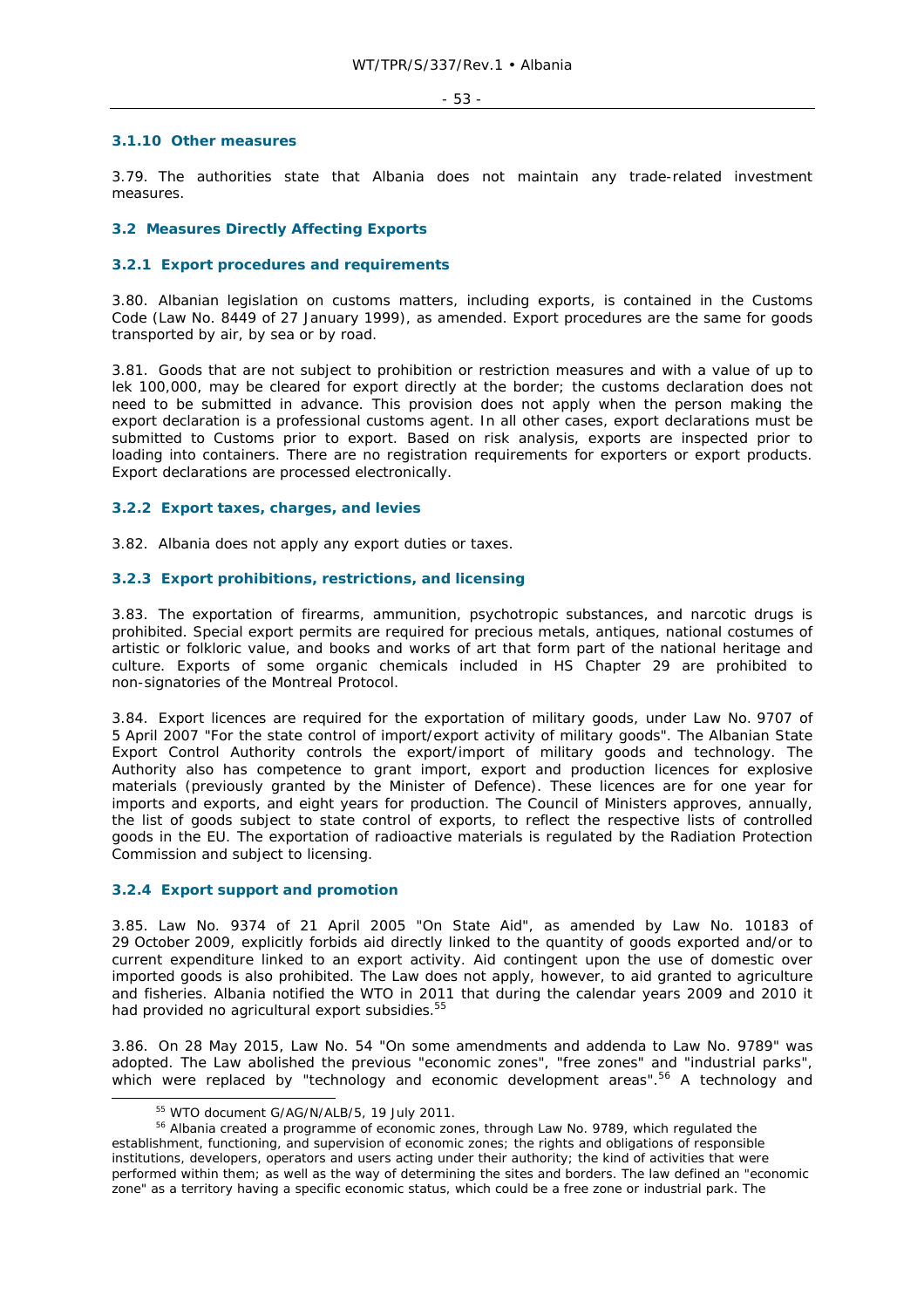#### $-54 -$

economic development area is a designated area of land or buildings and other immovable property, which *inter alia* provides relevant infrastructure for production, industrial development, trade and provision of services. Albanian legislation applies inside the areas. The developer and operator in an area are exempt from customs duties and value added tax. The developer and operator in an area are exempted from the payment of a 50% tax-on-profit rate for the first 5 years of their activity in the area; additionally, 20% of the annual capital expenses are recognized as deductible expenses in the tax period for the developer and user investing in the area, for a period of 2 years.<sup>57</sup>

3.87. The Ministry of Economic Development, Tourism, Trade and Entrepreneurship (MEDTTE) is responsible for following up all activities related to the technology and economic development areas, including identifying, accepting, announcing, evaluating and selecting developers and licensing areas. Goods entering the area are subject to customs control and surveillance, in accordance with the Customs Code. Goods that originate in other parts of the customs territory of Albania and are not in transit in the area, are considered as exports. Infrastructure services offered by the rest of the customs territory of Albania to licensed developers and users of the area are considered service exports. Goods that are transferred from an area to the rest of the customs territory and that are not in transit are subject to payment of all import duties. Any part of these goods that has been processed in the customs territory of Albania is subtracted from the value of the products obtained, for the purpose of calculating customs duties. The other taxes and duties are applied on the full value. Payments connected to the activity of the natural and legal entities operating within the technological and economic development areas may be in local or foreign currency.

3.88. Albania has a few customs regimes that contain special provisions or treatment for exports. Under the Temporary Admission Regime, non-Albanian goods destined for re-export without transformation may be used in the Albanian customs territory completely or partially exempted from import duties. Goods may be held under this regime for a maximum of one year. A fee equivalent to 3% of the total import duties is payable for each month the goods are in Albania.

3.89. Albania also maintains a drawback system for all goods except those subject to quantitative import restrictions, or that might, within quotas, qualify for a preferential tariff measure or duty suspension. The authorities state that the customs regime "on reimbursement" foresees the application of drawbacks on exports. The drawback system may be used only if no other export refund has been received.

3.90. Albania also has a system of Processing under Customs Control, which allows the tariff-free importation of goods for processing in Albania. The nature of the goods must be altered through processing; and the resulting products are released for circulation in Albania subject to payment of the relevant customs duty. This procedure is authorized only for persons established in Albania, and where the imported component can be identified in the processed products. The procedure must not result in a circumvention of rules of origin. Between 2010 and 2015, 3 requests for processing under customs control were made; currently, only one operator works under the authorization in the field of medicine.

### **3.2.5 Export finance, insurance and guarantees**

ł

3.91. Albania maintains an export guarantees scheme by the Export-Credit Guarantee Fund, which has been notified to the WTO Subsidies and Countervailing Measures Committee (SCM)<sup>58</sup>. However, according to the authorities, the scheme, managed by the Export Credit Guarantee Unit

economic zones were aimed at: encouraging investments; creating new jobs; accelerating regional development and integration into the international market; and introducing advanced technology.<br><sup>57</sup> In a technological and economic development area, notwithstanding the amortization amounts, the

project of the developer is exempted from the infrastructure impact tax. Constructions realized in the area are exempted from the immovable property tax for a five-year period. The developers or users of the area are exempted from the tax on transferring the right of ownership on immovable properties. There are other provisions such as those related to the supply of Albanian goods, expenses for salaries and social and health contributions of the employer, expenses for salaries, and costs of training employees.<br><sup>58</sup> WTO documents G/SCM/N/220/ALB and G/SCM/N/220/ALB/Corr.1, 20 January 2012 and

<sup>26</sup> January 2012.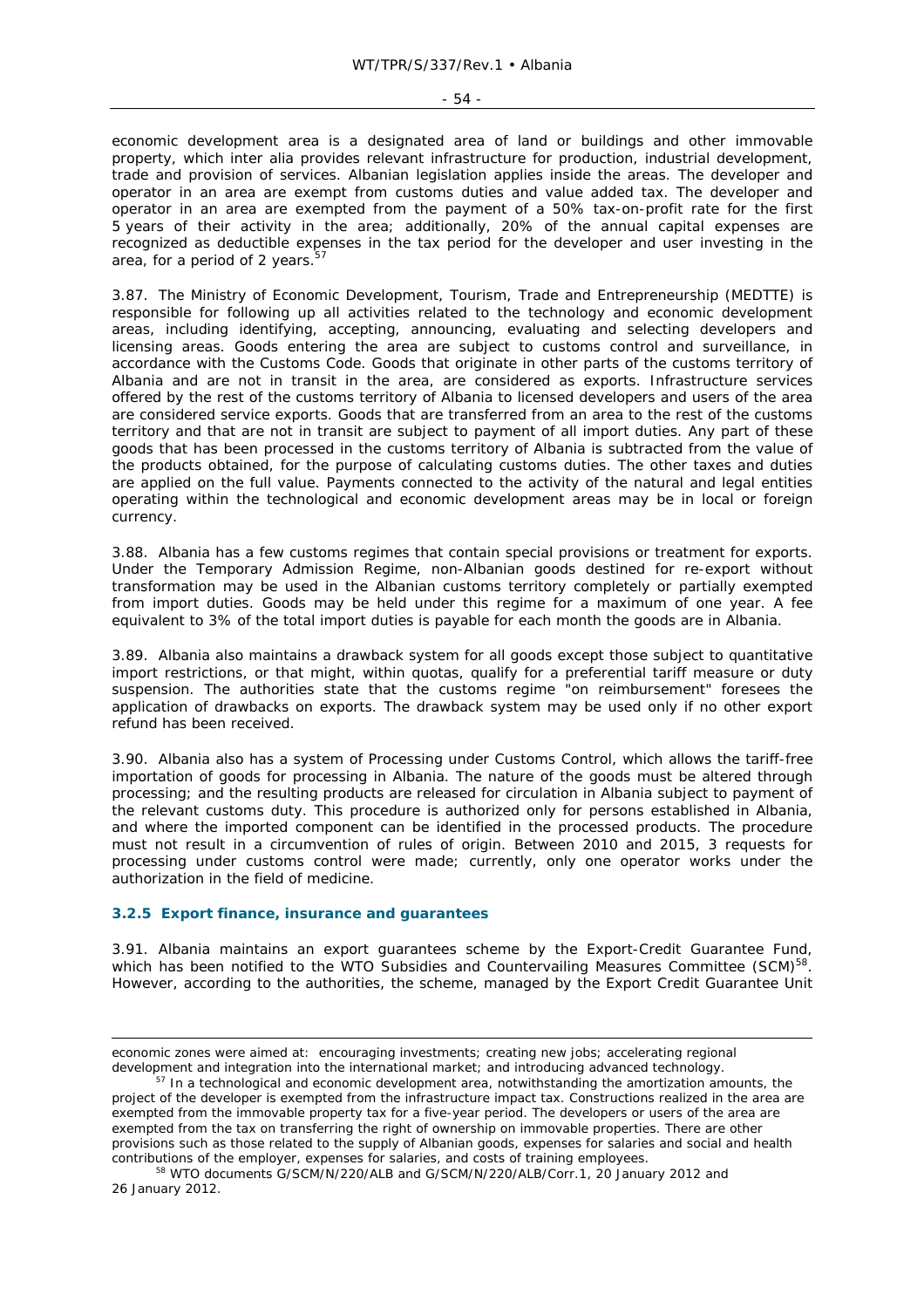in the Albanian Investment Development Agency (AIDA), is currently not functioning.<sup>59</sup> The Competitiveness Fund managed by AIDA is part of the public grants accorded to SMEs with a view to developing the export sector, improving the quality of exported products and increasing their competitiveness in the market (section 3.3.2).

### **3.3 Measures Affecting Production and Trade**

#### **3.3.1 Legal framework for business**

3.92. All companies must be registered in the Register of Companies. Law No. 9901 of 14 April 2008 "On Entrepreneurs and Companies" regulates the establishment and management of commercial companies in Albania.<sup>60</sup> Law No. 9723 of 3 May 2007 "On the National Registration Centre" established the National Registration Centre (NRC) as a central public institution. The NRC provides access to registry information via the internet and electronic registration is foreseen; it has service windows countrywide.

3.93. Albanian legislation provides for companies to be established under four main corporate forms: general partnership, limited partnership, limited liability company, and joint-stock company. Individuals may also register to do business in Albania; they have unlimited liability for debts incurred as a result of their business. The most common corporate form used by foreign investors is the limited liability company. Foreign companies may also be established through a representative office or a branch; they are subject to the same procedures and formalities required for the formation of an Albanian company. Branches of foreign companies are subject to the same tax treatment as domestic companies. According the Albanian Civil Code, joint ventures can be established by two or more persons, whether individuals or legal entities, foreign or national, agreeing to engage in an economic activity in order to share profits deriving from them.

3.94. Law No. 8438 of 28 December 1998 governs income tax for natural and legal persons. All domestic and foreign companies engaging in economic activities in Albania are subject to income tax on all their sources of income based in Albania. Foreign companies based abroad but with activities in Albania are taxed only on the basis of their Albanian operations. The Law No.8438/1998 was amended by Law No. 177/2013 of 28 December 2013, which entered into force on 1 January 2014; the amendment introduced progressive tax rates instead of the previous flat rate of 10%. The new tax rate for personal income tax is: (1) 0% up to a monthly taxable income of lek 30,000 – unchanged from the previous system; (2) 13% of the amount exceeding lek 30,000, for a monthly taxable income of between lek 30,001 and 130,000; and (3) lek 13,000 plus 23% of the monthly taxable income exceeding 130,000, for a monthly taxable income above 130,000. Taxable income includes corporate earnings, distributed stock dividends, income from the lease and transfer of real property, and interest on bank deposits and securities.

3.95. Profit tax (corporate tax on profits) is 15% as of 1 January 2014, instead of 10% previously.

3.96. The authorities state that a draft law "On amendments of Law No. 8438" was approved by the Council of Ministers and is being discussed in the Parliament.

3.97. With the adoption of the new 2014 fiscal package, Law No. 179/2013 of 28 December 2013, the Government has taken a number of initiatives such as: (1) no VAT on machinery worth over US\$ 500,000 that is deemed to be used to increase productivity; (2) no taxes on small businesses with an annual turnover of less than lek 2 million – small businesses will pay an annual tax of lek 25,000; (3) businesses with an annual turnover of between lek 2 million and 8 million are

<sup>&</sup>lt;sup>59</sup> The Export-Credit Guarantee Fund aims to support exporters, through state guarantees for shortterm financing loans, in order to ensure that domestic exporters face the same financing terms and conditions as foreign ones. The Fund also aims at increasing the competitiveness of Albanian undertakings; it is managed by the Albanian Investment Development Agency (AIDA) in the MEDTTE. The subsidy is in the form of loan guarantees to exporting small and medium-sized enterprises (SMEs). The maximum amount of the guarantee

is lek 10 million per customer, for a maximum of 12 months and 80% of the value of the credit.<br><sup>60</sup> AIDA online information. Viewed at: http://www.aida.gov.al/pages/registration-licensing [28.10.2015].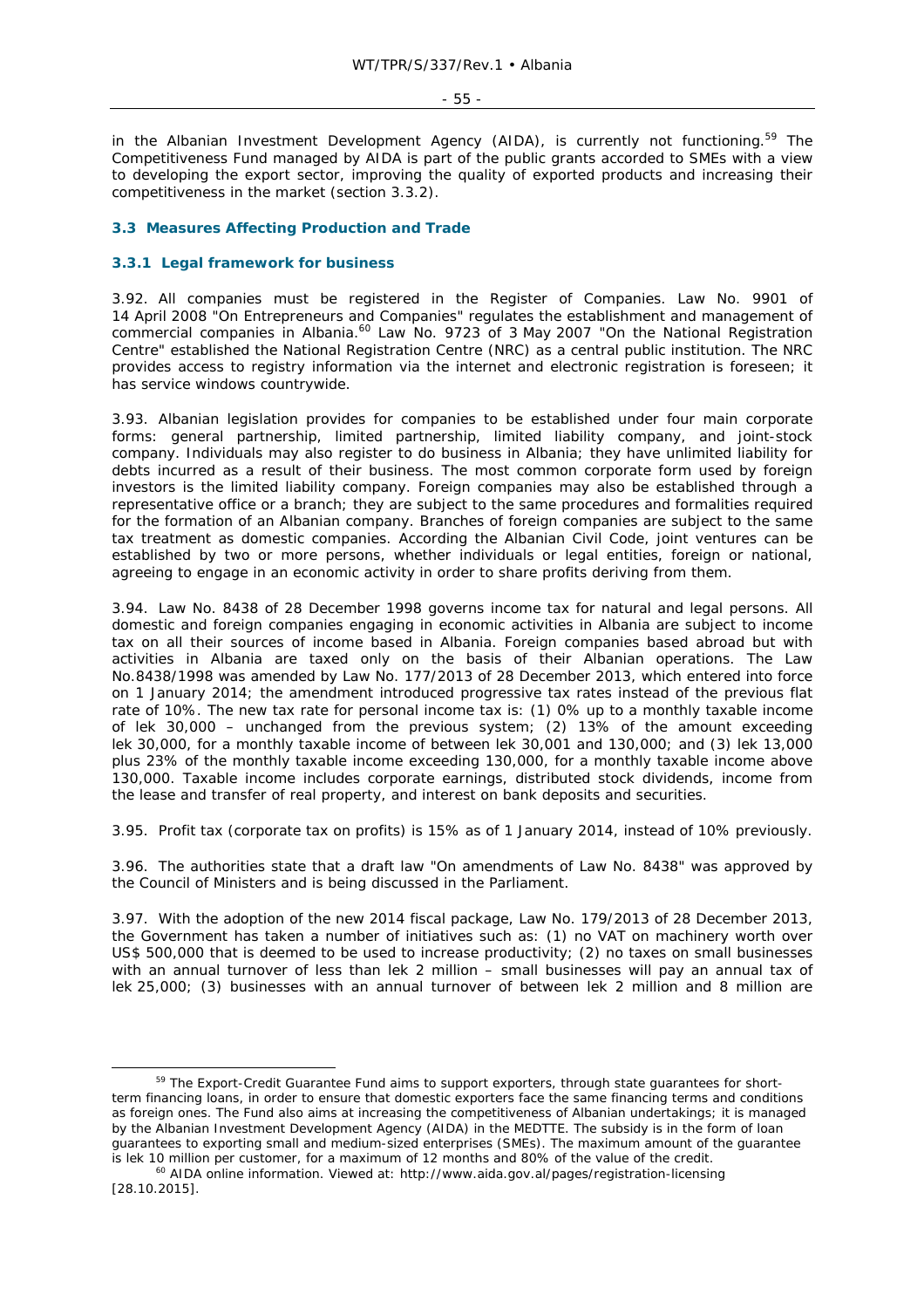subject to a tax rate of 7.5%; (4) no VAT on medicines or health services, as of 1 April 2014; and (5) no excise duty on fuel used for the needs of oil producing companies.<sup>61</sup>

3.98. Law No. 9632/2006 provides for the application of a tax on small businesses, defined as those with an annual turnover of less than lek 8 million. This tax is applied instead of income tax on profits and is divided into two categories: a fixed amount on turnover of up to lek 2 million, plus a proportional tax of 1.5% on income of between lek 2 and 8 million. The authorities state that the tax due is always presumptive, based on the turnover agreed between the taxpayer and the tax authorities, rather than on actual turnover.

3.99. According to a World Bank study, in 2015, Albania was ranked second among the top ten reformers, and 97<sup>th</sup> overall out of 189 economies analysed.<sup>62</sup>

#### **3.3.2 Incentives**

3.100. State assistance to private economic activity is governed by Law No. 9374 of 21 April 2005 "On State Aid", as amended by Law No. 10183 of 29 October 2009, unchanged since Albania's previous review.63 The law applies to all manufacturing and services activities; it does not apply to state aid granted to agriculture and fisheries. It establishes the conditions under which state aid may be granted, namely, if it: promotes the economic development of areas with low standards of living or where there is serious unemployment; promotes a project of national importance or remedies a serious disturbance in the economy; facilitates the development of certain economic activities or of certain economic areas, provided the aid granted does not adversely affect the obligations under any international agreements ratified by Albania; or promotes cultural development and heritage conservation, where it does not seriously affect trading conditions and competition. The authorities state that locals and foreigners are treated alike with respect to the fiscal incentives provided.

3.101. The law forbids aid directly linked to export quantities or current expenditure linked to export activities, as well as aid contingent upon the use of domestic over imported goods. Aid to sensitive sectors is not compatible with this law, unless provided by the State Aid Commission (SAC). In 2014, sectoral state aid amounted to lek 1,115 million; the aid was granted to public services (water supply and sewage – in the form of a subsidy from the state budget to 55 water supply undertakings managed by local municipalities), public transport (railways – in the form of a direct subsidy), mining (closure and conservation). Aid for the energy sector was also granted, amounting to lek 195 million in the form of deferred payment of VAT for electricity import. Aid classified as *de minimis* is compatible with this law.<sup>64</sup> Nonetheless, it would appear that the implementation of the law is poor, mainly due to the lack of independence and adequate administrative capacity of the competent bodies.<sup>65</sup>

3.102. SMEs may receive state aid for consultancy services but aid must not exceed 50% of the costs of these services, and the services may not be a periodic or continuous activity or related to usual operating expenditures. The same percentage applies for first participation in fairs and exhibitions, where the aid must not exceed 50% of the additional costs incurred in renting, setting up, and running a stand. Newly created SMEs may also receive aid, of up to €200,000 for installation costs. Aid for disadvantaged and disabled workers must not exceed 75% of the wage costs for disabled workers and 50% of the wage costs for disadvantaged workers.

<sup>&</sup>lt;sup>61</sup> AIDA online information. Viewed at: http://www.aida.gov.al/pages/taxes [28.10.2015].<br><sup>62</sup> World Bank online information. Viewed at: http://www.doingbusiness.org.<br><sup>63</sup> Law No. 9374 is being revised and assessed by the take the form of: subsidies or grants; exemptions, reductions and deferrals of taxes and other fiscal contributions; writing-off of overdue fees and penalties; debt write-offs or offsetting of losses; loan guarantees or loans at reduced fees/rates of interest; reduction of social security obligations; reduction in the price of goods supplied; sales of public property below market prices; purchase of products or services at above the market price; and increase of state-owned equity in undertakings or increase of its value in circumstances not acceptable to a private investor under normal economic conditions. 64 Aid is considered to be *de minimis* if it does not exceed €100,000 for any three-year period,

irrespective of its form and objective, provided it is not linked to export-related activities, it is not conditioned upon the use of domestic over imported goods, and the recipient is not experiencing economic difficulties (e.g. is on the verge of bankruptcy).<br><sup>65</sup> UNCTAD (2015), *Voluntary Peer Review of Competition Law and Policy: Albania.*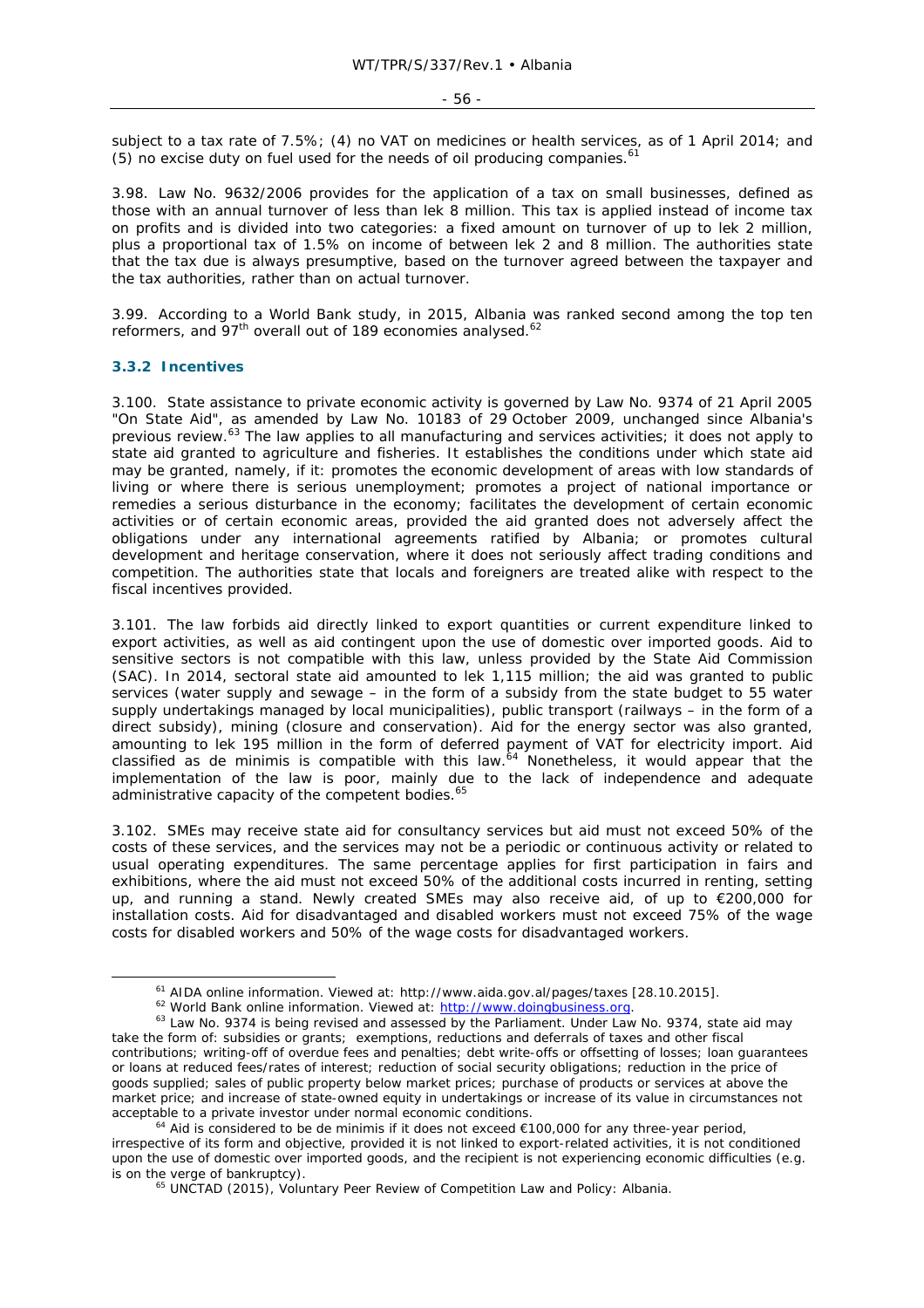#### - 57 -

3.103. The State Aid Commission (SAC), composed of five members and chaired by the minister in charge of economic affairs, is the decision-making body for state aid. The Commission is responsible for assessing and authorizing state-aid schemes and individual aid, on the basis of proposals of the State Aid Department of the MEDTTE. Providers must notify the State Aid Department of any plans to grant state aid; the SAC must give its approval before any aid can be granted. The Commission's decisions must be taken within 60 calendar days of the receipt of a complete notification. If the Commission finds aid to be unlawful, it can issue an injunction to suspend the aid and order the recovery of any disbursement made from the beneficiary. The recovered amount, together with interest, is added to the budget of the aid provider.

3.104. The Law on State Aid mandates that all aid providers must report to the Department all existing aid schemes within six months of their entry into force. The authorities state that these schemes are notified, listed, and assessed by the SAC, which takes a decision in each case with respect to compatibility with the Law. According to the authorities, all existing state-aid schemes are listed in the Report on the Inventory of State Aid Schemes in Albania, as approved by DCM No. 45 of 16 January 2008.

3.105. SMEs may benefit from the Albanian Competitiveness Fund, established by Law No. 9645 of 27 November 2006 "On the State Budget of 2007", and managed by AIDA. The purpose of this scheme is to increase the competitiveness of SMEs through improvement of their products and management qualities, delivery of products with high market standards, and their integration into regional and European markets. The benefit takes the form of a grant with cost sharing of up to 70%, for a maximum of lek 1.4 million per undertaking. The benefit scheme is for three years; the total amount budgeted for 2015 was lek 17.8 million.<sup>66</sup> In 2015, 24 companies were accorded grants totalling about lek 17.0 million.

3.106. The Government runs a scheme of VAT exemption on payments for the import of equipment and machinery in order to facilitate private-sector investments in Albania. This scheme initially had its legal basis in Law No. 7928 of 27 April 1995 and DCM No. 180 of 13 February 2013. The scheme is now governed by Law 92/2014 and DCM No. 953 of 29 December 2014, as amended. $67$  The VAT exemptions are accorded to equipment and machinery imported by subjects fulfilling, *inter alia*, the criteria of DCM No. 953. Application to the customs administration is necessary to receive such exemptions. In 2015, revenue foregone by VAT exemptions amounted to about lek 10 billion.

3.107. Albania maintains a programme of technology and economic development areas (section 3.2.4).

3.108. A Development Programme for Small and Medium Enterprises (SMEs) funded by Italy aims at improving access to finance for SMEs. The programme consists of a €25 million credit line and a guarantee fund of €2.5 million for loan guarantees that aim to counter the main obstacles to bank crediting. On 12 July 2014, a Programme of Integrated Assistance for the Development of Albanian SMEs entered into force; the programme is to replenish the financial facilities established within the first phase of the Italian-funded programme by providing an additional  $\epsilon$ 15 million.<sup>68</sup> The second component, the guarantee fund, started to be implemented in April 2011, after the signing of the Albanian Guarantee Fund (AGF) Participation Agreement between the Ministry of Economy and eight private commercial banks. Between 2009 and 2015 (up to 25 May), 99 investment projects (including 23 agribusinesses) were financed from the credit line amounting to around €21.9 million.

3.109. Albania has made regular notifications to the WTO under Article XVI:1 of the GATT 1994 or Article 25 of the SCM Agreement. In its most recent notification issued in 2015, Albania states that it does not grant or maintain any subsidies notifiable under Article XVI:1 of the GATT 1994 and Article 25.2 of the Agreement on Subsidies and Countervailing Measures.<sup>69</sup> In its 2012 notification,

 $^{66}$  DCM No. 419 of 15 May 2015 "On the extension of the Competitiveness Fund for the period 2013-2015".

 $67$  Consequently, Law No. 7928/1995 was repealed.<br> $68$  The initiative aims at contributing to the economic and social growth of Albania by: (1) supporting the access of Albanian SMEs to the credit system and enhancing the development of the entrepreneurial environment; and (2) promoting social responsibility in Albanian SMEs. 69 WTO documents G/SCM/N/253/ALB and G/SCM/N/284/ALB, 5 May 2015.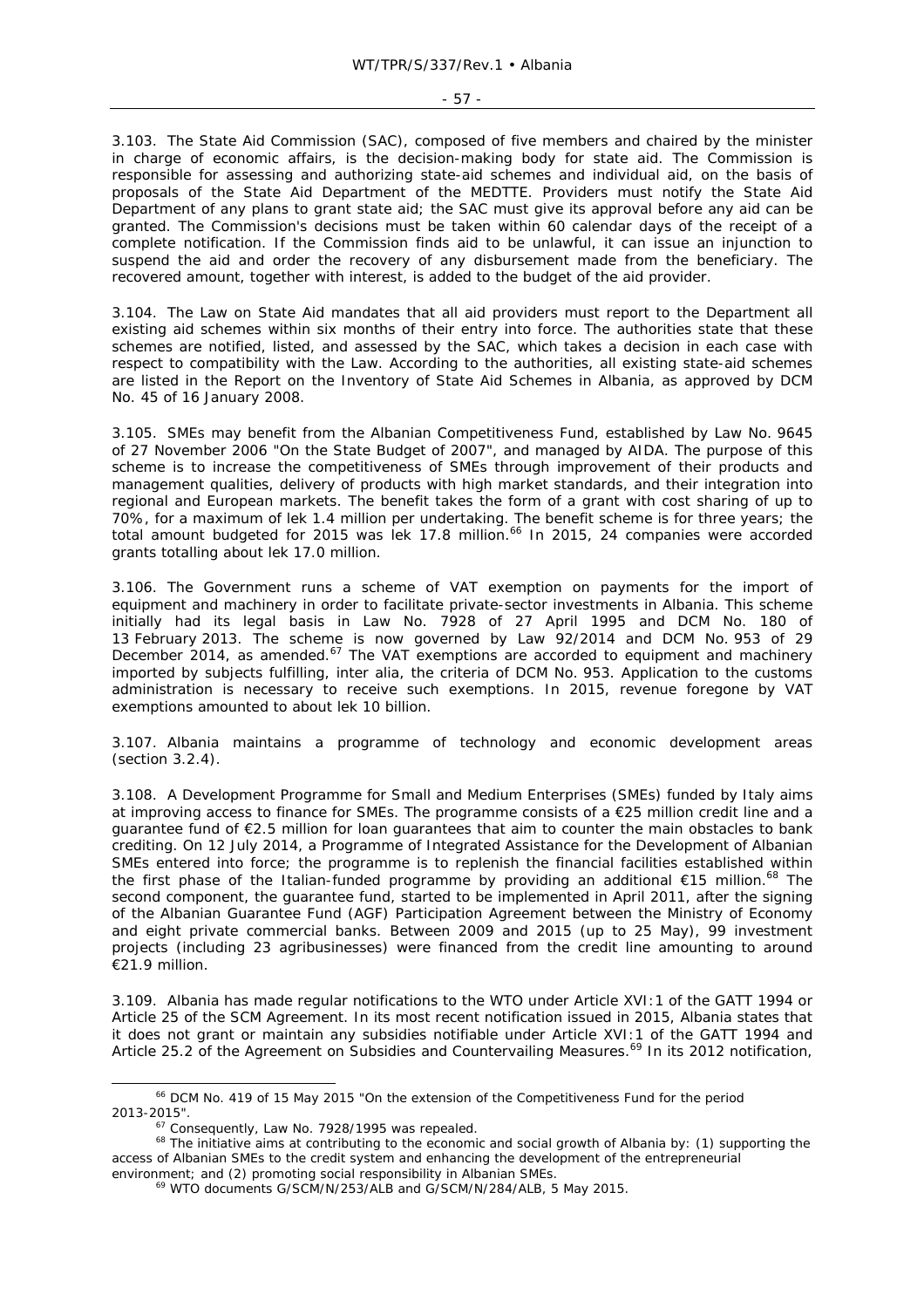- 58 -

Albania included five incentives programmes: the Export-Credit Guarantee Fund; deferral of VAT payment for imported machinery and equipment; excise duty exemptions for fuel oil utilized on energy generation by thermos power plants with a capacity greater than 5 MW; reimbursement of fuel excise for fuel consumed in heating greenhouses for industrial and agro-industrial manufacturing and used for technological needs of production; and the Albanian Competitiveness Fund.70 Incentives linked to exports are described in section 3.2.4 above.

### **3.3.3 Competition policy and price controls**

3.110. The Competition Authority of Albania (CAA), a public entity, independent in performing its tasks, is in charge of monitoring and implementing competition policy.<sup>71</sup> It is directly appointed by and accountable to the National Assembly. The CAA's mission is to protect free and effective competition in the market by implementing the legislation on competition. The National Assembly approves the annual budget for the CAA's activities. The revenues collected under Law No. 9121 of 28 July 2003 "On Competition Protection" as amended, including revenues from sanctions, are disbursed to the state budget. The Law confers the right of the CAA to self-initiate investigations and to apply penalties. The current structure of the CAA, approved through Decision of the Albanian Parliament No. 12 of 12 May 2008, comprises the Competition Commission and the Secretariat of the Competition Authority.<sup>72</sup>

3.111. The main competition policy objectives are contained in the National Competition Policy issued in December 2006. The authorities state that the CAA is in the process of drafting the new National Competition Policy. Competition policy is regulated by Law No. 9121 of 28 July 2003 "On Competition Protection", as amended by Law No. 10317 of 16 September 2010.<sup>73</sup> The 2010 amendment introduced, *inter alia:* (1) applying Albania's competition rules to undertakings with special or exclusive rights to perform certain economic activities, or entrusted with the performance of services of general interest or having the character of a revenue-producing monopoly provided that law enforcement does not obstruct the fulfilment of the tasks assigned to them<sup>74</sup>; (2) empowering the CAA with the ability to grant individual exemption from the general prohibition as well as to block exemptions to certain categories of agreements between undertakings; (3) a *de minimis* rule applied to all agreements that do not significantly restrict competition; (4) introduction of a "significant impediment of effective competition" test for mergers<sup>75</sup>; (5) allowing the initiation of a preliminary investigation with the approval of the Commission (previously, only the Secretary General of the Commission was authorized to approve it); (6) removing the relevant legal provisions that required an undertaking that is deemed to be abusing the market power to prove that its practice was not infringing the law for objective reasons of legal or economic nature; and (7) introducing a maximum sanction (fine) of 10% of the infringer's turnover instead of the previous minimum sanction of 2% of turnover. Law No. 9121/2003, as amended, applies to any entity, public or private, engaged in commercial activity, as well as to any associations thereof; it is also applicable to foreign entities whose

<sup>&</sup>lt;sup>70</sup> WTO documents G/SCM/N/220/ALB, 20 January 2012, and G/SCM/N/220/ALB/Corr.1, 26 January 2012. 71 The CAA is a full-right member of Competition International Network, which includes 65 other

competition authorities from various countries.<br><sup>72</sup> The Competition Commission is the CAA's decision-making body; it is a permanent collegial body

within the CAA's structure. It is has five members, appointed for a five-year term by the Assembly. The Chairman of the Commission is the head of the CAA. The Secretariat monitors market conditions, performs administrative investigations, and prepares the related reports that are presented to the Competition Commission. In addition, the Secretariat represents the Competition Commission before the courts and follows up and supervises the implementation of decisions taken by the Commission. The Secretariat is headed by a

General-Secretary elected by the Commission.<br><sup>73</sup> Relevant regulations include various Albanian Competition Commission Decisions: No. 190 of 26 May 2011; No. 187 of 3 May 2011; No. 179 of 2 March 2011; No. 176 of 24 February 2011; No. 234 of 19 July 2012; No. 235 of 19 July 2012; No. 236 of 19 July 2012; No. 276 of 18 March 2013; No. 286 of 21 May 2013; No. 295 of 14 November 2013; No. 322 of 3 July 2014; No. 332 of 9 October 2014; No. 352 of 3 March 2015; and No. 374 of 8 October 2015.<br><sup>74</sup> During the period under review, no application of the act was made to such undertakings. In practice,

the CAA has been legally authorized to assess public contracts and concessions granted by the State to certain undertakings and to exempt them, if deemed necessary, from the application of Albania's competition rules, in accordance with legal requirements for exemption. UNCTAD (2015).

<sup>75</sup> This reflects recent developments in the EU to replacing the "dominance" test. The authorities indicate that the threshold of the turnover required for merger notification was decreased and certain improvements in the merger proceedings were put in place.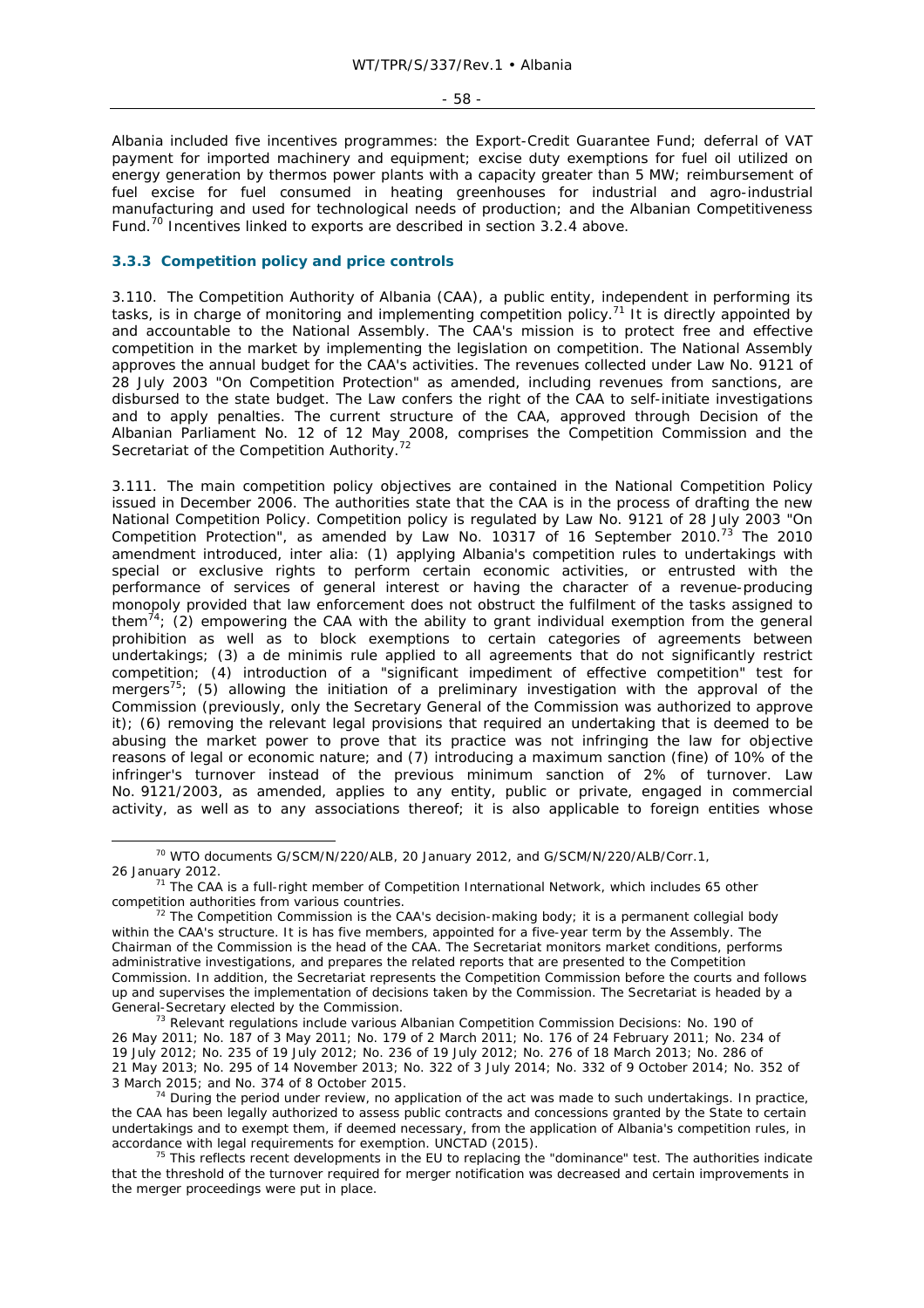#### - 59 -

activities have an effect on the Albanian market. The authorities state that the 2010 amendment is in line with EU legislation, although certain differences remain; they consider that the law has been approximated to a broad extent with the *acquis communautaire*, not only in substance but also in terms of its implementation tools. The notification regime according the individual exemptions (agreements) is still in force in the Albanian law. The law deals with three main areas: agreements with serious consequences on the market (cartels<sup>76</sup>), abuse of dominant position, and economic concentrations.

3.112. Law No. 9121, as amended, prohibits certain practices, independently of their effects, including all agreements that prevent, restrict or distort competition, and in particular those that: (a) directly or indirectly fix purchase or selling prices, or any other trading conditions; (b) limit or control production, markets, technical development, or investment; (c) share markets or sources of supply; (d) apply dissimilar conditions to equivalent transactions with other trading parties, thereby placing them at a competitive disadvantage; and (e) make contracts subject to acceptance of supplementary obligations that have no connection with the subject of such contracts. These prohibited agreements are not considered legally valid.

3.113. Article 5 of the law foresees the exemption of individual agreements. During the period under review, the Competition Commission approved four individual exemptions from the competition law. They were: (1) Decision of Competition Commission No. 225 of 28 May 2012 "For exemption from the prohibition of agreement of cooperation between undertakings in the market of information exchange insurance for border insurance of motorized vehicles for responsibility towards third parties"<sup>77</sup>; (2) Decision of Competition Commission No. 298 of 6 December 2013 "On the legal assessment of the compatibility of the law and regulations of cooperation agreements between undertakings of the insurance market and information exchange for the market of compulsory insurance of transport vehicles in relation to third parties"78; (3) Decision of Competition Commission No. 338 of 11 November 2014 "On the individual exemption from the prohibition of agreement between undertakings Digitalb Sh.A and other television operators"<sup>79</sup>; and (4) Decision of Competition Commission No. 367 of 4 June 2015 on "Exemption from the prohibition of agreement to buy-sell electricity between KESH and OSHEE, for redundancies

 $78$  The undertakings involved made a self-assessment of the compatibility of the law and regulation and asked for confirmation from the Competition Authority regarding this compatibility. The objective of the agreement was to exchange information between parties to cover the risk of the third party liability (TPL) insurance, to set certain standards related to motor third party liability (MTPL) insurance, and to allow the calculation of the average costs of life insurances. The participating parties in the agreement declared that they were aware and motivated to respect the principles of effective competition and will make efforts to not adopt behaviours that will limit competition and violate Article 4 of the Law on "Competition Protection" or get involved in setting of prices and market shares, but will operate only within the legal framework established by the law. The Commission based on these facts decided that the parties involved are in accordance with Article 3 of the Regulation "For the application of Article 6 of LPMK to certain categories of agreements decisions and concerted practices in the sector insurance" and therefore exempted from prohibited agreements. The Commission requires the parties involved to respect the following commitments: (1) the undertakings must continue to sell their insurances under their personal logos, (2) the parties should report to the Competition Authority regarding the measures they will put in place to ensure their internal MTPL insurance policies do not get forged, and (3) the parties should make any information available to the Authority whenever they are

required to.<br><sup>79</sup> The purpose of the agreement presented by Digitalb Sh.A is to include the following channels in its digital platform: TOP CHANEL, SHOP TV, KLAN TV, ORA NEWS, NEWS-24, ABC NEWS, A1 REPORT, UTV NEWS, SUPERSONIC, STV FOLK, KANALI FOLKLORIT, SCAN TV, CHANEL ONE, and ALBANIAN SCREEN. The Commission concluded that the agreement had the following benefits: (1) it contributes to the improvement of distribution, (2) it allows the consumers to have a direct cut in these benefits, (3) it does not put the undertakings vertical restrictions which are unnecessary to achieve these benefits, (4) it does not seriously affect competition in relation to the services and products of the agreement, and (5) the agreement will be limited until the end of 2015. The Commission also imposed certain restrictions related to transmission and distribution. After assessing the agreement the Commission decided that the pros overweigh the cons and decided to exempt it from the prohibited agreement.

<sup>&</sup>lt;sup>76</sup> Nonetheless, the law does not define cartels.<br><sup>77</sup> On 6 April 2012, the Competition Authority, in accordance with Article 5 and 48 of the law, received a notice from the authorized representative of several insurers on their request to be exempted from the prohibited agreement. The purpose of the agreement was to be information exchange to cover the risk associated with the insurance holder, information exchange regarding insurance premium, organization of joint studies of market and the distribution of these results without delay to all parties. A report by the Competition Commission concluded that the agreement did not affect competition and it contributed to the improvement of service and payment from the insurance companies.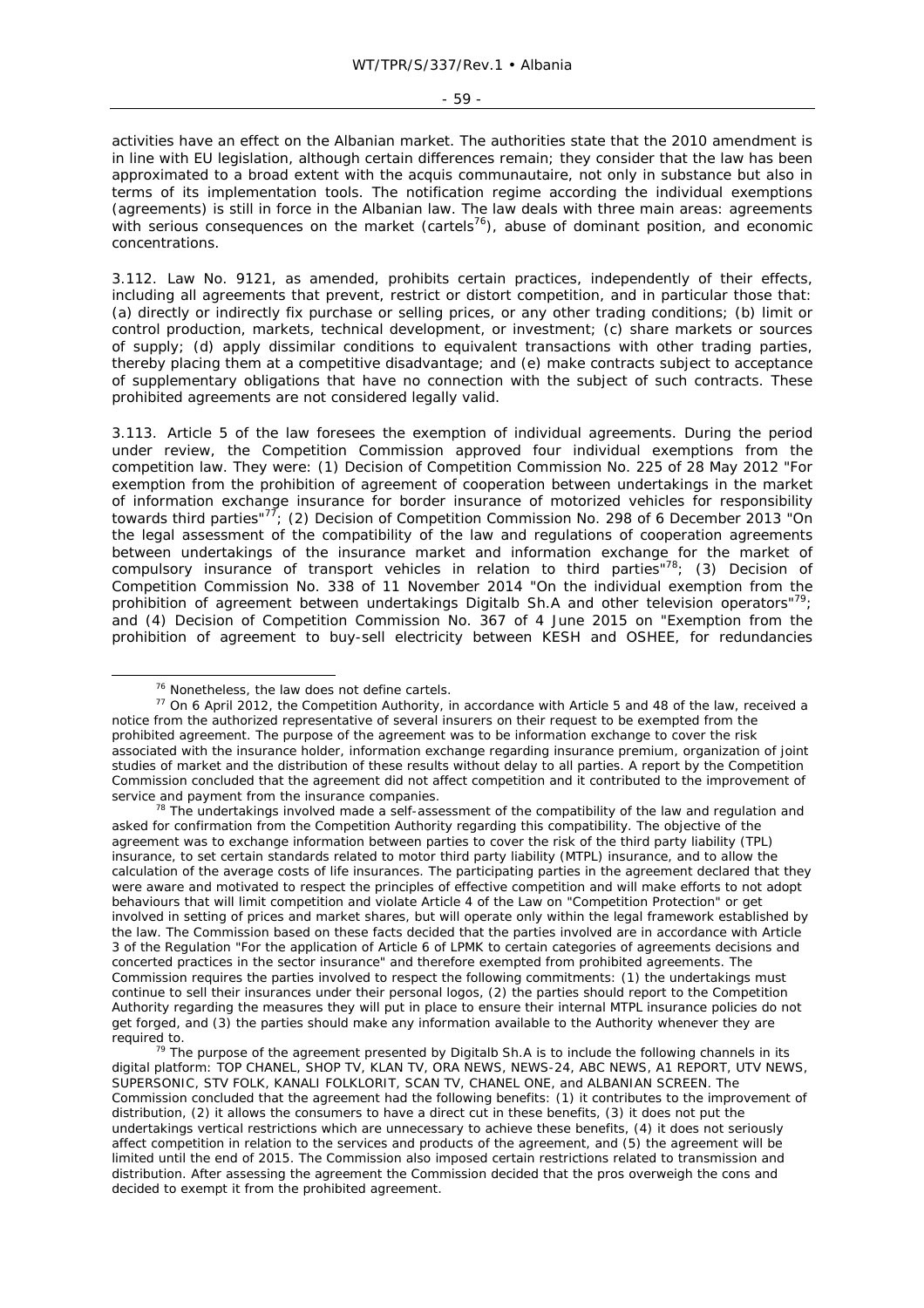#### $-60 -$

including those from large flows of water, to compensate for the loss in the distribution network for  $2015"$ .  $80$ 

3.114. The Law also stipulates the evaluation criteria for assessing an undertaking with dominant position in the market. The dominant position of one or more undertakings is appraised notably by establishing the following: (a) the relevant market shares of the investigated undertakings and those of the other competitors; (b) the barriers to entry into the relevant market; (c) the potential competition; (d) the economic and financial power of the undertakings; (e) the economic dependence of the suppliers and purchasers; (f) the countervailing power of buyers or customers; (g) the development of the undertakings' distribution network, and access to the sources of supply of products; (h) the undertakings' links with other undertakings; and (i) other characteristics of the relevant market such as the homogeneity of the products, the transparency of the market, the undertakings' cost and size symmetries, the stability of the demand, or the free production capacities. Article 9 of the law stipulates that any abuse by one or more undertakings of a dominant position in the market is prohibited.

3.115. Certain substantial concentration of undertakings must be notified to the Authority for authorization.<sup>81</sup> The Commission prohibits concentrations that significantly restrain effective competition as a result *inter alia* of creation or strengthening of a dominant position. In making the appraisal, the Commission may take into account the economic efficiencies resulting from the concentration.82 The Commission may not prohibit a concentration where one of the involved undertakings is in serious risk of bankruptcy and does not have any less anticompetitive options at its disposal. If the concentration does not show any indication of significant restriction of competition in the market as a result of established or strengthened dominant position, the Commission shall decide to authorize the concentration within two months from the date of the notification. Where the Commission finds that the concentration shows such indications, it shall decide to authorize the concentration based on conditions and obligations stipulated in Article 61 of the law or open an investigation to decide, within three month of the initiation of the investigation, to declare whether the concentration is prohibited or not.

3.116. The CAA has the authority to apply fines, cease and desist orders, and other civil remedies as a result of its investigations. Articles 73 and 74 define the fines. Article 73 stipulates "fines for not serious infringement" where the fines imposed to the undertakings must not exceed 1% of the aggregate turnover of the previous financial year. Such fines are imposed notably when the undertakings provide: incorrect, incomplete or misleading information in response to a Commission request or decision or do not provide the data within the deadline specified in a Commission decision or the Secretariat request; incorrect, incomplete or misleading information in their notifications; inaccurate and incomplete additional data and documents; or the required books or other business records in incomplete form during inspection. The fines are imposed when

participating undertakings exceeds lek 7 billion, and the individual turnover in Albania of at least one of the participating undertakings exceeds lek 200 million; or (2) the aggregate turnover in Albania of all the participating undertakings exceeds lek 400 million, and the individual turnover of at least one of the participating undertakings on the domestic market is over lek 200 million. Concentrations must be notified within 30 days of the conclusion of the agreement, the acquisition of a controlling interest, the creation of a<br>joint venture, or the announcement of the public bid for purchase or exchange.

<sup>&</sup>lt;sup>80</sup> The agreement's purpose is to buy/sell in order to compensate for the losses in the distribution system given excess quantities of water flow for 2015. It is limited to a certain period of the year when there is a higher flow of water. Based on the investigation procedures followed by the Authority in relation to the market of electrical energy trade from OSHEE to cover its distribution loses, it concluded that there was no competition in this market segment due to the heavy regulations put in place by OSHEE. The agreement may potentially limit competition for other sellers of electrical energy who enter the procedures to sell energy in order to compensate for losses in the distribution system. The agreement was exempted from prohibition due to the following reasons: (1) it contributes to national safety and social problems arising from the flooding of designated areas due to drainage, (2) it contributes to the maximum exploitation and optimization of produced energy distribution, (3) it ensures a decrease of costs since it guarantees the covering of losses in the distribution, and (4) it brings essential benefits for debtor consumers given the insurance costs of buying electricity to cover loses are included in the final price per kW. Considering that that the agreement was in the public interest, the Authority decided to exempt it from prohibited agreements until the end of 2015.<br><sup>81</sup> If in the financial year preceding the concentration; (1) the aggregate worldwide turnover of all the

 $82$  Provided that they meet all the following conditions: (1) the efficiencies should contribute to the improvement of consumers' wellbeing, or at least neutralize the potential negative effects that the concentration would have; (2) the efficiencies have, or should have, resulted from the concentration under review; and (3) no other less anti-competitive alternative ways to generate them exist except the concentration under review.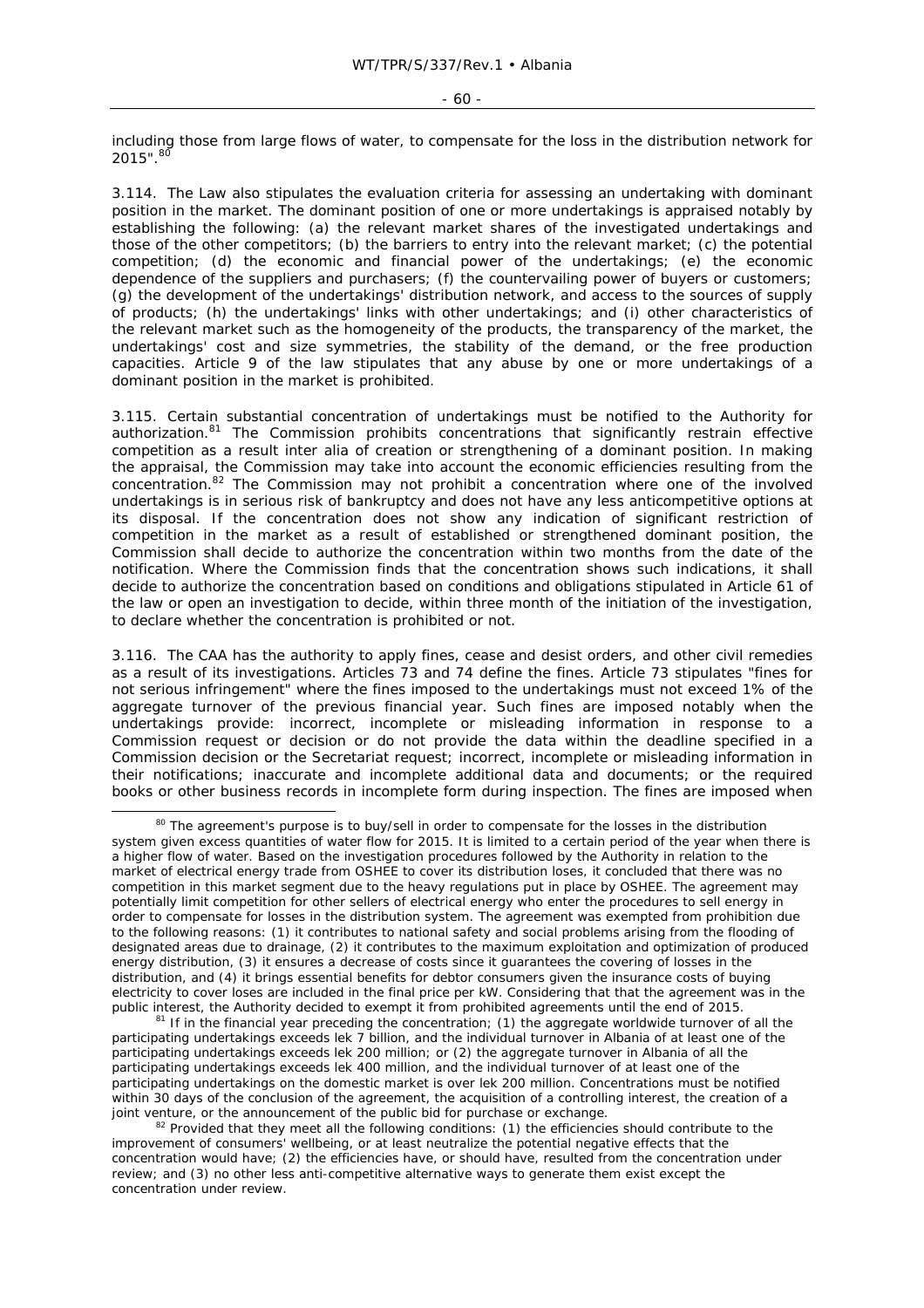the undertakings: refuse to submit to inspections ordered by a decision; refuse to answer any questions on facts; or provide inaccurate, incomplete or fraudulent answers or obstruct the inspections. Article 74 stipulates "fines for serious infringements" where the fines imposed on the undertakings are a maximum of 10% of the aggregate turnover in the preceding financial year. Such fines are imposed notably when the undertakings: infringe Article 4 (prohibited agreements) or Article 9 (abuse of dominant position); contravene a decision ordering interim measures; fail to comply with a condition and obligation set by the CCA; put into effect a concentration that results in competition restriction in the market in contradiction with the obligation set by the decisions of the CCA; put into effect a concentration prohibited by the CCA or do not take the necessary measures to restore the competition.

3.117. In addition, Article 76 provides for "periodic penalties/fines", and Article 78 "individual fines". Article 77 stipulates leniency foreseeing cases where the CCA may grant total or partial immunity from fines.

3.118. Since 2010, the CAA has initiated 46 investigations, which were preliminary or in-depth investigations in different sectors of the economy, regarding potential anti-competitive behaviour, abuse of dominant positions or prohibited agreements.<sup>83</sup> Since 2010, the CAA has also taken 201 decisions in total. Out of these, 46 decisions were on concentrations, 10 on abuse of dominant positions, 14 on prohibited agreements, 3 on exemption of prohibited agreements, 23 on approving secondary legal acts such as regulations and guidelines, 20 on recommendations on public institutions relating to competition concerns, 14 on imposing fines to undertakings for anticompetitive behaviour and infringing the completion rules, one on interim measures, and one on conditions and obligations.

3.119. Decisions by the CAA may be appealed in court. Since the creation of the Administrative Court in 2012, all the court files and court procedures have been transferred to the First Administrative Court and then to the Administrative Appeal Court and the High Court. During 2010 and 2015, there were nine court decisions that have taken final form at the Administrative Appeal Court, and five other decisions that are still in the ongoing process at the Administrative Appeal Court.

3.120. In general, price controls are not applied in Albania, although prices for telecommunication services, water, and electricity are regulated.

#### **3.3.4 State trading, state-owned enterprises, and privatization**

3.121. Albania notified to the WTO that it does not maintain any state trading enterprises within the meaning of Article XVII of the GATT 1994.<sup>84</sup>

3.122. The Ministry of Economic Development, Tourism, Trade and Entrepreneurship (MEDTTE) is in charge of implementing the privatization strategy with regard to most strategic sectors; the Ministry of Finance is the responsible authority for banking. The MEDTTE performs the process of completing the documents for the privatization of assets while selling them is carried out by the Ministry of Finance. The CAA analyses whether the privatization of a given company may result in a monopolistic position.

3.123. Changes since 2010 in legislation related to privatization include the following: (1) amendments to the legal framework related to the privatization of INSIG S.A. such as adoption of Law No. 22/2015 of 19 March 2015 "On the repeal of the Law No. 10168", as amended, Law No. 38/2015 of 16 April 2015 "On an amendment to Law No. 8,831 of 22 November 2001", under which the ownership of INSIG was transferred from the Ministry of Finance to the MEDTTE, because INSIG was removed from strategic sectors as stipulated by Law No. 10166 of

<sup>&</sup>lt;sup>83</sup> The details of the investigations are found in Decisions of the Competition Commission Nos.: 147, 155, 156, 157, 184 (issued in 2010); 191, 196, 201, 205, 211 (issued in 2011); 215, 218, 219, 222, 233, 245, 249, 250, 251, 252, 253, 257, 258 (issued in 2012); 262, 274, 275, 277, 292, 297 (issued in 2013); 302, 306, 310, 315, 316, 326, 333, 336, 342 (issued in 2014); 344, 346, 355, 360, 361, 373, 376, and 380 (issued in 2015). <sup>84</sup> WTO documents G/STR/N/13/ALB, G/STR/N/14/ALB, and G/STR/N/15/ALB, 12 June 2014.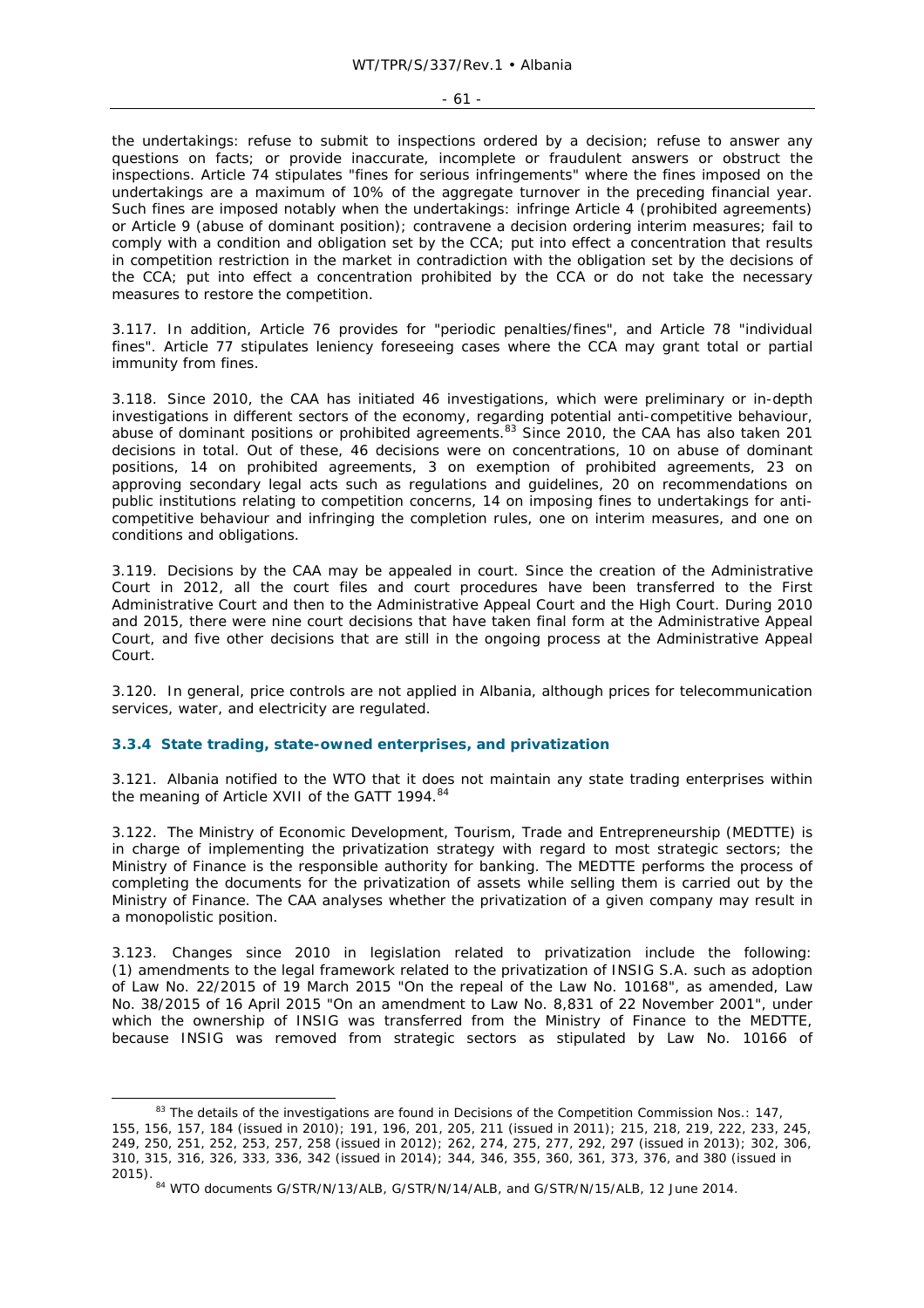#### - 62 -

15 October 2009<sup>85</sup>, and DCM No. 546 of 18 June 2015 "On defining the form and formula of privatization of shares of the INSIG S.A.", under which the Government is to sell 100% of its shares in this company through an open tender; (2) adoption of Law No. 52/2014 of 22 May 2014 "On the insurance and reinsurance activity", under which the sale procedures and contract is to be approved in advance by the Albanian Financial Supervisory Authority (AFSA); (3) adoption of DCM No. 832 of 3 December 2014 "On the procedures of privatization through auction of state owned share packages in companies in the non-strategic sectors", which, applied to the privatization of all state owned companies in non-strategic sectors, stipulates *inter alia* the rules on procedures for the selection of the privatization formula, procedures for the sale of share packages, and auctioning procedures; (5) adoption of DCM No. 926 of 29 December 2014 "On the criteria for the evaluation of the state property that is privatized or transformed, and the sale procedure", which, applied to all state-owned companies and their facilities and assets that are going to be privatized, *inter alia* stipulates the rules for the selection of companies to be privatized, and sets up evaluation commissions, procedures for the assessment of the value of immovable properties, evaluation of amortization, and procedures for the sale of these properties (recognizing the right of first purchase to the former land owners).

3.124. In 2013, the Government privatized 100% of the shares of the 2 HPP companies in strategic sectors: "HPP Ulez-Shkopet Sh.A" and "HPP Bistrica 1 and Bistrica 2 Sh.A" as well as some assets and state shares in some companies in the non-strategic sectors. Privatization proceeds since 2010 amounted to US\$187.1 million: 80% corresponded to the privatization of companies in the main strategic sectors; and 20% to the privatization and asset sales of small and medium enterprises and sale of land.

3.125. The State currently has a share in 71 companies and statutory bodies (Table A3.4).

3.126. The current scheme of arrears payments of state-owned undertakings has been applied through a series of decisions of the Council of Ministers. The scheme aims at aiding state-owned undertakings, reducing their liabilities especially in the water supply and mines sector. The original scheme was first implemented in 2002. The authorities state that the budget allocation to finance it has been reduced over the years. Since it began, the scheme has supported *inter alia* the water-supply and sewage services.

#### **3.3.5 Government procurement**

3.127. Albania is not a party to the WTO Agreement on Government Procurement (GPA); it is an observer to the Agreement. The authorities state that Albania intends not to accede to the GPA at the moment; the process of harmonization of Albania's national legislation with the EU *acquis* in all areas is its priority and any process of accession to the GPA at the moment would, in their view, be demanding and difficult for Albania.

3.128. The main law governing public procurement in Albania has remained Law No. 9643 of 20 November 2006, "On public procurement" (PPL), as amended by several laws including Law No. 131/2012 of 27 December 2012 and Law No. 182/2014 of 24 December 2014. These amendments were intended to further harmonize the PPL with the EU directives in this area, transposing some of their provisions. Law No. 182/2014 excludes from its scope employment contracts and several legal services. The authorities state that the law also makes various arrangements and clarifications in relation to the problems identified during the implementation of the law in practice. For example, the law provides more detailed rules regarding the framework agreement that can be signed by a Contracting Authority with one or more economic operators only after the conclusion of one form of the procurement procedures provided by law. Law No. 9643 seeks to harmonize Albanian legislation and align procedures for the award of public works, services, and supply contracts with EU Directives, particularly Directive 2004/18/EC. The Law's regulations are contained in DCM No. 914 of 29 December 2014, DCM No. 918 of 29 December 2014, and DCM No. 28 of 14 January 2015 regarding the central purchasing authority.<sup>86</sup> Other laws and regulations relevant to public procurement in Albania include: Law No. 125/2013 "On concessions and public private partnership", as amended $^{87}$ ; Law No. 9874/2008 "On public

<sup>&</sup>lt;sup>85</sup> The MEDTTE is the representative of the State as an owner for all public companies in non-strategic sectors.<br><sup>86</sup> PPA online information. Viewed at: https://www.app.gov.al/ep/VKM.aspx/.<br><sup>87</sup> Law No. 125/2013 repealed Law No. 9663 of 18 December 2006.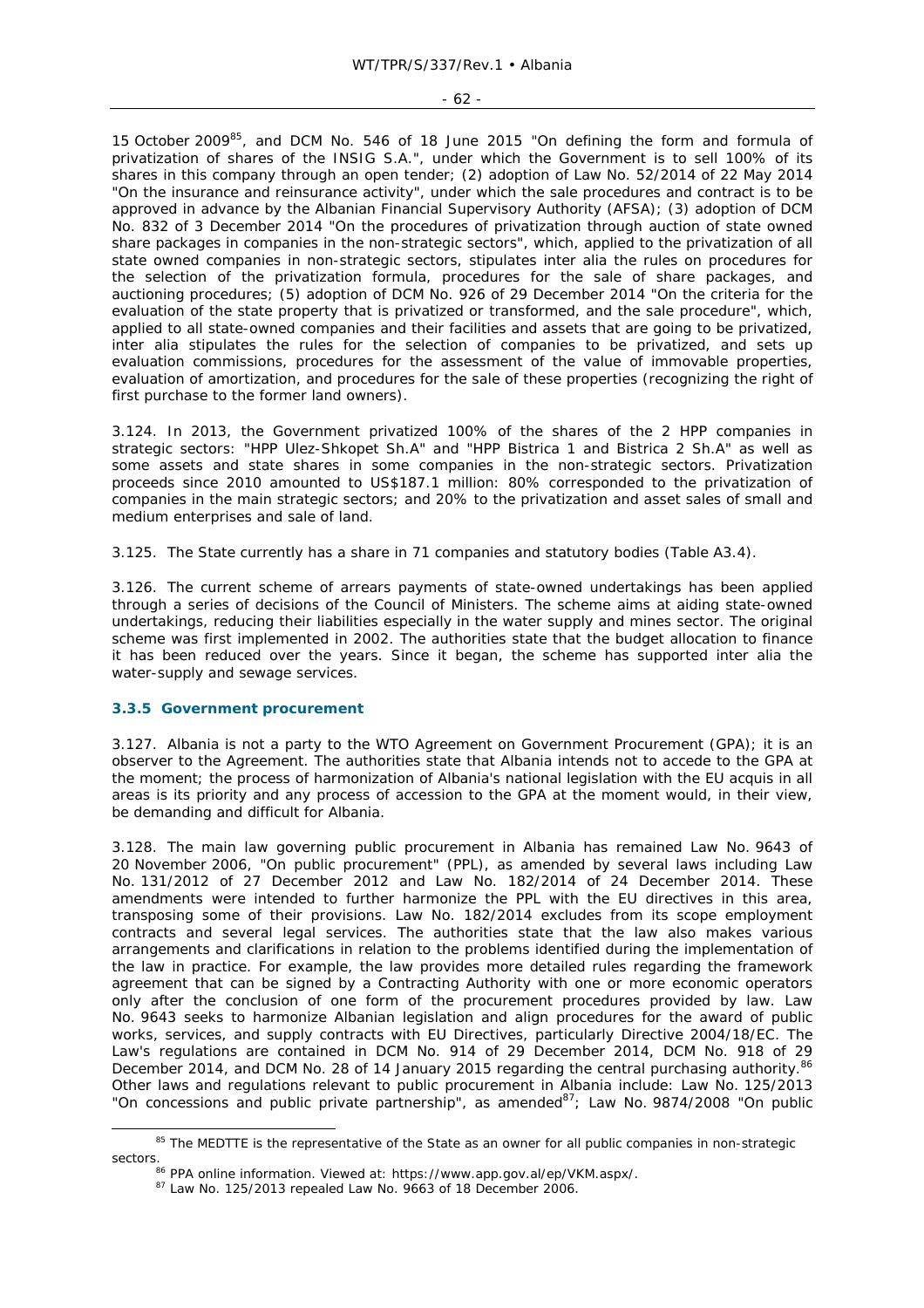auction", as amended; and Prime Minister's Order No. 13 of 11 February 2015 "On the adoption of the structure and organization chart of the Public Procurement Agency".

3.129. The public procurement regulatory framework also consists of several instructions/guidelines, manuals, and standard bidding documents.<sup>88</sup> The legislation on public procurement applies to procedures for procurement of goods, public works, and services, and is applicable to economic operators and contracting authorities. Albania's procurement regime aims at complying with the *acquis communautaire* and international standards.

3.130. Public procurement is decentralized, with each government agency responsible for its own procurement and for implementing and administering the relevant procurement-related provisions. Contracting authorities (CAs) are subject to monitoring by the Public Procurement Agency (PPA) and the Supreme Auditing Office. The PPA, under the Prime Minister, is responsible for drafting legislation and regulations, advising CAs in relation to procurement procedures, and supervising and monitoring procurement activities, but is not a central procuring entity. The PPA also produces a Public Procurement Bulletin (PPB) and provides procuring entities with advice and other support to ensure proper and uniform application of the PPL. CAs must keep records and documents regarding their awarding procedures, and must submit a report on their procurement activities to the PPA every four months. The Public Procurement Commission, established under Law No. 10170/2009, is the review body that deals with administrative complaints about public procurement procedures and issues administrative decisions in this regard. By the adoption of Law No. 131/2012, the Public Procurement Advocate was abolished with a view to avoiding the duplication of tasks and duties concerning government procurement in various institutions. The authorities consider that changes introduced by these recent laws accorded the PPA monitoring functions regarding the application of the public procurement procedures and a well-functioning procurement system, and the function of the administrative review of complaints has been accorded exclusively to the Public Procurement Commission (PPC) since 2010.

3.131. Albania has government procurement provisions in its FTA with the EU. Where domestic legislation does not comply with any of Albania's obligations under any international agreements, such agreements prevail over domestic legislation. Otherwise domestic legislation applies with regard to public procurement procedures. Albania's law does not grant any type of preference to domestic suppliers.

3.132. The PPL sets out in detail the rules applying to the procurement of goods, works and services by CAs. The stated objectives of the law are, *inter alia,* to promote efficiency and efficacy in the public procurement procedure, and to ensure better use of public funds and reduce procedural costs. The PPL also aims to promote competition among economic operators, guaranteeing equal and non-discriminatory treatment for all economic operators, and enhancing transparency in public procurement procedures. The PPL applies to all types of procurement contracts, including procurement in the field of national defence with regard to civil procurements. The exceptions are procurement procedures classified as "state secret"; contracts subject to special security measures or in case of natural disasters, war, armed operations, military training, and participation in military missions outside the country; contracts pursuant to international lending or donation agreements; contracts dealing with the acquisition or rental of buildings or land; and some specific services.<sup>89</sup> All public entities are covered by the PPL. The PPL applies to private entities to the extent they are involved in a public procurement procedure.

3.133. The awarding principles under the PPL are: openness, non-discrimination, transparency of procurement procedures, fair competition, and cost-effectiveness. The non-discrimination article specifies that no participant shall be discriminated against (or favoured) on grounds of nationality; both direct and indirect discrimination is prohibited. All essential procurement information must be published/made available, and the CA must ensure that tender documentation is readily available. Technical specifications must give a correct and complete description of the procurement. All

<sup>88</sup> PPA online information. Viewed at: https://www.app.gov.al/ep/Regulations.aspx/, https://www.app.gov.al/ep/ProcurementManuals.aspx/, and<br>https://www.app.gov.al/ep/BiddingDocuments.aspx/.

<sup>89</sup> These are arbitration and financial services; purchase, development, production, co-production of programmes, or commercials for broadcasting by radio and television operators, or publication in the printed media, as well as contracts for broadcasting time; arbitral or conciliation services; sale, purchase or transfer of titles, or other financial instruments; research and development services; legal services such as arbitration, reconciliation, appointed lawyers and expertise for criminal proceedings and employment contracts.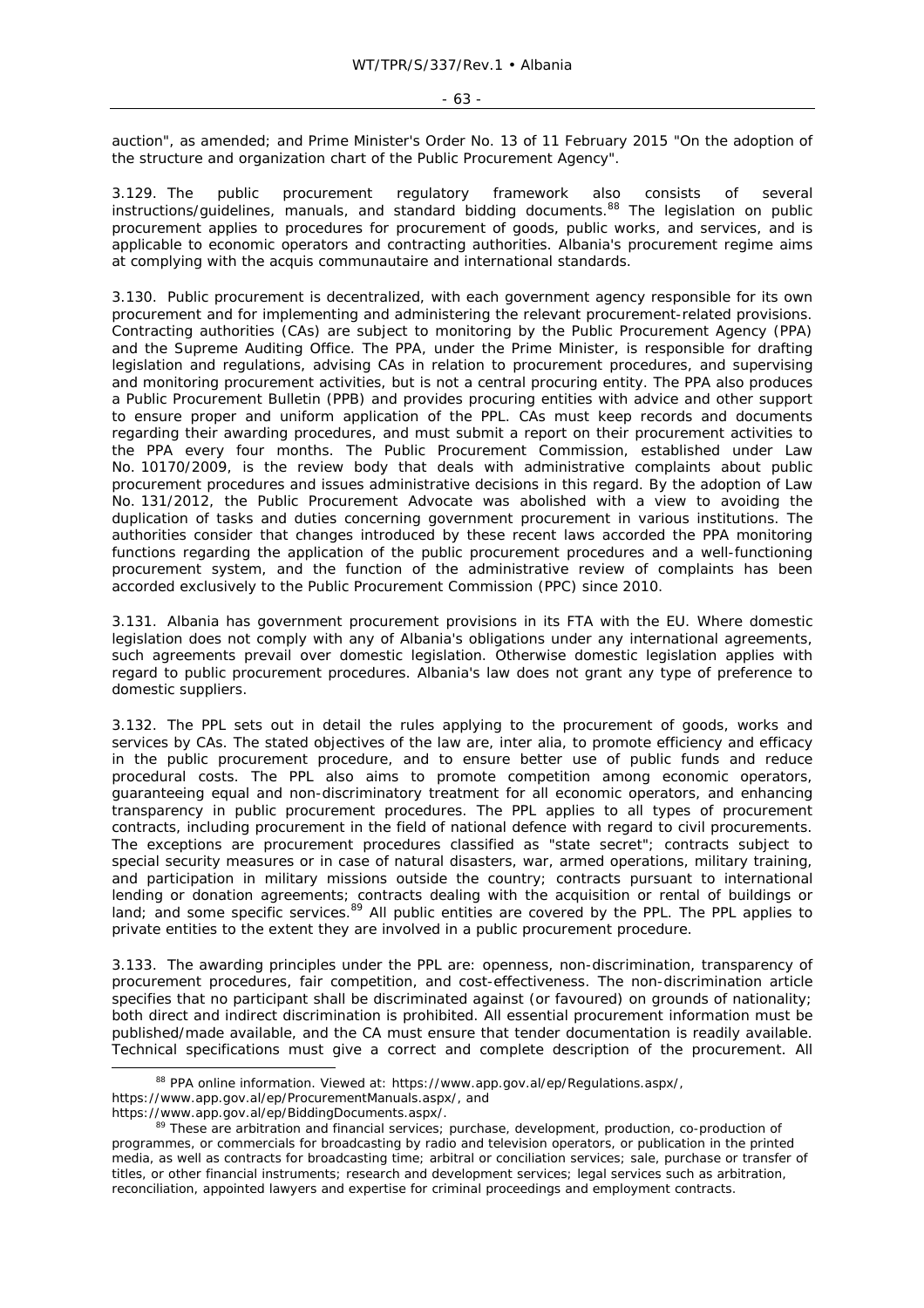participants in a tender must be given notice of the award decision, with justification, and the results of the procedure must be published.

3.134. Contracts must be awarded to the offer that meets the qualification criteria with the lowest price. CAs may use various criteria to this end, for example: quality, price, technical merit, cost effectiveness, after-sales service and technical assistance, delivery period, etc., provided the criteria are closely linked to the subject-matter of the contract are objective and non-discriminatory, and are clearly set out in the contract notice or in the tender documents. Offers must be assessed on economic and technical grounds only.

3.135. The legislation on public procurement sets out the methods for calculating the value of a public contract, which must be based on the whole payable amount (VAT currently at 20% is not included), as calculated by the CA upon publication of the contract in the PPB. CAs have the possibility and the discretion to apply a tender security of 2% of the estimated contract value only for international contracts.

3.136. The PPL and its regulations mandate the establishment of minimum and maximum monetary thresholds for procurement purposes; these thresholds are reviewed every two years. In 2015, the maximum thresholds were: lek 1.2 billion for public works contracts; and lek 200 million for public contracts for goods and services. The minimum thresholds were: lek 12 million for public works contracts; and lek 8 million for public contracts for goods and services. Since 2014, a primary threshold for the use of the small value procedure has been set at lek 800,000 (instead of lek 400,000 previously).<sup>90</sup> Tenders over the primary threshold are evaluated in each CA by an Evaluation Commission consisting of at least three members, all with voting rights. CAs evaluate tenderers, based on the fulfilment of a number of qualification criteria, including professional qualification, and technical, financial, and legal capabilities.

3.137. The PPL and its regulations specify the following types of procurement procedures: open; restricted; negotiated (with or without publication of contract notice); request for proposals; small value purchase; consultancy services; and design contest. The Law specifies that the open procedure should be the preferred procedure for every CA. This procedure allows any economic operator to submit a tender; the CA prepares a contract notice and tender documents and sends a notice to the PPA to be published in the electronic procurement system (EPS) and PPB. Suppliers submit offers, and the CA's Evaluation Commission evaluates the tender, selects the winner, and sends a notice to the EPS. The CA then concludes the contract and sends the award notice and the signed contract to the EPS.<sup>91</sup>

3.138. The contract notice, contract award, and contract conclusion notices must be published for public procurement contracts using the open, restricted or negotiated procedure with publication, the design contest, the consultancy service, and request for proposals. All notices by a CA must be published in the Bulletin for Public Notices of Albania. When the notice is published by the PPA, it must be placed on the EPS. Notices for contracts above the minimum threshold must also be published in the PPB, and notices for contracts above the maximum value threshold must also be published in at least one newspaper of European distribution.

3.139. Time limits for interested bidders to submit their offers vary according to the modality, and the complexity of the contract. As a general rule, the time limits for an open procedure are: not less than 52 days from the date the procurement notice is published, for tenders above the maximum threshold; and 30 days for tenders with a value between the minimum and maximum threshold (for open procedures performed by electronic means the time limits are reduced to seven days). For negotiated and restricted procedures that include a published notice the minimum time limit for submission of requests for participation is 20 days from the date the procurement notice is published, for tenders above the maximum threshold, and 15 days for tenders between the minimum and maximum thresholds (for restricted and negotiated procedures with prior publication performed by electronic means the time limits are reduced to five days). For

 $\frac{90}{1}$  DCM No. 914/2014 of 29 December 2014.<br><sup>91</sup> See WTO (2010) for circumstances where either a restricted procedure, a negotiated procedure, the small value procurement procedure, the consultancy services, or the design contest is employed. The procedures request for proposal can be employed for procedures of a value under the minimum threshold lek 8 million for services and supplies contracts and lek 12 million for works contracts); where the small value purchase is employed, the threshold is lek 800,000.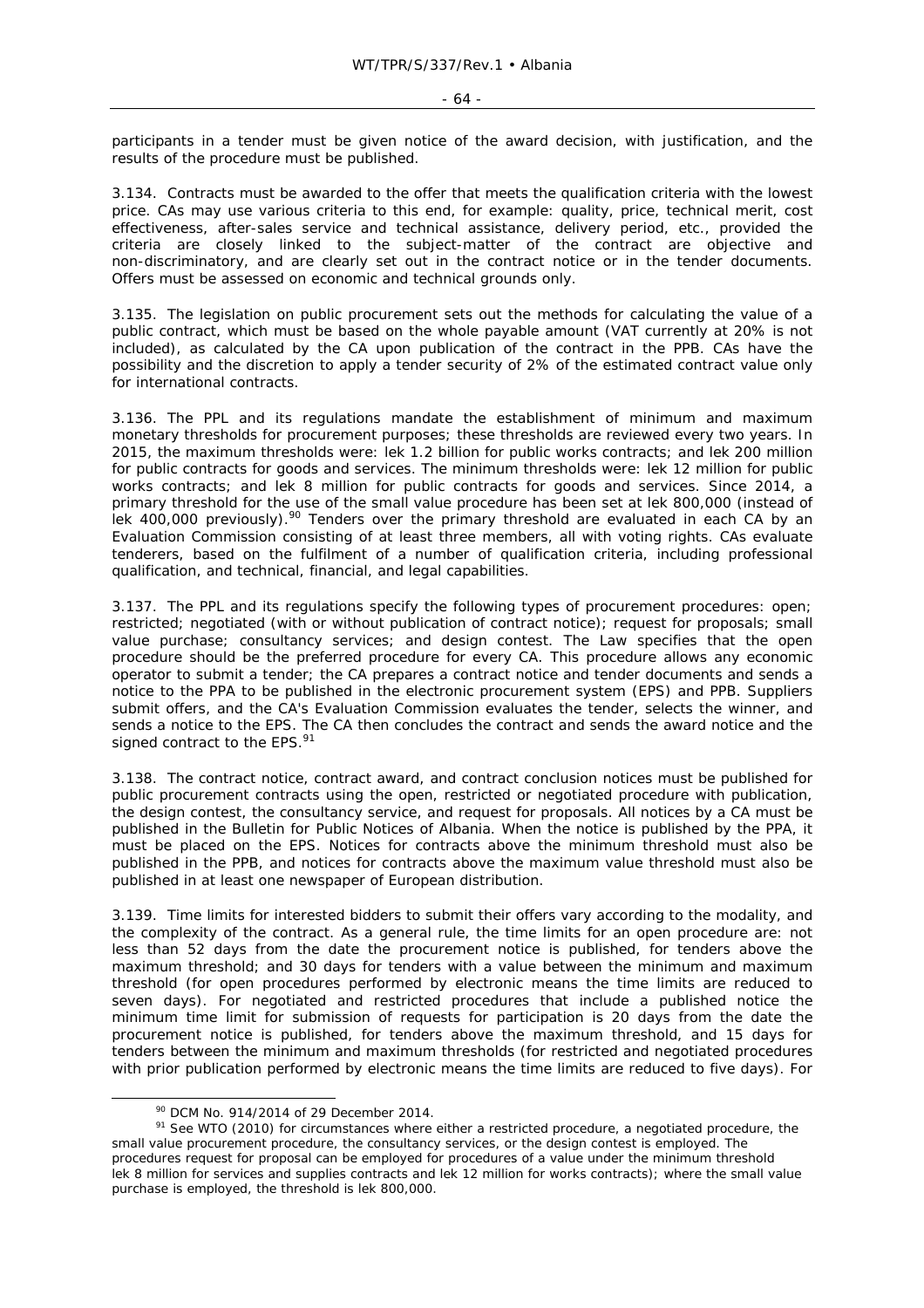the request for proposals the time limit is ten days from the date the procurement notice is published. The notice of award is given immediately to the tenderer who submitted the best tender. Within ten days of the award notice to the successful tenderer, the CA must send a notice to the PPA for publication in the PPB and on the PPA website. The CA and the awarded tenderer must sign the contract within 60 days of publication in the PPB (compared with 30 days before 2014). Within ten days of concluding the contract, the CA must send the PPA a notice that the contract has been signed; this is published in the PPB and the EPS.

3.140. Joint procurement may be undertaken when more than one CA intends to procure the same goods, services or works. In such case, one of the CAs may be appointed to perform the procurement or a joint Central Purchasing Body (CPB) may be established to perform all necessary procedures. Albanian legislation contains provisions for the evaluation and rejection of abnormally low tenders. The law also provides for sub-contracting, which should be specified in each contract and not exceed 40% of the contract value.

3.141. Under the PPL, electronic procurement (e-procurement) has been in use. All the public procurement procedures carried out in 2014 were performed electronically, except for negotiated procedures without publication, which amounted to 31.2% of the total number of the procurement procedures finalized with a winner in the year. In accordance with DCM No. 918 of 29 December 2014, the use of e-procurement is mandatory for all CAs except for the negotiated procedures without publication.<sup>92</sup> As a result, offers and requests for participation in a procurement process are now sent and received electronically, and evaluation is also performed online.

3.142. A total of 5,288 procurement procedures were published in 2014: 1,377 open procedures for construction, good, and services; 6 restricted procedures; 3,789 requests for proposal; 116 consultancy services and design contests. In the same year, there were no negotiations with prior publication of the contract notice. The total value of procurement in 2014 was lek 60 billion. Open procedures accounted for lek 50 billion, or 84% of the total; requests for proposal lek 8 billion, or 13%; and restricted procedures and consultancy services together accounted for the remaining 3%.

3.143. Albanian law foresees procedures for remedies and enforcement. Enforcement can be sought before the CA, PPC (since 2010), and the Administrative Court, which follow the administrative enforcement procedures. Once these procedures are exhausted, court actions may be initiated. Objections to a procurement decision must be filed in writing with the CA within seven working days of the day the complainant should have become aware of the alleged breach of the PPL. Under new procedures adopted in 2012, if the CA fails to take a decision within seven days of receipt of the objection, the complainant is entitled to file a written appeal with the PPC within 10 days from the next working day of the deadline or in case of a rejection within 10 working days from the day of receiving notice of the decision. Upon receiving the complainant's written appeal, the PPC must respond within 7 days, or 10 days if it requires further information from the CA. After completing the administrative enforcement procedures, the complainant is entitled to file actions with the first instance administrative court. The administrative court must begin the judicial examination within 7 days of the filing date. A complainant who suffered loss or damage as a result of a breach of the PPL may claim damages in court.

3.144. The PPC received 1,008 complaints with respect to procurement procedures in 2015 (by 19 November 2015), 833 in 2014, 548 in 2013, 573 in 2012, 481 in 2011, and 191 in 2010. Of the 1,008 complaints in 2015, 481 were rejected, 491 were accepted by the PPC and 36 are still in process. In 2015, 39 cases were submitted to the Administrative Court (66 cases in 2014).

### **3.3.6 Intellectual property rights**

### **3.3.6.1 Overview**

3.145. The General Directorate of Patents and Trademarks (GDPT), a public institution under the Ministry of Economic Development, Tourism, Trade and Entrepreneurship, is the only institution

 $92$  Since 1 January 2009, the use of e-procurement had been mandatory for all CAs except for the negotiated procedures without publication of notice and for small value purchase procurement, in accordance with Council of Ministers Decision No. 45 of 21 January 2009.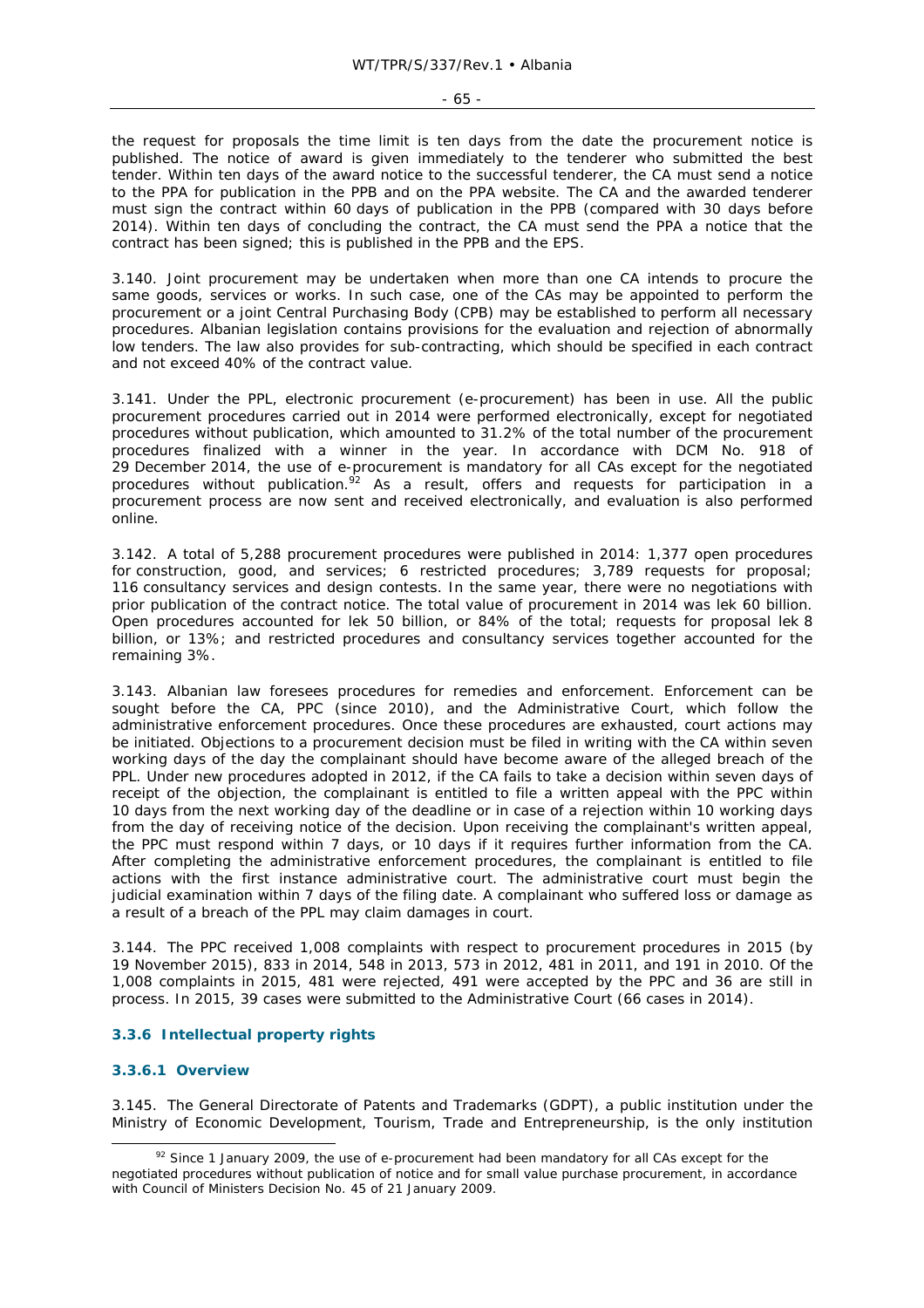- 66 -

through which the Albanian State gives the right of ownership of patents for inventions and utility models, topographies of semiconductors, trademarks and service marks, industrial designs and geographical indications. The GDPT aims to strengthen the protection of industrial property within the Albanian territory through the recognition and/or registration of such rights, to guarantee a level of protection equivalent to that of European countries. The Albanian Copyright Office (ACO), answerable to the Ministry of Culture, is responsible for copyright issues.<sup>93</sup>

3.146. Since 1 May 2010, Albania has been a member of the European Patent Organization (EPO). In the field of industrial property, Albania is a signatory to a number of international agreements including the Convention Establishing the World Intellectual Property Organization (WIPO) and the Paris Convention for the Protection of Industrial Property (1983). The GDPT represents Albania in the EPO and WIPO and has started negotiations to join the Office for Harmonization of the Internal Market (OHIM), which registers marks and industrial designs.

3.147. Under the Stabilisation and Association Agreement (SAA), Albania is committed to taking all necessary measures in order to guarantee that, no later than four years after the date of entry into force of the Agreement it will provide a level of protection for intellectual, industrial, and commercial property rights similar to that existing in the EU, including the effective means of enforcing such rights. According to the authorities, the GDPT has realized all the objectives deriving from the SAA (Article 73) and from the National Strategy for the Enforcement of Intellectual Property Rights 2010-2015 (NSIIPR) for 2010-15, issued in 2010.94 The purpose of the NSIIPR has been to provide an equal level of protection of intellectual property rights with the EU countries. With a view, *inter alia*, to complying with Article 73 of the SAA to ensure approximation of the legal framework with that of EU countries, a draft new law on copyright and related rights was adopted by the Council of Ministers on 22 September 2015 and has been sent to the parliamentary committees. The authorities state that the new law is expected to significantly improve the situation and the reality of copyright and related rights in Albania; they consider that in response to the level of economic development and trade, and in the spirit of EU integration process, it is necessary to undertake necessary and effective measures to improve Albania's system of copyright and related rights protection, which over the years has faced numerous challenges.

3.148. The NSIIPR foresees a monitoring system with a ministerial group chaired by the minister of economy and representatives of other state institutions. The authorities consider that Albania's IP system is in full compliance with: (1) the *acquis communautaire* through the law on copyright and other related rights; and (2) the provisions of the TRIPS Agreement through the criminal code.

3.149. The authorities state that administrative reforms have been proposed such as: (1) increasing the number of working staff from the existing 13 members to 20 members; (2) increasing the number of staff with a legal background; and (3) increasing the outreach of the ACO to cover the entire territory of Albania. They also intend to increase administrative capacity through training, establish regional copyright offices, increase the number of inspectors, and launch awareness campaigns.

3.150. Currently, the authorities are setting up institutional working groups to prepare a New National Strategy for the Enforcement of Intellectual Property Rights.

<sup>&</sup>lt;sup>93</sup> DCM No. 232 of 19 April 2006 and DCM No. 343 of 6 June 2007 defined the legal functions of the ACO, which include: examining and certifying applications for registration of copyright/related rights and contracts for transfer of economic rights; keeping the electronic Copyright Register; certifying contracts between parties subject to the law, and examining complaints on copyright infringement and issuing administrative decisions; participating in civil/penal processes; and proposing improvements to copyright law. The ACO also offers specialized services on demand, for which it charges.<br><sup>94</sup> With DCM No. 760 of 1 September 2010, the Council of Ministers approved the "National Strategy for

the Enforcement of Intellectual Property Rights".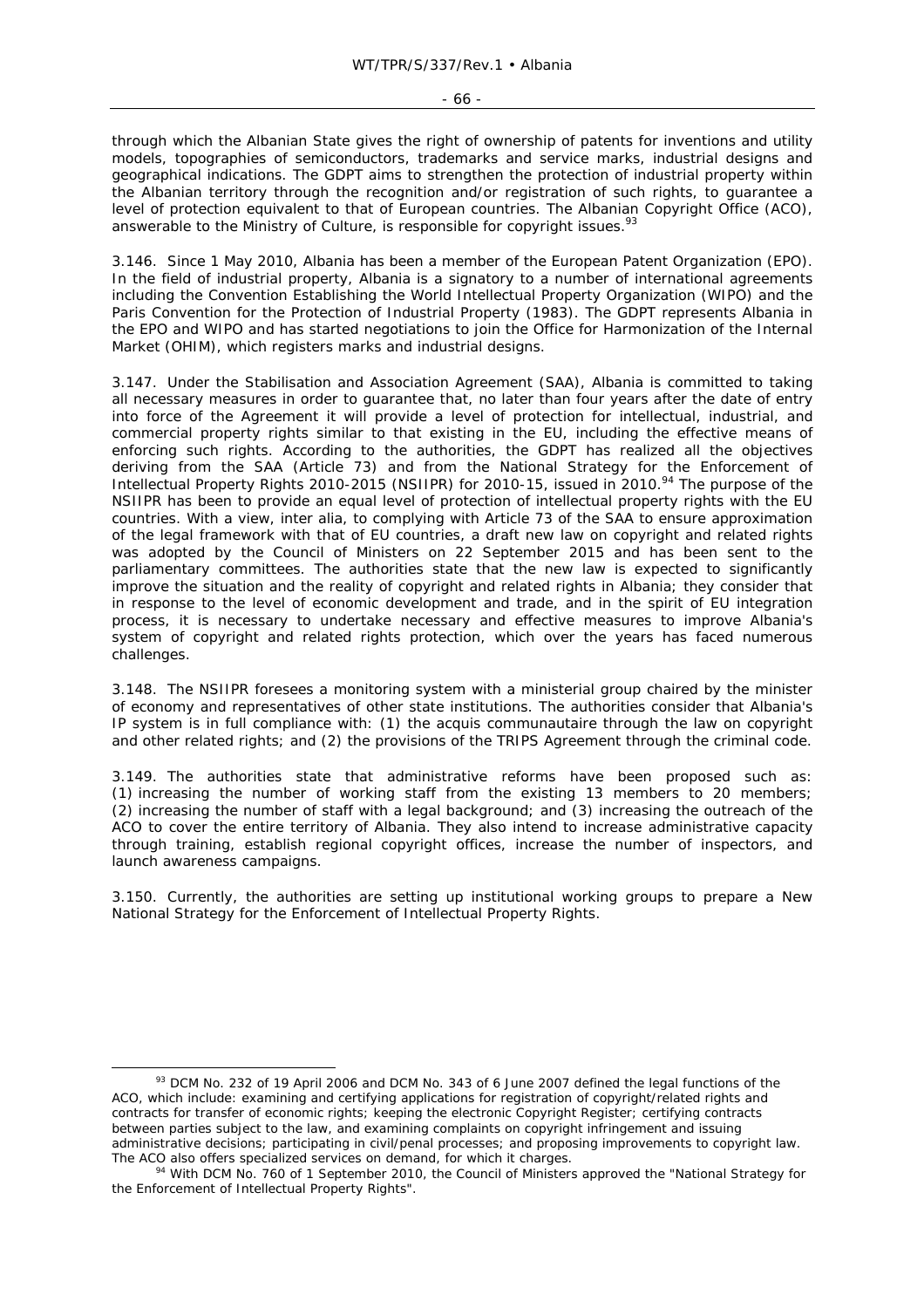#### - 67 -

#### **Table 3.8 Conventions and treaties on intellectual property rights to which Albania is a party, December 2015**

| <b>Convention</b>                                                                                                                                                         | <b>Entry into force</b><br>for Albania Entry<br>into force for<br><b>Albania</b> |
|---------------------------------------------------------------------------------------------------------------------------------------------------------------------------|----------------------------------------------------------------------------------|
| Convention Establishing the World Intellectual Property Organization                                                                                                      | 30 June 1992                                                                     |
| Berne Convention for the Protection of Literary and Artistic Works                                                                                                        | 6 March 1994                                                                     |
| Paris Convention for the Protection of Industrial Property                                                                                                                | 4 October 1995                                                                   |
| <b>Patent Cooperation Treaty</b>                                                                                                                                          | 4 October 1995                                                                   |
| International Rome Convention for the Protection of Performers, Producers of Phonograms<br>and Broadcasting Organizations                                                 | 1 September 2000                                                                 |
| Convention for the Protection of the Producers of Phonograms Against Unauthorized<br>Duplication of Their Phonograms                                                      | 26 June 2001                                                                     |
| WIPO Performers and Phonograms Treaty                                                                                                                                     | 20 May 2002                                                                      |
| <b>WIPO Copyright Treaty</b>                                                                                                                                              | 22 November 2001                                                                 |
| Agreement between the Republic of Albania and the European Patent Organization on<br>Cooperation in the Field of Patents                                                  | 1 February 1996                                                                  |
| Universal Copyright Paris Convention and two additional protocols                                                                                                         | 4 November 2003                                                                  |
| Budapest Treaty on International Protection of Micro-organisms for Patent Purposes                                                                                        | 19 September 2003                                                                |
| Nice Convention related to International Classification of Goods and Services                                                                                             | 19 September 2003                                                                |
| Madrid Agreement concerning the International Registration of Marks                                                                                                       | 4 October 1995                                                                   |
| Protocol relating to the Madrid Agreement concerning the International Registration of<br><b>Marks</b>                                                                    | 30 July 2003                                                                     |
| International Convention for the Protection of New Varieties of Plants                                                                                                    | 12 May 2005                                                                      |
| The Hague Agreement Concerning the International Deposit of Industrial Designs of<br>6 November 1925 as revised at the Hague on 28 November 1960                          | 19 March 2007                                                                    |
| Geneva Act Concerning the International Deposit of Industrial Designs                                                                                                     | 19 May 2007                                                                      |
| Strasbourg Agreement Concerning the International Patent Classification, 1979                                                                                             | 15 May 2006                                                                      |
| United Nations Convention on Contracts for the International Sale of Goods                                                                                                | 1 June 2010                                                                      |
| International Treaty on Plant Genetic Resources for Food and Agriculture                                                                                                  | 10 August 2010                                                                   |
| Convention on the Rights of Persons with Disabilities                                                                                                                     | 13 March 2013                                                                    |
| Nagoya Protocol on Access to Genetic Resources and the Fair and Equitable Sharing of<br>Benefits Arising from their Utilization to the Convention on Biological Diversity | 12 October 2014                                                                  |
| European Convention on Cinematographic Co-Production                                                                                                                      | 1 October 2010                                                                   |
| Patent Law Treaty (PLT)                                                                                                                                                   | 17 May 2010                                                                      |
| European Patent Convention (EPC 2000)                                                                                                                                     | 1 May 2010                                                                       |
| London Agreement – The Agreement on the application of Article 65 EPC                                                                                                     | 1 November 2013                                                                  |
| <b>TRIPS Agreement</b>                                                                                                                                                    | 22 December 1995                                                                 |

Source: WIPO; WTO documents IP/N/1/ALB/2, 23 February 2005, and IP/N/1/ALB/3, 4 April 2008; and information provided by the Albanian authorities.

#### **3.3.6.2 Legal and institutional framework**

3.151. Albania has legislation on industrial property (trademarks, patents, industrial designs, and geographical indications), as well as on copyright, protection of plant varieties, and layout-designs of integrated circuits. Some of the Albanian legislation has been notified to the WTO since 2002, although it would appear that laws recently adopted are yet to be notified (Table 3.9).

### **3.3.6.2.1 Industrial property**

3.152. Law No. 9947 of 7 July 2008, as amended, covers the protection of patents, industrial designs, trademarks and service marks, and geographical indications. Amendments to the Law No. 9947 were adopted through Law No. 10/2013 of 1 March 2013 and Law No. 55/2014.<sup>95</sup> Other relevant laws include: Law No. 8488 of 13 May 1999 "On Protection of the Topography of Integrated Circuits" as amended by Law No. 66/2014 of 24 July 2014.<sup>96</sup>

3.153. Regulations to implement the law are contained in: DCM No. 1707 of 29 December 2008 "On the approval of the regulation concerning the grant of patents for inventions and utility models" as amended by DCM No. 618 of 07 September 2011; DCM No. 1,706 of 29 December 2008 "On the approval of the regulation concerning the registration of trademarks of goods and services"; DCM No. 1705 of 29 December 2009 "On the approval of the regulation concerning the

<sup>&</sup>lt;sup>95</sup> With these amendments, the authorities maintain that the Law No. 9947 is fully approximated with the following EU legislation: Directives 9/44/EC, 98/71/EC, 2008/98/EC, and 2004/48/EC.<br><sup>96</sup> The authorities maintain that these laws are fully approximated with Council Directive 87/54/EEC of

<sup>16</sup> December 1986 on the legal protection of topographies of semiconductor products.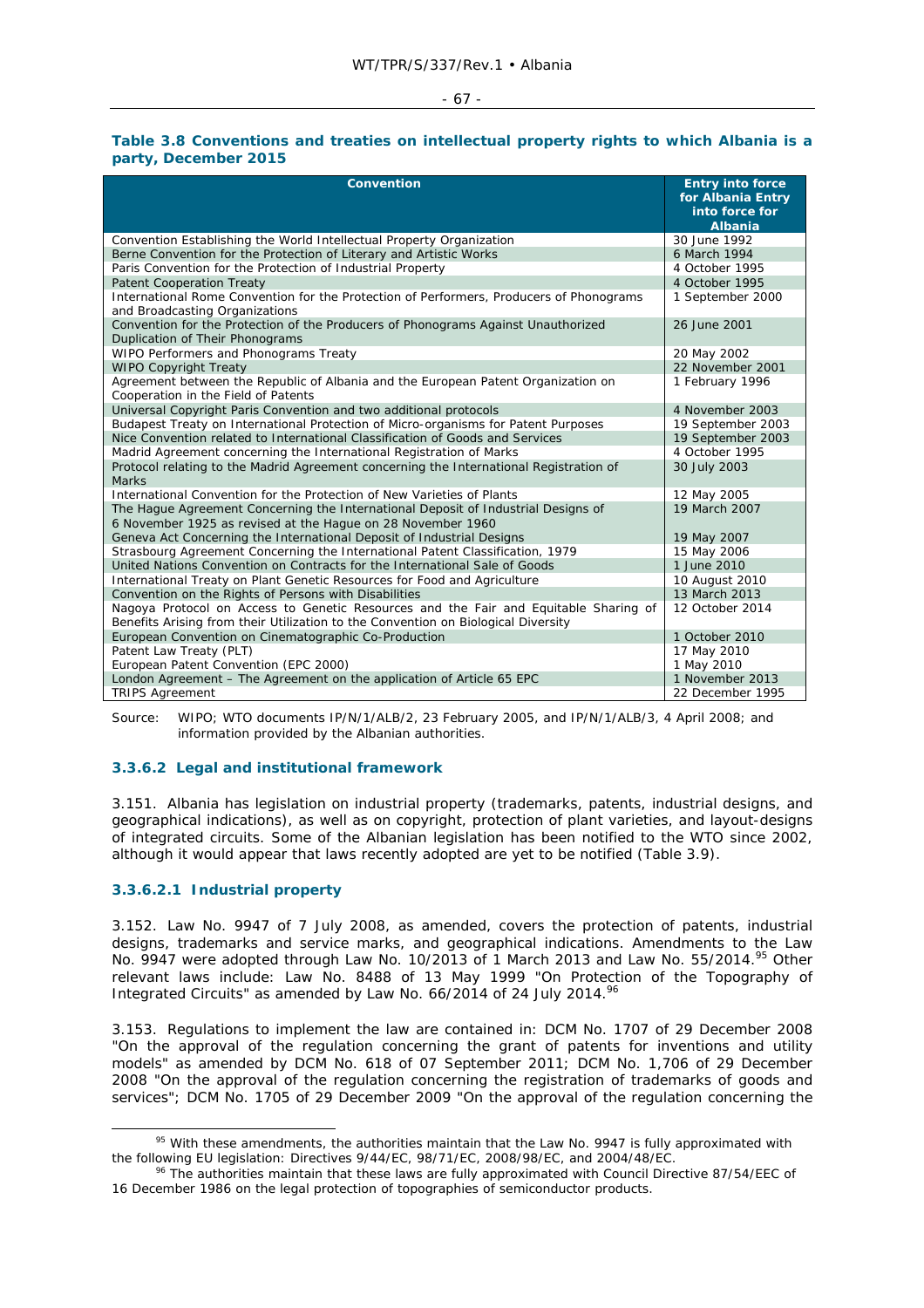registration of geographical indications"; DCM No. 381 of 8 April 2009 "On the approval of the regulation concerning the registration of industrial designs"; and DCM No. 883 of 13 May 2009 "On the approval of fees concerning industrial property objects" as amended by DCM No. 433 of 16 June 2011.

3.154. The authorities maintain that laws and regulations regarding industrial designs, trademarks, geographical indications, topographies of integrated circuits, and trade secrets have been approximated with EU legislation.<sup>97</sup>

### **Table 3.9 Overview of IPR protection, 2015**

| Coverage                                                                                                                                                                                                               | <b>Duration</b>                                                    | <b>Exclusions and limitations</b>                                                                                                                                                                                                                                                                                                                                                                                                                                                                                                                                                                                                                                                                                                                                                                                                                                                                                                                                                                                                                                                                                                                                                                                                                                                                                                                                                                                                                                                                                                                                                                                                                                                                                |  |
|------------------------------------------------------------------------------------------------------------------------------------------------------------------------------------------------------------------------|--------------------------------------------------------------------|------------------------------------------------------------------------------------------------------------------------------------------------------------------------------------------------------------------------------------------------------------------------------------------------------------------------------------------------------------------------------------------------------------------------------------------------------------------------------------------------------------------------------------------------------------------------------------------------------------------------------------------------------------------------------------------------------------------------------------------------------------------------------------------------------------------------------------------------------------------------------------------------------------------------------------------------------------------------------------------------------------------------------------------------------------------------------------------------------------------------------------------------------------------------------------------------------------------------------------------------------------------------------------------------------------------------------------------------------------------------------------------------------------------------------------------------------------------------------------------------------------------------------------------------------------------------------------------------------------------------------------------------------------------------------------------------------------------|--|
| <b>Patents</b>                                                                                                                                                                                                         |                                                                    |                                                                                                                                                                                                                                                                                                                                                                                                                                                                                                                                                                                                                                                                                                                                                                                                                                                                                                                                                                                                                                                                                                                                                                                                                                                                                                                                                                                                                                                                                                                                                                                                                                                                                                                  |  |
|                                                                                                                                                                                                                        | Industrial Property Law No. 9947 of 7 July 2008, as amended        |                                                                                                                                                                                                                                                                                                                                                                                                                                                                                                                                                                                                                                                                                                                                                                                                                                                                                                                                                                                                                                                                                                                                                                                                                                                                                                                                                                                                                                                                                                                                                                                                                                                                                                                  |  |
| Any invention that is<br>new and involves an<br>inventive step, that is<br>capable of industrial<br>application                                                                                                        | 20 years from<br>the date of filing                                | 1. Inventions, the commercial exploitation of which would be<br>contrary to public order, morality or public health and human life;<br>the exploitation of an invention is not considered to be contrary to<br>public order or morality only because it is prohibited by law or<br>bylaw, unless it violates a prescriptive norm. On this basis, the<br>following, in particular, shall be considered unpatentable: (a)<br>processes for cloning human beings; (b) processes for modifying<br>the germ line genetic identity of human beings; (c) uses of human<br>embryos for industrial or commercial purposes; (d) processes for<br>modifying the genetic identity of animals which are likely to cause<br>them suffering without any substantial medical benefit to man or<br>animal, and also animals resulting from such processes.<br>2. Plant or animal varieties or essentially biological processes for<br>the production of plants or animals, without prejudice to the<br>patentability of inventions which concern a microbiological or other<br>technical process or a product obtained by means of such a<br>process;<br>3. The human body, at the various stages of its formation and<br>development, and the simple discovery of one of its elements,<br>including the sequence or partial sequence of a gene.<br>4. Methods for treatment of the human body or animal body by<br>surgery or therapy and diagnostic methods practiced on the<br>human or animal body; this provision shall not apply to products,<br>in particular substances or compositions, for use in any of these<br>methods.<br>5. Substances obtained through internal nuclear transformations<br>for military purposes. |  |
| <b>Industrial designs</b>                                                                                                                                                                                              |                                                                    |                                                                                                                                                                                                                                                                                                                                                                                                                                                                                                                                                                                                                                                                                                                                                                                                                                                                                                                                                                                                                                                                                                                                                                                                                                                                                                                                                                                                                                                                                                                                                                                                                                                                                                                  |  |
| Industrial Property Law No. 9947 of 7 July 2008, as amended<br>New ornamental form of<br>an object or new<br>ornamental arrangement<br>of lines or colours whose<br>visual configuration can<br>be used in manufacture | 25 years from<br>date of filing                                    | May not be registered when:<br>(a) does not comply with the requirements of Article 112 of the<br>Industrial Property Law; (b) is not new and has individual<br>character; (c) is determined essentially by technical or functional<br>considerations; (d) conflicts with morality or public order; (e)<br>represents an abstract scheme or a technical plan; (f) contains a<br>flag or national emblem                                                                                                                                                                                                                                                                                                                                                                                                                                                                                                                                                                                                                                                                                                                                                                                                                                                                                                                                                                                                                                                                                                                                                                                                                                                                                                          |  |
| Utility models                                                                                                                                                                                                         |                                                                    |                                                                                                                                                                                                                                                                                                                                                                                                                                                                                                                                                                                                                                                                                                                                                                                                                                                                                                                                                                                                                                                                                                                                                                                                                                                                                                                                                                                                                                                                                                                                                                                                                                                                                                                  |  |
| Industrial Property Law No.<br>New invention in a new<br>shape or arrangement,<br>capable of industrial<br>application                                                                                                 | 9947 of 7 July 2008, as amended<br>10 years from<br>date of filing | With the exception of processes, animal and plant varieties, the<br>following inventions can be protected by a utility model:<br>a) inventions which are patentable according to this Law;<br>b) inventions which are new, susceptible of industrial application<br>and are the result of a creative effort.                                                                                                                                                                                                                                                                                                                                                                                                                                                                                                                                                                                                                                                                                                                                                                                                                                                                                                                                                                                                                                                                                                                                                                                                                                                                                                                                                                                                     |  |
| Trademarks for goods and services                                                                                                                                                                                      |                                                                    |                                                                                                                                                                                                                                                                                                                                                                                                                                                                                                                                                                                                                                                                                                                                                                                                                                                                                                                                                                                                                                                                                                                                                                                                                                                                                                                                                                                                                                                                                                                                                                                                                                                                                                                  |  |
| Industrial Property Law No. 9947 of 7 July 2008, as amended<br>Visually perceptible sign                                                                                                                               | 10 years,                                                          | A sign is not registered as a trademark if: (a) there is no                                                                                                                                                                                                                                                                                                                                                                                                                                                                                                                                                                                                                                                                                                                                                                                                                                                                                                                                                                                                                                                                                                                                                                                                                                                                                                                                                                                                                                                                                                                                                                                                                                                      |  |
| that distinguishes or<br>certifies a good or<br>service                                                                                                                                                                | renewable for<br>equal successive<br>periods                       | distinctive character; (b) it consists exclusively of elements or<br>indicators to show the type, quality, quantity, purpose, value,<br>geographical origin or time of production of goods or performing<br>services, or to show other characteristics of goods or services;<br>(c) it consists exclusively of elements or indicators that have                                                                                                                                                                                                                                                                                                                                                                                                                                                                                                                                                                                                                                                                                                                                                                                                                                                                                                                                                                                                                                                                                                                                                                                                                                                                                                                                                                  |  |

 $97$  More specifically with the following documents: the European Patent Convention (EPC 2000); Directive 98/44/EC (biotechnological inventions); Directive 98/71/EC (protection of designs); Directive 89/104/EEC (trademarks); Directive 2004/48/EC (protection of industrial property rights); Regulation (EEC) 1768/92 (protection of medicinal products); Regulation (EC) 1610/96 (plant protection products); Regulation (EC) 6/2002 (Community Registration designs); Regulation (EC) 40/94 (Community Registration trademarks); and Regulation (EC) 2081/92 (protection of geographical indications).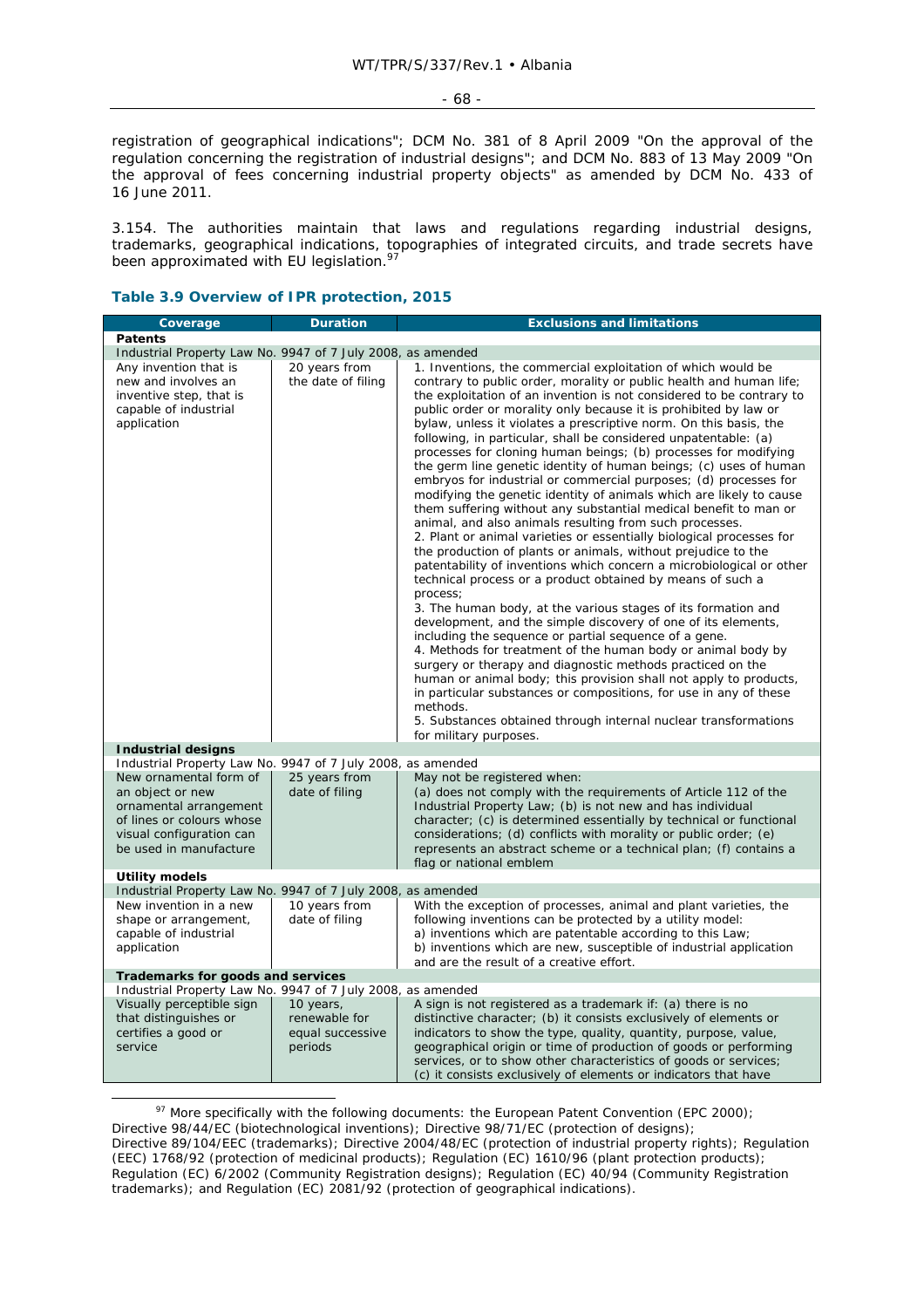# $-69 -$

| Coverage                                                                                                                                                                                                                    | <b>Duration</b>                                                                                                                                                   | <b>Exclusions and limitations</b><br>become common in everyday language or have returned to<br>commercial practices; (d) it is composed of shapes or lines,<br>imposed by the nature of the goods or services and/or shapes or<br>lines essential to meet a technical result; (e) it consists of forms<br>that give a value to essential goods; (f) it consists of elements<br>that harm the public interest or contravene public order or moral<br>values; (q) it consists of elements that tend to mislead the public;<br>(h) it consists of geographical indications for wines or alcoholic<br>beverages that do not originate from the place indicated by the<br>geographical indication in question, even if the true origin of the<br>products has been indicated or the geographical indications have<br>been translated and are accompanied by such expressions as<br>"kind", "type", "style", "imitation" or other similar ones (Articles<br>142 and 143 of the Law No. 9947, as amended), (i) it consists of<br>names, portraits, personal nicknames, well known in Albania,<br>whose use has not been given authorization by the person himself<br>or his successor; (j) it consists of names of States (full or<br>abbreviated); the state emblems, medals, honorary orders; the<br>seal and official signs approved by the country; arms of<br>internationally recognized organizations or their abbreviations;<br>religious symbols; national flags; or (k) it consists of elements<br>inconsistent with Article 6ter of the Paris Convention |
|-----------------------------------------------------------------------------------------------------------------------------------------------------------------------------------------------------------------------------|-------------------------------------------------------------------------------------------------------------------------------------------------------------------|-------------------------------------------------------------------------------------------------------------------------------------------------------------------------------------------------------------------------------------------------------------------------------------------------------------------------------------------------------------------------------------------------------------------------------------------------------------------------------------------------------------------------------------------------------------------------------------------------------------------------------------------------------------------------------------------------------------------------------------------------------------------------------------------------------------------------------------------------------------------------------------------------------------------------------------------------------------------------------------------------------------------------------------------------------------------------------------------------------------------------------------------------------------------------------------------------------------------------------------------------------------------------------------------------------------------------------------------------------------------------------------------------------------------------------------------------------------------------------------------------------------------------------------------------------------|
| <b>Geographical indications</b>                                                                                                                                                                                             |                                                                                                                                                                   |                                                                                                                                                                                                                                                                                                                                                                                                                                                                                                                                                                                                                                                                                                                                                                                                                                                                                                                                                                                                                                                                                                                                                                                                                                                                                                                                                                                                                                                                                                                                                             |
| Industrial Property Law No. 9947 of 7 July 2008, as amended<br>Name of a country or<br>region used to designate<br>a service or good whose<br>characteristics or<br>reputation are derived<br>from the country or<br>region | Every 5 years<br>from the filing<br>date                                                                                                                          | Use of the geographical indication is restricted to goods or service<br>providers from the locality.<br>Article 176 specifies the details of geographical indication protected<br>under the law. Article 178 stipulates rights gained through<br>registration.                                                                                                                                                                                                                                                                                                                                                                                                                                                                                                                                                                                                                                                                                                                                                                                                                                                                                                                                                                                                                                                                                                                                                                                                                                                                                              |
| Copyrights and related rights                                                                                                                                                                                               |                                                                                                                                                                   |                                                                                                                                                                                                                                                                                                                                                                                                                                                                                                                                                                                                                                                                                                                                                                                                                                                                                                                                                                                                                                                                                                                                                                                                                                                                                                                                                                                                                                                                                                                                                             |
| March 2013 (audiovisual media).                                                                                                                                                                                             |                                                                                                                                                                   | Law No. 9380 of 28 April 2005 (copyright and related rights), and related provisions including Council of Ministers<br>Decision (DCM) No. 232 of 19 April 2006 (creation and working of Albanian Copyright Office), and DCM No. 343 of 6<br>June 2007 (adaption of the tariffs of services that are offered by the Albanian Copyright Office); Law No. 97 of 4                                                                                                                                                                                                                                                                                                                                                                                                                                                                                                                                                                                                                                                                                                                                                                                                                                                                                                                                                                                                                                                                                                                                                                                              |
| Text of literary, scientific<br>or artistic works:<br>musical compositions,<br>audiovisual works,<br>drawings, paintings,<br>photographic works. No<br>registration necessary                                               | Life of the<br>author or<br>creator plus 70<br>years as the<br>general term of<br>protection; term<br>varies according<br>to the type or<br>nature of the<br>work | No authorization required where the name of the author is cited, or<br>for reproductions used for educational purposes, among others. In<br>the case of computer programs, acts related to backup copy,<br>partial quotes for teaching purposes, similarity with a pre-existing<br>program, and integration with an application or operational system<br>technically indispensable for user needs, subject to certain<br>conditions                                                                                                                                                                                                                                                                                                                                                                                                                                                                                                                                                                                                                                                                                                                                                                                                                                                                                                                                                                                                                                                                                                                         |
| New plant varieties                                                                                                                                                                                                         |                                                                                                                                                                   |                                                                                                                                                                                                                                                                                                                                                                                                                                                                                                                                                                                                                                                                                                                                                                                                                                                                                                                                                                                                                                                                                                                                                                                                                                                                                                                                                                                                                                                                                                                                                             |
| No. 9947 of 7 July 2008 On Industrial Property                                                                                                                                                                              |                                                                                                                                                                   | Law No. 8880 of 15 April 2002 "On Plant Breeders' Rights", Law No. 9395 of 12 May 2005, "On the Accession of the<br>Republic of Albania to the International Convention for the Protection of New Varieties of Plants", Council of Minister<br>Decision No. 72 of 15 February 2001 "On the approval of the regulation of plant protection products", and Law                                                                                                                                                                                                                                                                                                                                                                                                                                                                                                                                                                                                                                                                                                                                                                                                                                                                                                                                                                                                                                                                                                                                                                                                |
| New plant varieties and<br>derived plant varieties of<br>any genus or species.<br>Guarantees the property<br>right to any natural or<br>legal person obtaining a<br>new plant variety or<br>essentially derived<br>variety  | $20 + 5$ years<br>from the filing<br>date                                                                                                                         | May be subject to compulsory licences                                                                                                                                                                                                                                                                                                                                                                                                                                                                                                                                                                                                                                                                                                                                                                                                                                                                                                                                                                                                                                                                                                                                                                                                                                                                                                                                                                                                                                                                                                                       |
| Layout designs of integrated circuits                                                                                                                                                                                       |                                                                                                                                                                   | Law No. 8488 of 13 May 1999 "On the Protection of Topographies of Integrated Circuits", as amended by Law                                                                                                                                                                                                                                                                                                                                                                                                                                                                                                                                                                                                                                                                                                                                                                                                                                                                                                                                                                                                                                                                                                                                                                                                                                                                                                                                                                                                                                                   |
| No. 9957 of 17 July 2008<br>Protection of layout of                                                                                                                                                                         | 10 years from                                                                                                                                                     | No protection for concepts, processes, systems or techniques on                                                                                                                                                                                                                                                                                                                                                                                                                                                                                                                                                                                                                                                                                                                                                                                                                                                                                                                                                                                                                                                                                                                                                                                                                                                                                                                                                                                                                                                                                             |
| integrated circuits<br><b>Undisclosed information</b>                                                                                                                                                                       | application                                                                                                                                                       | which the layout is based or of any information stored                                                                                                                                                                                                                                                                                                                                                                                                                                                                                                                                                                                                                                                                                                                                                                                                                                                                                                                                                                                                                                                                                                                                                                                                                                                                                                                                                                                                                                                                                                      |
| Regulation No. 4 of 30 December 1999 (registration of veterinary drugs)                                                                                                                                                     |                                                                                                                                                                   | Law No. 9121 of 23 July 2003 (protection of competition), as amended by Law No. 9499 of 3 April 2006; Regulation<br>of the Commission on Verification of Manufacturing Conditions of Pharmaceuticals No. 2976 of 14 July 1998;                                                                                                                                                                                                                                                                                                                                                                                                                                                                                                                                                                                                                                                                                                                                                                                                                                                                                                                                                                                                                                                                                                                                                                                                                                                                                                                              |
| Protects against unfair                                                                                                                                                                                                     | Up to 2 years                                                                                                                                                     | May be subject to compulsory licences                                                                                                                                                                                                                                                                                                                                                                                                                                                                                                                                                                                                                                                                                                                                                                                                                                                                                                                                                                                                                                                                                                                                                                                                                                                                                                                                                                                                                                                                                                                       |
| commercial use of<br>information and data                                                                                                                                                                                   | after the<br>employment or                                                                                                                                        |                                                                                                                                                                                                                                                                                                                                                                                                                                                                                                                                                                                                                                                                                                                                                                                                                                                                                                                                                                                                                                                                                                                                                                                                                                                                                                                                                                                                                                                                                                                                                             |
| presented to the                                                                                                                                                                                                            | confidential                                                                                                                                                      |                                                                                                                                                                                                                                                                                                                                                                                                                                                                                                                                                                                                                                                                                                                                                                                                                                                                                                                                                                                                                                                                                                                                                                                                                                                                                                                                                                                                                                                                                                                                                             |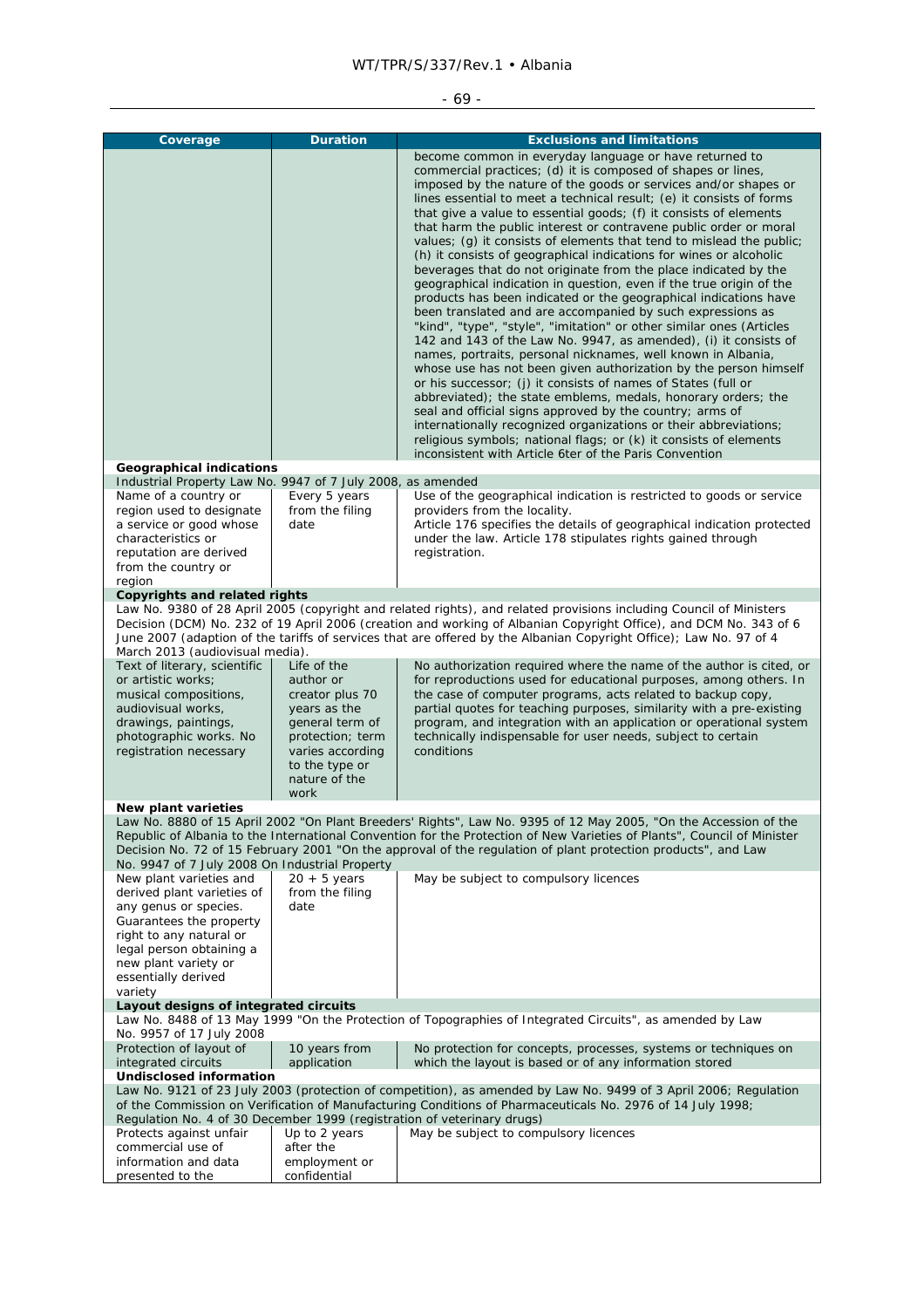| I<br>$\sim$ |  |
|-------------|--|
|-------------|--|

| Coverage                                          | <b>Duration</b>               | <b>Exclusions and limitations</b> |
|---------------------------------------------------|-------------------------------|-----------------------------------|
| authorities for                                   | relationship is<br>terminated |                                   |
| commercial approval<br>Law No. 9121 deals with    |                               |                                   |
| undisclosed information<br>in general; Regulation |                               |                                   |
| No. 2976 deals with                               |                               |                                   |
| undisclosed information<br>related to             |                               |                                   |
| pharmaceutical                                    |                               |                                   |
| products; Regulation<br>No. 4 of 30 December      |                               |                                   |
| 1999 deals with drugs                             |                               |                                   |
| for veterinary use                                |                               |                                   |

Source: WIPO Lex database, and information provided by the Albanian authorities.

3.155. Law No. 9947/2008, as amended, clarifies the conditions for the protection of industrial property rights, as well as the procedures for patent and other industrial property investigation, examination, and approval. It also contains more detailed provisions on registration, opposition procedures in each case, infringement of rights and enforcement. The law also gives the judicial system and other relevant institutions the possibility of increasing their role in the protection of these rights.

3.156. The right to a patent belongs to the inventor or his/her legal representative; joint applicants have equal rights, unless they agree otherwise. If two or more applications are filed for the same invention by different persons, priority is given to the application that holds the earliest date of filing. Priority right is given to parties to the Paris Convention, or WTO Members for filings done under their national legislation. Patents are granted by the GDPT. To be patentable, an invention must constitute an innovation, contain an inventive step, be non-obvious, be applicable in industry, and adequately described for its use (Table 3.9). Patents are granted for 20 years from the filing date subject to payment of renewal fees; utility models are granted for 10 years from the filing date, subject to payment of renewal fees. Supplementary protection certificates for medicinal products and plant protection products are granted for five years from the filing date, subject to payment of renewal fees.

3.157. The GDPT is required to publish all patent applications 18 months from the date of deposit or, where priority has been requested, from the date of priority. However, if the applicant requests, in writing, that the application be published before the 18-month deadline, the GDPT must publish it in its next newsletter. The publication of a patent application gives the applicant, temporarily, the same rights as those granted by the patent itself. The GDPT keeps the register of patents, which is open for inspection by the public. Patents considered "state secret" follow rules issued by the Minister of Defence. In this case the patent applicant must allow the Ministry of Defence use of the invention subject to compensation. The authorities indicated that there have been no applications for such patents.

3.158. Objections to the granting of a patent may be filed within nine months of the date of publication. The owner of the patent has the right to present his/her arguments within three months of receipt of the notification. Following hearings or the presentation of written statements and an investigation, the GDPT Board of Appeal takes the decision to invalidate the patent or to reject the opposition demand.

3.159. Under certain conditions, the Law allows courts to grant compulsory licences to any person who proves himself capable of exploiting the invention subject of a patent granted in Albania. The conditions include that the patent has not been worked within four years of its filing or three years of issuance, and that the licence applicant has tried unsuccessfully to obtain a voluntary licence from the patent holder. Patent holders are compensated in the case of compulsory licences; if the parties do not agree, the compensation is determined in court. In cases of national security or major interest, the Ministers of Defence and of Health may authorize an agency, a state institution or a person designated to make, use or sell the invention product of a patent, even without the consent of the patent owner, against payment of fair compensation. No compulsory licences were issued during the period under review.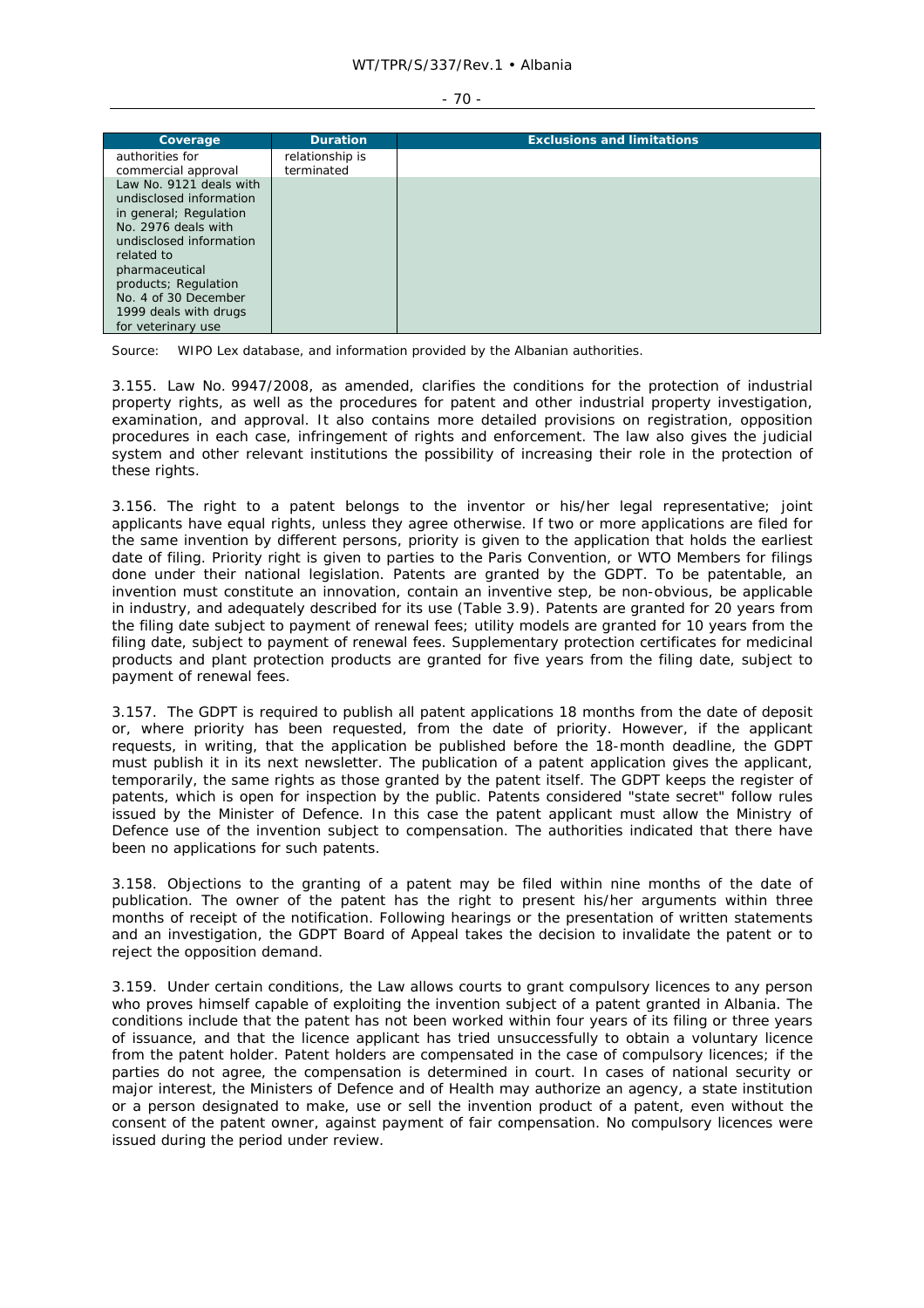3.160. The authorities state that there are no legal provisions in industrial property law on the issue of parallel imports. Albania applies a national system of exhaustion of trademark rights, unless a bilateral or multilateral agreement provides otherwise: in these cases an international system of exhaustion of rights will be applied only to the countries defined in the agreements.

3.161. There were 499 patent applications for 2015 (up to 3 December 2015), of which 481 were extensions and validations of patents issued by the European Patent Office (EPO), 16 were national applications, and 2 were under the PCT; 441 patents were granted, 3 were refused, 141 applications lapsed and 134 are in process.98 During 2010-15 (up to 3 December 2015), 75 applications for industrial designs were received and 64 registrations issued. During the same period, 3,869 applications for trademarks were received and 3,649 registrations issued.

### **3.3.6.2.2 Copyright**

3.162. Copyright is governed by Law No. 9380 of 28 April 2005 (copyright and related rights), as amended, and related provisions including DCM No. 232 of 19 April 2006 (creation of the Albanian Copyright Office), and DCM No. 343 of 6 June 2007 (adoption of the tariffs for services offered by the Albanian Copyright Office). Law No. 9380 was amended by Law 78/2013 of 14 February 2013 "On some amendments to Law 9380", which is associated with the adoption of Law No. 10433 of 16 June 2011 "On inspection of the Republic of Albania". The amendment of the law on copyright provides for a structure to monitor the market including inspection on the use of intellectual product. The amendment was published in the Official Gazette No. 31 of 12 March 2013. With the amendment, the Market Inspectorate is to be established to monitor the intellectual property market, with the approval of the respective DCM. The authorities state that the law on copyright is partially approximated with the *acquis communautaire* of the EU.

3.163. As at end-2015, the authorities were attempting to finalize the drafting of a new law on copyright and related rights, to comply with Albania's commitments under the SAA. The new law would transpose a number of EC Directives and ensure better protection of copyright and related rights.<sup>99</sup> It would introduce provisions aimed at: (1) ensuring better protection of copyright and other related rights; (2) strengthening and intensifying control, monitoring, and enforcement activities; (3) improving administrative and legal procedures; (4) widening the coverage of cases that constitute administrative or penal offences, infringements or penal acts; and (5) increasing the values and scope of punitive sanctions.

3.164. The current Copyright Law provides for the protection of literary, artistic, public and other works including any original intellectual creation of this nature, and computer programs.<sup>100</sup> Protection does not depend on the manner and form of expression, or on the quality or the aim of the work; it is not extended to ideas, procedures, processes, systems, ways of action, concepts, expressed principles or discoveries. In accordance with the law, the economic rights of the author include the exclusive right of authorizing: the reproduction of the work; its importation, with the purpose of distribution (selling, leasing, renting, loaning) to the public; its translation; the preparation of adaptations or alterations, and communication to the public.

3.165. The terms of protection under the Copyright Law are as follows: copyright: the lifetime of the author plus 70 years after his death; works of applied art (moral and economic rights): 25 years from their making; rights of performers: 50 years, starting from the end of the year in which the performance took place; rights of producers of phonograms: 50 years, starting from the end of the year in which the phonogram was produced for the first time; rights of broadcasting organizations: 50 years, starting from the end of the year in which the broadcasting took place. Moral rights are protected permanently.

3.166. Agencies of Collective Management of copyright and related rights require a licence from the Minister of Culture, upon recommendation from the ACO. An agency must be established per

<sup>98</sup> In 2010, there were 341 patent applications, of which 338 were extensions and validations of patents issued by the European Patent Office (EPO), 2 were national applications, and 1 were under the PCT;

<sup>340</sup> patents were granted, 12 were refused, and 201 applications lapsed.<br><sup>99</sup> Namely, Directive 93/83/EEC; Directive 96/9/EC; Directive 2004/48/EC; Directive 2001/29/EC; Directive 2001/84/EC; Directive 2006/115/EC; Directive 2006/116/EC; Directive 2009/24/EC; and

Directive 2014/26/EU.<br><sup>100</sup> WTO (2010) for the details of protection of these intellectual property rights.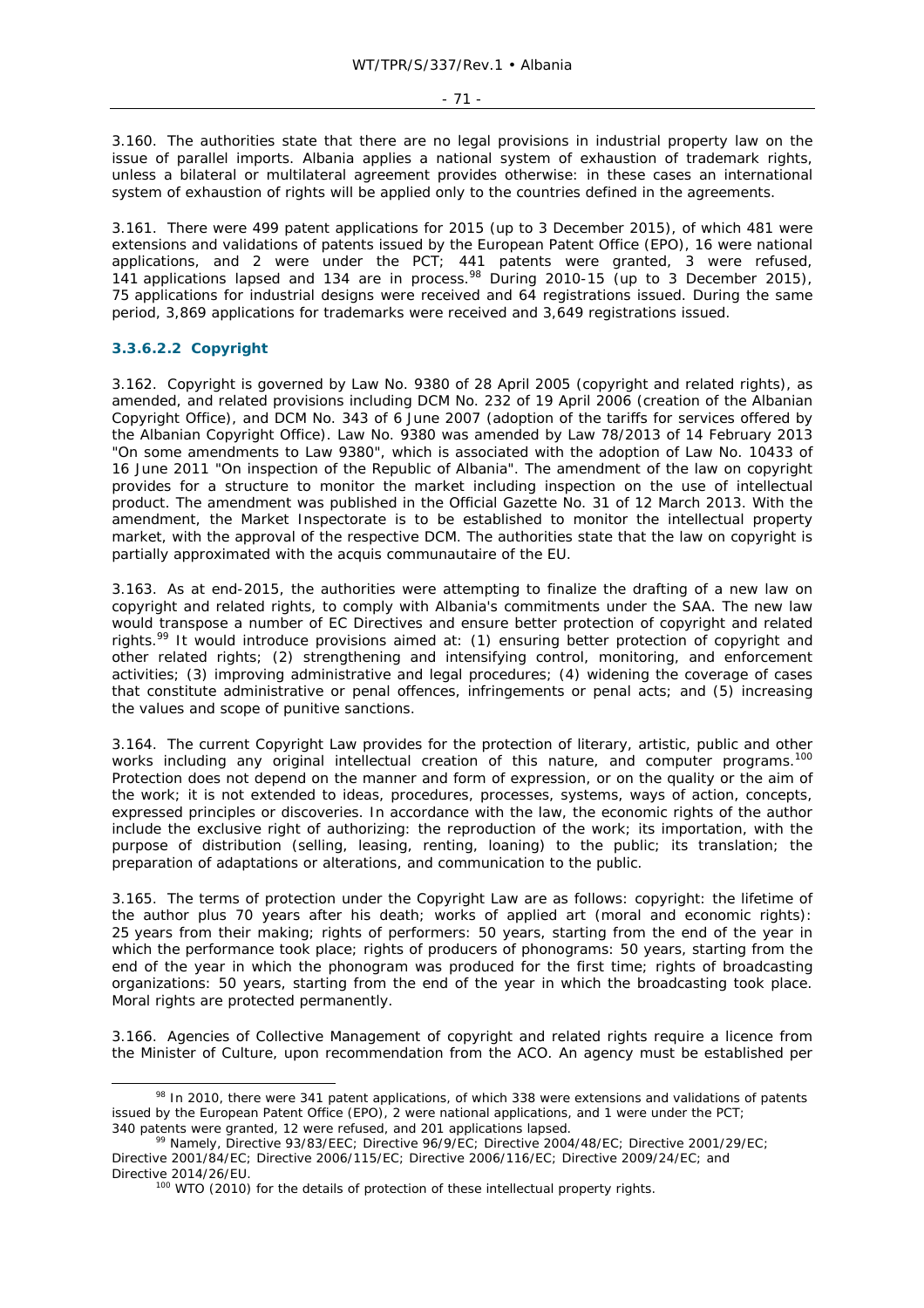category of work or branch of art. Currently, four collective management agencies are licensed to operate in Albania.101 Agencies may determine their own charges.

3.167. Between 2010 and 2015, the ACO received 412 requests for copyright registration by authors or their legal successors.

### **3.3.6.3 Enforcement**

3.168. Legislation with respect to enforcement is contained in the Penal Code and its amendments, Penal Procedure Code, the Civil Code, the Civil Procedure Code and its amendments, and customs legislation (the Customs Code Law No. 8449 of 27 January 1999 and DCM No. 205, 13 April 1999, as amended), unchanged since Albania's previous review. The authorities maintain that the General Directorate of Customs aims to provide a level of protection and enforcement of IPRs similar to that of the EU, and the GDC's legal basis for the IPR protection and enforcement is being aligned (harmonized) with Regulation (EU) No. 608/2013 of the European Parliament and of the Council of 12 June 2013, concerning customs enforcement of intellectual property rights and repealing Council Regulation (EC) No. 1383/2003. In accordance with this legal framework, rights infringement may be brought to the courts, which are authorized to impose fines of between lek 100,000 and lek 500,000 for patent, mark or design infringement, established as administrative fines. The Code of Civil Procedures authorizes judges to order the payment of monetary damages adequate to compensate the injury.

3.169. Under the Penal Code, as amended, the unlawful production and distribution on a commercial scale of industrial goods and food constitutes a criminal infringement punishable with fine or imprisonment for up to two years. When committed in collaboration with other persons, more than once, or when it has caused serious consequences, it is punishable with imprisonment from three to ten years. The translation, adaptation, sound or visual recording, reproduction, or transmission of an artistic work without the authorization of its author, when the author's moral and economic rights have been infringed, constitutes a criminal act penalized by fine or imprisonment of up to one year. Under the Penal Code, fines and imprisonment of up to four years may be applied for fraudulent misappropriation of property or copyright infringement.

3.170. The holder of a trademark or patent may, under the Customs Code, request the customs authorities to prohibit the release for circulation, or the exportation or re-exportation of counterfeited or pirated goods. The Law on Competition authorizes courts to impose fines of between lek 10,000 and lek 200,000 to persons or companies who do not respect business secrets.

3.171. During 2010-15, the GDPT was called to take part in 137 judicial cases for violations of industrial property rights, either as a defendant or as a third party. The Board of Appeal, as a part of GDPT, took decisions on 165 cases during 2010-15.

3.172. During the period under review, the Albanian Copyright Office undersigned memoranda of understanding with other Albanian authorities (e.g. tax offices, customs directory, authority of audiovisual media, competition authority) that are in charge and directly have obligations to enforce the IPR in Albania. The authorities consider that this has improved cooperation with these bodies and improved the situation of IPR enforcement in Albania. The ACO also makes efforts to cooperate with the Ministry of Education and the Institute of Education Development to introduce the concepts of copyright and intellectual property rights in general into the school curricula of the pre-university education system, and to raise awareness among the different categories of IPR users to inform them of the benefits of IPRs and obligations they have under the copyright law. The ACO cooperates with the General Directory of Police (Department of Economic Crime) for monitoring the market for IP infringements.

3.173. The implementation of copyright law is verified by ACO inspectors who, under the Memorandum of Understanding with the General Directorate of Taxation, collaborate with tax

<sup>101</sup> These include: the Agency of Collective Management of Copyright "ALBAUTOR", in the field of music and its mechanical registrations; the Agency of Collective Management of Copyright "FMAA", for the protection of rights of directors and screen-writers of Albanian cinematography and audiovisual works; the Agency of Collective Management of Related Rights "AKDIE", for the protection of performers and executers; and the Agency of Collective Management of Related Rights "AMP", for phonogram producers' rights.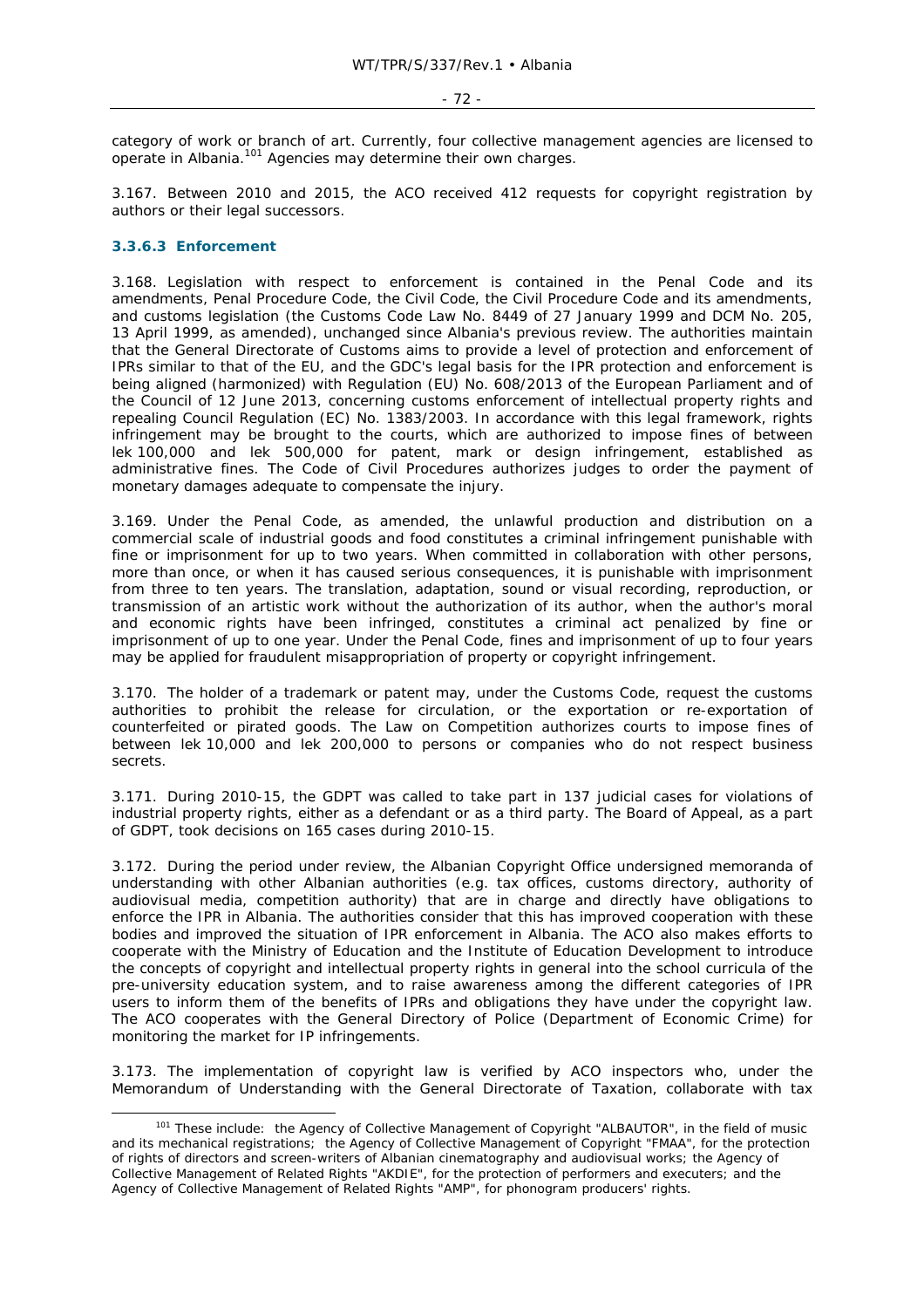inspectors on an ad hoc basis. They conduct, for example, unannounced inspections in businesses, which may result in confiscation of infringing matter and in fines, collected by the relevant regional tax office, and added to the state budget. A fine may be appealed within ten days before the ACO, which is obliged to issue a decision within ten days. ACO decisions may be appealed before the courts. The authorities state that, in most cases, the appeals are rejected and the fines applied, but that the record for collecting the fines has not been good.

3.174. Between January 2010 and December 2015, the ACO received 262 complaints with respect to breaches of copyright by right-holders. As at January 2015, administrative proceedings for 238 of these cases had been completed. The authorities note that in most of the completed cases the ACO ruled in favour of the right-holders. In 2010-15, the First Instance Court of Tirana issued 88 verdicts related to copyright disputes; there are 13 judicial cases under proceedings in this court as well as 5 cases before the Appeal Court of Tirana and 5 cases before the High Court.

3.175. Fines may be appealed within 30 days to the ACO, which must issue a decision within 30 days. ACO decisions may be appealed to the courts. The authorities state that in most cases, appeals are rejected and the fines are applied; nonetheless, the record for collecting the fines has improved as a result of the appeals.

3.176. Between January 2010 and December 2015, 733 administrative measures were applied to copyright infringement and about 13,200 pirated items of merchandise (e.g. CDs, DVDs) were confiscated.

3.177. During the period under review, the number of inspectors in the ACO increased by 5 persons, to 8 inspectors, indicating one inspector per each of the largest districts of Albania. The authorities expect that with the establishment of the Central Inspectorate, the inspection part of the ACO will be transferred to the Inspectorate. The authorities expect that with the amendment to the copyright legislation that is expected to take place in 2016, the coordination between the ACO and the judiciary will improve for better implementation of the copyright law.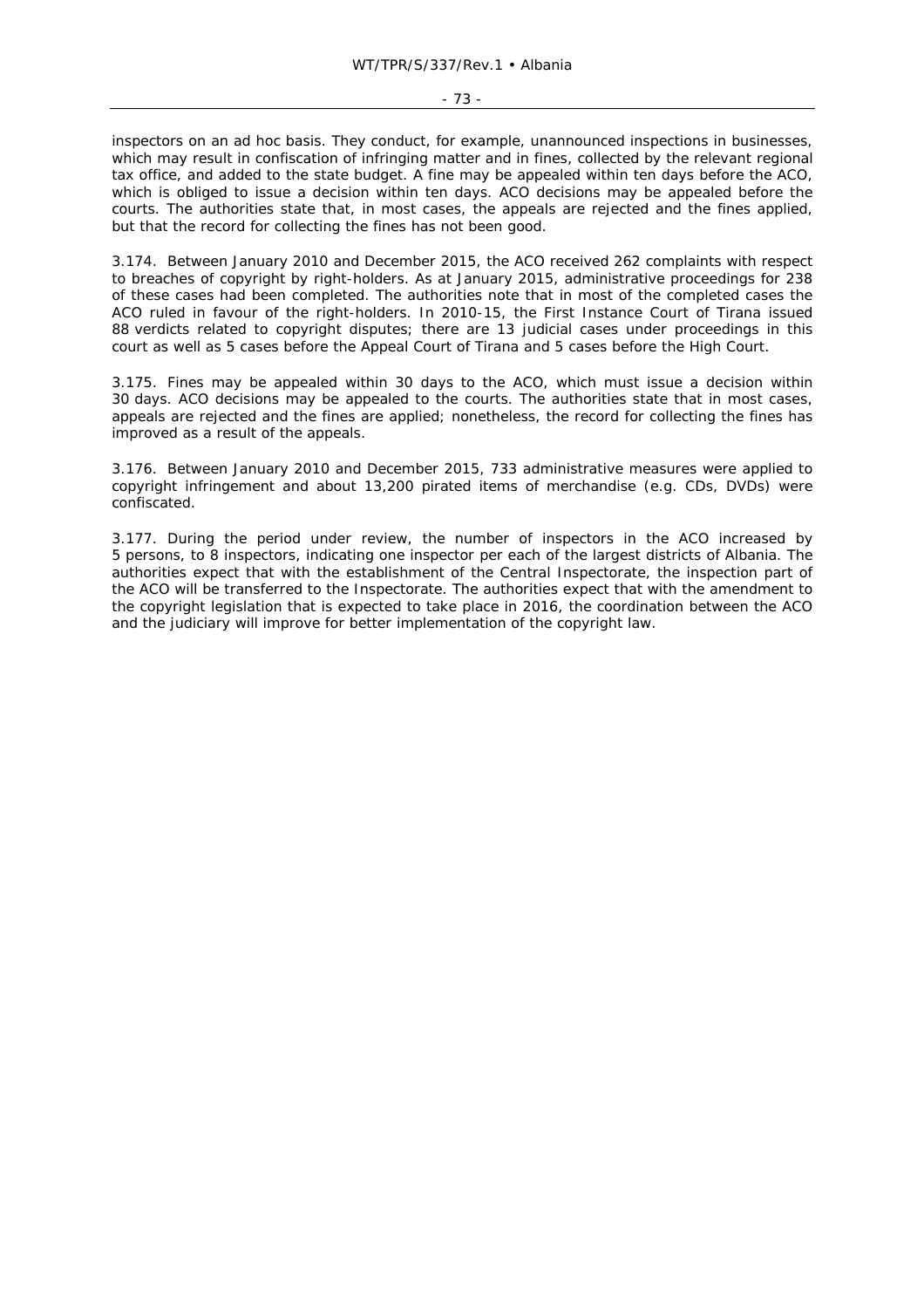## **4 TRADE POLICIES BY SECTOR**

## **4.1 Agriculture**

## **4.1.1 General features**

4.1. Agriculture continues to be an important economic activity for Albania. In 2014, around 48% of the population were employed in farms. The agriculture sector (including forestry and fishing) accounted for about 22.6% of GDP in 2014. Most farming is subsistence. Livestock (mainly cattle, sheep and goats) accounted for 50.5% of total agricultural production (around lek 94.1 billion), field crops 30.7% (lek 57.1 billion), and orchards 18.8% (lek 35.1 billion) in 2013.<sup>1</sup> About 98% of the total agricultural holdings in Albania are family farms.<sup>2</sup> Between 2007 and 2012, the average farm size increased from  $1.14$  ha to  $1.20$  ha.<sup>3</sup>

4.2. Albania is a net importer of food. Agri-food imports totalled around US\$ 1,025 million in 2014, representing 19.6% of total merchandise imports; in the same year the value of exports was around US\$ 105 million, or 4.3% of the total (Tables A1.1 and A1.2). Serbia and Italy are the principal destinations for Albania's exports (Table 4.1).

## **Table 4.1 Exports of agricultural products (WTO definition) by main trading partners, 2014**

|                                                                                                                                      | <b>Value of</b>                  |                  | <b>Main trading partners</b>  |                           |  |  |
|--------------------------------------------------------------------------------------------------------------------------------------|----------------------------------|------------------|-------------------------------|---------------------------|--|--|
| Product description <sup>a</sup>                                                                                                     | <i>imports</i><br>(US\$ million) | <b>Principal</b> | Second                        | <b>Third</b>              |  |  |
| Total agriculture                                                                                                                    | 67.9                             | Serbia (23.2%)   | Italy (21.2%)                 | Germany (11.0%)           |  |  |
| Oil seeds and oleaginous<br>fruits: miscellaneous<br>grains, seeds and fruit;<br>industrial or medicinal<br>plants; straw and fodder | 20.4                             | Germany (36.7%)  | US (30.3%)                    | Italy (8.3%)              |  |  |
| Edible vegetables and<br>certain roots and tubers                                                                                    | 18.2                             | Serbia (46.1%)   | Bulgaria (16.3%)              | Montenegro (15.8%)        |  |  |
| Edible fruit and nuts:<br>peel of citrus fruit or<br>melons                                                                          | 13.8                             | Italy (52.7%)    | Serbia (30.4%)                | Russian Federation (8.6%) |  |  |
| Raw hides and skins<br>(other than furskins) and<br>leather                                                                          | 6.2                              | Italy (82.7%)    | Bosnia Herzegovina<br>(17.3%) |                           |  |  |
| Preparations of<br>vegetables, fruit, nuts or<br>other parts of plants                                                               | 5.2                              | Greece (99.4%)   | Serbia (0.6%)                 |                           |  |  |

a Data are presented at the 2-digit HS level.

Note: WTO definition of agriculture: HS Chapters 01-24 (excluding fish and fishery products (HS Chapter 3, 0508, 0511.91, 1504.10, 1504.20, 1603-1605 and 2301.20)) plus some selected products (HS 2905.43, 2905.44, 2905.45, 3301, 3501-3505, 3809.10, 3823, 3824.60, 4101-4103, 4301, 5001-5003, 5105-5103, 5201-5203, 5301, and 5302).

Source: UN Comtrade.

4.3. The main challenges facing agriculture in Albania include farm land consolidation, developing infrastructure (transport, water, and electricity; improving market orientation and participation; diversifying farm production; meeting EU product and food safety standards; and enhancing competitiveness by the introduction of improved farm machinery), and promotion of agricultural cooperatives.

4.4. Government policies to date have been focused mainly on rehabilitating infrastructure, particularly irrigation and drainage, road infrastructure, market infrastructure and laboratories, and assisting farmers through education, training, extension services, the transfer of knowledge, new practices and technologies, and moving towards integration into the agricultural policies of the

 $\frac{1}{1}$ <sup>1</sup> The total agriculture production amounted to around lek 186.3 billion in 2013.

<sup>&</sup>lt;sup>2</sup> EU Albania Progress Report (2014)

<sup>&</sup>lt;sup>3</sup> Ministry of Agriculture, Rural Development and Water Management (MARDWA) (2014), Inter-sectoral Strategy for Agriculture and Rural Development in Albania – Final Version.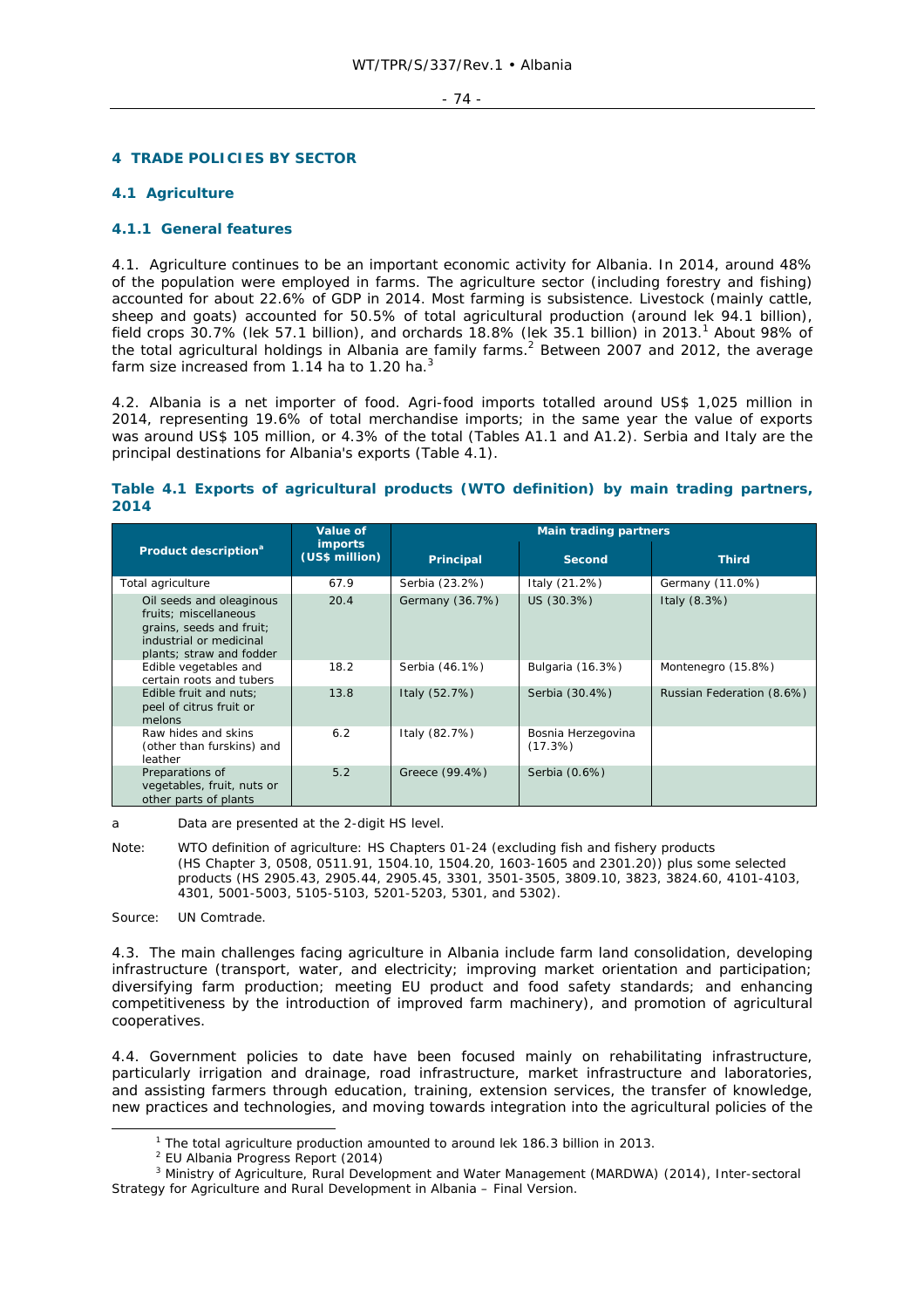EU. The agriculture sector is eligible for funds from the European Agricultural Fund for Rural Development (EAFRD), and the EU Instrument for Pre-Accession Assistance in Rural Development Programme (IPARD). The authorities state that technical and financial aid from external donors under the IPARD played an important role in supporting the sustainable development of agriculture.

## **4.1.2 Legal and policy making framework**

4.5. The Ministry of Agriculture, Rural Development and Water Administration (MARDWA), established in 2013<sup>4</sup>, is responsible for policy development and implementation in the agriculture sector, including agriculture, food safety, veterinary and phytosanitary policies, and fisheries. The authorities state that, based on Chapter II of the SAA and on the WTO Agreement on Agriculture, Albania has certain state aid obligations in agriculture, as provided for in the text of the agreements, for example an allowable subsidy must be not more than 5% of GDP of the sector for the same year. The MARDWA is also responsible for: developing draft legislation approximating EU ones; providing education and training; undertaking analytical and development studies; providing public service activities, such as irrigation and drainage, and extension services; agricultural research and laboratory control; analysis of agricultural policies; and marketing services. The IPARD Paying Agency under the MARDWA is charged with implementing agricultural policy measures, including the administration of funds from the State and international donors, as well as analysis and evaluation-related work. The Directorate of Programming and Evaluation of Rural Policies, which is responsible for developing the policies and programmes for the use of rural development funds, was established in the MARDWA in 2013.

4.6. The main laws governing the sector are Law No. 9817 of 22 October 2007 "On agriculture and rural development" and Law No. 37/2015 of 9 April 2015 "On ratification of the framework agreement between the Council of Ministers of the Republic of Albania and the European Commission for cooperation rules for Albania assistance in the frame of the instrument for pre-accession (IPA)".

4.7. The Inter-sectoral Strategy for Agriculture and Rural Development 2014-2020 (ISARD) which was adopted on 29 October 2014 lays out the Government's programme for the sector, in line with the overall objective of moving towards integration into the EU. The authorities note that the ISARD reflects the EU's approach for the Common Agricultural Policy (CAP) 2014-2020. The strategy is supported by the EU's IPARD. The ISARD intends to introduce various measures including financial support measures, promotion of investment (e.g. in physical assets of agricultural holdings), support for the setting up of producers' groups, and the adoption of quality schemes (e.g. organic products, products with protected designation of origin and geographical indication). The Government estimates that expenses plus investments to implement the strategy will be €93 million for the period between 2014 and 2020.

## **4.1.3 Border and related measures**

4.8. Tariff protection granted to the agriculture sector is higher than the overall simple average applied MFN tariff. While the latter was 4.2% in 2015, the average MFN applied tariff for agriculture (WTO definition) was 8.7%. Albania has bound all agricultural tariff lines and does not

 $\frac{1}{4}$ <sup>4</sup> Previously, the Ministry of Agriculture, Food and Consumer Protection.

<sup>&</sup>lt;sup>5</sup> Other relevant laws include: Law No. 87/2013 "On categorization of production, labelling and trading of olive oil and olive pomace oil"; Law No. 171/2014 "On completion of the legal procedures of transferring the agriculture land owned by the former-agriculture enterprises in ownership of the beneficiaries", which aims at the completion of legal procedures for transferring the ownership of the former agriculture enterprises agriculture land without compensation to the beneficiaries under the Law No. 8053 of 21 December 1995 "On transfer of ownership of agricultural land", as amended, who have not made the transition in ownership, under the conditions and procedures specified by this Law; Law No. 172/2014 "On some additions and amendments" to Law No. 9948 of 7 July 2008 "On reviewing the legal validity of property titles on agricultural land", as amended; Law No. 38 of 5 April 2012 "On agricultural cooperative societies"; Law No. 74/2013 On some changes and amendments on the Law No. 9863, dated 28 January 2008, "On food"; Law No. 10465 of 29 September 2012 "On veterinary service in the Republic of Albania"; Law No. 10416 of 7 April 2011 "On the planting and plant propagating material", as amended; Law No. 67/2013 of 14 February.2013 "On amending Law on the planting and plant propagating material No. 10416 of 7 April 2011"; and Law No. 64/05/2012 "On fishery".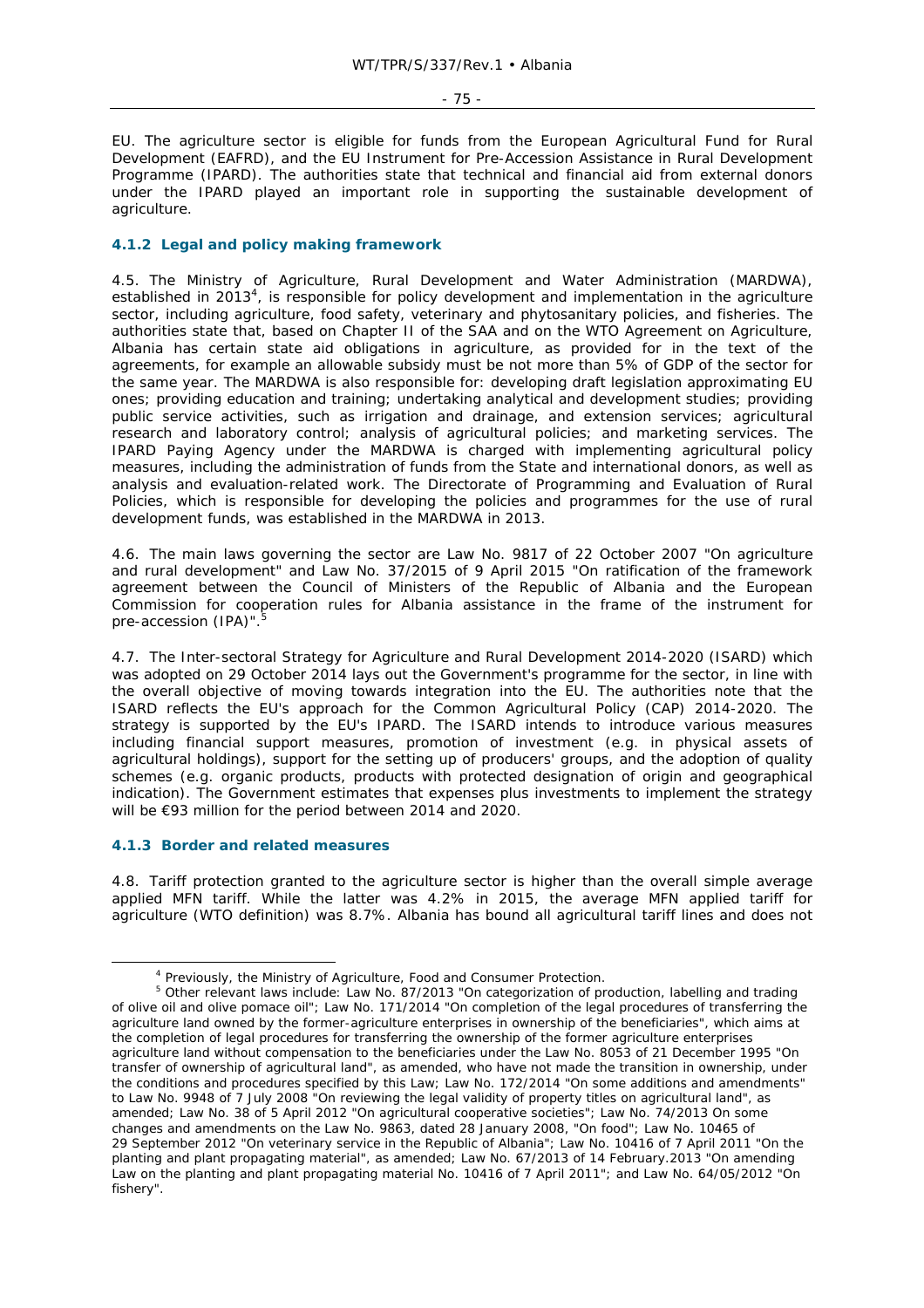maintain tariff quotas, except for those applied under some regional trade agreements (Table A3.3).

4.9. In 2015, in value terms, top exporters of agricultural and food products to Albania included Italy, Greece, and Serbia (Table 4.2).

## **Table 4.2 Imports of agricultural products (WTO definition) by main trading partners, 2014**

| Product descriptions <sup>a</sup>                                                                                          | Value of<br><b>imports</b> | <b>Main trading partners</b> |                 |                                                     |
|----------------------------------------------------------------------------------------------------------------------------|----------------------------|------------------------------|-----------------|-----------------------------------------------------|
|                                                                                                                            | (US\$ million)             | <b>Principal</b>             | <b>Second</b>   | <b>Third</b>                                        |
| Total agriculture                                                                                                          | 533.1                      | Italy (21.6%)                | Greece (20.8%)  | Serbia (10.9%)                                      |
| Cereals                                                                                                                    | 69.0                       | Russian Federation (40.3%)   | Serbia (36.6%)  | Italy (7.8%)                                        |
| Preparations of cereals,<br>flour, starch or milk; pastry<br>cooks' products                                               | 55.0                       | Turkey (38.3%)               | Italy (29.4%)   | Greece (16.9%)                                      |
| Edible fruit and nuts; peel<br>of citrus fruit or melons                                                                   | 52.7                       | Greece (44.4%)               | Italy (20.6%)   | Ecuador (17.8%)                                     |
| Meat and edible meat offal                                                                                                 | 45.3                       | Brazil (30.9%)               | US (29.7%)      | Italy (19.1%)                                       |
| Beverages, spirits and<br>vinegar                                                                                          | 44.1                       | Italy (42.7%)                | Greece (24.9%)  | Serbia (19.7%)                                      |
| Animal or vegetable fats<br>and oils and their cleavage<br>products; prepared edible<br>fats; animal or vegetable<br>waxes | 39.9                       | Ukraine (29.1%)              | Bulgaria 22.2%) | Former Yugoslav<br>Republic of<br>Macedonia (18.9%) |
| Sugars and sugar<br>confectionery                                                                                          | 30.0                       | Brazil (39.5%)               | Algeria (38.9%) | Turkey (9%)                                         |
| Live animals                                                                                                               | 28.4                       | Greece (52.0%)               | Hungary 12.4%)  | Romania (11.1%)                                     |
| Coffee, tea, maté and<br>spices                                                                                            | 25.1                       | Italy (53.6%)                | Brazil (19.8%)  | India (16.2%)                                       |
| Miscellaneous edible<br>preparations                                                                                       | 23.2                       | Italy (38.9%)                | Turkey (18.9%)  | Greece (13.9%)                                      |

a Data are presented at the 2-digit HS level.

Note: WTO definition of agriculture: HS Chapters 01-24 (excluding fish and fishery products (HS Chapter 3, 0508, 0511.91, 1504.10, 1504.20, 1603-1605 and 2301.20)) plus some selected products (HS 2905.43, 2905.44, 2905.45, 3301, 3501-3505, 3809.10, 3823, 3824.60, 4101-4103, 4301, 5001-5003, 5105-5103, 5201-5203, 5301, and 5302).

Source: UN Comtrade.

4.10. Albania does not apply the special safeguard mechanism to any agricultural product. Albania has not notified any export restrictions to the WTO under Article 12.1(b) of the Agreement on Agriculture.

## **4.1.4 Export subsidies**

4.11. Albania has notified the WTO that, for the period 2009-2010, it provided no export subsidies.<sup>6</sup>

## **4.1.5 Domestic support measures**

4.12. The current domestic support measures in the agri-food sector include direct payments, national investment schemes; subsidized loan schemes (e.g. interest free loans). They amounted to €12.5 million in 2015 (€12 million in 2014).<sup>7</sup> In the provision of direct payments, the authorities established in 2012 priority sectors including: fruit, nuts, olives, vineyards, vegetables produced in greenhouses, milk, olive oil, honey, organic products, snail breeding, and medicinal plants, as well as promotion of agricultural cooperatives, promotion of banking credit for agriculture, and increasing the number of animals.

4.13. Under the ISARD, financial support is made available for restructuring and modernizing production, increasing competitiveness, ensuring a sustainable utilization of resources, and

 $\overline{\phantom{0}}$ WTO document G/AG/N/ALB/5, 19 July 2011.

 $7$  EU Albania Progress Report (2015) and EU (2014).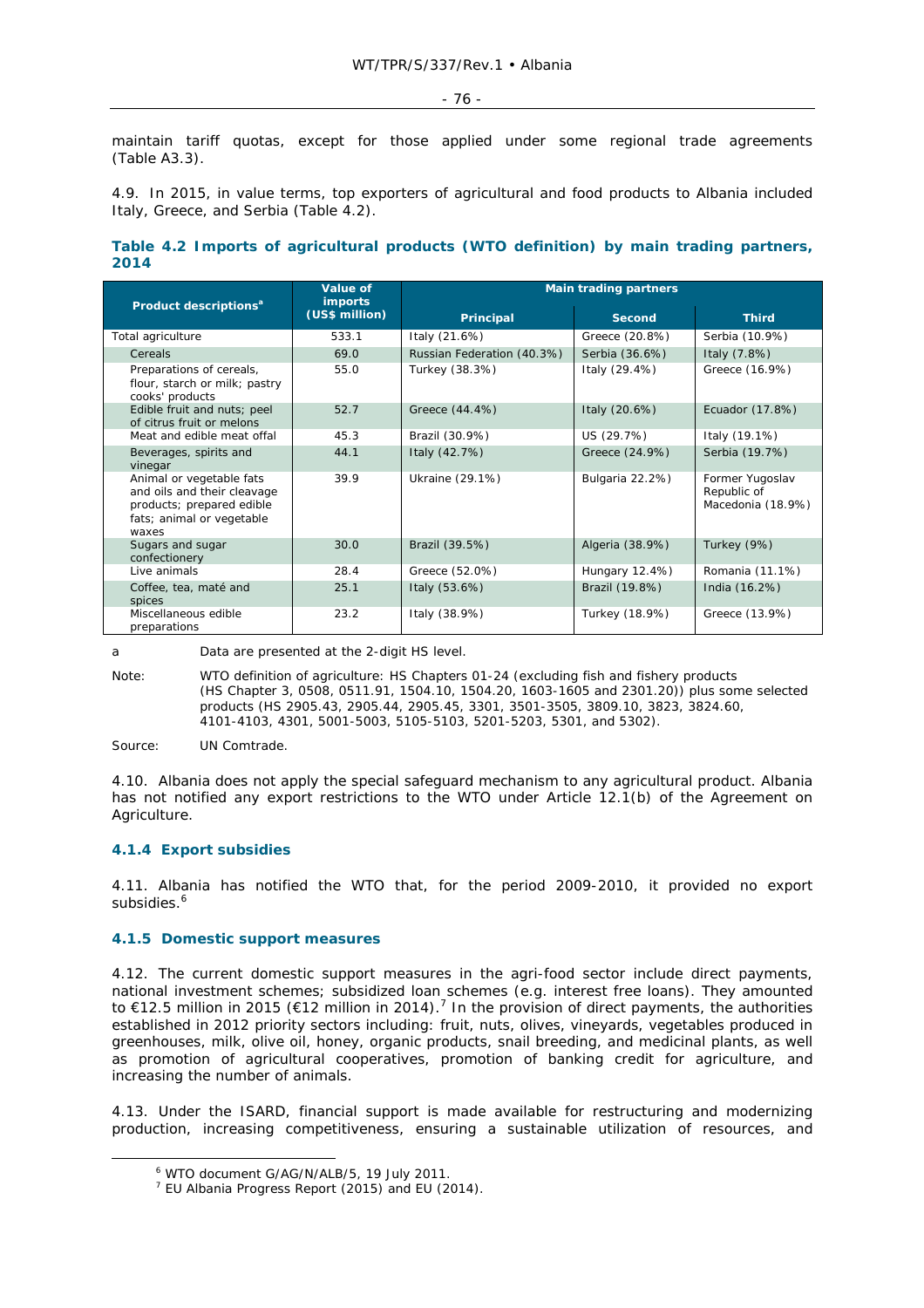generating alternative income possibilities. Support is also made available to farmers and  $\frac{3}{2}$  agro-processing operators that fulfil the national regulatory requirements.<sup>8</sup>

4.14. Albania's notifications to the WTO on domestic support cover the period 2009-2010 and 2013. Albania has reported that it did not provide Amber Box support (i.e. Current Total Aggregate Measurement of Support (AMS)) above the *de minimis* threshold over this period. Non-product specific AMS has consisted largely of irrigation-related projects and support for greenhouses. The main target for Green Box spending has been inspection and infrastructural services.<sup>9</sup>

4.15. The agriculture and fishing sectors are exempt from the implementation of Law No. 9374.

## **4.2 Mining and Energy**

## **4.2.1 Mining**

4.16. Albania is a country rich in mineral resources. Exploration, exploitation and processing of minerals constitutes an important activity for the Albanian economy: mining employs 8,000 people, and has a production worth €150 million (i.e. between 1.5% and 2% of the GDP), €80 million of which is exported.

4.17. The identified reserves for the various types of minerals are described in Table 4.3.

## **Table 4.3 Albania's mineral reserves**

| Mineral         | Reserves in millions of tons |
|-----------------|------------------------------|
| Chrome ore      | 23.7                         |
| Copper ore      | 44.9                         |
| Iron-nickel     | 266.0                        |
| Nickel-silicate | 102.0                        |
| Coal            | 712 N                        |

Source: Information provided by the Albanian authorities.

4.18. The legal regime of mining is defined by Law No. 7796 of 17 February 1994, amended by Law No. 10304 of 15 July 2010, which basically institutes a licencing regime, as mining production is entirely private. Licences are granted after a tendering procedure for 10 years renewable once. The licences include a tax formula remunerating the State in the form of a rental fee. The Laws also provide for mining planning procedures, tendering procedures, control and rehabilitation of the environment, investments through financial guarantees, definition of dangerous areas, and safety procedures and regulations.

4.19. By mid-2015 there were 1,847 production licences granted in total, of which 615 were active. 33 of those were granted to foreign investors, notably for the production of chromium, copper, iron, nickel and limestone. In addition, there are 264 research and discovery licences. Table 4.4 below details the number of licences by type of mineral production.

## **Table 4.4 Mining licences granted by type of production**

| Production                    | <b>Number of licences</b> |
|-------------------------------|---------------------------|
| Chrome                        | 497                       |
|                               |                           |
| Copper                        | 60                        |
| Ferro-nickel, Nickel-silicate | 57                        |
| Limestone                     | 688                       |
| Marble                        | 77                        |
| Gypsum alabaster              | 36                        |
| Clay and kaolin               | 100                       |
| Bituminous sand grit          | 61                        |
| Stone coal                    | 16                        |
| Sterile slag                  | 20                        |
| Basalt                        | 27                        |
| Quartz                        | 20                        |
| Others                        | 188                       |

Source: Information provided by the Albanian authorities.

 $\frac{1}{8}$  $8$  MARDWA (2014), ISARD in Albania – Final Version.

<sup>9</sup> WTO documents G/AG/N/ALB/6, 27 February 2012; and G/AG/N/ALB/7, 22 June 2015.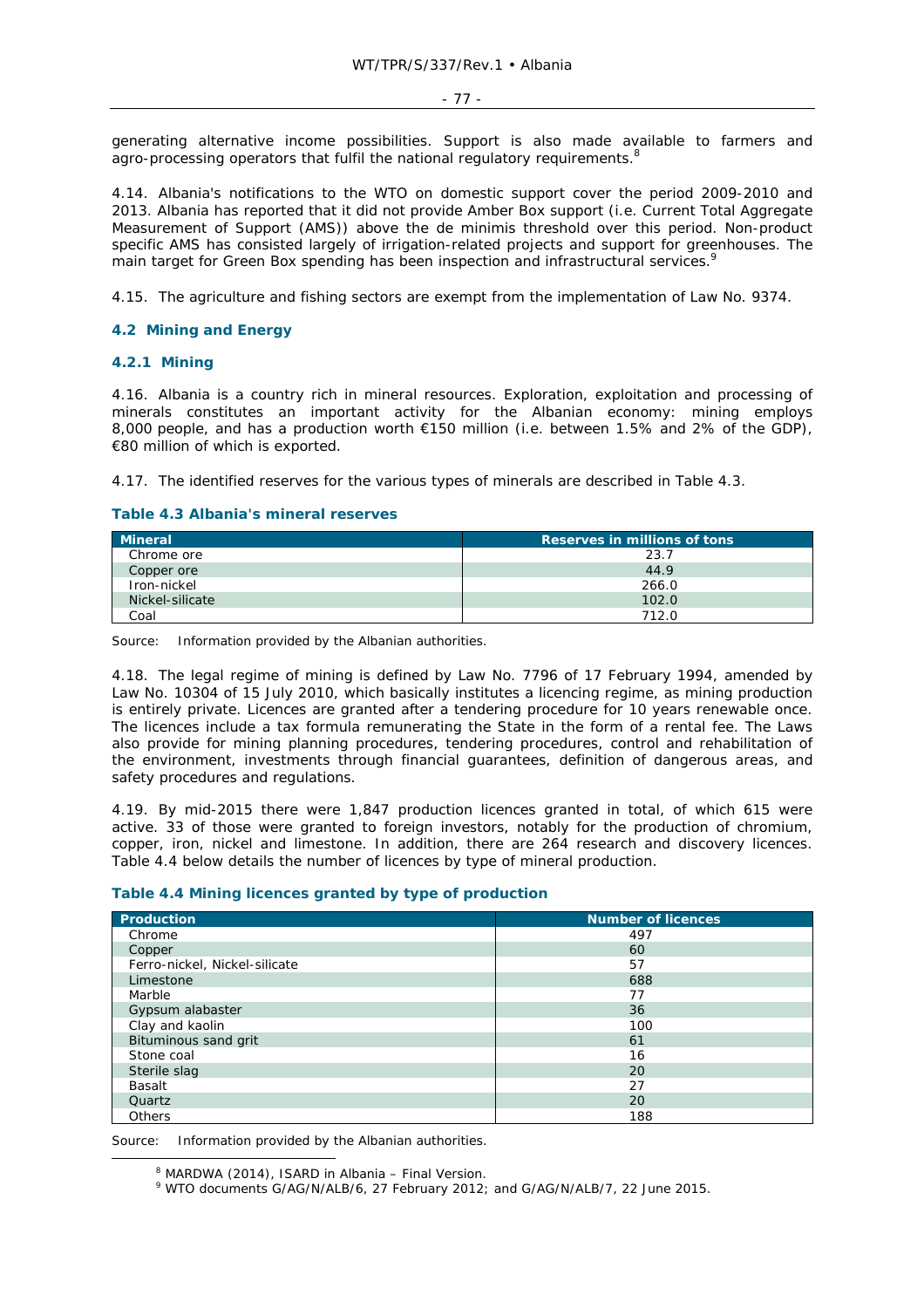## - 78 -

## **4.2.2 Energy**

4.20. The main economic indicators for the energy sector in Albania are contained in Tables 4.5 and 4.6 below.

## **4.2.2.1 Statistical overview**

## **Table 4.5 Albania production, imports and exports of energy for 2013**

In thousands of tonnes of oil equivalent (ktoe) on a net calorific value basis

|            | $\overline{\mathbf{a}}$<br>Coa | $\frac{1}{2}$<br>de<br>ŏ | oducts<br>호<br>$\overline{5}$ | gas<br>ಹ<br>≒<br>Natu | ►<br>$\bar{a}$<br>$\frac{1}{9}$<br>z | Hydro        | त्न<br>ω<br>$\sigma$<br>ᅙ<br>ලි<br>ල<br>Ü | ਨ<br>÷<br>న్<br>$\omega$<br>$\overline{\mathbf{z}}$<br>سيد<br>sp<br>fue<br>š<br>Bio | ticity<br>븅<br>Ele | سيد<br>$\sigma$<br>Φ<br>╼<br>- | Total <sup>b</sup> |
|------------|--------------------------------|--------------------------|-------------------------------|-----------------------|--------------------------------------|--------------|-------------------------------------------|-------------------------------------------------------------------------------------|--------------------|--------------------------------|--------------------|
| Production |                                | 1,207                    | 0                             | 15                    | 0                                    | 598          | 12                                        | 201                                                                                 | 0                  | 0                              | 2,034              |
| Imports    | 66                             | $\mathbf{0}$             | 1,510                         | 0                     | $\mathbf{O}$                         | $\mathbf{O}$ | $\Omega$                                  | $\mathbf{O}$                                                                        | 200                | $\circ$                        | 1,776              |
| Exports    | 0                              | 1,167                    | 33                            | O                     | 0                                    | $\mathbf 0$  | 0                                         | 0                                                                                   | 0                  | 0                              | 1,200              |

a The column of coal also includes peat and oil shale where relevant; that of crude oil includes crude oil, NGL, refinery feedstocks, additives and other hydrocarbons. b Totals may not add up due to rounding.

Source: International Energy Agency, online information. Viewed at: http://www.iea.org/statistics/statisticssearch/report/?country=Albania.

## **Table 4.6 Total final energetic consumption by sector for 2013**

|                         | 巴<br>Coa       | oila<br>Crude  | products<br>$\overline{\overline{0}}$ | gas<br>tural<br>$\overline{\mathbf{S}}$ | Nuclear      | Hydro          | $\sim$<br><b><u>leu</u></b><br>$\circ$<br>التقد<br>Ф.<br>₫<br>┶<br>흥<br>$\overline{a}$<br>-<br>ō<br>ق<br>ıñ. | land<br>$\omega$<br>äst<br>Biofuels<br>š | Electricity | Heat           | Total <sup>b</sup> |
|-------------------------|----------------|----------------|---------------------------------------|-----------------------------------------|--------------|----------------|--------------------------------------------------------------------------------------------------------------|------------------------------------------|-------------|----------------|--------------------|
| Total final consumption | 67             | 0              | 1,219                                 | 6                                       | $\Omega$     | $\Omega$       | 12                                                                                                           | 201                                      | 593         | 0              | 2,098              |
| Industry                | 63             | $\overline{O}$ | 83                                    | 6                                       | $\mathbf{O}$ | $\overline{0}$ | $\mathbf{O}$                                                                                                 | 10                                       | 119         | $\overline{O}$ | 281                |
| Transport               | 0              | 0              | 800                                   | 0                                       | 0            | 0              | 0                                                                                                            | 0                                        | $\Omega$    | 0              | 800                |
| Other                   | $\overline{4}$ | $\Omega$       | 191                                   | $\overline{O}$                          | $\mathbf{O}$ | $\Omega$       | 11                                                                                                           | 191                                      | 473         | $\overline{O}$ | 872                |
| Of which residential    | $\Omega$       | 0              | 80                                    | 0                                       | 0            | 0              | 5                                                                                                            | 160                                      | 332         | 0              | 578                |

In thousands of tonnes of oil equivalent (ktoe) on a net calorific value basis

a The column of coal also includes peat and oil shale where relevant; that of crude oil includes crude oil, NGL, refinery feedstocks, additives and other hydrocarbons.

b Totals may not add up due to rounding.

Source: International Energy Agency, online information. Viewed at:

http://www.iea.org/statistics/statisticssearch/report/?country=Albania.

## **4.2.2.2 Oil**

4.21. As can be observed from the tables above, Albania is a producer and exporter of crude oil. Out of the 1.3 million tons of crude oil produced in Albania in 2014, 300,000 tons were refined locally, while 1 million tons were exported. According to the national oil company Albpetrol Sh.A., the remaining reserves are estimated at 25,527,426 tons.

4.22. Albania imports most of it oil products, although there exist a local refinery, ARMO Sh.A., which is 15% state-owned and 85% in the hands of foreign private investors.

4.23. The state-owned company, Albpetrol, is active in the development, production and trade of crude oil. The Government is planning to privatize it in 2016 and has set up a working group in March 2015 to identify options for its restructuring and privatization. Two Canadian companies, Bankers Petroleum and Petromanas, as well as the Anglo-Dutch Shell Company, are also active in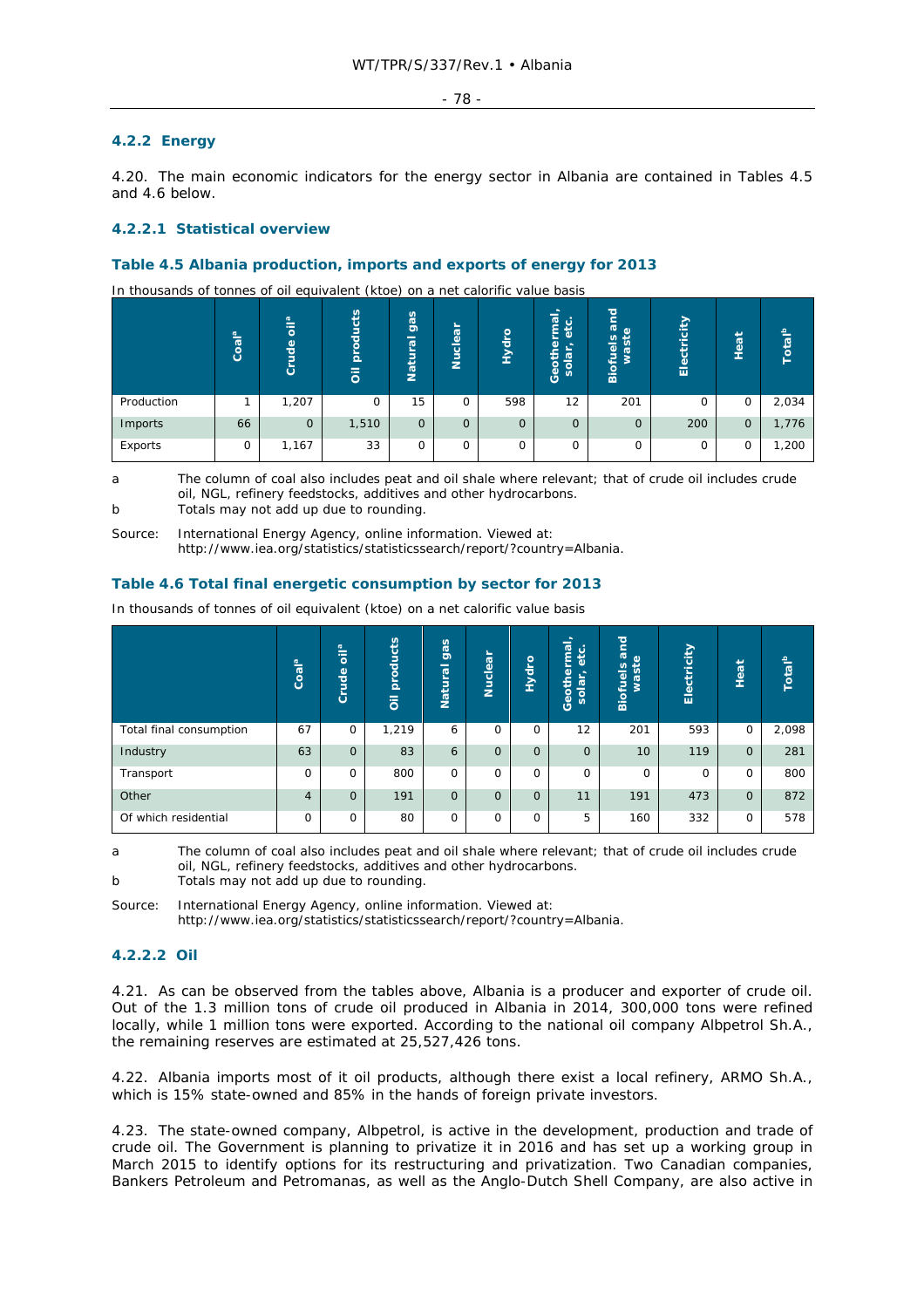the country in the exploration and/or production fields. Offshore reserves are presently being explored.

4.24. The regulatory framework of the oil sector consists of two main laws. First, the Petroleum Law (Exploration and Production) (Law No. 7746 of 28 July 1993), as amended, which is harmonized with Directive 94/22/EC of the European Parliament and of the Council of 30 May 1994, determines the conditions for granting and using authorizations for the exploration and production of hydrocarbons. The Law recognizes that all oil reserves in the jurisdiction of Albania are the exclusive property of the Albanian State. The Petroleum Law expressly permits the Ministry of Energy and Industry to enter into a "Petroleum Agreement" with any company which has the technical and financial capacity for exploration and production in an area. This Agreement has to be approved by the Council of Ministers. The contractors to this Agreement are granted exclusive rights for:

- The exploration period, whose duration is up to 5 years and can be prolonged up to 7 years.
- The development/exploitation period for 25 years, that can be prolonged if the contractor declares a commercial discovery during the exploration period.

4.25. The contractor is subject to tax on profit at a rate of 50% of the realized profit<sup>10</sup>, as well as to a royalty tax of 10% of the sales revenues<sup>11</sup>. Changes are about to be introduced in the petroleum agreements on the so–called "stability [of legal environment] clause". It will be limited in time to 10 or 12 years, and will be narrowed down so that the environmental law can be exempted from its scope. A "cost limit" in the financial scheme will also be created, whereby companies will have to pay taxes as of the first barrel produced, since not all revenues but only 90% of them, will be affected to the recovery of the costs of exploration.

4.26. Second, Law No. 8450, dated 24 February 1999, "On refining, transportation and trading of oil, gas and their by-products", as amended, regulates the intermediary and downstream petroleum activities in Albania. The Law defines, in particular, the obligations of the refinery and the wholesale trade companies regarding the maintenance of an emergency oil stock equivalent to 90 days of sales. At present, this scheme is self-administered by the industry, and the Albanian authorities are working on a new system that would be compliant with the relevant EU directive (Directive 2009/119/EC).

## **4.2.2.3 Gas**

4.27. As can be observed in the statistical tables above, the production of gas in Albania is marginal and, in fact, declining, the existing fields being quasi-depleted. However, a new discovery of oil and gas in the Shpiragu geological structure has been announced by Petromanas and the Anglo-Dutch Shell Company. They are in the evaluation phase of this discovery. There is no importation of gas, since Albania is not linked to the European network of pipelines. That situation is about to change with the construction of the Trans Adriatic Pipeline (TAP), which will begin in May 2016 with a start of commercial operations planned for December 2020.

4.28. The regulatory framework for gas is influenced by the approximation process of the EU *acquis*. The regulator of the gas sector, the Energy Regulatory Entity (ERE) is also that of the electricity sector, established by Law No. 43/2015 of 30 April 2015 "On power sector". Its competences correspond, to a very large extent, to that mandated for independent regulatory authorities by the 2009 EU Third Energy Package. On 17 April 2015, the ERE, adopted a Decision to prolong the exemption granted to the TAP project from certain requirements of the gas *acquis*, such as unbundling, third party access and tariff regulation. The Decision was developed jointly such as unbunding, million party access and tailor regulation. The Economy mass contribution with the regulators of Italy and Greece. The TAP pipeline will have to be certified as an independent transmission operator, which is one of the models allowed by the Third Energy Package, before the beginning of its construction in May 2016.

4.29. A new Law "On natural gas sector", amending the existing Law, was adopted on 23 September 2015 by the Albanian Parliament (Law No. 102/2015, dated 23 September 2015,

<sup>&</sup>lt;sup>10</sup> According to Law No. 7811, dated 12 April 1994, "On approval of Decree No. 782", dated

<sup>22</sup> February 1994 "On the fiscal system in the hydrocarbons sector (exploration-production)". 11 According to Law No. 9975, date 28 July 2008, "On the national taxes".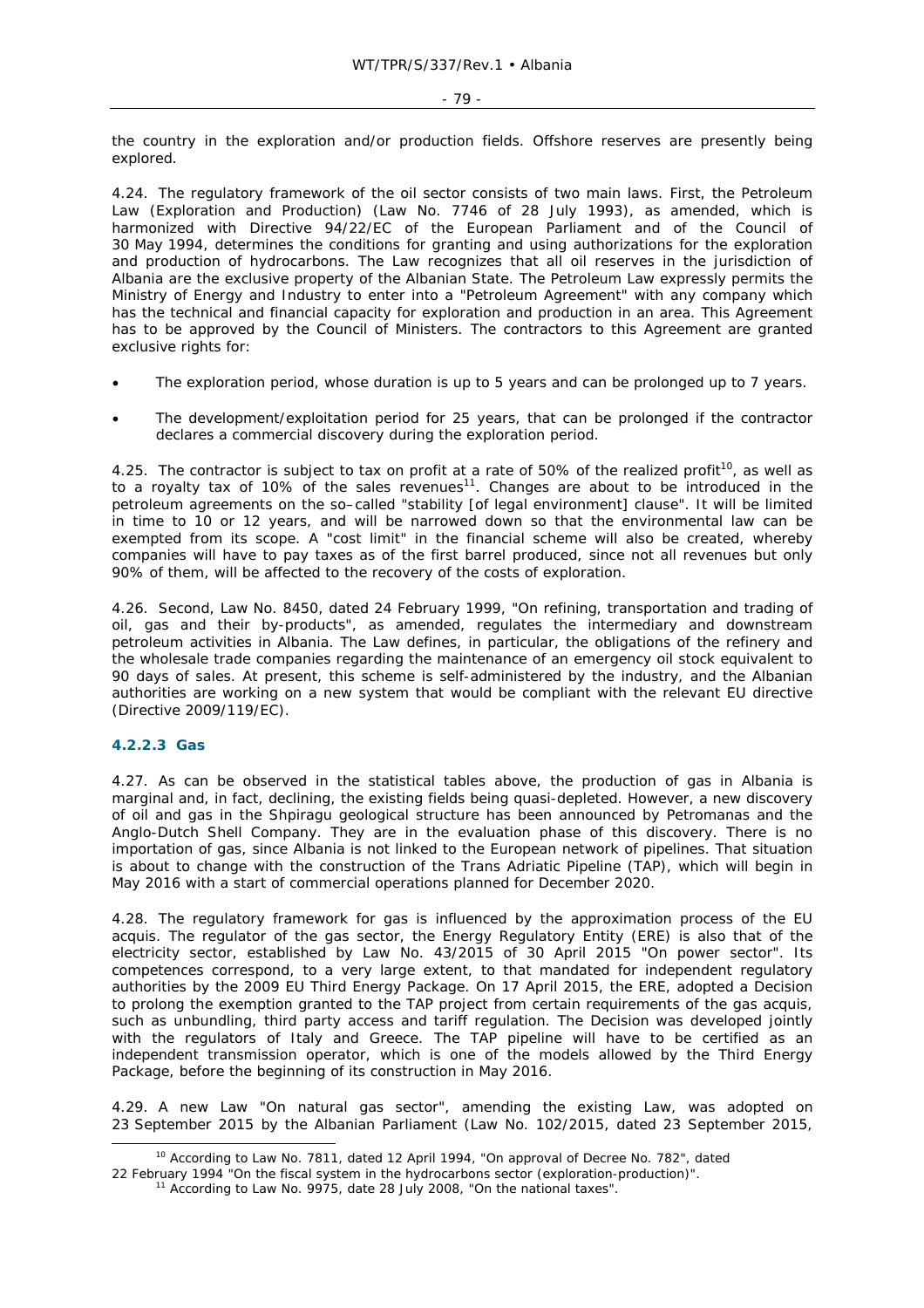"On natural gas sector"), which aims at full compliance with the EU Third Energy Package. Based on this new Law, the Ministry of Energy and Industry, in cooperation with the Energy Community Secretariat, is preparing the secondary legislation on the gas sector.

4.30. The requirements for non-discriminatory access to the transmission and distribution networks, as well as storage and liquefied natural gas (LNG) facilities, are established by the new Law. The conditions for refusal of access are aligned with the gas *acquis*. Access is granted pursuant to the rules and tariffs approved by the ERE.

4.31. The Law requires a transmission system operator (TSO) to adopt a Grid Code which would transpose third party access services, capacity allocation, congestion management and, partly, the transparency obligations of Regulation (EC) 715/2009. The ERE, in cooperation with the Energy Community Secretariat, is also working to adopt the Gas Grid Code, and other regulatory acts.

4.32. Currently, Albpetrol owns licences, issued by the ERE, as operator of both the gas transmission network<sup>12</sup> and the gas distribution network<sup>13</sup>. Based on the provisions of the new Gas Law, Albpetrol must complete the procedures for the unbundling of its gas transmission and distribution activities. In this context, the Supervisory Board of Albpetrol JSC has taken Decision No. 29 of 28 September 2015, "For the approval of the structure of the Center of Gas Transmission and Distribution". Final approval by the Ministry of Economy is still pending.

4.33. In 2014, under Round 11 of the Western Balkans Investment Framework (WBIF), a grant worth EUR 1.1 million was approved for the preparation of the Gas Master Plan for Albania (GMPA). The GMPA, which will be completed by October 2016, will investigate issues such has the diversification of energy resources, connection to regional and European gas networks, and the establishment of the gas sector and market in Albania.

## **4.2.2.4 Electricity**

4.34. As can be observed from the statistical tables above, electricity production in Albania is essentially of hydro-electric origin, and hence sensitive to weather conditions and vulnerable to climate change, with a small share of geothermal origin. While Albania does not export electricity, it imports about one third of its consumption from neighbouring countries.

4.35. In practice, the electricity sector of Albania still operates mainly under regulated conditions. The wholesale market is dominated by the state-owned, regulated electricity production company Korporata Elektro-energjitike e Shqiptare (KESh). KESh operates the three state-owned large hydro generation plants and the (currently non-functional) thermal power plant Vlora. KESh provides the electricity for the captive customers, including required imports and balancing, under regulated wholesale prices. KESh acts as supplier of last resort and exporter. The competitive part of wholesale covers 20% of the overall supply, and involves trading and supply through bilateral contracts between 74 independent producers (of which 26 are foreign-owned) and 16 so-called "large eligible customers", i.e. consumers connected via the 100 kV or consuming more than 50 million kWh per year, e.g. the cement, petroleum and steel industries and the water supply sector.

4.36. The retail supply is dominated by Operatori i Shperndarjes se Energjise Elektrike (OShEE). After the unsuccessful privatization episode and a settlement agreement with the Czech company CEZ, it is now a state-owned company. In October 2014, the ERE re-issued its license for distribution and retail public supply. OShEE supplies electricity to all categories of captive customers under regulated prices. The new Law includes a schedule for gradual liberalization of the retail segment (30 June 2016 for customers connected with a voltage of 35 kV; 31 December 2016 for customers connected with a voltage of 20 kV; and 31 December 2017 for customers connected with voltages of 10kV and 0.6 kV). Finally the state-owned, legally unbundled, company Operatori i Sistemit te Transmetimit (OST) operates the transmission system of Albania and performs central dispatching of the electricity loads.

<sup>&</sup>lt;sup>12</sup> ERE Decision No. 118, dated 22 August 2012, "On licensing of Albpetrol JSC in the activity of natural gas transmission".

<sup>&</sup>lt;sup>13</sup> ERE Decision No. 119, dated 22 August 2015, "On licensing of Albpetrol JSC in the activity of distribution of natural gas".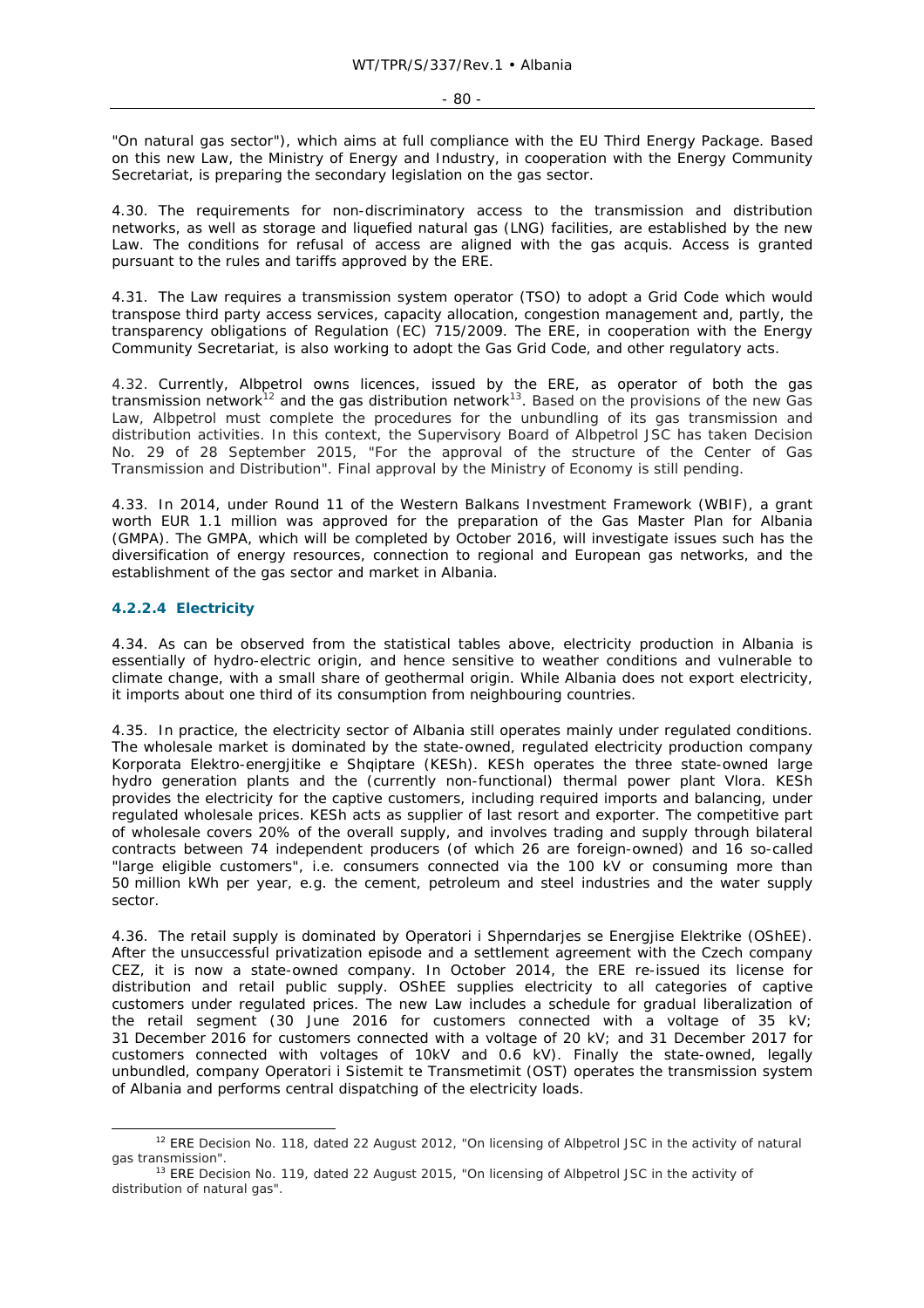4.37. The regulatory framework of the sector has been completely revamped by the new Law No. 43/2015 "On power sector", adopted on 30 April 2015. This Law approximates the provisions of Directive 2009/72/EC (the Third Energy Package) and addresses the liberalization of the electricity market, the treatment of public service obligations, the unbundling of the transmission system, the powers of the national regulatory authority, and the supply of electricity and customer protection.

4.38. In terms of unbundling, the transmission operator OST will be, according to Article 72 of the Law, ownership-unbundled before the end of 2017 as required by the relevant EU Directive, as will the distribution system operator OShEE.

4.39. Mandatory third party access and treatment of exemptions are fully transposed by the Power Sector Law. Network tariffs are set and published by the ERE. The Law also transposes the requirements on congestion management and provision of information as required by Regulation (EC) 714/2009 and its Annex. The implementation will depend on the passing of secondary legislation.

4.40. Eligibility is ensured by the Power Sector Law which explicitly grants the right to all customers to switch supplier, in particular to low-voltage customers including households. The development of switching rules is envisaged, and the Law foresees the opening of the retail market in a gradual manner according to the voltage level, starting with 110 kV customers and ending with 10 kV customers who will have to buy electricity on the market by the end of 2017. Lowvoltage level (0.4 kV) customers may still benefit from a universal service.

4.41. Authorizations for new hydropower plants are granted based on the Concession Law (Law No. 9663 of 18 June 2006, as amended by Law No. 125/2013 on concessions and PPP) and a competitive bidding process, or through the authorization of the construction of new power generating facilities regulated by Decision No. 822 of the Council of Ministers. Power plants below 2 MW which are not subject to the Concession Law are granted an authorization by the Ministry in charge of energy.

## **4.2.2.5 Renewable energies**

4.42. The Law "On renewable energy", No. 138/2013, was adopted in May 2013. Albania has committed to a binding 38% target of gross final energy consumption from renewable sources in 2020. In 2009, it was 31.2%. This Law transposes the 10% renewables target by 2020 in the transport sector from Directive 2009/28/EC. It also provides that the Government shall approve simplified procedures on issuing the necessary authorizations for producers of renewable energy. However, these procedures have not yet been established.

4.43. In addition, the 2015 Power Sector Law provides for priority and guaranteed access of renewable energy producers to the electricity networks, and also priority dispatch of electricity produced from renewable sources. The 2008 Law "On biofuels" introduced some measures required under the then-relevant EU Directive, but it was never implemented. It is about to be revised with a view to transposing the requirements of Directive 2009/28/EC on sustainability criteria and introducing more adequate incentive measures. For now, Albania applies operational support only to electricity from hydropower. Energy from renewable sources other than hydropower is currently not supported.

## **4.3 Manufacturing**

4.44. Manufacturing *stricto sensu* represented 5.6% of the GDP in Albania in 2014. This figure appears very low but, if the energy and the mining sector are added to it, this share is 14.2%. Construction, a semi-industrial activity, represents 11%.

4.45. In terms of employment, the non-food industry manufacturing sector represents 8.6%, which demonstrates a relatively high labour intensity.

4.46. Table 4.7 below describes the contribution of the various subsectors of manufacturing to GDP, and shows that the textile and leather/footwear sector accounts for the largest part (30.7%),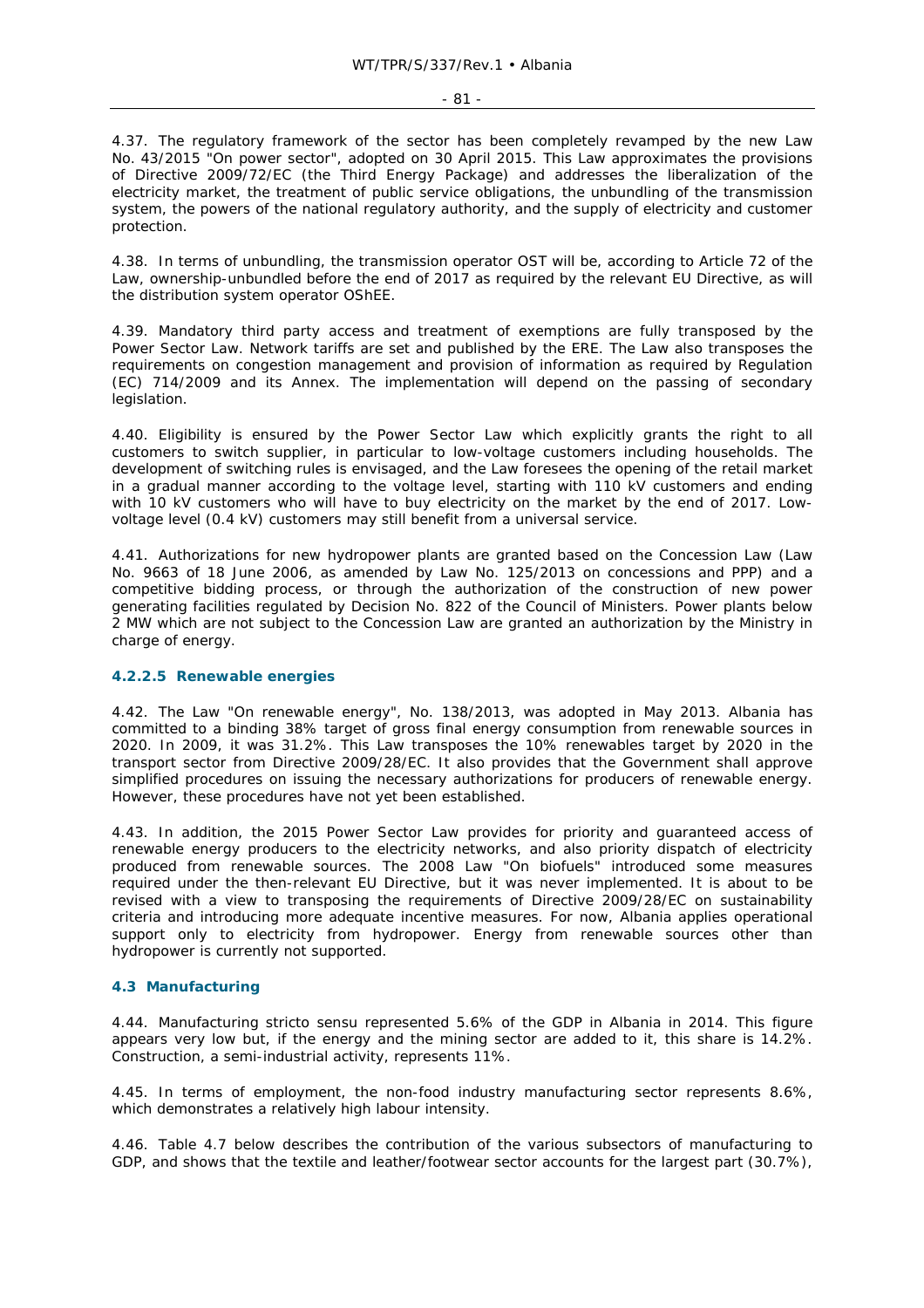followed by metal products (18.2%), rubber and plastic products (17.8%), and food processing (13.3%).

|                                                                                       | 2010                 | 2011                 | 2012                 | $2013^a$         | $2014^{b}$      |
|---------------------------------------------------------------------------------------|----------------------|----------------------|----------------------|------------------|-----------------|
| Manufacturing sector (US\$ million)                                                   | 650                  | 730                  | 568                  | 622              | 640             |
| % of GDP at current basic prices                                                      | 6.3                  | 6.5                  | 5.3                  | 5.6              | 5.6             |
| Annual % change at 2010 constant prices <sup>c</sup>                                  | 11.6                 | 10.5                 | $-15.7$              | 6.6              | 3.6             |
| US\$ million (% of total manufacturing sector)                                        |                      |                      |                      |                  |                 |
| Textiles, wearing apparel and leather products                                        | 165<br>$(25.4\%)$    | 196<br>$(26.8\%)$    | 161<br>$(28.4\%)$    | 183<br>(29.5%)   | 194<br>(30.7%)  |
| Basic metals and fabricated metal products, except machinery<br>and equipment         | 111<br>(17%)         | 120<br>(16.5%)       | 99<br>$(17.4\%)$     | 116<br>(18.7%)   | 115<br>(18.2%)  |
| Rubber and plastic products and other non-metallic mineral<br>products                | 121<br>(18.5%)       | 132<br>$(18.1\%)$    | 105<br>(18.5%)       | 111<br>(17.8%)   | 112<br>(17.8%)  |
| Food products, beverages and tobacco products                                         | 102<br>$(15.6\%)$    | 111<br>(15.3%)       | 94<br>$(16.6\%)$     | 89<br>$(14.2\%)$ | 84<br>(13.3%)   |
| Wood and paper products, and printing                                                 | 67<br>$(10.2\%)$     | 69<br>$(9.4\%)$      | 58<br>$(10.2\%)$     | 49<br>$(7.9\%)$  | 52<br>$(8.2\%)$ |
| Furniture; other manufacturing; repair and installation of<br>machinery and equipment | 42<br>(6.5%)         | 48<br>$(6.6\%)$      | 41<br>$(7.2\%)$      | 43<br>$(6.9\%)$  | 47<br>$(7.4\%)$ |
| Other manufacturing activities                                                        | 44<br>(6.7%)         | 53<br>(7.3%)         | 10<br>(1.7%)         | 31<br>(5%)       | 28<br>$(4.4\%)$ |
|                                                                                       |                      |                      |                      |                  |                 |
| Employment                                                                            | . .                  | $\ddotsc$            | $\ddot{\phantom{0}}$ | 75,747           | 89,187          |
| % of total employment in non-food industry sector                                     | $\ddot{\phantom{0}}$ | $\ddot{\phantom{0}}$ | $\ddotsc$            | 7.6              | 8.6             |

## **Table 4.7 Contribution to GDP and employment of the manufacturing sector, 2010-14**

.. Not available.

a Semi-final.

b Preliminary.

c Chain-linked volume measures, reference 2010 year (2010=100).

Source: Instant online information. Viewed at: http://www.instat.gov.al/; and information provided by the Albanian authorities.

4.47. As detailed in Table 4.8 below, the main manufactured exports of Albania are apparels (24.1%), followed by leather and related products (16.2%), basic metal industry (14.0%), and rubber and plastic products (10.4%). The main manufactured imports of Albania are coke and refined petroleum products (12.6%), followed by food products (10.8%), and chemicals (7.4%).

## **Table 4.8 Albania's trade by industry (ISIC Rev.4), 2010-14**

|                                                           | 2010 | 2011                                            | 2012             | 2013 | 2014 |
|-----------------------------------------------------------|------|-------------------------------------------------|------------------|------|------|
| Imports (US\$ billion)                                    | 4.1  | 4.7                                             | 4.2              | 4.4  | 4.6  |
| Imports $(\epsilon$ billion)                              | 3.1  | 3.4                                             | 3.3              | 3.3  | 3.5  |
|                                                           |      | (% of total manufacturing imports) <sup>a</sup> |                  |      |      |
| Coke and refined petroleum products                       | 12.2 | 14.7                                            | 16.0             | 16.2 | 12.6 |
| Food products                                             | 10.5 | 10.4                                            | 10.9             | 10.5 | 10.8 |
| Chemicals and chemical products                           | 6.4  | 6.4                                             | 7.5              | 8.0  | 7.4  |
| Motor vehicles, trailers and semi-trailers                | 5.4  | 6.5                                             | 7.1              | 6.4  | 6.6  |
| Machinery and equipment n.e.c.                            | 5.6  | 6.8                                             | 6.2              | 5.6  | 6.5  |
| Wearing apparel                                           | 4.2  | 4.2                                             | 4.1              | 4.5  | 5.2  |
| Rubber and plastics products                              | 4.3  | 4.4                                             | 4.5              | 4.8  | 5.0  |
| Textiles                                                  | 4.0  | 3.9                                             | 3.9              | 4.4  | 5.0  |
| Basic metals                                              | 6.4  | 6.7                                             | 6.3              | 5.5  | 5.0  |
| Electrical equipment                                      | 5.7  | 5.4                                             | 4.3              | 4.3  | 4.7  |
| Exports (US\$ billion)                                    | 1.1  | 1.3                                             | 1.2 <sub>1</sub> | 1.4  | 1.6  |
| Exports ( $\epsilon$ billion)                             | 0.8  | 0.9                                             | 0.9              | 1.0  | 1.2  |
|                                                           |      | (% of total manufacturing exports) <sup>a</sup> |                  |      |      |
| Wearing apparel                                           | 26.4 | 25.0                                            | 24.3             | 24.1 | 24.1 |
| Leather and related products                              | 15.3 | 14.9                                            | 14.7             | 14.9 | 16.2 |
| <b>Basic metals</b>                                       | 17.8 | 18.9                                            | 17.9             | 16.3 | 14.0 |
| Rubber and plastics products                              | 9.7  | 9.8                                             | 9.8              | 10.6 | 10.4 |
| Other non-metallic mineral products                       | 4.6  | 5.0                                             | 6.7              | 5.9  | 5.3  |
| Coke and refined petroleum products                       |      | 2.5                                             | 1.0              | 1.9  | 5.2  |
| Food products                                             |      | 5.4                                             | 6.0              | 5.6  | 4.8  |
| Fabricated metal products, except machinery and equipment | 5.5  | 4.8                                             | 5.4              | 4.7  | 4.5  |
| Paper and paper products                                  | 2.0  | 1.7                                             | 2.1              | 3.5  | 3.9  |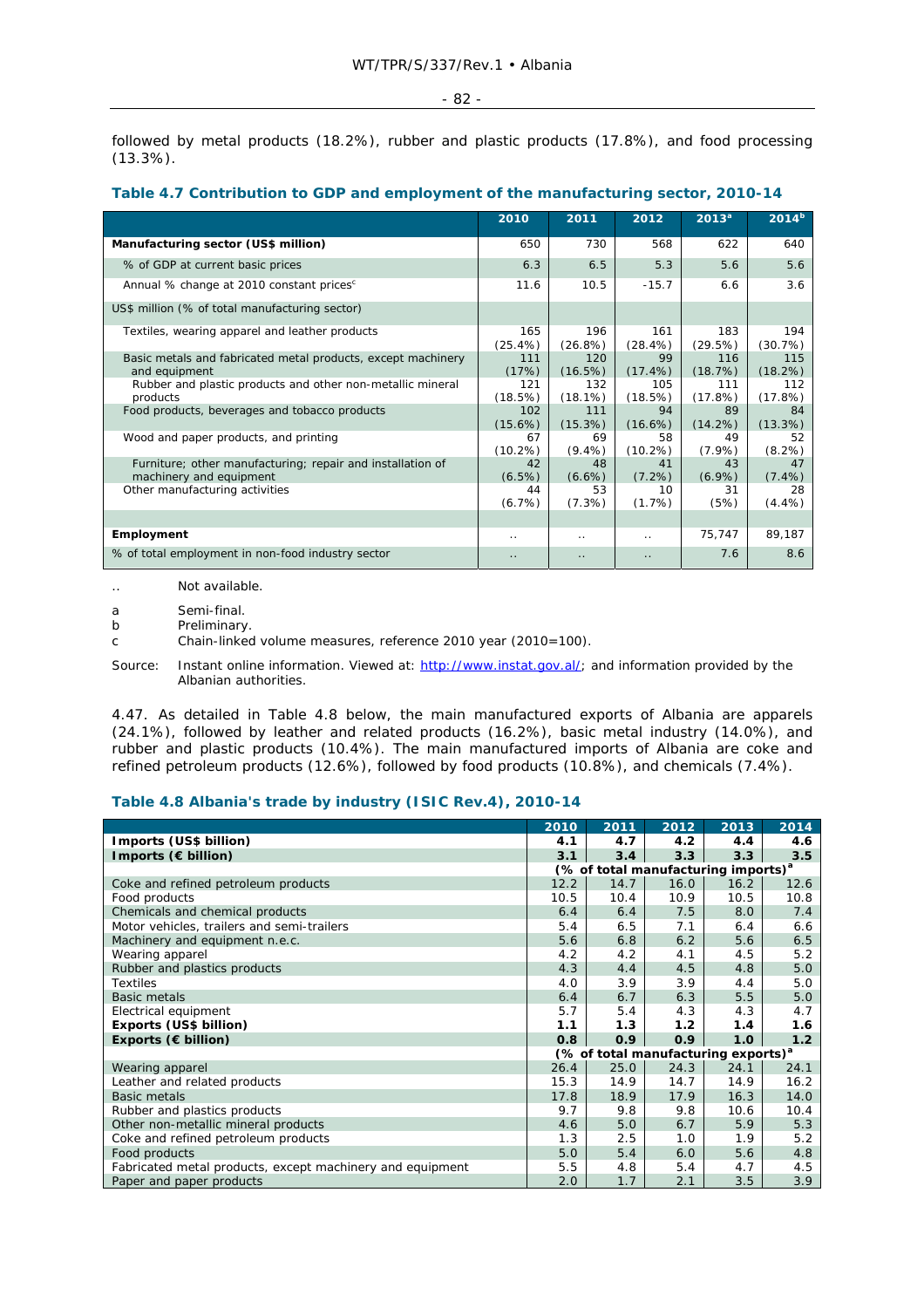#### - 83 -

|                                   | 2010                 | 0011             | 2012                  | 0012                | ---           |
|-----------------------------------|----------------------|------------------|-----------------------|---------------------|---------------|
| $-$<br>equipment<br>≟le⁄<br>ricai | $\sim$<br><b>J.O</b> | -<br>$\sim$<br>ູ | $\sim$ $\sim$<br>ن. ب | $\sim$ $\sim$<br>◡. | -<br><u>.</u> |
|                                   |                      |                  |                       |                     |               |

- Note: A definition for the manufacturing sector is based on ISIC Rev. 4; thus the figures cover all trade related to manufacturing.
- a Only the top ten sectors are presented, according to 2014 trade.

Source: WTO Secretariat's calculations, based on information provided by the authorities.

4.48. The Albanian business and investment development strategy for the period 2014–2020 assigns, in addition to the traditional objectives of competitivity, diversification and technological development, particular priority to the value chain of mineral products, to the recycling industry and to inward processing ("façon").

## **4.4 Telecommunication services**

4.49. The main economic characteristics for the telecommunication services sector in Albania are described in Box 4.1 below.

## **Box 4.1 Main economic characteristics for the telecommunication sector in Albania**

| <b>Indicators</b><br>Total telephone subscribers (per 100 inhabitants, 2014): 127<br>Mobile phone subscribers (% total tel. subscribers, 2014): 93%<br>Internet users (per 100 inhabitants, 2014): 60.1%<br>Fixed broadband penetration (2014): 8% |
|----------------------------------------------------------------------------------------------------------------------------------------------------------------------------------------------------------------------------------------------------|
| Mobile broadband penetration (2014): 11%<br>Electronic communications as share of GDP (2010): 4.7%                                                                                                                                                 |
| Main actors:<br>Number of companies providing value-added telecom services: 34                                                                                                                                                                     |

Names and market shares of the leading companies for fixed telecom services:

Albtelecom: 77%, Abcom: 7%, Nisatel: 4%, Albanian Satellite telecom: 2%, AMC Fiks:1%, Other alternative operators (i.e. about 80 operators): 9%

Name and market shares of the leading companies for mobile telephones services: Vodafone Albania: 46%, Telecom Albania (AMC): 33%, Albtelecom (Eagle Mobile): 13%, Plus Communication: 8%

Name and market share of the mobile broadband internet services (2014): Vodafone: 60%, Telekom Albania: 23.5%, Albtelcom: 16.5%

Name and market share of fixed broadband internet services (2014): Albtelecom: 40%, Abcom: 23%, ASC: 13%, Abissnet: 11%, Other alternative operators: 13% (total: 131 ISP)

Foreign ownership participation in telecom companies:

- Telecom Albania is 100% owned by Cosmote (OTE-Deutsche telecom), from Greece and Germany;
- Vodafone Albania is 100% owned by Vodafone plc, UK;
- Albtelcom and its mobile arm Eagle Mobile are 76% owned by Calik Enerji Telecommunications (consortium of Calik Enerji and Türk Telekom), from Turkey;
- PRIMO is 75% owned by telecom Slovenia;
- Abcom, which is 100% owned by American Broadband (USA).

#### State ownership:

All Albanian telecommunications undertakings are 100% privately owned, except the fixed incumbent operator Albtelecom Sh.A, which has a 24% state shareholding

## **Establishment of new companies, mergers or closures since the last Review:** none

4.50. Regarding pricing of mobile telephony (which constitutes by far the largest segment of the telecom market), the International Telecommunication Union "Measuring the Information Society Report" of 2015 has computed that the monthly price basket is US\$30.4, i.e. 8.03% of the gross national monthly income per capita. However, the authorities underline that most consumers use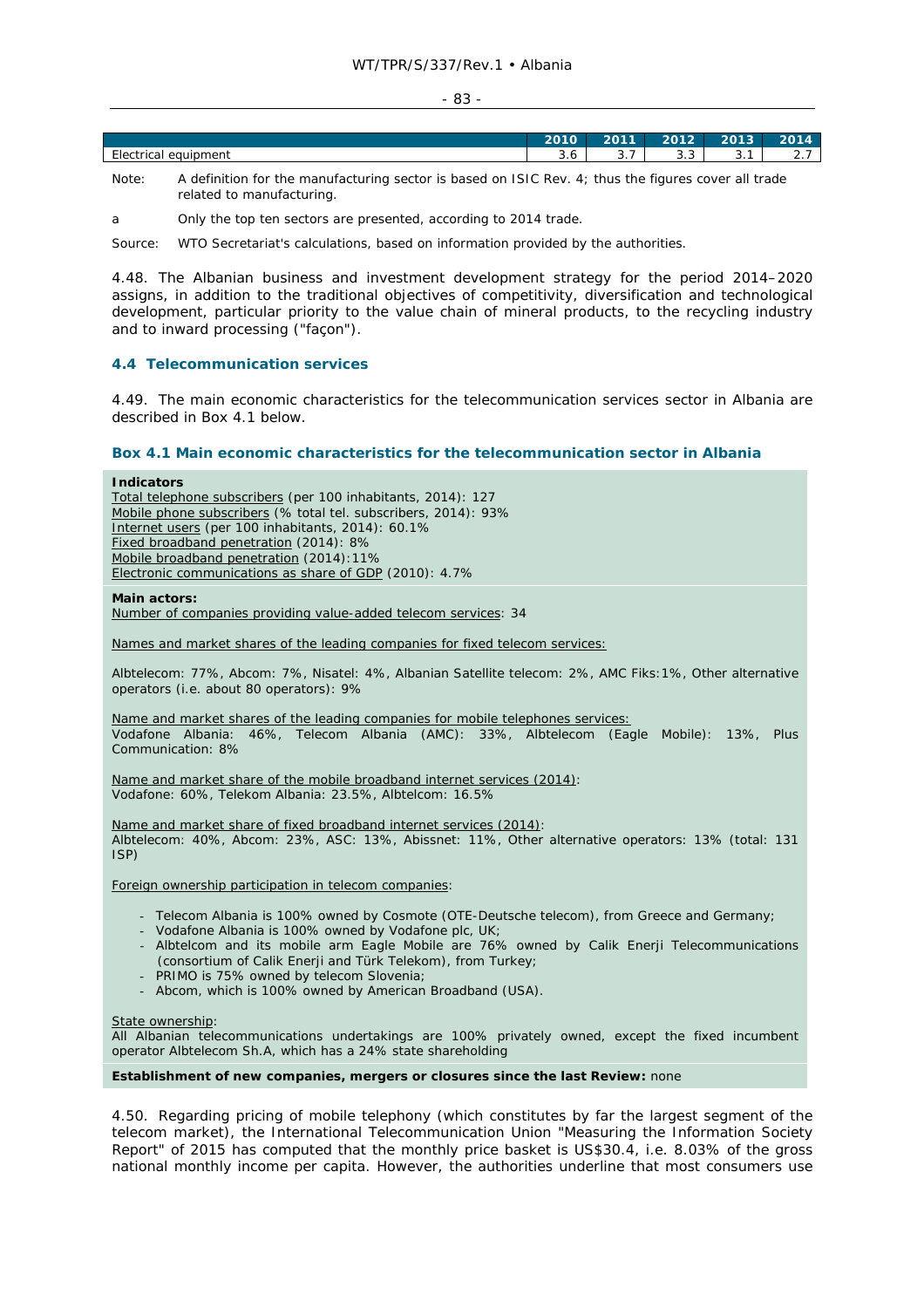monthly bundles, and that the monthly bundle of the main operator costs only US\$9.09 per month, i.e. 2.24% of the gross national monthly income, or US\$0.03 per minute on average.

4.51. Box 4.2 describes the regulatory framework for telecommunication services in Albania.

## **Box 4.2 Regulatory framework for telecommunication services in Albania**

#### **GATS commitments:**

Albania has undertaken full commitments (none for modes 1, 2 and 3 for both market access and national treatment) for all telecommunications services except for voice telephony over private networks, and has subscribed to the disciplines of the telecom reference paper.

#### **Interconnection and competition issues:**

Fixed interconnection regime: Fixed interconnection is regulated by the 19 May 2008 Law No. 9918 "On electronic communications", by the Regulation "On access and interconnection", by AKEP's decisions of significant market powers (SMP), and by reference interconnection offers and interconnection agreements.

After conducting market analysis, AKEP designated, in 2007, Albtelecom (the fixed telephony incumbent) as a provider with significant market power (SMP) in the markets of wholesale call origination, wholesale call termination on its network, and wholesale transit on the fixed public telephone networks. AKEP has consequently imposed transparency, non-discrimination, provision of access, cost-orientation and price regulation remedies on Albtelecom. A Reference Interconnection Offer (RIO) was approved in 2007 by AKEP, and was subsequently modified and updated after the entry into force of the 2009 Law "On electronic communications". It is publicly available on the Albtelecom website.

In 2013, AKEP designated 77 alternative operators with SMP in the relevant market, for services of call termination on their own individual public telephone networks provided at a fixed location. AKEP has imposed transparency (but no RIO obligation), non-discrimination, provision of access and price regulation remedies on these 77 alternative operators.

In June 2015, AKEP has approved for publication the document "Market analysis of fixed telephony". In it, AKEP proposed that:

- The wholesale call origination market would be deregulated because, according to market analysis, it does not pass the "three criteria test", and it is therefore not liable for ex ante intervention. It is, hence, proposed to remove the obligations imposed on Albtelecom in this market;
- Starting from 1 January 2016, call termination rates on all fixed networks would become identical, i.e. there would be symmetric tariffs between the incumbent operator and the alternative operators, and only one segment (versus two, currently) for all network operators that offer fixed telephony;
- Fixed termination rates of the incumbent network operator and of the alternative operators would be reduced following a glide path with two stages, namely 1 January 2016 and 1 January 2017. This would amount to a 68% reduction from the current level;
- The transit rate of Albtelecom would be reduced in two stages (1 January 2016 and 1 January 2017) to 54% of the current level.

This document is published on the AKEP website, and the period of public consultation ended on 15 September 2015.

Mobile interconnection regime: the obligation to offer access to Mobile Virtual Network Operators and national roaming was imposed on the two largest mobile operators in March 2010. However, no requests were made to establish MVNOs and, in the meantime, a fourth mobile provider started operations. Hence, in July 2012, the regulator, stating this absence of interest and the loss of SMP by the two main operators, discontinued these roaming obligations. This does not preclude new MVNOs establishing in the future and requesting the resolution of their complaints by the regulator if they fail to agree on access with mobile network operators.

Number of complaints filed or resolutions effected of interconnection disputes among operators: 35

#### **Other regulatory aspects:**

Main recent and planned regulatory changes:

- Albania has started implementing the EU *acquis* on telecom in 2008, via the transposition of the EU 2003 regulatory framework, in the Law "On electronic communications". In October 2012, amendments to that Law were adopted in Law No. 102/2012 so as to transpose the 2009 EU regulatory framework.
- The National Plan for the development of broadband was approved by DCM No. 468, dated 30 May 2013. It provides a roadmap for the Government, public administration and AKEP for the period 2013-2020 on how to develop universal access to internet.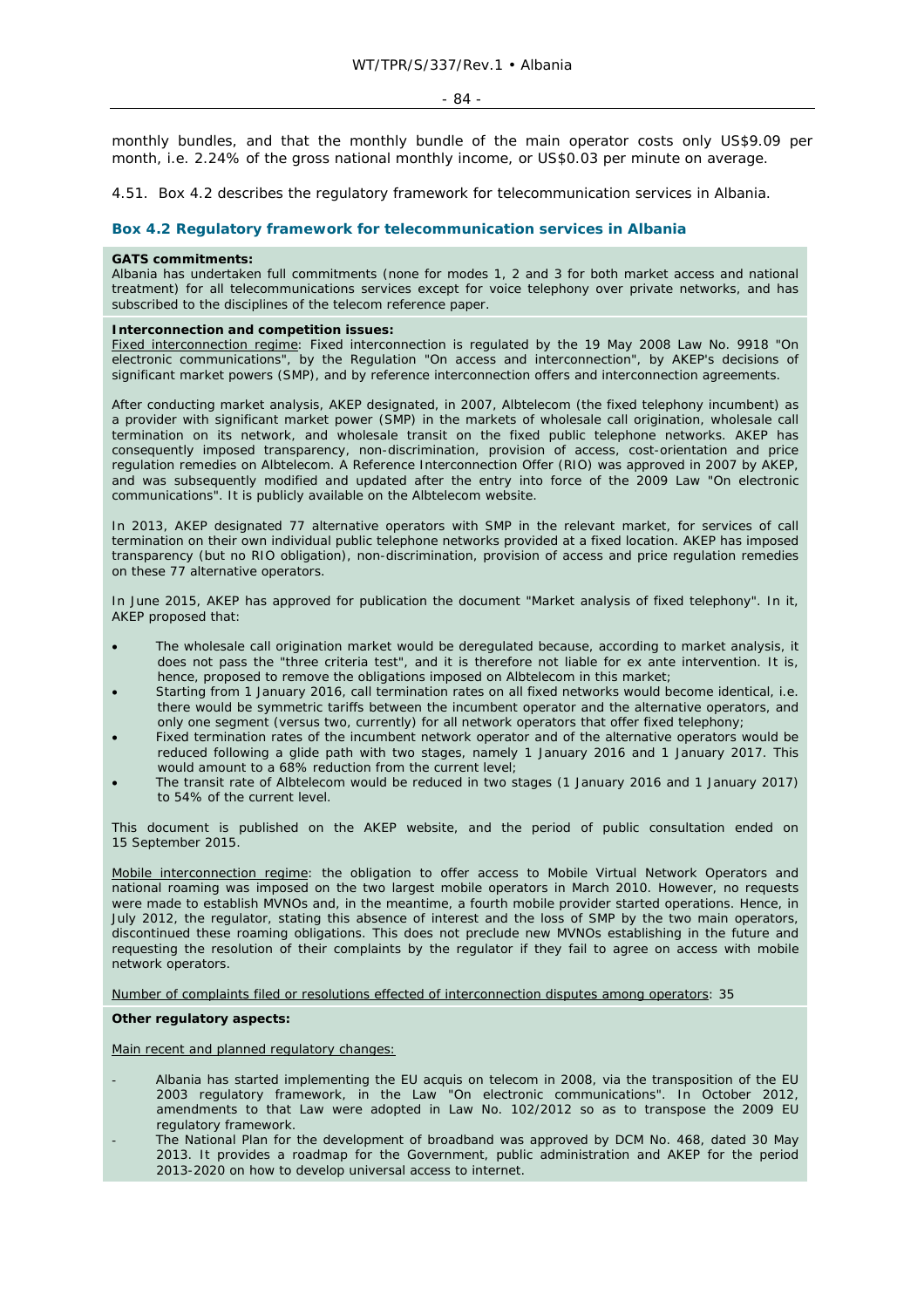#### - 85 -

#### Regulatory supervision:

- The Minister responsible for electronic communication is the Minister of State for Innovation and Public Administration.
- The regulatory body is the Autoriteti Komunikimeve Elektronike dhe Postare (AKEP), which was established in 1998. The rules for dismissal of Members of the board have been changed in 2012. Before dismissing or removing a member of the Board, the member shall be given the opportunity to submit its claims to the committees of the Parliament. The decision to dismiss/remove the chairman, a member or more than one member of the Board should be based on law and justify reasons leading to their dismissal/removal. Parliament's decision is published. In addition, rotating mandates of various durations have been instituted, so as to ensure continuity.

Liberalization steps: local rural fixed voice telephony: 1998, local urban fixed voice telephony: 2007, national fixed voice telephony: 2003, international fixed voice telephony: 2005, data networks: 1998, institution of a general authorization licencing regime: 2008, abolition of all remaining restrictions: 2013.

Facility sharing: Regulation No. 26, dated 16 August 2012, "For content, form and function of electronic registry of electronic public communications networks in Albania", and AKEP Regulation No. 35, dated 10 July 2015, "On rules for use of shared facilities and assets of public electronic communication networks". This Regulation defines the principles, responsibilities and procedures for the use of shared facilities and assets of public electronic communication networks (passive elements). These rules also define the method for determining the fees and tariffs for these services, in case of disputes between the undertakings. To that effect, AKEP provides, develops and maintains the electronic registry, and prepares guidelines for the access and use of the data in it. The electronic registry contains data on public electronic communications networks, including, *inter alia*, geographic coordinates, technical details and the evaluation of the exploited capacities of objects of electronic communications, cable routes and radio transmitters.

These data are shared with the municipalities, so that they can get a proper picture when delivering rights of way for infrastructure. A new draft law is being prepared for the sharing of infrastructure, including power lines and water infrastructures. Pricing will remain free but subject to benchmarking and dispute resolution by the regulator.

#### Local loop unbundling:

AKEP has designated Albtelecom as an SMP operator for fixed local access (LLU) and bitstream access, and has imposed on it the obligation to publish the Reference Unbundling Offer (RUO). The offer has been published in the website of Albtelecom since 2013, and was last updated in 2015.

Number portability: Number portability has been implemented since 2010 for both mobile and fixed telephony via a central database whose legal basis is Article 88 of Law No. 9918 "On Electronic Communications" and Regulation No. 13, dated 16 April 2010, "On number portability". This Regulation defines the modalities and timing of the implementation of number portability.

#### Spectrum management:

Spectrum management in Albania is based on four layers of regulations:

- First, the National Frequency Plan, (Government Decision No. 466, dated 27 February 2013) which is based on the ITU Radio Regulations, determines the frequency bands for radio communication services, and shows the allocation of radio frequency bands, giving an overview of the use of the radio frequency spectrum in the national and international context. It can be found on the web page: http://www.akep.al/en/national-frequencies-plan.
- Second, the frequencies usage plan, approved by the AKEP, includes:
	- Frequency bands allocated to the National Frequency Plan, for "civil" usage, which can be used for civil purposes, as well as radio services applications, defined in these frequency bands; and
	- Rules relating to the use of frequency bands, including features of frequency management for networks of radio communications, radio stations and radio equipment, the method of providing frequency, various instances of individual authorization of the use of frequencies, technical requirements and conditions of operation associated with the operation of radio systems.

The Plan is published on the web page: http://www.akep.al/en/frequencies-usage-plan.

- Third, frequency usages not requiring an individual authorization are defined by AKEP Decision No. 2481, dated 15 May 2014. They include all the Wide-Band Data Transmission Equipment (WAS/RLAN), Equipment for Automatic Vehicle Identification for Railways (AVI), Non-Specific Short Range Devices, Low-Power Alarms for Security and Safety, Social Alarms, etc.
- Fourth, an individual authorization regime for frequencies assignment and usage, which is based on the rules approved by AKEP Decision No. 2395, dated 5 December 2013. They include radio and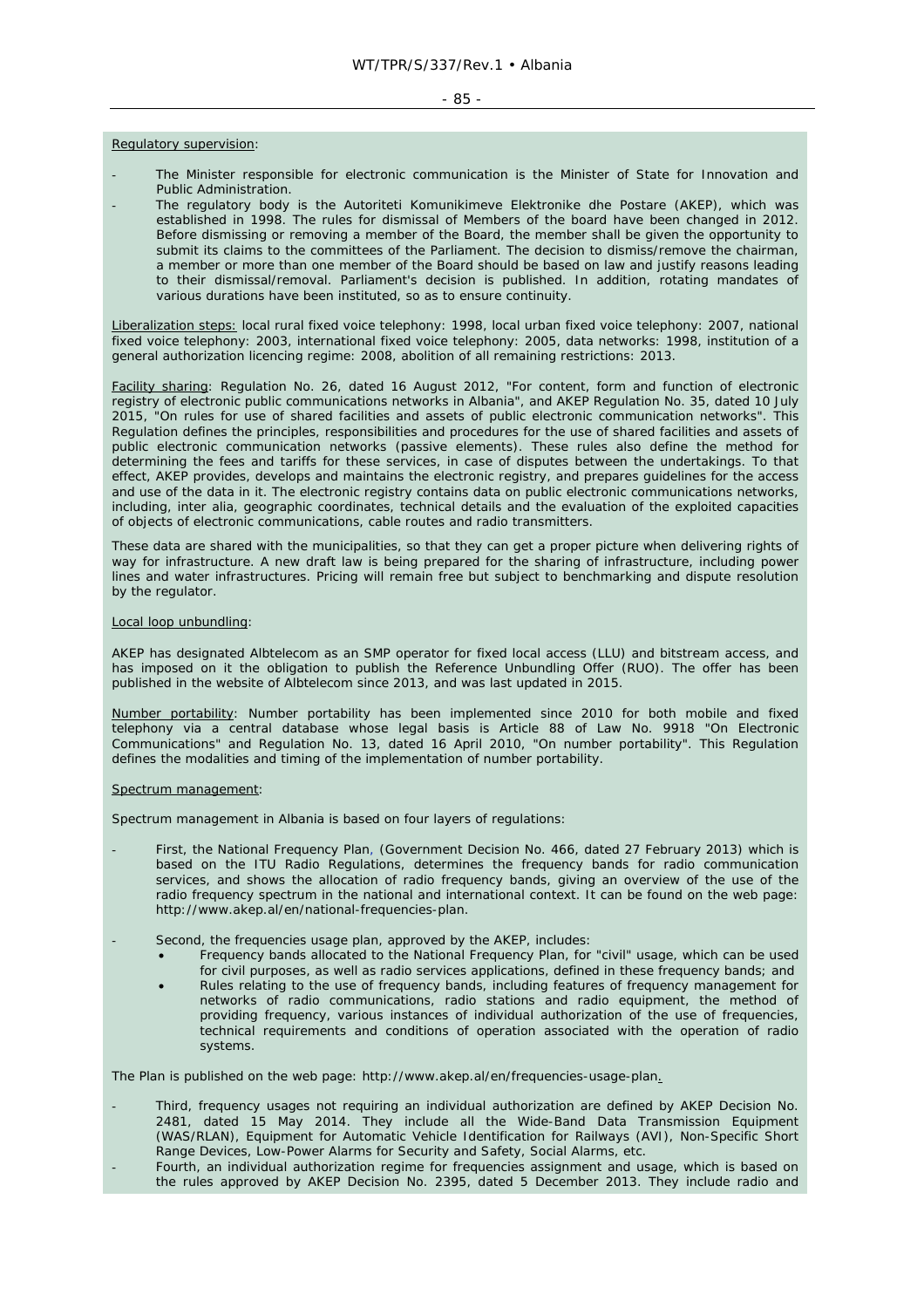#### - 86 -

television operators that use radio frequencies for fixed links, and point-to-point; private entities that use radio frequencies in UHF/VHF bands for private mobile radio (PMR), private entities that use frequencies for satellite stations or TETRA systems, and undertakings using frequencies for study, research, testing and experimentation. In case of demand being superior to the number of frequencies available, a tendering procedure will be used.

For mobile telephony, all four operators have been assigned spectrum in the 900 MHz and 1800 MHz. Three of them also in 2.1 and two also in 2.6 GHz bands. Three operators provide 3G (since 2010-2013) and 4G services (since 2015).

#### Accounting rates: unregulated

#### Licensing:

A general authorization licensing regime was instituted in 2008 by the Law "On electronic communications", and further implemented by Regulation No. 24, dated 2 February 2012, "On general authorization", approved by AKEP No. 1774, dated 2 February 2012.

Individual authorizations are required only for the rights to use radio spectrum bands when they are considered scarce resources.

Universal service: No universal service, but co-investment procedures and infrastructures sharing with operators to cover blackspots areas including for broadband.

## **4.5 Financial services**

4.52. The main economic indicators for financial services in Albania are described in Box 4.3.

#### **Box 4.3 Financial services: statistical overview**

## **General:**

Share of financial services in the GDP: 2010: 2.39% (of which insurance 0.39%) 2014: 2.48% (of which insurance 0.34%) Employment in financial services (banks and insurance companies) 2010: 7,609 (of which insurance 1,225) 2014: 8,196 (of which insurance 1,377) Net financial services exports (as percentage of GDP): 2010: 0.03% 2014: 0.03% Net financial services imports (as percentage of GDP): 2010: 0.11% 2014: 0.10% Capital stock of foreign financial services providers (as percentage of GDP): 2010: 7.34% (of which insurance 0.27%) 2014: 7.71% (of which insurance 0.3%) Significance of the financial services arm of the Post Office: The100% state-owned Albanian Post S.A./Posta Shqiptare Sh.A has a very low market share: in 2014, this non-bank financial institution performed 0.2% of the total number of transactions, or 0.12% of the total amount performed by all non-bank financial institutions in the field of payments and money transfers services. Its importance in the primary T-bill market is also insignificant. **Banking services:**  Number of banks and recent consolidation: 2010: 16 banks (of which 14 foreign controlled banks, of which 2 branches of foreign banks) 2014: 16 banks (of which 14 foreign controlled banks, the two branches having been transformed into subsidiaries) Concentration/share of the various types of banks in the total balance sheet for banks: 2010: foreign controlled banks with 90.6% of the assets; local banks with 9.4%; Top 5 banks: 72% 2014: foreign controlled banks with 86.3% of the assets; local banks with 13.7%; Top 5 banks: 74.7% Lending activities (credit volume) 2010: lek 490.869,67 million (domestic currency lending: 30.2%; foreign currency lending: 69.8%) 2014: lek 595.138,33 million (domestic currency lending: 38.3%; foreign currency lending: 61.7%) Securities activities: (securities holdings in bank accounts) 2010: lek 320.825,03 million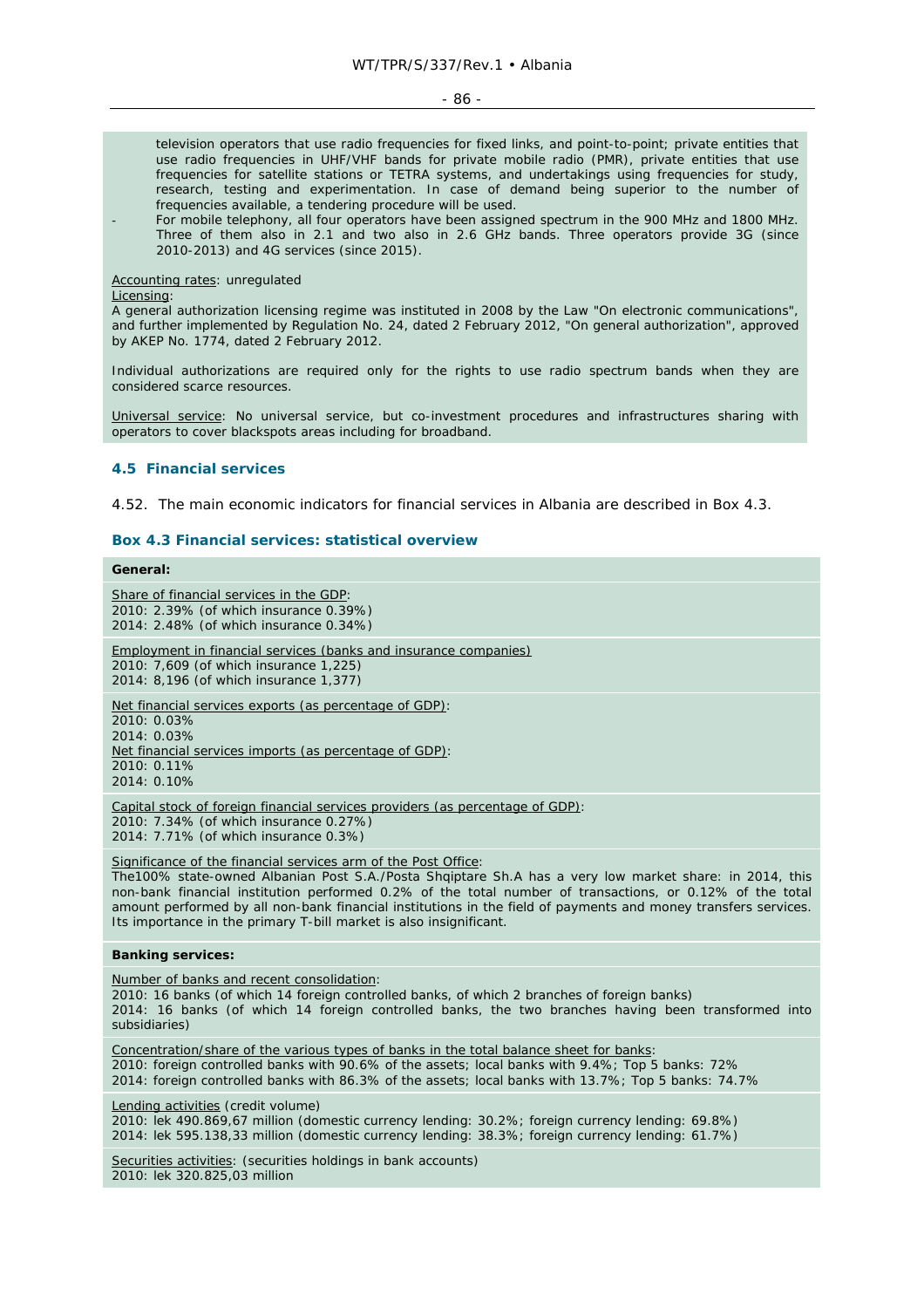- 87 -

#### 2014: lek 436.023,82 million

#### **Insurance:**

Number of insurance companies and recent consolidation 2014: 10 companies, of which life: 2, non-life: 7, life and non-life: 1

Total balance sheet of the insurance sector

As of March 2015: €182million, of which life insurance: 16%, non-life: 84% total assets split:

2010: foreign controlled insurance companies: 48.9% of total assets; domestic insurance companies: 51.1% 2014: foreign controlled insurance companies: 59.4% of total assets; domestic insurance companies: 40.6%

Concentration:

Cumulative market share of the top 5 companies (2014): 65.61%

#### **Pensions funds:**

Number of pension funds (2014): 6, of which 3 management companies of voluntary pension funds, and 3 banks acting as depositories of pension funds Total assets (2014): €4.49 million

#### **Stock exchange and securities:**

Capitalization of the companies listed: There are no companies listed on the Tirana Stock Exchange. Bonds: The volume of secondary market of government securities during the period January-June 2015 was dominated by transactions in short-term instruments (T-Bills) at 65.14%. The remaining part was long-term instruments (notes and bonds) at 34.86%. In terms of the number of transactions, 82.51% of all transactions in the secondary market of government securities were in T-Bills.

4.53. Box 4.4 describes the main features of the regulatory framework for banking services, and their recent evolution.

#### **Box 4.4 Regulatory framework for banking**

#### **GATS commitments**

Albania has undertaken commitments in the following subsectors of insurance with the following limitations:

Acceptance of deposits, lending of all types, financial leasing, all payments and money transmission services, guarantees and commitments: mode 1 unbound for Market Access (MA), none for national treatment (NT), modes 2 and 3 none for MA and NT.

#### **Recent or planned regulatory changes:**

The Bank of Albania (BoA) continued to consolidate its work by revising the regulatory and supervisory framework in accordance with the provisions of the banking law and in compliance with the Basel Committee standards, aiming also at its further alignment with the EU *acquis*.

#### **Supervisory authorities:**

Ministry/agency responsible for the coordination and strategic management of international financial, monetary and tax matters: Ministry of Finance.

Sector supervisor (monitoring bank liquidity, overseeing payment and settlement systems, etc.):

The Supervision Department at the BoA is responsible for assessing and monitoring the risks of the banking system and individual banks, including liquidity risk; the Accounting, Finance and Payments System Department at the BoA is responsible for overseeing payments systems.

#### Responsibility for competition policy issues:

The Competition Authority is the body in charge of the application of Law No. 9121 of 28 July 2003 "On competition protection". In applying this Law to regulated sectors (including the banking sector), the Competition Authority co-operates with regulatory entities and other regulatory institutions.

#### **Preferential and bilateral policies:**

Preferential arrangements affecting banking services: none

Bilateral agreements and MOUs. MOU between the BoA and the US Federal Deposit Insurance Corporation (22 April 2013).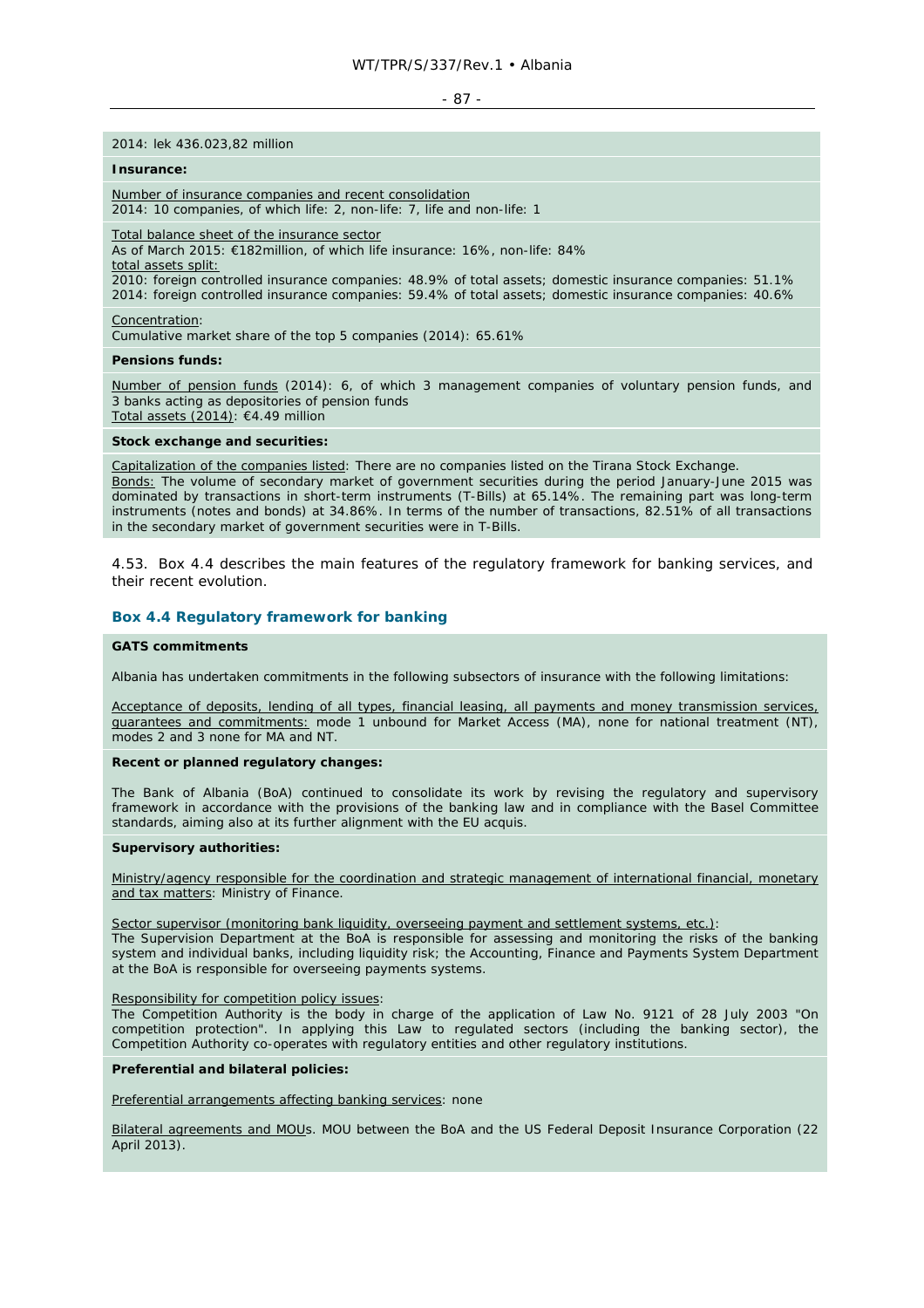#### - 88 -

Recognition of prudential measures of other countries through international agreements or unilaterally:

The BoA has the right to require from the competent supervisory authority of the foreign bank the necessary information regarding the supervision of this bank's project.

Currently there are only two banking groups that are subject to consolidated supervision. Their affiliates are incorporated within the territory of the Republic of Albania.

With regard to large international banking groups that have subsidiaries in Albania, the BoA has MOUs with foreign supervisory authorities (Greece, Italy, Turkey, Bulgaria, Germany, and Kosovo) to share information and cooperate for the overall assessment of their risk profile.

Usually the MOUs signed between the BoA and other home supervisors include some provisions regarding crisis management. In all the MOUs signed among institutions, an article is usually dedicated to confidentiality or professional secrecy issues.

On August 2015, the European Banking Authority (EBA)'s Board of Supervisors confirmed the evaluation of the confidentiality regime under which the Albanian authorities operate. The EBA recommendation on Equivalence of Confidentiality Regime is addressed to the EU national competent authorities.

With the Single Supervisory Mechanism (SSM), the European Central Bank (ECB) has become the competent authority for prudential supervision over significant credit institutions in the Euro area, some of which operate in Albania. The exchange of information with the ECB will be ensured on the basis of existing MOUs. As a more permanent solution, a bilateral MOU with the ECB will be signed between the two authorities in the near future.

#### **Licensing:**

#### General criteria:

The BoA shall give its initial approval for the license (Article 19, para. 2 of Banking Law No. 9662/2006, amended) only after it has been satisfied that:

- a) the bank complies with the requirements of this Law;
- b) the shareholders of the bank have a good reputation, lawful source of their contribution to the capital, lawful registered and regulated activities, and the financial potential to contribute additional funds, if the capital falls beneath the required minimum threshold set by the BoA, or to effect necessary financing for the continuation of the bank's activities;
- c) the qualifications, experience and reputation of the bank's, or the branch of the foreign banks, administrators, as well as those of shareholders with qualifying holdings, are consistent with the business plan submitted for licensing purposes;
- d) the operational and control structures, including banks, or branches of a foreign bank's, procedures and policies, are consistent with the purpose and the performance of the proposed activities;
- e) the submitted business plan is realistic and competitive in the market, and the expected financial condition of the bank or the branch of the foreign bank is satisfactory;
- f) the bank, or the branch of a foreign bank, has no less than two executive directors.

#### Additional criteria for foreign banks:

- a) the foreign bank may exercise banking activities in the Republic of Albania through opening a branch or establishing a subsidiary (Article 7, para. 2 of Licensing Regulation No. 14/2009, amended).
- b) the foreign bank applying for a license to open a branch is supervised on a consolidated and sustainable basis by the respective foreign supervisory authorities (Article 19, para. 2/e of Banking Law No. 9662/2006, amended).
- c) if the subject applying for a license is expected to be a branch or subsidiary of a foreign bank, the application for acquiring a license, in addition to that stipulated in Article 17 of the Law on Banks, is accompanied by the following documentation (Article 7, para 3 of Licensing Regulation No. 14/2009, amended):
	- a) the organization and management scheme of the foreign bank;
	- b) the list of foreign bank administrators;
	- c) the by-laws that set out and adjust the mutual relationships between the parent bank and its branch or subsidiary in Albania;
	- d) information on the recent economic developments and the perspective of the origin country;
	- e) information relating to the assessment of the bank's performance issued by the supervisory authority of the respective country and by the international rating agencies (ratings, if applicable);
	- f) information relating to the management, strategy, capital ownership structure, and financial state of the foreign bank:
	- g) the documentation defined in letters "a" and "e" of paragraph 1, of this Article.

Decision No. 55, of the Supervisory Council of the BoA of 1 October 2014 introduced some amendments to the existing Regulation No. 14 of 11 March 2009 "On granting the license and the exercise of banking activity of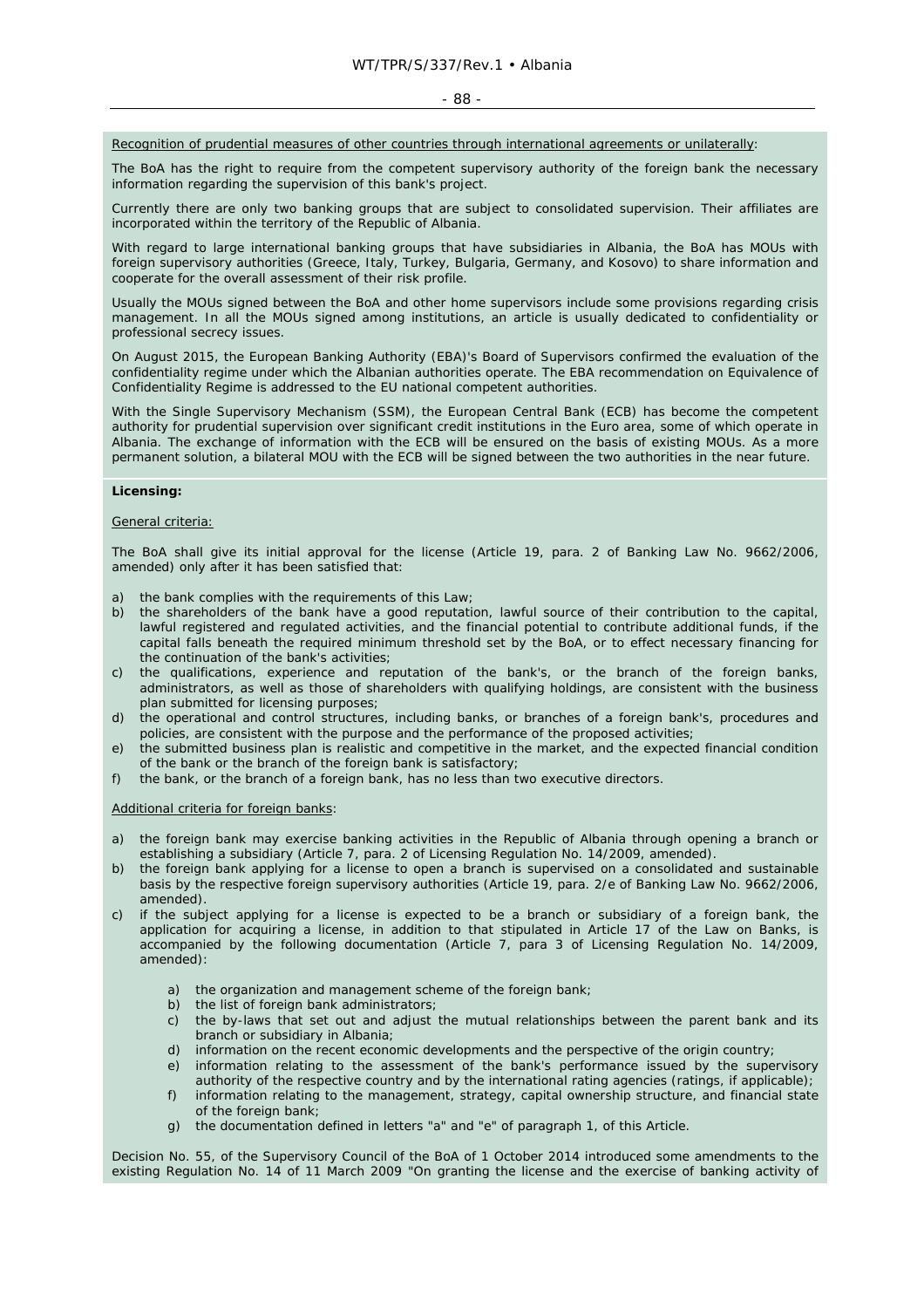#### - 89 -

banks and branches of foreign banks in the Republic of Albania". First, a new criteria was added to decide on a shareholder application to increase shareholdings in a bank beyond 33% and 50% of the capital. Second, some criteria were added regarding granting the approval for expanding the banking network outside the Republic of Albania, by opening a branch, subsidiary or representative office. They focus mainly on the analysis of the economic and political conditions of the home country; the characteristics of the banking and/or financial system of the home country; the market position of the foreign bank; the banking supervision scheme in the home country; the accounting legislation and practices applicable in the home country; etc. In the meantime, to provide cross-border banking and/or financial services outside the territory of the Republic of Albania, for which the bank is obliged to inform the BoA, some criteria are determined to assess and justify the refusal of the licence for providing these services, should the BoA so decide.

Licencing organ: the Supervisory Council of the BoA.

Limitation of numbers of licences: There are no limitations for the numbers of bank licences.

Statutory maximum delay to process licences applications:

The licensing process of banks and branches of foreign banks includes two phases (Article 16 of Banking Law No. 9662/2006, amended):

- a) the initial approval of the licence, and
- b) the granting of the licence.

The BoA shall, within three months from the date of the acceptance of the application for a license, grant or refuse the initial approval for the licence, and shall notify the applicant of such decision in writing.

The BoA shall repeal the initial approval of the license if the bank, or the branch of the foreign bank, does not meet the conditions for obtaining the license within 12 months from the initial approval for the license. The BoA has the right to extend this deadline no longer than 6 months from the date of its expiry.

#### Validity of a licence:

The license is perpetual, non-transferable and not tradable. The annex activities, for which the bank, or the branch of a foreign bank, is licensed following compliance with the requirements set out in the Banking Law and by-laws issued by the BoA, is an integral part of the license.

Restrictions on banks selling or disposing of licences: The license is perpetual, non-transferable and not tradable

Minimum capital requirements to obtain a licence: A person/persons applying to exercise a financial and banking activity in the Republic of Albania through the establishment and license of a bank, shall deposit for this purpose at the BoA a minimum initial capital amounting to not less than lek 1 (one) billion. A foreign bank applying to carry out a banking and financial activity in the Republic of Albania through its branch, shall deposit for this purpose at the BoA the endowed initial capital of the branch, amounting to not less than lek 1 (one) billion.

Administrative allocation of financial resources: none. Determination of interest rates and fees: free.

## **Prudential regulations:**

Measures to ensure compliance with the Basel Committee's Core Principles for Effective Banking Supervision: In October-November 2013, the financial system and its oversight were subject to an assessment by the International Monetary Fund (IMF) and the World Bank (WB). This assessment included all segments of the financial system, the way of overseeing them, the approximation to international standards, and the public authorities' ability to identify and manage various risks and interinstitutional cooperation.

The mission assessed that, in spite of an unfavourable and challenging economic environment due to the international financial crisis, the BoA demonstrates a high level of compliance with the Basel Core Principles for Effective Banking Supervision. The work and improvements of concepts for the full implementation of risk-based supervision were also assessed as positive.

In 2013, the Financial Sector Assessment Program of the IMF and the WB assessed the implementation of 29 of the Basel Committee Principles for Effective Supervision. During 2014, and following their recommendations, some amendments to the supervisory framework were made, notably concerning recovery resolution plans, loan write-offs, the risk–based approach, regulatory capital, the concentration of risks, market discipline requirements, guidelines for restructuring of banks, and guidelines for real estate appraisal.

Regulation 10, dated 26 February 2014, "On risk management from large exposure of banks", incorporating rules and concepts of the new BoA Regulation 48, dated 31 July 2013 "On capital adequacy ratio" and approximating the new EU regime on large exposures (Regulation 575/2013) "On prudential requirements for credit institutions and investment firms", was adopted, and entered into force on 1 January 2015.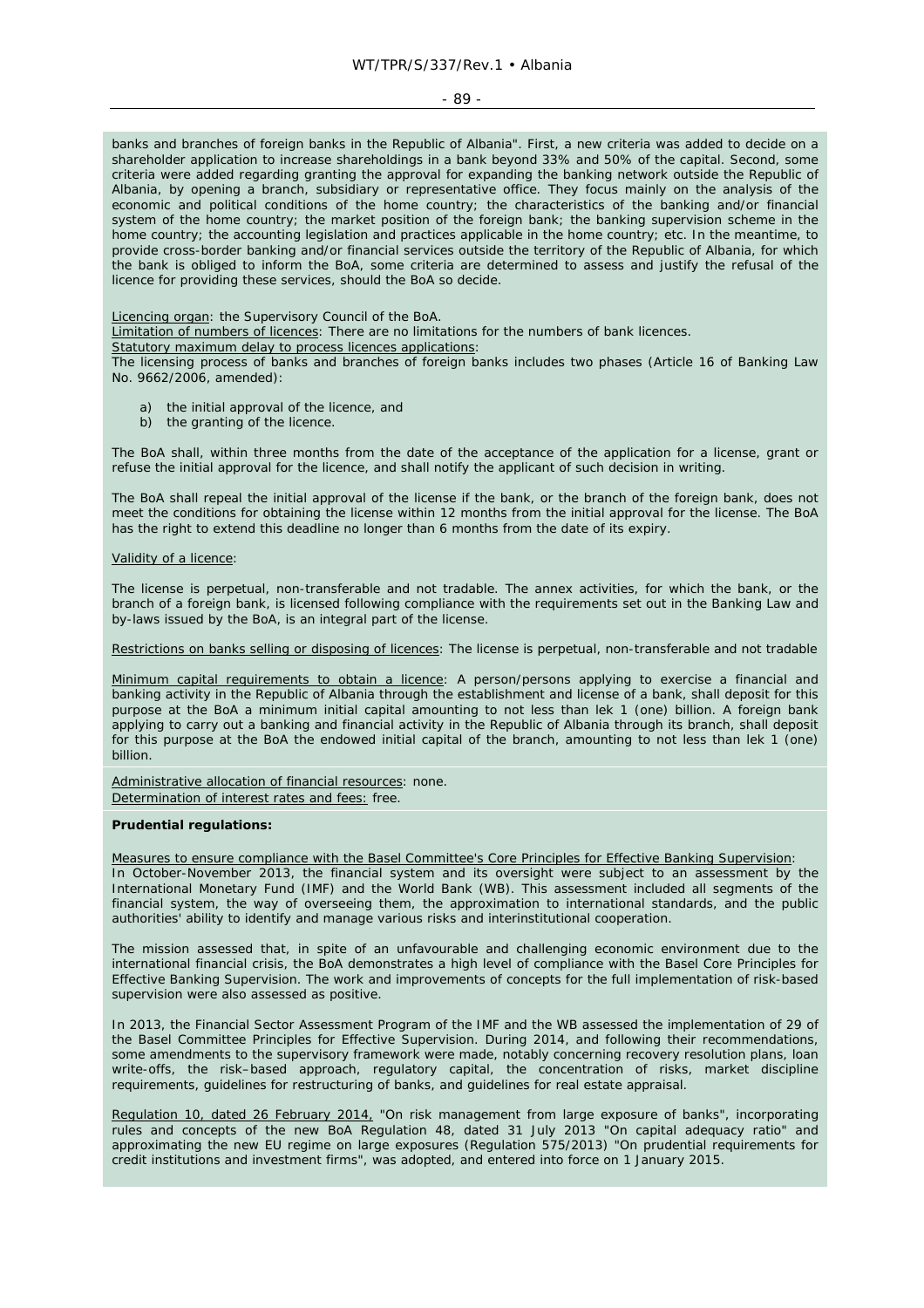#### $-90 -$

Regulation 48, dated 14 July 2010, "On management of risk from open foreign currency positions", which takes into consideration the Basel Committee document on Capital Accord (or Basel II) and the EU Directive 2006/48/EC on calculating open foreign currency positions and foreign exchange risk management. It provides new definitions for some items/transactions that will be part of the structural foreign currency position, by setting out the approval criterion by the BoA, and it adjusts the net open foreign currency position calculation approach to the provisions made in the Basel document and the European Directive.

#### **Specific provisions against money laundering:**

The main recent development in this regard was the signing of a cooperation agreement, on 10 June 2014, between the BoA and the General Directorate on Preventing Money Laundering and Terrorism Financing of the Ministry of Finance, in the framework of combating money laundering and terrorism financing. The implementation of the recommendations provided by the Moneyval Committee of the Council of Europe and the Financial Action Task Force (FATF) were regularly monitored and reported to the relevant institutions.

Recent measures in that regard include the guidance of the risk measurement of Anti-Money Laundering (AML) risk approved by the Supervisory Council of the BoA on 28 August 2013, and a new methodology of the evaluation of the AML risk, adopted in February 2014.

**Bank deposit insurance scheme:** lek 2.5 million per capita, funded by a contribution of the banks based on their total assets.

4.54. Box 4.5 describes the main features of the regulatory framework for insurance services and their recent evolution.

#### **Box 4.5 Regulatory framework for insurance**

## **GATS Commitments**

Albania has undertaken commitments in the following subsectors of insurance with the following limitations:

Life and non-life insurance: mode 1 unbound except for the insurance of non-residents in Albania and for foreign investments, mode 2 none, mode 3 none for Market Access (MA), and commercial presence restricted to companies having exercised insurance activities in their home country for at least five years, and a residency obligation for the general representative of the company under national treatment (NT).

Marine, Aviation and Transport insurance ("MAT") and reinsurance: none for modes 1, 2 and 3 except for five years' experience in the home market, and a residency obligation for the general representative under NT mode 3.

Insurance intermediation and services auxiliary to insurance : none for modes 1, 2 and 3 for MA and NT.

#### **Recent legislative changes**:

Law No. 52, dated 22 May 2014, "On the insurance and reinsurance activity":

This Law determines the principles and specifies the procedures relating to the establishment, organization, management, operation and supervision of insurance, reinsurance and insurance intermediary activity, to further enhance the degree of compliance with, and implementation of, the EU Directives and Insurance Core Principles of the International Association of Insurance Supervisors (IAIS). It creates the possibility for the application of risk-based supervision, which is a shift from the current supervisory philosophy of the insurance market in the country.

Law No. 54/2014, of 29 May 2014, amending Law No. 9572 of 3 July 2006 "On the Financial Supervisory Authority":

- reinstates the AFSA Board's powers regarding its institutional governance, in order to be able to effectively respond to the supervisory and regulatory process;
- strengthens AFSA's requirements with regard to its relations with other supervisory and enforcement authorities in the areas of anti-money laundering and counter-terrorism financing;
- clarifies the protection mechanism for Board members and AFSA employees when exercising their tasks in good faith, in order to strengthen their independence and integrity on the job; and
- strengthens AFSA's financial independence and accountability by providing for the establishment of a reserve fund, by specifying more clearly how revenues are to be collected and how the excess funds are to be returned by the supervised entities, and by precluding any funding from the state budget.

Law No. 10455 of 27 February 2011, amending Law No. 10076 of 12 February 2009 "On compulsory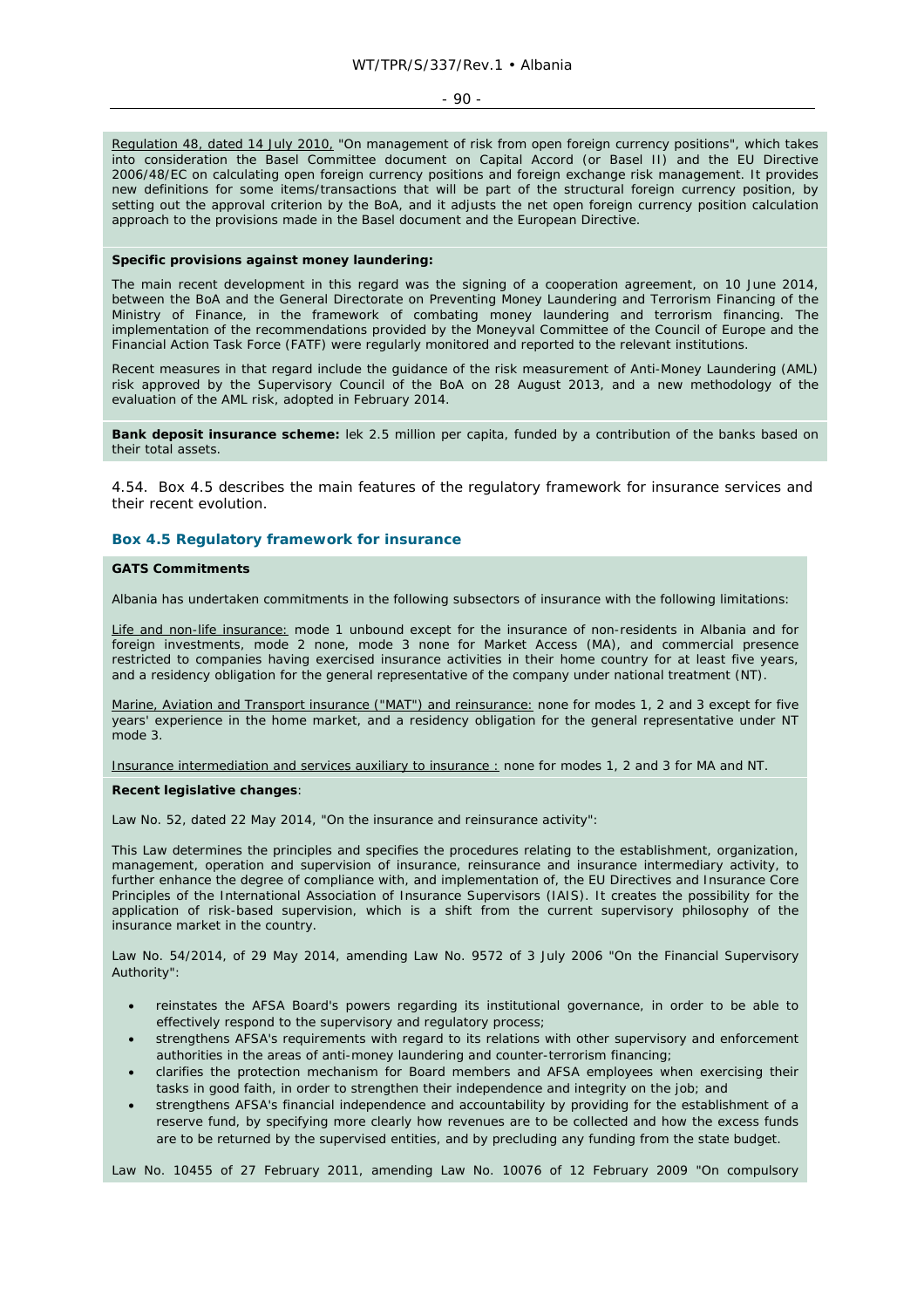#### $-91 -$

insurance within the transport sector":

This Law provides for the tariff liberalization of compulsory insurance premiums in the transport sector, removing the fixed tariff regime and allowing insurance companies to self-determine their compulsory insurance premiums, in accordance with the conditions and requirements of the insurance market.

#### **Supervisory authorities:**

Institution responsible for licensing, regulation and supervision: the Financial Supervisory Authority, which is the single supervisory authority and the only regulator of this market according to Law No. 9572, dated 3 July 2006, "On the Financial Supervisory Authority", as amended, and Law No. 52, dated 22 May 2014, "On the insurance and reinsurance activity".

Institution responsible for competition policy issues: National Competition Authority.

### **Preferential and bilateral policies:**

Preferential arrangements affecting insurance services: none.

Bilateral agreements and MOUs with:

the Austrian Financial Market Authority (FMA); the Macedonian Insurance Supervision Agency (ISA); the Central Bank of the Republic of Kosovo (CBRK); the Agency for Supervision of Fully Funded Pension Insurance of Macedonia (MAPAS); and the European Security and Market Authority (ESMA).

#### **Licensing:**

The licensing process of the insurance activity is regulated by Law No. 52, dated 22 May 2014, "On the insurance and reinsurance activity". Foreign-owned companies wishing to carry out business activity in the territory of Albania may do so either by establishing a subsidiary (Article 14) or through a branch registered in the Republic of Albania, in accordance with Article 42 of the Law.

Criteria for assessing applications for insurance licence: Article 42, paragraph 6, item b) of this Law stipulates that the Financial Supervisory Authority shall refuse to approve an application for licensing a foreign insurance company branch in the absence of reciprocity. In this context, lack of reciprocity shall mean that the supervisory standards are not of the same level as the Albanian supervisory framework. The aim of this reciprocity provision is to ensure stability in the domestic insurance market and ensure effective supervision of all the operators in this market.

Criteria are based on technical and financial capacities, minimum capital requirements, business plans and risk management.

Compatibility of life and/or non-life insurance licences:

The licence for life assurance activity is granted separately from a licence for non-life assurance, pursuant to the insurance classes foreseen by Annex I, Section B of the Law.

Differential treatment for foreigners in the licensing process: none.

Limitation on number of providers: none.

Licencing authority: the Financial Supervisory Authority.

Maximum processing time for applications:

The maximum processing time for both of the types is 12 months from the date when the application for licence to carry out the insurance activity is received.

Period of validity of a licence: unlimited.

Restrictions on selling or disposing of licences: Licences are non-transferable and not purchasable.

#### **Prudential regulations:**

Differences of treatment between state-owned firms, other domestically-owned firms, foreign-owned branches, and foreign-owned subsidiaries: none.

Recognition of home country supervision of foreign insurance companies:

An insurance company from a foreign country shall carry out insurance activity in the Republic of Albania only through a branch registered in the Republic of Albania or as a subsidiary. The provisions on the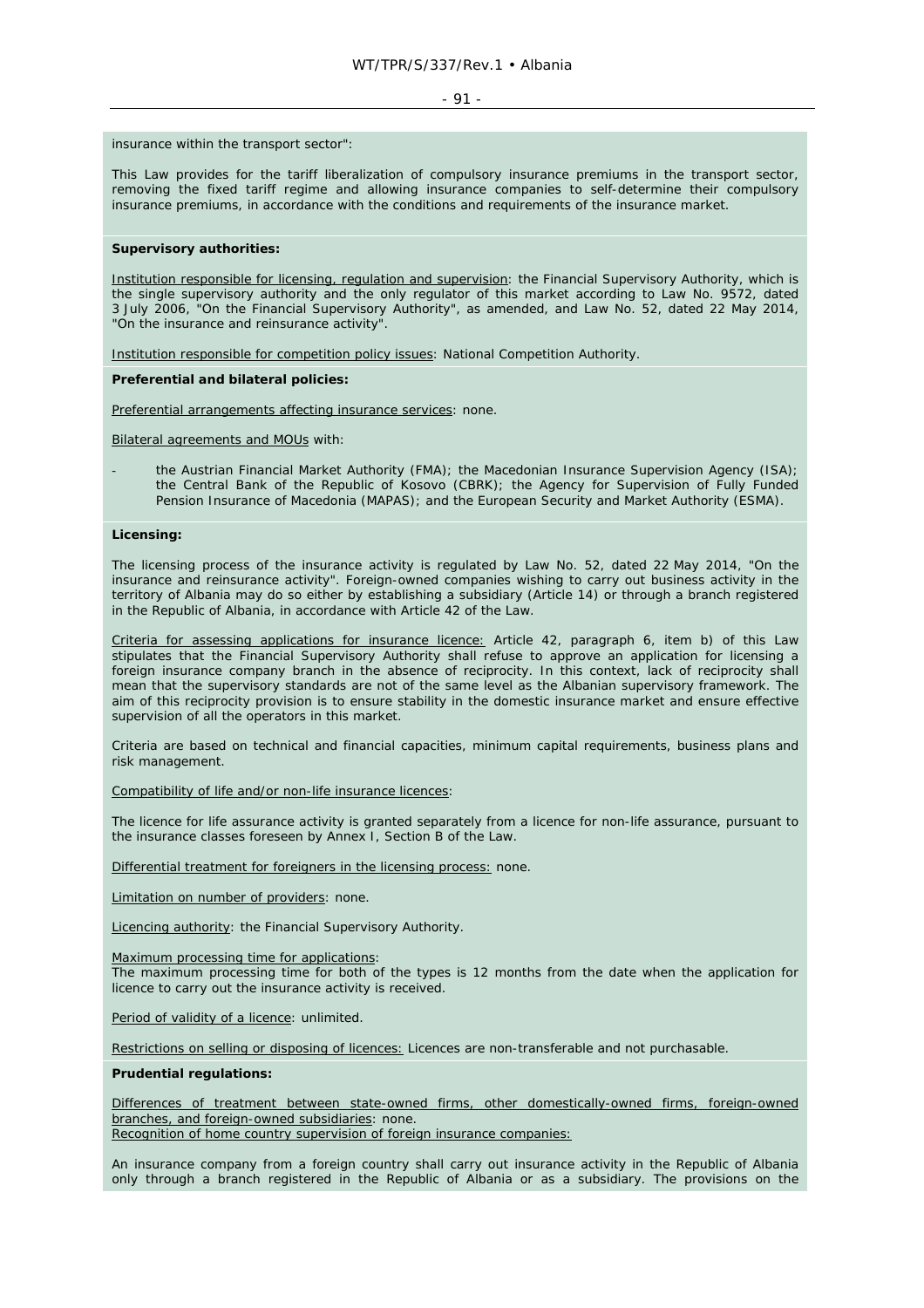#### $-92 -$

supervision of domestic insurance companies apply, *mutatis mutandis*, to the supervision of other persons, including branches of insurance companies from foreign/EU member countries. In the case of EU member States, the Law stipulates that an insurance company carrying out insurance activity under specific classes in a member State may also carry out insurance activity under the same classes in the Republic of Albania, either directly or through its branch. However, the provisions of the Law that are related to direct insurance provided by an insurance company from a Member State in the Republic of Albania, shall be applicable as of the date the Republic of Albania becomes a member of the EU and, as a consequence, the rest of the regulation of the direct insurance activity will take place after the accession of Albania to the EU.

Minimum capital requirements to obtain a licence: lek 260 million for non-life, lek 370 million for life.

Administrative allocation of insurance services: there are no pricing regulations in general insurance or in compulsory motor insurance.

Approval required for life and non-life premiums and products: none.

4.55. Box 4.6 describes the main features of the regulatory framework for securities and stock exchanges services and its recent evolution.

#### **Box 4.6 Regulatory regime for securities and stock exchanges, 2012**

#### **GATS commitments**

Albania has undertaken commitments in the following subsectors with the following limitations:

- trading for own account or for the account of customers of money markets instruments, foreign exchange. Mode 1 unbound for MA and none for NT, none for modes 2 and 3, MA and NT.
- trading for own account or for the account of customers of derivatives including futures and options, exchange rates and interest rate instruments, transferable securities and other instruments including bullion: none for modes 1, 2 and 3 for MA and NT.
- participation in all kinds of securities: none for modes 1, 2 and 3 for MA and NT.
- money broking: none for modes 1, 2 and 3 for MA and NT.
- asset management: none for modes 1, 2 and 3 for MA and NT.

**Supervisory authority and licensing organ**: Financial Supervisory Authority (Law No. 9572, dated 3 July 2006, "On the Financial Supervisory Authority", as amended, and Law No. 9879, dated 21 February 2008, "On securities").

#### **Licensing:**

The licensing process of a stock exchange is determined in Articles 78, 79 and 80 of Law No. 9879, dated 21 February 2008, "On securities".

#### **General criteria:**

#### Securities dealers:

- Any company who wants to carry out transactions with securities must be established as a joint-stock company incorporated in the Republic of Albania.
- In the case of a natural person, the application to acquire a license to carry out transactions with securities shall be accompanied by a document certifying the fulfilment of one of the following conditions:
	- completion of postgraduate training in the area of financial investments or financial analysis for a period of not shorter than 1 (one) year;
	- professional experience, inside or outside the country, for a period of not less than 3 (three) years in the area of providing advice in relation to securities.

The natural person must: (a) not be a person subject to any conviction for economic crimes committed inside or outside the territory of the Republic of Albania, including fraud and counterfeiting; (b) not be an administrator, manager or controller of a company against which bankruptcy proceedings have started or, which has gone bankrupt; (c) not be simultaneously a staff member and a member of the supervisory board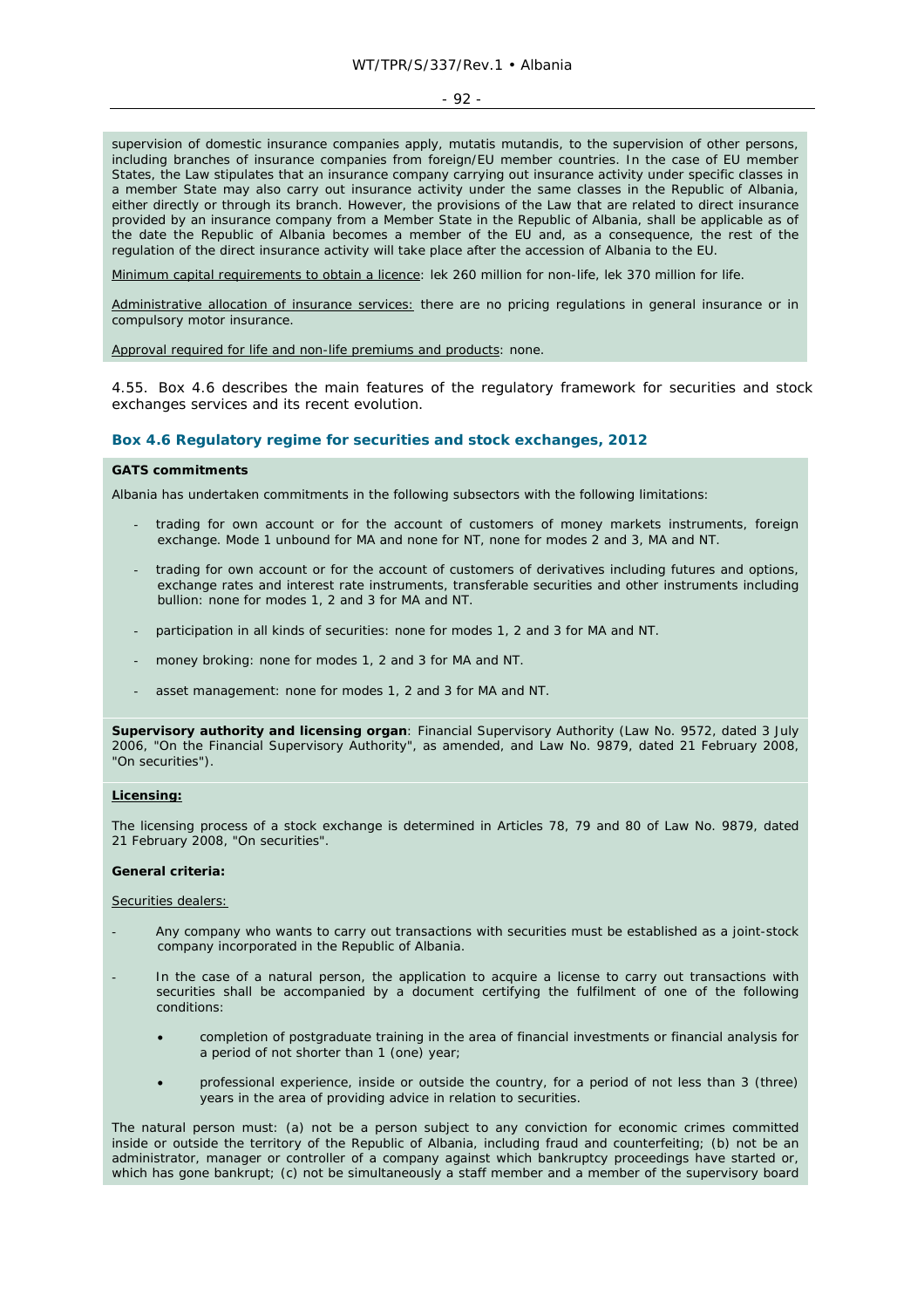#### - 93 -

or of the board of management in another brokerage or intermediary company; (d) be resident in the Republic of Albania or have a valid permit of residence issued by the competent bodies; (e) have a sufficiently sound financial condition to meet his responsibilities; and (f) enjoy a good reputation.

#### Asset managers:

Assets managers are regulated by Law No. 10198, of 10 December 2009, "On collective investment undertakings".

Pursuant to this Law, at least two executive members of the board of directors of the management company must have the professional knowledge and experience required for managing the management company's operations. Those members must meet all the following criteria:

- have full legal capacity to enter into legal transactions;
- have a clean criminal record;
- be fit and proper to hold the position in accordance with Article 18 of the Law;
- have at least three years of working experience in a professional, managerial or independent position in a financial institution, and have been a member of the governing bodies of such institutions; or be licensed or approved by the FSA to practice the profession of investment adviser in the Republic of Albania;
- have qualifications and certificates from vocational programs recognized by the FSA or other counterpart institutions, certifying their professional capacities in the area of investment fund and portfolio management; and
- take a test on their knowledge of their relevant field and legislation, in accordance with FSA-specified rules.

Every person who is, or is to be, a significant owner, member of the board of directors, or auditor in, or with respect to, a management company must be fit and proper to hold the particular position.

Stock exchange: it is worth noting that, for the time being, there are no companies listed in Albania, although the legal possibility to do so exists through the Law "On securities" (Articles 78, 79 and 80 of Law No. 9879, dated 21 February 2008, "On securities").

#### **Additional criteria for foreign firms:**

Foreign securities dealers. Only through an agent established in Albania (the agent does not need to have the Albanian nationality nor to be a physical person) or through a subsidiary (Decision No. 55 of the AFSA Board of 30 March 2011, amended by Decision No. 123 of 25 November 2013).

Stock exchanges organized under foreign law: In accordance with Article 3 of Regulation No. 120, dated 2 October 2008, "On the licensing and supervision of the securities exchange", the shares of a company operating as a stock exchange in the territory of Albania may also be owned by a foreign stock exchange. Owners of the stock exchange shall be legal persons established in Albania or in a country of the EU or the OECD.

Foreign asset managers: none (same treatment as Albanian nationals).

#### **Period of validity of a licence:** indefinite.

**Transferability of licences:** not transferable.

#### **Limitation of the number of providers:** none.

**Restrictions on foreigners buying and selling on the stock market:** A foreign issuer is a securities issuer whose seat is registered outside the Republic of Albania. A foreign issuer may issue securities in the Republic of Albania by a public offering only through an authorized company that the foreign issuer has engaged to act as an issuing agent. The authorized company may be a stockbroker company or a bank that has received from the authorities the license to perform securities transactions. The application for approval of the prospectus of the issue of securities of a foreign issuer shall be filed on behalf of the foreign issuer by the authorized company.

#### **Operating conditions:**

Requirements to use international accounting and disclosure standards: according to Law No. 9228 of 29 April 2006 "On accounting and financial statements", any profitable entity is obliged to maintain accounts and prepare and publish financial statements, in accordance with international accounting and disclosure standards.

Provisions on shareholders' rights in companies listed in the stock exchanges and on companies' obligations to disclose information: Pursuant to Law No. 9879 of 21 February 2008 "On securities", all the issuers of listed securities shall promptly inform the public about all information pertaining to circumstances or decisions that constitute material facts. All information and facts that can influence the price of securities shall be considered as material facts.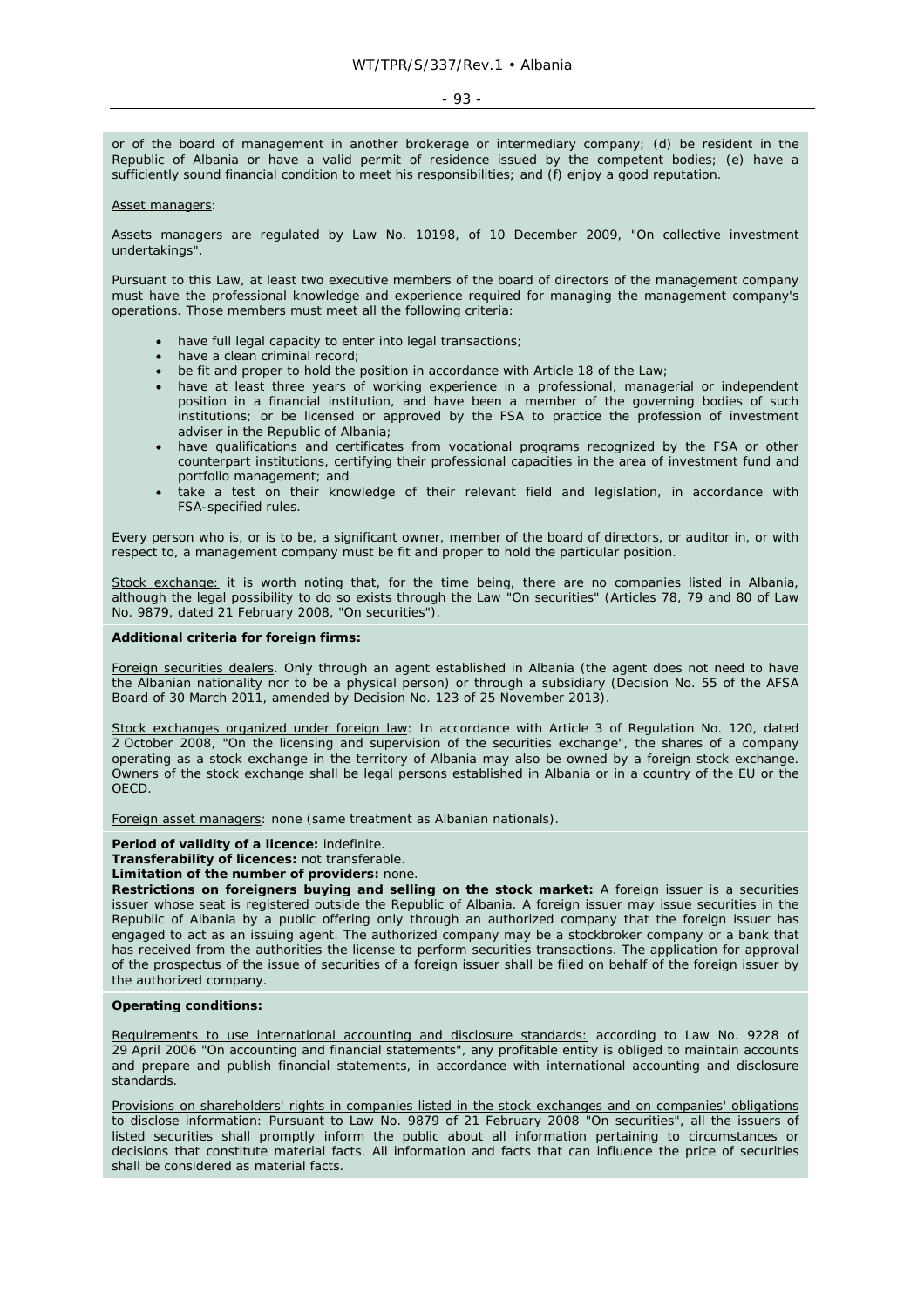4.56. Box 4.7 describes the main features of the regulatory framework for mutual funds services and their recent evolution.

## **Box 4.7 Regulatory framework for mutual funds, 2012**

## **GATS commitments**

Asset management: none for modes 1, 2 and 3 for MA and NT.

#### **Supervisory authorities for mutual funds:**

Ministry/agency responsible for defining sector policy and for its supervision: the Financial Supervisory Authority.

**Licensing criteria:** The licensing process of collective investment undertakings in the Republic of Albania is governed by Law No. 10198 of 10 December 2009 "On collective investment undertakings".

The collective investment undertakings in the Republic of Albania operate in one of the following forms:

- a) As "Investment Funds", which shall be open-ended undertakings established by contract, offering units to the public, as prescribed in Article 54 and other provisions of the Law;
- b) As "Investment Companies", which shall be close-ended undertakings established as joint-stock companies under the legislation in power in the Republic of Albania, that can be either with public or with private shares, and whose sole business shall consist of investing in accordance with Article 58 and other provisions of the Law.

A management company cannot start to perform any promotion, trade, or offer for sale of any units or shares of a collective investment undertaking before being issued a license by the FSA.

**Additional licensing conditions for foreign companies:** A management company with a registered office in an EU country and/or a country recognized, permitted and approved by the FSA, wishing to establish a branch in the Republic of Albania, shall notify the competent authority in the EU country or the permitted country.

The management company shall also provide the FSA with evidence that it is authorized by the competent authority of the respective EU country and/or the permitted country, that it meets the prescribed conditions and is authorized to carry out its activities.

**Period of validity of a licence:** indefinite. **Transferability of licences:** not transferable. **Limitation on the number of providers:** none.

4.57. Box 4.8 describes the main features of the regulatory framework for pension funds services and its recent evolution.

## **Box 4.8 Regulatory framework for pension funds, 2012**

#### **GATS commitments**

Asset management, such as cash portfolio management, pension fund management, custodial and trust services: none for modes 1, 2 and 3 for MA and NT.

## **Recent or planned reforms:**

The FSA, in cooperation with WB experts, is working to amend Law No. 10197, dated 10 December 2009, "On the voluntary pension funds". Changes in the Law aim at its alignment with Directive 2003/41/EC of the European Parliament and the European Council, of 3 June 2003, "On the activities and supervision of institutions for occupational pension", with the principles of supervision of private pension drafted and approved by the International Organisation of Pension Supervisors (IOPS), and with the OECD Guidelines.

An important development in this market was the introduction of appropriate tax incentives (employer and employee contributions to the schemes are recognized as deductible income subject to statutory limits, and may be shown in the payrolls) in the 2015 fiscal package.

**Supervisory authorities for pension funds:** The Financial Supervisory Authority (FSA)

#### **Licensing criteria:**

A pension fund management company shall not start marketing, or enter into a pension fund contract with anybody, before the Authority has granted a license to the management company. The applicant has to be a registered joint-stock company with capital share fully paid. The Authority shall grant a license only if it is satisfied that: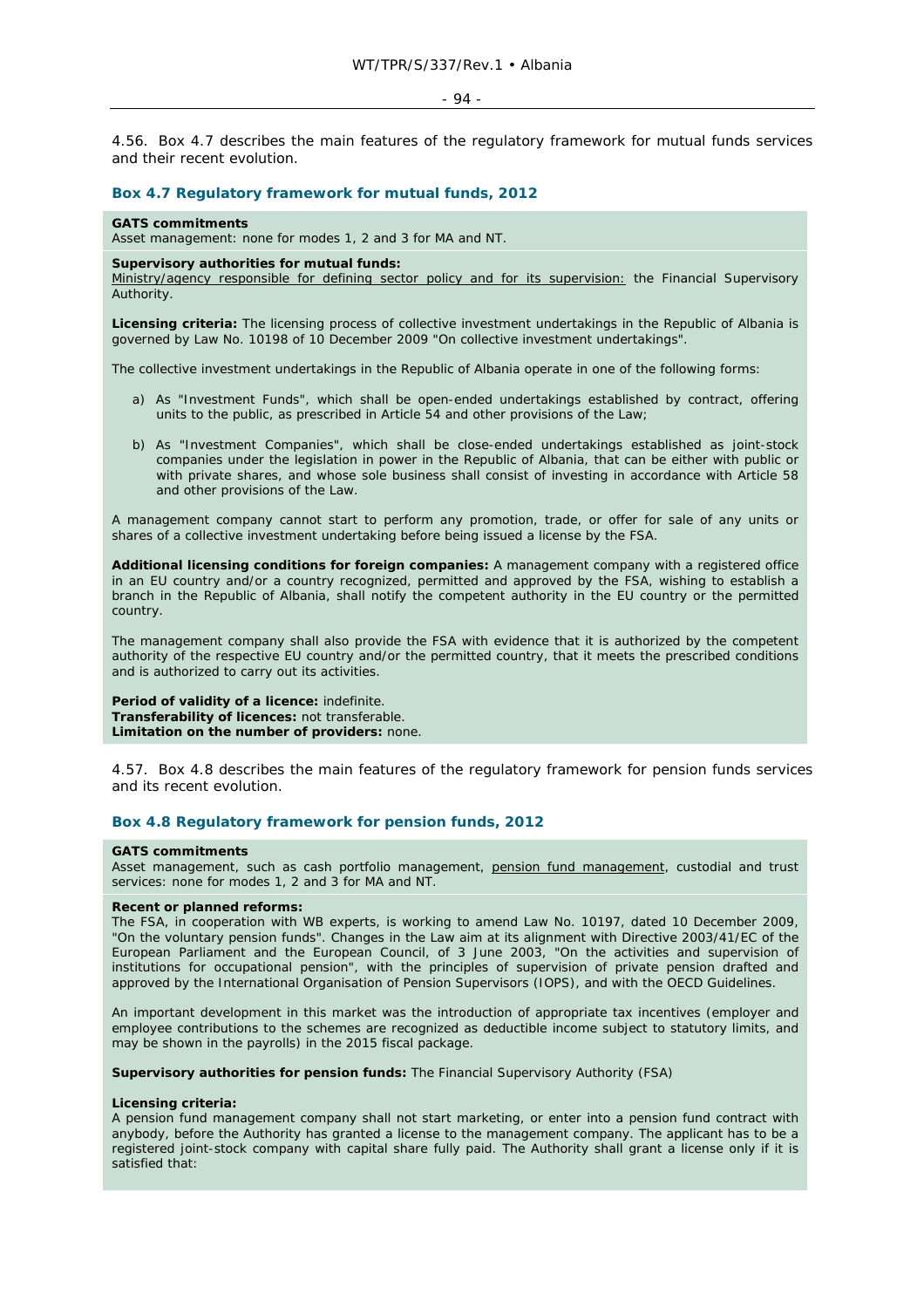- the applicant satisfies the capital adequacy requirements in the Law (at all times lek 15.625 million, but if the assets exceeds lek 31.25 million the capital must increase by 0.02% of the value of the net assets without exceeding lek 1.250 million);
- each significant owner, director, ultimate controller, executive director, administrator, and internal auditor of the company is fit and proper;
- the applicant has adequate managerial capacity, including IT infrastructure and operational safeguards, to act in a sound and prudent manner in accordance with all the requirements in the Law;
- the applicant has made proper arrangements for financial accounting and auditing and will maintain satisfactory accounting and other records of its business with adequate systems of control;
- the proposed name does not mislead unit-holders, potential unit-holders or anyone else likely to have dealings with it;
- the applicant has sufficient funds to survive and meet capital adequacy requirements during all its activities, including the period of time when the business is not profitable; and
- the applicant commits, in writing, to the Authority that it will always act in the best interests of its unit-holders.

## **Additional licensing conditions for foreign companies:**

Apart from the requirements listed above for obtaining a licence, foreign companies must also submit a declaration from the applicant's home country supervisory authority if the applicant is a subsidiary of a foreign financial institution or bank that holds a valid license to provide financial services in the foreign country.

**Period of validity of a licence:** indefinite. **Transferability of licences:** not transferable. **Limitation on the number of providers:** none.

## **4.6 Maritime transport services**

4.58. The main economic data for maritime transport are described in Table 4.9.

|                                                             |                                                | <b>Vessels (2015)</b>                    |                  | Tonnage<br>$(2015-DWT)$ | Geographic<br>(% )                   |              | deployment           |  |      |  |  |
|-------------------------------------------------------------|------------------------------------------------|------------------------------------------|------------------|-------------------------|--------------------------------------|--------------|----------------------|--|------|--|--|
| <b>Fleet</b>                                                | <b>Number</b>                                  | $%$ of<br>world fleet                    | tonnes           | $%$ of<br>world fleet   | <b>Bilateral</b><br>trade            |              | <b>Cross trade</b>   |  |      |  |  |
| National flag                                               | $67^{14}$                                      | $\ddotsc$                                | 83,000           | 0.005%                  | $\ddotsc$                            |              | $\ddots$             |  |      |  |  |
| Of<br>which<br>foreign<br>controlled                        | none                                           | $\ddot{\phantom{0}}$                     |                  | $\ddotsc$               | $\ddot{\phantom{0}}$                 |              |                      |  |      |  |  |
| owned<br>Beneficially<br>fleet<br>under<br>foreign<br>flags | $30^{15}$                                      | $\ddotsc$                                | 101,000          | 0.01%                   | $\ddot{\phantom{0}}$                 |              | $\cdot$ .            |  |      |  |  |
|                                                             | Volume (tonnes, except for<br>containers: TEU) |                                          |                  | Value                   | %<br>trade                           | of Albania's | international        |  |      |  |  |
| <b>Merchandise trade</b>                                    | Imports                                        | Exports                                  | Imports<br>c.i.f | Exports f.o.b           | Imports                              |              | Exports              |  |      |  |  |
| International<br>maritime<br>freight<br>trade               | 1,946,820                                      | 1,389,000                                | $\ddotsc$        | $\ddotsc$               | $\ddot{\phantom{0}}$                 |              |                      |  |      |  |  |
| Of which containers                                         | 42.673                                         | 43,027                                   | $\ddotsc$        | $\ddotsc$               | $\ddot{\phantom{0}}$                 |              | $\cdot$ .            |  |      |  |  |
| Of which transhipped                                        | none                                           | none                                     |                  | $\cdot$ .               |                                      |              |                      |  |      |  |  |
| Of which dry bulk                                           | 1,235,080                                      | 772,079                                  | $\ddotsc$        | $\ddotsc$               | $\ddotsc$                            |              | $\cdot$ .            |  |      |  |  |
| Of which liquid bulk                                        | $\ddotsc$                                      |                                          |                  |                         |                                      |              |                      |  |      |  |  |
| Domestic<br>maritime<br>freight trade                       | none                                           | none                                     | none             | none                    | none                                 |              |                      |  | none |  |  |
| Of which conducted<br>under<br>waiver<br>a<br>regime        | none                                           | none                                     | none             | none<br>none            |                                      |              |                      |  | none |  |  |
| Privately managed<br>terminals                              | <b>Type</b><br>οf<br>cargo                     | Managing<br>company(ies)/<br>Nationality |                  |                         | <b>Volume (2015)</b><br>the contract |              | Date and duration of |  |      |  |  |
| Romano Port                                                 | Oil                                            | Porto<br>Sh.A./Albanian                  | Romano           | $\ddotsc$               |                                      |              | $\ddotsc$            |  |      |  |  |
| Petrolivera<br>Italo-<br>Albanese (PIA)                     | Oil                                            | PIA/Italian                              |                  | $\cdot$ .<br>$\ddotsc$  |                                      |              |                      |  |      |  |  |

## **Table 4.9 Main economic data for maritime transport in Albania, 2015**

<sup>14</sup> Vessels over 100 GRT. Viewed at: http://stats.unctad.org/fleet.

<sup>15</sup> Vessels over 1,000 GRT. Viewed at: http://stats.unctad.org/fleetownership.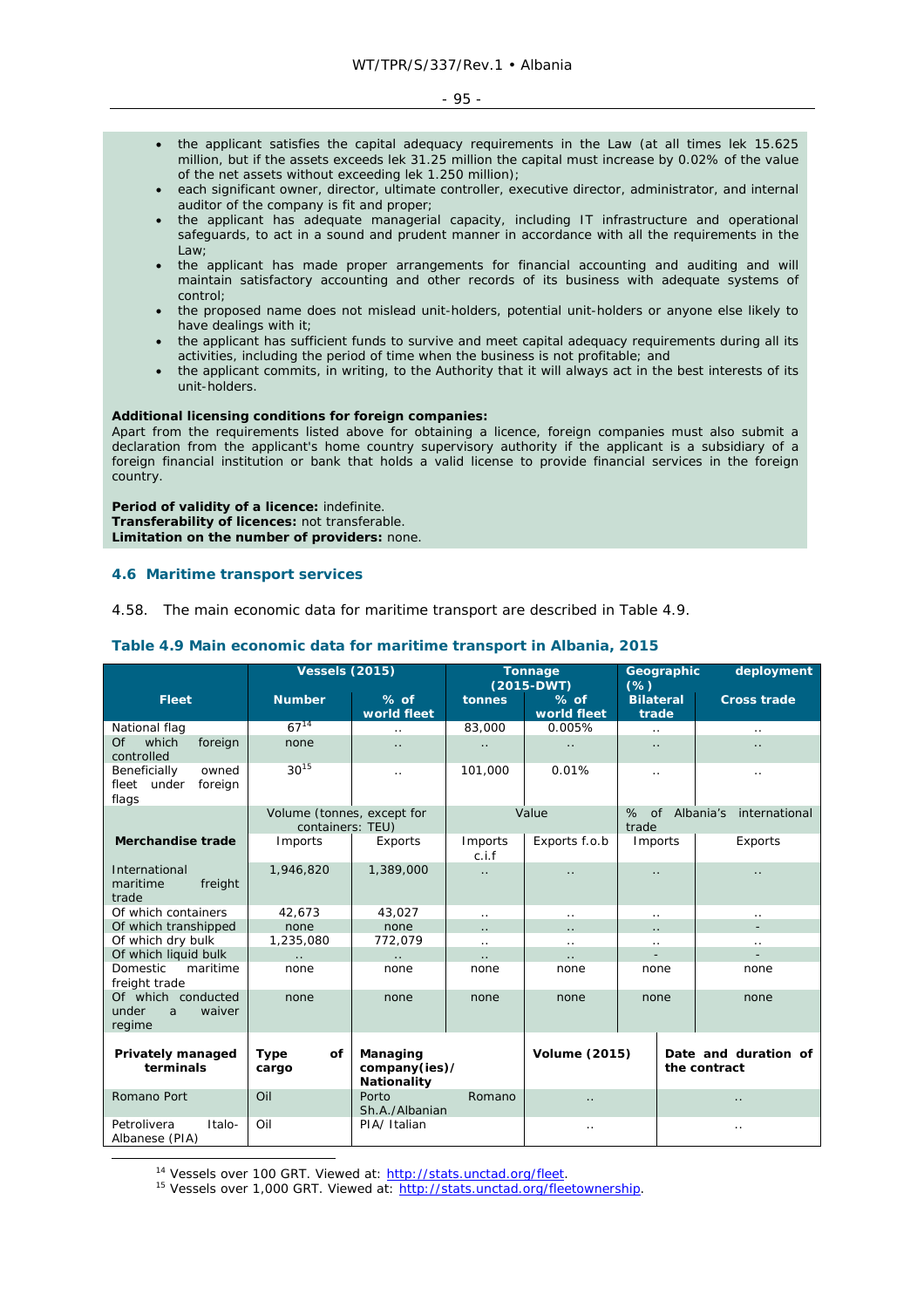|  | ×<br>I<br>т.<br>× |  |  |
|--|-------------------|--|--|
|--|-------------------|--|--|

|                                                |                         | <b>Vessels (2015)</b> |                              | Tonnage<br>$(2015-DWT)$                | Geographic<br>$(\%)$<br>$%$ of       |                      | deployment            |                        |     |
|------------------------------------------------|-------------------------|-----------------------|------------------------------|----------------------------------------|--------------------------------------|----------------------|-----------------------|------------------------|-----|
| <b>Fleet</b>                                   | <b>Number</b>           | $%$ of<br>world fleet | <b>tonnes</b><br>world fleet |                                        | <b>Bilateral</b><br>trade            |                      | <b>Cross trade</b>    |                        |     |
| East terminal DPA                              | Bulk (general)<br>Cargo | German                |                              | Exp: 265,928 tons<br>Imp: 184,773 tons |                                      |                      |                       | June 2013 for 35 years |     |
| Container<br>Terminal<br>Durres Port Authority | Containers              | KURUM/Turkish         |                              | Exp: 42,673 TEU<br>Imp: 43,027 TEU     |                                      | February<br>35 years |                       | 2013                   | for |
| AFTO (Albanian Ferry<br>Terminal Operator)     | Passenger               | AFTO/German           |                              |                                        | Imp: 371,961 pax<br>Exp: 298,501 pax |                      | September<br>25 years | 2013                   | for |

Source: UNCTAD and information provided by the Albanian authorities.

4.59. The cargo and passenger traffic of the main Albanian ports are detailed in Tables 4.10 and 4.11.

## **Table 4.10 Cargo traffic in Albanian ports, 2010-14**

Thousand tonnes

|                |                        | 2010    | 2011    | 2012    | 2013    | 2014    |
|----------------|------------------------|---------|---------|---------|---------|---------|
|                | <b>Total</b>           | 4,169.0 | 4,067.0 | 3,983.9 | 4,001.0 | 4,066.2 |
|                | - Import               | 2,786.0 | 2,668.0 | 2,540.0 | 2,234.0 | 2,383.5 |
|                | - Export               | 1,362.0 | 1,388.0 | 1,444.0 | 1,767.0 | 1,682.7 |
| 1              | <b>Port of Durres</b>  | 3,406.0 | 3,475.3 | 3,516.0 | 3,648.0 | 3,717.4 |
|                | - Import               | 2,086.6 | 2,158.0 | 2,168.0 | 1,937.0 | 2,111.9 |
|                | - Export               | 1,319.0 | 1.317.3 | 1.348.4 | 1,711.0 | 1,605.6 |
|                |                        |         |         |         |         |         |
| $\overline{2}$ | Port of Vlora          | 317.4   | 200.6   | 109.3   | 63.5    | 97.6    |
|                | - Import               | 317.4   | 200.6   | 109.3   | 60.5    | 73.8    |
|                | - Export               | 0.0     | 0.0     | 0.0     | 3.0     | 23.9    |
|                |                        |         |         |         |         |         |
| 3              | <b>Port of Saranda</b> | 70.9    | 23.8    | 13.3    | 15.7    | 16.6    |
|                | - Import               | 70.9    | 23.8    | 13.3    | 15.7    | 16.6    |
|                | - Export               | 0.0     | 0.0     | 0.0     | 0.0     | 0.0     |
|                |                        |         |         |         |         |         |
| $\overline{4}$ | Port of Shengjin       | 375.1   | 367.0   | 345.0   | 273.3   | 234.6   |
|                | - Import               | 311.0   | 286.0   | 250.0   | 220.6   | 181.3   |
|                | - Export               | 42.8    | 70.6    | 95.2    | 52.7    | 53.3    |

Source: Information provided by the Albanian authorities.

## **Table 4.11 Passenger traffic in Albanian ports, 2010-14**

|                |                   | 2010      | 2011      | 2012      | 2013      | 2014      |
|----------------|-------------------|-----------|-----------|-----------|-----------|-----------|
|                | Total             | 1,119,803 | 1,165,769 | 1,101,025 | 1,009,186 | 1,094,569 |
| 1              | <b>Durres</b>     | 834,040   | 853,748   | 798.524   | 717.399   | 774.681   |
| $\mathbf{2}$   | <b>Vlore</b>      | 165,227   | 190.228   | 190.820   | 159,625   | 156,407   |
| 3              | Sarande           | 116.069   | 121,793   | 111.681   | 132,162   | 163,481   |
| 4              | Shengjin          | 4,467     |           |           |           | $\Omega$  |
|                | Depart from       | 574,103   | 591,303   | 559,385   | 509,555   | 559,090   |
|                | Durres            | 426,265   | 432,602   | 403,256   | 359,716   | 394,983   |
| 2              | Vlore             | 88,225    | 97.626    | 100.262   | 83,379    | 82,737    |
| 3              | Sarande           | 57.887    | 61.075    | 55,867    | 66,460    | 81,370    |
| $\overline{4}$ | Shengjin          | 1,726     | O         | O         |           |           |
| п              | <b>Arrived in</b> | 545,700   | 574,466   | 541,640   | 499.631   | 535.479   |
| $\mathbf{1}$   | <b>Durres</b>     | 407.775   | 421.146   | 395,268   | 357,683   | 379.698   |
| 2              | Vlore             | 77,002    | 92,602    | 90,558    | 76,246    | 73,670    |
| 3              | Sarande           | 58,182    | 60,718    | 55,814    | 65,702    | 82,111    |
| 4              | Shengjin          | 2,741     |           |           |           |           |

Source: Information provided by the Albanian authorities.

4.60. The regulatory framework for maritime transport is described in Box 4.9.

## **Box 4.9 Maritime Transport Regulatory Framework**

## **GATS commitments:**

- Albania has undertaken additional commitments on access to/use of port services (pilotage/towing and tug assistance/provisioning, fuelling and watering/garbage collection and ballast waste disposal/port captain's services/navigation aids/shore based operational services essential to ship operations including communication, water and electrical suppliers, emergency repair facilities, and anchorage, berth and berthing services); and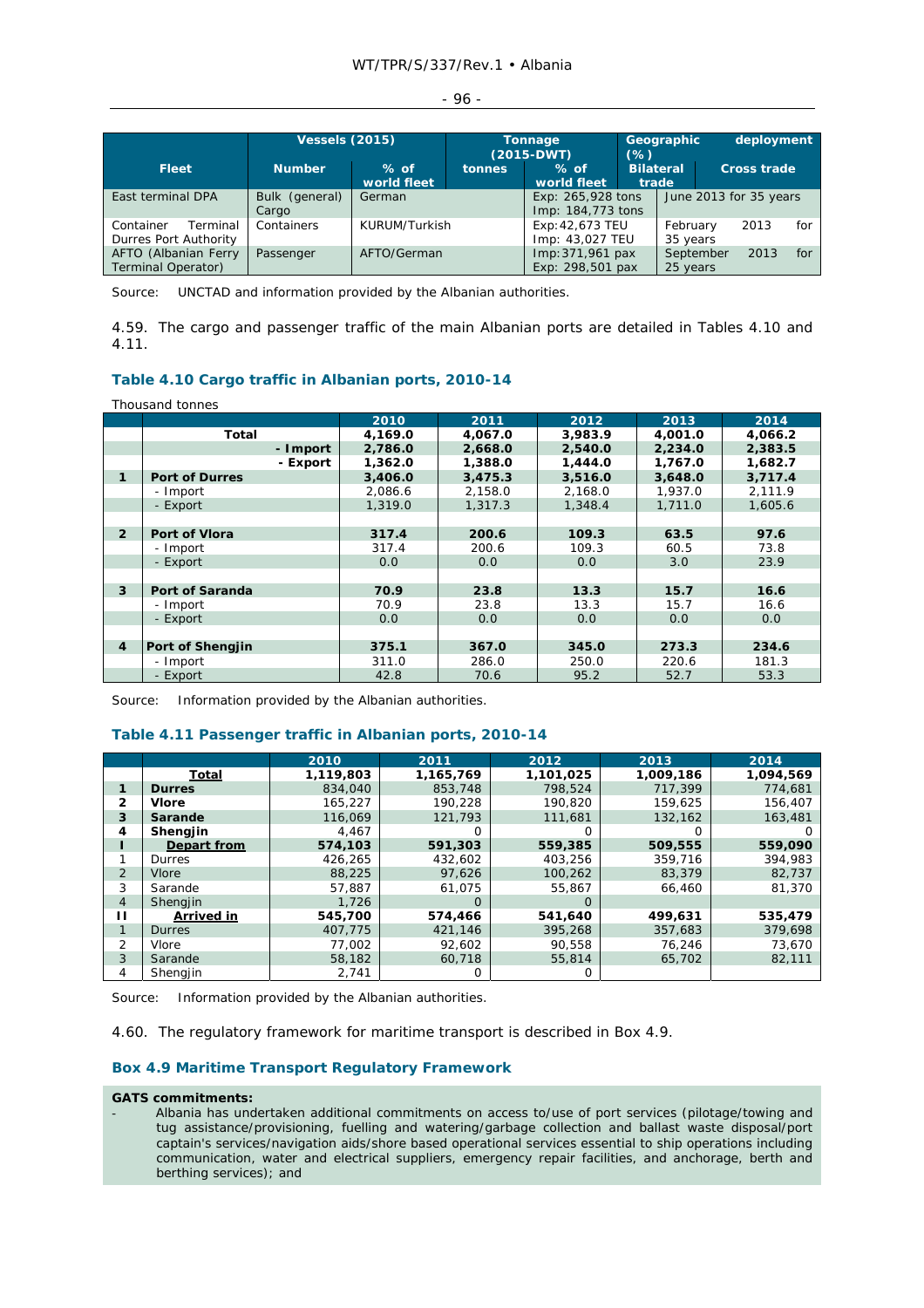#### - 97 -

- Albania has undertaken full commitments (none for the first three modes of delivery both for market access and national treatment) for rental of vessel with crew services, maintenance and repair of vessel services, and supporting services for maritime transport services.<sup>16</sup>

#### **Applied regime:**

Cabotage: cabotage is reserved for Albanian and EU flag carriers.

Registration policy:

- The registration policy is determined by the maritime code of Albania (Law No. 9251 of 8 July 2004), Law No. 9254 of 15 July 2004 "On the ratification of the UN convention on the conditions for the registration of ships", and by the Council of Ministers Decision No. 462 of 9 July 2014 "On the register of vessels in Albania".
- These regulations do not impose any nationality or ownership requirements/limitations to register a vessel under the Albanian flag. The only requirements are linked to technical and safety considerations.
- Flying the Albanian flag does not impose any nationality requirement regarding the crew except for the shipmaster, who has to have either the Albanian nationality or be a citizen of an EU member State. Foreign seafarers can be employed aboard Albanian flagged ships provided that they have a residency and a work permit and that their competency certificates are recognized by the Albanian maritime administration. This recognition is subject to reciprocity.

Access to ports policy: The treatment of ships in Albanian ports, notably in Durres, the main port, is the same for all the nationalities. However, in the ports of Shengjin, Vlora and Saranda, the Albanian flag enjoys a rebate of 50% on the quay's tariff.

Bilateral and plurilateral agreements: There are different bilateral agreements with different EU and non-EU countries that provide national treatment to Albanian flag ships, but there are no cargo-sharing agreements.

Onshore activities policy: There are no specific restrictions for all port and offshore services.

**Competition policy**: Competition policy is a horizontal policy in Albania. There is no maritime specific legislation or peculiarities.

#### **Support policy:**

There is no specific support policy, such as tonnage tax, tax breaks, cargo reservations or second registry.

#### **Security policy:**

National regime: Maritime security in ships and ports of the Republic of Albania is implemented according to the SOLAS Convention (ISPS Code) and Law No 168/2013 "On ship and ports security in Albania", and different by-laws. All ports of the Republic of Albania have their own security assessments and plans. They have their own security forces for the implementation of legislation and for the enhancement of maritime security in ports (including an authorized economic operator regime).

Bilateral agreements: none.

#### **4.7 Air transport services**

4.61. The main economic data and the regulatory framework for aviation services in Albania are described in Box 4.10.

#### **Box 4.10 Main economic data and regulatory framework for aviation services**

## **Generic economic data**

Scheduled airlines: No domestic airlines for the time being. However, two start-ups, Albanian Airways and Albania Wings, have applied for an aircraft operating certificate. These requests are currently under consideration.

Number of passengers (departures and arrivals) handled by the airport system (2014): 1.81 million.

Total tonnage of cargo handled by the airport system (2014): 2,324 tons.

Maintenance and repair: No repair stations certified by the US Federal Aviation Administration (FAA) or by the European Aviation Safety Agency (EASA).

<sup>16</sup> As defined in CPC 745\*\*.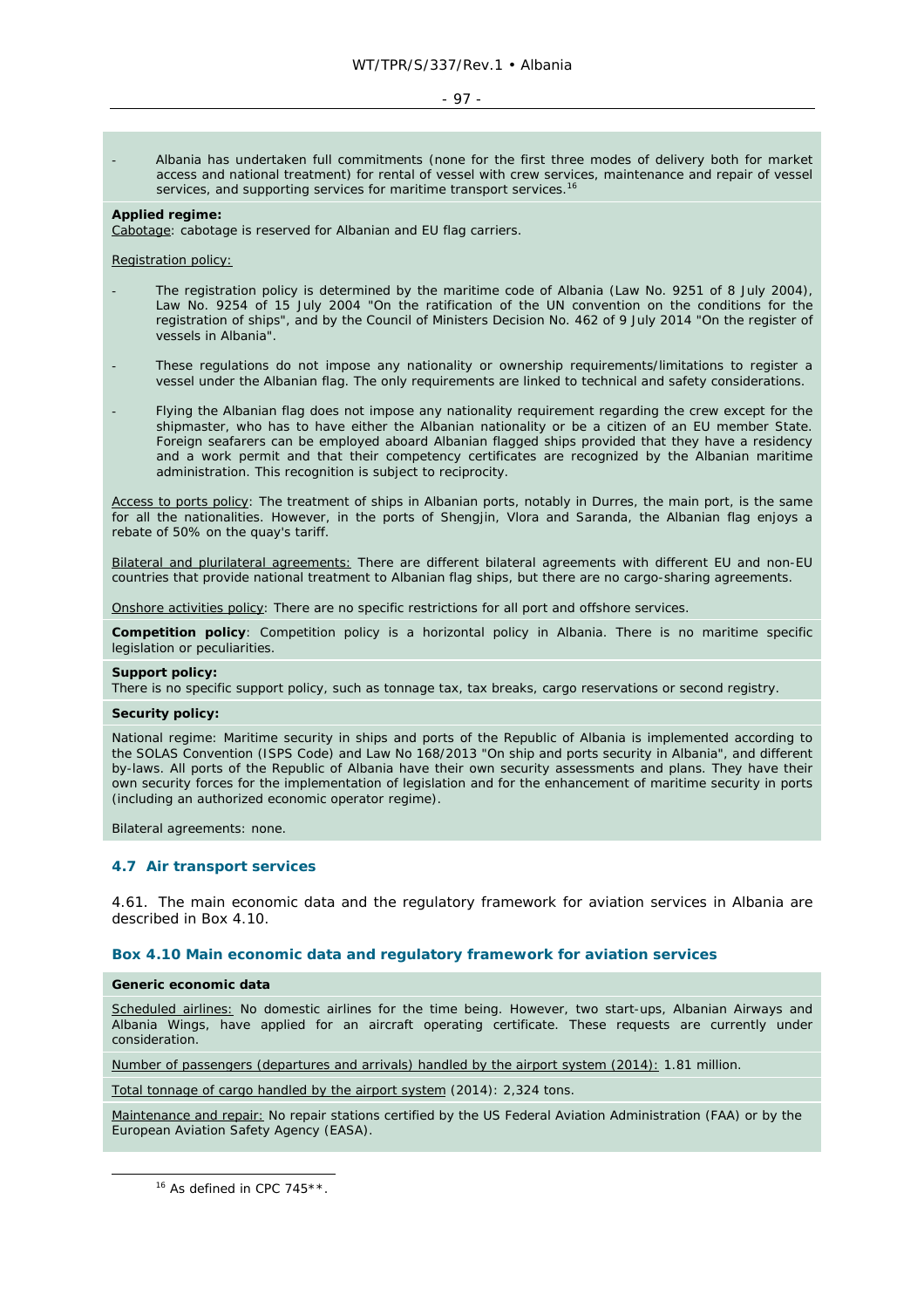#### - 98 -

## Computer reservation systems present in Albania: Amadeus, Galileo.

#### **GATS commitments:**

Albania has full commitments (none for the first three modes of delivery both for market access and national treatment) for aircraft repair and maintenance services.

Albania has listed an MFN exemption for the sales and marketing of air transport services and for computer reservation services regarding preferential market access resulting from bilateral air transport agreements.

#### **Applied regime**

#### Aircraft repair and maintenance:

- There is no regulation constraining the national airlines to have their planes repaired and maintained in domestic facilities.
- There are no sector-specific limitations on the establishment of foreign maintenance repair and overhaul (MRO) providers.

Computer reservation services:

There are no regulations granting a monopoly to a particular CRS supplier, or prescribing the compulsory use of a supplier.

#### Selling and marketing:

There is no specific regulation preventing or limiting the sales by foreign airlines of their own tickets through whatever channel (online, airports counters city offices). This situation is not affected by air services bilateral agreements.

#### Ground-handling services:

- Tirana Airport Partners has the monopoly of ground handling services at Tirana airport until 2025, as per the concession granted by law to them.
- Self-handling, mutual handling and third party handling are not allowed. This situation is not affected by air services bilateral agreements.
- Albania has transposed EU Council Directive 96/67 EC and will apply its liberalizing provisions when Tirana airport reaches the required level of traffic.

## Airport services:

Tirana International Airport, the only international airport in Albania, is privately managed via a 20-year concession running from 2005 to 2025 granted to Tirana International Airport SHPK/Tirana Airport Partners. Tirana Airport Partners is composed of three shareholders: AviAlliance GmbH, DEG Deutsche Investitions - und Entwicklungsgesellschaft, and the Albanian-American Enterprise Fund.

Slots: the slot allocation process in Albania is governed by a regulation which is a transposition of Council Regulation (EEC) 95/93 "On common rules for the allocation of slots at community airports" and its amendment, and which is based on the principles governing the system of slot allocation (IATA Worldwide Scheduling Guidelines).

## Commercial aviation:

National establishment rules:

These rules are contained in three pieces of legislation, namely the Air Code of Albania, Minister Ordinance No. 17, dated 2 September 2010, "On the applicable rules for the operation of air services", as amended - that transposes EU Regulation 1008/2008 - and the Minister Orders transposing EU Regulation 216/2008 and its Implementing Rules. They thus impose a majority ownership and effective control by EU and/or Albanian interests.

- No specific air charter policy.
- No specific all cargo policy.

4.62. Table 4.12 describes the main characteristics of the air services agreements signed by Albania. During the period under review, 2010-2015, Albania has signed six more agreements, with Singapore, Brazil, Qatar, United Arab Emirates, Kuwait and Saudi Arabia, respectively. These agreements have all entered into force, except that with Singapore which has still to be ratified by the parliament, and with Saudi Arabia which still has to be approved by the Council of Ministers before going through the parliamentary process.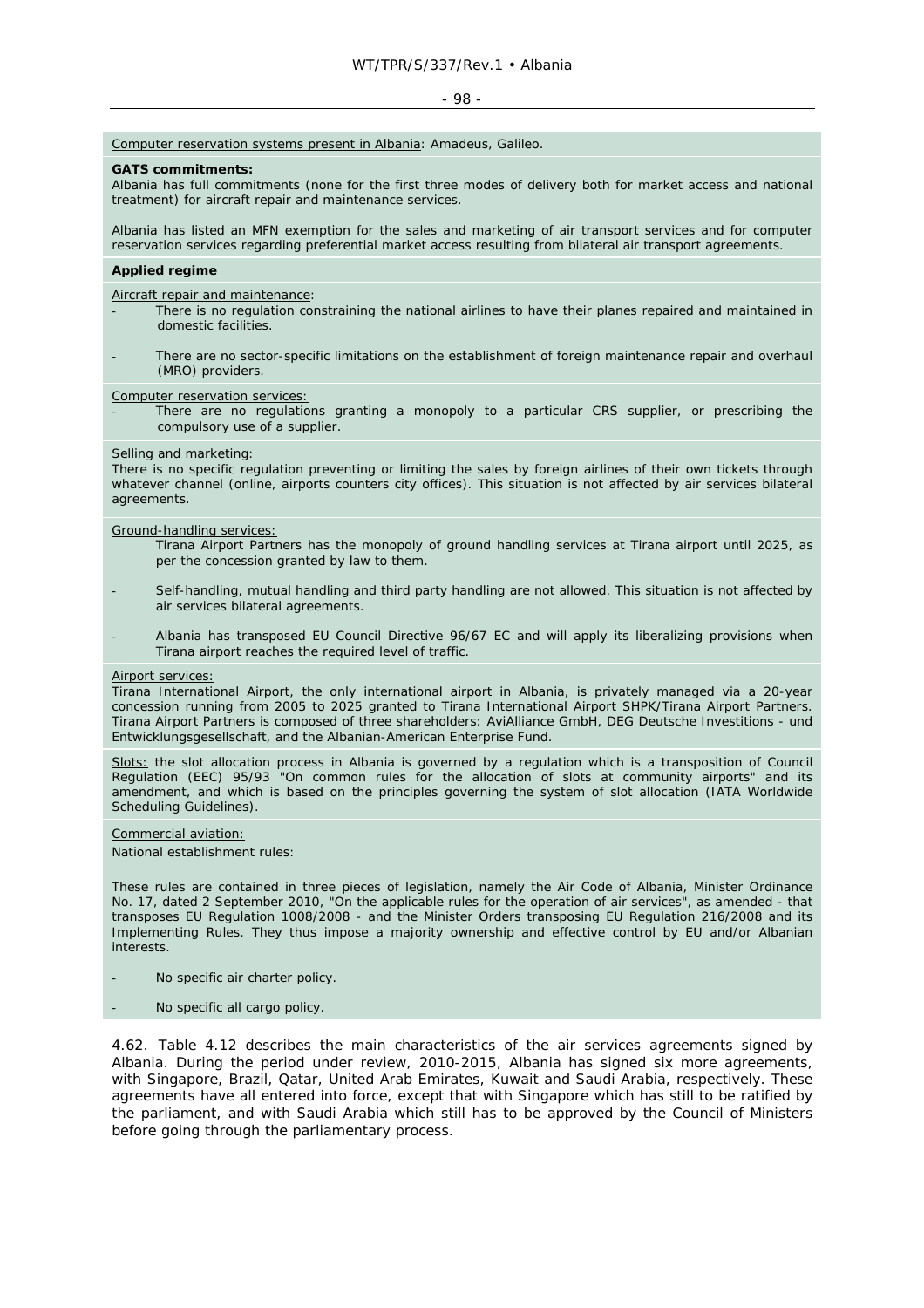| ٠ |  |
|---|--|
|---|--|

| Partner                        | Date       | Entry into<br>force | E            | $\sum_{i=1}^{n}$ | Cabotage <sup>3</sup> | Coop <sup>4</sup> | $\mathfrak{m}$<br>Designation | Withholding | Pricing   | Capacity  | Stat         | <b>LIA</b> |
|--------------------------------|------------|---------------------|--------------|------------------|-----------------------|-------------------|-------------------------------|-------------|-----------|-----------|--------------|------------|
| Austria                        | 18.03.1993 |                     | Υ            | N                | N                     | N                 | M                             | <b>SOEC</b> | DA        | PD        | Y            | 10.0       |
| China                          | 28.03.1972 |                     | $\mathsf{N}$ | N                | Y                     | N                 | S                             | n/a         | DA        | <b>PD</b> | N            | 7.0        |
| Czech Republic                 | 20.05.1958 |                     | N            | N                | N                     | N                 | S                             | n/a         | n/a       | PD        | N            | 1.0        |
| Germany                        | 22.04.1992 |                     | $\mathsf{N}$ | $\mathsf{N}$     | N                     | N                 | M                             | <b>SOEC</b> | <b>DA</b> | PD        | Y            | 4.0        |
| Serbia                         | 23.11.1956 |                     | N            | N                | N                     | N                 | S                             | n/a         | n/a       | PD        | N            | 1.0        |
| Slovenia                       | 10.11.1992 |                     | $\mathsf{N}$ | N                | $\mathsf{N}$          | N                 | M                             | <b>SOEC</b> | <b>DA</b> | <b>PD</b> | Y            | 4.0        |
| Turkey                         | 26.05.2003 |                     | N            | N                | N                     | Υ                 | M                             | <b>SOEC</b> | DD        | PD        | Y            | 13.0       |
| <b>United Kingdom</b>          | 30.03.1994 |                     | $\mathsf{N}$ | ${\sf N}$        | $\mathsf{N}$          | N                 | M                             | <b>SOEC</b> | <b>DD</b> | <b>B1</b> | Y            | 14.0       |
| United States of<br>America    | 24.09.2003 | 05.04.2004          | Υ            | N                | N                     | Υ                 | M                             | <b>SOEC</b> | DD        | <b>FD</b> | N            | 28.0       |
| ECAA <sup>17</sup>             | 09.06.2006 |                     | Y            | Y                | Y                     | N                 | M                             | COI         | <b>FP</b> | <b>FD</b> | $\mathsf{N}$ | 43         |
| Singapore                      | 19.01.2015 |                     | Υ            | N                | N                     | Υ                 | M                             | PPOB        | FP        | <b>FD</b> | N            | 38         |
| <b>Brazil</b>                  |            |                     | Y            | N                | N                     | N                 | M                             | PPoB        | <b>FP</b> | <b>FD</b> | Y            | 32         |
| Qatar                          |            |                     | Y            | N                | N                     | N                 | S                             | <b>SOEC</b> | DA        | <b>PD</b> | Y            | 6          |
| <b>United Arab</b><br>Emirates |            |                     | Y            | N                | $\mathsf{N}$          | Y                 | M                             | <b>SOEC</b> | <b>FP</b> | <b>FD</b> | Y            | 26         |
| Kuwait                         |            |                     | Υ            | N                | N                     | N                 | M                             | <b>SOEC</b> | DA        | PD        | Y            | 10         |
| Saudi Arabia                   |            |                     | Y            | N                | N                     | N                 | M                             | <b>SOEC</b> | <b>FP</b> | PD        | Y            | 20         |

#### **Table 4.12 Albania's plurilateral and bilateral air services agreements and their main characteristics**

1 S (single); M (multiple).

2 SOEC (Substantial Ownership and Effective Control); PPoB (Principal Place of Business); (COI) Community of Interest; n/a (not available).

3 DA (Double Approval); DD (Double Disapproval); CoO (Country of Origin); ZP (Zone Pricing); FP (Free Pricing); n/a (not available).

4 PD (Pre-Determination); B1 (Bermuda I); FD (Free determination); O (Other); n/a (not available). 5 Air Liberalization Index.

Source: Information provided by the Albanian authorities.

## **4.8 Road transport services**

4.63. The main economic indicators of the road transport services sector are described in Box 4.11.

## **Box 4.11 Main economic indicators of road transport**

| Road transport |
|----------------|
|----------------|

## *Road freight transport*

Fleet (2014): 46,000 trucks (of which 14,400 over 3.5 tons) and 3,900 trailers

Volume (million tonnes/km 2014): 2.076 (+6.5% as compared to 2013), of which 5.8% of transit traffic

*Road passenger transport* 

Fleet (buses and vans, 2014): 20,200

Volume (million passengers/km, 2014): 23.1 (+5% as compared to 2013)

4.64. The main characteristics of the regulatory framework for the road transport services sector are described in Box 4.12.

<sup>&</sup>lt;sup>17</sup> The European Common Aviation Agreement (ECAA) is a plurilateral aviation agreement grouping the European Union and its member States on the one hand and Albania, Bosnia and Herzegovina, the FYROM, Iceland, Norway, Serbia, Montenegro, and Kosovo on the other. It is aimed at transposing in the medium term the EU single aviation market. For a complete analysis of this agreement see S/C/W/270/Add.2 dated 28 September 2007, pages 95 to 104.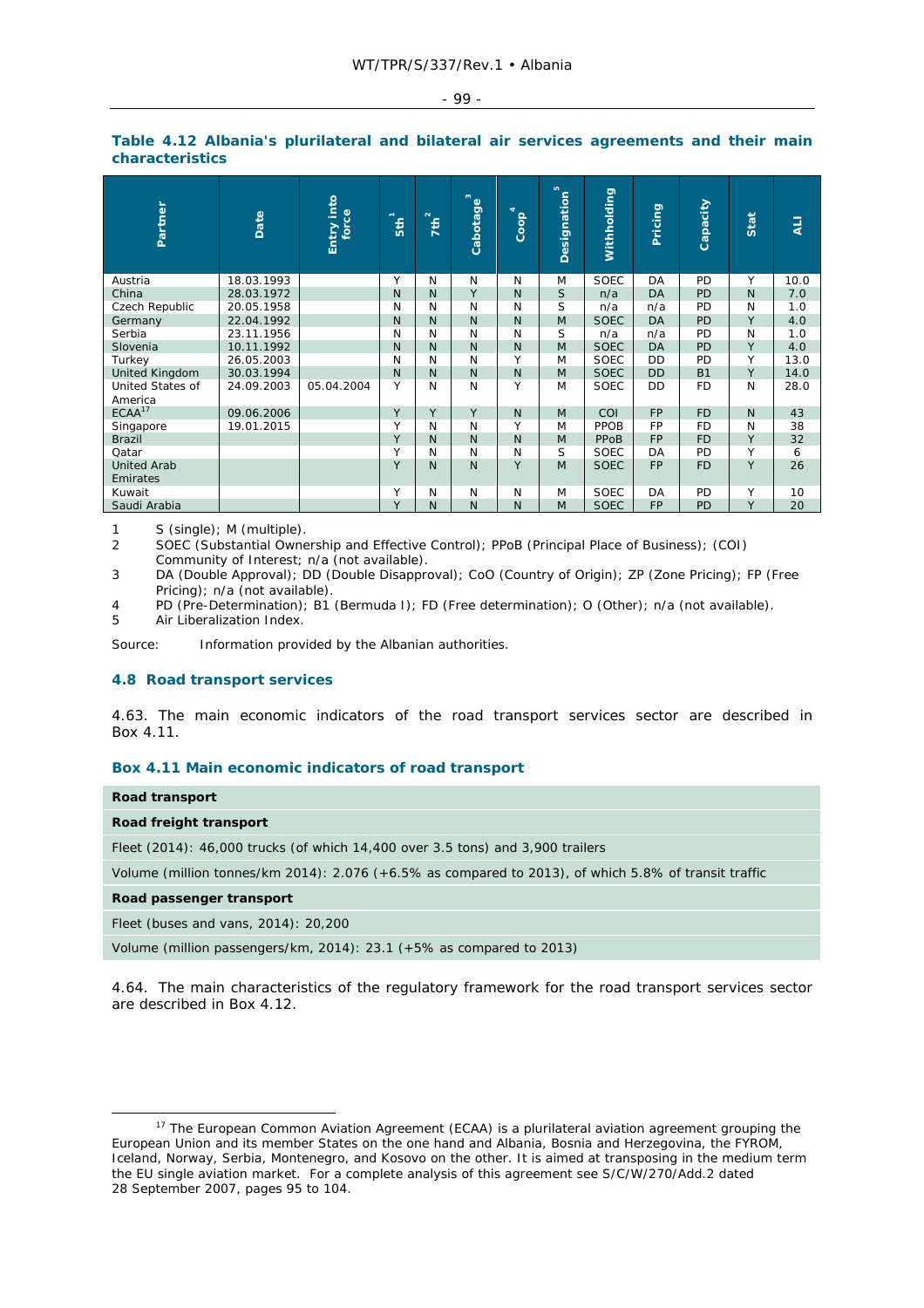#### $-100 -$

## **Box 4.12 Road transport regulatory framework**

#### **GATS commitments**

- Albania has full commitments for consumption abroad and commercial presence for market access and national treatment for international passenger and freight transport. The cross-border mode remains unbound.
- Albania also undertook full commitments (none for the first three modes of delivery both for market access and national treatment) for the rental of commercial vehicles with operators, maintenance and repair of road transport equipment, and supporting services for road transportation services.<sup>18</sup>
- Albania has listed an MFN exemption to cover its existing and future bilateral road transport agreements, including road-rail transport agreements.

## **Applied regime**

## *Establishment/domestic regulatory framework***:**

#### Licensing requirements:

- Domestic transport of passengers is regulated through licences granted at municipal level, except for occasional transport services which are regulated at the level of the region/district. Domestic transport of goods for third parties and rentals are regulated through licences granted at municipal level, except for the transport of hazardous goods (certificate issued by the General Directorate of Road Transport Services) and transport by non-standard vehicles (license issued by the General Directorate of Road Transport Services) (Law No. 8308 of 18 March 1998 "On road transport", as amended, and Instruction No. 15 of 24 July 2007 "On criteria and procedures for issuing licences, authorizations and certificates for activities in the road transport sector").
- There are no restrictions to the establishment of foreign-owned trucking companies.
	- Licensing criteria: Individuals or legal entities applying for a license for the road transport of passengers and goods must prove they meet the following conditions:
		- a) Good reputation;
		- b) Adequate financial situation;
		- c) Professional competence;
		- d) Have an effective and stable establishment in Albania (new criteria based on Regulation (EC) No 1071/2009 of the European Parliament and of the Council.
	- The license, transport permit (authorization) and certificate are not transferable from the holder to another operator.
	- The license holder engaged in an activity for which he/she is licensed or authorized, may enter into a sub-contractual agreement with a third party, but not for more than 35% of the activity. The holder of license or authorization is liable for meeting the license/authorization conditions, and this liability also extends to the activity performed by the sub-contractor.
	- If the transport operator fails to collect the license/authorization/certificate within 60 days from its issuance, it shall be revoked. In the case of inter-urban transport lines for passengers, the competent authority in the ministry shall notify the municipality which has issued that authorization to the operator.
	- A license/authorization/certificate shall be annulled upon the request of the transport operator. In the case of regular transport lines for passengers, the competent authority which has issued the license/authorization/certificate shall be notified at least two months prior to the termination of the activity. The annulment request of the license/authorization/certificate shall state the date of activity cessation and the reasons for it.
		- Capacity regulation: Road transport there are no limitations for operating in the regular or occasional transport for passengers and for the transport of goods.
		- In intercity (or inter-urban) transport for passengers, on regular bus lines between districts, only one company for the respective regular line is allowed. In addition, one company can cover more than one regular line.

## Pricing regulation:

- Road freight prices are free.
- For social reasons, road passenger tariffs are subject to a maximum pricing regulation (Council of Ministers Decision No. 66 of 7 February 2007).

## *International regulatory framework*:

Bilateral agreements: with Poland (1990), United Kingdom (1993), Italy (1993), Russia (1993), Romania

<sup>18</sup> As defined by CPC item 744.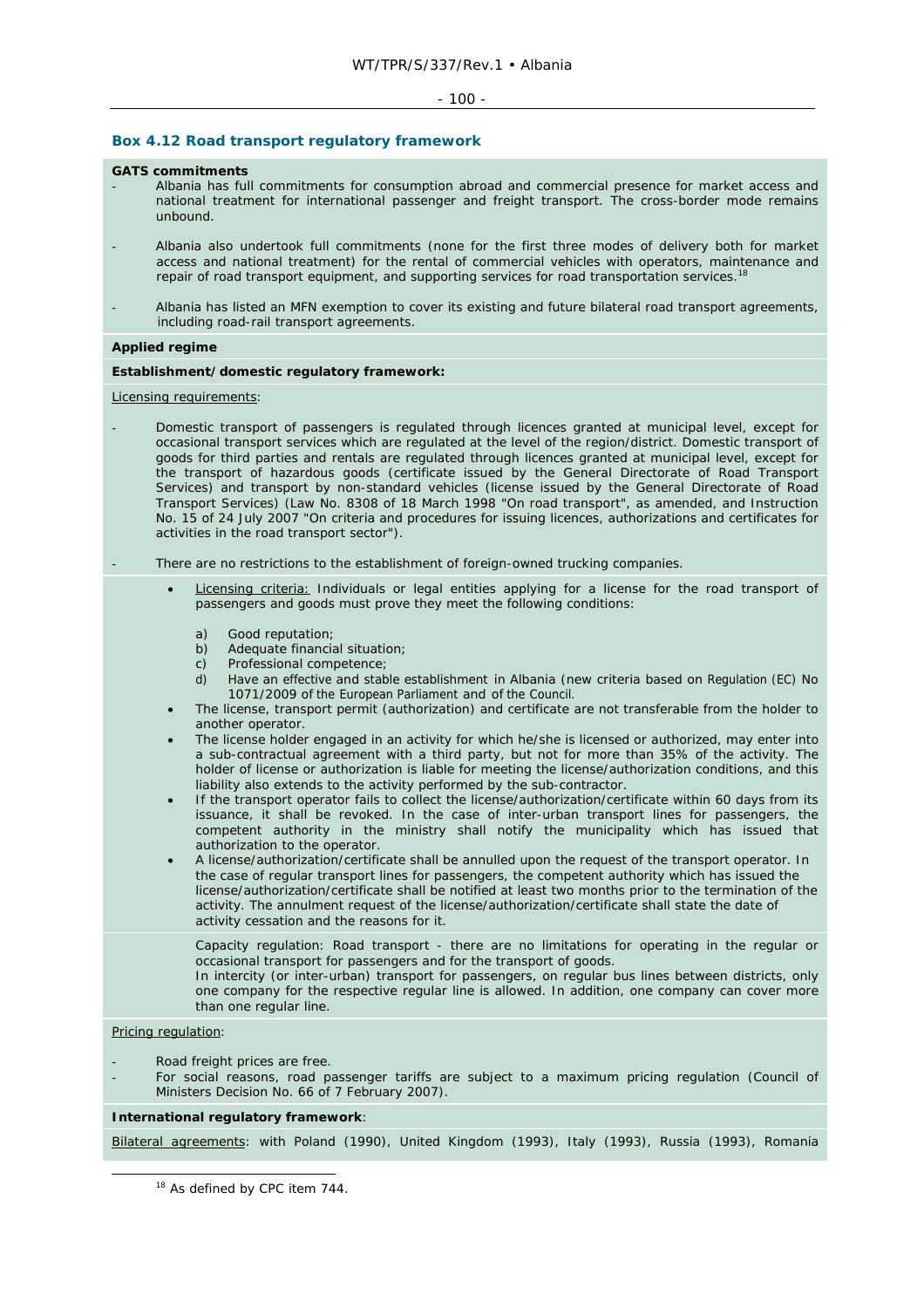#### - 101 -

(1993), Denmark (1994), Croatia (1994), Netherlands (1994), Sweden (1995), Hungary (1996), Germany (1996), Greece (1997), FYROM (1998), France (1999), Bulgaria (1999), Luxemburg (1999), Turkey (2000), Austria (2005), Slovenia (2007), and Switzerland (2008).

Relationship with the EU: Bilateral international traffic remains governed by the bilateral road transport agreement signed with individual EU member States (see above for the list and below for the quotas). The EU single market for road transport package will apply only if and when Albania has become an EU member State. It is therefore not part of the *acquis* to be approximated. However, "internal" EU road transport regulations are part of the *acquis*. This is the case of Regulation No. 1072/2009 "On cabotage". Cabotage is, in principle, forbidden, but can be allowed on a case-by-case basis with a special permit granted by the Ministry of Transport (Law No. 8308 of 18 March 1998, as amended). The EU Licensing Regulation (No. 1071/2009) and its requirement of an effective and stable establishment has been transposed into Albanian law by the Council of Ministers Decision No. 928 of 18 November 2015. This is also the case of Directive 2006/22/EC "On minimum conditions for the implementation of Council Regulations" (EEC) No. 3820/85 and (EEC) No. 3821/85 "Concerning social legislation relating to road transport activities"; Directive 2003/59/EC of 15 July 2003 "On the initial qualification and periodic training of drivers of certain road vehicles for the carriage of goods or passengers", amending Council Regulation (EEC) No. 3820/85 and Council Directive 91/439/EEC, and repealing Council Directive 76/914/EEC; Regulation (EC) No. 1072/2009 of 21 October 2009 "On common rules for access to the international road haulage market"; and Directive 2010/40/EU of 7 July 2010 "On the framework for the deployment of Intelligent Transport Systems in the field of road transport and for interfaces with other modes of transport".

Plurilateral/regional agreements (if any): ECMT multilateral quota system, Interbus; EU *Acquis*.

4.65. Table 4.13 details the quotas negotiated in the framework of the bilateral agreements for 2015.

| <b>State</b>                            | Quantity | <b>State</b>                    | Quantity |
|-----------------------------------------|----------|---------------------------------|----------|
| Austria                                 |          | Kosovo                          |          |
| Bilateral + Transit                     | 1,000    | For third countries             | 200      |
| Truck Euro 1                            | 200      | Latvia                          |          |
| Truck Euro 2                            | 100      | Bilateral + Transit             | 70       |
| <b>Belgium</b>                          |          | For third countries             | 30       |
| Bilateral + Transit                     | 200      | Montenegro                      |          |
| Croatia                                 |          | For third countries             | 350      |
| Bilateral                               | 500      | Macedonia/FYROM                 |          |
| Transit                                 | 1,000    | For third countries             | 200      |
| Cyprus                                  |          | <b>Netherlands</b>              |          |
| Bilateral + Transit                     | 50       | Bilateral + Transit             | 200      |
| <b>Czech Republic</b>                   |          | For third countries             | 100      |
| Bilateral + Transit                     | 200      | Poland                          |          |
| For third countries                     | 50       | Bilateral + Transit             | 500      |
| France                                  |          | Romania                         |          |
| Bilateral + Transit                     | 500      | <b>Bilateral</b>                | 500      |
| Truck Euro1, Euro2, annual              | 20       | Transit                         | 500      |
| Greece                                  |          | Serbia                          |          |
| Bilateral + Transit with one passage    | 500      | <b>Bilateral Euro 2</b>         | 500      |
| Bilateral + Transit with multi passage, | 2,500    | Bilateral + Transit             | 500      |
| 2 years                                 |          |                                 |          |
| Germany                                 |          | For third countries             | 200      |
| Bilateral + Transit                     | 550      | <b>Slovakia</b>                 |          |
| Bilateral + Transit Ro-Ro               | 150      | Bilateral + Transit             | 250      |
| Bilateral + Transit Ro-Ro Euro 1        | 50       | Slovenia                        |          |
| Bilateral + Transit Ro-Ro Euro 2        | 50       | For third countries             | 300      |
| Bilateral + Transit Ro-Ro Euro 3        | 50       | Spain                           |          |
| Bilateral + Transit Euro 1              | 30       | Bilateral + Transit             | 300      |
| Bilateral + Transit Euro 2              | 20       | For third countries             | 100      |
| Hungary                                 |          | <b>Turkey</b>                   |          |
| Bilateral + Transit without road tax    | 800      | For third countries             | 600      |
| Bilateral + Transit with road tax       | 700      | <b>CEMT/ECMT Authorizations</b> |          |
| <b>Italy</b>                            |          | (Annual, monthly)               |          |
| <b>Bilateral</b>                        | 7,000    |                                 |          |
| Trailer                                 | 5,200    |                                 |          |
| Truck Euro 3                            | 5,300    |                                 |          |
| Truck Euro 4                            | 500      |                                 |          |

## **Table 4.13 Quotas negotiated in the framework of the bilateral agreements for 2015**

Source: Information provided by the Albanian authorities.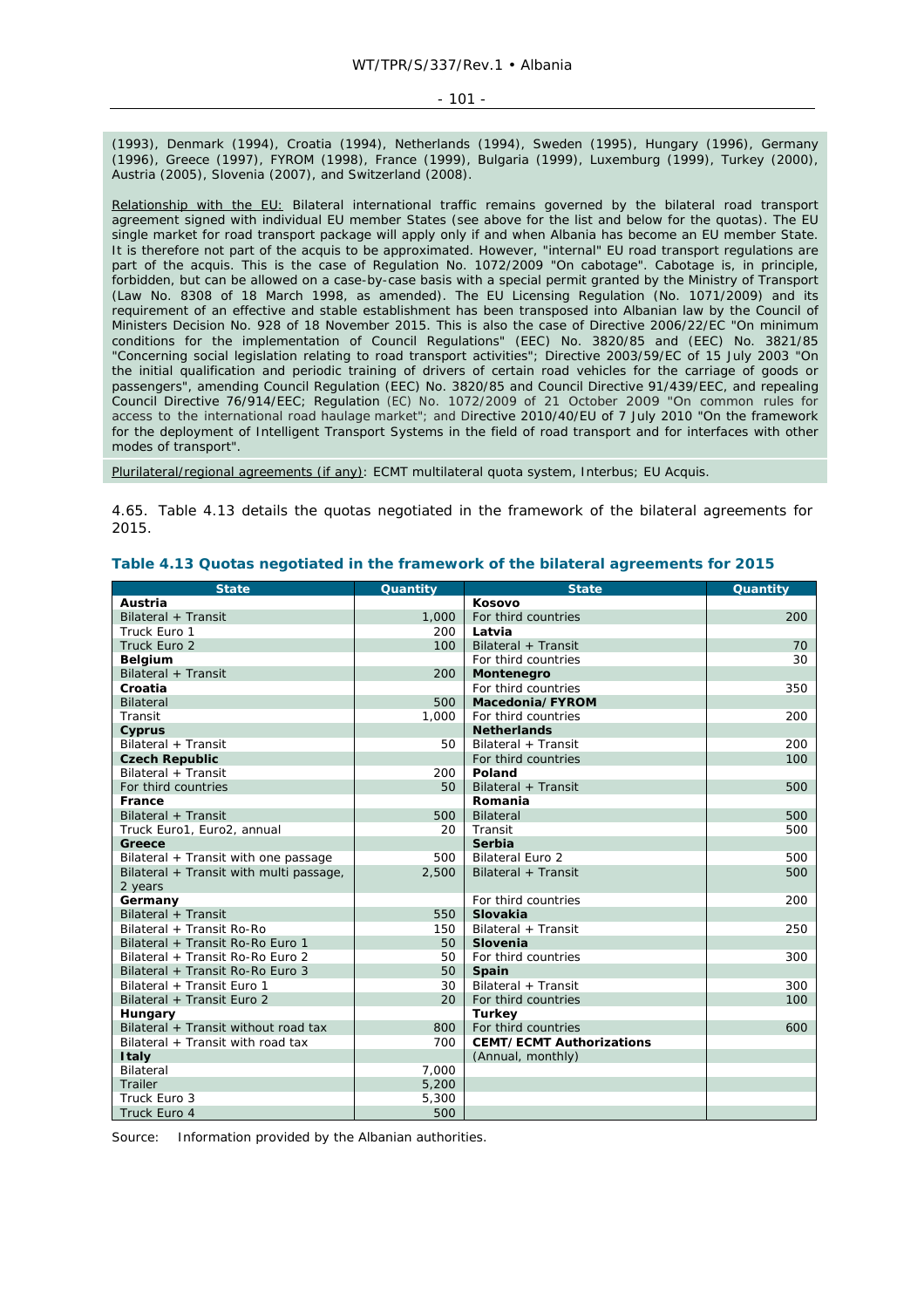#### - 102 -

#### **REFERENCES**

EU (2014), *Albania Progress Report*, Brussels.

EU (2015), *Albania Progress Report, Brussels.*

IMF (2015), *Albania: Fourth Review under the Extended Arrangement and Request for Modification and Waiver of Applicability of Performance Criteria – Staff Report*, Washington.

MARDWA (2014) *Ministry of Agriculture, Rural Development and Water Management (2014), Inter-sectoral strategy for agriculture and rural development in Albania – Final version*, Albania.

UNCTAD (2015), *Voluntary Peer Review of Competition Law and Policy: Albania*, Geneva.

UNDP, 2014 *United Nations 2014 Human Development Report*, Geneva.

WTO (2000) WT/L/380 and Corr.1, *European Union preferences for Albania et al., Request for a Waiver for the Application of the EU Autonomous Preferential Treatment to the Countries of the Western Balkans*, Geneva.

WTO (2006) WT/L/654, *European Union preferences for Albania et al., Decision of 28 July 2006*, Geneva.

WTO (2007) G/RO/N/53, *Notification under Article 5 and Paragraph 4 of Annex II to the Agreement on Rules of Origin*, Geneva.

WTO (2007) G/VAL/N/3/ALB/1, *Notification under the Decisions A.3 and A.4 concerning the interpretation of the Agreement on Implementation of Article VII of the GATT 1994*, Geneva.

WTO (2007) S/C/W/270/Add.2, *Council for Trade in Services, Second Review of the Air Transport Annex, Developments in the Air Transport Sector*, Geneva.

WTO (2008) G/ADP/N/1/ALB/2/Rev.1 and G/SCM/N/1/ALB/2/Rev.1, *Committee on Anti-Dumping Practices, Committee on Subsidies and Countervailing Measures, Notification of Laws and Regulations under Articles 18.5 and 32.6 of the Agreements*, Geneva.

WTO (2008) G/ADPQ1/ALB/4 and G/SCMQ1/ALB/4, to G/ADP/Q1/ALB/11, *Notification of Laws and Regulations under Articles 18.5 and 32.6 of the Agreements*, Geneva.

WTO (2009) WT/REG240/1, *Factual Presentation: Free Trade Agreement between Turkey and Albania (Goods), Report by the Secretariat*, Geneva.

WTO (2009) G/TBT/ENQ/35/Rev.2, *National Enquiry Points*, Geneva.

WTO (2009) WT/REG/240/M/1, *Consideration of the Free Trade Agreement between Turkey and Albania (Goods)*, Geneva.

WTO (2009) WT/L/763*, European Union preferences for Albania et al., Report of the European Community under the Decision of 28 July 2006*, Geneva.

WTO (2010), *Trade Policy Review of Albania*, Geneva.

WTO (2010) G/SPS/N/ALB/124/Add.1, *Committee on Sanitary and Phytosanitary Measures, Notification of Emergency Measures*, Geneva.

WTO (2010) G/SPS/N/ALB/126 to G/SPS/N/ALB/184, *Committee on Sanitary and Phytosanitary Measures, Notification of Emergency Measures*, Geneva.

WTO (2011) G/AG/N/ALB/5, *Committee on Agriculture, Notification*, Geneva.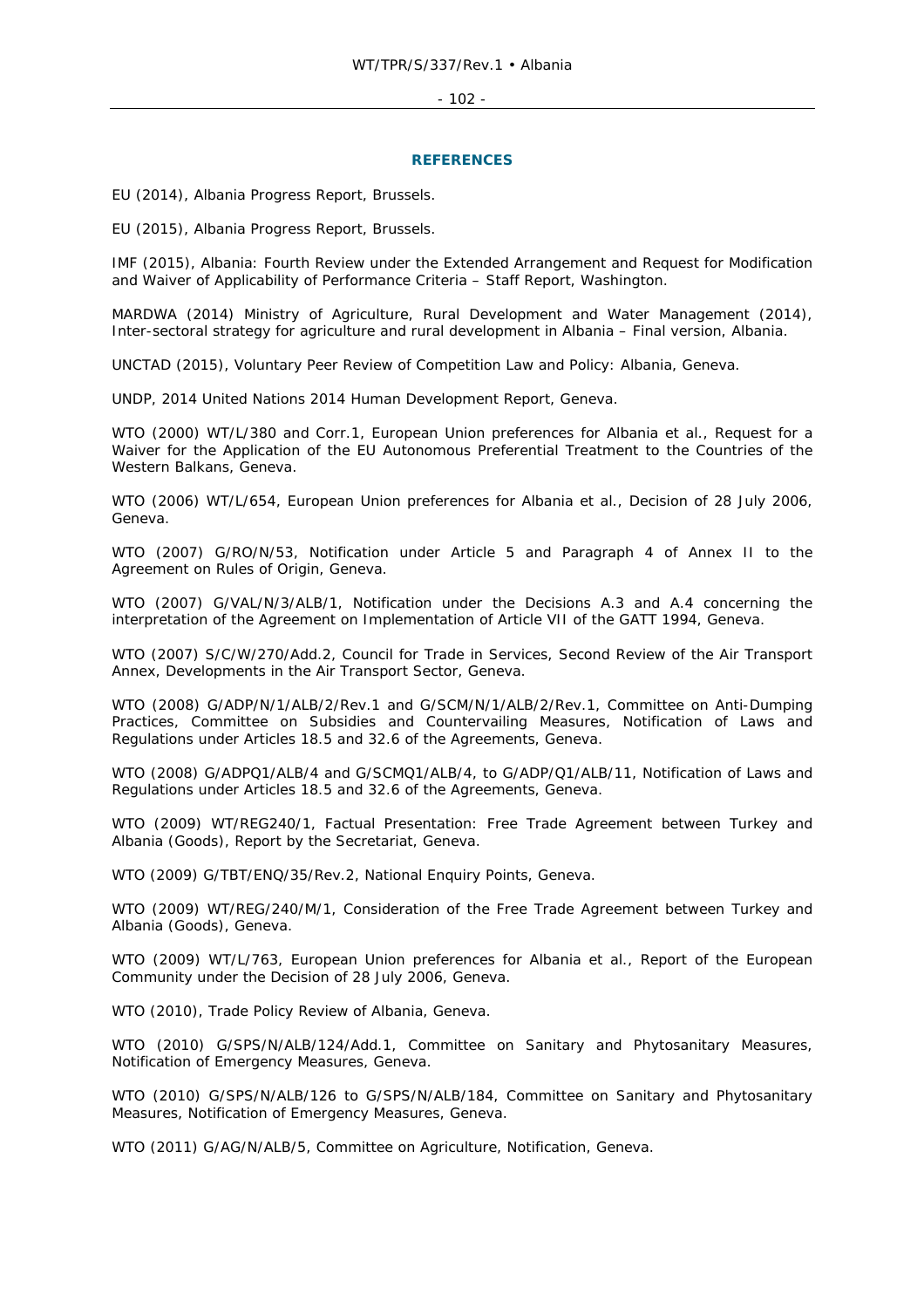#### - 103 -

WTO (2011) G/LIC/N/3/ALB/5, *Replies to Questionnaire on Import Licensing Procedures, Notification under Article 7.3 of the Agreement on Import Licensing Procedures*, Geneva.

WTO (2011) G/SPS/R/61, *Committee on Sanitary and Phytosanitary Measures, Summary of the Meeting of 20-21 October 2010*, Geneva.

WTO (2011) JOB/SERV/60, *Communication from the delegations of Albania et al*, Geneva 15 April 2011.

WTO (2011) TN/C/W/60, *Draft Decision to Amend Section 3 of Part II of the TRIPS Agreement*, Geneva.

WTO (2012) G/AG/N/ALB/6, *Committee on Agriculture, Notification*, Geneva.

WTO (2012) G/LIC/N/3/ALB/6, *Replies to Questionnaire on Import Licensing Procedures, Notification under Article 7.3 of the Agreement on Import Licensing Procedures*, Geneva.

WTO (2012) G/SPS/N/ALB/149, *Committee on Sanitary and Phytosanitary Measures, Notification*, Geneva.

WTO (2012) G/SPS/N/ALB/154, *Committee on Sanitary and Phytosanitary Measures, Notification*, Geneva.

WTO (2012) G/SPS/N/ALB/155, *Committee on Sanitary and Phytosanitary Measures, Notification*, Geneva.

WTO (2012), G/SCM/N/220/ALB/ and G/SCM/N/220/ALB/Corr.1, *Committee on Subsidies and Countervailing Measures, Subsidies*, Geneva.

WTO (2012), WT/REG292/1/Rev.1 *Factual Presentation: Free Trade Agreement between EFTA States and Albania (Goods), Report by the Secretariat - Revision*, Geneva.

WTO (2012), WT/REG292/M/1 *Consideration of the Free Trade Agreement between EFTA States and Albania (Goods)*, Geneva.

WTO (2014), G/LIC/N/3/ALB/7, *Replies to Questionnaire on Import Licensing Procedures, Notification under Article 7.3 of the Agreement on Import Licensing Procedures*, Geneva.

WTO (2014), G/SPS/N/ALB/171, *Committee on Sanitary and Phytosanitary Measures, Notification*, Geneva.

WTO (2014), G/STR/N/13/ALB, G/STR/N/14/ALB, G/STR/N/15/ALB, *Working Party on State Trading Enterprises, State Trading*, Geneva.

WTO (2014), WT/PCTF/N/ALB/1, *Notification of category A commitments under the Agreement on Trade Facilitation, Communication from Albania*, Geneva.

WTO (2015), G/AG/N/ALB/7, *Committee on Agriculture, Notification*, Geneva.

WTO (2015), G/SPS/N/ALB/182, *Committee on Sanitary and Phytosanitary Measures, Notification*, Geneva.

WTO (2015), G/SCM/N/253/ALB, *Committee on Subsidies and Countervailing Measures, Subsidies*, Geneva.

WTO (2015) G/SCM/N/284/ALB, *Committee on Subsidies and Countervailing Measures, Subsidies*, Geneva.

WTO (2010), G/TBT/N/ALB/39 to G/TBT/N/ALB/77, *Committee on Technical Barriers to Trade, Notification*, Geneva.

WTO (2015), TN/C/15, *Trade Negotiations Committee, Communication from Albania et al*; Geneva.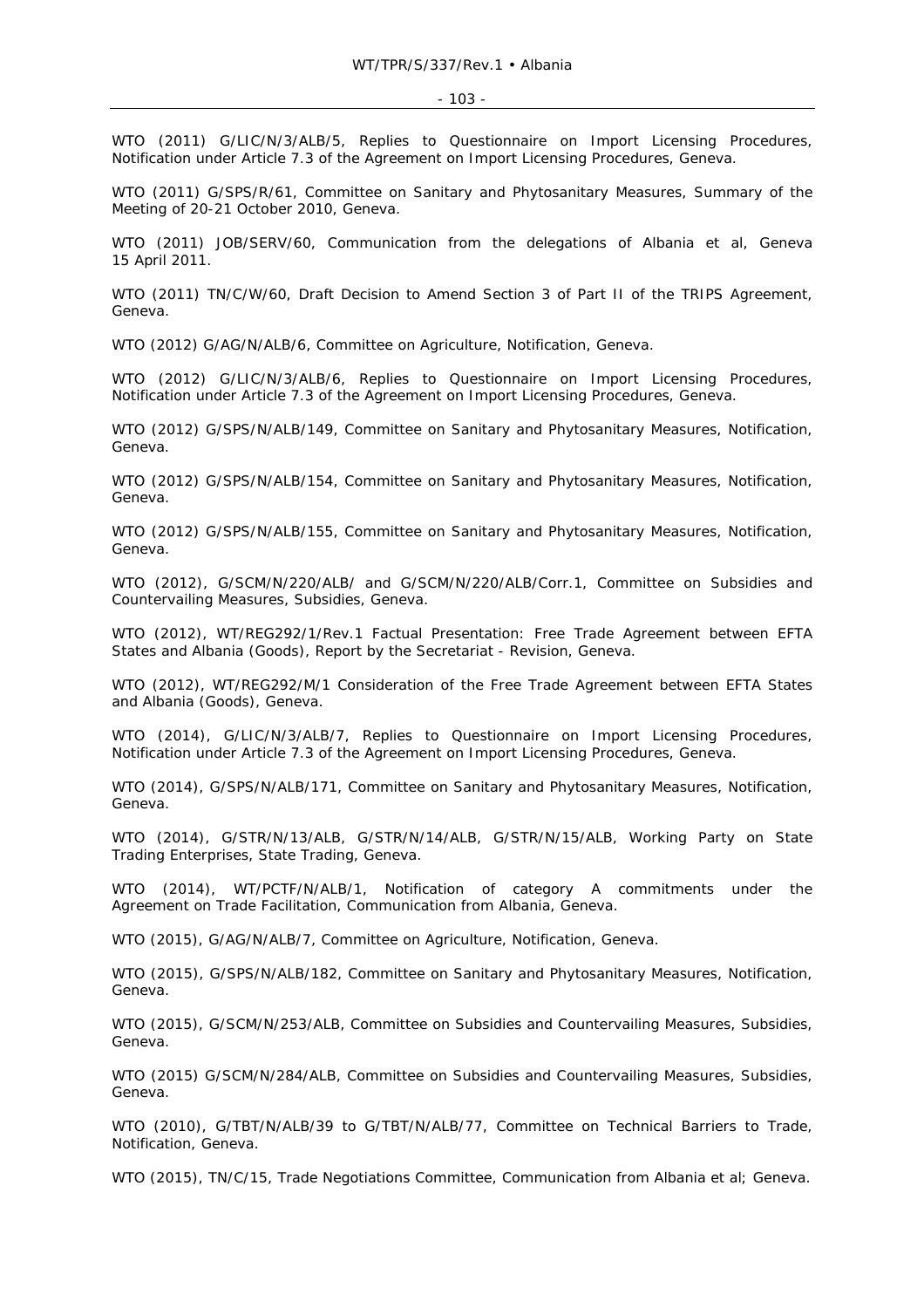## - 104 -

## **5 APPENDIX TABLES**

## **Table A1.1 Merchandise exports by HS chapter, 2010-14**

| <b>HS</b><br><b>Section</b> | <b>HS chapter</b>                                                                  | 2010  | 2011  | 2012         | 2013  | 2014  |
|-----------------------------|------------------------------------------------------------------------------------|-------|-------|--------------|-------|-------|
| Total (€ million)           |                                                                                    | 1,170 | 1,401 | 1,532        | 1,756 | 1,832 |
|                             |                                                                                    |       |       | (% of total) |       |       |
|                             | 01 Live animals and products                                                       | 1.4   | 1.2   | 1.4          | 0.7   | 0.9   |
|                             | 02 Vegetable products                                                              | 2.0   | 2.3   | 2.3          | 2.7   | 3.2   |
| 03 Fats and oils            |                                                                                    | 0.1   | 0.1   | 0.1          | 0.1   | 0.0   |
|                             | 04 Prepared food, beverages and tobacco                                            | 2.3   | 2.1   | 2.1          | 2.4   | 2.4   |
| 05 Mineral products         |                                                                                    | 27.8  | 29.9  | 35.7         | 40.3  | 33.6  |
|                             | HS 27 Mineral fuels, mineral oils and<br>products of their distillation            | 18.0  | 21.2  | 26.6         | 31.0  | 25.3  |
|                             | HS 26 Ores, slag and ash                                                           | 6.9   | 5.6   | 5.3          | 6.1   | 4.8   |
|                             | HS 25 Salt; sulphur; earths and<br>stone; plastering materials, lime and<br>cement | 2.9   | 3.1   | 3.8          | 3.2   | 3.4   |
|                             | 06 Chemicals and products thereof                                                  | 0.4   | 0.8   | 0.4          | 0.5   | 0.7   |
|                             | 07 Plastics and rubber                                                             | 0.7   | 0.6   | 0.5          | 0.6   | 0.7   |
| articles thereof            | 08 Raw hides and skins; leather, furskins and                                      | 1.6   | 1.5   | 1.3          | 1.3   | 1.2   |
| 09 Wood, cork, straw        |                                                                                    | 1.0   | 0.9   | 0.9          | 0.7   | 0.7   |
|                             | 10 Pulp of wood; paper and paperboard                                              | 2.0   | 1.5   | 1.7          | 2.5   | 2.9   |
|                             | HS 48 Paper and paperboard                                                         | 1.3   | 1.1   | 1.3          | 2.0   | 2.6   |
|                             | 11 Textiles and textile articles                                                   | 18.7  | 17.2  | 15.2         | 14.4  | 16.7  |
|                             | HS 61 Clothing accessories, knitted or<br>crocheted                                | 10.3  | 9.6   | 8.7          | 8.0   | 9.3   |
|                             | HS 62 Clothing accessories, not<br>knitted or crocheted                            | 7.7   | 7.0   | 6.1          | 5.9   | 6.8   |
|                             | 12 Footwear, headgear, etc.                                                        | 15.7  | 15.4  | 13.9         | 13.7  | 16.9  |
|                             | HS 64 Footwear, gaiters and the like;<br>parts of such articles                    | 15.7  | 15.4  | 13.9         | 13.7  | 16.8  |
|                             | 13 Articles of stone, plaster, cement                                              | 0.6   | 0.6   | 0.6          | 0.5   | 0.4   |
|                             | 14 Precious stones and metals, pearls                                              | 0.3   | 0.2   | 0.1          | 0.1   | 0.2   |
|                             | 15 Base metals and articles thereof                                                | 19.4  | 20.4  | 18.2         | 14.2  | 14.2  |
|                             | HS 72 Iron and steel                                                               | 11.6  | 13.3  | 11.3         | 8.5   | 8.3   |
|                             | HS 83 Miscellaneous articles of base<br>metal                                      | 3.3   | 2.7   | 2.7          | 2.3   | 2.1   |
|                             | 16 Machinery, electrical equipment                                                 | 3.9   | 3.4   | 3.2          | 2.9   | 3.1   |
|                             | HS 85 Electrical machinery and<br>equipment and parts thereof                      | 3.0   | 2.9   | 2.3          | 2.1   | 2.3   |
|                             | 17 Transport equipment                                                             | 0.3   | 0.5   | 0.4          | 0.4   | 0.5   |
|                             | 18 Precision instruments                                                           | 0.1   | 0.1   | 0.1          | 0.2   | 0.3   |
|                             | 19 Arms and ammunition                                                             | 0.2   | 0.1   | 0.2          | 0.0   | 0.0   |
|                             | 20 Miscellaneous manufactured articles                                             | 1.4   | 1.4   | 1.4          | 1.3   | 1.4   |
|                             | 21 Works of art, collectors' pieces and antiques                                   | 0.1   | 0.0   | 0.0          | 0.1   | 0.0   |
|                             | <b>HS 99</b>                                                                       | 0.0   | 0.0   | 0.0          | 0.1   | 0.2   |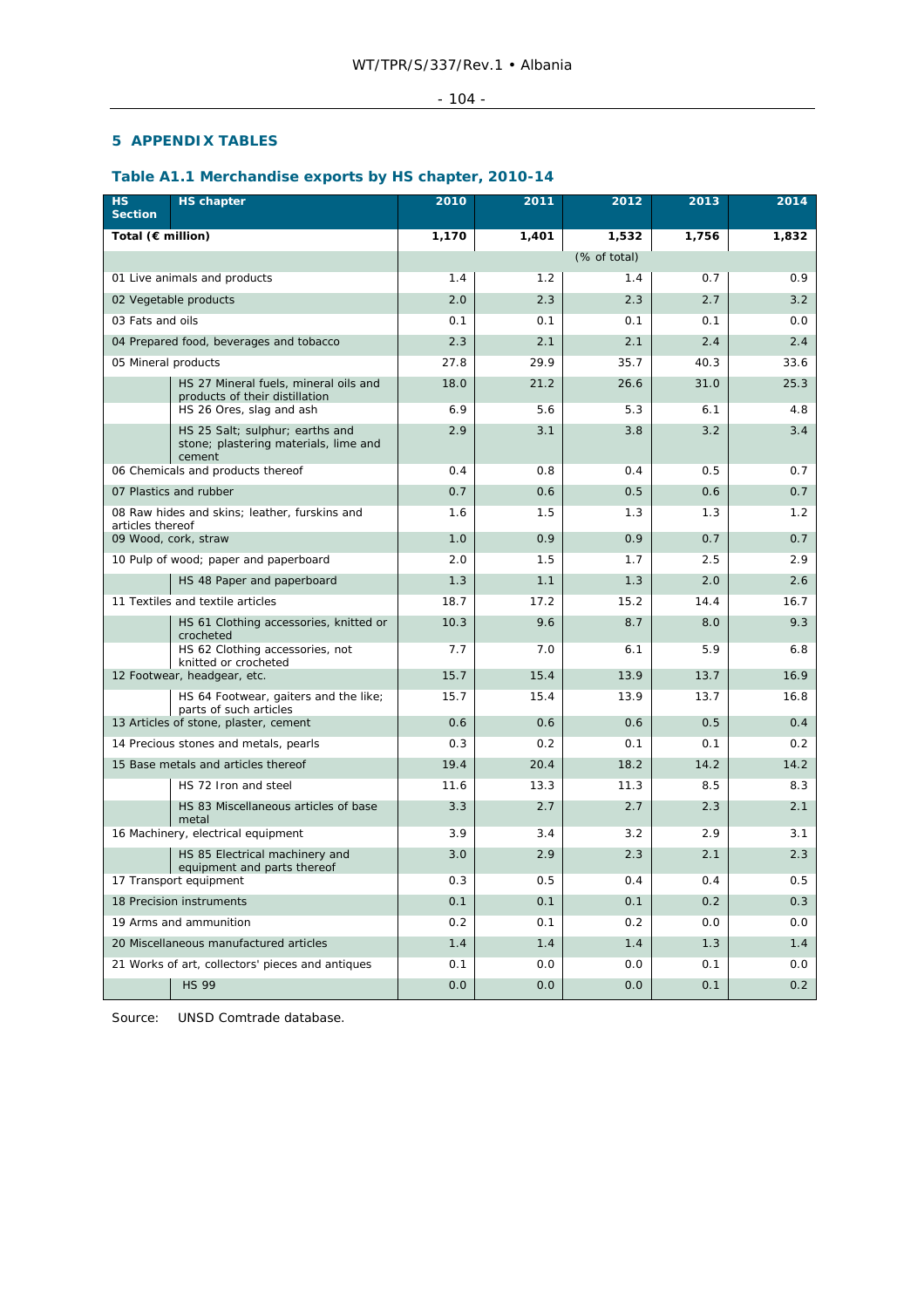# - 105 -

|                             | $\ldots$ meterminate imports by the enapted $\ell$                      |       |       |              |       |       |
|-----------------------------|-------------------------------------------------------------------------|-------|-------|--------------|-------|-------|
| <b>HS</b><br><b>Section</b> | <b>HS</b> chapter                                                       | 2010  | 2011  | 2012         | 2013  | 2014  |
| Total (€ million)           |                                                                         | 3,475 | 3,882 | 3,798        | 3,676 | 3,942 |
|                             |                                                                         |       |       | (% of total) |       |       |
|                             | 01 Live animals and products                                            | 3.1   | 2.9   | 3.0          | 2.9   | 3.0   |
|                             | 02 Vegetable products                                                   | 5.2   | 5.1   | 5.3          | 5.4   | 5.3   |
|                             | HS 10 Cereals                                                           | 2.2   | 2.6   | 2.5          | 2.5   | 2.2   |
| 03 Fats and oils            |                                                                         | 1.2   | 1.3   | 1.3          | 1.1   | 1.1   |
|                             | 04 Prepared food, beverages and tobacco                                 | 8.7   | 7.6   | 8.1          | 8.6   | 7.6   |
|                             | 05 Mineral products                                                     | 15.4  | 18.8  | 20.9         | 18.0  | 16.3  |
|                             | HS 27 Mineral fuels, mineral oils and products<br>of their distillation | 13.8  | 17.6  | 19.9         | 17.2  | 15.5  |
|                             | 06 Chemicals and products thereof                                       | 8.0   | 7.6   | 8.7          | 9.2   | 9.2   |
|                             | HS 30 Pharmaceutical products                                           | 3.3   | 3.0   | 3.2          | 3.1   | 3.8   |
|                             | 07 Plastics and rubber                                                  | 3.8   | 3.6   | 3.8          | 4.1   | 4.0   |
|                             | HS 39 Plastics and articles thereof                                     | 3.2   | 3.0   | 3.2          | 3.4   | 3.3   |
| thereof                     | 08 Raw hides and skins; leather, furskins and articles                  | 1.8   | 1.7   | 1.8          | 2.2   | 2.6   |
|                             | HS 41 Raw hides and skins (other than<br>furskins) and leather          | 1.6   | 1.6   | 1.7          | 2.1   | 2.5   |
|                             | 09 Wood, cork, straw                                                    | 1.5   | 1.3   | 1.3          | 1.3   | 1.4   |
|                             | 10 Pulp of wood; paper and paperboard                                   | 2.8   | 2.4   | 2.1          | 2.6   | 2.7   |
|                             | HS 48 Paper and paperboard                                              | 2.5   | 2.2   | 1.8          | 2.2   | 2.5   |
|                             | 11 Textiles and textile articles                                        | 7.6   | 7.3   | 7.2          | 8.3   | 9.1   |
|                             | HS 61 Clothing accessories, knitted or<br>crocheted                     | 2.1   | 2.1   | 1.9          | 2.1   | 2.3   |
|                             | HS 62 Clothing accessories, not knitted or<br>crocheted                 | 1.6   | 1.5   | 1.6          | 1.9   | 2.2   |
|                             | 12 Footwear, headgear, etc.                                             | 2.0   | 2.0   | 2.0          | 2.2   | 2.3   |
|                             | HS 64 Footwear, gaiters and the like; parts of<br>such articles         | 1.9   | 1.9   | 1.9          | 2.1   | 2.2   |
|                             | 13 Articles of stone, plaster, cement                                   | 3.1   | 2.8   | 2.6          | 2.6   | 2.4   |
|                             | 14 Precious stones and metals, pearls                                   | 0.1   | 0.1   | 0.1          | 0.2   | 0.2   |
|                             | 15 Base metals and articles thereof                                     | 12.8  | 12.3  | 10.3         | 9.7   | 10.4  |
|                             | HS 72 Iron and steel                                                    | 5.8   | 6.2   | 4.9          | 4.0   | 4.6   |
|                             | HS 73 Articles of iron or steel                                         | 3.6   | 3.1   | 2.3          | 2.5   | 2.6   |
|                             | 16 Machinery, electrical equipment                                      | 14.3  | 14.2  | 11.9         | 11.9  | 12.7  |
|                             | HS 84 Nuclear reactors, boilers, machinery and<br>mechanical appliances | 6.7   | 7.3   | 6.5          | 6.5   | 7.0   |
|                             | HS 85 Electrical machinery and equipment and<br>parts thereof           | 7.5   | 6.9   | 5.4          | 5.4   | 5.8   |
|                             | 17 Transport equipment                                                  | 5.2   | 5.9   | 6.6          | 6.8   | 6.4   |
|                             | HS 87 Vehicles                                                          | 4.9   | 5.7   | 6.3          | 5.8   | 5.8   |
|                             | 18 Precision instruments                                                | 1.5   | 1.2   | 1.1          | 0.9   | 1.1   |
|                             | 19 Arms and ammunition                                                  | 0.1   | 0.1   | 0.1          | 0.0   | 0.0   |
|                             | 20 Miscellaneous manufactured articles                                  | 1.9   | 1.7   | 1.8          | 1.9   | 2.0   |
|                             | 21 Works of art, collectors' pieces and antiques                        | 0.0   | 0.0   | 0.0          | 0.0   | 0.0   |

## **Table A1.2 Merchandise imports by HS chapter, 2010-14**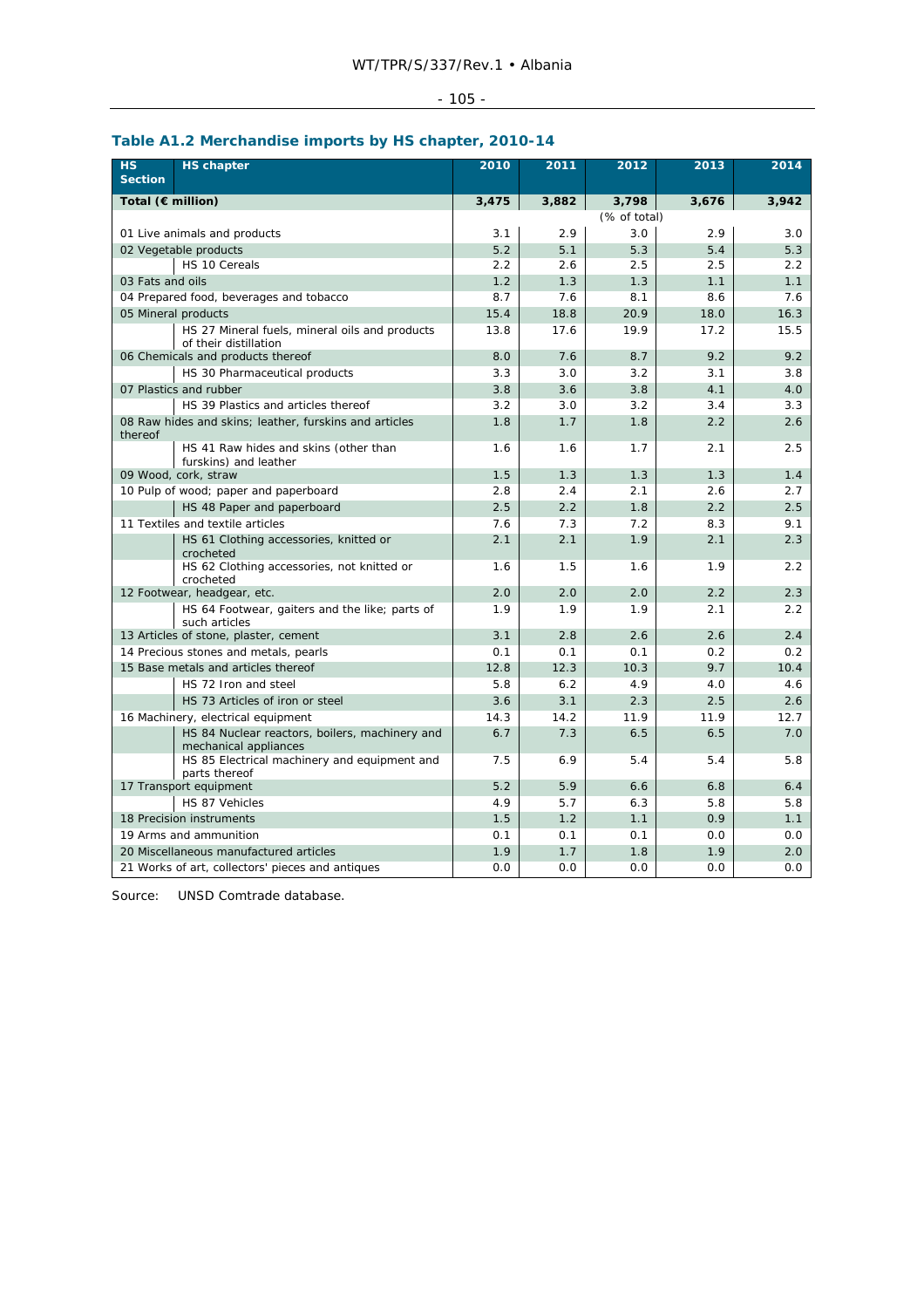| $\overline{\phantom{0}}$<br>-<br>1 U U |  |
|----------------------------------------|--|
|                                        |  |

## **Table A1.3 Merchandise exports by destination, 2010-14**

| (€ million and per cent)                 |            |       |              |         |       |
|------------------------------------------|------------|-------|--------------|---------|-------|
|                                          | 2010       | 2011  | 2012         | 2013    | 2014  |
| Total (€ million)                        | 1,170      | 1,401 | 1,532        | 1,756   | 1,832 |
| America                                  |            |       | (% of total) |         |       |
|                                          | 1.8        | 1.4   | 0.8          | 0.9     | 0.8   |
| <b>United States</b>                     | 1.5        | 1.0   | 0.5          | 0.5     | 0.6   |
| Other America                            | 0.3        | 0.4   | 0.3          | 0.4     | 0.2   |
| Europe                                   | 90.6       | 95.3  | 94.8         | 93.0    | 93.8  |
| EU(28)                                   | 70.2       | 72.9  | 75.6         | 76.7    | 77.4  |
| Italy                                    | 50.8       | 53.4  | 51.1         | 46.3    | 52.0  |
| Spain                                    | 3.4        | 3.6   | 9.2          | 9.8     | 6.5   |
| Malta                                    | 0.8        | 2.4   | 1.8          | 6.7     | 6.2   |
| Greece                                   | 5.4        | 5.1   | 4.4          | 3.2     | 3.5   |
| Germany                                  | 2.8        | 2.9   | 3.1          | 3.8     | 2.8   |
| France                                   | 0.9        | 0.5   | 0.7          | 2.1     | 1.1   |
| Bulgaria                                 | 1.0        | 1.2   | 1.3          | 0.9     | 1.1   |
| The Netherlands                          | 0.7        | 0.7   | 1.0          | 0.7     | 0.9   |
| Austria                                  | 1.0        | 1.2   | 1.2          | 0.5     | 0.8   |
|                                          | 0.0        | 0.0   | 0.0          | 0.0     | 0.5   |
| Cyprus<br>Poland                         | 0.0        | 0.0   | 0.0          |         | 0.3   |
|                                          |            |       |              | 0.1     |       |
| Romania                                  | 0.1        | 0.2   | 0.2          | 0.2     | 0.3   |
| Czech Rep.<br><b>EFTA</b>                | 1.1<br>4.2 | 0.5   | 0.3          | 0.4     | 0.3   |
|                                          |            | 2.7   | 1.0          | 1.8     | 0.8   |
| Switzerland                              | 4.1        | 2.7   | 1.0          | 1.8     | 0.8   |
| Other Europe                             | 16.2       | 19.7  | 18.2         | 14.5    | 15.5  |
| Serbia                                   | 8.3        | 9.3   | 8.9          | 7.5     | 8.0   |
| Turkey                                   | 6.0        | 7.4   | 6.3          | 3.7     | 3.9   |
| Former Yugoslav Rep. of Macedonia        | 1.7        | 2.1   | 1.9          | 1.8     | 2.1   |
| Montenegro                               | 0.0        | 0.8   | 0.8          | 1.3     | 1.4   |
|                                          |            |       |              |         |       |
| Commonwealth of Independent States (CIS) | 0.0        | 0.0   | 0.0          | 0.3     | 0.2   |
| Africa                                   | 1.1        | 0.5   | 0.8          | 0.8     | 1.2   |
| Libyan Arab Jamahiriya                   | 0.7        | 0.2   | 0.7          | 0.6     | 0.6   |
|                                          |            | 0.1   | 0.0          | 0.1     | 0.4   |
| Egypt                                    | 0.3        |       |              |         |       |
| Middle East                              | 0.9        | 0.1   | 0.2          | 0.2     | 0.4   |
|                                          |            |       |              |         |       |
| Asia                                     | 5.6        | 2.7   | 3.4          | 4.8     | 3.6   |
| China                                    | 5.5        | 2.5   | 2.7          | 4.6     | 3.4   |
| Japan                                    | 0.0        | 0.0   | $0.0\,$      | $0.0\,$ | 0.0   |
| Other Asia                               | 0.1        | 0.1   | 0.7          | 0.2     | 0.2   |
|                                          |            |       |              |         |       |
| Other                                    | 0.0        | 0.0   | 0.0          | 0.0     | 0.0   |
|                                          |            |       |              |         |       |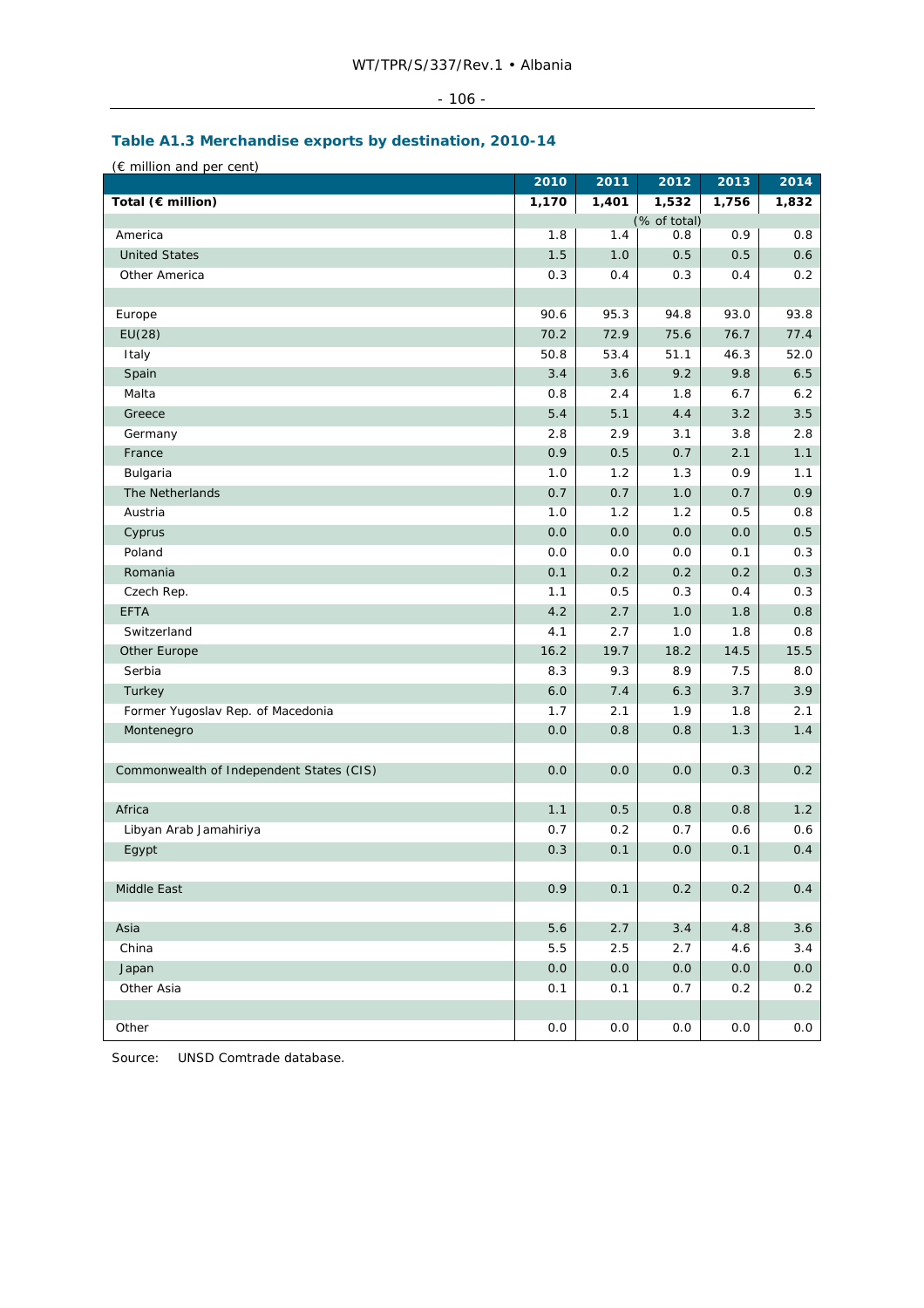## - 107 -

# **Table A1.4 Merchandise imports by origin, 2010-14**

(€ million and per cent)

|                                          | 2010    | 2011  | 2012         | 2013  | 2014  |
|------------------------------------------|---------|-------|--------------|-------|-------|
| Total (€ million)                        | 3,475   | 3,882 | 3,798        | 3,676 | 3,942 |
|                                          |         |       | (% of total) |       |       |
| America                                  | 3.4     | 3.8   | 4.6          | 4.9   | 5.3   |
| <b>United States</b>                     | 1.6     | 1.4   | 2.1          | 2.4   | 2.4   |
| Other America                            | 1.8     | 2.3   | 2.5          | 2.4   | 2.8   |
| Canada                                   | 0.3     | 0.9   | 0.8          | 0.6   | 1.0   |
| Brazil                                   | 0.9     | 0.8   | 0.9          | 0.8   | 0.8   |
|                                          |         |       |              |       |       |
| Europe                                   | 80.8    | 80.8  | 79.8         | 79.0  | 79.2  |
| EU(28)                                   | 66.5    | 65.3  | 63.3         | 64.2  | 61.1  |
| Italy                                    | 28.2    | 30.5  | 31.9         | 33.1  | 29.8  |
| Greece                                   | 13.1    | 10.6  | 9.5          | 8.9   | 9.4   |
| Germany                                  | 5.6     | 5.7   | 6.0          | 5.8   | 6.0   |
| France                                   | 2.2     | 2.4   | 1.6          | 2.6   | 1.9   |
| Spain                                    | 1.6     | 2.1   | 2.0          | 1.6   | 1.7   |
| Poland                                   | 1.4     | 1.2   | 1.3          | 1.5   | 1.4   |
| Bulgaria                                 | 1.8     | 1.3   | 1.3          | 1.7   | 1.4   |
| Austria                                  | 1.6     | 1.8   | 1.3          | 1.2   | 1.2   |
| Croatia                                  | 1.9     | 1.3   | 1.3          | 1.1   | 1.1   |
| Romania                                  | 1.2     | 1.0   | 1.1          | 0.9   | 1.1   |
| United Kingdom                           | 1.5     | 1.1   | 1.0          | 0.8   | 1.0   |
| Hungary                                  | 0.9     | 0.9   | 0.8          | 0.8   | 0.8   |
| The Netherlands                          | 1.0     | 0.8   | 0.5          | 0.7   | 0.8   |
| <b>EFTA</b>                              | 1.6     | 2.7   | 3.0          | 1.6   | 3.1   |
| Switzerland                              | 1.5     | 2.6   | 2.9          | 1.6   | 3.1   |
| Other Europe                             | 12.7    | 12.9  | 13.6         | 13.2  | 15.0  |
| Turkey                                   | 5.7     | 5.6   | 5.8          | 6.4   | 7.1   |
| Serbia                                   | 4.7     | 4.4   | 5.4          | 4.1   | 5.4   |
| Former Yugoslav Rep. of Macedonia        | 1.6     | 1.6   | 1.6          | 1.7   | 1.5   |
|                                          |         |       |              |       |       |
| Commonwealth of Independent States (CIS) | 4.9     | 4.4   | 5.6          | 3.0   | 3.1   |
| <b>Russian Federation</b>                | 2.2     | 1.9   | 2.6          | 2.0   | 2.1   |
|                                          |         |       |              |       |       |
| Africa                                   | 0.6     | 0.6   | 0.6          | 2.8   | 1.7   |
|                                          |         |       |              |       |       |
| Middle East                              | 1.1     | 1.2   | 0.3          | 0.5   | 0.7   |
|                                          |         |       |              |       |       |
| Asia                                     | 9.1     | 9.2   | 8.9          | 9.5   | 10.0  |
| China                                    | 6.3     | 6.4   | 6.4          | 6.8   | 7.3   |
| Japan                                    | $0.5\,$ | 0.5   | 0.5          | 0.4   | 0.4   |
| Other Asia                               | 2.3     | 2.3   | 2.0          | 2.4   | 2.3   |
|                                          |         |       |              |       |       |
| Other                                    | 0.0     | 0.0   | 0.1          | 0.3   | 0.1   |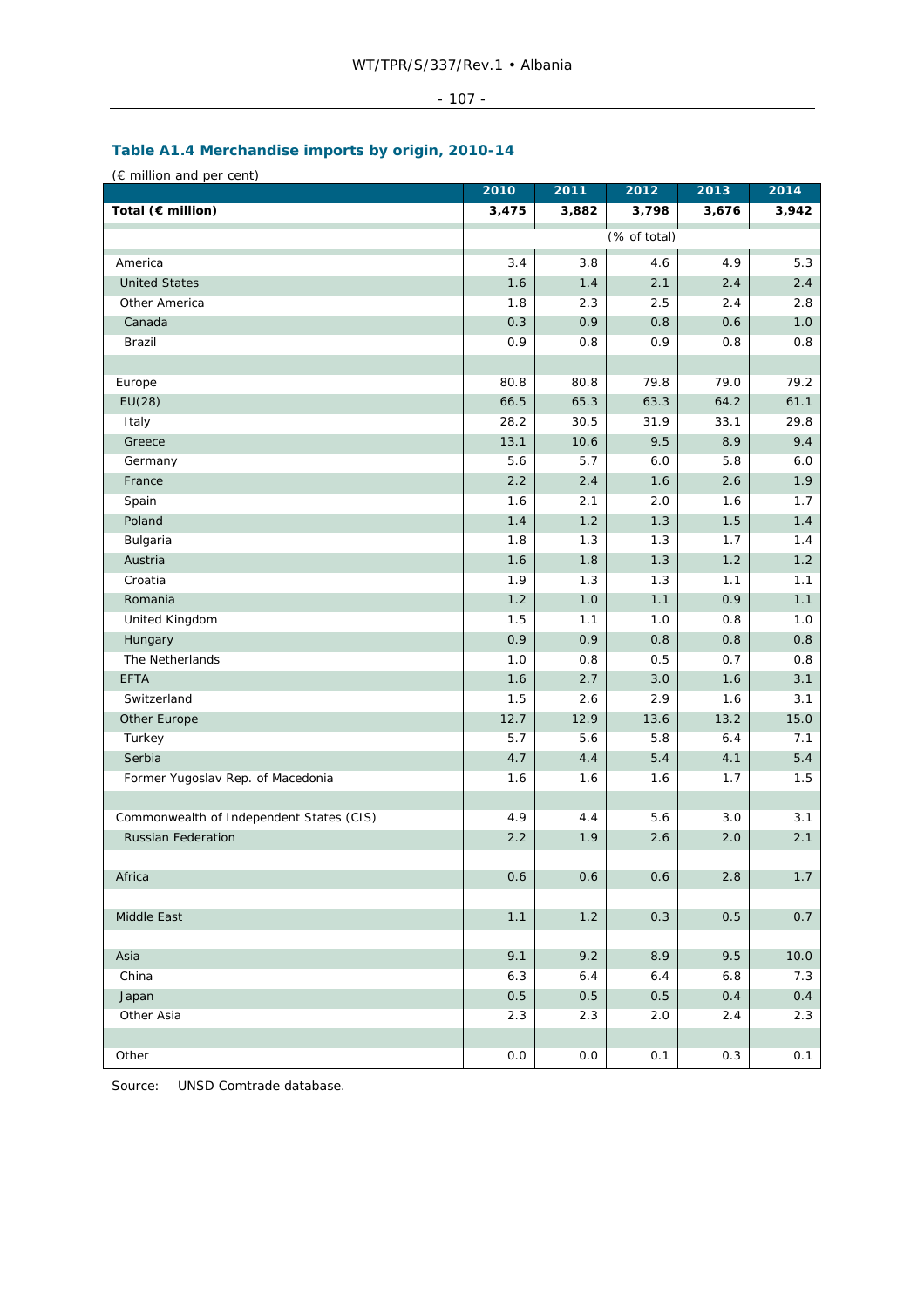# - 108 -

## **Table A3.1 MFN tariff averages by HS 2-digit level, 2015**

| HS | <b>Description</b>                                                                                                                            | No. of<br><b>lines</b> | <b>Averages</b><br>$(\%)$ | Ranges<br>$(\%)$ | Share of duty<br>free lines<br>$(\%)^a$ | SD <sup>b</sup> | CV <sup>c</sup> |
|----|-----------------------------------------------------------------------------------------------------------------------------------------------|------------------------|---------------------------|------------------|-----------------------------------------|-----------------|-----------------|
|    | <b>Total</b>                                                                                                                                  | 9,386                  | 4.2                       | $0 - 15$         | 48.6                                    | 5.5             | 1.3             |
| 01 | Live animals                                                                                                                                  | 65                     | 4.7                       | $0 - 15$         | 10.8                                    | 4.5             | 0.9             |
| 02 | Meat and edible meat offal                                                                                                                    | 248                    | 9.9                       | $2 - 15$         | 0.0                                     | 1.4             | 0.1             |
| 03 | Fish and crustaceans, molluscs and<br>other aquatic invertebrates                                                                             | 427                    | 0.0                       | $\overline{O}$   | 100.0                                   | 0.0             | 0.0             |
| 04 | Dairy produce; birds' eggs; natural<br>honey; edible products of animal<br>origin, not elsewhere specified or<br>included                     | 171                    | 9.6                       | $0 - 15$         | 1.8                                     | 2.0             | 0.2             |
| 05 | Products of animal origin, not<br>elsewhere specified or included                                                                             | 20                     | 6.5                       | $0 - 10$         | 35.0                                    | 4.8             | 0.7             |
| 06 | Live trees and other plants; bulbs,<br>roots and the like; cut flowers and<br>ornamental foliage                                              | 41                     | 7.4                       | $2 - 15$         | 0.0                                     | 6.4             | 0.9             |
| 07 | Edible vegetables and certain roots<br>and tubers                                                                                             | 111                    | 9.6                       | $2 - 15$         | 0.0                                     | 2.2             | 0.2             |
| 08 | Edible fruit and nuts; peel of citrus<br>fruit or melons                                                                                      | 124                    | 10.0                      | $5 - 15$         | 0.0                                     | 0.6             | 0.1             |
| 09 | Coffee, tea, maté and spices                                                                                                                  | 50                     | 11.5                      | $0 - 15$         | 4.0                                     | 4.9             | 0.4             |
| 10 | Cereals                                                                                                                                       | 62                     | 1.9                       | $0 - 2$          | 3.2                                     | 0.4             | 0.2             |
| 11 | Products of the milling industry;<br>malt; starches; inulin; wheat gluten                                                                     | 71                     | 9.6                       | $0 - 10$         | 4.2                                     | 2.0             | 0.2             |
| 12 | Oil seeds and oleaginous fruits; misc<br>grains, seeds and fruit; industrial or<br>medicinal plants; straw and fodder                         | 74                     | 3.6                       | $0 - 10$         | 39.2                                    | 4.2             | 1.2             |
| 13 | Lac; gums, resins and other<br>vegetable saps and extracts                                                                                    | 14                     | 8.9                       | $2 - 10$         | 0.0                                     | 2.8             | 0.3             |
| 14 | Vegetable plaiting materials;<br>vegetable products not elsewhere<br>specified or included                                                    | 5                      | 10.0                      | 10               | 0.0                                     | 0.0             | 0.0             |
| 15 | Animal or vegetable fats and oils<br>and their cleavage products;<br>prepared edible fats; animal or<br>vegetable waxes                       | 128                    | 2.3                       | $0 - 10$         | 71.1                                    | 4.1             | 1.8             |
| 16 | Preparations of meat, of fish or of<br>crustaceans, molluscs or other<br>aquatic invertebrates                                                | 102                    | 4.4                       | $0 - 15$         | 62.7                                    | 5.9             | 1.3             |
| 17 | Sugars and sugar confectionery                                                                                                                | 44                     | 6.0                       | $0 - 10$         | 2.3                                     | 4.1             | 0.7             |
| 18 | Cocoa and cocoa preparations                                                                                                                  | 27                     | 10.0                      | 10               | 0.0                                     | 0.0             | 0.0             |
| 19 | Preparations of cereals, flour, starch<br>or milk; pastry cooks' products                                                                     | 51                     | 6.4                       | $2 - 10$         | 0.0                                     | 4.0             | 0.6             |
| 21 | Miscellaneous edible preparations                                                                                                             | 39                     | 10.2                      | $0 - 15$         | 7.7                                     | 5.8             | 0.6             |
| 22 | Beverages, spirits and vinegar                                                                                                                | 184                    | 9.3                       | $0 - 15$         | 38.0                                    | 7.3             | $0.8\,$         |
| 23 | Residues and waste from the food<br>industries; prepared animal fodder                                                                        | 64                     | 6.2                       | $0 - 10$         | 23.4                                    | 4.5             | 0.7             |
| 24 | Tobacco and manufactured tobacco<br>substitutes                                                                                               | 21                     | 7.0                       | $2 - 15$         | 0.0                                     | 5.5             | 0.8             |
| 25 | Salt; sulphur; earths and stone;<br>plastering materials, lime and<br>cement                                                                  | 78                     | 3.2                       | $0 - 10$         | 2.6                                     | 2.9             | 0.9             |
| 26 | Ores, slag and ash                                                                                                                            | 44                     | 2.0                       | $\overline{2}$   | 0.0                                     | 0.0             | 0.0             |
| 27 | Mineral fuels, mineral oils and<br>products of their distillation;<br>bituminous substances; mineral<br>waxes                                 | 112                    | 5.8                       | $0 - 15$         | 32.1                                    | 5.0             | 0.9             |
| 28 | Inorganic chemicals; organic or<br>inorganic compounds of precious<br>metals, of rare-earth metals, of<br>radioactive elements or of isotopes | 247                    | 1.8                       | $0 - 2$          | 11.3                                    | 0.6             | 0.4             |
| 29 | Organic chemicals                                                                                                                             | 456                    | 0.0                       | 0                | 100.0                                   | 0.0             | 0.0             |
| 30 | Pharmaceutical products                                                                                                                       | 50                     | 0.2                       | $0 - 6$          | 96.0                                    | 1.2             | 4.9             |
| 31 | Fertilizers                                                                                                                                   | 31                     | 1.9                       | $0 - 2$          | 3.2                                     | 0.4             | 0.2             |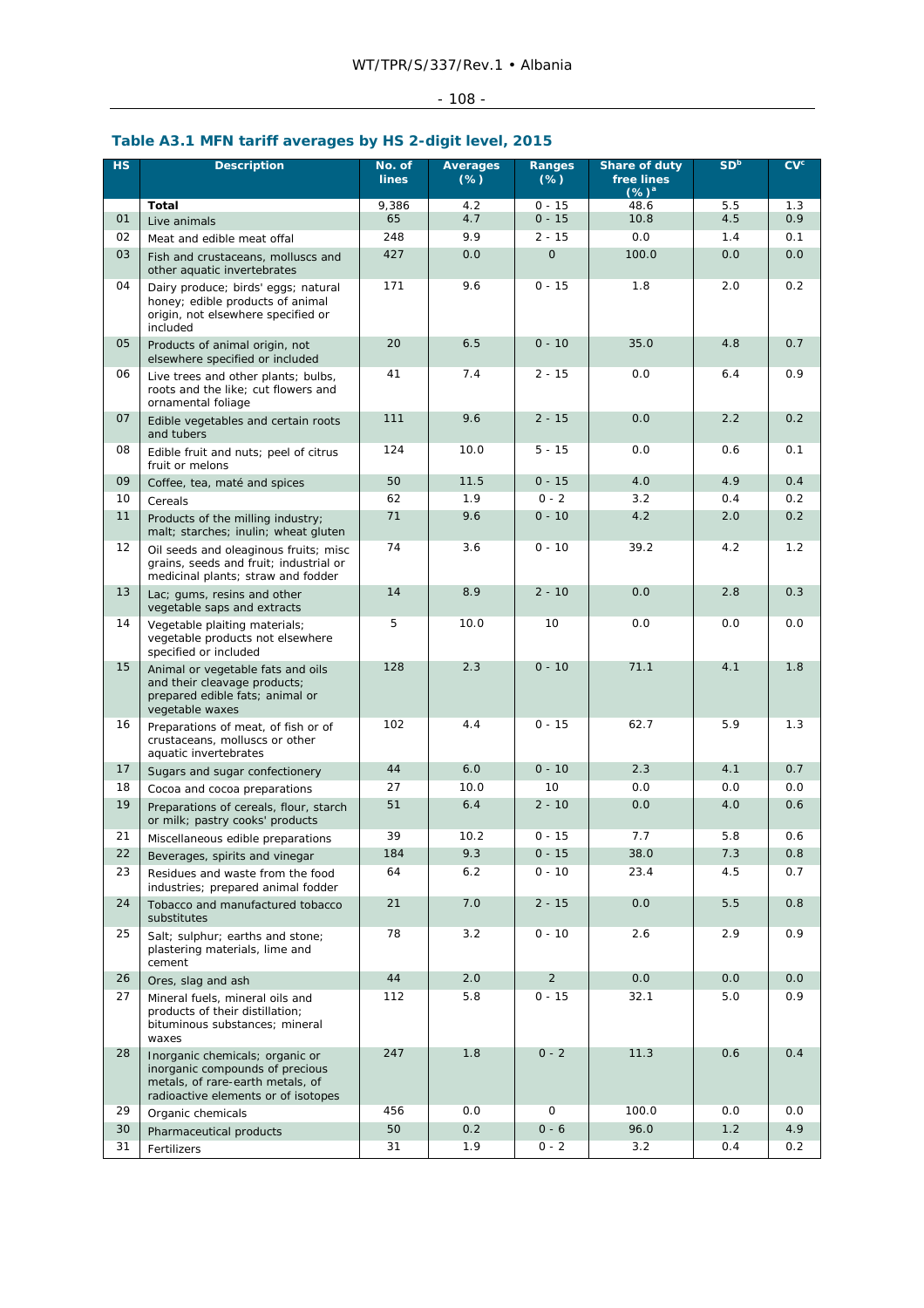# WT/TPR/S/337/Rev.1 • Albania

# - 109 -

| <b>HS</b> | <b>Description</b>                                                                                                                                                                                                                                                                | No. of<br><b>lines</b> | <b>Averages</b><br>$(\%)$ | Ranges<br>$(\%)$     | Share of duty<br>free lines<br>$(\%)^a$ | SD <sup>b</sup> | CV <sup>c</sup> |
|-----------|-----------------------------------------------------------------------------------------------------------------------------------------------------------------------------------------------------------------------------------------------------------------------------------|------------------------|---------------------------|----------------------|-----------------------------------------|-----------------|-----------------|
| 32        | Tanning or dyeing extracts; tannins<br>and their derivatives; dyes,<br>pigments and other colouring<br>matter; paints and varnishes; putty<br>and other mastics; inks                                                                                                             | 57                     | 5.2                       | $0 - 6$              | 8.8                                     | 1.9             | 0.4             |
| 33        | Essential oils and resinoids;<br>perfumery, cosmetic or toilet<br>preparations                                                                                                                                                                                                    | 48                     | 5.7                       | $2 - 6$              | 0.0                                     | 1.1             | 0.2             |
| 34        | Soap, organic surface-active agents,<br>washing preparations, lubricating<br>preparations, artificial waxes,<br>prepared waxes, polishing or<br>scouring preparations, candles and<br>similar articles, modelling pastes,<br>dental waxes and dental<br>preparations with a basis | 29                     | 3.4                       | $0 - 6$              | 31.0                                    | 2.7             | 0.8             |
| 36        | Explosives; pyrotechnic products;<br>matches; pyrophoric alloys; certain<br>combustible preparations                                                                                                                                                                              | 10                     | 3.2                       | $2 - 6$              | 0.0                                     | 1.8             | 0.6             |
| 37        | Photographic or cinematographic<br>goods                                                                                                                                                                                                                                          | 42                     | 2.0                       | $\overline{2}$       | 0.0                                     | 0.0             | 0.0             |
| 38        | Miscellaneous chemical products                                                                                                                                                                                                                                                   | 149                    | 1.5                       | $0 - 2$              | 22.8                                    | 0.8             | 0.5             |
| 39        | Plastics and articles thereof                                                                                                                                                                                                                                                     | 205                    | 3.7                       | $0 - 6$              | 12.7                                    | 2.3             | 0.6             |
| 40        | Rubber and articles thereof                                                                                                                                                                                                                                                       | 96                     | 7.5                       | $0 - 15$             | 35.4                                    | 6.8             | 0.9             |
| 41        | Raw hides and skins (other than<br>furskins) and leather                                                                                                                                                                                                                          | 71                     | 5.4                       | $0 - 10$             | 28.2                                    | 4.6             | 0.9             |
| 42        | Articles of animal gut (other than<br>silk-worm gut)                                                                                                                                                                                                                              | 36                     | 13.3                      | $0 - 15$             | 11.1                                    | 4.7             | 0.4             |
| 43        | Furskins and artificial fur;<br>manufactures thereof                                                                                                                                                                                                                              | 23<br>178              | 4.3                       | $2 - 15$<br>0        | 0.0                                     | 4.9             | 1.2<br>0.0      |
| 44<br>45  | Wood and articles of wood; wood<br>charcoal                                                                                                                                                                                                                                       | 12                     | 0.0<br>2.0                | $\overline{2}$       | 100.0<br>0.0                            | 0.0<br>0.0      | 0.0             |
| 46        | Cork and articles of cork                                                                                                                                                                                                                                                         | 23                     | 11.1                      | $10 - 15$            | 0.0                                     | 2.1             | 0.2             |
|           | Manufactures of straw, of esparto or<br>of other plaiting materials;<br>basketware and wickerwork                                                                                                                                                                                 |                        |                           |                      |                                         |                 |                 |
| 47        | Pulp of wood or of other fibrous<br>cellulosic material; recovered (waste<br>and scrap) paper and paperboard                                                                                                                                                                      | 24                     | 0.0                       | $\overline{O}$       | 100.0                                   | 0.0             | 0.0             |
| 48        | Paper and paperboard; articles of<br>paper pulp, of paper or of<br>paperboard                                                                                                                                                                                                     | 149                    | 0.0                       | 0                    | 100.0                                   | 0.0             | 0.0             |
| 49        | Printed books, newspapers, pictures<br>and other products of the printing<br>industry; manuscripts, typescripts<br>and plans                                                                                                                                                      | 22                     | 0.0                       | $\mathbf{O}$         | 100.0                                   | 0.0             | 0.0             |
| 50        | Silk                                                                                                                                                                                                                                                                              | 25                     | 0.6                       | $0 - 2$              | 72.0                                    | 0.9             | 1.6             |
| 51        | Wool, fine or coarse animal hair;<br>horsehair yarn and woven fabric                                                                                                                                                                                                              | 60                     | 4.3                       | $2 - 10$             | 0.0                                     | 3.6             | 0.8             |
| 52        | Cotton                                                                                                                                                                                                                                                                            | 149                    | 0.1                       | $0 - 2$              | 96.0                                    | 0.4             | 4.9             |
| 53        | Other vegetable textile fibres; paper<br>yarn and woven fabrics of paper<br>yarn                                                                                                                                                                                                  | 34                     | 1.4                       | $0 - 2$              | 29.4                                    | 0.9             | 0.6             |
| 54<br>55  | Man-made filaments                                                                                                                                                                                                                                                                | 85<br>143              | 1.3<br>6.8                | $0 - 10$<br>$2 - 10$ | 80.0<br>0.0                             | 3.2<br>3.9      | 2.4<br>0.6      |
| 56        | Man-made staple fibres<br>Wadding, felt and nonwovens;                                                                                                                                                                                                                            | 57                     | 3.4                       | $0 - 15$             | 28.1                                    | 4.0             | 1.2             |
|           | special yarns; twine, cordage, ropes<br>and cables and articles thereof                                                                                                                                                                                                           |                        |                           |                      |                                         |                 |                 |
| 57        | Carpets and other textile floor<br>coverings                                                                                                                                                                                                                                      | 39                     | 10.0                      | 10                   | 0.0                                     | 0.0             | 0.0             |
| 58        | Special woven fabrics; tufted textile<br>fabrics; lace; tapestries; trimmings;<br>embroidery                                                                                                                                                                                      | 51                     | 6.1                       | $0 - 10$             | 39.2                                    | 4.9             | 0.8             |
| 59        | Impregnated, coated, covered or<br>laminated textile fabrics; textile<br>articles of a kind suitable for<br>industrial use                                                                                                                                                        | 42                     | 6.0                       | $0 - 10$             | 40.5                                    | 4.9             | 0.8             |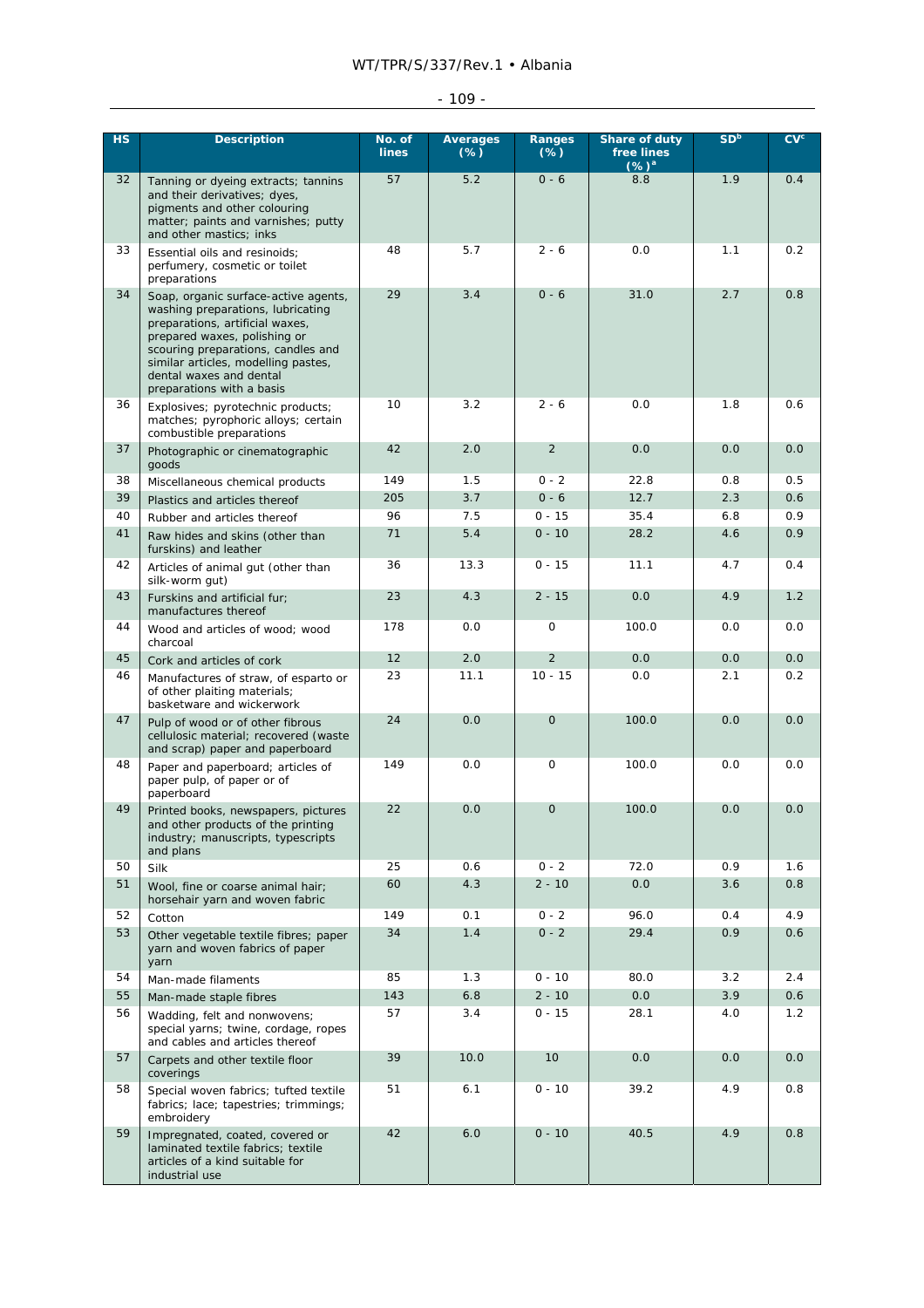# WT/TPR/S/337/Rev.1 • Albania

| - |
|---|
|   |

| <b>HS</b> | <b>Description</b>                                                                                                                                                                                                                        | No. of<br><b>lines</b> | <b>Averages</b><br>$(\%)$ | Ranges<br>$(\%)$ | <b>Share of duty</b><br>free lines<br>$(%)^{a}$ | SD <sup>b</sup> | CV <sub>c</sub> |
|-----------|-------------------------------------------------------------------------------------------------------------------------------------------------------------------------------------------------------------------------------------------|------------------------|---------------------------|------------------|-------------------------------------------------|-----------------|-----------------|
| 60        | Knitted or crocheted fabrics                                                                                                                                                                                                              | 57                     | 6.8                       | $0 - 10$         | 31.6                                            | 4.6             | 0.7             |
| 61        | Articles of apparel and clothing<br>accessories, knitted or crocheted                                                                                                                                                                     | 147                    | 0.0                       | $\mathbf{0}$     | 100.0                                           | 0.0             | 0.0             |
| 62        | Articles of apparel and clothing<br>accessories, not knitted or crocheted                                                                                                                                                                 | 194                    | 0.0                       | $\mathsf{O}$     | 100.0                                           | 0.0             | 0.0             |
| 63        | Other made up textile articles; sets;<br>worn clothing and worn textile<br>articles; rags                                                                                                                                                 | 76                     | 9.1                       | $0 - 15$         | 10.5                                            | 3.3             | 0.4             |
| 64        | Footwear, gaiters and the like; parts<br>of such articles                                                                                                                                                                                 | 78                     | 10.9                      | $0 - 15$         | 10.3                                            | 4.4             | 0.4             |
| 65        | Headgear and parts thereof                                                                                                                                                                                                                | 12                     | 13.8                      | $10 - 15$        | 0.0                                             | 2.2             | 0.2             |
| 66        | Umbrellas, sun umbrellas, walking-<br>sticks, seat-sticks, whips, riding-<br>crops and parts thereof                                                                                                                                      | 8                      | 14.4                      | $10 - 15$        | 0.0                                             | 1.7             | 0.1             |
| 67        | Prepared feathers and down and<br>articles made of feathers or of down;<br>artificial flowers; articles of human<br>hair                                                                                                                  | 8                      | 14.4                      | $10 - 15$        | 0.0                                             | 1.7             | 0.1             |
| 68        | Articles of stone, plaster, cement,<br>asbestos, mica or similar materials                                                                                                                                                                | 61                     | 14.6                      | $10 - 15$        | 0.0                                             | 1.4             | 0.1             |
| 69        | Ceramic products                                                                                                                                                                                                                          | 45                     | 11.0                      | $2 - 15$         | 0.0                                             | 6.0             | 0.5             |
| 70        | Glass and glassware                                                                                                                                                                                                                       | 130                    | 7.2                       | $0 - 15$         | 2.3                                             | 5.4             | 0.7             |
| 71        | Natural or cultured pearls, precious<br>or semi-precious stones, precious<br>metals, metals clad with precious<br>metal, and articles thereof; imitation<br>jewellery; coin                                                               | 56                     | 5.5                       | $2 - 15$         | 0.0                                             | 5.7             | 1.0             |
| 72        | Iron and steel                                                                                                                                                                                                                            | 344                    | 0.3                       | $0 - 2$          | 86.9                                            | 0.7             | 2.6             |
| 73        | Articles of iron or steel                                                                                                                                                                                                                 | 240                    | 6.3                       | $0 - 15$         | 54.6                                            | 7.2             | 1.2             |
| 74        | Copper and articles thereof                                                                                                                                                                                                               | 59                     | 0.0                       | $\mathsf{O}$     | 100.0                                           | 0.0             | 0.0             |
| 75        | Nickel and articles thereof                                                                                                                                                                                                               | 18                     | 0.0                       | $\mathbf{O}$     | 100.0                                           | 0.0             | 0.0             |
| 76        | Aluminium and articles thereof                                                                                                                                                                                                            | 58                     | 0.0                       | 0                | 100.0                                           | 0.0             | 0.0             |
| 78        | Lead and articles thereof                                                                                                                                                                                                                 | 10                     | 0.0                       | $\mathbf{0}$     | 100.0                                           | 0.0             | 0.0             |
| 79        | Zinc and articles thereof                                                                                                                                                                                                                 | 11                     | 0.0                       | $\mathbf 0$      | 100.0                                           | 0.0             | 0.0             |
| 80        | Tin and articles thereof                                                                                                                                                                                                                  | 6                      | 0.0                       | $\mathbf{O}$     | 100.0                                           | 0.0             | 0.0             |
| 81        | Other base metals; cermets; articles<br>thereof                                                                                                                                                                                           | 67                     | 0.0                       | $\mathbf 0$      | 100.0                                           | 0.0             | 0.0             |
| 82        | Tools, implements, cutlery, spoons<br>and forks, of base metal; parts<br>thereof of base metal                                                                                                                                            | 98                     | 10.3                      | $10 - 15$        | 0.0                                             | 1.1             | 0.1             |
| 83        | Miscellaneous articles of base metal                                                                                                                                                                                                      | 42                     | 12.5                      | $0 - 15$         | 7.1                                             | 5.0             | 0.4             |
| 84        | Nuclear reactors, boilers, machinery<br>and mechanical appliances; parts<br>thereof                                                                                                                                                       | 874                    | 0.5                       | $0 - 10$         | 89.7                                            | 1.8             | 3.9             |
| 85        | Electrical machinery and equipment<br>and parts thereof; sound recorders<br>and reproducers, television image<br>and sound recorders and<br>reproducers, and parts and<br>accessories of such articles                                    | 501                    | 2.9                       | $0 - 10$         | 58.7                                            | 4.3             | 1.5             |
| 86        | Railway or tramway locomotives,<br>rolling-stock and parts thereof;<br>railway or tramway track fixtures<br>and fittings and parts thereof;<br>mechanical (including electro-<br>mechanical) traffic signalling<br>equipment of all kinds | 29                     | 0.0                       | $\mathbf{O}$     | 100.0                                           | 0.0             | 0.0             |
| 87        | Vehicles other than railway or<br>tramway rolling-stock, and parts and<br>accessories thereof                                                                                                                                             | 184                    | 3.6                       | $0 - 15$         | 42.9                                            | 5.6             | 1.5             |
| 88        | Aircraft, spacecraft, and parts<br>thereof                                                                                                                                                                                                | 21                     | 2.0                       | $\overline{2}$   | 0.0                                             | 0.0             | 0.0             |
| 89        | Ships, boats and floating structures                                                                                                                                                                                                      | 35                     | 3.1                       | $2 - 15$         | 0.0                                             | 3.6             | 1.2             |
| 90        | Optical, photographic,<br>cinematographic, measuring,<br>checking, precision, medical or                                                                                                                                                  | 241                    | 1.5                       | $0 - 10$         | 59.8                                            | 2.8             | 1.8             |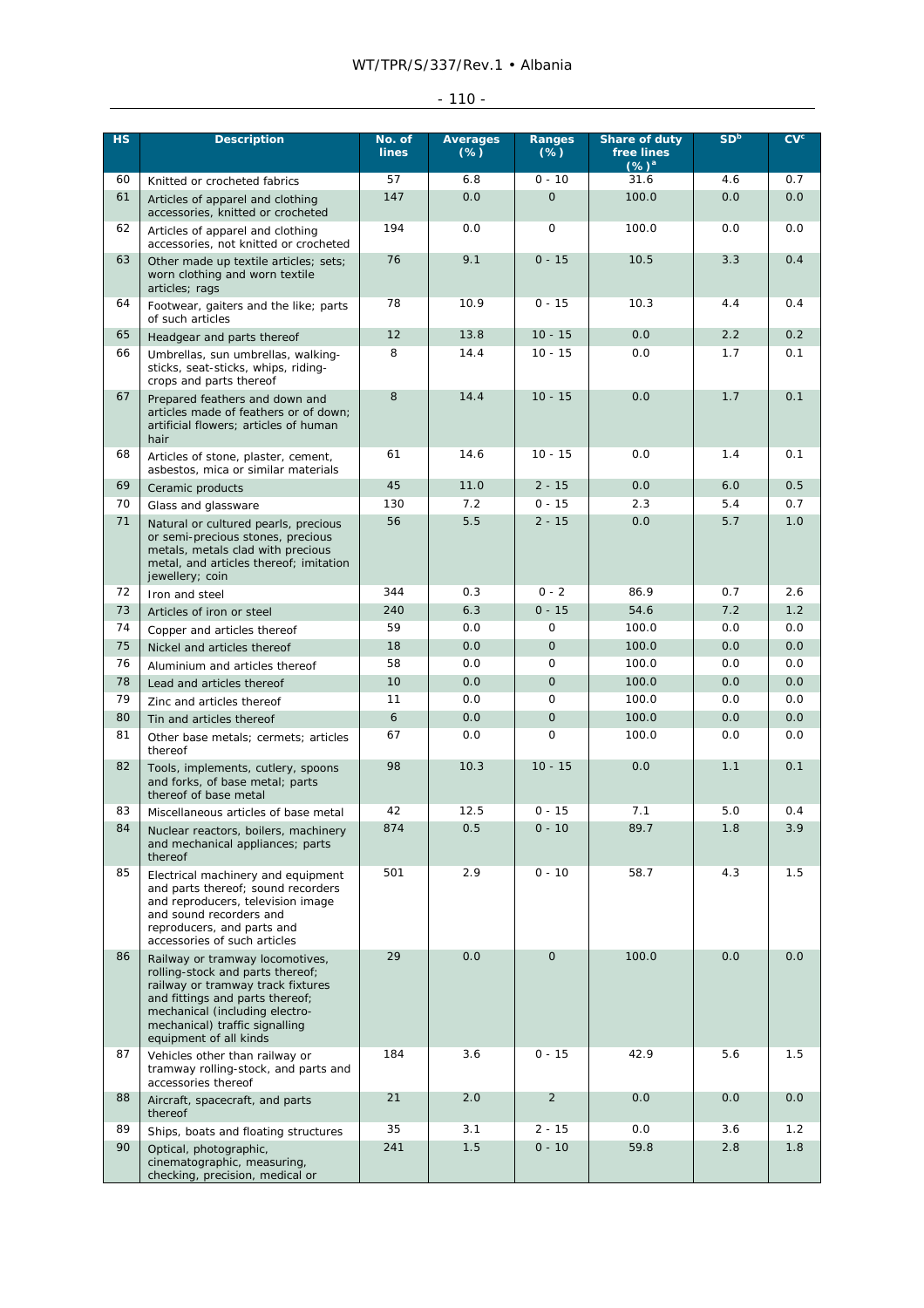#### WT/TPR/S/337/Rev.1 • Albania

| <b>HS</b> | <b>Description</b>                                                                                                                                                                                                       | No. of<br><b>lines</b> | <b>Averages</b><br>$(\%)$ | Ranges<br>$(\%)$ | <b>Share of duty</b><br>free lines<br>$(\%)^a$ | SD <sup>b</sup> | CV <sup>c</sup> |
|-----------|--------------------------------------------------------------------------------------------------------------------------------------------------------------------------------------------------------------------------|------------------------|---------------------------|------------------|------------------------------------------------|-----------------|-----------------|
|           | surgical instruments and apparatus;<br>parts and accessories thereof                                                                                                                                                     |                        |                           |                  |                                                |                 |                 |
| 91        | Clocks and watches and parts<br>thereof                                                                                                                                                                                  | 51                     | 15.0                      | 15               | 0.0                                            | 0.0             | 0.0             |
| 92        | Musical instruments; parts and<br>accessories of such articles                                                                                                                                                           | 30                     | 2.0                       | $\overline{2}$   | 0.0                                            | 0.0             | 0.0             |
| 93        | Arms and ammunition; parts and<br>accessories thereof                                                                                                                                                                    | 22                     | 15.0                      | 15               | 0.0                                            | 0.0             | 0.0             |
| 94        | Furniture; bedding, mattresses,<br>mattress supports, cushions and<br>similar stuffed furnishings; lamps<br>and lighting fittings, not elsewhere<br>specified or included; illuminated<br>signs, illuminated name-plates | 77                     | 6.6                       | $0 - 15$         | 50.6                                           | 7.3             | 1.1             |
| 95        | Toys, games and sports requisites;<br>parts and accessories thereof                                                                                                                                                      | 62                     | 7.1                       | $0 - 15$         | 46.8                                           | 7.4             | 1.0             |
| 96        | Miscellaneous manufactured articles                                                                                                                                                                                      | 69                     | 12.1                      | $0 - 15$         | 17.4                                           | 5.8             | 0.5             |
| 97        | Works of art, collectors' pieces and<br>antiques                                                                                                                                                                         | 7                      | 0.0                       | 0                | 100.0                                          | 0.0             | 0.0             |

#### - 111 -

a Duty-free tariff lines as a percentage of total tariff lines.

b Standard deviation.

c Coefficient of variation.

Note: 2015 tariff schedule is based on HS12 nomenclature consisting of 9,674 tariff lines (at 11-digit tariff line level).

Source: WTO Secretariat calculations, based on data provided by the Albanian authorities.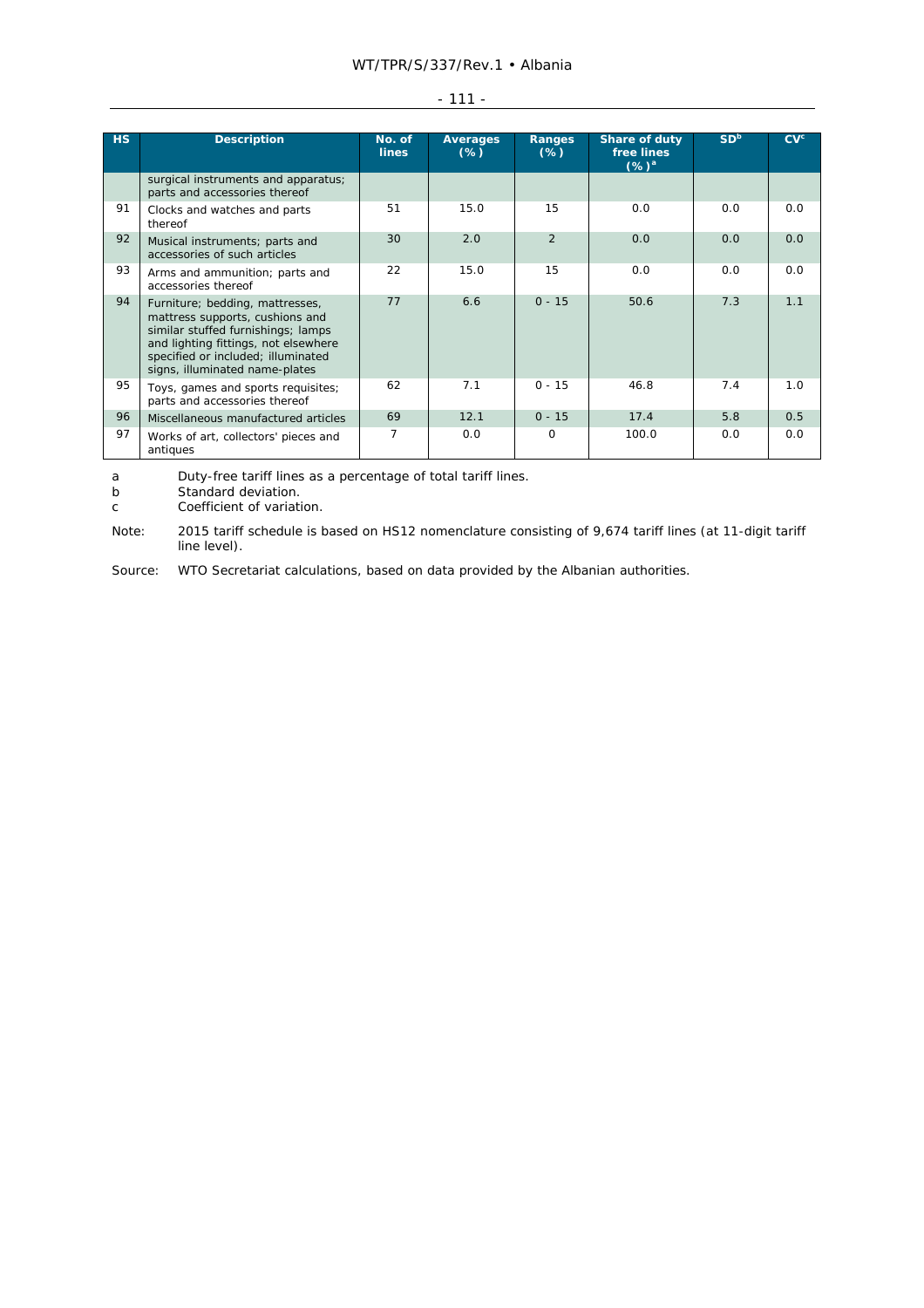|                       |                                                                                                                                                                                                                    | 2015                                 | <b>Bound</b>       |
|-----------------------|--------------------------------------------------------------------------------------------------------------------------------------------------------------------------------------------------------------------|--------------------------------------|--------------------|
| <b>Tariff</b><br>code | <b>Product descriptions</b>                                                                                                                                                                                        | <b>Applied</b><br>tariff<br>$(\%)^a$ | rates<br>$(%)^b$   |
| 27073000              | Xylol (xylenes)                                                                                                                                                                                                    | 15                                   | 20 or $10^{\circ}$ |
|                       |                                                                                                                                                                                                                    |                                      |                    |
| 271099                | Waste oils                                                                                                                                                                                                         |                                      |                    |
| 27109100              | Containing polychlorinated biphenyls (PCBs), polychlorinated<br>terphenyls (PCTs) or polybrominated biphenyls (PBBs)                                                                                               | 10                                   | 5 or $10^{\circ}$  |
| 27109900              | Other                                                                                                                                                                                                              | 10                                   | 5 or $10^{\circ}$  |
|                       |                                                                                                                                                                                                                    |                                      |                    |
| 30061030              | Sterile surgical or dental adhesion barriers, whether or not<br>absorbable                                                                                                                                         | 6                                    | 0                  |
| 3706                  | Cinematographic film, exposed and developed, whether or not<br>incorporating soundtrack or consisting only of soundtrack                                                                                           |                                      |                    |
| 370610                | Of a width of 35 mm or more                                                                                                                                                                                        |                                      |                    |
| 37061020              | Consisting only of soundtrack; negatives; intermediate positives                                                                                                                                                   | 2                                    | 0                  |
| 37061099              | Other positives                                                                                                                                                                                                    | $\overline{2}$                       | $\Omega$           |
|                       |                                                                                                                                                                                                                    |                                      |                    |
| 38247800              | Containing perfluorocarbons (PFCs) or hydrofluorocarbons (HFCs),<br>but not containing chlorofluorocarbons (CFCs) or<br>hydrochlorofluorocarbons (HCFCs)                                                           | $\overline{2}$                       | $\Omega$           |
| 38259010              | Alkaline iron oxide for the purification of gas                                                                                                                                                                    | $\overline{2}$                       | $\Omega$           |
|                       |                                                                                                                                                                                                                    |                                      |                    |
|                       | Flat panel displays able to display signals from automatic data-<br>processing machines with an acceptable level of functionality                                                                                  |                                      |                    |
|                       | Colour                                                                                                                                                                                                             |                                      |                    |
| 85285931              | With a screen of the liquid crystal display (LCD) technology                                                                                                                                                       | 2                                    | 0                  |
| 85285939              | Other                                                                                                                                                                                                              | $\overline{2}$                       | $\Omega$           |
| 85285970              | Other                                                                                                                                                                                                              | $\overline{2}$                       | 0 or $10^{\circ}$  |
|                       |                                                                                                                                                                                                                    |                                      |                    |
|                       | Not designed to incorporate a video display or screen                                                                                                                                                              |                                      |                    |
|                       | Other (other than video tuners)                                                                                                                                                                                    |                                      |                    |
| 85287191              | Apparatus with a microprocessor-based device incorporating a<br>modem for gaining access to the Internet, and having a<br>function of interactive information exchange, capable of<br>receiving television signals | 10                                   | 0                  |
| 85287199              | Other                                                                                                                                                                                                              | 10                                   | $\Omega$           |
| 90172039              | Marking-out instruments                                                                                                                                                                                            | 2                                    | 0 or $5c$          |
| a.                    | The 2015 tariff is based on HS12 nomenclature                                                                                                                                                                      |                                      |                    |

#### **Table A3.2 Tariff lines with applied MFN tariffs exceeding the bound rates, 2015**

a The 2015 tariff is based on HS12 nomenclature.

b Final bound rates are aligned to the 2015 applied tariff schedule (HS12 nomenclature) by the Secretariat.

Note: Tariff codes with applied MFN rates exceeding bound rates are identified using the 2015 applied tariff schedule (HS 2012) and the bound tariff schedule (HS 2007) using WCO correlation tables between HS 2007 and HS 2012.

Source: WTO Secretariat calculations, based on data provided by the Albanian authorities and the WTO CTS database.

c One of the bound duties is higher than applied MFN rates.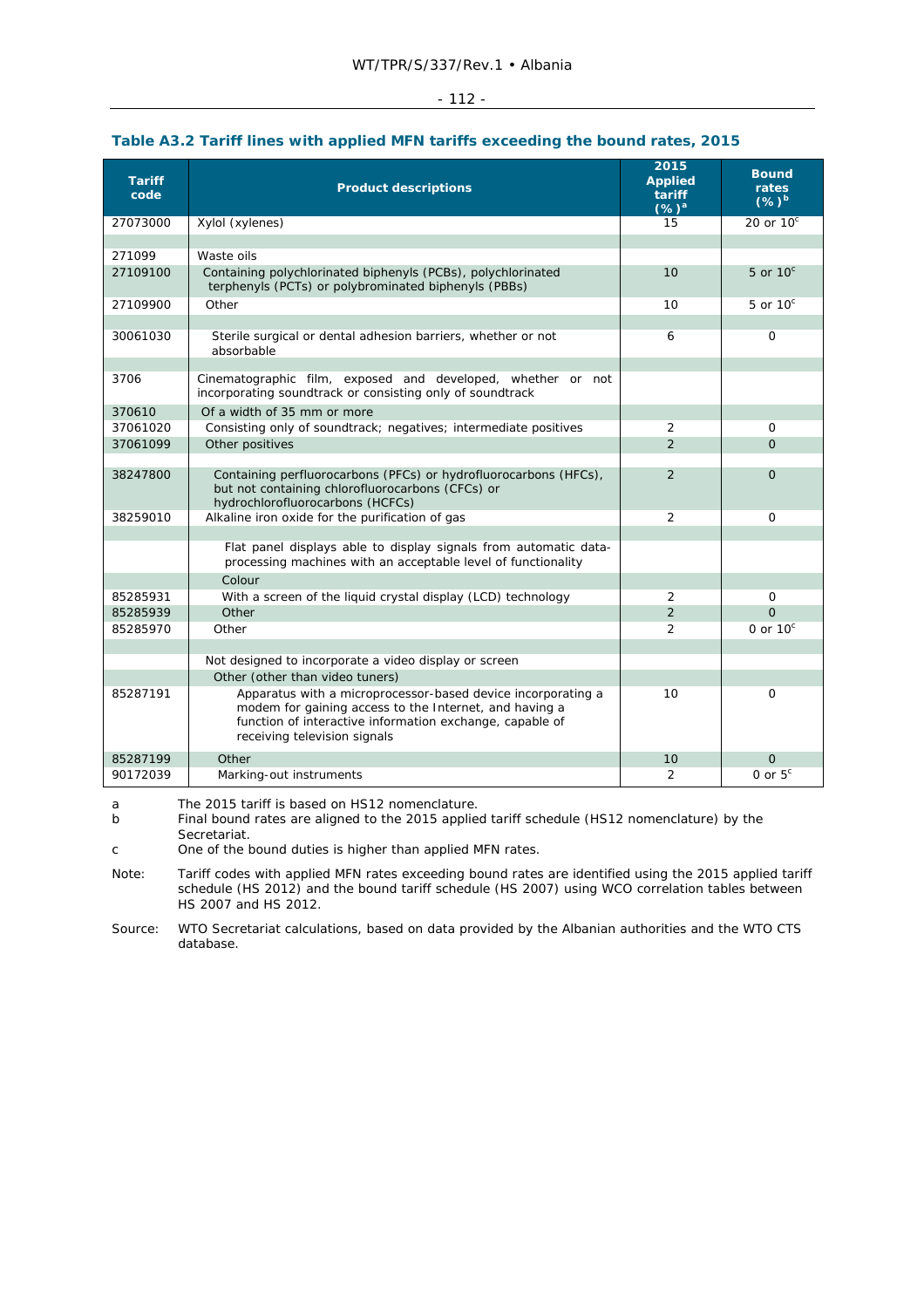#### $- 113 -$

#### **Table A3.3 Tariff quotas of agricultural products based on preferential trade agreements to which Albania is a party**

# **(a) Tariff quotas of agricultural products based on the CEFTA Free Trade Agreement**

|                  |                                                                                                                          |                   | 2010                        |                           | 2011                        |                            |  |  |
|------------------|--------------------------------------------------------------------------------------------------------------------------|-------------------|-----------------------------|---------------------------|-----------------------------|----------------------------|--|--|
| <b>CN</b> code   | <b>Description</b>                                                                                                       | Quota<br>(ton/hl) | <b>Imported</b><br>quantity | Quantity<br>used<br>$(*)$ | <b>Imported</b><br>Quantity | Quantity<br>used<br>$(\%)$ |  |  |
| Montenegro       |                                                                                                                          |                   |                             |                           |                             |                            |  |  |
| 0204             | Meet of sheep or goats, fresh, chilled or<br>frozen                                                                      | 100               | 0                           | 0.0                       | 0                           | 0.0                        |  |  |
| 020900           | Pig fat and poultry fat                                                                                                  | 300               | 0                           | 0.0                       | $\mathbf 0$                 | 0.0                        |  |  |
| 0210             | Meat and edible meat offal, salted, in<br>brine, dried or smoked                                                         | 300               | $\mathbf{O}$                | 0.0                       | $\Omega$                    | 0.0                        |  |  |
| 0403             | Buttermilk, curdled milk and cream,<br>yogurt, kephir and other fermented or<br>acidified milk and cream                 | 100               | 0                           | 0.0                       | $\mathbf 0$                 | 0.0                        |  |  |
| 0405             | Butter and other fats and oils derived from<br>milk; dairy spreads                                                       | 50                | $\mathbf{O}$                | 0.0                       | $\mathbf{O}$                | 0.0                        |  |  |
| 0406             | Cheese and curd                                                                                                          | 100               | 0                           | 0.0                       | 0                           | 0.0                        |  |  |
| 0703             | Onions, shallots, garlic, leeks and other<br>alliaceous vegetables, fresh or chilled                                     | 100               | $\overline{O}$              | 0.0                       | $\overline{O}$              | 0.0                        |  |  |
| 0708             | Leguminous vegetables, shelled or<br>unshelled, fresh or chilled                                                         | 100               | 0                           | 0.0                       | 0                           | 0.0                        |  |  |
| 16               | Preparations of meat, of fish or of<br>crustaceans, molluscs or other aquatic<br>invertebrates                           | 300               | $\overline{O}$              | 0.0                       | $\mathbf{O}$                | 0.0                        |  |  |
| 2007             | Jams, fruit jellies, marmalades, fruit or nut<br>purée and fruit or nut pastes                                           | 200               | 0.4                         | 0.2                       | $\Omega$                    | 0.0                        |  |  |
| 2009             | Fruit juices (including grape must) and<br>vegetable juices, unfermented and not<br>containing added spirit              | 100               | 56                          | 56.5                      | $\mathbf{O}$                | 0.0                        |  |  |
| 210500           | Ice cream and other edible ice, whether or<br>not containing cocoa                                                       | 100               | 0                           | 0.0                       | 0                           | 0.0                        |  |  |
| 2201             | Waters, including natural or artificial<br>mineral waters and aerated waters,<br>without sweetening matter/not flavoured | 500               | $\overline{O}$              | 0.0                       | $\mathbf{O}$                | 0.0                        |  |  |
| 2202             | Waters, including mineral waters and<br>aerated waters with sweetening<br>matter/flavoured                               | 500               | 24                          | 4.8                       | 24                          | 4.8                        |  |  |
| 220300           | Beer made from malt                                                                                                      | 1,000             | $\mathbf{O}$                | 0.0                       | 12                          | 1.2                        |  |  |
| 2208<br>Serbia   | Undenatured ethyl alcohol; spirits, liqueurs<br>and other spirituous beverages                                           | 200               | $\Omega$                    | 0.0                       | $\Omega$                    | 0.0                        |  |  |
|                  |                                                                                                                          |                   |                             |                           |                             |                            |  |  |
| 0405<br>04061080 | Butter and other fats and oils derived from<br>milk; dairy spreads<br>Fresh (unripened or uncured) cheese                | 200<br>200        | $\mathbf 0$<br>0            | 0.0<br>0.0                | $\mathbf{O}$<br>$\mathbf 0$ | 0.0<br>0.0                 |  |  |
| 1001             | Wheat and meslin                                                                                                         | 2,500             | 1,473                       | 58.9                      | 2500                        | 100.0                      |  |  |
| 1101             | Wheat or meslin flour                                                                                                    | 2,500             | 2,500                       | 100.0                     | 2500                        | 100.0                      |  |  |
| 110313           | Cereal groats and meal of maize (corn)                                                                                   | 5,000             | 398                         | 8.0                       | 50                          | 1.0                        |  |  |
| 1601             | Sausages and similar products, of meat                                                                                   | 100               | 0                           | 0.0                       | $\mathbf 0$                 | 0.0                        |  |  |
| 1902             | Pasta or others such as spaghetti,<br>macaroni, noodles, lasagne, gnocchi,<br>ravioli, cannelloni; couscous              | 250               | 227                         | 90.9                      | 46                          | 18.4                       |  |  |
| 190531           | Sweet biscuits                                                                                                           | 750               | 11                          | 1.5                       | 0                           | 0.0                        |  |  |
| 2007             | Jams, fruit jellies, marmalades, fruit or nut<br>purée and fruit or nut pastes                                           | 250               | $\overline{O}$              | 0.0                       | $\mathbf{O}$                | 0.0                        |  |  |
| 2009             | Fruit juices (including grape must) and<br>vegetable juices, unfermented and not<br>containing added spirit              | 200               | 33                          | 16.6                      | 11                          | 5.6                        |  |  |
| 2104             | Soups and broths and preparations                                                                                        | 100               | 6                           | 5.7                       | $\overline{2}$              | 1.7                        |  |  |
| 2105             | Ice cream and other edible ice                                                                                           | 100               | 100                         | 100.0                     | 51                          | 50.6                       |  |  |
| 2201             | Waters, including natural or artificial<br>mineral waters and aerated waters,<br>without sweetening matter/not flavoured | 200               | $\overline{O}$              | 0.0                       | $\mathbf{O}$                | 0.0                        |  |  |
| 2204             | Wine of fresh grapes                                                                                                     | 200               | 0                           | 0.0                       | 0                           | 0.0                        |  |  |
| 230990           | Preparations of a kind used in animal<br>feeding                                                                         | 400               | $\overline{O}$              | 0.0                       | $\mathbf{O}$                | 0.0                        |  |  |
| 2203             | Beer made from malt                                                                                                      | 200               | 0                           | 0.0                       | 0                           | 0.0                        |  |  |
| 22082012         | Cognac                                                                                                                   | 500               | $\mathsf{O}$                | 0.0                       | $\mathbf 0$                 | 0.0                        |  |  |
| 22082026         | Grappa                                                                                                                   | 200               | 0                           | 0.0                       | 0                           | 0.0                        |  |  |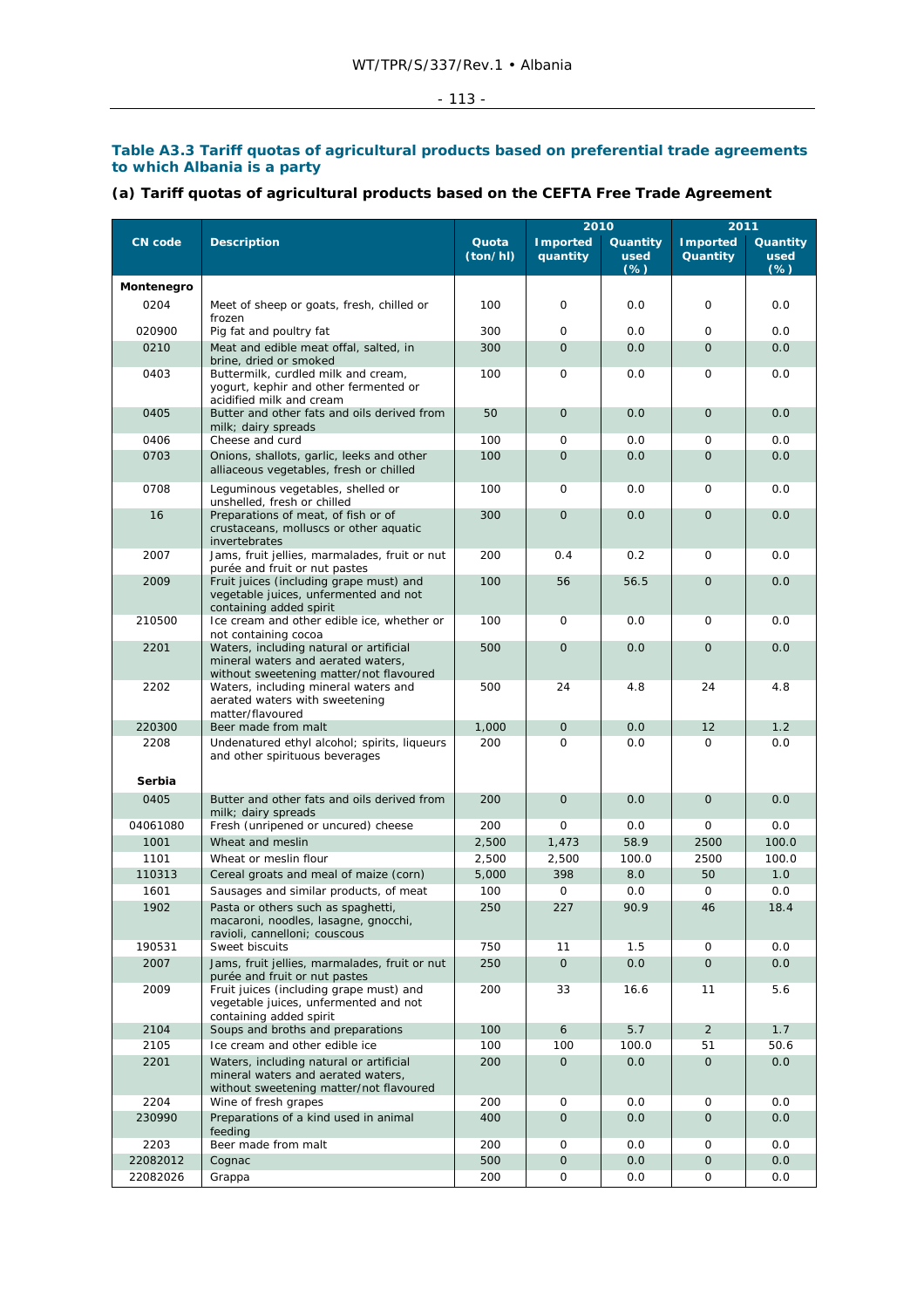| -<br> |  |
|-------|--|
|       |  |

|                                                |                                                                                                                          |                   | 2010                        |                         | 2011                         |                           |
|------------------------------------------------|--------------------------------------------------------------------------------------------------------------------------|-------------------|-----------------------------|-------------------------|------------------------------|---------------------------|
| <b>CN</b> code                                 | <b>Description</b>                                                                                                       | Quota<br>(ton/hl) | <b>Imported</b><br>quantity | Quantity<br>used<br>(%) | <b>I</b> mported<br>Quantity | Quantity<br>used<br>$(*)$ |
| 220870                                         | Liqueurs and cordials                                                                                                    | 500               | $\Omega$                    | 0.0                     | $\Omega$                     | 0.0                       |
| Former<br>Yugoslav<br>Republic of<br>Macedonia |                                                                                                                          |                   |                             |                         |                              |                           |
| 040610                                         | Fresh (unripened or uncured) cheese                                                                                      | 50                | $\Omega$                    | 0.0                     | $\Omega$                     | 0.0                       |
| 04069029                                       | Kashkaval                                                                                                                | 50                | $\Omega$                    | 0.0                     | 0.1                          | 0.2                       |
| 0702                                           | Tomatoes, fresh or chilled                                                                                               | 150               | 31                          | 20.6                    | 150                          | 99.9                      |
| 0707                                           | Cucumbers and gherkins, fresh or chilled                                                                                 | 100               | 14                          | 13.8                    | $\overline{4}$               | 4.0                       |
| 080810                                         | Apples                                                                                                                   | 3.000             | 1.853                       | 61.8                    | 35                           | 1.2                       |
| 1601                                           | Sausages and similar products, of meat                                                                                   | 150               | 104                         | 69.1                    | 30                           | 19.9                      |
| 1602                                           | Other prepared or preserved meat, meat<br>offal or blood                                                                 | 100               | $\overline{2}$              | 1.9                     | 23                           | 22.8                      |
| 1704                                           | Sugar confectionery, not containing cocoa                                                                                | 200               | 31                          | 15.4                    | 14                           | 6.9                       |
| Croatia                                        |                                                                                                                          |                   |                             |                         |                              |                           |
| 0403                                           | Buttermilk, curdled milk and cream,<br>yogurt, kephir and other fermented or<br>acidified milk and cream                 | 50                | $\Omega$                    | 0.0                     | $\mathbf{1}$                 | 1.5                       |
| 040630                                         | Processed cheese, not grated or powdered                                                                                 | 100               | $\Omega$                    | 0.0                     | $\Omega$                     | 0.0                       |
| 040690                                         | Other cheese                                                                                                             | 100               | $\overline{O}$              | 0.0                     | $\Omega$                     | 0.0                       |
| 2201                                           | Waters, including natural or artificial<br>mineral waters and aerated waters,<br>without sweetening matter/not flavoured | 100               | $\Omega$                    | 0.0                     | $\Omega$                     | 0.0                       |
| 2007                                           | Jams, fruit jellies, marmalades, fruit or nut<br>purée and fruit or nut pastes                                           | 50                | $\mathbf{O}$                | 0.0                     | $\Omega$                     | 0.0                       |
| 2009                                           | Fruit juices (including grape must) and<br>vegetable juices                                                              | 200               | $\Omega$                    | 0.0                     | $\Omega$                     | 0.0                       |
| 22                                             | Beverages, spirits and vinegar                                                                                           | 500               | $\mathbf{O}$                | 0.0                     | $\Omega$                     | 0.0                       |
| 240220                                         | Cigarettes containing tobacco                                                                                            | 100               | $\mathbf 0$                 | 0.0                     | $\Omega$                     | 0.0                       |

Source: Based on data provided by the Albanian authorities.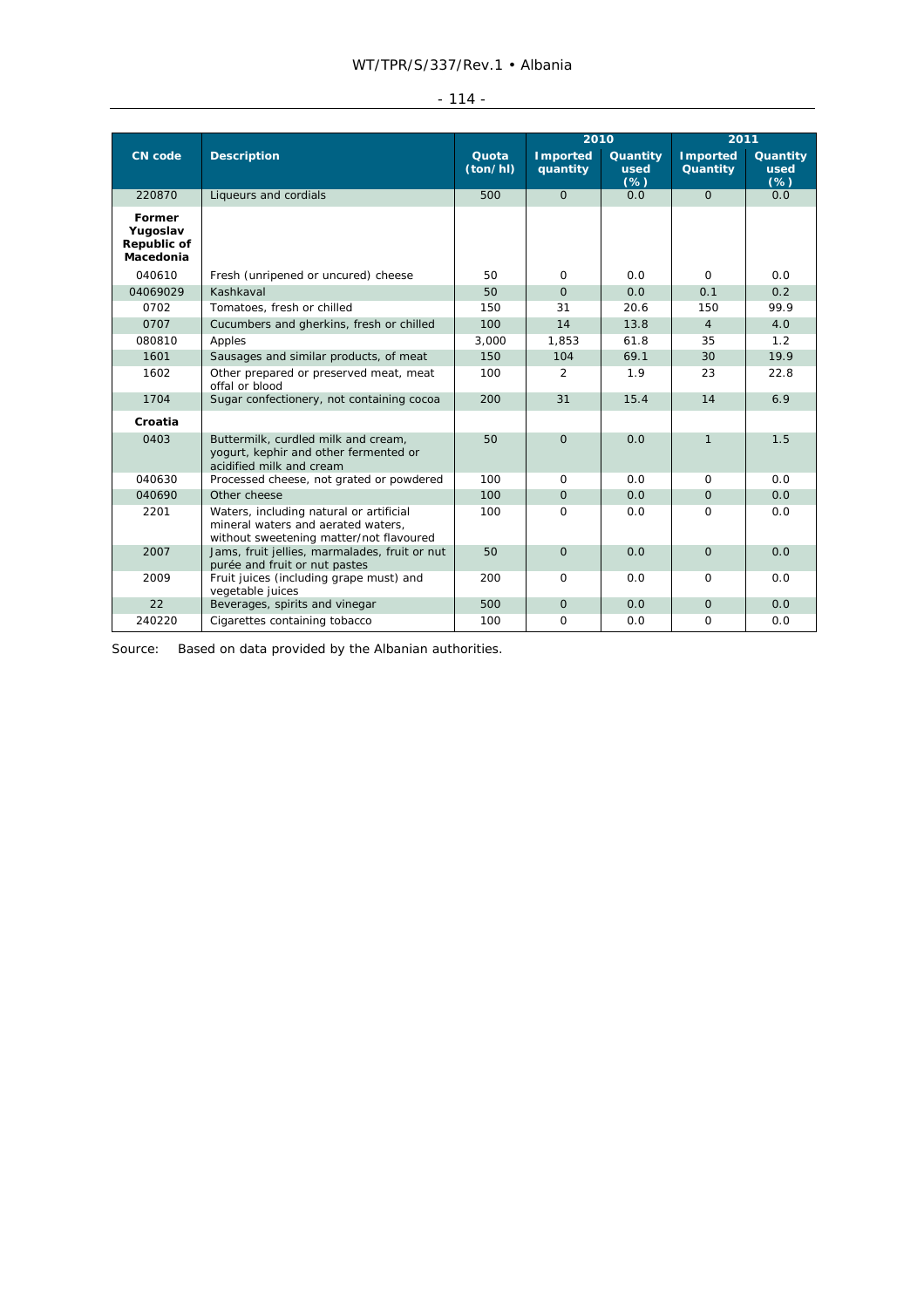|                      |                                                                                                    |                   | 2010                 |                      | 2011                 |                      | 2012                 |                      |                      | 2013                 | 2014                 |                      | 2015                 |                      |                               |
|----------------------|----------------------------------------------------------------------------------------------------|-------------------|----------------------|----------------------|----------------------|----------------------|----------------------|----------------------|----------------------|----------------------|----------------------|----------------------|----------------------|----------------------|-------------------------------|
| <b>CN</b> code       | <b>Description</b>                                                                                 | Quota<br>(ton/hl) | Imported<br>Quantity | Quantity<br>used (%) | Imported<br>Quantity | Quantity<br>used (%) | Imported<br>Quantity | Quantity<br>used (%) | Imported<br>Quantity | Quantity<br>used (%) | Imported<br>Quantity | Quantity<br>used (%) | Imported<br>Quantity | Quantity<br>used (%) |                               |
| 040630               | Processed cheese, not grated or<br>powdered                                                        | 200               | $\Omega$             | 0.0                  | 0.1                  | 0.03                 | 0.02                 | 0.01                 | $\Omega$             | 0.0                  | $\Omega$             | 0.0                  | $\Omega$             | 0.0                  |                               |
| 040690               | Other cheese                                                                                       | 100               | $\mathbf{1}$         | 0.6                  | $\mathbf{1}$         | 1.1                  | $\mathbf{1}$         | 1.3                  | $\overline{O}$       | 0.0                  | $\mathbf{O}$         | 0.0                  | $\Omega$             | 0.0                  |                               |
| 04071100             | Eggs for hatching                                                                                  | 5,000,000         | $\Omega$             | 0.0                  | $\mathsf{O}$         | 0.0                  | 0                    | 0.0                  | $\mathsf{O}$         | 0.0                  | $\mathsf{O}$         | 0.0                  | $\Omega$             | 0.0                  |                               |
| 04071911             |                                                                                                    |                   |                      |                      |                      |                      |                      |                      |                      |                      |                      |                      |                      |                      |                               |
| 04071919             |                                                                                                    |                   |                      |                      |                      |                      |                      |                      |                      |                      |                      |                      |                      |                      |                               |
| 0409                 | Natural honey                                                                                      | 100               | 99                   | 98.8                 | $\mathbf{1}$         | 1.2                  | $\mathbf 0$          | 0.0                  | $\mathbf{0}$         | 0.0                  | $\mathbf{O}$         | 0.0                  | $\mathbf{O}$         | 0.0                  |                               |
| 070200               | Tomatoes, fresh or chilled                                                                         | 200               | 200                  | 100.0                | 200                  | 100.0                | 200                  | 100.0                | 74                   | 36.9                 | 200                  | 100                  | 200                  | 100.0                |                               |
| 070960               | Fruits of the genus Capsicum or<br>of the genus Pimenta                                            | 200               | 185                  | 92.4                 | 149                  | 74.3                 | 59                   | 29.4                 | 31                   | 15.6                 | 129                  | 64.3                 | 43                   | 21.3                 |                               |
| 071080               | Other vegetables, frozen                                                                           | 200               | $\mathbf 0$          | 0.0                  | 0.1                  | 0.04                 | 0                    | 0.0                  | $\mathbf 0$          | 0.0                  | $\mathbf 0$          | 0.0                  | 0.1                  | 0.1                  |                               |
| 071290               | Other vegetables; mixtures of<br>vegetables, dried                                                 | 200               | $\mathbf{O}$         | 0.0                  | $\overline{O}$       | 0.0                  | $\overline{O}$       | 0.0                  | $\overline{O}$       | 0.0                  | 0.1                  | 0.03                 | $\mathbf{O}$         | 0.0                  | $\mathbf{I}$<br>$\frac{1}{1}$ |
| 071320               | Chickpeas                                                                                          | 150               | $\mathbf{1}$         | 0.9                  | $\overline{2}$       | 1.1                  | $\overline{2}$       | 1.2                  | 0.1                  | 0.1                  | $\mathbf 0$          | 0.0                  | $\mathbf 0$          | 0.0                  |                               |
| 071333               | Kidney beans, including white<br>pea beans                                                         | 100               | $\Omega$             | 0.0                  | $\overline{O}$       | 0.0                  | $\mathbf{O}$         | 0.0                  | 20                   | 20.0                 | $\Omega$             | 0.0                  | $\Omega$             | 0.0                  | $\mathbf{L}$                  |
| 071340               | Lentils                                                                                            | 150               | 12                   | 7.7                  | 14                   | 9.6                  | 12                   | 7.9                  | 14                   | 9.1                  | 30                   | 19.7                 | 10                   | 6.6                  |                               |
| 080232               | Walnuts                                                                                            | 100               | $\mathbf{O}$         | 0.0                  | $\mathsf{O}$         | 0.0                  | $\mathbf{O}$         | 0.0                  | $\mathbf{O}$         | 0.0                  | $\mathbf{O}$         | 0.0                  | 0.05                 | 0.05                 |                               |
| 08024100<br>08024200 | Chestnut whether or not shelled<br>or peeled                                                       | 100               | $\mathbf 0$          | 0.0                  | 0                    | 0.0                  | 0                    | 0.0                  | 0                    | 0.0                  | 0                    | 0.0                  | $\mathsf{O}$         | 0.0                  |                               |
| 080420               | Figs                                                                                               | 200               | $\mathbf{0}$         | 0.0                  | $\mathsf{O}$         | 0.0                  | $\mathbf{O}$         | 0.0                  | $\mathsf{O}$         | 0.0                  | $\mathbf{O}$         | 0.0                  | $\mathbf{O}$         | 0.0                  |                               |
| 080610               | Grapes                                                                                             | 200               | 3                    | 1.5                  | 3                    | 1.4                  | 4                    | 1.8                  | 0.2                  | 0.1                  | 6                    | 3.0                  | 6                    | 2.9                  |                               |
| 0807                 | Melons (including watermelons)                                                                     | 200               | $\mathbf{O}$         | 0.0                  | $\overline{O}$       | 0.0                  | $\mathbf{O}$         | $\overline{O}$       | $\overline{O}$       | 0.0                  | $\mathbf{O}$         | 0.0                  | $\mathbf{0}$         | 0.0                  |                               |
| 080810               | Apples                                                                                             | 400               | $\mathbf 0$          | 0.0                  | $\mathsf{O}$         | 0.0                  | $\mathsf{O}$         | 0                    | $\mathsf{O}$         | 0.0                  | $\mathbf 0$          | 0.0                  | $\mathbf 0$          | 0.0                  |                               |
| 08092100             | Cherry (including sour cherry)                                                                     | 200               | $\Omega$             | 0.0                  | $\overline{O}$       | 0.0                  | $\mathbf{O}$         | $\Omega$             | $\overline{O}$       | 0.0                  | $\Omega$             | 0.0                  | $\Omega$             | 0.0                  |                               |
| 08092900             |                                                                                                    |                   |                      |                      |                      |                      |                      |                      |                      |                      |                      |                      |                      |                      |                               |
| 080930               | Peaches                                                                                            | 100               | $\mathbf 0$          | 0.0                  | $\mathsf{O}$         | 0.0                  | 4                    | 3.8                  | $\mathbf 0$          | 0.0                  | $\mathbf 0$          | 0.0                  | $\mathbf 0$          | 0.0                  |                               |
| 081110               | Strawberries, frozen                                                                               | 200               | $\overline{O}$       | 0.0                  | $\overline{O}$       | 0.0                  | $\mathbf{O}$         | 0.0                  | $\overline{O}$       | 0.0                  | $\mathbf{0}$         | 0.0                  | $\Omega$             | 0.0                  |                               |
| 081190               | Other fruits, frozen                                                                               | 50                | $\mathsf{O}$         | 0.0                  | $\mathsf{O}$         | 0.0                  | 0                    | 0.0                  | $\mathsf{O}$         | 0.0                  | $\mathbf 0$          | 0.0                  | $\mathbf 0$          | 0.0                  |                               |
| 081310               | Dried apricot                                                                                      | 100               | $\mathbf{O}$         | 0.0                  | $\mathsf{O}$         | 0.0                  | $\mathbf{O}$         | 0.0                  | $\mathbf{0}$         | 0.0                  | $\mathbf{O}$         | 0.0                  | 0.4                  | 0.4                  |                               |
| 0904                 | Pepper of the genus Piper; dried<br>or crushed or ground fruits of<br>the genus Capsicum or of the | 50                | $\Omega$             | 0.0                  | $\mathsf{O}$         | 0.0                  | 0                    | 0.0                  | 0                    | 0.0                  | 0                    | 0.0                  | 0.5                  | 0.9                  |                               |

**(b) Tariff quotas of agricultural products based on the Free Trade Agreement (FTA) between the Republic of Turkey and the Republic of Albania**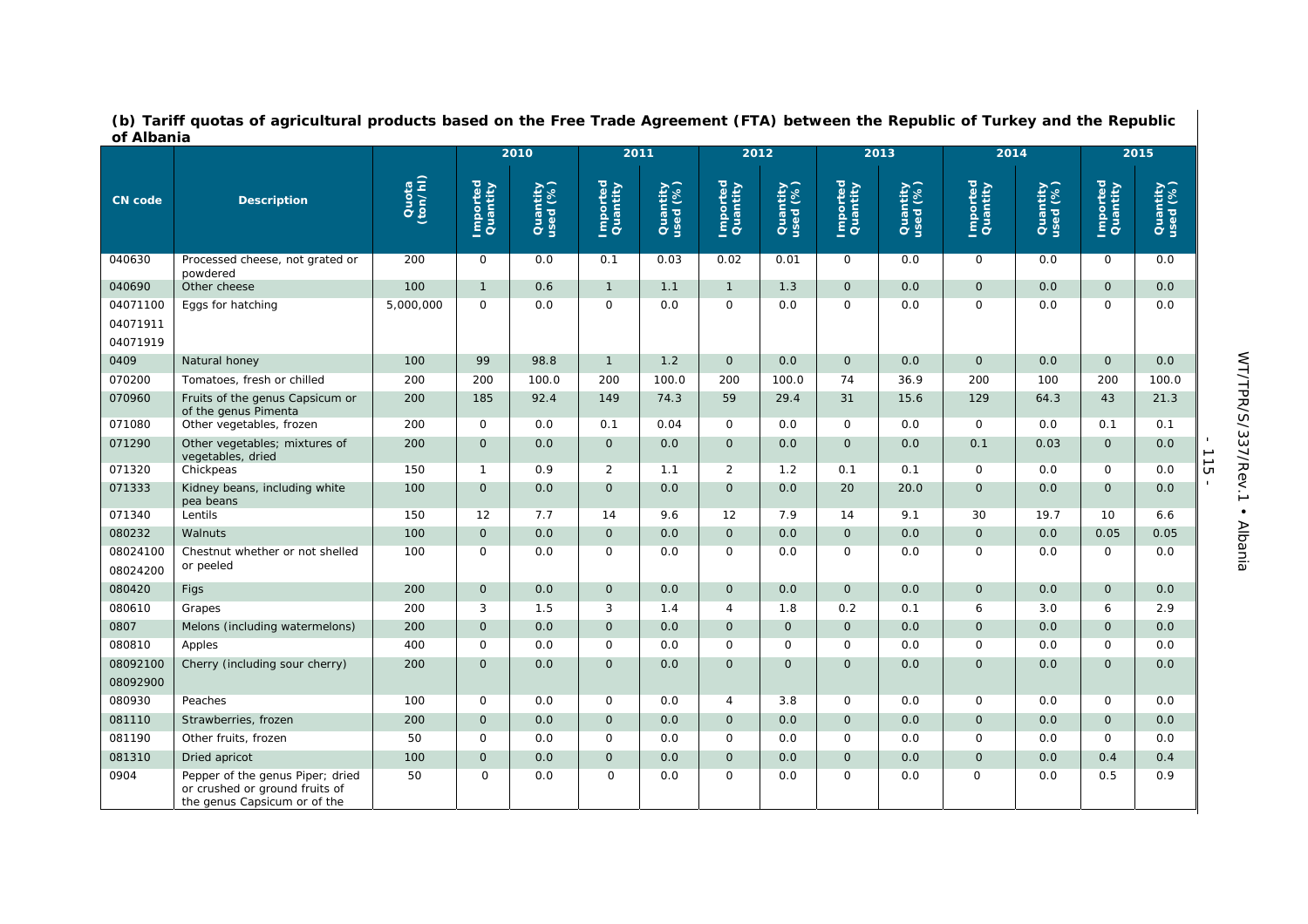|                |                                                                                                                                                                                                                                                                                                   |                   |                      | 2010                 | 2011                 |                      |                      | 2012                 |                      | 2013                 |                      | 2014                 |                      | 2015                 |
|----------------|---------------------------------------------------------------------------------------------------------------------------------------------------------------------------------------------------------------------------------------------------------------------------------------------------|-------------------|----------------------|----------------------|----------------------|----------------------|----------------------|----------------------|----------------------|----------------------|----------------------|----------------------|----------------------|----------------------|
| <b>CN</b> code | <b>Description</b>                                                                                                                                                                                                                                                                                | Quota<br>(ton/hl) | Imported<br>Quantity | Quantity<br>used (%) | Imported<br>Quantity | Quantity<br>used (%) | Imported<br>Quantity | Quantity<br>used (%) | Imported<br>Quantity | Quantity<br>used (%) | Imported<br>Quantity | Quantity<br>used (%) | Imported<br>Quantity | Quantity<br>used (%) |
|                | genus Pimenta                                                                                                                                                                                                                                                                                     |                   |                      |                      |                      |                      |                      |                      |                      |                      |                      |                      |                      |                      |
| 0909<br>0910   | Seeds of anise, badian, fennel,<br>coriander, cumin or caraway;<br>juniper berries<br>Ginger, saffron, turmeric<br>(curcuma), thyme, bay leaves,<br>curry and other spices                                                                                                                        |                   |                      |                      |                      |                      |                      |                      |                      |                      |                      |                      |                      |                      |
| 081110         | Strawberries, frozen                                                                                                                                                                                                                                                                              | 200               | 0                    | 0.0                  | $\mathsf{O}$         | 0.0                  | $\mathbf 0$          | 0.0                  | $\mathbf 0$          | 0.0                  | $\mathbf 0$          | 0.0                  | $\mathsf{O}$         | 0.0                  |
| 081190         | Other fruits, frozen                                                                                                                                                                                                                                                                              | 50                | $\mathsf{O}$         | 0.0                  | $\mathbf 0$          | 0.0                  | $\mathbf 0$          | 0.0                  | $\mathsf{O}$         | 0.0                  | $\Omega$             | 0.0                  | $\Omega$             | 0.0                  |
| 081310         | Dried apricot                                                                                                                                                                                                                                                                                     | 100               | 0.02                 | 0.02                 | $\mathsf{O}$         | 0.0                  | $\mathbf 0$          | 0.0                  | 0.4                  | 0.4                  | $\mathbf{1}$         | 1.0                  | 0.3                  | 0.3                  |
| 0904           | Pepper of the genus Piper; dried<br>or crushed or ground fruits of<br>the genus Capsicum or of the<br>genus Pimenta<br>Seeds of anise, badian, fennel,<br>coriander, cumin or caraway;<br>juniper berries<br>Ginger, saffron, turmeric<br>(curcuma), thyme, bay leaves,<br>curry and other spices | 50                | 0.2                  | 0.4                  | $\mathbf{1}$         | 2.0                  | 0.3                  | 0.5                  | 0.5                  | 0.9                  | 2                    | 3.1                  | $\overline{2}$       | 3.1                  |
| 1704           | Sugar confectionery, not<br>containing cocoa                                                                                                                                                                                                                                                      | 1,000             | 1,000                | 100.0                | 1,000                | 100.0                | 1,000                | 100.0                | 1,000                | 100.0                | 1,000                | 100.0                | 803                  | 80.3                 |
| 1806           | Chocolate and other food<br>preparations containing cocoa                                                                                                                                                                                                                                         | 3,500             | 388                  | 11.1                 | 552                  | 15.8                 | 1,080                | 30.9                 | 1,412                | 40.3                 | 1,093                | 31.2                 | 688                  | 19.7                 |
| 200110         | Cucumber and gherkins,<br>prepared or preserved                                                                                                                                                                                                                                                   | 1,100             | 598                  | 54.3                 | 750                  | 68.1                 | 580                  | 52.7                 | 514                  | 46.7                 | 542                  | 49.3                 | 234                  | 21.3                 |
| 200190<br>2002 | Other prepared or preserved<br>vegetables and fruits<br>Tomatoes prepared or preserved<br>otherwise than by vinegar or<br>acetic acid                                                                                                                                                             |                   |                      |                      |                      |                      |                      |                      |                      |                      |                      |                      |                      |                      |
| 200590<br>2007 | Other vegetables and mixtures<br>of vegetables, prepared or<br>preserved<br>Jams, fruit jellies                                                                                                                                                                                                   |                   |                      |                      |                      |                      |                      |                      |                      |                      |                      |                      |                      |                      |
| 2008<br>2009   | Prepared or preserved fruit, nuts<br>and other edible parts of plants<br>Fruit juices                                                                                                                                                                                                             |                   |                      |                      |                      |                      |                      |                      |                      |                      |                      |                      |                      |                      |
| 2105           | Ice cream                                                                                                                                                                                                                                                                                         | 50                | 50                   | 99.8                 | 50                   | 99.8                 | 50                   | 100.0                | 50                   | 100.0                | 42                   | 83.2                 | 41                   | 82.6                 |

Source: Based on data provided by the Albanian authorities.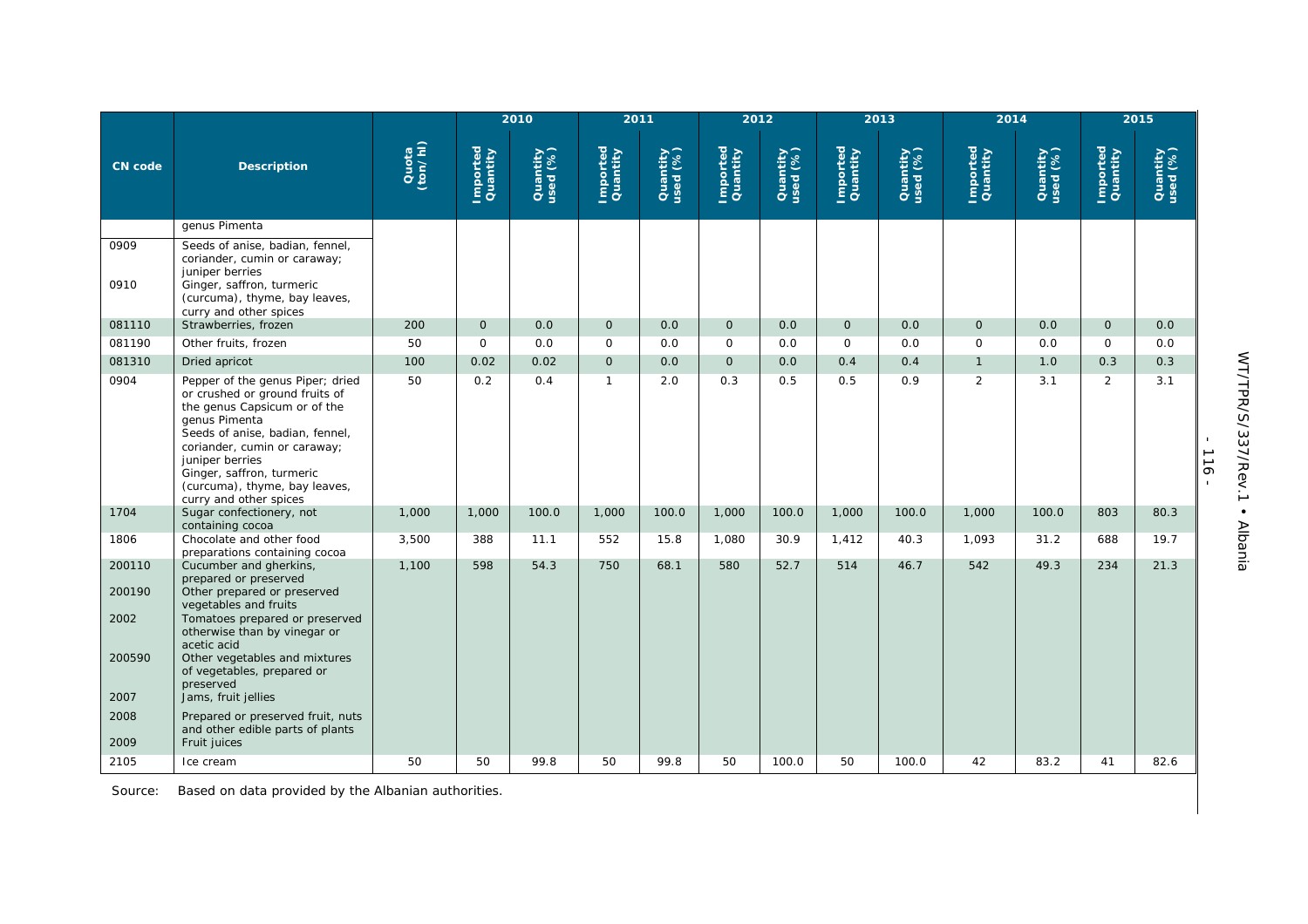|                      |                                                                   |                   | 2010                 |                      | 2011                 |                      | 2012                 |                      | 2013                 |                      | 2014                 |                      |                   | 2015                 |                      |
|----------------------|-------------------------------------------------------------------|-------------------|----------------------|----------------------|----------------------|----------------------|----------------------|----------------------|----------------------|----------------------|----------------------|----------------------|-------------------|----------------------|----------------------|
| <b>CN</b> code       | <b>Description</b>                                                | (ton/hl)<br>Quota | Imported<br>Quantity | Quantity<br>used (%) | Imported<br>Quantity | Quantity<br>used (%) | Imported<br>Quantity | Quantity<br>used (%) | Imported<br>Quantity | Quantity<br>used (%) | Imported<br>Quantity | Quantity<br>used (%) | Quota<br>(ton/hl) | Imported<br>Quantity | Quantity<br>used (%) |
| 04011010             | Milk and cream,                                                   |                   |                      |                      |                      |                      |                      |                      |                      |                      |                      |                      | 790               | 790                  | 100.0                |
| 04012011             | not<br>concentrated                                               |                   |                      |                      |                      |                      |                      |                      |                      |                      |                      |                      |                   |                      |                      |
| 04012091             | nor containing<br>added sugar or<br>other<br>sweetening<br>matter |                   |                      |                      |                      |                      |                      |                      |                      |                      |                      |                      |                   |                      |                      |
| 10019120<br>10019900 | Common wheat<br>and meslin<br>Other                               | 20,000            | 10,145               | 50.7                 | 7,150                | 35.8                 | 19,238               | 96.2                 | 20,000               | 100.0                | 18,918               | 94.6                 | 42,000            | $\overline{O}$       | 0.0                  |
| 10059000             | Maize<br>(except<br>seeds)                                        |                   |                      |                      |                      |                      |                      |                      |                      |                      |                      |                      | 10,000            | 4,562                | 45.6                 |
| 220410               | Sparkling wine                                                    | 10,000            | 10,000               | 100.0                | 9,654                | 96.5                 | 10,000               | 100.0                | 9,989                | 99.9                 | 10,000               | 100.0                | 10,000            | 8,011                | 80.1                 |
| 220121               | In containers<br>holding 2 litres<br>or less                      |                   |                      |                      |                      |                      |                      |                      |                      |                      |                      |                      |                   |                      |                      |
| 21032000             | Tomato<br>ketchup and<br>other tomato<br>sauces                   | 60                | 60                   | 100.0                | 60                   | 100.0                | 60                   | 100.0                | 60                   | 100                  | 60                   | 100.0                | 60                | 60                   | 100.0                |

**(c) Tariff quotas of agricultural products based on the Stabilisation and Association Agreement between the European Communities and their member States, of the one part, and the Republic of Albania, of the other part** 

Source: Based on data provided by the Albanian authorities.

- 117 -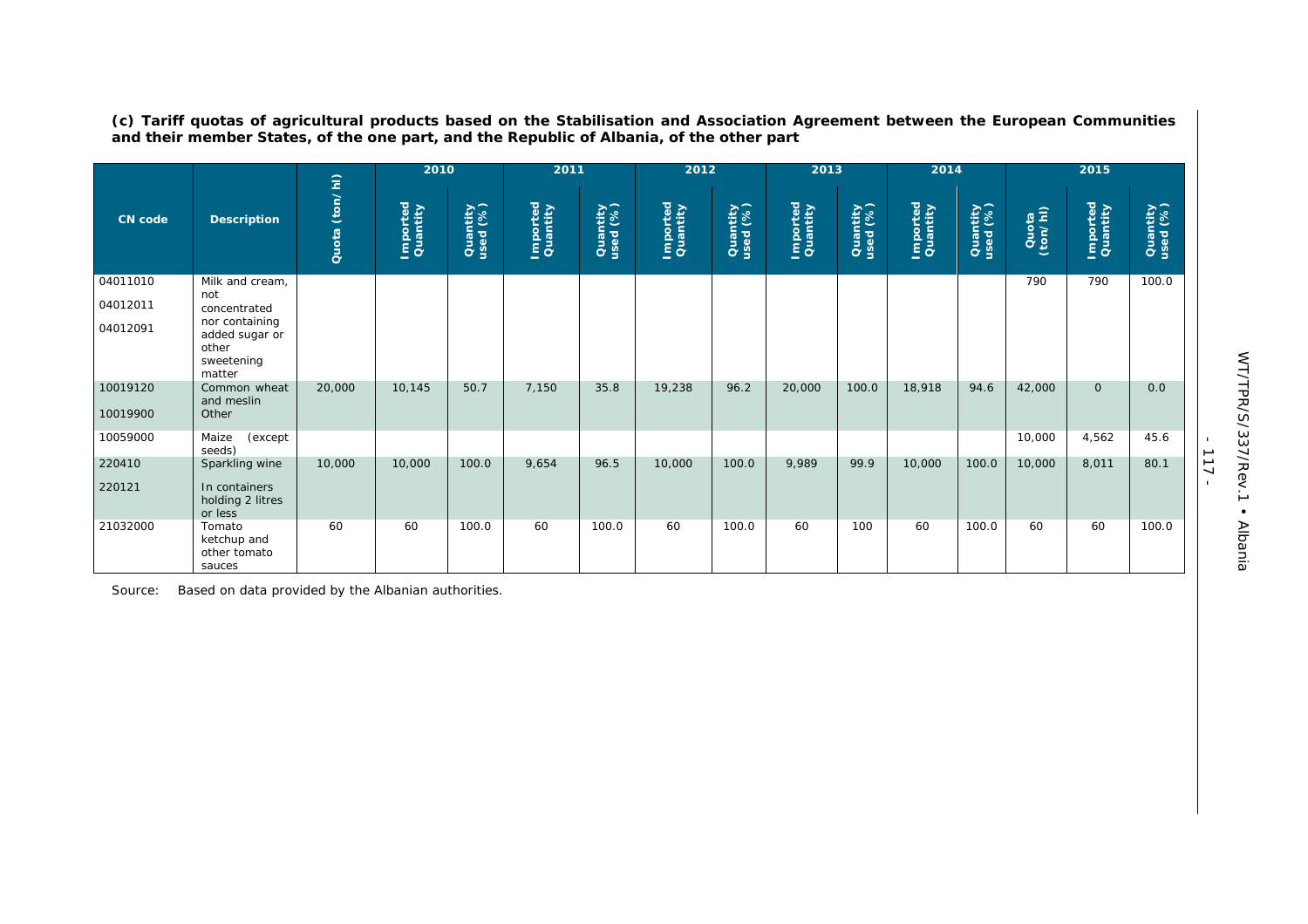#### - 118 -

### **Table A3.4 State-owned companies in Albania**

**Joint-stock companies with more than 50% state ownership** 

| No.            | Name of company                                      | <b>Activities</b>                                           |  |
|----------------|------------------------------------------------------|-------------------------------------------------------------|--|
| 1              | Albpetrol                                            | Oil extraction<br>and implementation of hydrocarbons        |  |
|                |                                                      | agreements                                                  |  |
| $\overline{2}$ | <b>KESH</b>                                          | Manufacture, supply and regional exchange of electricity    |  |
| 3              | <b>OST</b>                                           | Transmission of electricity                                 |  |
| 4              | <b>OSHEE</b>                                         | Distribution of electricity                                 |  |
| 5              | Kombinati Energjetik                                 | Energy                                                      |  |
| 6              | Kripa                                                | Concession (salt manufacturing)                             |  |
| 7              | Prodhim Këpuca                                       | Leasing (shoe manufacturing)                                |  |
| 8              | Prodhim Mobilje                                      | Leasing (tire sales)                                        |  |
| 9              | Prodhim Veshje                                       | Leasing (clothing manufacturing)                            |  |
| 10             | <b>Berateks</b>                                      | Leasing (clothing manufacturing)                            |  |
| 11             | Prodhim Kabllo                                       | Concession (electrical cable manufacturing)                 |  |
| 12             | Albcontrol                                           | Provision of air traffic control services                   |  |
|                | (ish ANTA)                                           |                                                             |  |
| 13             | Aeroporti "Nënë Tereza"                              | Monitoring of concession contracts                          |  |
| 14             | Hekurudha Shqiptare                                  | Rail transport (passenger and freight)                      |  |
| 15             | Porti Detar (in Vlorë)                               | Port services                                               |  |
| 16             | Porti Detar (in Shëngjin)                            | Port services                                               |  |
| 17             | Porti Detar (in Sarandë)                             | Port services                                               |  |
| 18             | Posta Shqiptare                                      | Postal services                                             |  |
| 19             | Regjistri Detar Shqiptar                             | Registration of vessels                                     |  |
| 20             | Albturist TO                                         | Leasing (commercial environments)                           |  |
| 21             | Alba Film Studio                                     | Leasing (visual media) and management of film archive       |  |
| 22             | Qendra Sportive                                      | Administration of the palace of sport "Asllan Rusi", Tirana |  |
| 23             | Albkontrolli                                         | Control of mineral products                                 |  |
| 24             | Qendra e Regjistrimit te Aksioneve                   | Registration of stocks                                      |  |
| 25             | Duhan Cigare                                         | Leasing (shoe manufacturing)                                |  |
| 26             | Tipografia Ushtarake                                 | Leasing (printer media)                                     |  |
| 27             | <b>NPV Ushtarake</b>                                 | Military                                                    |  |
| 28             | Trajtimi i Studenteve Nr. 1 (Tirana)                 | Student accommodation and services                          |  |
| 29             | Trajtimi i Studenteve Nr. 2 (Tirana)                 | Student accommodation and services                          |  |
| 30             | Trajtimi i Studenteve Nr. 3 (Tirana)                 | Student accommodation and services                          |  |
| 31             | Trajtimi i Studenteve (Gjirokastër)                  | Student accommodation and services                          |  |
| 32             | Trajtimi i Studenteve (Korçë)                        | Student accommodation and services                          |  |
| 33             | Trajtimi i Studenteve (Elbasan)                      | Student accommodation and services                          |  |
| 34             | Trajtimi i Studenteve (Shkodër)                      | Student accommodation and services                          |  |
| 35             | Trajtimi i Studenteve (Vlorë)                        | Student accommodation and services                          |  |
| 36             | Tregu i Shitjes me shumicë Fruta<br>Perime (Vlorë)   | Marketing fruits and vegetables                             |  |
| 37             | Tregu i Shitjes me shumicë Fruta<br>Perime (Shkodër) | Marketing fruits and vegetables                             |  |
| 38             | Albminiera                                           | Closing and conservation of mining sites                    |  |
| 39             | <b>INSIG</b>                                         | Insurance services                                          |  |

# **Joint-stock companies with up to 50% state ownership (2014 and 2015)**

| No.            | Name of company                   | City        | State ownership % |
|----------------|-----------------------------------|-------------|-------------------|
|                | Sh.A. "Armo"                      | Tiranë      | 15                |
| 2              | Sh.A. "AlbteLEKom"                | Tiranë      | 16.8              |
| 3              | Sh.A. "Arteksportimport"          | Tiranë      | 49                |
| $\overline{4}$ | Sh.A. "Industrialimpeks"          | Tiranë      | 49                |
| 5              | Sh.A. "Prodhim Material ndërtimi" | Elbasan     | 36.4              |
| 6              | Sh.A. "Frigoriferi"               | Durrës      | 49                |
|                | Sh.A. "Bloja"                     | Tiranë      | 7.35              |
| 8              | Sh.A. "Uzina Dinamo"              | Tiranë      | 13.38             |
| 9              | Sh.A. "Euromag 2000"              | Durrës      | 49                |
| 10             | Sh.A. "Mika"                      | Korce       | 37.98             |
| 11             | Sh.A. "Buka"                      | Tiranë      | 45.9              |
| 12             | Sh.A. "Tarabosh"                  | Shkodër     | 42.8              |
| 13             | Sh.A. "Rekor Albania"             | Gjirokaster | 15                |